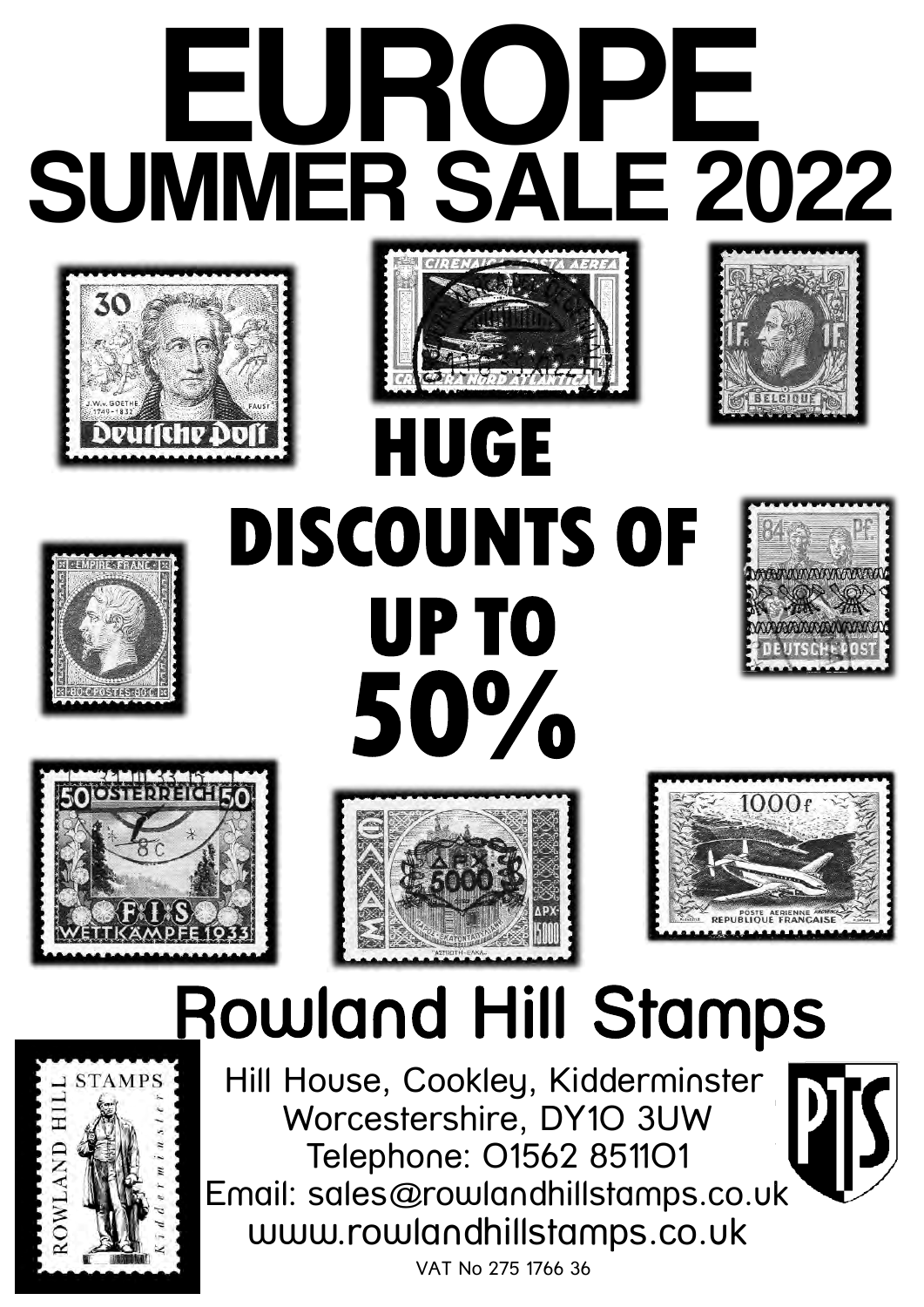# ENORMOUS DISCOUNTS EUROPE SUMMER SALE 2022 ON PURCHASES OVER £30 SAVE 10% OVER £75 SAVE 20% OVER £125 SAVE 35% OVER £175 SAVE 50%

PLEASE DON'T FORGET TO STATE ALTERNATIVES TO AVOID LOSING THE

DISCOUNT YOU ARE CLAIMING

PLEASE NOTE THAT THESE DISCOUNTS ARE NOT AVAILABLE ON ITEMS MARKED NET HOWEVER THE UNDISCOUNTED GROSS PRICE MAY BE USED TO INCREASE YOUR PURCHASES AND DISCOUNTS AS ABOVE IF TO CUSTOMERS ADVANTAGE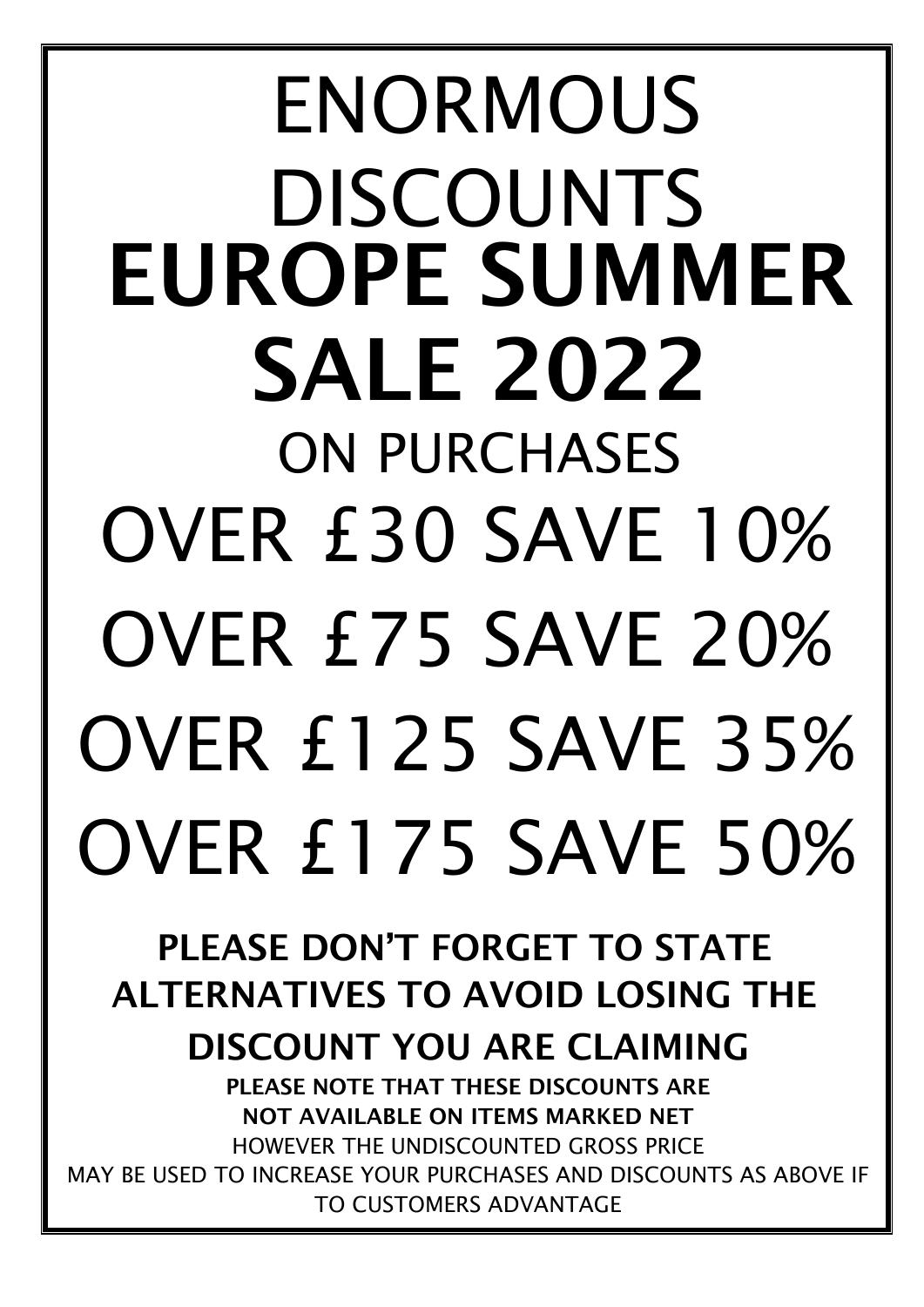### From: ORDER FORM<br>
ROWLAND HILL STAMPS<br>
HILL HOUSE COOKLEY EUROPE SUMMER SALE 2022



KIDDERMINSTER WORCS DY10 3UW ENGLAND TELEPHONE: 01562 851101 sales@rowlandhillstamps.co.uk

Rowland Hill Stamps is the registered name of Alexander Trading Company Ltd

NAME :

ADDRESS:

ACCOUNT NO: (As found on address label)

DATE: / / SIGNATURE:

#### IMPORTANT : PLEASE ORDER EARLY. VERY OFTEN ONLY 1 ITEM OF EACH IS AVAILABLE. CALL US NOW ON 01562 851101.

| <b>OFFER</b><br><b>NUMBER</b>                                                                         | <b>COUNTRY</b> | S/UM | <b>S/LMM</b>                  | <b>VFU</b>       |                | <b>PRICE</b> |
|-------------------------------------------------------------------------------------------------------|----------------|------|-------------------------------|------------------|----------------|--------------|
|                                                                                                       |                |      |                               |                  |                |              |
|                                                                                                       |                |      |                               |                  |                |              |
|                                                                                                       |                |      |                               |                  |                |              |
|                                                                                                       |                |      |                               |                  |                |              |
|                                                                                                       |                |      |                               |                  |                |              |
|                                                                                                       |                |      |                               |                  |                |              |
|                                                                                                       |                |      |                               |                  |                |              |
|                                                                                                       |                |      |                               |                  |                |              |
|                                                                                                       |                |      |                               |                  |                |              |
|                                                                                                       |                |      |                               |                  |                |              |
|                                                                                                       |                |      |                               |                  |                |              |
| PLEASE REMEMBER                                                                                       |                |      |                               | <b>NET TOTAL</b> |                |              |
| STRICTLY C.W.O. [See terms]<br>$\mathbf{l}$<br>MINIMUM ORDER £15.00<br>2.                             |                |      |                               | <b>DISCOUNT</b>  |                |              |
| 3. STATE ALTERNATIVES BELOW                                                                           |                |      | CREDIT BALANCE TO BE DEDUCTED |                  |                |              |
|                                                                                                       |                |      |                               |                  | <b>POSTAGE</b> |              |
| DEBIT CARD PREFERRED PLEASE                                                                           |                |      | TOTAL REMITTANCE ENCLOSED     |                  |                |              |
| IN THE EVENT OF ANY OF THE ABOVE ITEMS BEING SOLD, PLEASE PROVIDE ME WITH THE FOLLOWING ALTERNATIVES: |                |      |                               |                  |                |              |
|                                                                                                       |                |      |                               |                  |                |              |
|                                                                                                       |                |      |                               |                  |                |              |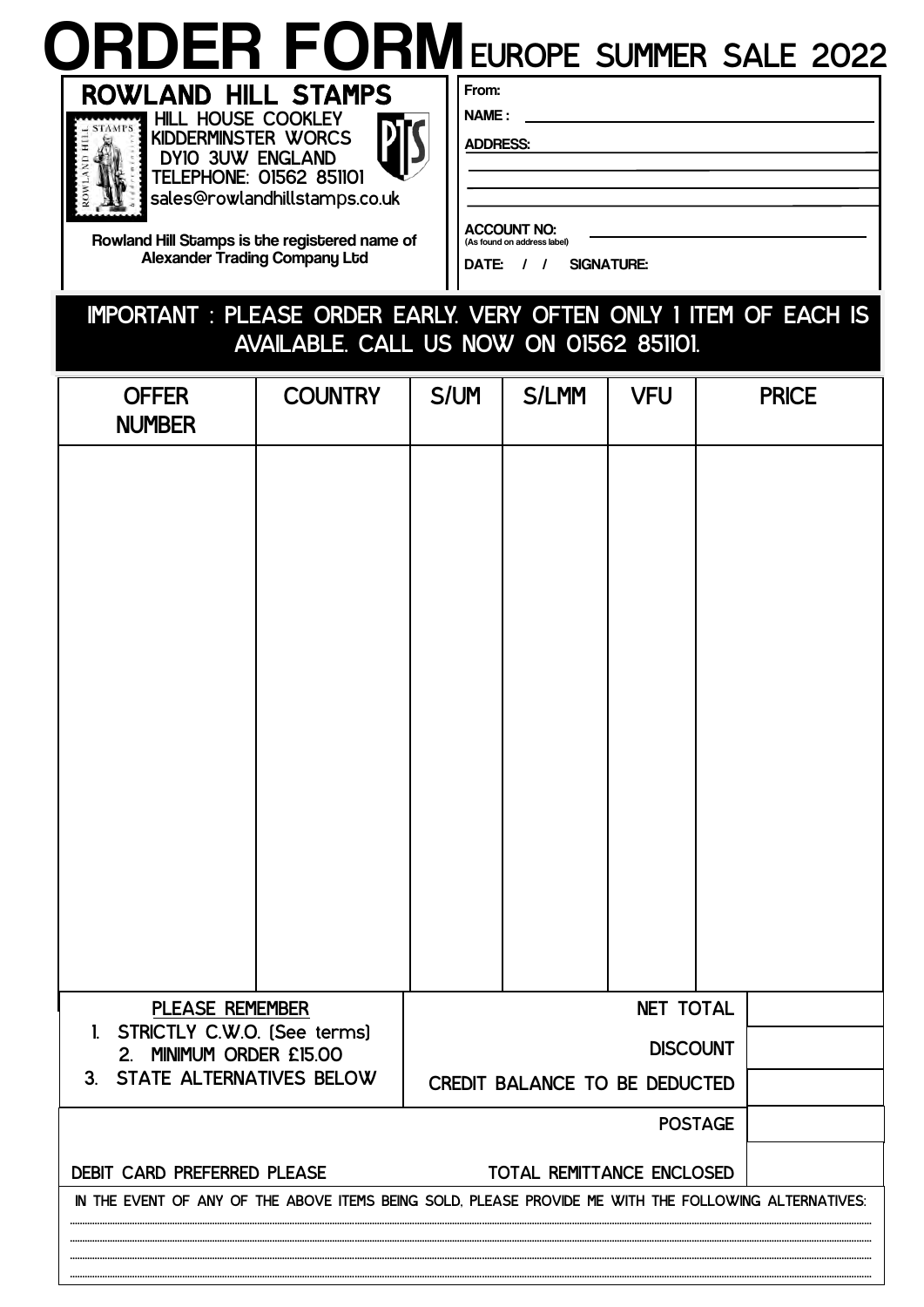## FOR YOUR INFORMATION

| <b>PAYMENT</b>         | <b>STRICTLY CASH WITH ORDER</b><br>By Credit/Debit Card - we make no extra charge but debit card preferred!<br>Blank signed cheque - with limit written on cheque!                                                                                                                                                     |                                                                                                                             |
|------------------------|------------------------------------------------------------------------------------------------------------------------------------------------------------------------------------------------------------------------------------------------------------------------------------------------------------------------|-----------------------------------------------------------------------------------------------------------------------------|
| POSTAGE & PACKING      | <b>Inland</b><br>1 <sup>st</sup> class minimum £1.50. Orders over £100 will be sent 'Signed For' at £2.50<br>Orders over £200 will be sent 'Special Delivery' at £9. Orders over £1000 will be<br>sent 'Special Delivery' at no cost.                                                                                  |                                                                                                                             |
| <b>INSURANCE</b>       | Overseas<br>Europe minimum £3.50. Rest of world minimum £5. Overseas over £100 will be<br>sent 'international Tracked & Signed' at £14. Orders over £250 will be sent insured<br>via courier at cheapest cost.                                                                                                         |                                                                                                                             |
|                        | Transit insurance is added extra and charged at the rate of 1% of goods supplied<br>for inland customers and 2% for overseas customers. Unless you specifically<br>state when ordering that you will bear any costs involved due to loss in transit.<br>This must be in writing and proof of postage will be obtained. |                                                                                                                             |
| <b>V.A.T.</b>          | Prices are inclusive of VAT in accordance with the Margin Scheme and applied at<br>the current UK rate. Clients not residing within the EU will have the<br>VAT element automatically deducted from their invoices when applicable.                                                                                    |                                                                                                                             |
| <b>EXTENDED CREDIT</b> | On orders over E300 or more, we offer a spread payment plan over 3 months at no<br>extra charge - discounts will not apply.<br>Despatch following last payment. Probably best to use your credit card!                                                                                                                 |                                                                                                                             |
| <b>MINIMUM ORDER</b>   | THE MINIMUM ORDER IS £15.<br>ORDERS BELOW THIS WILL HAVE A HANDLING CHARGE OF E3 ADDED.                                                                                                                                                                                                                                |                                                                                                                             |
| <b>GUARANTEE</b>       | <b>SATISFACTION GUARANTEED</b><br>Stamps supplied which are not as described may be returned under our<br>guarantee provided they are received within seven days (14 days overseas)<br>of invoice date.                                                                                                                |                                                                                                                             |
| <b>ABBREVIATIONS</b>   | S/UM - Superb Unmounted Mint<br><b>S/LMM - Superb Light Mounted Mint</b><br><b>VFU - Very Fine Used</b><br><b>FDC - First Day Cover</b>                                                                                                                                                                                | <b>FMM - Fine Mounted Mint</b><br><b>FU - Fine Used</b><br><b>COV - Cover - Not FDC</b><br><b>CDS - Circular Date Stamp</b> |
|                        | PLEASE HELP US PROVIDE A FAST, EFFICIENT SERVICE, BY QUOTING YOUR ACCOUNT NUMBER<br>(FOUND ADJACENT TO YOUR NAME ON YOUR INVOICE)<br>WITH ALL ORDERS, PAYMENTS AND IN ANY CORRESPONDENCE                                                                                                                               |                                                                                                                             |
|                        | No:                                                                                                                                                                                                                                                                                                                    | <b>Expiry Date:</b><br><b>VISA</b>                                                                                          |
|                        | Signature: _______________<br><b>Security Code:</b>                                                                                                                                                                                                                                                                    | faster                                                                                                                      |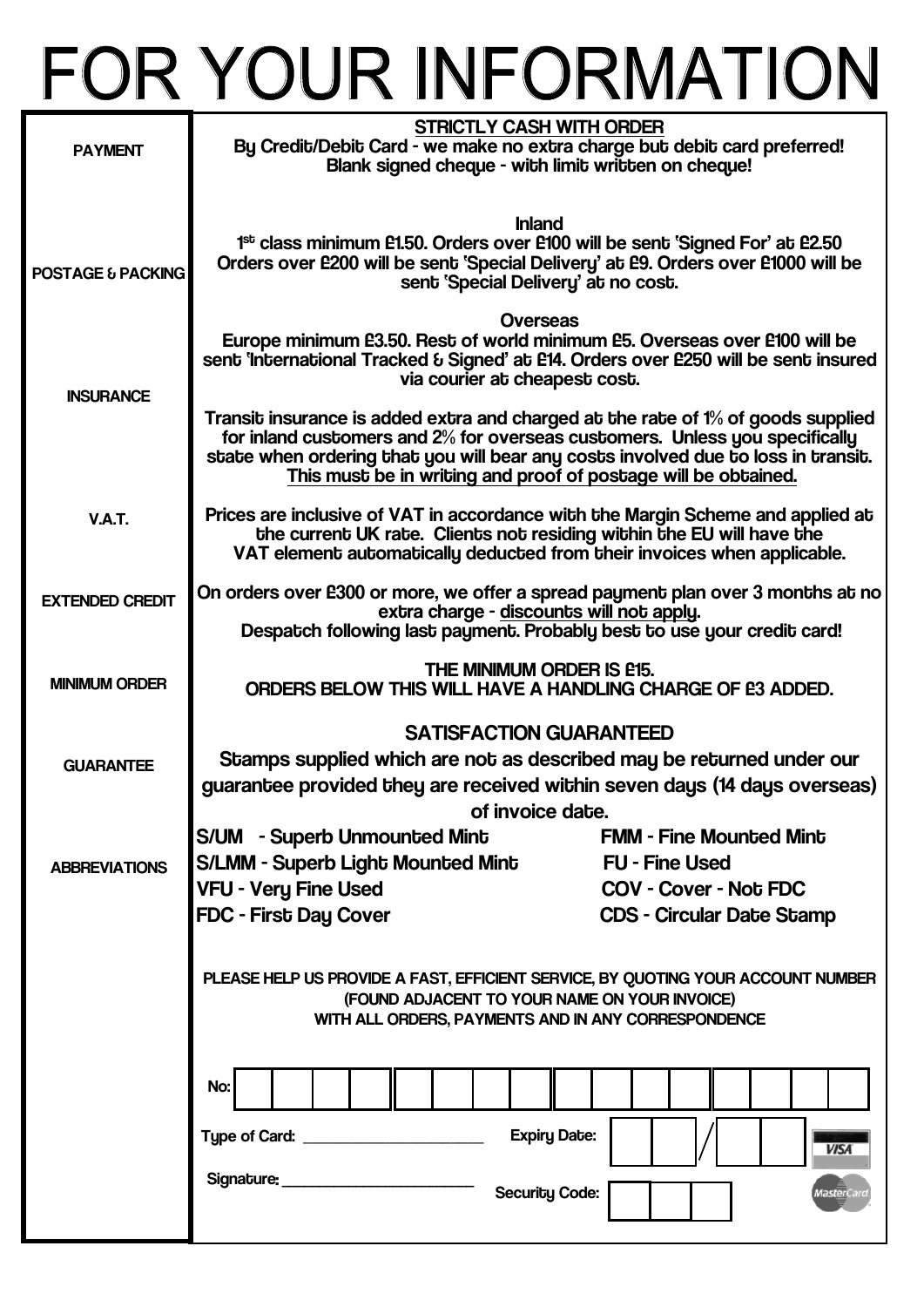| Offer               | SG                |                                                                                                                                                                                                                                                                               | SG          | Price |
|---------------------|-------------------|-------------------------------------------------------------------------------------------------------------------------------------------------------------------------------------------------------------------------------------------------------------------------------|-------------|-------|
| No.                 | Number            |                                                                                                                                                                                                                                                                               | Price       | £     |
|                     |                   | <b>ALAND</b>                                                                                                                                                                                                                                                                  |             |       |
| 1<br>$\mathbf 2$    | 21 / 3<br>36 / 38 | ALAND<br>SUM 1 1986 Archaeology (3) S/UM<br>SUM 1 1989 Orchids (3) S/UM<br>a SUM 1 1992 Lighthouse booklet pane S/UM<br>SUM 1 1993 Aland Geology set (9) S/UM<br>a SUM 1 1993 Aland Geology set (9) S/UM<br>a SUM 1 1996 Endangered Specie<br>SUM 1 1986 Archaeology (3) S/UM |             |       |
| 3                   | 56 —              |                                                                                                                                                                                                                                                                               |             |       |
| 5                   | 71 /79            |                                                                                                                                                                                                                                                                               |             |       |
| 6                   | 105               |                                                                                                                                                                                                                                                                               |             |       |
|                     |                   | block of 4 S/UM                                                                                                                                                                                                                                                               |             |       |
| $\overline{7}$<br>8 | 229<br>234        |                                                                                                                                                                                                                                                                               |             |       |
| 9SB                 | - 5               |                                                                                                                                                                                                                                                                               |             |       |
| 10 SB 14            |                   | a SUM 1 2003 Landscape summer booklet pane S/UM 17.00 10.00<br>a SUM 1 2003 Centenary of Pommern (4) S/UM 23.00 11.00<br>SUM 1 1997 Spring Flowers booklet S/UM 14.50 8.00<br>SUM 1 2004 150th Anniversary Bonarsund booklet S/UM 24                                          |             |       |
|                     |                   | <b>ALBANIA</b>                                                                                                                                                                                                                                                                |             |       |
| 11                  | 39                | VFU 1914 5pa on 2q chestnut & yellow with opt. VFU 100.00 40.00<br>b SUM 1914 10pa on 5q green & yellow with opt. S/UM 110.00 70.00<br>d VFU 19145 1gr on 25q blue with opt. VFU 100.00 40.00<br>e VFU 1914 2gr 50q mauve + rose wit                                          |             |       |
| 12                  | 39                |                                                                                                                                                                                                                                                                               |             |       |
| 13                  | 39                |                                                                                                                                                                                                                                                                               |             |       |
| 14<br>15            | 39<br>45          |                                                                                                                                                                                                                                                                               |             |       |
| 16                  | 67 / 74           |                                                                                                                                                                                                                                                                               |             |       |
| 17                  | 76                | a SLM 1 1917 2c red brown & green The 'CTM' for 'CTS' variety 114.50 22.00                                                                                                                                                                                                    |             |       |
|                     |                   | together with normal. S/LMM                                                                                                                                                                                                                                                   |             |       |
| 18                  | 101               | SLM 1 1919 1f surch. on 1.2k orange brown with blue opt. 27.00 10.00                                                                                                                                                                                                          |             |       |
|                     |                   | S/LMM                                                                                                                                                                                                                                                                         |             |       |
| 19<br>20            | 158<br>205        | SLM 1 1924 10q+5q opt. carmine S/LMM<br>b SLM 1 1927 Air 10q carmine double opt. one inverted S/LMM 55.00 11.00                                                                                                                                                               | 27.00 12.00 |       |
| 21                  | 226               |                                                                                                                                                                                                                                                                               |             |       |
| 22                  | 227               | SLM 1 1928 Air opt. 1f black & violet S/LMM 120.00 17.00<br>SLM 1 1928 2f violet & olive green Air type 37 opt. S/LMM 140.00 55.00                                                                                                                                            |             |       |
| 23                  | 228               |                                                                                                                                                                                                                                                                               |             |       |
| 25                  | 250               |                                                                                                                                                                                                                                                                               |             |       |
| 26<br>27            | 257<br>288 / 94   | SLM 1 1928 Air opt. 3f green & chestnut S/LMM 120.00 17.00<br>VFU 4 1928 5q green block of 4 VFU 20.00 8.00<br>SUM 4 1928 3f olive & carmine in block of 4 S/UM 60.00 34.00<br>SUM 12 1930 Air - Junkers F13 over Tirana set (7) S/U                                          |             |       |
|                     |                   | panes of 12 S/UM                                                                                                                                                                                                                                                              |             |       |
| 28                  | 373 / 7           | 9 35.00 1990 Postage Dues set (5) S/LMM<br>D SUM 1990 Postage Dues 10g bright violet S/UM 55.00 27.00<br>1997 20g brown & yellow-brown VFU 5/UM 55.00 17.00<br>VFU 1997 20g brown & yellow-brown VFU 19.00 8.00<br>VFU 1997 Qenal Staf                                        |             |       |
| 29                  | 374               |                                                                                                                                                                                                                                                                               |             |       |
| 31<br>32            | 465<br>465 / 7    |                                                                                                                                                                                                                                                                               |             |       |
| 33                  | 539 / 44          |                                                                                                                                                                                                                                                                               |             |       |
| 34                  | 571 —             |                                                                                                                                                                                                                                                                               |             |       |
| 35                  | 572               |                                                                                                                                                                                                                                                                               |             |       |
| 36                  | 572               |                                                                                                                                                                                                                                                                               |             |       |
| 37                  | 573               |                                                                                                                                                                                                                                                                               |             |       |
| 38<br>39            | 574<br>574        |                                                                                                                                                                                                                                                                               |             |       |
| 40                  | 575 / 82          |                                                                                                                                                                                                                                                                               |             |       |
| 42                  | 703 / 7           |                                                                                                                                                                                                                                                                               |             |       |
| 43                  | 708 /11           | # SUM 1 1962 Cosmic Flights sets both perf & Imperf. (8) S/UM 0.00 5.00                                                                                                                                                                                                       |             |       |
| 44                  |                   | 716 /19 SUM 1 1962 Tourist Publicity set (4) S/UM<br>851a MS SUM 1 1964 Olympic Games M/Sheet S/UM<br>872a MS VFU 1 1964 Solar System Panels M/Sheet VFU 55.00 13.00                                                                                                          |             |       |
| 45<br>46            |                   |                                                                                                                                                                                                                                                                               |             |       |
|                     |                   |                                                                                                                                                                                                                                                                               |             |       |
|                     |                   | 47 F 17 VFU 1 1931 1f blue And Sover VFU 70.00 17.00<br>48 F 18 VFU 1 1931 1f blue And Sover VFU 70.00 17.00<br>49 F 19 SLM 1 1931 2f red & blue green Merson S/LMM 100.00 21.00<br>50 F 30 D VFU 1 1931 2f mauve Postage Due with ANDO                                       |             |       |
|                     |                   |                                                                                                                                                                                                                                                                               |             |       |
|                     |                   |                                                                                                                                                                                                                                                                               |             |       |
|                     |                   |                                                                                                                                                                                                                                                                               |             |       |
|                     |                   |                                                                                                                                                                                                                                                                               |             |       |
|                     |                   |                                                                                                                                                                                                                                                                               |             |       |
|                     |                   |                                                                                                                                                                                                                                                                               |             |       |
|                     |                   |                                                                                                                                                                                                                                                                               |             |       |
|                     |                   |                                                                                                                                                                                                                                                                               |             |       |
|                     |                   | 32 F 33 / 01 F 31 1932 1f deep bluish green S/LMM<br>53 F 52 SLM 1 1932 1f deep bluish green S/LMM<br>54 F 61 VFU 1 1932 1f75 violet Valley Pictorial VFU 190.00 36.00<br>56 F 62 VFU 1 1932 1f75 deep blue Pictorial VFU 80.00 16.0                                          |             |       |
|                     |                   |                                                                                                                                                                                                                                                                               |             |       |
|                     |                   |                                                                                                                                                                                                                                                                               |             |       |
|                     |                   | F110) (39) VFU                                                                                                                                                                                                                                                                |             |       |
|                     |                   |                                                                                                                                                                                                                                                                               |             |       |
|                     |                   |                                                                                                                                                                                                                                                                               |             |       |
|                     |                   |                                                                                                                                                                                                                                                                               |             |       |
|                     |                   |                                                                                                                                                                                                                                                                               |             |       |
|                     |                   |                                                                                                                                                                                                                                                                               |             |       |
|                     |                   |                                                                                                                                                                                                                                                                               |             |       |
|                     |                   |                                                                                                                                                                                                                                                                               |             |       |
|                     |                   |                                                                                                                                                                                                                                                                               |             |       |
|                     |                   |                                                                                                                                                                                                                                                                               |             |       |
|                     |                   |                                                                                                                                                                                                                                                                               |             |       |
|                     |                   |                                                                                                                                                                                                                                                                               |             |       |
|                     |                   | CONFUSION CONFIGUORS (CONFIGUORS)<br>The 190 and 1961 85 c Pictorial S/LMM (1961 85 c Pictorial S/LMM (1964 85 c Pictorial S/LMM (1964 86 c Pictorial S/LMM (1964 86 c Pictorial S/LMM (1964 86 c Pictorial S/LMM (1969 89)<br>The                                            |             |       |
|                     |                   |                                                                                                                                                                                                                                                                               |             |       |
|                     |                   |                                                                                                                                                                                                                                                                               |             |       |
|                     |                   |                                                                                                                                                                                                                                                                               |             |       |
|                     |                   |                                                                                                                                                                                                                                                                               |             |       |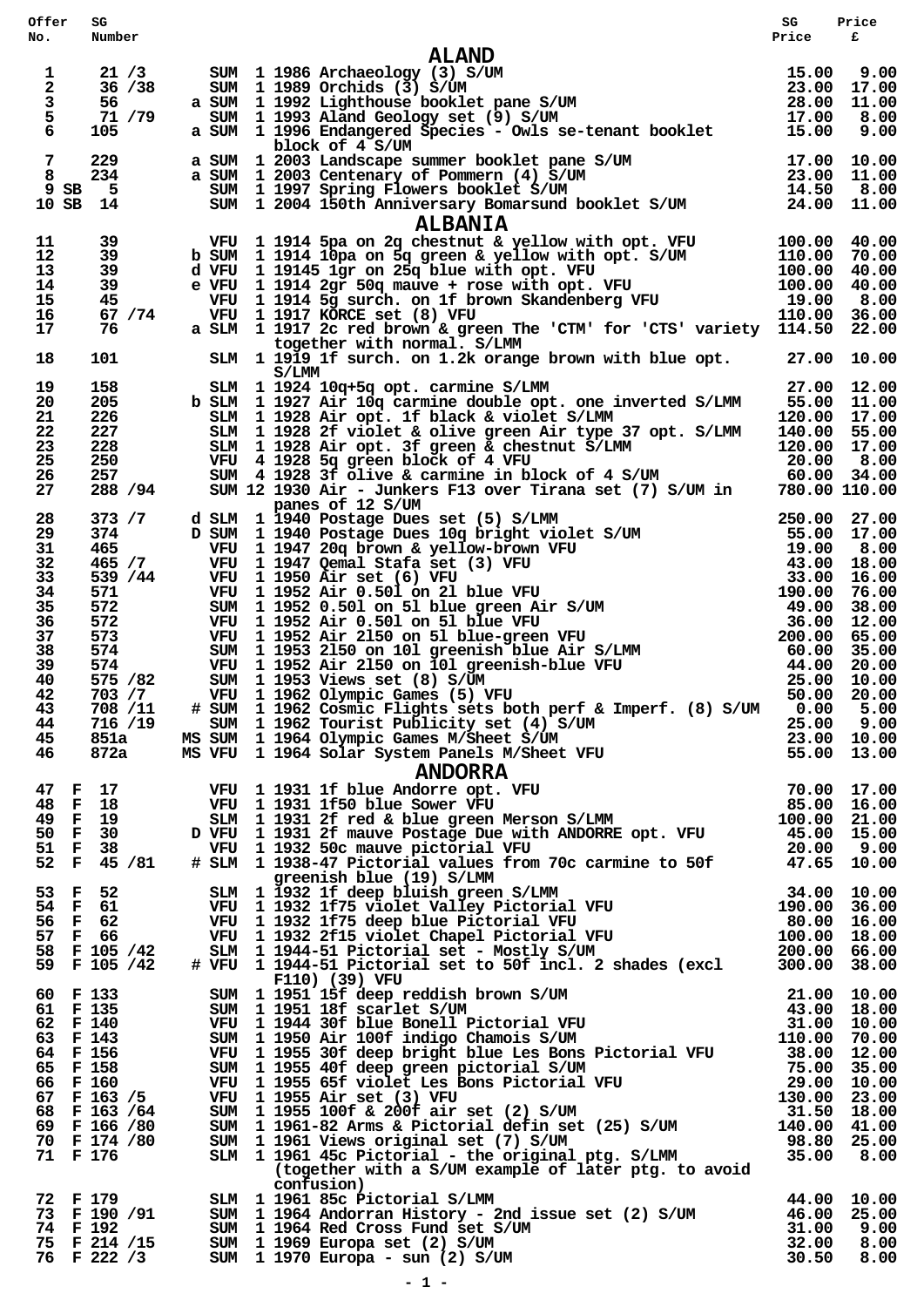| Offer SG   |                              |                                                                                                                                                                                                                                             | SG           | Price |
|------------|------------------------------|---------------------------------------------------------------------------------------------------------------------------------------------------------------------------------------------------------------------------------------------|--------------|-------|
| No.        | Number<br>77 F 231 /2        | SUM 1 1971 Europa set (2) S/UM<br>SUM 1 1972 Europa - Communications set (2) S/UM<br>SUM 1 1973 Europa - Communications set (2) S/UM<br>SUM 1 1973 Europa set (2) S/UM<br>SUM 1 1974 Europa - Church Sculptures set (2) S/UM<br>SUM 25 1    |              |       |
|            | 78 F 236 / 7                 |                                                                                                                                                                                                                                             |              |       |
|            | 80 F 245 /6                  |                                                                                                                                                                                                                                             |              |       |
|            | 81 F 256 /7<br>82 F 295 / 96 |                                                                                                                                                                                                                                             |              |       |
|            | 83 F 355 / 52                | # FDC 1 1983 Coat of Arms set (excl 10f) (18) on 7 silk FDC's 66.70 17.00                                                                                                                                                                   |              |       |
|            | 84 FD 24 /29                 |                                                                                                                                                                                                                                             |              |       |
|            | 85 FD 24 /31                 |                                                                                                                                                                                                                                             |              |       |
|            | 86 FD 28<br>87 FD 32 /38     |                                                                                                                                                                                                                                             |              |       |
|            | 88 FD 32 /38                 |                                                                                                                                                                                                                                             |              |       |
|            | 89 FD 100                    |                                                                                                                                                                                                                                             |              |       |
|            | 90 FD 101 /10                | 59.60 11931 Postage due set to 1f (6) s/UM<br>WFU 11931 Postage due set to 1f (6) S/UM<br>WFU 11931 Postage Due oft. set (8) VFU<br>SIM 11931 Postage Due 60c green VFU<br>SIM 11931 Postage Due set type D43 (7) S/LMM<br>WFU 11932 Pos    |              |       |
|            | 91 FD 101 /51                | VFU 1 1943 Postage Dues set to 50c (3) plus 1946-59 values 107.50 16.00<br>to 50f $(7)$ all VFU                                                                                                                                             |              |       |
|            | 92 FD 143 /51                | SUM 1 1946-59 Postage due set to 50f (9) S/UM 115.15 45.00<br>ANDORRA - SPANISH                                                                                                                                                             |              |       |
| 93         | $2 / 11$                     | VFU 1 1928 Provisional opt. set to 50c with 20c Express<br>(10) VFU on 2 pieces all with LA VIEJA 21 JUN 28 CDS's                                                                                                                           | 190.00 23.00 |       |
| 94         | 2/13                         |                                                                                                                                                                                                                                             |              |       |
| 95         | 53                           |                                                                                                                                                                                                                                             |              |       |
| 96         | 54                           |                                                                                                                                                                                                                                             |              |       |
| 97         | 67                           | (10) VFU ON 2 pieces all with miximum and the set of the CSLM 1 1928 Provisionals set to 40c (6) S/LMM 0.00 15.00<br>SUM 1 1951 10p purple-brown Pictorial S/UM 65.00 24.00<br>SUM 1 1951 1p deep purple-brown Pictorial S/UM 48.0          |              |       |
| 99         | 11b                          | <b>AUSTRIA</b><br>N VFU 1 1851 Newspaper 0.6k light blue 'Mercury' imperf. 3 160.00 25.00                                                                                                                                                   |              |       |
| 100        | 26                           | VFU 1 1858 10k brown Emperor VFU                                                                                                                                                                                                            |              |       |
| 102        | 27                           |                                                                                                                                                                                                                                             |              |       |
| 103        | 31                           |                                                                                                                                                                                                                                             |              |       |
| 104        | 33                           |                                                                                                                                                                                                                                             |              |       |
| 105        | 39                           |                                                                                                                                                                                                                                             |              |       |
| 106<br>107 | 41<br>44                     | NET CONTROLL ISLAM (NET CONTROLL) INCOLLECT 1858 100 NET UNIVERSITY<br>VEU 1858 10k brown Emperor VFU 65.00 12.00<br>VEU 1858 15k blue VFU 38.00 10.00<br>VEU 1869 Imperial Journal 2k brown VFU 30.00 8.00<br>VEU 1860 Francis Joseph      |              |       |
| 109        | 44                           | margins S/LMM<br>N VFU 1 1863 1k05 lilac Newspaper 3 large margins VFU with 28.00 8.00                                                                                                                                                      |              |       |
| 110        |                              | 14 199 1 1883 2k brown P9 VFU with CDS.<br>70 VFU 1 1883 2k brown P9 VFU with CDS.<br>126d/37 d D VFU 1 1899-1900 Postage Dues Imperf (10) values VFU 350.00 120.00<br>188 /99 A VFU 1 1908 Emperors Accession set with shades (18)         |              |       |
| 111        |                              |                                                                                                                                                                                                                                             |              |       |
| 112        |                              |                                                                                                                                                                                                                                             |              |       |
| 113        |                              |                                                                                                                                                                                                                                             |              |       |
| 114        |                              |                                                                                                                                                                                                                                             |              |       |
| 115<br>116 | 206                          | VFU 1 1908-13 10k Francis Joseph I VFU with neat central                                                                                                                                                                                    | 130.00 65.00 |       |
|            |                              | CDS.                                                                                                                                                                                                                                        |              |       |
| 117        |                              | 210A/22 c D VFU 1 1908-13 Postage Dues set (12) VFU 49.00 13.00<br>247/65 VFU 1 1916-19 Arms set (19) VFU 60.00 15.00<br>283a D SLM 1 1916 10k blue Postage Due P12½ S/LMM 225.00 30.00<br>298 B SUM 1 1948 4k on white paper S/UM 1        |              |       |
| 118        |                              |                                                                                                                                                                                                                                             |              |       |
| 119<br>120 |                              |                                                                                                                                                                                                                                             |              |       |
| 121        |                              |                                                                                                                                                                                                                                             |              |       |
| 122        |                              |                                                                                                                                                                                                                                             |              |       |
|            |                              |                                                                                                                                                                                                                                             |              |       |
| 123        |                              |                                                                                                                                                                                                                                             |              |       |
| 124        |                              |                                                                                                                                                                                                                                             |              |       |
| 125        |                              |                                                                                                                                                                                                                                             |              |       |
| 126        |                              |                                                                                                                                                                                                                                             |              |       |
| 128        |                              |                                                                                                                                                                                                                                             |              |       |
| 129<br>130 |                              |                                                                                                                                                                                                                                             |              |       |
| 132        |                              | VFU 11922 Goddess set (11) VFU 38.00 16.00<br>519 /25 SLM 11922 Musicians Fund set (7) S/LMM 40.00 10.00<br>519 /25 VFU 11922 Musicians Fund set (7) VFU 70.00 15.00<br>554 /62 SLM 11923 Artists Charity Fund set (9) S/LMM 60.00 1        |              |       |
|            |                              | VFU<br>388 VFU 1932-27 18 Church - the difficult yellow green shade 44.00 12.00<br>588 VFU 1925-23 lake Minorite Church VFU<br>589 /615 DVFU 1925-34 Postage Dues set (27) VFU 10.00 8.00<br>633 SIM 1925-3imail 3s lake Plane & Crane bird |              |       |
| 134        |                              |                                                                                                                                                                                                                                             |              |       |
| 135        |                              |                                                                                                                                                                                                                                             |              |       |
| 136        |                              |                                                                                                                                                                                                                                             |              |       |
| 137<br>138 |                              |                                                                                                                                                                                                                                             |              |       |
| 141        |                              |                                                                                                                                                                                                                                             |              |       |
| 142        |                              |                                                                                                                                                                                                                                             |              |       |
| 143        |                              |                                                                                                                                                                                                                                             |              |       |
| 144        |                              |                                                                                                                                                                                                                                             |              |       |
| 145        |                              |                                                                                                                                                                                                                                             |              |       |
| 146<br>147 |                              |                                                                                                                                                                                                                                             |              |       |
| 148        |                              |                                                                                                                                                                                                                                             |              |       |
| 149        |                              |                                                                                                                                                                                                                                             |              |       |
| 150        |                              |                                                                                                                                                                                                                                             |              |       |
| 151        |                              |                                                                                                                                                                                                                                             |              |       |
| 152<br>153 |                              |                                                                                                                                                                                                                                             |              |       |
| 154        |                              |                                                                                                                                                                                                                                             |              |       |
| 155        |                              |                                                                                                                                                                                                                                             |              |       |
| 156        |                              |                                                                                                                                                                                                                                             |              |       |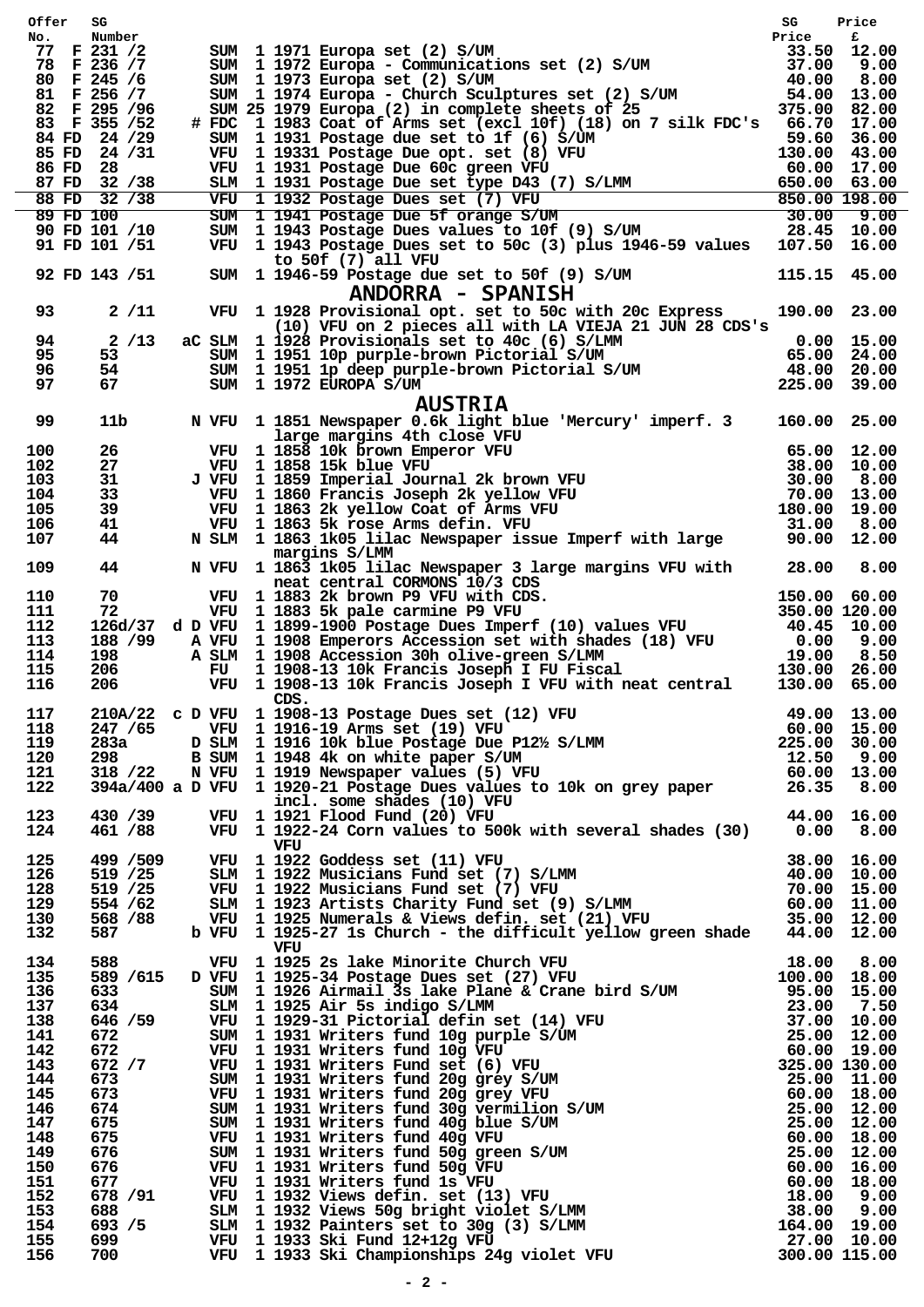| Offer      | SG                    | VFU 1 1933 Ski Championships 30g scarlet VFU strice<br>Frice for the principal scarled Exhibition VFU on postcard $250.00$ 90.00<br>VFU 1 1933 Winter Relief Fund opt. set (4) VFU 275.00 90.00<br>VFU 1 1934 Cultural Costumes def          | SG | Price |
|------------|-----------------------|----------------------------------------------------------------------------------------------------------------------------------------------------------------------------------------------------------------------------------------------|----|-------|
| No.<br>157 | Number<br>701         |                                                                                                                                                                                                                                              |    |       |
| 158        | 703                   |                                                                                                                                                                                                                                              |    |       |
| 159        | 712 /15               |                                                                                                                                                                                                                                              |    |       |
| 160        | 716 /37               |                                                                                                                                                                                                                                              |    |       |
| 161        | 734                   |                                                                                                                                                                                                                                              |    |       |
| 162        | 777                   |                                                                                                                                                                                                                                              |    |       |
| 163        | 778 / 81              |                                                                                                                                                                                                                                              |    |       |
| 164        | 798 / 803             |                                                                                                                                                                                                                                              |    |       |
| 165<br>166 | 815 / 23<br>856       |                                                                                                                                                                                                                                              |    |       |
| 167        | 923 / 55              |                                                                                                                                                                                                                                              |    |       |
| 168        | 923 / 55              |                                                                                                                                                                                                                                              |    |       |
| 169        | 1002 /08              |                                                                                                                                                                                                                                              |    |       |
| 170        | 1006                  |                                                                                                                                                                                                                                              |    |       |
| 171        | 1108 / 44             |                                                                                                                                                                                                                                              |    |       |
| 173        | 1108 / 44             |                                                                                                                                                                                                                                              |    |       |
| 174        | 1108 / 44             | VFU 1 1948-52 National Costumes defin. set complete (37) VFU 34.00 15.00                                                                                                                                                                     |    |       |
| 176        |                       |                                                                                                                                                                                                                                              |    |       |
| 177        |                       |                                                                                                                                                                                                                                              |    |       |
| 178        |                       |                                                                                                                                                                                                                                              |    |       |
| 179        |                       |                                                                                                                                                                                                                                              |    |       |
| 181<br>183 |                       |                                                                                                                                                                                                                                              |    |       |
| 185        |                       |                                                                                                                                                                                                                                              |    |       |
| 186        |                       |                                                                                                                                                                                                                                              |    |       |
|            |                       |                                                                                                                                                                                                                                              |    |       |
| 187        |                       |                                                                                                                                                                                                                                              |    |       |
| 188        |                       |                                                                                                                                                                                                                                              |    |       |
| 189        |                       |                                                                                                                                                                                                                                              |    |       |
| 190        |                       |                                                                                                                                                                                                                                              |    |       |
| 193        |                       |                                                                                                                                                                                                                                              |    |       |
| 194        |                       |                                                                                                                                                                                                                                              |    |       |
| 195        |                       |                                                                                                                                                                                                                                              |    |       |
| 196<br>198 |                       |                                                                                                                                                                                                                                              |    |       |
| 199        |                       |                                                                                                                                                                                                                                              |    |       |
| 201        |                       |                                                                                                                                                                                                                                              |    |       |
| 202        |                       |                                                                                                                                                                                                                                              |    |       |
| 203        |                       |                                                                                                                                                                                                                                              |    |       |
| 204        |                       |                                                                                                                                                                                                                                              |    |       |
| 205        |                       |                                                                                                                                                                                                                                              |    |       |
| 206        |                       |                                                                                                                                                                                                                                              |    |       |
| 207        |                       |                                                                                                                                                                                                                                              |    |       |
| 208        |                       |                                                                                                                                                                                                                                              |    |       |
| 210        |                       |                                                                                                                                                                                                                                              |    |       |
|            |                       | Set (5) S/UM                                                                                                                                                                                                                                 |    |       |
| 211        | 1279                  |                                                                                                                                                                                                                                              |    |       |
| 212        | 1294 /26              | set (5) S/UM<br>SELM 11957-80 Fictorial values (32) VFU<br>30.00 10.00<br>SUM 11957-80 Fictorial values (32) VFU<br>21.60 10.00<br>SUM 11957-60 Castle defin. vals to 108 (11) S/UM<br>33.80 9.00<br>SLM 11957-70 Buildings defin. set - var |    |       |
| 213<br>214 | 1294 /32<br>1294 /323 |                                                                                                                                                                                                                                              |    |       |
|            |                       |                                                                                                                                                                                                                                              |    |       |
| 215        | 1294 /326             |                                                                                                                                                                                                                                              |    |       |
| 216        | 1294 /326             |                                                                                                                                                                                                                                              |    |       |
| 218        | 1674a/90              |                                                                                                                                                                                                                                              |    |       |
| 220        | 1689                  |                                                                                                                                                                                                                                              |    |       |
| 221        | 1992 /009             |                                                                                                                                                                                                                                              |    |       |
| 222        | 2176                  |                                                                                                                                                                                                                                              |    |       |
| 223        | 2176                  |                                                                                                                                                                                                                                              |    |       |
| 224        | 2209                  |                                                                                                                                                                                                                                              |    |       |
|            |                       | Criminal Law M/Sheet VFU                                                                                                                                                                                                                     |    |       |
| 225        |                       | 2241 MS VFU 1 1990 30th Anniversary of Austrian Participation in UN 14.40 9.00                                                                                                                                                               |    |       |
|            |                       | M/Sheet VFU                                                                                                                                                                                                                                  |    |       |
| 226        | 2266                  |                                                                                                                                                                                                                                              |    |       |
| 227        | 2301                  |                                                                                                                                                                                                                                              |    |       |
| 228<br>229 | 2348<br>2360          | MS VFU 1991 Stamp Day M/Sheet VFU 17.60 11.00<br>MS VFU 1991 Stamp Day M/Sheet VFU 17.60 11.00<br>MS SUM 1993 Stamp Day sheetlet S/UM 22.00 11.00<br>MS SUM 1993 Stamp Day sheetlet S/UM 22.00 11.00<br>MS SUM 1994 Stamp Day sheetlet       |    |       |
| 231        | 2373                  |                                                                                                                                                                                                                                              |    |       |
| 232        | 2373                  |                                                                                                                                                                                                                                              |    |       |
| 233        | 2430                  |                                                                                                                                                                                                                                              |    |       |
| 236        | 2430                  |                                                                                                                                                                                                                                              |    |       |
| 238        | 2436 /45              |                                                                                                                                                                                                                                              |    |       |
| 239        | 2436 /45              | MS SUM 1 1996 Millenary of Otto III charter sheetlet of 10 S/UM 29.00 18.00                                                                                                                                                                  |    |       |
| 241        | 2436 /45              | MS VFU 1 1996 Millenary of Otto III charter sheetlet of 10 VFU 25.00 18.00                                                                                                                                                                   |    |       |
| 242        | 2478                  |                                                                                                                                                                                                                                              |    |       |
| 243        | 2521                  |                                                                                                                                                                                                                                              |    |       |
| 244        | 2521                  |                                                                                                                                                                                                                                              |    |       |
| 245        | 2521                  |                                                                                                                                                                                                                                              |    |       |
| 246<br>247 | 2539<br>2543          |                                                                                                                                                                                                                                              |    |       |
| 248        | 2543                  |                                                                                                                                                                                                                                              |    |       |
| 251        | 2551                  |                                                                                                                                                                                                                                              |    |       |
| 253        | 2553                  |                                                                                                                                                                                                                                              |    |       |
| 254        | 2553                  | MS VFU 1 1996 Millenary or Otto III charter sheetlet of 10 VFU 25.00 18.00<br>SUM 4 1997 WIPA Exhibition sheetlet of 4 S/UM 50.00 22.00<br>MS SUM 1 1998 WIPA Stamp Exhibition sheetlet of 4 S/UM 60.00 25.00<br>MS VFU 1 1998 WIPA          |    |       |
|            |                       |                                                                                                                                                                                                                                              |    |       |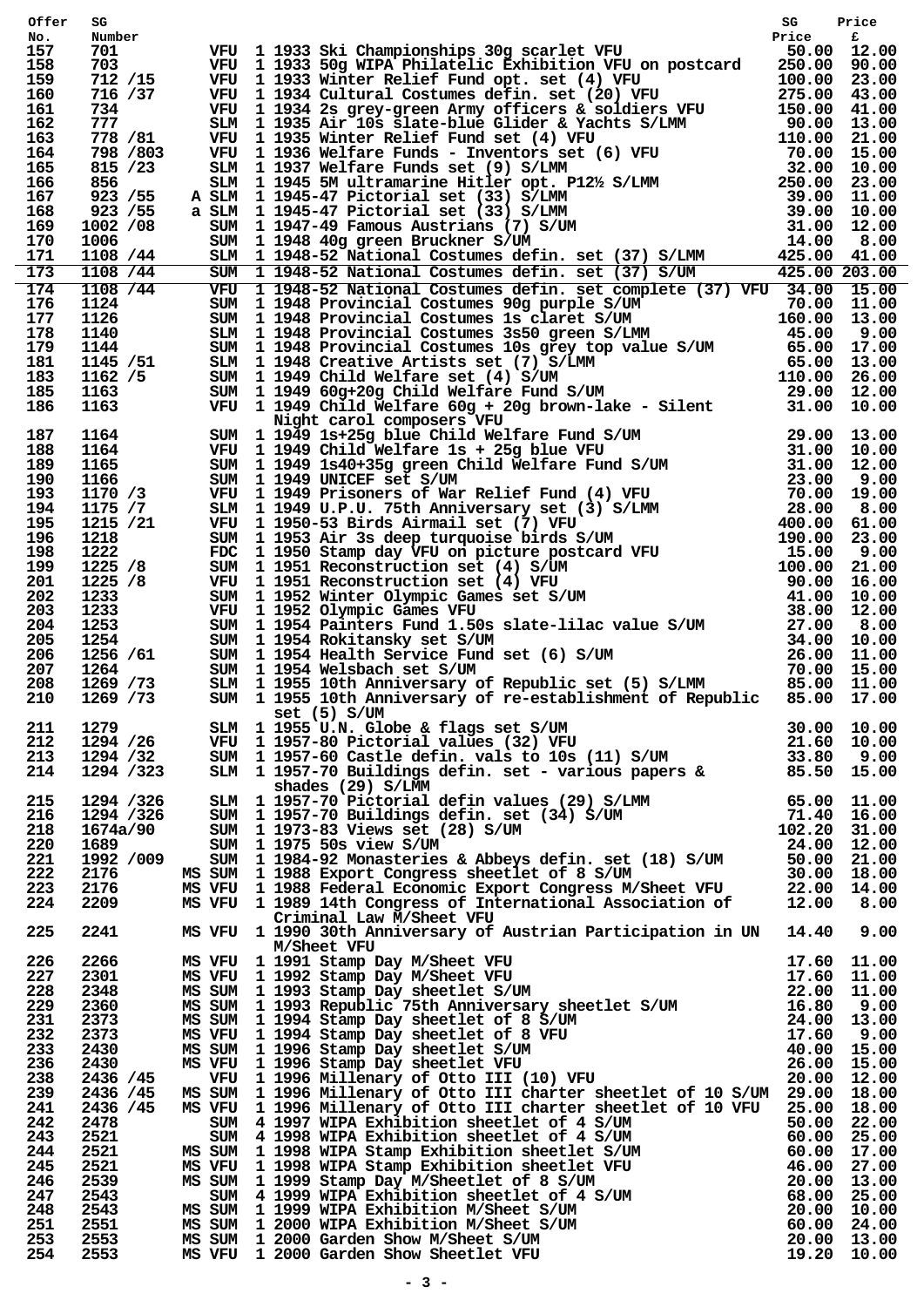| Offer      | SG                  | MS SUM 1 2000 Stamp Day sheetlet of 8 S/UM<br>MS VFU 1 2000 Stamp Day sheetlet VFU<br>MS SUM 1 2000 Artist M/Sheet S/UM<br>MS SUM 1 2000 Artist M/Sheet S/UM<br>MS SUM 1 2001 Post Office Sorting Van M/Sheet S/UM<br>MS SUM 1 2001 Post     |                           |                            |
|------------|---------------------|----------------------------------------------------------------------------------------------------------------------------------------------------------------------------------------------------------------------------------------------|---------------------------|----------------------------|
| No.<br>255 | Number<br>2562      |                                                                                                                                                                                                                                              |                           |                            |
| 256        | 2562                |                                                                                                                                                                                                                                              |                           |                            |
| 257        | 2566                |                                                                                                                                                                                                                                              |                           |                            |
| 259        | 2589                |                                                                                                                                                                                                                                              |                           |                            |
| 260        | 2730                |                                                                                                                                                                                                                                              |                           |                            |
| 261<br>262 | 2765<br>2803        |                                                                                                                                                                                                                                              |                           |                            |
| 263        | 2811                |                                                                                                                                                                                                                                              |                           |                            |
| 264        | 3181                |                                                                                                                                                                                                                                              |                           |                            |
| 265        | 3199                | b SUM 1 2013 Motorcycles S/UM                                                                                                                                                                                                                |                           |                            |
| 266        | I 45                |                                                                                                                                                                                                                                              |                           |                            |
| 267        | I 46                |                                                                                                                                                                                                                                              |                           |                            |
|            | 268 I 47            |                                                                                                                                                                                                                                              |                           |                            |
|            |                     | a SLM 1 ITALIAN OCCUPATION 1912 2k blue granite paper S/LMM 800.00 97.00<br>46 SLM 1 ITALIAN OCCUPATION 1912 3k carmine granite paper S/LMM 550.00 58.00<br>47 SLM 1 ITALIAN OCCUPATION 1912 4k green S/LMM 900.00 88.00<br>47 SD.00         |                           |                            |
| 269<br>270 |                     |                                                                                                                                                                                                                                              |                           |                            |
| 271        |                     |                                                                                                                                                                                                                                              |                           |                            |
| 272        | 54 / 54             | b VFU 1 1870 40c carmine, 40c deep flesh, 40c rosine (3) VFU 42.50 18.00                                                                                                                                                                     |                           |                            |
| 273        | 55                  | 475.00 140.00<br>a SLM 1 1875 50c drab S/LMM                                                                                                                                                                                                 |                           |                            |
| 274        |                     |                                                                                                                                                                                                                                              |                           |                            |
| 275        |                     |                                                                                                                                                                                                                                              |                           |                            |
| 276        |                     | 35 /55 a VFU 1 1875 50c grey-black + 50c drab (2) VFU 475.00 140.00<br>56 SLM 1 1875 50c grey-black + 50c drab (2) VFU 76.00 30.00<br>56 SLM 1 1870 1f dull lilac S/LMM 700.00 200.00<br>56 VFU 1 1870 King Leopold dull lilac P15 V         |                           |                            |
| 277        |                     |                                                                                                                                                                                                                                              |                           |                            |
| 278<br>279 |                     |                                                                                                                                                                                                                                              |                           |                            |
| 280        | 71                  | SUM 1 1884 K. Leopold II 10c carmine on bluish paper S/UM 19.00 10.00                                                                                                                                                                        |                           |                            |
| 281        | 71 / 71             |                                                                                                                                                                                                                                              |                           |                            |
| 282        | 72 —                | a VFU 1 1884 10c carmine/blue + 10c carmine/yellowish (2) VFU 35.70 13.00<br>SLM 1 1886 K. Leopold II 20c olive - green on greenish 325.00 40.00                                                                                             |                           |                            |
|            |                     | paper well centred S/LMM                                                                                                                                                                                                                     |                           |                            |
| 283        |                     |                                                                                                                                                                                                                                              |                           |                            |
| 284<br>285 |                     |                                                                                                                                                                                                                                              |                           |                            |
| 286        |                     |                                                                                                                                                                                                                                              |                           |                            |
| 287        |                     |                                                                                                                                                                                                                                              |                           |                            |
| 288        |                     |                                                                                                                                                                                                                                              |                           |                            |
| 289        |                     |                                                                                                                                                                                                                                              |                           |                            |
| 290        |                     |                                                                                                                                                                                                                                              |                           |                            |
| 291        |                     |                                                                                                                                                                                                                                              |                           |                            |
| 292        |                     | Paper well centred S/LMM<br>88 P VFU 1 1894 Railway Parcel 2f buff VFU 130.00 30.00<br>89 VFU 1 1894 Railway Parcel 2f buff VFU 130.00 20.00<br>122 /8 F SUM 1 1902-14 Railway Parcels Imperf 1F to 10F (7) S/UM 20.00 18.00<br>122 /<br>VFU |                           |                            |
| 293        | 188 / 95            |                                                                                                                                                                                                                                              |                           |                            |
| 294        |                     | 192 SLM 1 1922 2f slate S/LMM                                                                                                                                                                                                                |                           |                            |
| 295        | 192                 |                                                                                                                                                                                                                                              |                           |                            |
| 296        | 195                 | % 4 VFU 1 1919 Pictorial set (excl 5f deep blue) (8) VFU 39.75 25.00<br>SLM 1 1922 2f slate S/LMM<br>SUM 1 1915-19 2f slate pictorial S/UM 37.00 15.00<br>VFU 1 1915 10f sepia Kings of Belgium VFU neat central CDS. 33.00 24.00            |                           |                            |
| 297        | 228                 | VFU 1 1918 Red Cross 25c+25c bright blue VFU 36.00 15.00                                                                                                                                                                                     |                           |                            |
| 298        | 229                 | VFU 1 1918 35c+35c black & violet (2) VFU                                                                                                                                                                                                    |                           | 18.00 8.00                 |
| 299        | 235                 | SLM 1 1918 Red Cross Fund 10F + 10F dull blue S/LMM                                                                                                                                                                                          |                           | 1,100.00 450.00            |
| 300        | 320a                | MS VFU 1 1924 Brussels Philatelic Exhibition 5F red-brown                                                                                                                                                                                    |                           | 375.00 238.00              |
| 301        | 372                 | block of 4 as M/Sheet VFU with special Exhibition CDS.<br>SLM 1 1927 5f emerald S/LMM                                                                                                                                                        |                           | $60.00$ 21.00              |
| 302        | 502 / 502           |                                                                                                                                                                                                                                              |                           |                            |
| 303        | 503                 |                                                                                                                                                                                                                                              |                           |                            |
| 304        | 571                 |                                                                                                                                                                                                                                              |                           |                            |
| 305        | 582 / 91            |                                                                                                                                                                                                                                              |                           |                            |
| 306        | 621 / 3             | a VFU 1 1929 20f bright green + deep green (2) VFU 48.75 20.00<br>a VFU 1 1929 50f bright purple issue VFU 33.00 14.00<br>VFU 1 1930 1f75 blue VFU 23.00 10.00<br>VFU 1 1931-32 Army values (9) VFU 25.00 12.00<br>SUM 1 1932 Scientific R   |                           |                            |
|            |                     | set $(3)$ S/UM                                                                                                                                                                                                                               |                           |                            |
| 307        | 621 / 3             | 21.00<br>VFU 1 1932 Scientific Research Fund (3) VFU<br>VFU 1 1932 Scientific Research Balloon 2f50 violet VFU                                                                                                                               |                           | 9.00                       |
| 308<br>309 | 623<br>651          |                                                                                                                                                                                                                                              |                           | 20.00 9.00                 |
| 310        | 651                 |                                                                                                                                                                                                                                              |                           |                            |
| 311        | 668                 | E SUM 1 1932 Express Letter surch. S/UM                                                                                                                                                                                                      |                           |                            |
| 312        | 674                 |                                                                                                                                                                                                                                              |                           |                            |
| 313        | 683 / 5             | SLM 1 1933 Anti-TB Fund 1f75+25c ultramarine S/LMM 43.00 12.00<br>VFU 1 1933 Anti-TB Fund 1f + 25c claret VFU 43.00 12.00<br>SUM 1 1932 Express Letter surch. S/UM 26.00 14.00<br>VFU 1 1934 1f+25c carmine VFU 20.00 10.00<br>SUM 10        |                           |                            |
|            |                     | sheetlets of 10 S/UM                                                                                                                                                                                                                         |                           |                            |
| 314        | 764                 |                                                                                                                                                                                                                                              |                           |                            |
| 315<br>316 | 771<br>772          | SLM 1 1936 K.Leopold 2f45 black S/LMM 65.00 19.00<br>a SUM 1 1951 K.Leopold III 4f blue shade S/UM 29.00 16.00<br>SUM 1 1951 K.Leopold III 6f rose-carmine S/UM 20.00 8.00                                                                   |                           |                            |
| 317        | 775                 | SUM 1 1936 Borgerhout Philatelic Exhibition 20c+30c brown 120.00                                                                                                                                                                             |                           | 46.00                      |
|            |                     | S/UM                                                                                                                                                                                                                                         |                           |                            |
| 318        | 775                 | MS FUM 1 1936 Borgerhout Philatelic Exhibition M/Sheet F/UM                                                                                                                                                                                  | 120.00 40.00              |                            |
|            |                     | creased                                                                                                                                                                                                                                      |                           |                            |
| 319        | 775                 | MS SUM 1 1936 Borgerhout Philatelic Exhibition M/Sheet S/UM                                                                                                                                                                                  | 120.00 70.00              |                            |
| 320        | 798 / 805<br>831 /8 | SUM 1 1937 Anti TB Fund set (8) S/UM<br>VFU 1 1938 Prince Albert Anti TB Fund set (8) VFU                                                                                                                                                    | 11.50 8.00<br>27.00 13.00 |                            |
| 321<br>322 | 980B                |                                                                                                                                                                                                                                              |                           | 30.00 10.00                |
| 323        | 1259                | MS SUM 1 1941 Winter Relief Fund 5f + 20f M/Sheet S/UM<br>SUM 1 1948 20f+20f green on blue Anti TB Fund S/UM                                                                                                                                 |                           | 55.00 19.00                |
| 324        | 1260 / 61           | MS SUM 1 1949 Social & cultural Funds M/Sheet set (2) S/UM                                                                                                                                                                                   |                           | $\overline{500.00}$ 295.00 |
|            |                     |                                                                                                                                                                                                                                              |                           |                            |
|            |                     |                                                                                                                                                                                                                                              |                           |                            |
| 325<br>326 | 1368<br>1368        | SUM 1 1951 Air - National Aero Club 6F blue S/UM<br>A SUM 1 1951 Air se-tenant gutter marginal horiz. pair S/UM 110.00 55.00                                                                                                                 |                           | 42.00 14.00                |
| 327        | 1370 /1             | SUM 1 1951 Air set (2) S/UM                                                                                                                                                                                                                  | 16.50 8.00                |                            |
| 328<br>329 | 1389 / 91<br>1392   | SLM 1 1952 Primate & Basilica Fund set (3) S/UM 50.00 11.00<br>MS SUM 1 1952 Conservation of Basilica M/Sheet S/UM                                                                                                                           |                           | 600.00 380.00              |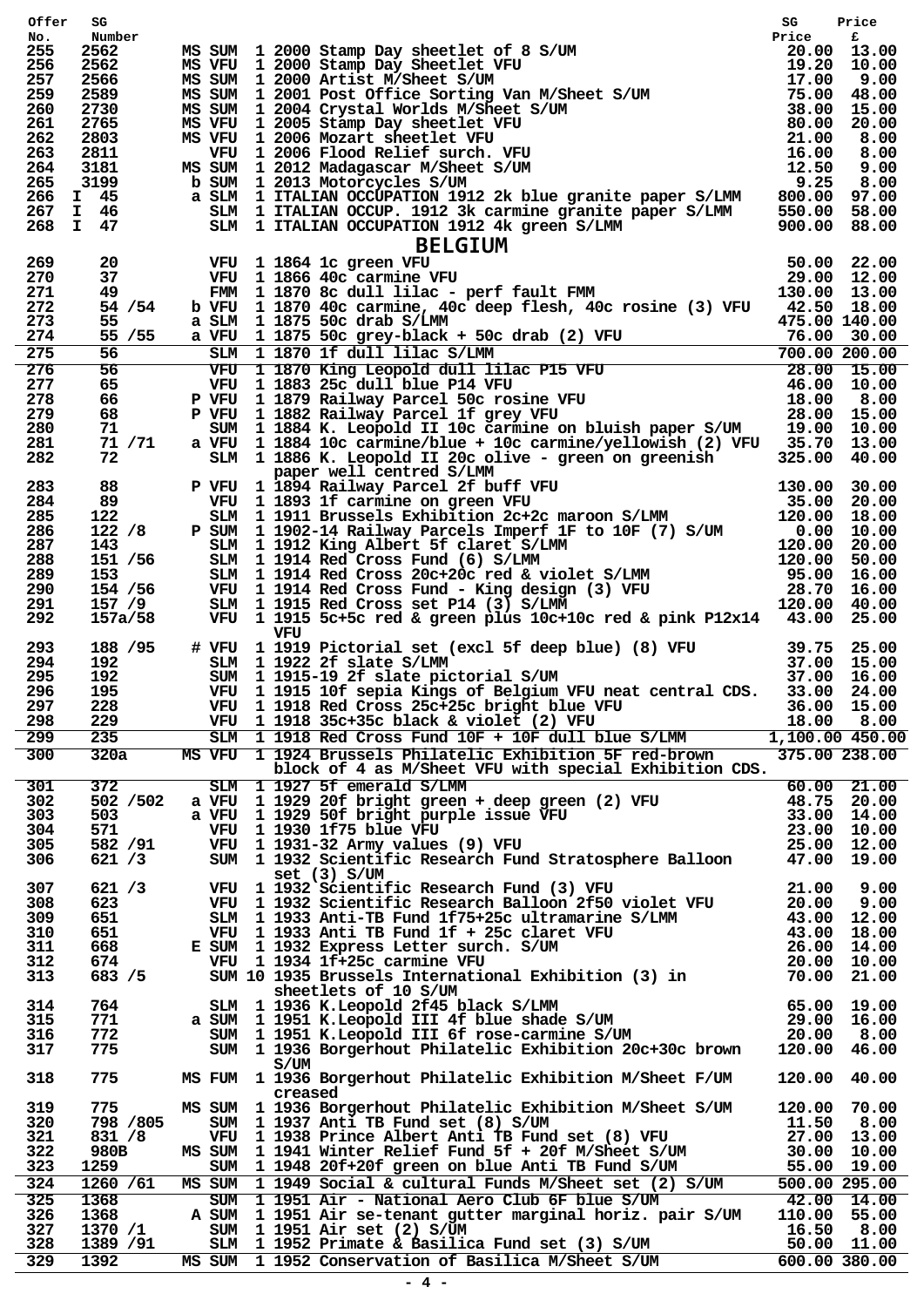| Offer      | SG                  |                                                                                                                                                                                                                                             |  |
|------------|---------------------|---------------------------------------------------------------------------------------------------------------------------------------------------------------------------------------------------------------------------------------------|--|
| No.        | Number              |                                                                                                                                                                                                                                             |  |
| 330<br>331 | 1396a/97<br>1414    | sg Price<br>a SUM 1 1977 50f+100f both papers (4) S/UM Price F<br>SUM 1 1952 Cultural Fund 4f+2f deep blue corner marginal 50.00 15.00                                                                                                      |  |
| 332        | 1414 /15            | S/UM<br>SUM 1952 Cultural Fund 4f+2f blue & 8f+4f sepia each with 105.00 49.00                                                                                                                                                              |  |
|            |                     | 332 1414 /15 SUM 1952 Cultural Fund 44-12 fb 10<br>1982 Cultural Fund 44-12 fb 10<br>1983 1415 SUM 1953 Red Cross Josephine Charlotte as 55.00 20.00<br>334 1415 SUM 1953 Red Cross Josephine Charlotte as 55.00 20.00<br>334 1456 /4       |  |
|            |                     |                                                                                                                                                                                                                                             |  |
|            |                     |                                                                                                                                                                                                                                             |  |
|            |                     |                                                                                                                                                                                                                                             |  |
|            |                     |                                                                                                                                                                                                                                             |  |
|            |                     |                                                                                                                                                                                                                                             |  |
|            |                     |                                                                                                                                                                                                                                             |  |
|            |                     |                                                                                                                                                                                                                                             |  |
|            |                     |                                                                                                                                                                                                                                             |  |
|            |                     |                                                                                                                                                                                                                                             |  |
|            |                     | 1589 /95 8 80M 11956 Antarctic Expedition M/Sheet plus single stamp 229.50 41.00<br>1630 MS SUM 11957 Antarctic Expedition M/Sheet plus single stamp 229.50 41.00<br>1630 MS SUM 11958 Antarctic Expedition M/Sheet S/UM 225.00 1           |  |
| 346<br>347 |                     |                                                                                                                                                                                                                                             |  |
| 348        |                     |                                                                                                                                                                                                                                             |  |
| 349        |                     |                                                                                                                                                                                                                                             |  |
| 350        |                     |                                                                                                                                                                                                                                             |  |
| 351        |                     |                                                                                                                                                                                                                                             |  |
| 352<br>353 |                     |                                                                                                                                                                                                                                             |  |
| 354        |                     |                                                                                                                                                                                                                                             |  |
| 357        |                     |                                                                                                                                                                                                                                             |  |
| 358        |                     |                                                                                                                                                                                                                                             |  |
| 360<br>361 |                     |                                                                                                                                                                                                                                             |  |
| 362        |                     |                                                                                                                                                                                                                                             |  |
| 363        |                     |                                                                                                                                                                                                                                             |  |
| 364        |                     |                                                                                                                                                                                                                                             |  |
| 365        |                     |                                                                                                                                                                                                                                             |  |
| 366<br>367 |                     |                                                                                                                                                                                                                                             |  |
| 368        |                     |                                                                                                                                                                                                                                             |  |
| 369        |                     |                                                                                                                                                                                                                                             |  |
| 370        |                     |                                                                                                                                                                                                                                             |  |
| 372        |                     |                                                                                                                                                                                                                                             |  |
| 373        |                     | $2927C/27$ E SUM 1 1998 Electric Trams Parcel Service 80fE2, 80fE2 0.00 60.00<br>$&160E4$ values (3) S/UM                                                                                                                                   |  |
| 374        | 2943 /45            | MS SUM 1 1988 Philatelic Promotion Queen (2) & M/Sheet S/UM 16.25 10.00                                                                                                                                                                     |  |
| 375        | 3411                |                                                                                                                                                                                                                                             |  |
| 377        | 3460                |                                                                                                                                                                                                                                             |  |
| 378        | 3713                |                                                                                                                                                                                                                                             |  |
| 379        | 4579<br>380 SB 35   |                                                                                                                                                                                                                                             |  |
|            | 382 SB 50           |                                                                                                                                                                                                                                             |  |
|            |                     |                                                                                                                                                                                                                                             |  |
| 383        | 17                  | SUM 1987 Filaretic Promotion Queen (2) & M/Sheet S/UM<br>SUM 1997 Flowers booklet pane S/UM 24.00 12.00<br>a SUM 1999 Greetings booklet pane S/UM 18.00 12.00<br>MS SUM 12002 Tourism - Castles M/Sheet S/UM 16.00 10.00<br>MS SUM 196      |  |
| 384        | 32a/33              | VFU 1 1879 5k orange red & 10k pale blue Arms P12/x13 (2) 191.90 38.00                                                                                                                                                                      |  |
| 385        | 44                  | VFU                                                                                                                                                                                                                                         |  |
| 386        | 49                  |                                                                                                                                                                                                                                             |  |
| 387        | 80                  |                                                                                                                                                                                                                                             |  |
| 388        | 106                 | VFU 1 1879-88 1k grey VFU 31.00 15.00<br>VFU 1 1879 5k rose red Arms P12½ VFU 22.00 8.00<br>VFU 1 1893 20k yellowish green VFU 23.00 14.00<br>VFU 1 1895-99 1/2 black VFU 50.00 25.00<br>B VFU 1 1906 Emperor Francis Joseph 5K grey-b      |  |
| 389        | 201                 |                                                                                                                                                                                                                                             |  |
| 390<br>391 | 343 / 56<br>362 /80 | VFU 1 1910 80th Birthday Francis Joseph I set to 1k (14) VFU 42.45 28.00<br>VFU 1 1912 defin set to 3k carmine on green (19) VFU 21.25 12.00                                                                                                |  |
|            |                     |                                                                                                                                                                                                                                             |  |
| 392        | 1                   | <b>BULGARIA</b>                                                                                                                                                                                                                             |  |
| 393        | 6                   |                                                                                                                                                                                                                                             |  |
| 394        | 7                   |                                                                                                                                                                                                                                             |  |
| 397        | 8                   |                                                                                                                                                                                                                                             |  |
| 400        | 9/20                |                                                                                                                                                                                                                                             |  |
| 401<br>402 | 37<br>47            | <b>BULUANIA</b><br>VFU 1 1879 5c black & orange Lion VFU with neat CDS<br>VFU 1 1879 25c black & purple Lion defin. VFU 60.00 15.00<br>VFU 1 1879 50c black & blue Lion defin. VFU 225.00 40.00<br>VFU 1 1879 1f black & red Lion VFU 50.00 |  |
| 403        | 53                  |                                                                                                                                                                                                                                             |  |
| 404        | 78                  |                                                                                                                                                                                                                                             |  |
|            |                     | 1895 JOSt Surch, on Jose Die Dennes (1898)<br>Imperf, with large margins S/LMM<br>140.00 85.00                                                                                                                                              |  |
| 405        | 323                 | SUM 1 1932 Air 18a S/UM                                                                                                                                                                                                                     |  |
| 406        | 323 / 5             | FUM 1 1932 Air - Rila Monastery set (3) minor gum toning 250.00 95.00<br>F/UM                                                                                                                                                               |  |
| 407        | 324                 |                                                                                                                                                                                                                                             |  |
| 408        | 1117 /17            | VFU 1 1932 Air 241 carmine VFU 11.00 13.00<br>a SUM 1 1958 Air - both perf & imperf issues S/UM 17.50 9.00                                                                                                                                  |  |
|            |                     | <b>CROATIA</b>                                                                                                                                                                                                                              |  |
| 409        | $9^{}/23$           | SUM 1 1941 King Peter with type 2 opts. set (15) S/UM 40.00 12.00                                                                                                                                                                           |  |
|            |                     | $-5 -$                                                                                                                                                                                                                                      |  |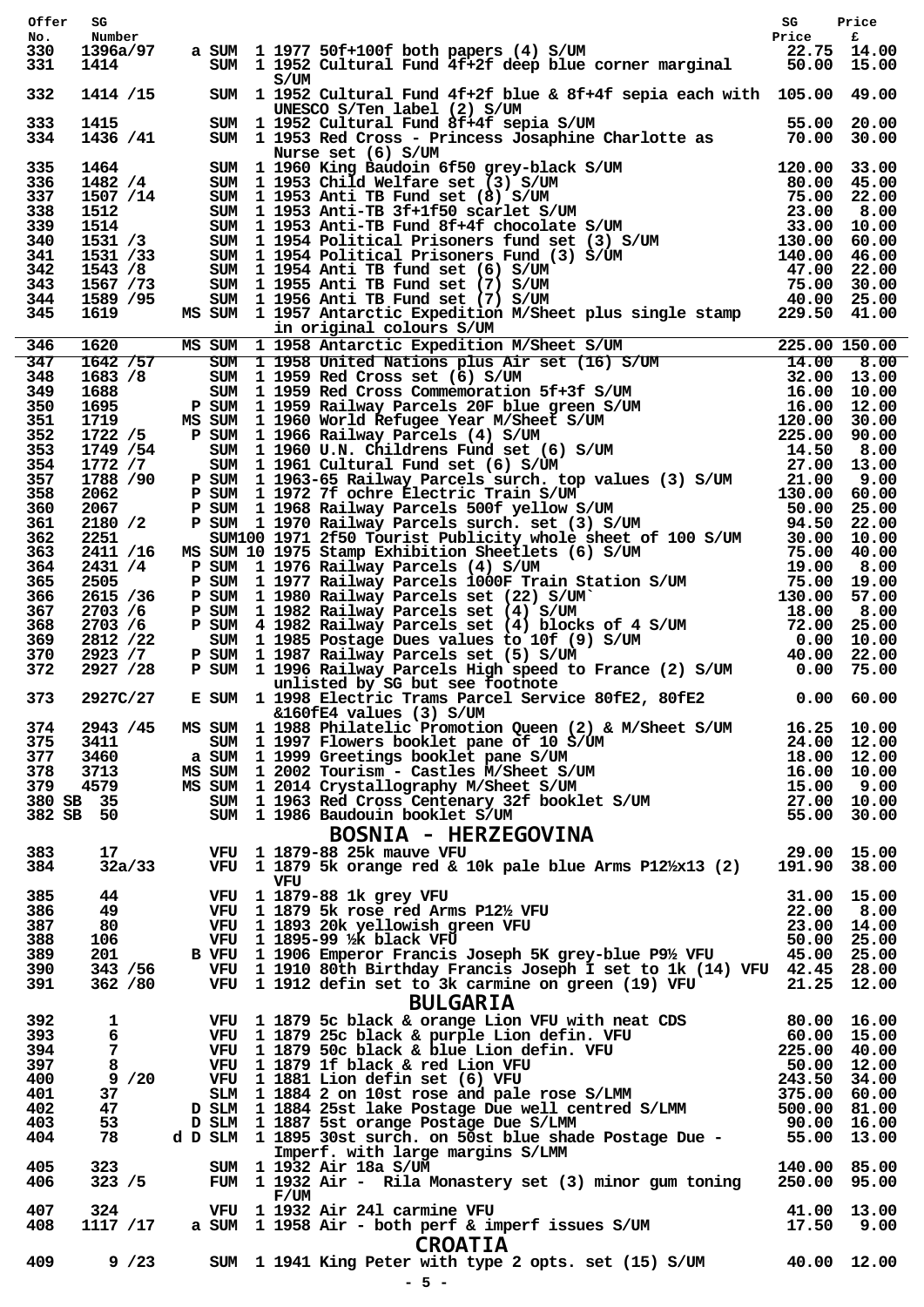| Offer      | SG                   |                                                                                                                                                                                                                                               | SG                         | Price                      |
|------------|----------------------|-----------------------------------------------------------------------------------------------------------------------------------------------------------------------------------------------------------------------------------------------|----------------------------|----------------------------|
| No.<br>411 | Number               |                                                                                                                                                                                                                                               |                            |                            |
| 412        |                      |                                                                                                                                                                                                                                               |                            |                            |
| 413        |                      | Number<br>58 aMS SLM 1942 Aviation Fund imperf M/Sheet S/LMM 65.00 19.00<br>58 bMS SUM 1943 Aviation Fund M/Sheet P11 S/UM 65.00 28.00<br>73a/73 bMS SLM 1942 Youth Fund M/Sheet set (2) S/LMM 60.00 17.00<br>74 /76 SUM 1943 Labour F        |                            |                            |
| 414<br>415 | 80 / 81              |                                                                                                                                                                                                                                               |                            |                            |
| 416        | 81a                  |                                                                                                                                                                                                                                               |                            |                            |
| 417        | 123 / 26             | a SLM 1 1943 Croat youth fund (2) + P12 M/Sheet S/LMM 36.40 9.00<br>MS SUM 1 1943 Pavelic M/Sheet P12½ S/UM 35.00 14.00<br>MS SUM 1 1944 Railway Employees set (4) in M/Sheet S/UM 31.50 12.00<br><b>CZECH REPUBLIC</b>                       |                            |                            |
| 418        | 36                   | a SUM 4 1993 Christmas Madonna painting sheetlet of 4 S/UM 18.00 9.00                                                                                                                                                                         |                            |                            |
| 419        | 410                  | MS SUM 1 2004 Parrots M/Sheet S/UM<br>14.00<br>3/UM 16.00                                                                                                                                                                                     | $14.00$ $10.00$            |                            |
| 420        | 449 / 51             | SUM 1 2005 Art - Paintings set (3) S/UM<br><b>CZECHOSLOVAKIA</b>                                                                                                                                                                              |                            | 8.00                       |
| 421        | $3/14$               | VFU 1 1918-19 Hradcany Prague pictorials values with many 43.00 10.00<br>shades (22) VFU                                                                                                                                                      |                            |                            |
| 422        | 9                    | VR VFU 1 1919 30h olive-bistre Unlisted P11½ VFU                                                                                                                                                                                              | $0.00$ $9.00$              |                            |
| 423        | 24 / 37              | D SLM 1 1919-20 Postage Dues set Imperf set (14) S/LMM                                                                                                                                                                                        | 110.00 21.00               |                            |
| 424        | 26                   | a SLM 1 1919-20 15 Pictorial - the vermilion shade Imperf<br>S/LMM                                                                                                                                                                            | 75.00 15.00                |                            |
| 426<br>427 | 28<br>37             | a SLM 1 1919 25h reddish purple shade without sun imperf 170.00 36.00<br>large margins S/LMM<br>SLM 1 1919 1000h purple Imperf S/LMM                                                                                                          | 33.00 10.00                |                            |
| 428        | 37                   | a SLM 1 1919 1000h purple - the reddish purple shade Imperf 75.00 18.00<br>S/LMM                                                                                                                                                              |                            |                            |
| 429<br>430 | 37<br>38 / 41        | D SLM 1 1920 2000h blue Postage Due S/LMM<br>$\#$ SLM 1 1919-20 5h, 10h, 15h & 20h values P13 <sup>1</sup> / <sub>2</sub> S/LMM 23.65 7.00                                                                                                    | 45.00 14.00                |                            |
| 431        | $\overline{83}$      | SLM 1 1919 2K Arms deep blue shade of Austria with POSTA 12,000.002025.00                                                                                                                                                                     |                            |                            |
|            |                      | CESKOSLOVENSKA 1919 opt. S/LMM                                                                                                                                                                                                                |                            |                            |
| 432        | 85 / aa              | VR SLM 1 1919 3k bright carmine Arms inverted opt. Unlisted SG 0.00 29.00<br>S/LMM                                                                                                                                                            |                            |                            |
| 433<br>434 | 87<br>120            | a VFU 1 1919 4k yellow green VFU<br>D SLM 1 1916 1k blue Postage Due S/LMM                                                                                                                                                                    | 30.00 10.00<br>23.00 10.00 |                            |
| 435        | 216                  | b FMM 1 1920 Air 24k Surch. on 500h lake-brown Monoplane on 360.00 89.00                                                                                                                                                                      |                            |                            |
|            |                      | green paper - Imperf marg block of 4 mint no gum.<br>Doubled opt!                                                                                                                                                                             |                            |                            |
| 436        | 248                  | Doubled opt!<br>FU 1925 200+200h blue - bars pmk. FU<br>SLM 1929-39 Pictorials (4) S/LMM<br>SUM 1946 Air opt. set (8) S/UM<br>SUM 1949 Air surch. set (8) S/UM<br>14.00<br>SUM 1949 Air (no 6k) (7) S/UM<br>13.40<br>SUM 1949 Air (no 6k) (7) |                            | 20.00                      |
| 437        | 298 / 301            |                                                                                                                                                                                                                                               |                            | 9.00                       |
| 438<br>439 | 469 / 76<br>559 / 66 |                                                                                                                                                                                                                                               |                            | 7.50<br>9.00               |
| 440        | 559 / 66             | # SUM 1 1949 Air (no 6k) (7) S/UM                                                                                                                                                                                                             |                            | 7.00                       |
| 441        | 567 /9               |                                                                                                                                                                                                                                               |                            | 9.00                       |
| 443        | 567 / 69             |                                                                                                                                                                                                                                               |                            | 8.00                       |
| 444<br>445 | 572 / 3<br>574 / 5   |                                                                                                                                                                                                                                               |                            | 10.00<br>19.00 10.00       |
| 446        | 578 / 80             |                                                                                                                                                                                                                                               |                            | 15.00 8.00                 |
| 448        | 607                  | a VFU 1 1950 Philatelic Exhibition se-tenant set (4) VFU                                                                                                                                                                                      |                            | 30.00 13.00                |
| 449        | 608                  | aa SUM 1 1950 Philatelic Exhibition set (4) S/UM                                                                                                                                                                                              |                            | 55.00 19.00                |
| 450<br>451 | 608<br>608           | ams SUM 1 1950 Prague Philatelic Exhibition Imperf M/Sheet S/UM 60.00 25.00<br>aMS VFU 1 1950 Prague Philatelic Exhibition Imperf M/Sheet VFU 31.00 12.00                                                                                     |                            |                            |
| 452        | $608+$               | aMS SUM 1 1950 Philatelic Exhibition M/Sheet & members only<br>block of 4 RARE! S/UM                                                                                                                                                          | 115.00 73.00               |                            |
| 453        | 621 / 4              |                                                                                                                                                                                                                                               |                            |                            |
| 454        | 621 / 4              |                                                                                                                                                                                                                                               |                            |                            |
| 456        | 621 / 4<br>624       |                                                                                                                                                                                                                                               |                            |                            |
| 457<br>458 | 624                  |                                                                                                                                                                                                                                               |                            |                            |
| 459        | 716 /19              |                                                                                                                                                                                                                                               |                            |                            |
| 460        | 732                  |                                                                                                                                                                                                                                               |                            |                            |
| 461<br>462 | 732<br>787 /9        |                                                                                                                                                                                                                                               |                            |                            |
| 464        | 787 / 89             |                                                                                                                                                                                                                                               |                            |                            |
| 465        | 815 / 27             |                                                                                                                                                                                                                                               |                            |                            |
| 466        | 852                  |                                                                                                                                                                                                                                               |                            |                            |
| 467<br>468 | 852<br>857 / 61      |                                                                                                                                                                                                                                               |                            |                            |
| 469        | 884.                 |                                                                                                                                                                                                                                               |                            |                            |
| 470        | 884 / 7              |                                                                                                                                                                                                                                               |                            |                            |
| 471        | 886                  |                                                                                                                                                                                                                                               |                            |                            |
| 472        | 896                  | 31.00 11.00<br>31.00 11.00 11.00 11.00 11.00 11.00 11.00<br>31.00 11.00 11.00 11.00 11.00 11.00 11.00 11.00 11.00 11.00 11.00 11.00 11.00 11.00 11.00 11.00 11.00 11.00 11.00 11.00 11.00 11.00 11.00 11.00 11.00 11.00 11.00 11.0<br>M/Sheet |                            |                            |
| 473<br>474 | 896<br>896           | aMS SUM 1 1955 Prague Philatelic Exhibition M/Sheet P14 S/UM 44.00 15.00<br>b # SLM 1 1955 Prague International Exhibition imperf (5) from 75.00 15.00                                                                                        |                            |                            |
| 475        | 896                  | <b>M/Sheet</b><br>bMS SUM 1 1955 Prague Philatelic Exhibition Imperf M/Sheet S/UM 75.00 23.00                                                                                                                                                 |                            |                            |
| 476        |                      | 896a/96 bMS SUM 1 1955 Prague International Exhibition M/Sheet both 119.00 73.00                                                                                                                                                              |                            |                            |
| 477        | 912 / 15             | perf & imperf issues (2) S/UM<br>1956 Spas set (4) S/UM<br>1956 Sports set (6) S/UM<br>SUM 1 1956 Spas set (4) S/UM                                                                                                                           |                            | 18.00 8.00                 |
| 479<br>480 | 923 / 28<br>929 / 34 | SUM 1 1956 Sports set (6) S/UM<br>SLM 1 1956 Mozart (Composer) Bicentennial set $(6)$ S/LMM                                                                                                                                                   |                            | 27.00 15.00<br>37.00 11.00 |
| 481        | 929 / 34             | SUM 1 1956 Mozart (Composer) Bicentennial set (6) S/UM                                                                                                                                                                                        |                            | 37.00 20.00                |
| 482        | 930                  | VFU 1 1956 Mozart 45h VFU                                                                                                                                                                                                                     |                            | 14.00 8.00                 |
| 483<br>484 | 946 / 51             | SLM 1 1956 Freight Services Rail Locomotives set (6) S/LMM 50.00 18.00                                                                                                                                                                        |                            |                            |
|            | 946 / 51             | SUM 1 1956 Freight Services Rail Locomotives set (6) S/UM                                                                                                                                                                                     |                            | 50.00 13.00                |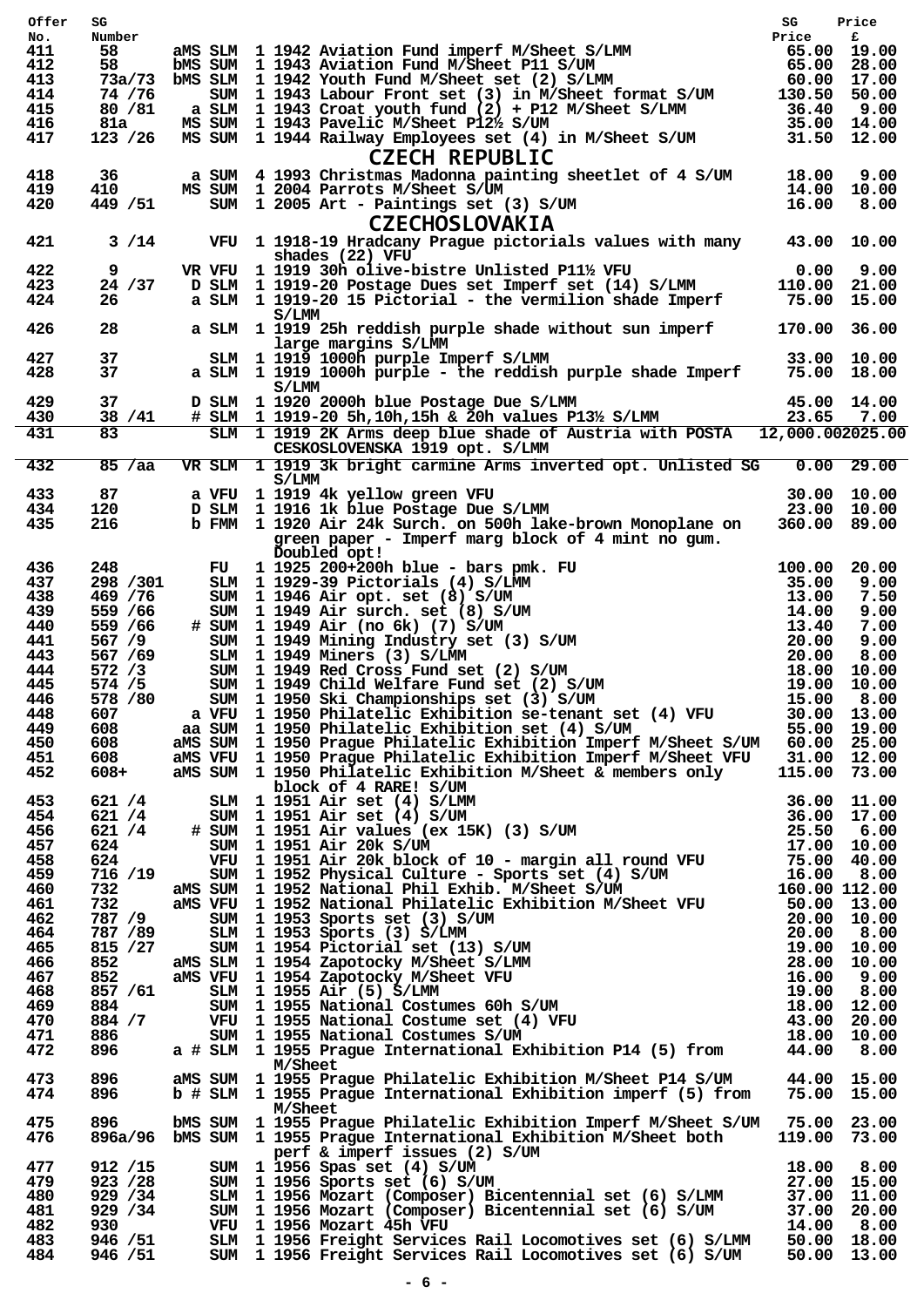| Offer      | SG                    | SUM 1 1956 45h brown purple Train S/UM<br>SUM 1 1956 National Costumes (4) S/UM<br>SUM 1 1957 National costumes - 3rd series set (4) S/UM<br>SUM 1 1957 National Costumes - 3rd series set (4) S/UM<br>SUM 1 1957 National Costumes -        |  |
|------------|-----------------------|----------------------------------------------------------------------------------------------------------------------------------------------------------------------------------------------------------------------------------------------|--|
| No.        | Number                |                                                                                                                                                                                                                                              |  |
| 486<br>487 | 949 —<br>952 / 55     |                                                                                                                                                                                                                                              |  |
| 488        | 1008 /11              |                                                                                                                                                                                                                                              |  |
| 489        | 1008 /11              |                                                                                                                                                                                                                                              |  |
| 490        | 1008 /11              |                                                                                                                                                                                                                                              |  |
| 491        | 1058 /62              |                                                                                                                                                                                                                                              |  |
| 493<br>494 | 1058 /62<br>1250 / 56 |                                                                                                                                                                                                                                              |  |
| 495        | 1257 / 65             |                                                                                                                                                                                                                                              |  |
| 496        | 1257 / 65             |                                                                                                                                                                                                                                              |  |
| 497        | 1267 /70              |                                                                                                                                                                                                                                              |  |
| 498        | 1311                  |                                                                                                                                                                                                                                              |  |
| 499        | 1315                  | 60h values S/UM<br>aMS COV 1 1962 Praga Stamp Exhibition M/Sheet on registered 22.00 14.00<br>cover                                                                                                                                          |  |
| 500<br>501 | 1315<br>1315          | aMS SUM 1 1962 Praga Stamp Exhibition M/Sheet - perf issue S/UM 22.00 8.00<br>bMS SUM 1 1962 Praga Stamp Exhibition M/Sheet - imperf issue 80.00 22.00                                                                                       |  |
| 502        |                       | S/UM<br>1315a/15 bMS SUM 1 1962 Stamp Exhibition - both perf & imperf issues 102.00 68.00                                                                                                                                                    |  |
| 503        |                       |                                                                                                                                                                                                                                              |  |
| 504        |                       |                                                                                                                                                                                                                                              |  |
| 505        |                       |                                                                                                                                                                                                                                              |  |
| 506        |                       |                                                                                                                                                                                                                                              |  |
| 507        |                       |                                                                                                                                                                                                                                              |  |
| 508        |                       |                                                                                                                                                                                                                                              |  |
| 509        |                       |                                                                                                                                                                                                                                              |  |
| 510<br>511 |                       |                                                                                                                                                                                                                                              |  |
| 512        |                       |                                                                                                                                                                                                                                              |  |
| 513        |                       |                                                                                                                                                                                                                                              |  |
| 514        |                       |                                                                                                                                                                                                                                              |  |
| 515        |                       |                                                                                                                                                                                                                                              |  |
| 516        |                       | 1315a/15 bMs SUM 1962 Stamp Exhibition - both perf & imperf issues 102.00 68.00<br>1326/31 SUM 1962 Beetles (6) SVUM<br>1326/31 SUM 1962 Beetles (6) SVUM 22.00 9.00<br>1349/54 MS SUM 1963 Space Research set (6) & M/Sheet S/UM 2          |  |
| 517        |                       |                                                                                                                                                                                                                                              |  |
| 518        |                       |                                                                                                                                                                                                                                              |  |
| 519<br>520 |                       |                                                                                                                                                                                                                                              |  |
| 521        |                       |                                                                                                                                                                                                                                              |  |
|            |                       | S/UM                                                                                                                                                                                                                                         |  |
|            |                       | 522 2413 /18 MS SUM 1 1978 Praga Stamp Exhibition set 9th series (5) with 21.50 10.00                                                                                                                                                        |  |
|            |                       | both perf & imperf M/Sheets (2) S/UM<br>523 2418 + MS VFU 1 1978 Praga M/Sheets both perf & Imperf issues VFU 27.00 14.00                                                                                                                    |  |
| 524        | 2424                  |                                                                                                                                                                                                                                              |  |
| 525 2425   |                       | MS SUM 1 1978 Praga M/Sheet S/UM                                                                                                                                                                                                             |  |
| 527        | 2425                  |                                                                                                                                                                                                                                              |  |
| 528        | 2425                  |                                                                                                                                                                                                                                              |  |
| 529        | 2517 /21              |                                                                                                                                                                                                                                              |  |
| 530        | 2533 /36<br>2548      | MS VFU 1 1978 Praga Exhibition M/Sheet VFU<br>MS VFU 1 1978 Praga Exhibition M/Sheet VFU<br>MS SUM 1 1978 Praga M/Sheet S/UM<br>MS VFU 1 1978 Praga M/Sheet VFU<br>17.00 10.00<br>MS VFU 1 1978 Praga M/Sheet VFU<br>17.00 10.00<br>MS VFU 1 |  |
| 531<br>533 | 2576 — 10             | S/UM                                                                                                                                                                                                                                         |  |
| 536        | 2601                  |                                                                                                                                                                                                                                              |  |
| 537        | 2631                  |                                                                                                                                                                                                                                              |  |
| 538        | 2642 / 3              | MS SUM 1 1981 WIPA Stamp M/Sheet S/UM 25.00 9.00<br>MS SUM 1 1981 lk Painting in sheetlet of 4 S/UM 25.00 11.00<br>MS SUM 1 1982 UN Peaceful use of outer space M/Sheet S/UM 21.00 9.00<br>VFU 1 1982 Historic Bratislava 6th set (2) i      |  |
|            |                       | 4 VFU                                                                                                                                                                                                                                        |  |
| 539        | 2673                  |                                                                                                                                                                                                                                              |  |
| 540        | 2774                  |                                                                                                                                                                                                                                              |  |
| 541<br>542 | 2790                  |                                                                                                                                                                                                                                              |  |
| 543        | 2790<br>2810 /14      |                                                                                                                                                                                                                                              |  |
| 544        | 2844 /8               |                                                                                                                                                                                                                                              |  |
| 545        | 2948                  | MS SUM 1 1983 Space Flight M/Sheet S/UM<br>MS SUM 1 1985 United Nations (Doves of Peace) M/Sheet S/UM<br>MS SUM 1 1985 Conference M/Sheet S/UM<br>MS VFU 1 1985 Conference M/Sheet VFU<br>SUM 1 1985 Art - 19th series set (5) S/UM<br>M     |  |
| 546        |                       | 2949 MS SUM 1 1988 Praga 88 Stamp Exhibition 13th issue M/Sheet S/UM 22.00 8.00                                                                                                                                                              |  |
| 547        |                       |                                                                                                                                                                                                                                              |  |
| 548        |                       | 2954 /56 SUM 1 1988 Art Paintings - 22nd series set (3) S/UM 26.00 9.00<br>3073 /6 SUM 1 1991 Nature Protection - Flowers (4) S/UM 17.00 9.00<br>3097 /100 SUM 1 1992 Beetles (4) S/UM 16.00 8.00                                            |  |
| 549        |                       |                                                                                                                                                                                                                                              |  |
|            |                       |                                                                                                                                                                                                                                              |  |
| 550        | 12                    |                                                                                                                                                                                                                                              |  |
| 551        | 18                    |                                                                                                                                                                                                                                              |  |
| 552        | 22 / 23               | <b>DENMARK</b><br>SLM 11857 8sk green imperf with 4 good margins S/LMM 400.00 121.00<br>N SUM 11907 Newspaper 1o olive S/UM 16.00 9.00<br>VFU 11864 K. Christian IX 2 skilling blue & pale blue 115.00 21.00                                 |  |
|            |                       | shades (2) VFU                                                                                                                                                                                                                               |  |
| 553        | 43 — 1                | VFU 1 1870 4sk rose-carmine & grey Arms P14x13½ VFU 27.00 8.00<br>SLM 1 1875 3ore deep grey & ultramarine S/LMM 140.00 20.00<br>VFU 1 1875 3ore pale grey & ultramarine VFU 70.00 15.00<br>SUM 1 1875 3ore grey & grey - blue S/UM 1         |  |
| 554        | 49                    |                                                                                                                                                                                                                                              |  |
| 555        | 49                    |                                                                                                                                                                                                                                              |  |
| 556<br>557 | 50<br>51              |                                                                                                                                                                                                                                              |  |
| 558        | 51                    |                                                                                                                                                                                                                                              |  |
| 559        | 51                    |                                                                                                                                                                                                                                              |  |
|            |                       | inverted frame S/UM                                                                                                                                                                                                                          |  |
| 560        | 51a                   |                                                                                                                                                                                                                                              |  |
| 561        | 51b                   | 0 VFU 1 1871 25k grey-blue shade Official P14x13½ VFU 180.00 39.00<br>0 VFU 1 1871 25k blue Official P14x13½ VFU 180.00 57.00                                                                                                                |  |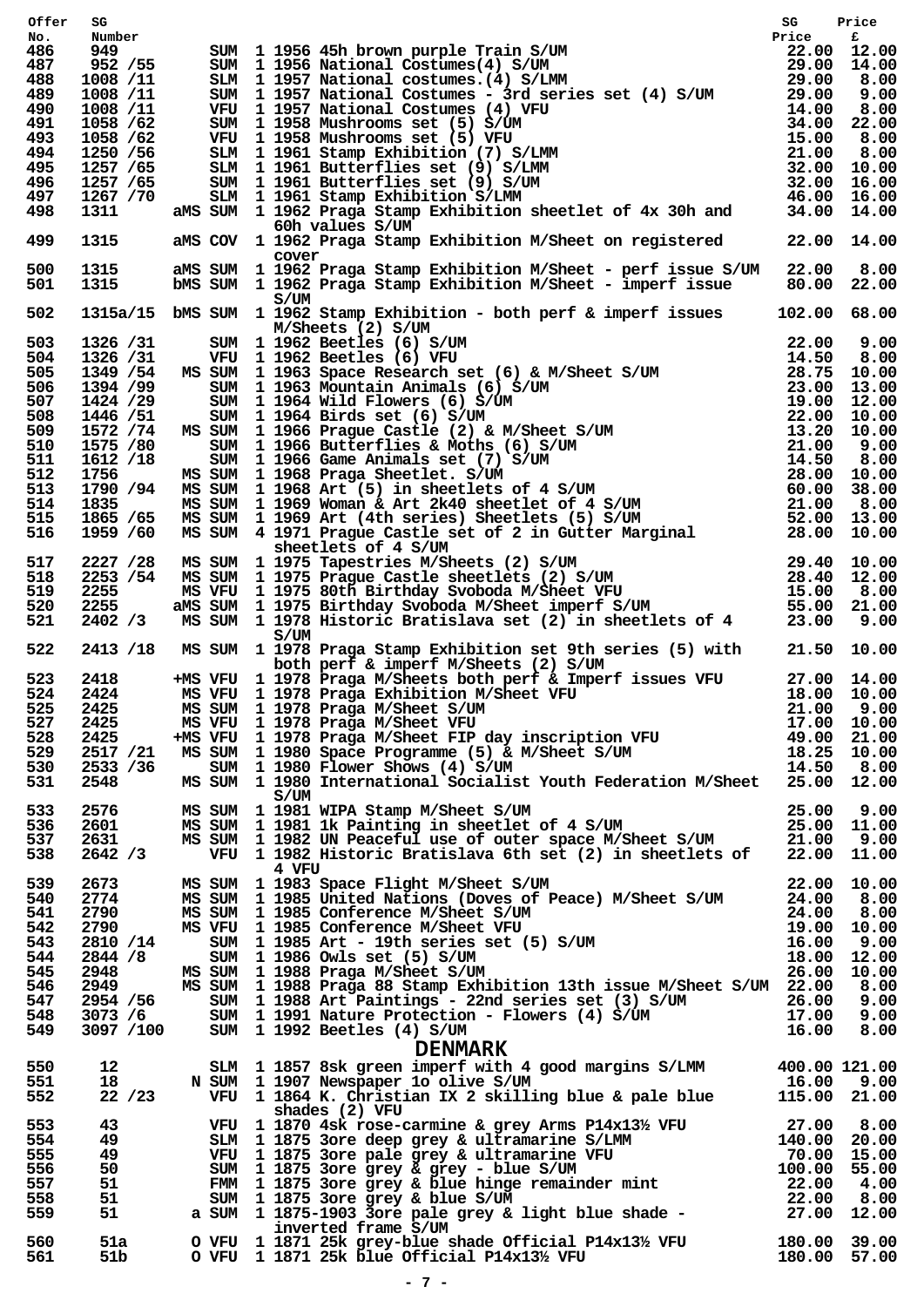|            | SG         |     |                                                                                                                                                                                                                                         | SG                           | Price                       |
|------------|------------|-----|-----------------------------------------------------------------------------------------------------------------------------------------------------------------------------------------------------------------------------------------|------------------------------|-----------------------------|
| No.        | Number     |     |                                                                                                                                                                                                                                         | Price                        | £                           |
| 562<br>563 | 52         |     | O VFU $1$ 1904 45k rose carmine Official P14x13% VFU 35.00 14.00<br>W SUM 1 1875 4ore ultramarine & grey inverted crown wmk. S/UM 160.00 62.00                                                                                          |                              |                             |
|            | 52         |     | SG Cat as normal                                                                                                                                                                                                                        |                              |                             |
| 564        | 53         |     | SLM 1 1875 4sk sky blue & grey S/LMM 120.00 31.00<br>SLM 1 1875-1901 40ore cobalt blue & green S/LMM 130.00 13.00<br>SUM 1 1875 4ore cobalt blue & grey S/UM 130.00 46.00<br>FMM 1 1875 4ore greenish blue & greenish slate fine mint 3 |                              |                             |
| 565        | 54         |     |                                                                                                                                                                                                                                         |                              |                             |
| 566        | 54         |     |                                                                                                                                                                                                                                         |                              |                             |
| 567        | 55         |     |                                                                                                                                                                                                                                         |                              |                             |
| 568        | 57         |     | FMM 1 1875 5ore ultramarine & rose fine mint 60.00 6.00<br>SLM 1 1875 5ore ultramarine & rose S/LMM 60.00 12.00<br>SUM 1 1875 5ore ultramarine - grey & rose S/UM 60.00 22.00<br>SUM 1 1875 8ore carmine & pale grey shade S/UM 100.    |                              |                             |
| 569        | 57         |     |                                                                                                                                                                                                                                         |                              |                             |
| 570<br>571 | 57<br>59   |     |                                                                                                                                                                                                                                         |                              |                             |
| 572        | 60         |     |                                                                                                                                                                                                                                         |                              |                             |
| 573        | 60         |     | b SLM 1 1875 8ore carmine & deep grey thick carton paper S/LMM 50.00 12.00                                                                                                                                                              |                              |                             |
| 574        | 62         |     |                                                                                                                                                                                                                                         |                              |                             |
| 575        | 62         |     |                                                                                                                                                                                                                                         |                              |                             |
| 576        | 62         |     | SLM 1 1875 12ore pale dull purple & pale grey S/LMM 225.00 20.00<br>SUM 1 1875 12ore pale dull purple & pale grey S/UM 225.00 120.00<br>VFU 1 1875 K. Christian IX 12ore pale dull purple & pale 50.00 13.00                            |                              |                             |
| 578        | 63         |     | grey Numeral P14x131/2 VFU                                                                                                                                                                                                              |                              |                             |
| 579        | 65         |     |                                                                                                                                                                                                                                         |                              |                             |
| 582        | 66         |     |                                                                                                                                                                                                                                         |                              |                             |
| 583        | 66         |     |                                                                                                                                                                                                                                         |                              |                             |
| 584        | 67         |     | grey Numeral P14x13% VFU<br>SUM 1 1875 12ore claret & pale grey S/UM 95.00 36.00<br>SLM 1 121875 12ore claret & grey S/LMM 55.00 13.00<br>FMM 1 1875 hown - red & deep grey shade fine mint 24.00 4.00<br>SUM 1 1875 16ore bistres - b  |                              |                             |
|            |            |     | remainder otherwise fine mint                                                                                                                                                                                                           |                              |                             |
| 585        | 67         |     | w FMM 1 1875 16ore bistre - brown & bright grey - inverted 200.00 14.00<br>crown wmk. hinge remainder fine mint                                                                                                                         |                              |                             |
| 586        | 68         |     | SLM 1 1875 16ore yellowish - brown & light grey - frame<br>inverted S/LMM                                                                                                                                                               | 120.00 13.00                 |                             |
| 587        | 68         |     | VFU 1 1875 K. Christian IX 16ore yellowish brown & light<br>grey $P14x13\frac{1}{2}$ VFU                                                                                                                                                | 47.00 12.00                  |                             |
| 588        | 69         |     |                                                                                                                                                                                                                                         |                              |                             |
| 590        | 70         |     | SLM 1 1875 16ore deep brown & grey S/LMM<br>SLM 1 1875 16ore brown & bluish grey S/LMM 80.00 14.00<br>SLM 1 1875 20ore deep carmine - lake & deep grey shade 130.00 16.00                                                               |                              |                             |
| 591        | 71         |     | S/LMM                                                                                                                                                                                                                                   |                              |                             |
| 592        | 71         |     |                                                                                                                                                                                                                                         |                              |                             |
| 593        | 72         |     |                                                                                                                                                                                                                                         |                              |                             |
| 595        | 72         |     |                                                                                                                                                                                                                                         |                              |                             |
| 596        | 73         |     | VFU 1 1875 20ore grey & carmine Numeral P14x13½ VFU 41.00 10.00<br>SLM 1 1875 20ore grey & rose S/LMM 130.00 15.00<br>VFU 1 1875 20ore grey & rose Numeral P14x13½ VFU 41.00 10.00<br>VFU 1 1875 K. Christian IX 25ore yellow-green     |                              |                             |
|            |            |     | Numeral P14x131/2 VFU                                                                                                                                                                                                                   |                              |                             |
| 598        | 75         |     |                                                                                                                                                                                                                                         |                              |                             |
| 599        | 75 / 77    |     | SLM 1 1875 50ore dull purple & brown frame inv. S/LMM 225.00 27.00<br>SLM 1 1875-1905 50ore 3 shades S/LMM 415.00 40.00<br>VFU 1 1875 K. Christian IX 50ore brown purple & brown 49.00 13.00                                            |                              |                             |
| 600        | 76         |     |                                                                                                                                                                                                                                         |                              |                             |
| 601        | 77         |     | Numeral P14x131/2 VFU<br>VFU 1 1875 K. Christian IX 50ore brown-lilac & brown 49.00 11.00                                                                                                                                               |                              |                             |
|            | 77         |     | Numeral P14x13½ VFU<br>a SLM 1 1875 50ore brown - lilac & brown - inverted frame 110.00 15.00                                                                                                                                           |                              |                             |
|            |            |     |                                                                                                                                                                                                                                         |                              |                             |
| 602        |            |     |                                                                                                                                                                                                                                         |                              |                             |
|            |            |     | S/LMM                                                                                                                                                                                                                                   |                              |                             |
| 603<br>604 | 78<br>79   |     | SLM 1 1875 100ore yellow-orange & grey S/LMM<br>FMM 1 1875 100ore yellow-orange & bluish grey fine mint                                                                                                                                 | 150.00 20.00                 |                             |
| 605        | 79         |     | SLM 1 1975 100ore yellow-orange & bluish-grey shade S/LMM                                                                                                                                                                               | 150.00 13.00<br>150.00 20.00 |                             |
| 606        | 88         |     | O VFU 1 1875 3ore pale mauve Official P14x131/2 VFU                                                                                                                                                                                     |                              | 750.00 285.00               |
| 607        | 89         |     | O VFU 1 1875 3ore reddish mauve Official P14x13½ VFU neat                                                                                                                                                                               |                              | 43.00 19.00                 |
|            |            |     | CDS.                                                                                                                                                                                                                                    |                              |                             |
| 608        | 90         |     | SLM 1 1884 5o green S/LMM                                                                                                                                                                                                               |                              | 34.00 10.00                 |
| 609        | 104 / 8    |     | VFU 1 1904-5 K.Christian IX defin. set - coarse background                                                                                                                                                                              | 160.00 20.00                 |                             |
|            |            |     | (5) plus 10 ore Die II VFU                                                                                                                                                                                                              |                              |                             |
| 610<br>611 | 115<br>115 |     | SUM 1 1905 15 ore mauve numeral S/UM<br>$*$ SLM 2 1912 15o mauve - 2 shades S/LMM                                                                                                                                                       |                              | 21.00 10.00<br>42.00 11.00  |
| 612        | 116        |     | a VFU 1 1912 King Christian IX 20ore black VFU                                                                                                                                                                                          |                              | 21.00 10.00                 |
| 613        | 121 / 7    |     | SLM 1 1912 K. Frederick VIII defin set to 35ore (5) S/LMM                                                                                                                                                                               |                              | 93.70 11.00                 |
| 614        | 121 /30    |     | VFU 1 1907-12 K.Frederick VIII defin. set (7) VFU                                                                                                                                                                                       |                              | 18.00 10.00                 |
| 615        | 131        |     | VFU 1 1912 K. Frederick VIII 35 ore surch. on 16 ore brown                                                                                                                                                                              |                              | 60.00 21.00                 |
|            |            |     | & slate Numeral VFU                                                                                                                                                                                                                     |                              |                             |
| 616        | 131 / 38   |     | N VFU 1 1907 Newspaper set to 1Kr (8) VFU                                                                                                                                                                                               |                              | 81.25 38.00                 |
| 617        | 131 /40    |     | N VFU 1 1907 Newspaper set to 10Kr (10) VFU                                                                                                                                                                                             | 160.00 71.00                 |                             |
| 618        | 132        |     | SLM 1 1912 35 ore surcharge on 20 ore S/LMM                                                                                                                                                                                             | 27.00                        | 9.00                        |
| 619<br>620 | 132<br>134 | FU  | VFU 1 1912 35 ore surch. on 20 ore grey & carmine VFU<br>1 1912 5k deep carmine-red GPO Copenhagen P12½ FU with                                                                                                                         | 190.00 30.00                 | 90.00 33.00                 |
|            |            |     | $3$ CDS's                                                                                                                                                                                                                               |                              |                             |
| 621        | 134        | VFU | 1 1912 5k deep carmine-red GPO Copenhagen P12½ VFU                                                                                                                                                                                      | 190.00                       | 76.00                       |
| 622        | 135 / 66   |     | # VFU 1 1913-28 K. Christian X values to 1k with several                                                                                                                                                                                | 43.65                        | 6.00                        |
| 623        | 135 / 68   |     | shades (14) VFU<br>VFU 1 1913-28 King Christian X set 3 missing to 2k (ex 3)                                                                                                                                                            | 110.00 19.00                 |                             |
| 624        |            |     | $(31)$ VFU                                                                                                                                                                                                                              | 109.10 13.00                 |                             |
|            | 135 / 72   |     | VFU 1 1913-28 King Christian X Values to 5k (32) fine to<br>VFU (leaving only 6 to find)                                                                                                                                                |                              |                             |
| 625        | 137        |     | N VFU 1 1907 K. Frederick VII 68ore brown Newspaper VFU                                                                                                                                                                                 |                              | 41.00 10.00                 |
| 626<br>627 | 149<br>161 |     | VFU 1 1918 K. Christian X 27ore black & scarlet VFU<br>a SLM 1 1921 K. Christian X 60ore ultramarine & brown S/LMM                                                                                                                      |                              | 70.00 28.00<br>200.00 31.00 |
| 628        | 161        |     | a VFU 1 1921 King Christian X 60ore ultramarine & brown VFU                                                                                                                                                                             | 20.00                        | 8.00                        |
| 629        | 161        |     | a + VFU 2 1921 King Christian X 60ore ultramarine & brown with                                                                                                                                                                          |                              | 27.00 10.00                 |
|            |            |     | the earlier blue & brown shade (2) VFU                                                                                                                                                                                                  |                              |                             |
| 630<br>631 | 164<br>166 |     | SLM 1 1915 K. Christian X 80ore blue green S/LMM<br>SLM 1 1913 K. Christian X 100ore yellow - brown S/LMM                                                                                                                               |                              | 41.00 10.00<br>80.00 13.00  |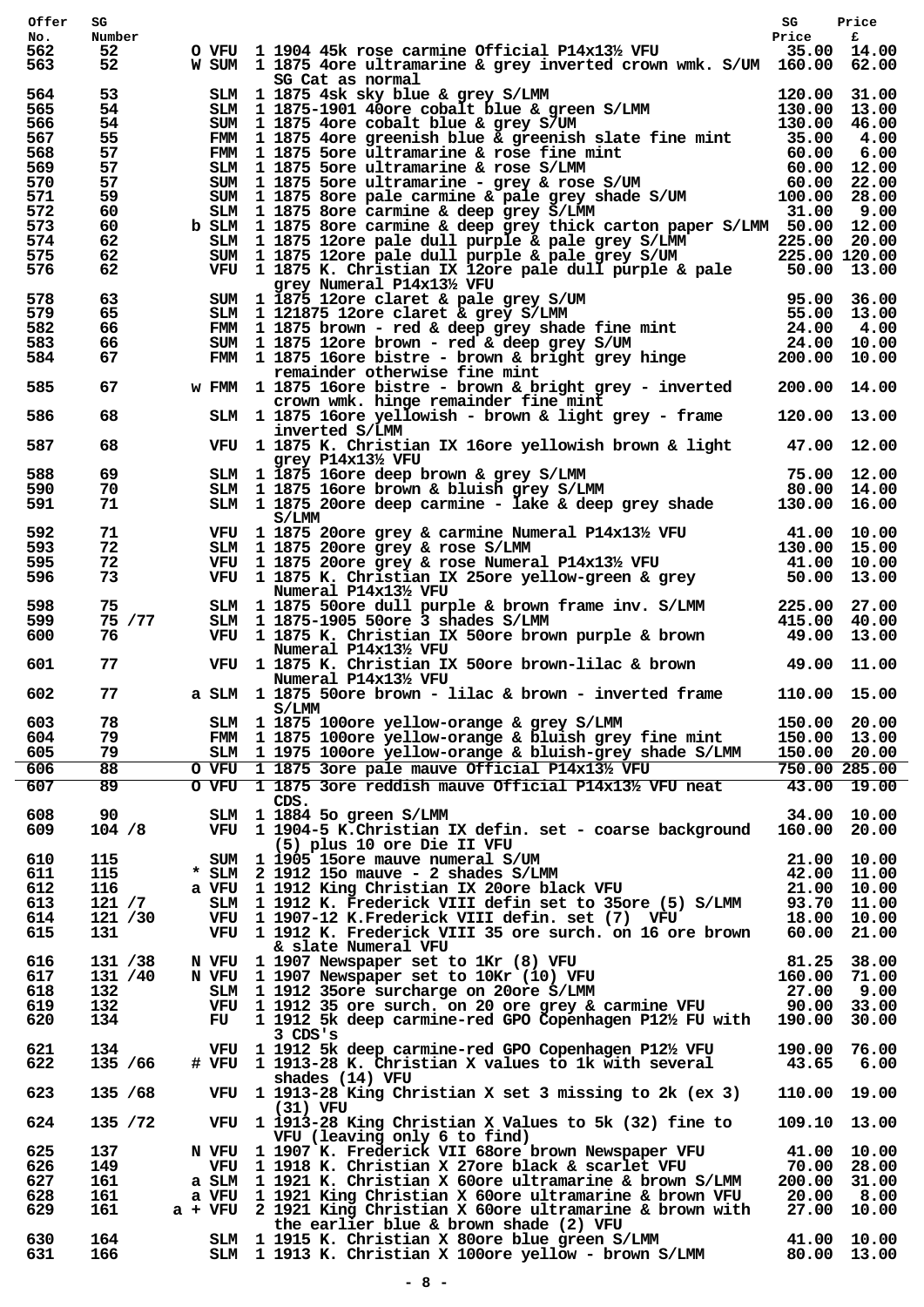| Offer      | SG                         |                                                                                                                                                                                                                                        |              |                            |
|------------|----------------------------|----------------------------------------------------------------------------------------------------------------------------------------------------------------------------------------------------------------------------------------|--------------|----------------------------|
| No.<br>632 | Number<br>167              |                                                                                                                                                                                                                                        |              |                            |
| 633        | 167                        |                                                                                                                                                                                                                                        |              |                            |
| 634<br>635 | 169 —<br>169               | SIM 1 1922 K. Christian IK blue & brown S/LMM<br>SUM 1 1922 K. Christian IX IK blue & brown S/LMM<br>FU 1 1922 K. Christian IX IK blue & brown S/UM<br>FU 1 1926 K. Christian X 2k claret & grey FU 19.00 4.00<br>SUM 1 1926 K. Christ |              |                            |
| 637        | 169 —                      |                                                                                                                                                                                                                                        |              |                            |
| 638        | 208 / 12                   |                                                                                                                                                                                                                                        |              |                            |
| 639<br>640 | 214 /15<br>216             |                                                                                                                                                                                                                                        |              |                            |
| 641        | 217                        |                                                                                                                                                                                                                                        |              |                            |
| 642        | 218 / 21                   |                                                                                                                                                                                                                                        |              |                            |
| 643        | 218 / 23                   |                                                                                                                                                                                                                                        |              |                            |
| 645        |                            | left VFU                                                                                                                                                                                                                               |              |                            |
| 646        |                            |                                                                                                                                                                                                                                        |              |                            |
| 648        |                            |                                                                                                                                                                                                                                        |              |                            |
| 649        |                            |                                                                                                                                                                                                                                        |              |                            |
| 650<br>651 |                            | 218A/21 C VFU 1 1924 Post 300th Anniversary set (12) VFU 85.00 28.00<br>224 SUM 1 1925 10ore green Air S/UM 37.00 16.00<br>225 SUM 1 1925 Air 15 ore lilac S/UM 60.00 30.00<br>226 D VFU 1 1930 7ore violet Postage Due VFU 55.00 23   |              |                            |
|            |                            |                                                                                                                                                                                                                                        |              |                            |
| 652        |                            |                                                                                                                                                                                                                                        |              |                            |
| 653<br>654 |                            |                                                                                                                                                                                                                                        |              |                            |
| 655        |                            |                                                                                                                                                                                                                                        |              |                            |
| 656        |                            |                                                                                                                                                                                                                                        |              |                            |
| 658        |                            |                                                                                                                                                                                                                                        |              |                            |
| 659<br>660 |                            |                                                                                                                                                                                                                                        |              |                            |
| 661        |                            |                                                                                                                                                                                                                                        |              |                            |
| 662        |                            |                                                                                                                                                                                                                                        |              |                            |
| 663        |                            |                                                                                                                                                                                                                                        |              |                            |
| 664        |                            | 236 FU 1 1926 K. Christian C 7ore surch. on 27ore black & 13.50 2.00<br>255 /64 VFU 1 1930 60th Birthday K. Christian X set (10) VFU 55.00 21.00<br>279 SIM 1 1933 25ore greenish blue S/IMM 80.00 21.00<br>287 /91 VFU 1 1933 25or    |              |                            |
| 665        |                            | (28) VFU<br>629 / 30 MS SUM 1 1976 Stamp Exhibition & M/Sheet S/UM 14.60 8.00<br>715 / 39 # VFU 1 1982-90 Queen Margrethe defin values - missing 4 28.00 5.00                                                                          |              |                            |
| 666        |                            |                                                                                                                                                                                                                                        |              |                            |
|            |                            | 15.00 9.00<br>SUM 1 1993 Butterflies set (4) S/UM 15.00 9.00<br>MS SUM 1 1997 Silver Jubilee set (4) & M/Sheet S/UM 17.50 10.00<br>SUM 1 1997 Queen Margarethe defin. set (11) S/UM 27.00 11.00<br>SUM 1 1998 Post & Telecoms Museum ( |              |                            |
| 667<br>668 | 1086 /90                   | 996 /9 $SUM$ 1 1993 Butterflies set (4) S/UM                                                                                                                                                                                           |              |                            |
| 669        | 1092 /02                   |                                                                                                                                                                                                                                        |              |                            |
| 670        | 1137a/40                   |                                                                                                                                                                                                                                        |              |                            |
| 671        | 1143 /4                    | MS SUM 1 1998 Nordic Countries co-operation (2) & M/Sheet S/UM 17.75 10.00                                                                                                                                                             |              |                            |
| 672        | 1149 / 52                  |                                                                                                                                                                                                                                        |              |                            |
| 673<br>674 | 1153 /56<br>1187           | SUM 1 1998 Philatelic Creations (4) S/UM<br>MS SUM 1 1998 Fossils (4) & M/Sheet S/UM<br>aMS SUM 1 2000 Twentieth Century - 1st series sheetlet of 16 40.00 15.00                                                                       |              |                            |
|            |                            | S/UM                                                                                                                                                                                                                                   |              |                            |
| 675        | 1369 / 73                  | SUM 1 2004 Architecture (3rd series set) (5) S/UM 20.00 9.00                                                                                                                                                                           |              |                            |
| 676        | 1378 /81                   | MS SUM 1 2004 Fredericksburg Palace set (3) & M/Sheet S/UM 15.75 9.00                                                                                                                                                                  |              |                            |
| 677 W      | -3                         | SLM 1 1855 3c deep brownish crimson with deep brown gum<br>S/LMM                                                                                                                                                                       | 250.00 61.00 |                            |
| 678 W      | 8                          | SLM 1 DANISH WEST INDIES 1873 1c deep reddish purple &                                                                                                                                                                                 | 130.00 20.00 |                            |
|            |                            | light green S/LMM                                                                                                                                                                                                                      |              |                            |
| 679 W      | 8                          | SUM 4 DANISH WEST INDIES 1873 1c reddish-purple block of 4<br>S/UM                                                                                                                                                                     | 120.00 23.00 |                            |
| 680 W      | 8                          | a SLM 1 DANISH WEST INDIES 1873 1c reddish purple & light                                                                                                                                                                              | 750.00 90.00 |                            |
|            |                            | green - FRAME inverted S/LMM                                                                                                                                                                                                           |              |                            |
|            | 681 W 13                   | SLM 1 DANISH WEST INDIES 1898 3c brownish rose & pale green 70.00 12.00                                                                                                                                                                |              |                            |
|            |                            | shade S/LMM                                                                                                                                                                                                                            |              |                            |
|            | 682 W 14<br>683 W 14       | SLM 1 DANISH WEST INDIES 1873 3c carmine & blue S/LMM<br>SUM 1 DANISH WEST INDIES 1873 3c carmine & blue an unusual                                                                                                                    |              | 65.00 10.00<br>65.00 23.00 |
|            |                            | & unlisted vertical slash variety to left of crown                                                                                                                                                                                     |              |                            |
|            |                            | gum a little toned but otherwise S/UM                                                                                                                                                                                                  |              |                            |
|            | 684 W 14                   | VFU 1 DANISH WEST INDIES 1873 3c carmine & blue Numeral VFU                                                                                                                                                                            | 38.00 13.00  |                            |
|            | 686 W 14                   | a SLM 1 DANISH WEST INDIES 1873 - 1902 K. Christian IX 3c<br>carmine & blue - FRAME inverted S/LMM                                                                                                                                     | 450.00 56.00 |                            |
|            | 687 W 15                   | a SUM 1 DANISH WEST INDIES 1873-1902 K. Christian IX 3c dull                                                                                                                                                                           |              | 48.00 27.00                |
|            |                            | brown - red & turquoise green - FRAME inverted S/UM                                                                                                                                                                                    |              |                            |
|            | 688 W 17                   | SLM 1 DANISH WEST INDIES 1873 4c blue & yellow - brown S/LMM 275.00 23.00                                                                                                                                                              |              |                            |
|            | 689 W 18                   | SUM 1 DANISH WEST INDIES 1873 4c pale blue & yellow - brown<br>S/UM                                                                                                                                                                    |              | 20.00 10.00                |
|            | 690 W 19                   | SLM 1 DANISH WEST INDIES 1878 5c bright grey & yellow -                                                                                                                                                                                | 38.00        | 8.00                       |
|            |                            | green S/LMM                                                                                                                                                                                                                            |              |                            |
|            | 691 W 19                   | VFU 1 DANISH WEST INDIES 1873 5c drab & yellow-green                                                                                                                                                                                   |              | 36.00 10.00                |
|            | 692 W 19                   | Numeral VFU<br>a SUM 1 DANISH WEST INDIES 1890 5c green & dark grey -                                                                                                                                                                  |              | 38.00 19.00                |
|            |                            | inverted FRAME S/UM                                                                                                                                                                                                                    |              |                            |
|            | 693 W 21                   | SUM 1 DANISH WEST INDIES 1873-1902 7c orange - yellow &                                                                                                                                                                                |              | 44.00 16.00                |
|            |                            | reddish purple S/UM                                                                                                                                                                                                                    |              |                            |
| 694        | W 24                       | SLM 1 DANISH WEST INDIES 1878 10c deep bistre - brown &<br>grey - blue shade S/LMM                                                                                                                                                     | 100.00 16.00 |                            |
|            | 696 W 39 /42               | SLM 1 1900-03 Arms set (4) S/LMM                                                                                                                                                                                                       |              | 75.00 21.00                |
|            | 697 W 41                   | VFU 1 DANISH WEST INDIES 1900 5c blue VFU                                                                                                                                                                                              |              | 36.00 11.00                |
|            | 698 W 44                   | VFU 1 DANISH WEST INDIES 1902 8c surch. on 10c bistre-brown 60.00 19.00                                                                                                                                                                |              |                            |
|            |                            | & blue Numeral VFU                                                                                                                                                                                                                     |              |                            |
|            | 699 W 48 / 50<br>700 SB 61 | SLM 1 1905 BIT surch. set (3) S/LMM<br>SUM 1 1970 25th Anniversary of liberation booklet S/UM                                                                                                                                          |              | 70.00 17.00<br>49.00 15.00 |
|            |                            | $-9 -$                                                                                                                                                                                                                                 |              |                            |
|            |                            |                                                                                                                                                                                                                                        |              |                            |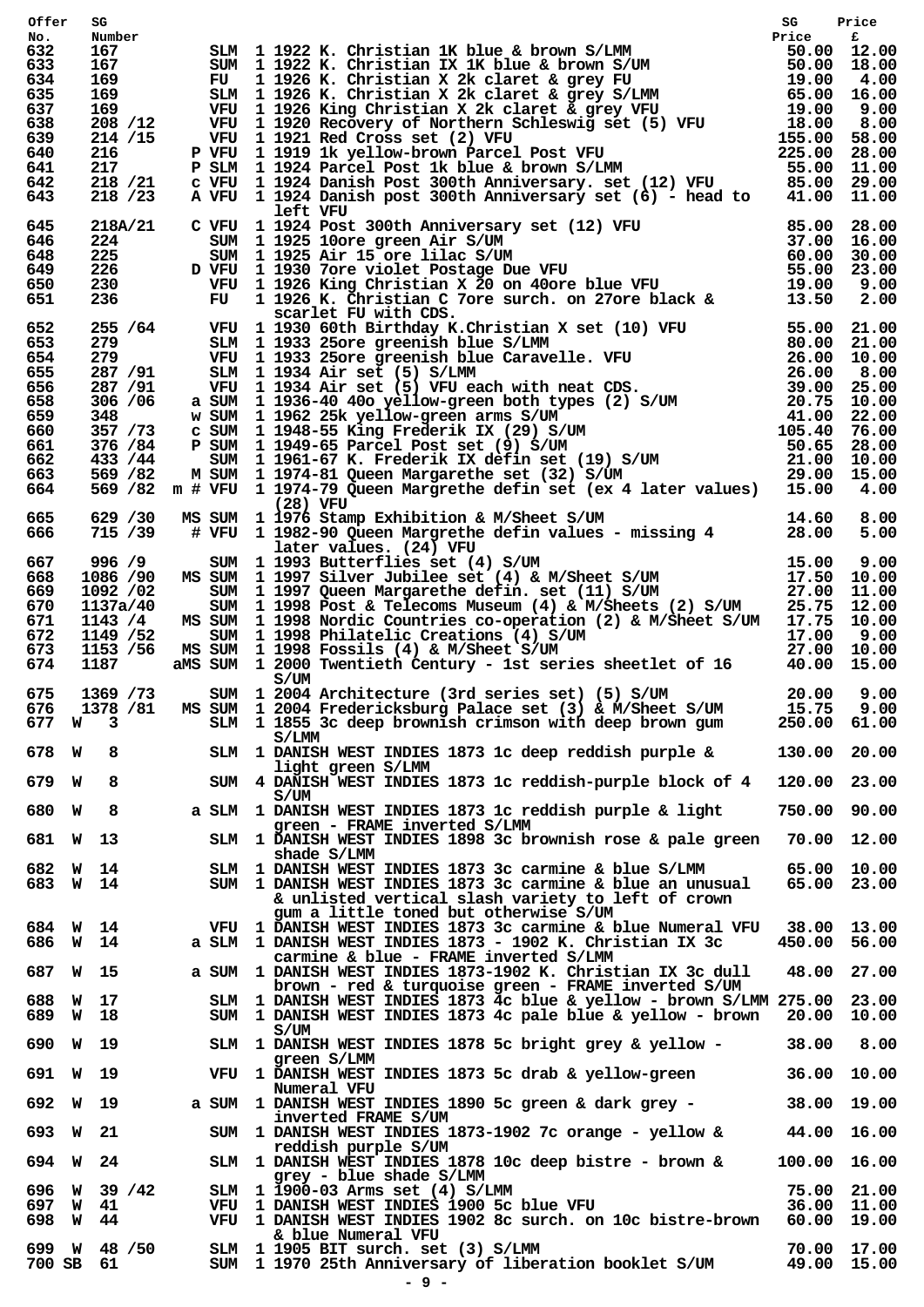| Offer SG                      |                |                                                                                                                                                                                                                                       | SG              | Price        |
|-------------------------------|----------------|---------------------------------------------------------------------------------------------------------------------------------------------------------------------------------------------------------------------------------------|-----------------|--------------|
| Number<br>No.<br>701 SB 73    |                | er SUM 1 1973 Church Frescoes booklet S/UM Price Frice Frice Frice Frice Frice Price Exp. 22.00 10.00 SUM 1 1975 Hans Christian Anderson booklet S/UM 39.00 13.00 SUM 1 1988 20K booklet S/UM 14.00 9.00 13.00 SUM 1 1988 20K         |                 |              |
| 702 SB 75                     |                |                                                                                                                                                                                                                                       |                 |              |
| 703 SB 79                     |                |                                                                                                                                                                                                                                       |                 |              |
| 704 SB 105<br>705 SB 123      |                |                                                                                                                                                                                                                                       |                 |              |
| 706 SB 150                    |                |                                                                                                                                                                                                                                       |                 |              |
| 707 SB 176                    |                |                                                                                                                                                                                                                                       |                 |              |
| 708 SB 203                    |                |                                                                                                                                                                                                                                       |                 |              |
| 709 SB 210<br>710 SB 211      |                |                                                                                                                                                                                                                                       |                 |              |
|                               |                | <b>ESTONIA</b>                                                                                                                                                                                                                        |                 |              |
| 1/1<br>711                    |                | SUM 15 PERNAU 1941 values to 30k type II in blocks of 15. 0.00 25.00                                                                                                                                                                  |                 |              |
|                               |                | SUM 15 PERNAM 1941 values to 30k type II in blocks of 15. 0.00 25.00<br>a vgu 1 1923 300m blue & bichel 623 py<br>SUM 11923 300m blue & bichel 425 py<br>SUM 11923 300m blue & bichel 425 py<br>SUM 11923 200m blue & bichel Mar Mark |                 |              |
| 712<br>43                     |                |                                                                                                                                                                                                                                       |                 |              |
| 713<br>45<br>46<br>714        |                |                                                                                                                                                                                                                                       |                 |              |
| 46<br>715                     |                |                                                                                                                                                                                                                                       |                 |              |
| 716<br>47                     |                |                                                                                                                                                                                                                                       |                 |              |
| 718<br>57/9                   |                |                                                                                                                                                                                                                                       |                 |              |
| 719<br>57/9                   |                |                                                                                                                                                                                                                                       |                 |              |
| 720<br>60 —<br>721<br>88 / 90 |                |                                                                                                                                                                                                                                       |                 |              |
| 723<br>112 / 24               |                |                                                                                                                                                                                                                                       |                 |              |
| 724<br>130 / 3                |                |                                                                                                                                                                                                                                       |                 |              |
| 725<br>134 / 7                |                |                                                                                                                                                                                                                                       |                 |              |
| 726<br>138                    |                |                                                                                                                                                                                                                                       |                 |              |
| 728<br>140/3<br>140/43<br>729 |                |                                                                                                                                                                                                                                       |                 |              |
| 730<br>143                    |                |                                                                                                                                                                                                                                       |                 |              |
| 731<br>143                    |                |                                                                                                                                                                                                                                       |                 |              |
| 148 / 51<br>732               |                |                                                                                                                                                                                                                                       |                 |              |
| 733<br>151                    |                |                                                                                                                                                                                                                                       |                 |              |
| 151<br>734<br>737<br>152/5    |                |                                                                                                                                                                                                                                       |                 |              |
| 738<br>300 / 3                |                |                                                                                                                                                                                                                                       |                 |              |
| 342 / 55<br>739               |                |                                                                                                                                                                                                                                       |                 |              |
| 740<br>$G = 6 / 9$            |                |                                                                                                                                                                                                                                       |                 |              |
|                               |                | (4) VFU                                                                                                                                                                                                                               |                 |              |
|                               |                | <b>EUROPEAN COLLECTIONS</b>                                                                                                                                                                                                           |                 |              |
| 741<br>12 / 53                |                | SUM 1 ALAND & FAROE ISLANDS a small remaindered collection 0.00 30.00                                                                                                                                                                 |                 |              |
|                               |                | for 1984 to 1999 housed in a blue Lindner album                                                                                                                                                                                       |                 |              |
| 26/11<br>742                  |                | SUM 1 ANDORRA FRENCH & SPANISH in blue Schaubek printed<br>album for period 1962 to 1990. Virtually complete                                                                                                                          | 1,510.00 325.00 |              |
|                               |                | incl. commems, M/Sheets, Postage Dues. All S/UM High                                                                                                                                                                                  |                 |              |
|                               |                | cat and a steal at this price!                                                                                                                                                                                                        |                 |              |
| 743<br>27/01                  | <b>M&amp;U</b> | 1 HUNGARY mainly used collection on album pages from                                                                                                                                                                                  |                 | $0.00$ 32.00 |
|                               |                | earliest to 1960s - cheap lot!                                                                                                                                                                                                        |                 |              |
| 113 / 45<br>744               |                | M&U 1 MONACO 1923-2000's collection of both commems &                                                                                                                                                                                 |                 | $0.00$ 45.00 |
|                               |                | defins housed on album pages<br>VFU 1 SPAIN a modern used collection in two small albums -                                                                                                                                            |                 |              |
| 191 /08<br>745                |                | appears to be almost complete between 1972 and 1994                                                                                                                                                                                   |                 | $0.00$ 70.00 |
|                               |                | with lots of sets, thematics and a few bits of mint                                                                                                                                                                                   |                 |              |
|                               |                | issues scattered                                                                                                                                                                                                                      |                 |              |
| 746 A $1/1$                   |                | VFU 1 ANDORRA a small remaindered collection housed on                                                                                                                                                                                | 531.00 20.00    |              |
|                               |                | album pages incl. Airs, Dues, etc. 1955 to 1990                                                                                                                                                                                       |                 |              |
| 747<br>C                      |                | issues. High cat.<br>VFU 1 CZECHOSLOVAKIA a well presented collection housed in                                                                                                                                                       |                 | $0.00$ 45.00 |
| 1/10                          |                | Schuabek printed album for 1945 to 1969. Mostly VFU                                                                                                                                                                                   |                 |              |
|                               |                | incl defins, commems. ideal for expansion of this                                                                                                                                                                                     |                 |              |
|                               |                | growing in popularity country. Qty. 100's                                                                                                                                                                                             |                 |              |
| 748 C<br>6/10                 |                | M&U 1 CROATIA 919-44 A small remaindered collection on                                                                                                                                                                                |                 | $0.00$ 11.00 |
|                               |                | colour printed pages incl. defins, Postage Dues, Red                                                                                                                                                                                  |                 |              |
|                               |                | Cross. M&U                                                                                                                                                                                                                            |                 |              |
| 749 F 13 /14                  |                | M&U 1 AUSTRIA 1917-modern large accumulation of mint and<br>used, incl. defin sets, commems, M/Sheets, etc. great                                                                                                                     | 3,500.00 350.00 |              |
|                               |                | value!                                                                                                                                                                                                                                |                 |              |
|                               |                |                                                                                                                                                                                                                                       |                 |              |
|                               |                |                                                                                                                                                                                                                                       |                 |              |
| 750 F 17 /18                  |                | M&U 1 CZECHOSLOVAKIA, CZECH REPUBLIC & SLOVAKIA 1918-modern 2,500.00 212.00<br>huge qty of both mint and used, incl. defin sets,                                                                                                      |                 |              |
|                               |                | commems, M/Sheets, etc. great value!                                                                                                                                                                                                  |                 |              |
| $751$ F 20 $/21$              |                | M&U 1 NETHERLANDS & COLONIES collection of mint and used,                                                                                                                                                                             | 4,000.00 308.00 |              |
|                               |                | housed in a stockbook. incl. defin sets, better                                                                                                                                                                                       |                 |              |
|                               |                | singles, M/Sheets etc. Interesting collection to                                                                                                                                                                                      |                 |              |
|                               |                | build on!                                                                                                                                                                                                                             |                 |              |
| 752 L<br>$\frac{1}{3}$        |                | SUM 1 SAN MARINO a primarily S/UM stock from early to                                                                                                                                                                                 |                 | $0.00$ 22.00 |
|                               |                | 2000's in large green stockbook. Little duplication<br>and plenty to choose from incl. many useful S/UM                                                                                                                               |                 |              |
| 753 U 25 /9                   |                | SUM 1 UNITED NATIONS VIENNA in Lidner printed album for                                                                                                                                                                               |                 | 0.00 68.00   |
|                               |                | 1979 to 1987 inc 4 M/Sheets & 76 stamps. All S/UM                                                                                                                                                                                     |                 |              |
| 754 W 23 /9                   |                | M&U 1 WORLD accumulation for letters A to C in black                                                                                                                                                                                  |                 | $0.00$ 27.00 |
|                               |                | Plymouth binder on album pages. Mostly used.                                                                                                                                                                                          |                 |              |
| 755 W 24 /9                   |                | M&U 1 WORLD accumulation for letters C to G in black<br>Plymouth binder on album pages. Mostly used.                                                                                                                                  |                 | 0.00 25.00   |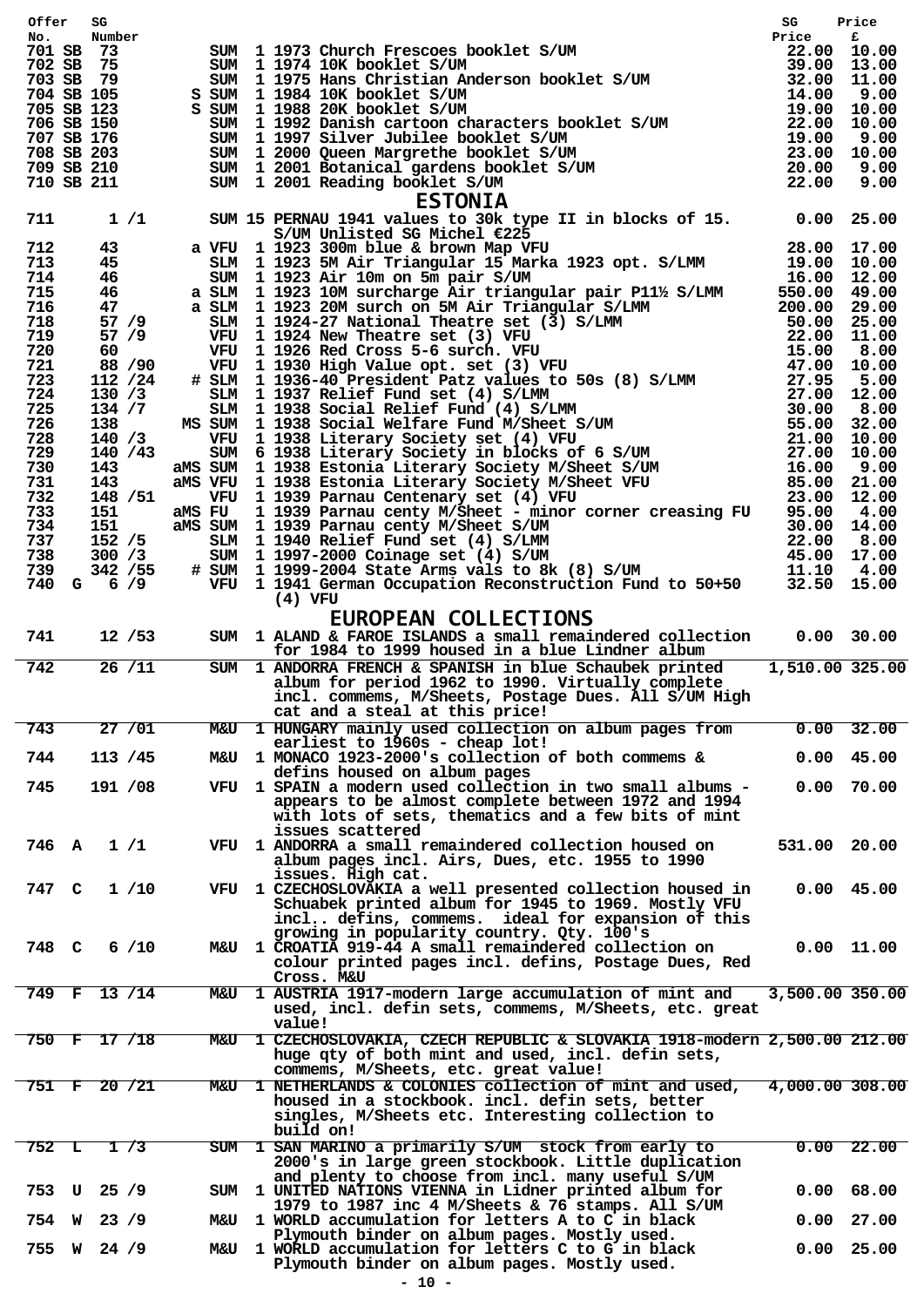| Number<br>No.<br>25/9<br>756<br>M&U 1 WORLD accumulation for letters G to M in black<br>W<br>Plymouth binder on album pages. Mostly used.<br>26/9<br>M&U 1 WORLD accumulation for letters N to S in black<br>757<br>W<br>Plymouth binder on album pages. Mostly used.<br>W 27 /9<br>758<br>M&U 1 WORLD accumulation for letters S to Z in black<br>Plymouth binder on album pages. Mostly used.<br><b>FAROE ISLANDS</b><br>759<br>6/19<br>6/19<br>760<br>23 / 26<br>761<br>42/43<br>762<br>763<br>81 | Price<br>$0.00$ 27.00<br>0.0027.00 | £<br>$0.00$ 27.00 |
|------------------------------------------------------------------------------------------------------------------------------------------------------------------------------------------------------------------------------------------------------------------------------------------------------------------------------------------------------------------------------------------------------------------------------------------------------------------------------------------------------|------------------------------------|-------------------|
|                                                                                                                                                                                                                                                                                                                                                                                                                                                                                                      |                                    |                   |
|                                                                                                                                                                                                                                                                                                                                                                                                                                                                                                      |                                    |                   |
|                                                                                                                                                                                                                                                                                                                                                                                                                                                                                                      |                                    |                   |
|                                                                                                                                                                                                                                                                                                                                                                                                                                                                                                      |                                    |                   |
|                                                                                                                                                                                                                                                                                                                                                                                                                                                                                                      |                                    |                   |
|                                                                                                                                                                                                                                                                                                                                                                                                                                                                                                      |                                    |                   |
|                                                                                                                                                                                                                                                                                                                                                                                                                                                                                                      |                                    |                   |
|                                                                                                                                                                                                                                                                                                                                                                                                                                                                                                      |                                    |                   |
| 81<br>764                                                                                                                                                                                                                                                                                                                                                                                                                                                                                            |                                    |                   |
| 89<br>765                                                                                                                                                                                                                                                                                                                                                                                                                                                                                            |                                    |                   |
| 766<br>103<br>767<br>103 / 8                                                                                                                                                                                                                                                                                                                                                                                                                                                                         |                                    |                   |
| 103 / 8<br>768                                                                                                                                                                                                                                                                                                                                                                                                                                                                                       |                                    |                   |
| 769<br>122 / 26                                                                                                                                                                                                                                                                                                                                                                                                                                                                                      |                                    |                   |
| 770<br>224 / 6<br>M/Sheet S/UM                                                                                                                                                                                                                                                                                                                                                                                                                                                                       |                                    |                   |
| 227<br>771                                                                                                                                                                                                                                                                                                                                                                                                                                                                                           |                                    |                   |
| 772<br>239a/40                                                                                                                                                                                                                                                                                                                                                                                                                                                                                       |                                    |                   |
| 773<br>264a/265                                                                                                                                                                                                                                                                                                                                                                                                                                                                                      |                                    |                   |
| 774<br>277a/78<br>775                                                                                                                                                                                                                                                                                                                                                                                                                                                                                |                                    |                   |
| 283a/84<br>776<br>292a/93                                                                                                                                                                                                                                                                                                                                                                                                                                                                            |                                    |                   |
| 777<br>301 / 07                                                                                                                                                                                                                                                                                                                                                                                                                                                                                      |                                    |                   |
| M/Sheet S/UM<br>SUM 1992 Seals booklet pane S/UM<br>SUM 1993 Nordic Countries (2) & booklet pane S/UM<br>SUM 1993 Nordic Countries (2) & booklet pane S/UM<br>SUM 1995 The Raven (2) & booklet pane S/UM<br>SUM 1995 The Raven (2) & boo<br>778<br>314<br>M/Sheet S/UM                                                                                                                                                                                                                               |                                    |                   |
| 779<br>318a/19                                                                                                                                                                                                                                                                                                                                                                                                                                                                                       |                                    |                   |
| 321a/22<br>780                                                                                                                                                                                                                                                                                                                                                                                                                                                                                       |                                    |                   |
| 781<br>330a/31<br>782                                                                                                                                                                                                                                                                                                                                                                                                                                                                                |                                    |                   |
| 336a/337<br>783<br>349a/50                                                                                                                                                                                                                                                                                                                                                                                                                                                                           |                                    |                   |
| 784<br>355a/56                                                                                                                                                                                                                                                                                                                                                                                                                                                                                       |                                    |                   |
| M/Sheet S/0M<br>SUM 1 1996 Christmas (2) & booklet pane S/UM<br>SUM 1 1997 Birds (2) & booklet pane S/UM<br>SUM 1 1997 Christmas (2) & booklet pane S/UM<br>SUM 1 1998 Birds (2) & booklet pane S/UM<br>SUM 1 1998 Christmas (2) & bookl<br>785<br>387a/88<br>S/UM                                                                                                                                                                                                                                   |                                    |                   |
| a SUM 1 2001 Elderly Woman Red Cross & booklet pane S/UM 14.60<br>SUM 1 2001 Whales set (4) S/UM 16.00<br>MS SUM 1 2004 Cruise of Maria M/Sheet S/UM 26.00<br>SUM 1 1983 Chess booklet S/UM 22.00<br>SUM 1 1984 Fairy Tales booklet S<br>786<br>404                                                                                                                                                                                                                                                  |                                    | 8.00              |
| 787<br>419 /22                                                                                                                                                                                                                                                                                                                                                                                                                                                                                       |                                    | 8.00              |
| 464<br>788<br>789 SB 2                                                                                                                                                                                                                                                                                                                                                                                                                                                                               |                                    | 12.00<br>10.00    |
| 790 SB<br>$\overline{\mathbf{3}}$                                                                                                                                                                                                                                                                                                                                                                                                                                                                    |                                    | 15.00             |
| 791 SB 10                                                                                                                                                                                                                                                                                                                                                                                                                                                                                            |                                    | 22.00 15.00       |
| 793 SB<br>11                                                                                                                                                                                                                                                                                                                                                                                                                                                                                         |                                    | 22.00 13.00       |
| 795 SB 12                                                                                                                                                                                                                                                                                                                                                                                                                                                                                            |                                    | 24.00 10.00       |
| 797 SB 13                                                                                                                                                                                                                                                                                                                                                                                                                                                                                            |                                    |                   |
| 799 SB 14<br>801 SB 15                                                                                                                                                                                                                                                                                                                                                                                                                                                                               |                                    |                   |
| 803 SB 16                                                                                                                                                                                                                                                                                                                                                                                                                                                                                            |                                    |                   |
| 805 SB 17                                                                                                                                                                                                                                                                                                                                                                                                                                                                                            |                                    |                   |
|                                                                                                                                                                                                                                                                                                                                                                                                                                                                                                      |                                    |                   |
| 806 SB 18                                                                                                                                                                                                                                                                                                                                                                                                                                                                                            |                                    |                   |
| 807 SB 21                                                                                                                                                                                                                                                                                                                                                                                                                                                                                            |                                    |                   |
| 808 SB 22 /23                                                                                                                                                                                                                                                                                                                                                                                                                                                                                        |                                    |                   |
| 809 SB<br>24                                                                                                                                                                                                                                                                                                                                                                                                                                                                                         |                                    |                   |
| 810 SB 25<br>26/27<br>811 SB                                                                                                                                                                                                                                                                                                                                                                                                                                                                         |                                    |                   |
| 3000 11996 Birds booklet S/UM<br>3000 11996 Christmas booklet S/UM<br>3000 11.00<br>3000 11997 Christmas booklet S/UM<br>3000 111.00<br>3000 111.00<br>3000 111.00<br>3000 111.00<br>3000 111.00<br>3000 111.00<br>3000 111.00<br>3000 111.00<br>3000<br><b>FINLAND</b>                                                                                                                                                                                                                              |                                    |                   |
| VFU 1 1866 20p bright blue on blue paper VFU 140.00 18.00<br>812<br>36<br>VFU 1 1866 40p rose on pale rose wove paper VFU with blue 200.00 21.00<br>813<br>41                                                                                                                                                                                                                                                                                                                                        |                                    |                   |
| CDS                                                                                                                                                                                                                                                                                                                                                                                                                                                                                                  |                                    |                   |
| 814<br>46                                                                                                                                                                                                                                                                                                                                                                                                                                                                                            |                                    |                   |
| VFU 1 1885 1st slate-violet & drab type 1 VFU 300.00 171.00<br>SLM 1 1871 5p purple-brown on lilac wove paper S/Roulette 600.00 23.00<br>815<br>55<br>S/LMM                                                                                                                                                                                                                                                                                                                                          |                                    |                   |
| 816<br>64                                                                                                                                                                                                                                                                                                                                                                                                                                                                                            |                                    |                   |
| 817<br>64                                                                                                                                                                                                                                                                                                                                                                                                                                                                                            |                                    |                   |
| 818<br>64                                                                                                                                                                                                                                                                                                                                                                                                                                                                                            |                                    |                   |
| 819<br>71                                                                                                                                                                                                                                                                                                                                                                                                                                                                                            |                                    |                   |
| 820<br>72<br>821<br>77                                                                                                                                                                                                                                                                                                                                                                                                                                                                               |                                    |                   |
| 822<br>78                                                                                                                                                                                                                                                                                                                                                                                                                                                                                            |                                    |                   |
| 823<br>79                                                                                                                                                                                                                                                                                                                                                                                                                                                                                            |                                    |                   |
| 825<br>86                                                                                                                                                                                                                                                                                                                                                                                                                                                                                            |                                    |                   |
| 826<br>105                                                                                                                                                                                                                                                                                                                                                                                                                                                                                           |                                    |                   |
| 827<br>133 / 6<br>828<br>159                                                                                                                                                                                                                                                                                                                                                                                                                                                                         |                                    |                   |
| 829<br>206                                                                                                                                                                                                                                                                                                                                                                                                                                                                                           |                                    |                   |
| 830<br>206                                                                                                                                                                                                                                                                                                                                                                                                                                                                                           |                                    |                   |
| 831<br>210                                                                                                                                                                                                                                                                                                                                                                                                                                                                                           |                                    |                   |
| S/LMM<br>SAM 1 1875 2P pale grey Arms type 5 P11 S/LMM<br>VFU 1875 2P pale grey Arms P11 VFU 75.00 16.00<br>VFU 1 1875 2p pale grey Arms P11 VFU with neat CDS.<br>VFU 1 1881 3P pale grey Arms P11 VFU with neat CDS.<br>VFU 1 1881 3P<br>SUM 1 1921 3m black & pale blue Lion. Type 19. No wmk. S/UM 65.00 23.00<br>833<br>210<br>834<br>210                                                                                                                                                       |                                    |                   |
| SUM 12 1921 3m black & pale blue Lion - Type 19 No wmk In a 780.00 124.00<br>lower right corner marg. block of 12 S/UM<br>835<br>SUM 12 1917 5M black & purple Lion. Type 19. No wmk. A lower 192.00 46.00<br>211                                                                                                                                                                                                                                                                                    |                                    |                   |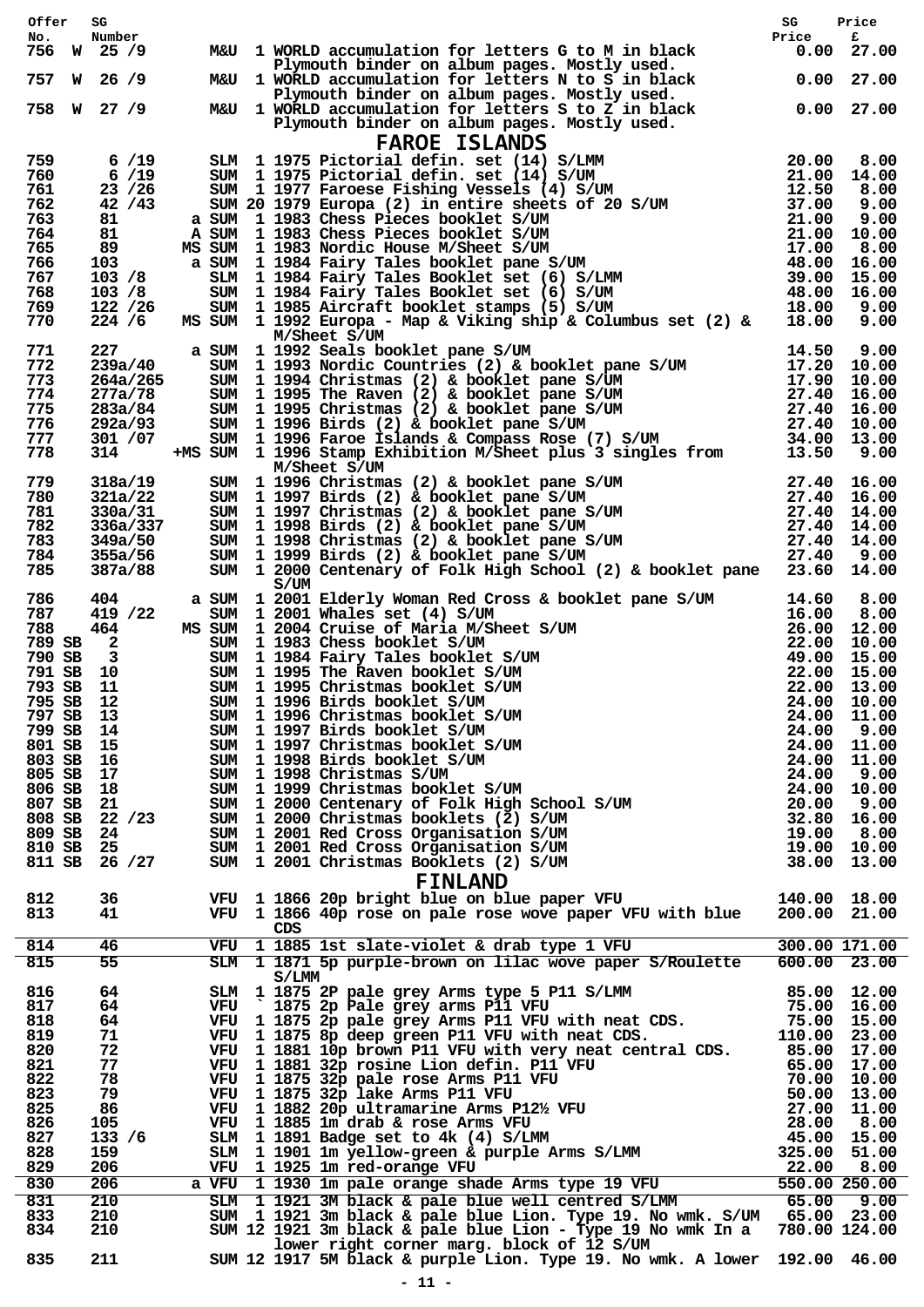| Offer | SG        |  |         |                                                                                                                                                                                                                                        | SG    | Price       |
|-------|-----------|--|---------|----------------------------------------------------------------------------------------------------------------------------------------------------------------------------------------------------------------------------------------|-------|-------------|
| No.   | Number    |  |         |                                                                                                                                                                                                                                        | Price | £           |
|       |           |  |         | right corner marginal block of 12 S/UM                                                                                                                                                                                                 |       |             |
| 836   |           |  |         |                                                                                                                                                                                                                                        |       |             |
| 837   |           |  |         |                                                                                                                                                                                                                                        |       |             |
|       |           |  |         |                                                                                                                                                                                                                                        |       |             |
| 838   |           |  |         |                                                                                                                                                                                                                                        |       |             |
| 839   |           |  |         |                                                                                                                                                                                                                                        |       |             |
| 840   |           |  |         |                                                                                                                                                                                                                                        |       |             |
| 841   |           |  |         |                                                                                                                                                                                                                                        |       |             |
| 843   |           |  |         |                                                                                                                                                                                                                                        |       |             |
| 844   |           |  |         |                                                                                                                                                                                                                                        |       |             |
| 845   |           |  |         |                                                                                                                                                                                                                                        |       |             |
|       |           |  |         |                                                                                                                                                                                                                                        |       |             |
| 846   |           |  |         |                                                                                                                                                                                                                                        |       |             |
| 847   |           |  |         |                                                                                                                                                                                                                                        |       |             |
|       |           |  |         | $(27)$ S/LMM                                                                                                                                                                                                                           |       |             |
| 848   | 278 / 80  |  |         | SUM 4 1930 Red Cross set (3) in blocks of 4 S/UM 26.00 15.00<br>VFU 1 1930 Red Cross set (3) VFU 75.00 17.00<br>VFU 1 1931 Red Cross Fund 2m+20p deep blue VFU with neat 36.00 11.00                                                   |       |             |
| 850   | 278 / 80  |  |         |                                                                                                                                                                                                                                        |       |             |
| 851   | 284.      |  |         |                                                                                                                                                                                                                                        |       |             |
|       |           |  | CDS.    |                                                                                                                                                                                                                                        |       |             |
| 852   | 287 /8    |  |         | VFU 1 1931 Postage Stamps 75th Anniversary set (2) VFU 23.50 8.00<br>VFU 1 1931 1m + 4m black Granberg Collection Fund Imperf. 60.00 25.00                                                                                             |       |             |
| 854   | 289.      |  |         |                                                                                                                                                                                                                                        |       |             |
|       |           |  | VFU     |                                                                                                                                                                                                                                        |       |             |
| 855   | 293 / 5   |  |         |                                                                                                                                                                                                                                        |       |             |
| 856   | 319       |  |         | VFU 1 1932 Red Cross set (3) VFU 55.00 12.00<br>SUM 4 1938 Red Cross 2m+20p lake Key value in horiz. 31.00 11.00                                                                                                                       |       |             |
|       |           |  |         | marginal strip of 4 S/UM                                                                                                                                                                                                               |       |             |
| 857   |           |  |         |                                                                                                                                                                                                                                        |       |             |
|       |           |  |         |                                                                                                                                                                                                                                        |       |             |
| 858   |           |  |         |                                                                                                                                                                                                                                        |       |             |
| 859   |           |  |         |                                                                                                                                                                                                                                        |       |             |
| 860   |           |  |         |                                                                                                                                                                                                                                        |       |             |
| 861   |           |  |         |                                                                                                                                                                                                                                        |       |             |
| 863   |           |  |         |                                                                                                                                                                                                                                        |       |             |
| 864   |           |  |         | marginal strip of 4 S/UM<br>340 SUM 1 1940 Helsinki University S/UM 40.00 14.00<br>510 P SLM 1 1952 Parcel Post 100M brown Postbus S/LMM 41.00 10.00<br>525 32 b SLM 1 1954-59 Lion defin. set (13) S/LMM 55.00 15.00<br>529 a SUM 1 1 |       |             |
|       |           |  |         | dies, shades, perfs etc. (55) S/UM                                                                                                                                                                                                     |       |             |
| 865   | 663       |  |         | SUM 4 1963 40p deep lilac Parliament Building block of 4 23.00                                                                                                                                                                         |       | 9.00        |
|       |           |  | S/UM    |                                                                                                                                                                                                                                        |       |             |
| 866   | 672       |  |         |                                                                                                                                                                                                                                        |       |             |
| 867   | 675       |  |         |                                                                                                                                                                                                                                        |       |             |
| 868   | 677       |  |         |                                                                                                                                                                                                                                        |       |             |
| 872   | 679       |  |         |                                                                                                                                                                                                                                        |       |             |
| 873   | 688       |  |         | SUM 12 1970 1m30 Pictorial block of 12 S/UM 18.00 8.00<br>SUM 1 1964 2m Green pictorial S/UM 23.00 10.00<br>SUM 1 1964 5m deep grey-green pictorial S/UM 27.00 8.00<br>SUM 1 1963 3m blue Air S/UM 35.00 14.00<br>M SUM 1 1963 Militar |       |             |
|       |           |  |         |                                                                                                                                                                                                                                        |       |             |
| 874   | 823a/28   |  |         | a SUM 1 1972 National costumes horiz se-tenant strip of 5 set 35.50 18.00                                                                                                                                                              |       |             |
|       |           |  |         | $(2)$ S/UM                                                                                                                                                                                                                             |       |             |
| 875   | 823a/28   |  |         | a VFU 1 1972 Costumes set of 10 in 2 se-tenant strips of 5 46.00 19.00                                                                                                                                                                 |       |             |
|       |           |  | VFU     |                                                                                                                                                                                                                                        |       |             |
| 876   | 828       |  |         | a SUM 1 1972 Costumes se-tenant strip (5) S/UM                                                                                                                                                                                         |       | 29.00 12.00 |
| 878   |           |  |         | 852 / 52 a SUM 1 1974 Finnish Arms set (2) & 20m on phosphor paper S/UM 24.00                                                                                                                                                          |       | 9.00        |
| 879   | 865a/75   |  |         | f SUM 1 1975-89 National Arms set (19) S/UM                                                                                                                                                                                            | 17.45 | 9.00        |
| 880   | 893 /99   |  |         | c SUM 1 1976-99 Traditional Finnish Arts set (13) S/UM 41.35                                                                                                                                                                           |       | 12.00       |
| 881   | 893 /99   |  |         |                                                                                                                                                                                                                                        |       | 5.00        |
|       |           |  |         |                                                                                                                                                                                                                                        |       |             |
| 882   | 898 / 99  |  |         |                                                                                                                                                                                                                                        |       | 10.00       |
| 883   | 1006      |  |         |                                                                                                                                                                                                                                        |       | 9.00        |
| 884   | 1044 /45  |  |         | $c$ # SUM 1 1976-99 Finnish Arts values to 12m (10) S/UM<br>$c$ SUM 1 1977-85 Pictorials 6m to 12m (5) S/UM<br>$c$ SUM 1 1965 Child Welfare Fund M/Sheet S/UM<br>$c$ SUM 1 1983 Europa (2) S/UM<br>a SUM 1 1985 Finnish Banknote Cent  |       | 8.00        |
| 885   | 1075      |  |         |                                                                                                                                                                                                                                        |       | 9.00        |
|       |           |  | S/UM    |                                                                                                                                                                                                                                        |       |             |
| 886   | 1083 / 84 |  |         | SUM 1 1985 Music Year (2) S/UM 20.75 10.00<br>MS SUM 1 1985 Finlandia 88 Promotional M/Sheet S/UM 22.00 8.00<br>MS SUM 1 1985 Finlandia M/Sheet S/UM & Entry ticket S/UM 22.00 9.00                                                    |       |             |
| 887   | 1087      |  |         |                                                                                                                                                                                                                                        |       |             |
| 890   | 1087      |  |         |                                                                                                                                                                                                                                        |       |             |
| 891   | 1107      |  |         | MS SUM 1 1986 Finlandia Stamp Exhib. (Map & Ships) M/Sheet S/UM 22.00                                                                                                                                                                  |       | 9.00        |
| 894   | 1122      |  |         |                                                                                                                                                                                                                                        |       |             |
| 897   | 1128 /29  |  |         |                                                                                                                                                                                                                                        |       |             |
| 898   | 1149      |  |         |                                                                                                                                                                                                                                        |       |             |
|       |           |  |         |                                                                                                                                                                                                                                        |       |             |
| 900   | 1152      |  |         |                                                                                                                                                                                                                                        |       |             |
| 901   | 1391      |  |         |                                                                                                                                                                                                                                        |       |             |
| 902   | 1429      |  |         |                                                                                                                                                                                                                                        |       |             |
| 903   | 1442      |  |         |                                                                                                                                                                                                                                        |       |             |
| 904   | 1458      |  |         |                                                                                                                                                                                                                                        |       |             |
| 905   | 1469      |  |         | MS SUM 1 1986 Finlandia Stamp Exhib. (Map & Ships) M/Sheet S/UM 22.00 9.00<br>SUM 1 1987 Einlandia Stamp Exhib. (Map & Ships) M/Sheet S/UM 22.00 9.00<br>SUM 1 1987 Eunlandia-Faberge Booklet pane S/UM 19.50 8.00<br>a SUM 1 1988 F   |       |             |
|       |           |  | 10 S/UM |                                                                                                                                                                                                                                        |       |             |
| 907   | 1472      |  |         |                                                                                                                                                                                                                                        |       |             |
| 908   | 1487      |  |         |                                                                                                                                                                                                                                        |       |             |
| 909   | 1511      |  |         | a SUM 1 1997 Lifeboat society booklet S/UM 16.00 9.00<br>a SUM 1 1997 Writers booklet pane S/UM 27.00 8.00<br>SUM 10 1998 Provincial Plants Harebell booklet pane of 10 30.00 13.00                                                    |       |             |
|       |           |  | S/UM    |                                                                                                                                                                                                                                        |       |             |
| 910   | 1531      |  |         |                                                                                                                                                                                                                                        |       |             |
|       |           |  |         |                                                                                                                                                                                                                                        |       |             |
| 911   | 1555      |  |         |                                                                                                                                                                                                                                        |       |             |
| 912   | 1558      |  |         |                                                                                                                                                                                                                                        |       |             |
| 913   | 1575      |  |         |                                                                                                                                                                                                                                        |       |             |
| 914   | 1604      |  |         |                                                                                                                                                                                                                                        |       |             |
| 915   | 1608      |  |         |                                                                                                                                                                                                                                        |       |             |
| 916   | 1619      |  |         |                                                                                                                                                                                                                                        |       |             |
| 917   | 1635      |  |         |                                                                                                                                                                                                                                        |       |             |
| 919   | 1637 / 8  |  |         |                                                                                                                                                                                                                                        |       |             |
| 920   | 1663 / 5  |  |         |                                                                                                                                                                                                                                        |       |             |
| 921   | 1669 / 70 |  |         |                                                                                                                                                                                                                                        |       |             |
|       |           |  |         |                                                                                                                                                                                                                                        |       |             |
| 922   | 1675      |  |         |                                                                                                                                                                                                                                        |       |             |
| 923   | 1708      |  |         |                                                                                                                                                                                                                                        |       |             |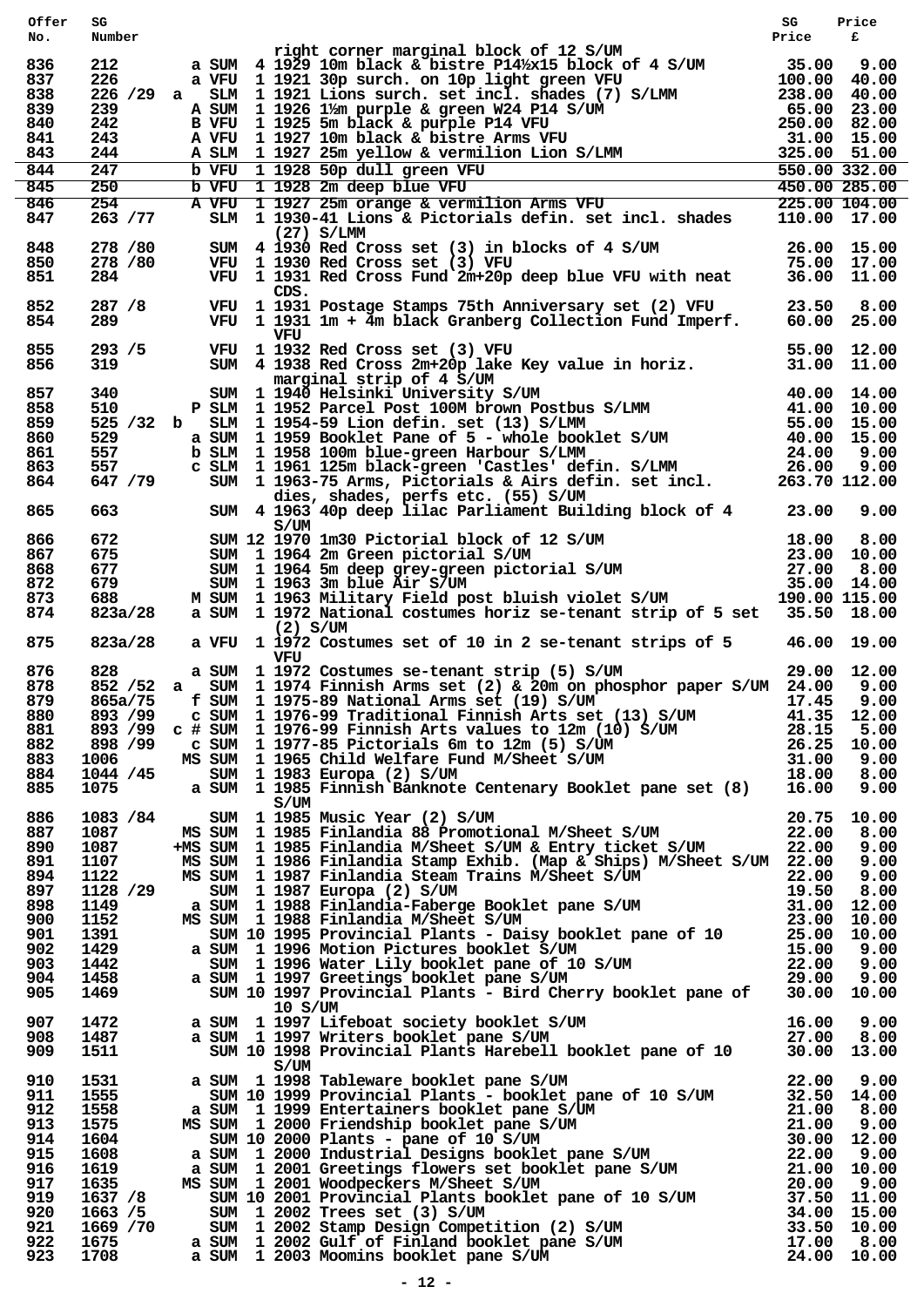| No.<br>SUM 1 2005 Art Nouveau House set (6) S/UM<br>Fride Fride 18.00<br>FU 1 2014 Bridges (10) FU wavy lines<br>60.00 6.00<br>SUM 1 1972 Costumes Booklet S/UM<br>SUM 1 1993 Tris booklet S/UM<br>SUM 1 1993 Tris booklet S/UM<br>SUM 1 1999 Grati<br>1772 /77<br>924<br>925<br>2235 / 44<br>926 SB<br>و _<br>927 SB 24<br>928 SB 36<br>929 SB<br>47<br>930 SB 49<br>931 SB 52<br>932 SB 57<br>933 SB 65<br>934 SB 66<br>935 SB 71<br>72<br>936 SB<br>937 SB 74<br>938 SB 78<br>939 SB 79<br>940 SB 84<br>941 SB 93<br>942 SB 94<br><b>FRANCE</b><br>943<br>VFU 1 1853 Napoleon 1c olive-green on bluish paper imperf. 120.00 31.00<br>42<br>4 margins, 1 close VFU<br>86<br>944<br>275.00 30.00<br>SLM 1 1862 Napoleon 1c bronze – green on blue S/LMM<br>99<br>945<br>2,500.001000.00<br>SLM 1 1862 80c deep rose S/LMM<br>a VFU 1 1863-69 10c brownish-bistre & the small step issue $25.50$ 15.00<br>946<br>113 / 113<br>$(2)$ VFU<br>SLM 1 1863 30c deep brown S/LMM 1,900.00 875.00<br>VFU 1 1868 40c orange & pale orange shade (2) VFU 27.50 12.00<br>VFU 1 1868 Napoleon 80c bright rose VFU 42.00 10.00<br>VFU 1 1863-68 80c bright rose & 80c pale rose (2) VFU 74.<br>117<br>947<br>948<br>119/20<br>949<br>121<br>950<br>121 /22<br>951<br>146<br>VFU<br>952<br>191 /92<br>VFU 1 1872-73 5c green on blue & 5c pale green on greenish $26.50$ 14.00<br>paper (2) VFU<br>18.00 8.00<br>953<br>194<br>VFU 1 1873 10c bistre on rose Ceres VFU<br>VFU 1 1872 80c bright carmine & 80c dull carmine VFU<br>954<br>208 / 9<br>38.00 25.00<br>955<br>212<br>VFU 1 1876 1c green VFU<br>VFU 1 1876 2c green Peace & Commerce VFU 350.00 175.00<br>213<br>956<br>D VFU 1 1878 30c black Postage Due 3 large margins VFU with 190.00 30.00<br>957<br>213<br>neat central CDS.<br>SLM 1 1876 Peace & Commerce 4c green well centred S/LMM 225.00 26.00<br>958<br>214<br>VFU 1 1876 4c green Peace and Commerce VFU 1 1876 5c bluish green Peace & Commerce VFU 48.00 40.00<br>VFU 1 1876 5c bluish green Peace & Commerce VFU 48.00 18.00<br>VFU 1 1876 10c green Peace & Commerce VFU 48.00 10.00<br>VFU 1 187<br>959<br>214<br>960<br>215<br>961<br>216<br>VFU 1 1876 15c grey-lilac Peace & Commerce VFU 32.00 15.00<br>962<br>218<br>VFU 1 1876 20c brown on pale yellow VFU<br>963<br>219<br>22.00 10.00<br>VFU 1 1881 40c red on pale yellow Peace & Commerce VFU<br>36.00 18.00<br>964<br>222<br>SLM 1 1881 30c cinnamon S/LMM<br>965<br>236<br>150.00 80.00<br>966<br>249 / 50<br>VFU 1 1878-80 3c ochre on yellow & 3c drab (2) VFU<br>62.40 40.00<br>967<br>SLM 1 1884 Peace & Commerce 20c red on yellow green S/LMM<br>75.00 13.00<br>260<br>968<br>260 / 61<br>VFU 1 1894 20c red on deep green & 20c red on yellow-green<br>14.50 8.00<br>$(2)$ VFU<br>VFU 1 1878 25c black on deep red Peace and Commerce VFU<br>969<br>262<br>30.00 12.00<br>971<br>263 / 5<br>VFU 1 1877-90 25c bistre on yellow, yellow on saffron &<br>21.75 8.00<br>ochre on pale yellow (3) VFU<br>972<br>266 / 67<br>SLM 1 1886 25c black on rose & 25c black on pale rose (2)<br>290.00 160.00<br>S/LMM<br>973<br>268<br>VFU 1 1878 35c deep brown on yellow Peace & Commerce VFU<br>46.00 20.00<br>274<br>974<br>400.00 250.00<br>SLM 1 1890 75c brown on pale orange S/LMM<br>277<br>975<br>VFU 1 1877 5f lilac on pale lilac Peace & Commerce type II<br>110.00 22.00<br>VFU with two neat CDS's.<br>SLM 1 1900 Peace & Commerce 2f brown & blue-green S/LMM<br>976<br>287<br>225.00 30.00<br>977<br>293 / 5<br>VFU 1 1900-24 5c blue-green, 5c deep green & 5c<br>37.40 20.00<br>yellow-green (3) VFU<br>SLM 1 1900 10c carmine 'Mouchon' S/LMM<br>31.00<br>8.00<br>978<br>296<br>306 / 06<br>b SLM 1 1900 1f lake & yellow-green & 1f deep lake &<br>979<br>101.00 45.00<br>yellow-green (2) S/LMM<br>307<br>980<br>VFU 1 1900 2f deep lilac & buff Olivier Merson key value VFU 110.00 55.00<br>982<br>SLM 1 1902 10c carmine Mouchon S/LMM<br>309<br>60.00 12.00<br>983<br>309 / 13<br>VFU 1 1902 Mouchon set (5) VFU<br>43.85 14.00<br>VFU 1 1902 30c mauve 'Mouchon' VFU with neat CDS.<br>985<br>313<br>20.00 8.00<br>316<br>SLM 1 1903 15c grey - green 'Sower' type I - 3 shades S/LMM<br>21.00<br>9.00<br>986<br>317<br>MNG 2 1903 20c purple- brown horiz plate 6 gutter pair Mint 260.00 13.00<br>987<br>no gum<br>318<br>SLM 1 1903 25c blue sower S/LMM<br>988<br>150.00 19.00<br>VR SLM 1 1903 30c reddish - lilac Sower horiz plate 4 gutter<br>989<br>319<br>700.00 71.00<br>marginal pair S/LMM each authenticated on reverse<br>990<br>328<br>SUM 1 1906 10c red Sower S/UM<br>15.00 10.00<br>991<br>333<br>a SLM 1 1907 10c scarlet shade with deep & pale red shades<br>277.10 76.00<br>$(3)$ S/LMM<br>992<br>333 /33 a SLM 1 1907 10c red type I & scarlet type I (faults) PLATE<br>504.00 71.00<br>gutter marginal pairs S/LMM | Offer | SG     |  |         | SG    | Price<br>£ |
|-----------------------------------------------------------------------------------------------------------------------------------------------------------------------------------------------------------------------------------------------------------------------------------------------------------------------------------------------------------------------------------------------------------------------------------------------------------------------------------------------------------------------------------------------------------------------------------------------------------------------------------------------------------------------------------------------------------------------------------------------------------------------------------------------------------------------------------------------------------------------------------------------------------------------------------------------------------------------------------------------------------------------------------------------------------------------------------------------------------------------------------------------------------------------------------------------------------------------------------------------------------------------------------------------------------------------------------------------------------------------------------------------------------------------------------------------------------------------------------------------------------------------------------------------------------------------------------------------------------------------------------------------------------------------------------------------------------------------------------------------------------------------------------------------------------------------------------------------------------------------------------------------------------------------------------------------------------------------------------------------------------------------------------------------------------------------------------------------------------------------------------------------------------------------------------------------------------------------------------------------------------------------------------------------------------------------------------------------------------------------------------------------------------------------------------------------------------------------------------------------------------------------------------------------------------------------------------------------------------------------------------------------------------------------------------------------------------------------------------------------------------------------------------------------------------------------------------------------------------------------------------------------------------------------------------------------------------------------------------------------------------------------------------------------------------------------------------------------------------------------------------------------------------------------------------------------------------------------------------------------------------------------------------------------------------------------------------------------------------------------------------------------------------------------------------------------------------------------------------------------------------------------------------------------------------------------------------------------------------------------------------------------------------------------------------------------------------------------------------------------------------------------------------------------------------------------------------------------------------------------------------------------------------------------------------------------------------------------------------------------------------------------------------------------------------------------------------------------------------------------------------------------------------------------------------------------------------------------------------------------------------------------------------------------------------------------------------------------------------------------------------------------------------------------------------------------------------------------------------------------------------------------------------------------------------------------------------------------------------------------------------------------------------------------------------------------------------------------------------------------------------------------------------------------------------------------------------------------------|-------|--------|--|---------|-------|------------|
|                                                                                                                                                                                                                                                                                                                                                                                                                                                                                                                                                                                                                                                                                                                                                                                                                                                                                                                                                                                                                                                                                                                                                                                                                                                                                                                                                                                                                                                                                                                                                                                                                                                                                                                                                                                                                                                                                                                                                                                                                                                                                                                                                                                                                                                                                                                                                                                                                                                                                                                                                                                                                                                                                                                                                                                                                                                                                                                                                                                                                                                                                                                                                                                                                                                                                                                                                                                                                                                                                                                                                                                                                                                                                                                                                                                                                                                                                                                                                                                                                                                                                                                                                                                                                                                                                                                                                                                                                                                                                                                                                                                                                                                                                                                                                                                                                                                     |       | Number |  |         | Price |            |
|                                                                                                                                                                                                                                                                                                                                                                                                                                                                                                                                                                                                                                                                                                                                                                                                                                                                                                                                                                                                                                                                                                                                                                                                                                                                                                                                                                                                                                                                                                                                                                                                                                                                                                                                                                                                                                                                                                                                                                                                                                                                                                                                                                                                                                                                                                                                                                                                                                                                                                                                                                                                                                                                                                                                                                                                                                                                                                                                                                                                                                                                                                                                                                                                                                                                                                                                                                                                                                                                                                                                                                                                                                                                                                                                                                                                                                                                                                                                                                                                                                                                                                                                                                                                                                                                                                                                                                                                                                                                                                                                                                                                                                                                                                                                                                                                                                                     |       |        |  |         |       |            |
|                                                                                                                                                                                                                                                                                                                                                                                                                                                                                                                                                                                                                                                                                                                                                                                                                                                                                                                                                                                                                                                                                                                                                                                                                                                                                                                                                                                                                                                                                                                                                                                                                                                                                                                                                                                                                                                                                                                                                                                                                                                                                                                                                                                                                                                                                                                                                                                                                                                                                                                                                                                                                                                                                                                                                                                                                                                                                                                                                                                                                                                                                                                                                                                                                                                                                                                                                                                                                                                                                                                                                                                                                                                                                                                                                                                                                                                                                                                                                                                                                                                                                                                                                                                                                                                                                                                                                                                                                                                                                                                                                                                                                                                                                                                                                                                                                                                     |       |        |  |         |       |            |
|                                                                                                                                                                                                                                                                                                                                                                                                                                                                                                                                                                                                                                                                                                                                                                                                                                                                                                                                                                                                                                                                                                                                                                                                                                                                                                                                                                                                                                                                                                                                                                                                                                                                                                                                                                                                                                                                                                                                                                                                                                                                                                                                                                                                                                                                                                                                                                                                                                                                                                                                                                                                                                                                                                                                                                                                                                                                                                                                                                                                                                                                                                                                                                                                                                                                                                                                                                                                                                                                                                                                                                                                                                                                                                                                                                                                                                                                                                                                                                                                                                                                                                                                                                                                                                                                                                                                                                                                                                                                                                                                                                                                                                                                                                                                                                                                                                                     |       |        |  |         |       |            |
|                                                                                                                                                                                                                                                                                                                                                                                                                                                                                                                                                                                                                                                                                                                                                                                                                                                                                                                                                                                                                                                                                                                                                                                                                                                                                                                                                                                                                                                                                                                                                                                                                                                                                                                                                                                                                                                                                                                                                                                                                                                                                                                                                                                                                                                                                                                                                                                                                                                                                                                                                                                                                                                                                                                                                                                                                                                                                                                                                                                                                                                                                                                                                                                                                                                                                                                                                                                                                                                                                                                                                                                                                                                                                                                                                                                                                                                                                                                                                                                                                                                                                                                                                                                                                                                                                                                                                                                                                                                                                                                                                                                                                                                                                                                                                                                                                                                     |       |        |  |         |       |            |
|                                                                                                                                                                                                                                                                                                                                                                                                                                                                                                                                                                                                                                                                                                                                                                                                                                                                                                                                                                                                                                                                                                                                                                                                                                                                                                                                                                                                                                                                                                                                                                                                                                                                                                                                                                                                                                                                                                                                                                                                                                                                                                                                                                                                                                                                                                                                                                                                                                                                                                                                                                                                                                                                                                                                                                                                                                                                                                                                                                                                                                                                                                                                                                                                                                                                                                                                                                                                                                                                                                                                                                                                                                                                                                                                                                                                                                                                                                                                                                                                                                                                                                                                                                                                                                                                                                                                                                                                                                                                                                                                                                                                                                                                                                                                                                                                                                                     |       |        |  |         |       |            |
|                                                                                                                                                                                                                                                                                                                                                                                                                                                                                                                                                                                                                                                                                                                                                                                                                                                                                                                                                                                                                                                                                                                                                                                                                                                                                                                                                                                                                                                                                                                                                                                                                                                                                                                                                                                                                                                                                                                                                                                                                                                                                                                                                                                                                                                                                                                                                                                                                                                                                                                                                                                                                                                                                                                                                                                                                                                                                                                                                                                                                                                                                                                                                                                                                                                                                                                                                                                                                                                                                                                                                                                                                                                                                                                                                                                                                                                                                                                                                                                                                                                                                                                                                                                                                                                                                                                                                                                                                                                                                                                                                                                                                                                                                                                                                                                                                                                     |       |        |  |         |       |            |
|                                                                                                                                                                                                                                                                                                                                                                                                                                                                                                                                                                                                                                                                                                                                                                                                                                                                                                                                                                                                                                                                                                                                                                                                                                                                                                                                                                                                                                                                                                                                                                                                                                                                                                                                                                                                                                                                                                                                                                                                                                                                                                                                                                                                                                                                                                                                                                                                                                                                                                                                                                                                                                                                                                                                                                                                                                                                                                                                                                                                                                                                                                                                                                                                                                                                                                                                                                                                                                                                                                                                                                                                                                                                                                                                                                                                                                                                                                                                                                                                                                                                                                                                                                                                                                                                                                                                                                                                                                                                                                                                                                                                                                                                                                                                                                                                                                                     |       |        |  |         |       |            |
|                                                                                                                                                                                                                                                                                                                                                                                                                                                                                                                                                                                                                                                                                                                                                                                                                                                                                                                                                                                                                                                                                                                                                                                                                                                                                                                                                                                                                                                                                                                                                                                                                                                                                                                                                                                                                                                                                                                                                                                                                                                                                                                                                                                                                                                                                                                                                                                                                                                                                                                                                                                                                                                                                                                                                                                                                                                                                                                                                                                                                                                                                                                                                                                                                                                                                                                                                                                                                                                                                                                                                                                                                                                                                                                                                                                                                                                                                                                                                                                                                                                                                                                                                                                                                                                                                                                                                                                                                                                                                                                                                                                                                                                                                                                                                                                                                                                     |       |        |  |         |       |            |
|                                                                                                                                                                                                                                                                                                                                                                                                                                                                                                                                                                                                                                                                                                                                                                                                                                                                                                                                                                                                                                                                                                                                                                                                                                                                                                                                                                                                                                                                                                                                                                                                                                                                                                                                                                                                                                                                                                                                                                                                                                                                                                                                                                                                                                                                                                                                                                                                                                                                                                                                                                                                                                                                                                                                                                                                                                                                                                                                                                                                                                                                                                                                                                                                                                                                                                                                                                                                                                                                                                                                                                                                                                                                                                                                                                                                                                                                                                                                                                                                                                                                                                                                                                                                                                                                                                                                                                                                                                                                                                                                                                                                                                                                                                                                                                                                                                                     |       |        |  |         |       |            |
|                                                                                                                                                                                                                                                                                                                                                                                                                                                                                                                                                                                                                                                                                                                                                                                                                                                                                                                                                                                                                                                                                                                                                                                                                                                                                                                                                                                                                                                                                                                                                                                                                                                                                                                                                                                                                                                                                                                                                                                                                                                                                                                                                                                                                                                                                                                                                                                                                                                                                                                                                                                                                                                                                                                                                                                                                                                                                                                                                                                                                                                                                                                                                                                                                                                                                                                                                                                                                                                                                                                                                                                                                                                                                                                                                                                                                                                                                                                                                                                                                                                                                                                                                                                                                                                                                                                                                                                                                                                                                                                                                                                                                                                                                                                                                                                                                                                     |       |        |  |         |       |            |
|                                                                                                                                                                                                                                                                                                                                                                                                                                                                                                                                                                                                                                                                                                                                                                                                                                                                                                                                                                                                                                                                                                                                                                                                                                                                                                                                                                                                                                                                                                                                                                                                                                                                                                                                                                                                                                                                                                                                                                                                                                                                                                                                                                                                                                                                                                                                                                                                                                                                                                                                                                                                                                                                                                                                                                                                                                                                                                                                                                                                                                                                                                                                                                                                                                                                                                                                                                                                                                                                                                                                                                                                                                                                                                                                                                                                                                                                                                                                                                                                                                                                                                                                                                                                                                                                                                                                                                                                                                                                                                                                                                                                                                                                                                                                                                                                                                                     |       |        |  |         |       |            |
|                                                                                                                                                                                                                                                                                                                                                                                                                                                                                                                                                                                                                                                                                                                                                                                                                                                                                                                                                                                                                                                                                                                                                                                                                                                                                                                                                                                                                                                                                                                                                                                                                                                                                                                                                                                                                                                                                                                                                                                                                                                                                                                                                                                                                                                                                                                                                                                                                                                                                                                                                                                                                                                                                                                                                                                                                                                                                                                                                                                                                                                                                                                                                                                                                                                                                                                                                                                                                                                                                                                                                                                                                                                                                                                                                                                                                                                                                                                                                                                                                                                                                                                                                                                                                                                                                                                                                                                                                                                                                                                                                                                                                                                                                                                                                                                                                                                     |       |        |  |         |       |            |
|                                                                                                                                                                                                                                                                                                                                                                                                                                                                                                                                                                                                                                                                                                                                                                                                                                                                                                                                                                                                                                                                                                                                                                                                                                                                                                                                                                                                                                                                                                                                                                                                                                                                                                                                                                                                                                                                                                                                                                                                                                                                                                                                                                                                                                                                                                                                                                                                                                                                                                                                                                                                                                                                                                                                                                                                                                                                                                                                                                                                                                                                                                                                                                                                                                                                                                                                                                                                                                                                                                                                                                                                                                                                                                                                                                                                                                                                                                                                                                                                                                                                                                                                                                                                                                                                                                                                                                                                                                                                                                                                                                                                                                                                                                                                                                                                                                                     |       |        |  |         |       |            |
|                                                                                                                                                                                                                                                                                                                                                                                                                                                                                                                                                                                                                                                                                                                                                                                                                                                                                                                                                                                                                                                                                                                                                                                                                                                                                                                                                                                                                                                                                                                                                                                                                                                                                                                                                                                                                                                                                                                                                                                                                                                                                                                                                                                                                                                                                                                                                                                                                                                                                                                                                                                                                                                                                                                                                                                                                                                                                                                                                                                                                                                                                                                                                                                                                                                                                                                                                                                                                                                                                                                                                                                                                                                                                                                                                                                                                                                                                                                                                                                                                                                                                                                                                                                                                                                                                                                                                                                                                                                                                                                                                                                                                                                                                                                                                                                                                                                     |       |        |  |         |       |            |
|                                                                                                                                                                                                                                                                                                                                                                                                                                                                                                                                                                                                                                                                                                                                                                                                                                                                                                                                                                                                                                                                                                                                                                                                                                                                                                                                                                                                                                                                                                                                                                                                                                                                                                                                                                                                                                                                                                                                                                                                                                                                                                                                                                                                                                                                                                                                                                                                                                                                                                                                                                                                                                                                                                                                                                                                                                                                                                                                                                                                                                                                                                                                                                                                                                                                                                                                                                                                                                                                                                                                                                                                                                                                                                                                                                                                                                                                                                                                                                                                                                                                                                                                                                                                                                                                                                                                                                                                                                                                                                                                                                                                                                                                                                                                                                                                                                                     |       |        |  |         |       |            |
|                                                                                                                                                                                                                                                                                                                                                                                                                                                                                                                                                                                                                                                                                                                                                                                                                                                                                                                                                                                                                                                                                                                                                                                                                                                                                                                                                                                                                                                                                                                                                                                                                                                                                                                                                                                                                                                                                                                                                                                                                                                                                                                                                                                                                                                                                                                                                                                                                                                                                                                                                                                                                                                                                                                                                                                                                                                                                                                                                                                                                                                                                                                                                                                                                                                                                                                                                                                                                                                                                                                                                                                                                                                                                                                                                                                                                                                                                                                                                                                                                                                                                                                                                                                                                                                                                                                                                                                                                                                                                                                                                                                                                                                                                                                                                                                                                                                     |       |        |  |         |       |            |
|                                                                                                                                                                                                                                                                                                                                                                                                                                                                                                                                                                                                                                                                                                                                                                                                                                                                                                                                                                                                                                                                                                                                                                                                                                                                                                                                                                                                                                                                                                                                                                                                                                                                                                                                                                                                                                                                                                                                                                                                                                                                                                                                                                                                                                                                                                                                                                                                                                                                                                                                                                                                                                                                                                                                                                                                                                                                                                                                                                                                                                                                                                                                                                                                                                                                                                                                                                                                                                                                                                                                                                                                                                                                                                                                                                                                                                                                                                                                                                                                                                                                                                                                                                                                                                                                                                                                                                                                                                                                                                                                                                                                                                                                                                                                                                                                                                                     |       |        |  |         |       |            |
|                                                                                                                                                                                                                                                                                                                                                                                                                                                                                                                                                                                                                                                                                                                                                                                                                                                                                                                                                                                                                                                                                                                                                                                                                                                                                                                                                                                                                                                                                                                                                                                                                                                                                                                                                                                                                                                                                                                                                                                                                                                                                                                                                                                                                                                                                                                                                                                                                                                                                                                                                                                                                                                                                                                                                                                                                                                                                                                                                                                                                                                                                                                                                                                                                                                                                                                                                                                                                                                                                                                                                                                                                                                                                                                                                                                                                                                                                                                                                                                                                                                                                                                                                                                                                                                                                                                                                                                                                                                                                                                                                                                                                                                                                                                                                                                                                                                     |       |        |  |         |       |            |
|                                                                                                                                                                                                                                                                                                                                                                                                                                                                                                                                                                                                                                                                                                                                                                                                                                                                                                                                                                                                                                                                                                                                                                                                                                                                                                                                                                                                                                                                                                                                                                                                                                                                                                                                                                                                                                                                                                                                                                                                                                                                                                                                                                                                                                                                                                                                                                                                                                                                                                                                                                                                                                                                                                                                                                                                                                                                                                                                                                                                                                                                                                                                                                                                                                                                                                                                                                                                                                                                                                                                                                                                                                                                                                                                                                                                                                                                                                                                                                                                                                                                                                                                                                                                                                                                                                                                                                                                                                                                                                                                                                                                                                                                                                                                                                                                                                                     |       |        |  |         |       |            |
|                                                                                                                                                                                                                                                                                                                                                                                                                                                                                                                                                                                                                                                                                                                                                                                                                                                                                                                                                                                                                                                                                                                                                                                                                                                                                                                                                                                                                                                                                                                                                                                                                                                                                                                                                                                                                                                                                                                                                                                                                                                                                                                                                                                                                                                                                                                                                                                                                                                                                                                                                                                                                                                                                                                                                                                                                                                                                                                                                                                                                                                                                                                                                                                                                                                                                                                                                                                                                                                                                                                                                                                                                                                                                                                                                                                                                                                                                                                                                                                                                                                                                                                                                                                                                                                                                                                                                                                                                                                                                                                                                                                                                                                                                                                                                                                                                                                     |       |        |  |         |       |            |
|                                                                                                                                                                                                                                                                                                                                                                                                                                                                                                                                                                                                                                                                                                                                                                                                                                                                                                                                                                                                                                                                                                                                                                                                                                                                                                                                                                                                                                                                                                                                                                                                                                                                                                                                                                                                                                                                                                                                                                                                                                                                                                                                                                                                                                                                                                                                                                                                                                                                                                                                                                                                                                                                                                                                                                                                                                                                                                                                                                                                                                                                                                                                                                                                                                                                                                                                                                                                                                                                                                                                                                                                                                                                                                                                                                                                                                                                                                                                                                                                                                                                                                                                                                                                                                                                                                                                                                                                                                                                                                                                                                                                                                                                                                                                                                                                                                                     |       |        |  |         |       |            |
|                                                                                                                                                                                                                                                                                                                                                                                                                                                                                                                                                                                                                                                                                                                                                                                                                                                                                                                                                                                                                                                                                                                                                                                                                                                                                                                                                                                                                                                                                                                                                                                                                                                                                                                                                                                                                                                                                                                                                                                                                                                                                                                                                                                                                                                                                                                                                                                                                                                                                                                                                                                                                                                                                                                                                                                                                                                                                                                                                                                                                                                                                                                                                                                                                                                                                                                                                                                                                                                                                                                                                                                                                                                                                                                                                                                                                                                                                                                                                                                                                                                                                                                                                                                                                                                                                                                                                                                                                                                                                                                                                                                                                                                                                                                                                                                                                                                     |       |        |  |         |       |            |
|                                                                                                                                                                                                                                                                                                                                                                                                                                                                                                                                                                                                                                                                                                                                                                                                                                                                                                                                                                                                                                                                                                                                                                                                                                                                                                                                                                                                                                                                                                                                                                                                                                                                                                                                                                                                                                                                                                                                                                                                                                                                                                                                                                                                                                                                                                                                                                                                                                                                                                                                                                                                                                                                                                                                                                                                                                                                                                                                                                                                                                                                                                                                                                                                                                                                                                                                                                                                                                                                                                                                                                                                                                                                                                                                                                                                                                                                                                                                                                                                                                                                                                                                                                                                                                                                                                                                                                                                                                                                                                                                                                                                                                                                                                                                                                                                                                                     |       |        |  |         |       |            |
|                                                                                                                                                                                                                                                                                                                                                                                                                                                                                                                                                                                                                                                                                                                                                                                                                                                                                                                                                                                                                                                                                                                                                                                                                                                                                                                                                                                                                                                                                                                                                                                                                                                                                                                                                                                                                                                                                                                                                                                                                                                                                                                                                                                                                                                                                                                                                                                                                                                                                                                                                                                                                                                                                                                                                                                                                                                                                                                                                                                                                                                                                                                                                                                                                                                                                                                                                                                                                                                                                                                                                                                                                                                                                                                                                                                                                                                                                                                                                                                                                                                                                                                                                                                                                                                                                                                                                                                                                                                                                                                                                                                                                                                                                                                                                                                                                                                     |       |        |  |         |       |            |
|                                                                                                                                                                                                                                                                                                                                                                                                                                                                                                                                                                                                                                                                                                                                                                                                                                                                                                                                                                                                                                                                                                                                                                                                                                                                                                                                                                                                                                                                                                                                                                                                                                                                                                                                                                                                                                                                                                                                                                                                                                                                                                                                                                                                                                                                                                                                                                                                                                                                                                                                                                                                                                                                                                                                                                                                                                                                                                                                                                                                                                                                                                                                                                                                                                                                                                                                                                                                                                                                                                                                                                                                                                                                                                                                                                                                                                                                                                                                                                                                                                                                                                                                                                                                                                                                                                                                                                                                                                                                                                                                                                                                                                                                                                                                                                                                                                                     |       |        |  |         |       |            |
|                                                                                                                                                                                                                                                                                                                                                                                                                                                                                                                                                                                                                                                                                                                                                                                                                                                                                                                                                                                                                                                                                                                                                                                                                                                                                                                                                                                                                                                                                                                                                                                                                                                                                                                                                                                                                                                                                                                                                                                                                                                                                                                                                                                                                                                                                                                                                                                                                                                                                                                                                                                                                                                                                                                                                                                                                                                                                                                                                                                                                                                                                                                                                                                                                                                                                                                                                                                                                                                                                                                                                                                                                                                                                                                                                                                                                                                                                                                                                                                                                                                                                                                                                                                                                                                                                                                                                                                                                                                                                                                                                                                                                                                                                                                                                                                                                                                     |       |        |  |         |       |            |
|                                                                                                                                                                                                                                                                                                                                                                                                                                                                                                                                                                                                                                                                                                                                                                                                                                                                                                                                                                                                                                                                                                                                                                                                                                                                                                                                                                                                                                                                                                                                                                                                                                                                                                                                                                                                                                                                                                                                                                                                                                                                                                                                                                                                                                                                                                                                                                                                                                                                                                                                                                                                                                                                                                                                                                                                                                                                                                                                                                                                                                                                                                                                                                                                                                                                                                                                                                                                                                                                                                                                                                                                                                                                                                                                                                                                                                                                                                                                                                                                                                                                                                                                                                                                                                                                                                                                                                                                                                                                                                                                                                                                                                                                                                                                                                                                                                                     |       |        |  |         |       |            |
|                                                                                                                                                                                                                                                                                                                                                                                                                                                                                                                                                                                                                                                                                                                                                                                                                                                                                                                                                                                                                                                                                                                                                                                                                                                                                                                                                                                                                                                                                                                                                                                                                                                                                                                                                                                                                                                                                                                                                                                                                                                                                                                                                                                                                                                                                                                                                                                                                                                                                                                                                                                                                                                                                                                                                                                                                                                                                                                                                                                                                                                                                                                                                                                                                                                                                                                                                                                                                                                                                                                                                                                                                                                                                                                                                                                                                                                                                                                                                                                                                                                                                                                                                                                                                                                                                                                                                                                                                                                                                                                                                                                                                                                                                                                                                                                                                                                     |       |        |  |         |       |            |
|                                                                                                                                                                                                                                                                                                                                                                                                                                                                                                                                                                                                                                                                                                                                                                                                                                                                                                                                                                                                                                                                                                                                                                                                                                                                                                                                                                                                                                                                                                                                                                                                                                                                                                                                                                                                                                                                                                                                                                                                                                                                                                                                                                                                                                                                                                                                                                                                                                                                                                                                                                                                                                                                                                                                                                                                                                                                                                                                                                                                                                                                                                                                                                                                                                                                                                                                                                                                                                                                                                                                                                                                                                                                                                                                                                                                                                                                                                                                                                                                                                                                                                                                                                                                                                                                                                                                                                                                                                                                                                                                                                                                                                                                                                                                                                                                                                                     |       |        |  |         |       |            |
|                                                                                                                                                                                                                                                                                                                                                                                                                                                                                                                                                                                                                                                                                                                                                                                                                                                                                                                                                                                                                                                                                                                                                                                                                                                                                                                                                                                                                                                                                                                                                                                                                                                                                                                                                                                                                                                                                                                                                                                                                                                                                                                                                                                                                                                                                                                                                                                                                                                                                                                                                                                                                                                                                                                                                                                                                                                                                                                                                                                                                                                                                                                                                                                                                                                                                                                                                                                                                                                                                                                                                                                                                                                                                                                                                                                                                                                                                                                                                                                                                                                                                                                                                                                                                                                                                                                                                                                                                                                                                                                                                                                                                                                                                                                                                                                                                                                     |       |        |  |         |       |            |
|                                                                                                                                                                                                                                                                                                                                                                                                                                                                                                                                                                                                                                                                                                                                                                                                                                                                                                                                                                                                                                                                                                                                                                                                                                                                                                                                                                                                                                                                                                                                                                                                                                                                                                                                                                                                                                                                                                                                                                                                                                                                                                                                                                                                                                                                                                                                                                                                                                                                                                                                                                                                                                                                                                                                                                                                                                                                                                                                                                                                                                                                                                                                                                                                                                                                                                                                                                                                                                                                                                                                                                                                                                                                                                                                                                                                                                                                                                                                                                                                                                                                                                                                                                                                                                                                                                                                                                                                                                                                                                                                                                                                                                                                                                                                                                                                                                                     |       |        |  |         |       |            |
|                                                                                                                                                                                                                                                                                                                                                                                                                                                                                                                                                                                                                                                                                                                                                                                                                                                                                                                                                                                                                                                                                                                                                                                                                                                                                                                                                                                                                                                                                                                                                                                                                                                                                                                                                                                                                                                                                                                                                                                                                                                                                                                                                                                                                                                                                                                                                                                                                                                                                                                                                                                                                                                                                                                                                                                                                                                                                                                                                                                                                                                                                                                                                                                                                                                                                                                                                                                                                                                                                                                                                                                                                                                                                                                                                                                                                                                                                                                                                                                                                                                                                                                                                                                                                                                                                                                                                                                                                                                                                                                                                                                                                                                                                                                                                                                                                                                     |       |        |  |         |       |            |
|                                                                                                                                                                                                                                                                                                                                                                                                                                                                                                                                                                                                                                                                                                                                                                                                                                                                                                                                                                                                                                                                                                                                                                                                                                                                                                                                                                                                                                                                                                                                                                                                                                                                                                                                                                                                                                                                                                                                                                                                                                                                                                                                                                                                                                                                                                                                                                                                                                                                                                                                                                                                                                                                                                                                                                                                                                                                                                                                                                                                                                                                                                                                                                                                                                                                                                                                                                                                                                                                                                                                                                                                                                                                                                                                                                                                                                                                                                                                                                                                                                                                                                                                                                                                                                                                                                                                                                                                                                                                                                                                                                                                                                                                                                                                                                                                                                                     |       |        |  |         |       |            |
|                                                                                                                                                                                                                                                                                                                                                                                                                                                                                                                                                                                                                                                                                                                                                                                                                                                                                                                                                                                                                                                                                                                                                                                                                                                                                                                                                                                                                                                                                                                                                                                                                                                                                                                                                                                                                                                                                                                                                                                                                                                                                                                                                                                                                                                                                                                                                                                                                                                                                                                                                                                                                                                                                                                                                                                                                                                                                                                                                                                                                                                                                                                                                                                                                                                                                                                                                                                                                                                                                                                                                                                                                                                                                                                                                                                                                                                                                                                                                                                                                                                                                                                                                                                                                                                                                                                                                                                                                                                                                                                                                                                                                                                                                                                                                                                                                                                     |       |        |  |         |       |            |
|                                                                                                                                                                                                                                                                                                                                                                                                                                                                                                                                                                                                                                                                                                                                                                                                                                                                                                                                                                                                                                                                                                                                                                                                                                                                                                                                                                                                                                                                                                                                                                                                                                                                                                                                                                                                                                                                                                                                                                                                                                                                                                                                                                                                                                                                                                                                                                                                                                                                                                                                                                                                                                                                                                                                                                                                                                                                                                                                                                                                                                                                                                                                                                                                                                                                                                                                                                                                                                                                                                                                                                                                                                                                                                                                                                                                                                                                                                                                                                                                                                                                                                                                                                                                                                                                                                                                                                                                                                                                                                                                                                                                                                                                                                                                                                                                                                                     |       |        |  |         |       |            |
|                                                                                                                                                                                                                                                                                                                                                                                                                                                                                                                                                                                                                                                                                                                                                                                                                                                                                                                                                                                                                                                                                                                                                                                                                                                                                                                                                                                                                                                                                                                                                                                                                                                                                                                                                                                                                                                                                                                                                                                                                                                                                                                                                                                                                                                                                                                                                                                                                                                                                                                                                                                                                                                                                                                                                                                                                                                                                                                                                                                                                                                                                                                                                                                                                                                                                                                                                                                                                                                                                                                                                                                                                                                                                                                                                                                                                                                                                                                                                                                                                                                                                                                                                                                                                                                                                                                                                                                                                                                                                                                                                                                                                                                                                                                                                                                                                                                     |       |        |  |         |       |            |
|                                                                                                                                                                                                                                                                                                                                                                                                                                                                                                                                                                                                                                                                                                                                                                                                                                                                                                                                                                                                                                                                                                                                                                                                                                                                                                                                                                                                                                                                                                                                                                                                                                                                                                                                                                                                                                                                                                                                                                                                                                                                                                                                                                                                                                                                                                                                                                                                                                                                                                                                                                                                                                                                                                                                                                                                                                                                                                                                                                                                                                                                                                                                                                                                                                                                                                                                                                                                                                                                                                                                                                                                                                                                                                                                                                                                                                                                                                                                                                                                                                                                                                                                                                                                                                                                                                                                                                                                                                                                                                                                                                                                                                                                                                                                                                                                                                                     |       |        |  |         |       |            |
|                                                                                                                                                                                                                                                                                                                                                                                                                                                                                                                                                                                                                                                                                                                                                                                                                                                                                                                                                                                                                                                                                                                                                                                                                                                                                                                                                                                                                                                                                                                                                                                                                                                                                                                                                                                                                                                                                                                                                                                                                                                                                                                                                                                                                                                                                                                                                                                                                                                                                                                                                                                                                                                                                                                                                                                                                                                                                                                                                                                                                                                                                                                                                                                                                                                                                                                                                                                                                                                                                                                                                                                                                                                                                                                                                                                                                                                                                                                                                                                                                                                                                                                                                                                                                                                                                                                                                                                                                                                                                                                                                                                                                                                                                                                                                                                                                                                     |       |        |  |         |       |            |
|                                                                                                                                                                                                                                                                                                                                                                                                                                                                                                                                                                                                                                                                                                                                                                                                                                                                                                                                                                                                                                                                                                                                                                                                                                                                                                                                                                                                                                                                                                                                                                                                                                                                                                                                                                                                                                                                                                                                                                                                                                                                                                                                                                                                                                                                                                                                                                                                                                                                                                                                                                                                                                                                                                                                                                                                                                                                                                                                                                                                                                                                                                                                                                                                                                                                                                                                                                                                                                                                                                                                                                                                                                                                                                                                                                                                                                                                                                                                                                                                                                                                                                                                                                                                                                                                                                                                                                                                                                                                                                                                                                                                                                                                                                                                                                                                                                                     |       |        |  |         |       |            |
|                                                                                                                                                                                                                                                                                                                                                                                                                                                                                                                                                                                                                                                                                                                                                                                                                                                                                                                                                                                                                                                                                                                                                                                                                                                                                                                                                                                                                                                                                                                                                                                                                                                                                                                                                                                                                                                                                                                                                                                                                                                                                                                                                                                                                                                                                                                                                                                                                                                                                                                                                                                                                                                                                                                                                                                                                                                                                                                                                                                                                                                                                                                                                                                                                                                                                                                                                                                                                                                                                                                                                                                                                                                                                                                                                                                                                                                                                                                                                                                                                                                                                                                                                                                                                                                                                                                                                                                                                                                                                                                                                                                                                                                                                                                                                                                                                                                     |       |        |  |         |       |            |
|                                                                                                                                                                                                                                                                                                                                                                                                                                                                                                                                                                                                                                                                                                                                                                                                                                                                                                                                                                                                                                                                                                                                                                                                                                                                                                                                                                                                                                                                                                                                                                                                                                                                                                                                                                                                                                                                                                                                                                                                                                                                                                                                                                                                                                                                                                                                                                                                                                                                                                                                                                                                                                                                                                                                                                                                                                                                                                                                                                                                                                                                                                                                                                                                                                                                                                                                                                                                                                                                                                                                                                                                                                                                                                                                                                                                                                                                                                                                                                                                                                                                                                                                                                                                                                                                                                                                                                                                                                                                                                                                                                                                                                                                                                                                                                                                                                                     |       |        |  |         |       |            |
|                                                                                                                                                                                                                                                                                                                                                                                                                                                                                                                                                                                                                                                                                                                                                                                                                                                                                                                                                                                                                                                                                                                                                                                                                                                                                                                                                                                                                                                                                                                                                                                                                                                                                                                                                                                                                                                                                                                                                                                                                                                                                                                                                                                                                                                                                                                                                                                                                                                                                                                                                                                                                                                                                                                                                                                                                                                                                                                                                                                                                                                                                                                                                                                                                                                                                                                                                                                                                                                                                                                                                                                                                                                                                                                                                                                                                                                                                                                                                                                                                                                                                                                                                                                                                                                                                                                                                                                                                                                                                                                                                                                                                                                                                                                                                                                                                                                     |       |        |  |         |       |            |
|                                                                                                                                                                                                                                                                                                                                                                                                                                                                                                                                                                                                                                                                                                                                                                                                                                                                                                                                                                                                                                                                                                                                                                                                                                                                                                                                                                                                                                                                                                                                                                                                                                                                                                                                                                                                                                                                                                                                                                                                                                                                                                                                                                                                                                                                                                                                                                                                                                                                                                                                                                                                                                                                                                                                                                                                                                                                                                                                                                                                                                                                                                                                                                                                                                                                                                                                                                                                                                                                                                                                                                                                                                                                                                                                                                                                                                                                                                                                                                                                                                                                                                                                                                                                                                                                                                                                                                                                                                                                                                                                                                                                                                                                                                                                                                                                                                                     |       |        |  |         |       |            |
|                                                                                                                                                                                                                                                                                                                                                                                                                                                                                                                                                                                                                                                                                                                                                                                                                                                                                                                                                                                                                                                                                                                                                                                                                                                                                                                                                                                                                                                                                                                                                                                                                                                                                                                                                                                                                                                                                                                                                                                                                                                                                                                                                                                                                                                                                                                                                                                                                                                                                                                                                                                                                                                                                                                                                                                                                                                                                                                                                                                                                                                                                                                                                                                                                                                                                                                                                                                                                                                                                                                                                                                                                                                                                                                                                                                                                                                                                                                                                                                                                                                                                                                                                                                                                                                                                                                                                                                                                                                                                                                                                                                                                                                                                                                                                                                                                                                     |       |        |  |         |       |            |
|                                                                                                                                                                                                                                                                                                                                                                                                                                                                                                                                                                                                                                                                                                                                                                                                                                                                                                                                                                                                                                                                                                                                                                                                                                                                                                                                                                                                                                                                                                                                                                                                                                                                                                                                                                                                                                                                                                                                                                                                                                                                                                                                                                                                                                                                                                                                                                                                                                                                                                                                                                                                                                                                                                                                                                                                                                                                                                                                                                                                                                                                                                                                                                                                                                                                                                                                                                                                                                                                                                                                                                                                                                                                                                                                                                                                                                                                                                                                                                                                                                                                                                                                                                                                                                                                                                                                                                                                                                                                                                                                                                                                                                                                                                                                                                                                                                                     |       |        |  |         |       |            |
|                                                                                                                                                                                                                                                                                                                                                                                                                                                                                                                                                                                                                                                                                                                                                                                                                                                                                                                                                                                                                                                                                                                                                                                                                                                                                                                                                                                                                                                                                                                                                                                                                                                                                                                                                                                                                                                                                                                                                                                                                                                                                                                                                                                                                                                                                                                                                                                                                                                                                                                                                                                                                                                                                                                                                                                                                                                                                                                                                                                                                                                                                                                                                                                                                                                                                                                                                                                                                                                                                                                                                                                                                                                                                                                                                                                                                                                                                                                                                                                                                                                                                                                                                                                                                                                                                                                                                                                                                                                                                                                                                                                                                                                                                                                                                                                                                                                     |       |        |  |         |       |            |
|                                                                                                                                                                                                                                                                                                                                                                                                                                                                                                                                                                                                                                                                                                                                                                                                                                                                                                                                                                                                                                                                                                                                                                                                                                                                                                                                                                                                                                                                                                                                                                                                                                                                                                                                                                                                                                                                                                                                                                                                                                                                                                                                                                                                                                                                                                                                                                                                                                                                                                                                                                                                                                                                                                                                                                                                                                                                                                                                                                                                                                                                                                                                                                                                                                                                                                                                                                                                                                                                                                                                                                                                                                                                                                                                                                                                                                                                                                                                                                                                                                                                                                                                                                                                                                                                                                                                                                                                                                                                                                                                                                                                                                                                                                                                                                                                                                                     |       |        |  |         |       |            |
|                                                                                                                                                                                                                                                                                                                                                                                                                                                                                                                                                                                                                                                                                                                                                                                                                                                                                                                                                                                                                                                                                                                                                                                                                                                                                                                                                                                                                                                                                                                                                                                                                                                                                                                                                                                                                                                                                                                                                                                                                                                                                                                                                                                                                                                                                                                                                                                                                                                                                                                                                                                                                                                                                                                                                                                                                                                                                                                                                                                                                                                                                                                                                                                                                                                                                                                                                                                                                                                                                                                                                                                                                                                                                                                                                                                                                                                                                                                                                                                                                                                                                                                                                                                                                                                                                                                                                                                                                                                                                                                                                                                                                                                                                                                                                                                                                                                     |       |        |  |         |       |            |
|                                                                                                                                                                                                                                                                                                                                                                                                                                                                                                                                                                                                                                                                                                                                                                                                                                                                                                                                                                                                                                                                                                                                                                                                                                                                                                                                                                                                                                                                                                                                                                                                                                                                                                                                                                                                                                                                                                                                                                                                                                                                                                                                                                                                                                                                                                                                                                                                                                                                                                                                                                                                                                                                                                                                                                                                                                                                                                                                                                                                                                                                                                                                                                                                                                                                                                                                                                                                                                                                                                                                                                                                                                                                                                                                                                                                                                                                                                                                                                                                                                                                                                                                                                                                                                                                                                                                                                                                                                                                                                                                                                                                                                                                                                                                                                                                                                                     |       |        |  |         |       |            |
|                                                                                                                                                                                                                                                                                                                                                                                                                                                                                                                                                                                                                                                                                                                                                                                                                                                                                                                                                                                                                                                                                                                                                                                                                                                                                                                                                                                                                                                                                                                                                                                                                                                                                                                                                                                                                                                                                                                                                                                                                                                                                                                                                                                                                                                                                                                                                                                                                                                                                                                                                                                                                                                                                                                                                                                                                                                                                                                                                                                                                                                                                                                                                                                                                                                                                                                                                                                                                                                                                                                                                                                                                                                                                                                                                                                                                                                                                                                                                                                                                                                                                                                                                                                                                                                                                                                                                                                                                                                                                                                                                                                                                                                                                                                                                                                                                                                     |       |        |  |         |       |            |
|                                                                                                                                                                                                                                                                                                                                                                                                                                                                                                                                                                                                                                                                                                                                                                                                                                                                                                                                                                                                                                                                                                                                                                                                                                                                                                                                                                                                                                                                                                                                                                                                                                                                                                                                                                                                                                                                                                                                                                                                                                                                                                                                                                                                                                                                                                                                                                                                                                                                                                                                                                                                                                                                                                                                                                                                                                                                                                                                                                                                                                                                                                                                                                                                                                                                                                                                                                                                                                                                                                                                                                                                                                                                                                                                                                                                                                                                                                                                                                                                                                                                                                                                                                                                                                                                                                                                                                                                                                                                                                                                                                                                                                                                                                                                                                                                                                                     |       |        |  |         |       |            |
|                                                                                                                                                                                                                                                                                                                                                                                                                                                                                                                                                                                                                                                                                                                                                                                                                                                                                                                                                                                                                                                                                                                                                                                                                                                                                                                                                                                                                                                                                                                                                                                                                                                                                                                                                                                                                                                                                                                                                                                                                                                                                                                                                                                                                                                                                                                                                                                                                                                                                                                                                                                                                                                                                                                                                                                                                                                                                                                                                                                                                                                                                                                                                                                                                                                                                                                                                                                                                                                                                                                                                                                                                                                                                                                                                                                                                                                                                                                                                                                                                                                                                                                                                                                                                                                                                                                                                                                                                                                                                                                                                                                                                                                                                                                                                                                                                                                     |       |        |  |         |       |            |
|                                                                                                                                                                                                                                                                                                                                                                                                                                                                                                                                                                                                                                                                                                                                                                                                                                                                                                                                                                                                                                                                                                                                                                                                                                                                                                                                                                                                                                                                                                                                                                                                                                                                                                                                                                                                                                                                                                                                                                                                                                                                                                                                                                                                                                                                                                                                                                                                                                                                                                                                                                                                                                                                                                                                                                                                                                                                                                                                                                                                                                                                                                                                                                                                                                                                                                                                                                                                                                                                                                                                                                                                                                                                                                                                                                                                                                                                                                                                                                                                                                                                                                                                                                                                                                                                                                                                                                                                                                                                                                                                                                                                                                                                                                                                                                                                                                                     |       |        |  |         |       |            |
|                                                                                                                                                                                                                                                                                                                                                                                                                                                                                                                                                                                                                                                                                                                                                                                                                                                                                                                                                                                                                                                                                                                                                                                                                                                                                                                                                                                                                                                                                                                                                                                                                                                                                                                                                                                                                                                                                                                                                                                                                                                                                                                                                                                                                                                                                                                                                                                                                                                                                                                                                                                                                                                                                                                                                                                                                                                                                                                                                                                                                                                                                                                                                                                                                                                                                                                                                                                                                                                                                                                                                                                                                                                                                                                                                                                                                                                                                                                                                                                                                                                                                                                                                                                                                                                                                                                                                                                                                                                                                                                                                                                                                                                                                                                                                                                                                                                     |       |        |  |         |       |            |
|                                                                                                                                                                                                                                                                                                                                                                                                                                                                                                                                                                                                                                                                                                                                                                                                                                                                                                                                                                                                                                                                                                                                                                                                                                                                                                                                                                                                                                                                                                                                                                                                                                                                                                                                                                                                                                                                                                                                                                                                                                                                                                                                                                                                                                                                                                                                                                                                                                                                                                                                                                                                                                                                                                                                                                                                                                                                                                                                                                                                                                                                                                                                                                                                                                                                                                                                                                                                                                                                                                                                                                                                                                                                                                                                                                                                                                                                                                                                                                                                                                                                                                                                                                                                                                                                                                                                                                                                                                                                                                                                                                                                                                                                                                                                                                                                                                                     |       |        |  |         |       |            |
|                                                                                                                                                                                                                                                                                                                                                                                                                                                                                                                                                                                                                                                                                                                                                                                                                                                                                                                                                                                                                                                                                                                                                                                                                                                                                                                                                                                                                                                                                                                                                                                                                                                                                                                                                                                                                                                                                                                                                                                                                                                                                                                                                                                                                                                                                                                                                                                                                                                                                                                                                                                                                                                                                                                                                                                                                                                                                                                                                                                                                                                                                                                                                                                                                                                                                                                                                                                                                                                                                                                                                                                                                                                                                                                                                                                                                                                                                                                                                                                                                                                                                                                                                                                                                                                                                                                                                                                                                                                                                                                                                                                                                                                                                                                                                                                                                                                     |       |        |  |         |       |            |
|                                                                                                                                                                                                                                                                                                                                                                                                                                                                                                                                                                                                                                                                                                                                                                                                                                                                                                                                                                                                                                                                                                                                                                                                                                                                                                                                                                                                                                                                                                                                                                                                                                                                                                                                                                                                                                                                                                                                                                                                                                                                                                                                                                                                                                                                                                                                                                                                                                                                                                                                                                                                                                                                                                                                                                                                                                                                                                                                                                                                                                                                                                                                                                                                                                                                                                                                                                                                                                                                                                                                                                                                                                                                                                                                                                                                                                                                                                                                                                                                                                                                                                                                                                                                                                                                                                                                                                                                                                                                                                                                                                                                                                                                                                                                                                                                                                                     |       |        |  |         |       |            |
|                                                                                                                                                                                                                                                                                                                                                                                                                                                                                                                                                                                                                                                                                                                                                                                                                                                                                                                                                                                                                                                                                                                                                                                                                                                                                                                                                                                                                                                                                                                                                                                                                                                                                                                                                                                                                                                                                                                                                                                                                                                                                                                                                                                                                                                                                                                                                                                                                                                                                                                                                                                                                                                                                                                                                                                                                                                                                                                                                                                                                                                                                                                                                                                                                                                                                                                                                                                                                                                                                                                                                                                                                                                                                                                                                                                                                                                                                                                                                                                                                                                                                                                                                                                                                                                                                                                                                                                                                                                                                                                                                                                                                                                                                                                                                                                                                                                     |       |        |  |         |       |            |
|                                                                                                                                                                                                                                                                                                                                                                                                                                                                                                                                                                                                                                                                                                                                                                                                                                                                                                                                                                                                                                                                                                                                                                                                                                                                                                                                                                                                                                                                                                                                                                                                                                                                                                                                                                                                                                                                                                                                                                                                                                                                                                                                                                                                                                                                                                                                                                                                                                                                                                                                                                                                                                                                                                                                                                                                                                                                                                                                                                                                                                                                                                                                                                                                                                                                                                                                                                                                                                                                                                                                                                                                                                                                                                                                                                                                                                                                                                                                                                                                                                                                                                                                                                                                                                                                                                                                                                                                                                                                                                                                                                                                                                                                                                                                                                                                                                                     |       |        |  |         |       |            |
|                                                                                                                                                                                                                                                                                                                                                                                                                                                                                                                                                                                                                                                                                                                                                                                                                                                                                                                                                                                                                                                                                                                                                                                                                                                                                                                                                                                                                                                                                                                                                                                                                                                                                                                                                                                                                                                                                                                                                                                                                                                                                                                                                                                                                                                                                                                                                                                                                                                                                                                                                                                                                                                                                                                                                                                                                                                                                                                                                                                                                                                                                                                                                                                                                                                                                                                                                                                                                                                                                                                                                                                                                                                                                                                                                                                                                                                                                                                                                                                                                                                                                                                                                                                                                                                                                                                                                                                                                                                                                                                                                                                                                                                                                                                                                                                                                                                     |       |        |  |         |       |            |
|                                                                                                                                                                                                                                                                                                                                                                                                                                                                                                                                                                                                                                                                                                                                                                                                                                                                                                                                                                                                                                                                                                                                                                                                                                                                                                                                                                                                                                                                                                                                                                                                                                                                                                                                                                                                                                                                                                                                                                                                                                                                                                                                                                                                                                                                                                                                                                                                                                                                                                                                                                                                                                                                                                                                                                                                                                                                                                                                                                                                                                                                                                                                                                                                                                                                                                                                                                                                                                                                                                                                                                                                                                                                                                                                                                                                                                                                                                                                                                                                                                                                                                                                                                                                                                                                                                                                                                                                                                                                                                                                                                                                                                                                                                                                                                                                                                                     |       |        |  |         |       |            |
|                                                                                                                                                                                                                                                                                                                                                                                                                                                                                                                                                                                                                                                                                                                                                                                                                                                                                                                                                                                                                                                                                                                                                                                                                                                                                                                                                                                                                                                                                                                                                                                                                                                                                                                                                                                                                                                                                                                                                                                                                                                                                                                                                                                                                                                                                                                                                                                                                                                                                                                                                                                                                                                                                                                                                                                                                                                                                                                                                                                                                                                                                                                                                                                                                                                                                                                                                                                                                                                                                                                                                                                                                                                                                                                                                                                                                                                                                                                                                                                                                                                                                                                                                                                                                                                                                                                                                                                                                                                                                                                                                                                                                                                                                                                                                                                                                                                     |       |        |  |         |       |            |
|                                                                                                                                                                                                                                                                                                                                                                                                                                                                                                                                                                                                                                                                                                                                                                                                                                                                                                                                                                                                                                                                                                                                                                                                                                                                                                                                                                                                                                                                                                                                                                                                                                                                                                                                                                                                                                                                                                                                                                                                                                                                                                                                                                                                                                                                                                                                                                                                                                                                                                                                                                                                                                                                                                                                                                                                                                                                                                                                                                                                                                                                                                                                                                                                                                                                                                                                                                                                                                                                                                                                                                                                                                                                                                                                                                                                                                                                                                                                                                                                                                                                                                                                                                                                                                                                                                                                                                                                                                                                                                                                                                                                                                                                                                                                                                                                                                                     |       |        |  |         |       |            |
|                                                                                                                                                                                                                                                                                                                                                                                                                                                                                                                                                                                                                                                                                                                                                                                                                                                                                                                                                                                                                                                                                                                                                                                                                                                                                                                                                                                                                                                                                                                                                                                                                                                                                                                                                                                                                                                                                                                                                                                                                                                                                                                                                                                                                                                                                                                                                                                                                                                                                                                                                                                                                                                                                                                                                                                                                                                                                                                                                                                                                                                                                                                                                                                                                                                                                                                                                                                                                                                                                                                                                                                                                                                                                                                                                                                                                                                                                                                                                                                                                                                                                                                                                                                                                                                                                                                                                                                                                                                                                                                                                                                                                                                                                                                                                                                                                                                     |       |        |  |         |       |            |
|                                                                                                                                                                                                                                                                                                                                                                                                                                                                                                                                                                                                                                                                                                                                                                                                                                                                                                                                                                                                                                                                                                                                                                                                                                                                                                                                                                                                                                                                                                                                                                                                                                                                                                                                                                                                                                                                                                                                                                                                                                                                                                                                                                                                                                                                                                                                                                                                                                                                                                                                                                                                                                                                                                                                                                                                                                                                                                                                                                                                                                                                                                                                                                                                                                                                                                                                                                                                                                                                                                                                                                                                                                                                                                                                                                                                                                                                                                                                                                                                                                                                                                                                                                                                                                                                                                                                                                                                                                                                                                                                                                                                                                                                                                                                                                                                                                                     |       |        |  |         |       |            |
|                                                                                                                                                                                                                                                                                                                                                                                                                                                                                                                                                                                                                                                                                                                                                                                                                                                                                                                                                                                                                                                                                                                                                                                                                                                                                                                                                                                                                                                                                                                                                                                                                                                                                                                                                                                                                                                                                                                                                                                                                                                                                                                                                                                                                                                                                                                                                                                                                                                                                                                                                                                                                                                                                                                                                                                                                                                                                                                                                                                                                                                                                                                                                                                                                                                                                                                                                                                                                                                                                                                                                                                                                                                                                                                                                                                                                                                                                                                                                                                                                                                                                                                                                                                                                                                                                                                                                                                                                                                                                                                                                                                                                                                                                                                                                                                                                                                     |       |        |  |         |       |            |
|                                                                                                                                                                                                                                                                                                                                                                                                                                                                                                                                                                                                                                                                                                                                                                                                                                                                                                                                                                                                                                                                                                                                                                                                                                                                                                                                                                                                                                                                                                                                                                                                                                                                                                                                                                                                                                                                                                                                                                                                                                                                                                                                                                                                                                                                                                                                                                                                                                                                                                                                                                                                                                                                                                                                                                                                                                                                                                                                                                                                                                                                                                                                                                                                                                                                                                                                                                                                                                                                                                                                                                                                                                                                                                                                                                                                                                                                                                                                                                                                                                                                                                                                                                                                                                                                                                                                                                                                                                                                                                                                                                                                                                                                                                                                                                                                                                                     |       |        |  |         |       |            |
|                                                                                                                                                                                                                                                                                                                                                                                                                                                                                                                                                                                                                                                                                                                                                                                                                                                                                                                                                                                                                                                                                                                                                                                                                                                                                                                                                                                                                                                                                                                                                                                                                                                                                                                                                                                                                                                                                                                                                                                                                                                                                                                                                                                                                                                                                                                                                                                                                                                                                                                                                                                                                                                                                                                                                                                                                                                                                                                                                                                                                                                                                                                                                                                                                                                                                                                                                                                                                                                                                                                                                                                                                                                                                                                                                                                                                                                                                                                                                                                                                                                                                                                                                                                                                                                                                                                                                                                                                                                                                                                                                                                                                                                                                                                                                                                                                                                     |       |        |  |         |       |            |
|                                                                                                                                                                                                                                                                                                                                                                                                                                                                                                                                                                                                                                                                                                                                                                                                                                                                                                                                                                                                                                                                                                                                                                                                                                                                                                                                                                                                                                                                                                                                                                                                                                                                                                                                                                                                                                                                                                                                                                                                                                                                                                                                                                                                                                                                                                                                                                                                                                                                                                                                                                                                                                                                                                                                                                                                                                                                                                                                                                                                                                                                                                                                                                                                                                                                                                                                                                                                                                                                                                                                                                                                                                                                                                                                                                                                                                                                                                                                                                                                                                                                                                                                                                                                                                                                                                                                                                                                                                                                                                                                                                                                                                                                                                                                                                                                                                                     |       |        |  |         |       |            |
|                                                                                                                                                                                                                                                                                                                                                                                                                                                                                                                                                                                                                                                                                                                                                                                                                                                                                                                                                                                                                                                                                                                                                                                                                                                                                                                                                                                                                                                                                                                                                                                                                                                                                                                                                                                                                                                                                                                                                                                                                                                                                                                                                                                                                                                                                                                                                                                                                                                                                                                                                                                                                                                                                                                                                                                                                                                                                                                                                                                                                                                                                                                                                                                                                                                                                                                                                                                                                                                                                                                                                                                                                                                                                                                                                                                                                                                                                                                                                                                                                                                                                                                                                                                                                                                                                                                                                                                                                                                                                                                                                                                                                                                                                                                                                                                                                                                     |       |        |  |         |       |            |
|                                                                                                                                                                                                                                                                                                                                                                                                                                                                                                                                                                                                                                                                                                                                                                                                                                                                                                                                                                                                                                                                                                                                                                                                                                                                                                                                                                                                                                                                                                                                                                                                                                                                                                                                                                                                                                                                                                                                                                                                                                                                                                                                                                                                                                                                                                                                                                                                                                                                                                                                                                                                                                                                                                                                                                                                                                                                                                                                                                                                                                                                                                                                                                                                                                                                                                                                                                                                                                                                                                                                                                                                                                                                                                                                                                                                                                                                                                                                                                                                                                                                                                                                                                                                                                                                                                                                                                                                                                                                                                                                                                                                                                                                                                                                                                                                                                                     |       |        |  |         |       |            |
|                                                                                                                                                                                                                                                                                                                                                                                                                                                                                                                                                                                                                                                                                                                                                                                                                                                                                                                                                                                                                                                                                                                                                                                                                                                                                                                                                                                                                                                                                                                                                                                                                                                                                                                                                                                                                                                                                                                                                                                                                                                                                                                                                                                                                                                                                                                                                                                                                                                                                                                                                                                                                                                                                                                                                                                                                                                                                                                                                                                                                                                                                                                                                                                                                                                                                                                                                                                                                                                                                                                                                                                                                                                                                                                                                                                                                                                                                                                                                                                                                                                                                                                                                                                                                                                                                                                                                                                                                                                                                                                                                                                                                                                                                                                                                                                                                                                     |       |        |  |         |       |            |
|                                                                                                                                                                                                                                                                                                                                                                                                                                                                                                                                                                                                                                                                                                                                                                                                                                                                                                                                                                                                                                                                                                                                                                                                                                                                                                                                                                                                                                                                                                                                                                                                                                                                                                                                                                                                                                                                                                                                                                                                                                                                                                                                                                                                                                                                                                                                                                                                                                                                                                                                                                                                                                                                                                                                                                                                                                                                                                                                                                                                                                                                                                                                                                                                                                                                                                                                                                                                                                                                                                                                                                                                                                                                                                                                                                                                                                                                                                                                                                                                                                                                                                                                                                                                                                                                                                                                                                                                                                                                                                                                                                                                                                                                                                                                                                                                                                                     |       |        |  | $-13 -$ |       |            |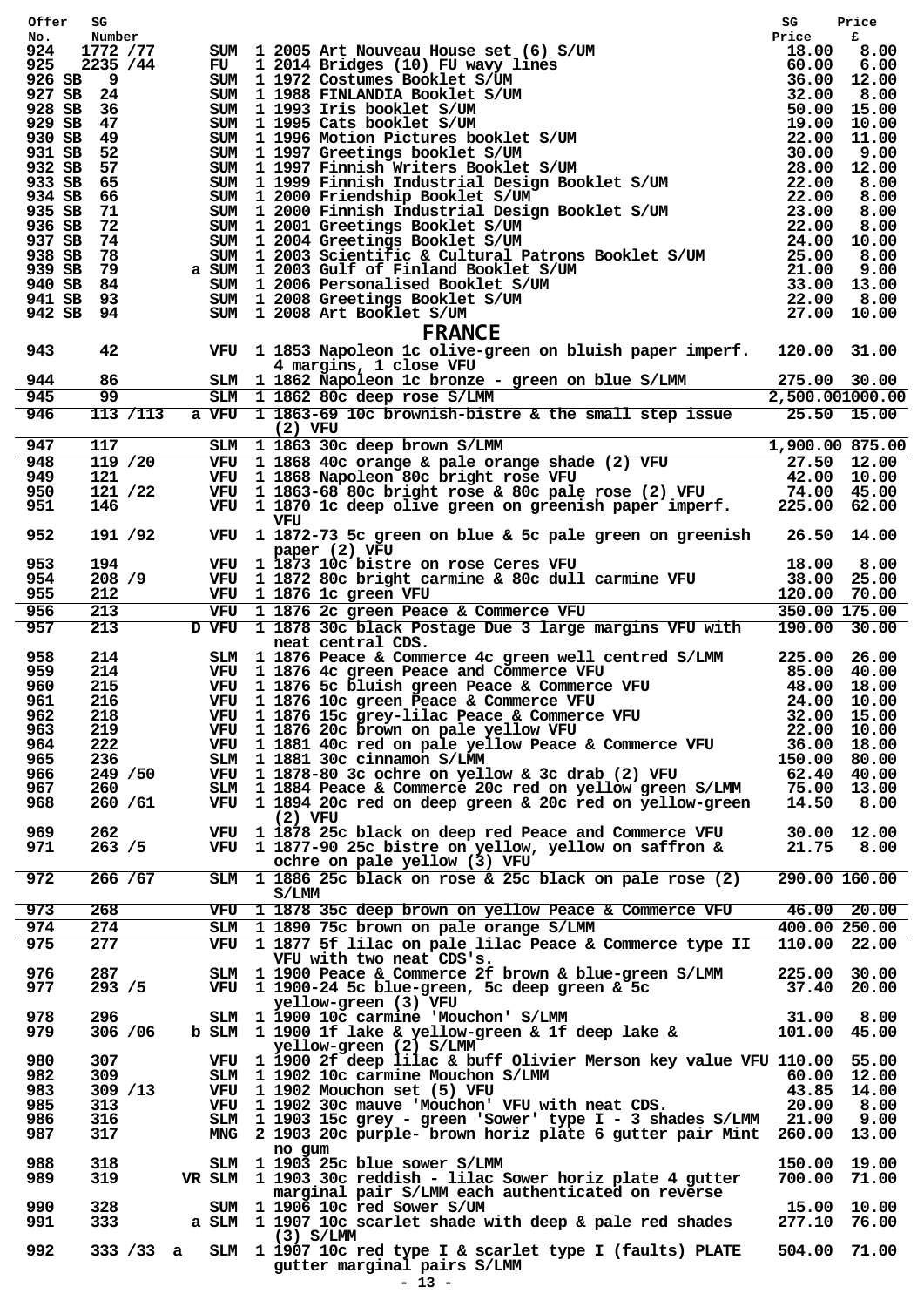| Offer        | SG                 |                                                                                                                                                                                                                                        | SG                                                              | Price                      |
|--------------|--------------------|----------------------------------------------------------------------------------------------------------------------------------------------------------------------------------------------------------------------------------------|-----------------------------------------------------------------|----------------------------|
| No.<br>993   | Number<br>343      | SLM 2 1907 30c orange Sower in gutter marginal PLATE pair 42.00 10.00                                                                                                                                                                  | Price                                                           | £                          |
|              |                    | S/LMM                                                                                                                                                                                                                                  |                                                                 |                            |
| 994          | 345 / 45           | a SLM 1 1907-26 35c violet type I & type II (2) S/LMM 86.50 40.00<br>SLM 1 1914 Red Cross Fund 10c + 5c brick-red S/LMM 46.00 11.00<br>FMM 1 1918 Red Cross Fund FMM creased 160.00 16.00                                              |                                                                 |                            |
| 995          | 352                |                                                                                                                                                                                                                                        |                                                                 |                            |
| 996<br>997   | 378<br>378         | VFU 1 1918 Red Cross Fund 15c+5c Croix-Rouge VFU with neat 85.00 28.00                                                                                                                                                                 |                                                                 |                            |
|              |                    | CDS.                                                                                                                                                                                                                                   |                                                                 |                            |
| 998          | 383                | SLM 2 1921 50c dark blue horiz plate 1 gutter marg. pair                                                                                                                                                                               | 70.00 13.00                                                     |                            |
| 999          | 390                | S/LMM                                                                                                                                                                                                                                  | $6.40$ $7.50$                                                   |                            |
| 1000         | 391                | SUM 4 1922 War Orphan Fund with Surch. in block of 4 S/UM<br>SUM 4 1922 War Orphan Fund with Surch. in block of 4 S/UM                                                                                                                 | 13.00 15.00                                                     |                            |
| 1001         | 393                | FUM 4 1922 War Orphan Fund with Surch. in block of 4 FUM                                                                                                                                                                               | 124.00 24.00                                                    |                            |
|              |                    | gum creasing                                                                                                                                                                                                                           |                                                                 |                            |
| 1002<br>1003 | 396 /400<br>400    | d SLM 1 1923-26 War Orphans Fund P14 x P13.5 (12) S/LMM 100.00 16.00                                                                                                                                                                   |                                                                 |                            |
| 1004         | 401 /4             | a SUM 1 1923-26 Pasteur 90c red S/UM<br>SLM 1 1924 Olympic Games set (4) S/LMM 46.00 10.00<br>VFU 1 1924 Olympic Games set (4) VFU 22.00 9.00<br>SUM 1 1924 Olympic Games 50c ultramarine & blue S/UM 33.00 19.00<br>SLM 1 1924-25 Dec |                                                                 |                            |
| 1005         | 401 / 4            |                                                                                                                                                                                                                                        |                                                                 |                            |
| 1007         | 404                |                                                                                                                                                                                                                                        |                                                                 |                            |
| 1008<br>1009 | 406 / 11<br>410    |                                                                                                                                                                                                                                        |                                                                 |                            |
|              |                    | together with normal for comparison. VFU                                                                                                                                                                                               |                                                                 |                            |
| 1010         | 430                | Example 1927 3f deep mauve & carmine Olivier Merson S/UM 70.00 27.00<br>SLM 1927 3f deep mauve & carmine Olivier Merson S/UM 70.00 27.00<br>SLM 1926 10f sage-green & red Olivier Merson S/LMM 170.00 44.00<br>VFU 1926 20f magenta    |                                                                 |                            |
| 1011         | 431                |                                                                                                                                                                                                                                        |                                                                 |                            |
| 1012         | 431                |                                                                                                                                                                                                                                        |                                                                 |                            |
| 1014<br>1015 | 432<br>432         |                                                                                                                                                                                                                                        |                                                                 |                            |
| 1016         | 452                |                                                                                                                                                                                                                                        |                                                                 |                            |
| 1017         | 452                |                                                                                                                                                                                                                                        |                                                                 |                            |
| 1018         | 453                | SLM $1\ 1926-27$ War Orphans Fund 5f + 1f blue & black S/LMM $140.00$ 64.00                                                                                                                                                            |                                                                 |                            |
| 1019         | 470a/75            | VFU 1 1929-33 Pictorial set incl. shades etc. (10) VFU 152.45 53.00                                                                                                                                                                    |                                                                 |                            |
| 1020         | 472<br>472         | b VFU 1 1930 3f slate blue Reimes Cathedral type IIA VFU 32.00 15.00<br>c sum 1 1931 3F slate-blue Pictorial type III S/UM 90.00 34.00                                                                                                 |                                                                 |                            |
| 1023<br>1024 | 474                | VFU 1 1929 10f pale ultramarine De La Rochelle type I VFU 22.00 10.00                                                                                                                                                                  |                                                                 |                            |
| 1025         | 474                | a SUM 1 1930 10f Port de la Rochelle blue shade type II S/UM 225.00 130.00                                                                                                                                                             |                                                                 |                            |
| 1026         | 474                | b VFU 1 1931 10f blue Type IIA VFU                                                                                                                                                                                                     |                                                                 |                            |
| 1027         | 475                |                                                                                                                                                                                                                                        |                                                                 |                            |
| 1029<br>1030 | 476 / 78<br>480    |                                                                                                                                                                                                                                        |                                                                 |                            |
| 1032         | 483 / 4            |                                                                                                                                                                                                                                        |                                                                 |                            |
| 1033         | 485 / 7            |                                                                                                                                                                                                                                        |                                                                 |                            |
| 1034         | 488 / 92           |                                                                                                                                                                                                                                        |                                                                 |                            |
| 1035         | 492                |                                                                                                                                                                                                                                        |                                                                 |                            |
| 1036         | 515                | bVR SLM 1 1933 ½ double opt. variety S/LMM                                                                                                                                                                                             |                                                                 |                            |
| 1037<br>1038 | 519<br>519         | SEVITED 31 10 Fort de la Kochester Due shade type 11 S/0M 225.00 12.00<br>VFU 1 1931 10 f blue Type TIA VFU 32.00 12.00<br>VFU 1 1929 20 f deep red-brown Pont Du Gard VFU 55.00 17.00<br>SLM 1 1930 Sinking Fund set (3) S/LMM 120.   |                                                                 | 20.00 10.00                |
| 1039         | 522                | $VFU$ 1 1934 1f50c ultramarine Dove of Peace VFU<br>$GINA$ 1 1934 1550 blue $G/INA$<br>SUM 1 1934 1f50 blue S/UM                                                                                                                       | 60.00 34.00                                                     |                            |
| 1040         | 523                | SLM 1 1934 Air Bleriot's Channel Flight Anniversary set                                                                                                                                                                                |                                                                 | 29.00 12.00                |
|              |                    | S/LMM                                                                                                                                                                                                                                  |                                                                 |                            |
| 1042         | 526 / 26           | a SUM 1 1935-36 Normandie set (2) S/UM                                                                                                                                                                                                 |                                                                 |                            |
| 1043<br>1044 | 527<br>532 / 3     |                                                                                                                                                                                                                                        |                                                                 |                            |
| 1045         | 532 / 3            |                                                                                                                                                                                                                                        |                                                                 |                            |
| 1046         | 533                | SUM 1 1935-36 Normandie set (2) S/UM 97.00 39.00<br>SLM 1 1935 3f50 chocolate St Trophime Arles S/LMM 37.00 10.00<br>SUM 1 1935 Intellectual Relief Fund set (2) S/UM 78.50 31.00<br>VFU 1 1935 Intellectual Relief Fund set (2) S/U   |                                                                 |                            |
|              |                    | 'Symbolic Art' S/UM                                                                                                                                                                                                                    |                                                                 |                            |
| 1047         | 534 / 9            | VFU 1 1936 Air set to 3f50 (6) VFU                                                                                                                                                                                                     | 71.25 19.00                                                     |                            |
| 1049         | 540                | SLM 1 1936 50f emerald green Airmail well centred S/LMM 1,300.00 472.00                                                                                                                                                                |                                                                 |                            |
| 1050         | 543                | SUM 1 1936 Ampere Centenary S/UM                                                                                                                                                                                                       | $\begin{array}{rrrr} 26.00 & 11.00 \ 26.00 & 13.00 \end{array}$ |                            |
| 1051<br>1053 | 546<br>549 / 50    | SUM 1 1936 Pilatre de Rozier 150th Anniversary set S/UM<br>SUM 1 1936 Vimy Ridge Canadian War Memorial (2) S/UM                                                                                                                        |                                                                 | 26.00 13.00<br>36.00 21.00 |
| 1055         | 551 / 2            | SUM 1 1936 Jaures set (2) S/UM                                                                                                                                                                                                         |                                                                 | 25.25 13.00                |
| 1057         | 553 / 4            | SUM 1 1936 France to S.America 100th Flight set (2) S/UM                                                                                                                                                                               |                                                                 | 530.00 300.00              |
| 1058         | 553/4              | VFU 1 1936 France to S.America 100th Flight set (2) VFU                                                                                                                                                                                |                                                                 | 186.50 40.00               |
| 1059         | 554                | VFU 1 1936 S. American 100th Flight 10f myrtle green VFU                                                                                                                                                                               | 180.00 85.00                                                    |                            |
| 1060         | 555 / 60           |                                                                                                                                                                                                                                        |                                                                 |                            |
| 1063         | 555 / 60           |                                                                                                                                                                                                                                        |                                                                 |                            |
| 1065<br>1066 | 561 —<br>563 / 6   |                                                                                                                                                                                                                                        |                                                                 |                            |
| 1068         | 563 / 6            |                                                                                                                                                                                                                                        |                                                                 |                            |
| 1069         | 563 / 6            | SLM 1 1936 Paris Exhibition set (6) S/LMM 65.00 13.00<br>SLM 1 1936 Paris Exhibition set (6) VFU 18.00 8.00<br>SUM 1 1936 Peace Propaganda set S/UM 22.00 10.00<br>SLM 1 1936 Intellectual Relief Fund set (4) S/LMM 40.00 10.00<br>SU |                                                                 |                            |
| 1072         | 570 / 71           | a VFU 1 1937 Mermoz Commemoration set (3) incl. violet grey 75.70 40.00                                                                                                                                                                |                                                                 |                            |
|              |                    | shade VFU                                                                                                                                                                                                                              |                                                                 |                            |
| 1073         | 571 / 71           | a SLM 1 1937-38 3f violet & 3f violet grey (2) S/LMM 258.50 95.00                                                                                                                                                                      |                                                                 |                            |
| 1074         | 581                | MS SUM 1 1937 PEXIP Stamp Exhibition M/Sheet S/UM 600.00 450.00<br>SLM 1 1937 National Museums set (2) S/LMM 220.00 31.00<br>SUM 1 1937 National Museums set (2) S/UM 220.00 65.00<br>VFU 1 1937 National Museums set (2) VFU 1 1937   |                                                                 |                            |
| 1075<br>1076 | 586 / 7<br>586 / 7 |                                                                                                                                                                                                                                        |                                                                 |                            |
| 1077         | 586 / 7            |                                                                                                                                                                                                                                        |                                                                 |                            |
| 1078         | 589                | SUM 8 1937 U.S. Constitution 1.75f deep blue marg. block of 32.00 15.00                                                                                                                                                                |                                                                 |                            |
|              |                    | 8 S/UM                                                                                                                                                                                                                                 |                                                                 |                            |
| 1079         | 589                | SUM 9 1937 U.S. Constitution 1.75f deep blue corner marg. 36.00 11.00                                                                                                                                                                  |                                                                 |                            |
| 1080         | 593 /93            | pane of 9 S/UM<br>a SUM 1 1938 Shipwrecked Mariners Society set (2) S/UM 19.10 12.00                                                                                                                                                   |                                                                 |                            |
| 1081         | 594a/98            |                                                                                                                                                                                                                                        | 34.15 8.00                                                      |                            |
| 1082         | 594a/601           | SLM 1 1938-39 Pictorial set to 3F (5) S/LMM<br>VFU 1 1938-39 Pictorial Views set (8) VFU                                                                                                                                               |                                                                 | 38.00 14.00                |
|              |                    |                                                                                                                                                                                                                                        |                                                                 |                            |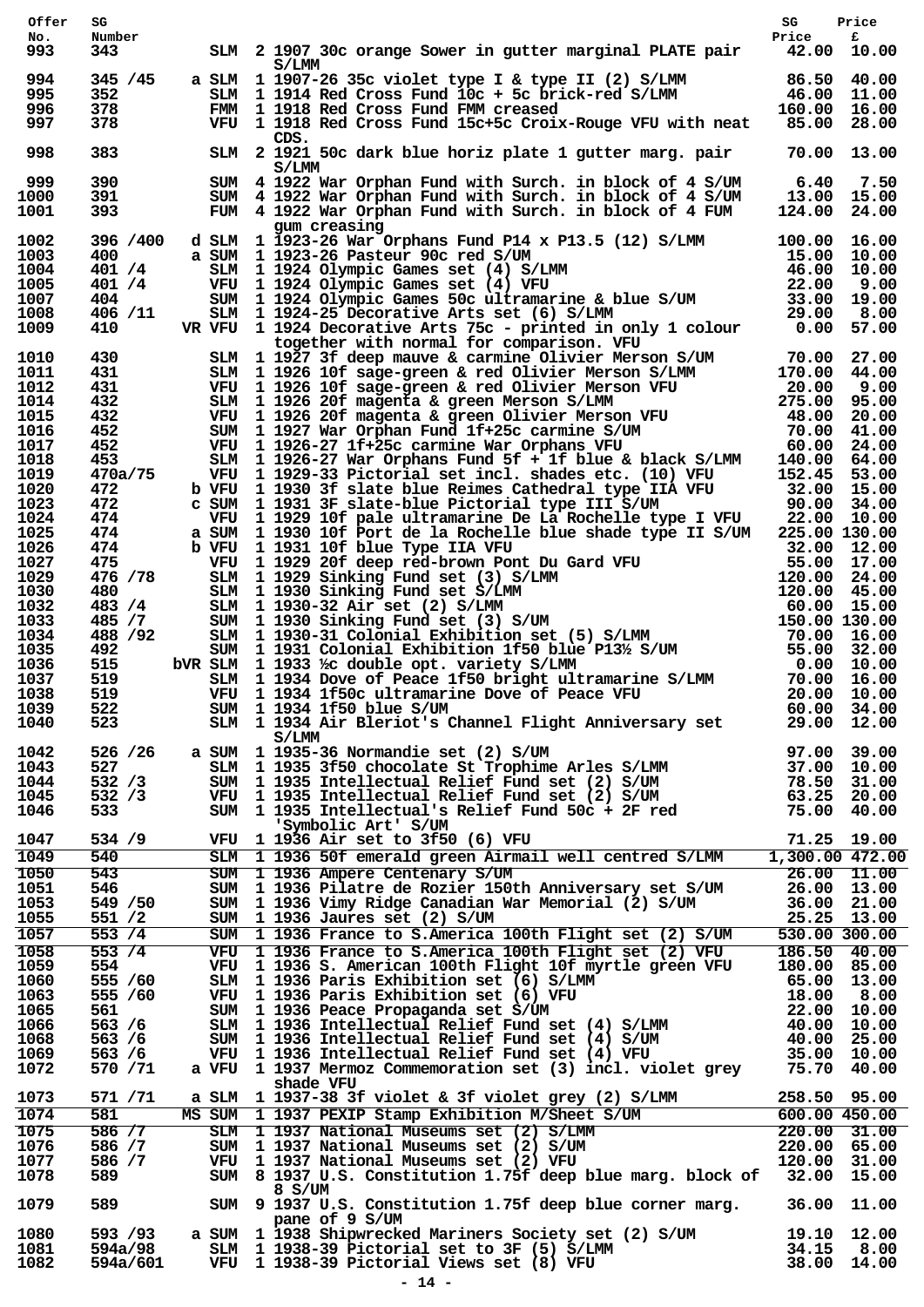| Offer        | SG                  |                                                                                                                                                                                                                                                                                                                                                                             |  |
|--------------|---------------------|-----------------------------------------------------------------------------------------------------------------------------------------------------------------------------------------------------------------------------------------------------------------------------------------------------------------------------------------------------------------------------|--|
| No.<br>1084  | Number<br>595 /600  |                                                                                                                                                                                                                                                                                                                                                                             |  |
| 1085         | 601                 |                                                                                                                                                                                                                                                                                                                                                                             |  |
| 1086         | 602 / 7             |                                                                                                                                                                                                                                                                                                                                                                             |  |
| 1087<br>1088 | 602 / 7<br>607      |                                                                                                                                                                                                                                                                                                                                                                             |  |
| 1089         | 608                 |                                                                                                                                                                                                                                                                                                                                                                             |  |
| 1090         | 608                 |                                                                                                                                                                                                                                                                                                                                                                             |  |
| 1091         | 612                 |                                                                                                                                                                                                                                                                                                                                                                             |  |
| 1092<br>1095 | 612<br>612          |                                                                                                                                                                                                                                                                                                                                                                             |  |
| 1096         | 617                 |                                                                                                                                                                                                                                                                                                                                                                             |  |
| 1097         | 636                 |                                                                                                                                                                                                                                                                                                                                                                             |  |
| 1098         | 636                 |                                                                                                                                                                                                                                                                                                                                                                             |  |
| 1099<br>1100 | 636<br>638          |                                                                                                                                                                                                                                                                                                                                                                             |  |
| 1101         | 640                 |                                                                                                                                                                                                                                                                                                                                                                             |  |
| 1102         | 644                 |                                                                                                                                                                                                                                                                                                                                                                             |  |
| 1103         |                     |                                                                                                                                                                                                                                                                                                                                                                             |  |
| 1104<br>1105 |                     |                                                                                                                                                                                                                                                                                                                                                                             |  |
| 1106         |                     |                                                                                                                                                                                                                                                                                                                                                                             |  |
| 1107         |                     |                                                                                                                                                                                                                                                                                                                                                                             |  |
| 1108         |                     |                                                                                                                                                                                                                                                                                                                                                                             |  |
| 1109         |                     |                                                                                                                                                                                                                                                                                                                                                                             |  |
| 1110<br>1111 |                     |                                                                                                                                                                                                                                                                                                                                                                             |  |
| 1112         |                     |                                                                                                                                                                                                                                                                                                                                                                             |  |
| 1114         |                     |                                                                                                                                                                                                                                                                                                                                                                             |  |
| 1115         |                     |                                                                                                                                                                                                                                                                                                                                                                             |  |
| 1117         |                     |                                                                                                                                                                                                                                                                                                                                                                             |  |
| 1119<br>1120 |                     |                                                                                                                                                                                                                                                                                                                                                                             |  |
| 1121         |                     |                                                                                                                                                                                                                                                                                                                                                                             |  |
| 1122         |                     |                                                                                                                                                                                                                                                                                                                                                                             |  |
| 1123         |                     |                                                                                                                                                                                                                                                                                                                                                                             |  |
| 1124<br>1126 |                     |                                                                                                                                                                                                                                                                                                                                                                             |  |
| 1129         |                     |                                                                                                                                                                                                                                                                                                                                                                             |  |
| 1131         |                     |                                                                                                                                                                                                                                                                                                                                                                             |  |
| 1132         |                     |                                                                                                                                                                                                                                                                                                                                                                             |  |
| 1135         |                     |                                                                                                                                                                                                                                                                                                                                                                             |  |
|              |                     |                                                                                                                                                                                                                                                                                                                                                                             |  |
| 1136         |                     |                                                                                                                                                                                                                                                                                                                                                                             |  |
| 1137         |                     |                                                                                                                                                                                                                                                                                                                                                                             |  |
| 1138<br>1141 |                     |                                                                                                                                                                                                                                                                                                                                                                             |  |
| 1142         |                     |                                                                                                                                                                                                                                                                                                                                                                             |  |
| 1144         |                     |                                                                                                                                                                                                                                                                                                                                                                             |  |
| 1145         |                     |                                                                                                                                                                                                                                                                                                                                                                             |  |
| 1146         |                     |                                                                                                                                                                                                                                                                                                                                                                             |  |
|              |                     | VFU 1 1950 1000f Air - Paris VFU<br>a SUM 1 1949 Stamp Centenary vertic<br>S/UM                                                                                                                                                                                                                                                                                             |  |
| 1148<br>1149 | 1069<br>1071        | 644 FU 1 1939 Photographic Genty FU 1939 Photographic Carry To 15.50<br>6454 FU 1 1939 Photographic Carry FU 1981 21.50<br>6456 /85 TMM 1 1948 Dhamploped Intellectuals Relief Fund set (4) VFU 25.00 11.50<br>6656 /65 TMM 1 1939<br>$26.00$ $12.00$<br>SUM 1 1949 40f slate-green View S/UM<br>a SUM 1 1949 Stamp Centenary 10f + 100f orange-red Ceres S/UM 100.00 30.00 |  |
| 1151         | 1072 /5             |                                                                                                                                                                                                                                                                                                                                                                             |  |
| 1152         | 1072 /6             | SUM 1 1949 Telephone & Telegraph Congress set (4) S/UM 15.35 7.50<br>SUM 1 1949 Telephone & Telegraph Congress set & Airs (5) 25.00 9.00                                                                                                                                                                                                                                    |  |
|              |                     | S/UM                                                                                                                                                                                                                                                                                                                                                                        |  |
| 1153         | 1072 /6             |                                                                                                                                                                                                                                                                                                                                                                             |  |
| 1154<br>1155 | 1076                |                                                                                                                                                                                                                                                                                                                                                                             |  |
| 1157         | 1081 / 6<br>1081 /6 |                                                                                                                                                                                                                                                                                                                                                                             |  |
| 1158         | 1095 /100           |                                                                                                                                                                                                                                                                                                                                                                             |  |
| 1159         | 1095 /100           |                                                                                                                                                                                                                                                                                                                                                                             |  |
| 1163         | 1113 /18            |                                                                                                                                                                                                                                                                                                                                                                             |  |
| 1164         | 1113 /18            |                                                                                                                                                                                                                                                                                                                                                                             |  |
| 1166<br>1167 | 1138 /9<br>1151 /6  |                                                                                                                                                                                                                                                                                                                                                                             |  |
| 1168         | 1151 /6             |                                                                                                                                                                                                                                                                                                                                                                             |  |
| 1169         | 1151 /6             |                                                                                                                                                                                                                                                                                                                                                                             |  |
| 1170         | 1160 /60            | a SUM 1 1952-54 Gateway set (2) S/UM                                                                                                                                                                                                                                                                                                                                        |  |
| 1171         | 1162 /70            | FUM 1949 Telephone & Telegraph Congress set & Airs (5) VFU 20.00 9.00<br>SUM 1949 Telegraph Congress set & Airs (5) VFU 20.50 8.50<br>SUM 1949 National Relief Fund set (6) S/UM 39.00 12.00<br>SLM 1950 National Relief Fund set (6                                                                                                                                        |  |
| 1173<br>1174 | 1162 /70<br>1172 /7 |                                                                                                                                                                                                                                                                                                                                                                             |  |
| 1175         | 1172 /7             |                                                                                                                                                                                                                                                                                                                                                                             |  |
| 1176         | 1185 /90            |                                                                                                                                                                                                                                                                                                                                                                             |  |
| 1177         | 1185 /90            |                                                                                                                                                                                                                                                                                                                                                                             |  |
| 1179         | 1185 /90            |                                                                                                                                                                                                                                                                                                                                                                             |  |
| 1183<br>1184 | 1185 /90<br>1191 /2 |                                                                                                                                                                                                                                                                                                                                                                             |  |
| 1187         | 1194 / 7            |                                                                                                                                                                                                                                                                                                                                                                             |  |
| 1188         | 1194 /97            |                                                                                                                                                                                                                                                                                                                                                                             |  |
| 1189         | 1194 /97            |                                                                                                                                                                                                                                                                                                                                                                             |  |
| 1190         | 1196                |                                                                                                                                                                                                                                                                                                                                                                             |  |
| 1191<br>1193 | 1197<br>1198 /201   | SLM 1 1953-55 National Industries & Literary set (10) S/LMM 60.00 10.00<br>SUM 1 1953-55 National Industries & Literary set (11) S/UM 60.00 21.00<br>SLM 1 1953 National Relief Fund set (6) S/LMM 85.00 17.00<br>SUM 1 1953 Sports<br>VFU 1 1954 1000f Air VFU<br>d SUM 1 1954-57 Gallic Cock Precancels values to 55f (13) S/UM 153.55 34.00                              |  |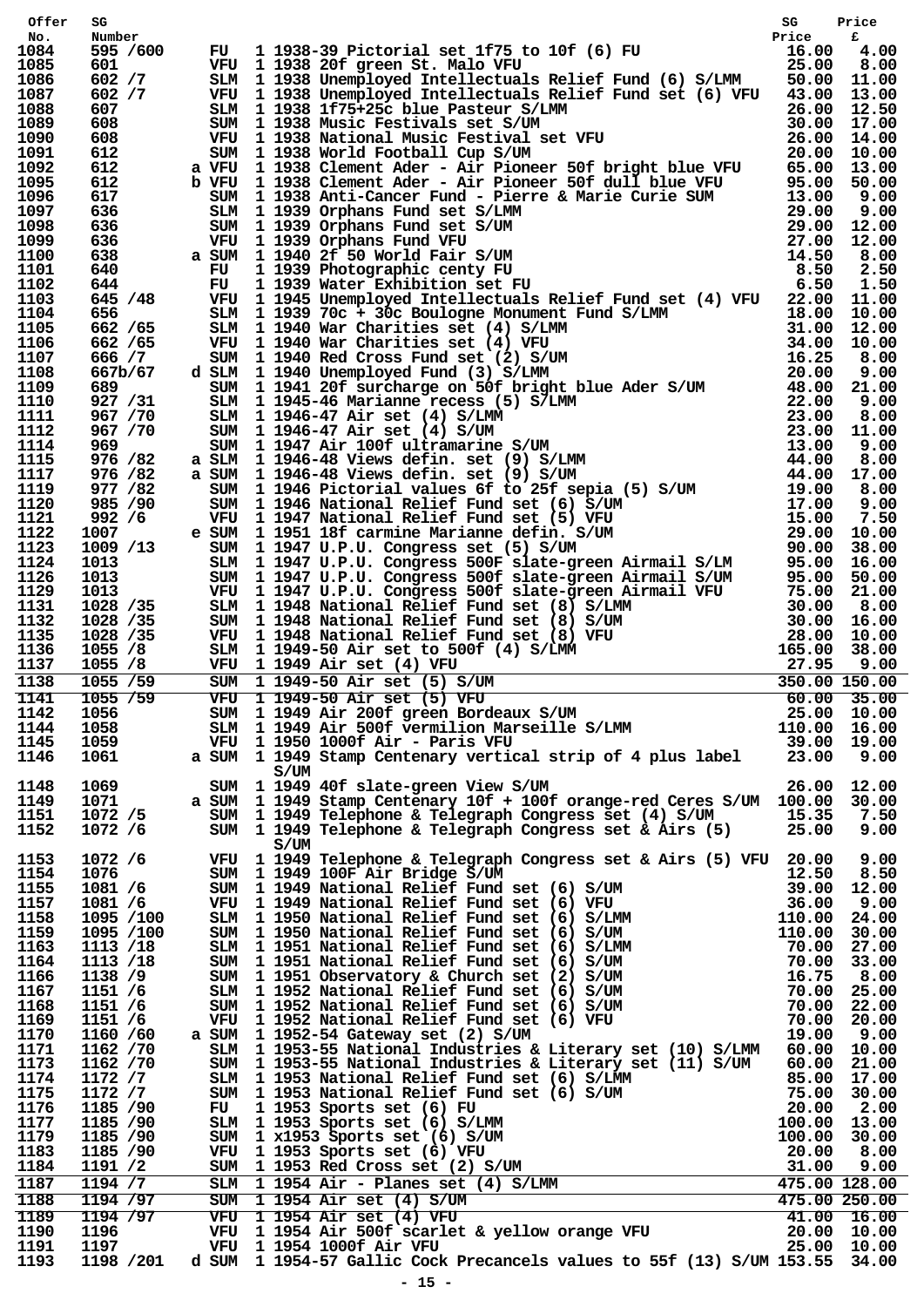| Offer        | SG                  | sg Price<br>g SLM 1954-57 Harvester& Gallic Cock Precancels values Price f<br>140.00 32.00 140.00 Price (Sallic Cock Precancels values                                                                                                  |  |
|--------------|---------------------|-----------------------------------------------------------------------------------------------------------------------------------------------------------------------------------------------------------------------------------------|--|
| No.<br>1194  | Number<br>1198 /201 |                                                                                                                                                                                                                                         |  |
|              |                     | incl. 4 shades (19) S/LMM                                                                                                                                                                                                               |  |
|              |                     |                                                                                                                                                                                                                                         |  |
|              |                     |                                                                                                                                                                                                                                         |  |
|              |                     |                                                                                                                                                                                                                                         |  |
|              |                     |                                                                                                                                                                                                                                         |  |
|              |                     |                                                                                                                                                                                                                                         |  |
|              |                     |                                                                                                                                                                                                                                         |  |
|              |                     |                                                                                                                                                                                                                                         |  |
|              |                     |                                                                                                                                                                                                                                         |  |
|              |                     |                                                                                                                                                                                                                                         |  |
|              |                     |                                                                                                                                                                                                                                         |  |
|              |                     |                                                                                                                                                                                                                                         |  |
|              |                     |                                                                                                                                                                                                                                         |  |
|              |                     |                                                                                                                                                                                                                                         |  |
|              |                     |                                                                                                                                                                                                                                         |  |
|              |                     |                                                                                                                                                                                                                                         |  |
|              |                     |                                                                                                                                                                                                                                         |  |
|              |                     |                                                                                                                                                                                                                                         |  |
|              |                     |                                                                                                                                                                                                                                         |  |
|              |                     |                                                                                                                                                                                                                                         |  |
|              |                     |                                                                                                                                                                                                                                         |  |
|              |                     |                                                                                                                                                                                                                                         |  |
|              |                     |                                                                                                                                                                                                                                         |  |
|              |                     |                                                                                                                                                                                                                                         |  |
|              |                     |                                                                                                                                                                                                                                         |  |
|              |                     |                                                                                                                                                                                                                                         |  |
|              |                     |                                                                                                                                                                                                                                         |  |
|              |                     |                                                                                                                                                                                                                                         |  |
|              |                     |                                                                                                                                                                                                                                         |  |
|              |                     |                                                                                                                                                                                                                                         |  |
|              |                     |                                                                                                                                                                                                                                         |  |
|              |                     |                                                                                                                                                                                                                                         |  |
|              |                     |                                                                                                                                                                                                                                         |  |
|              |                     |                                                                                                                                                                                                                                         |  |
|              |                     |                                                                                                                                                                                                                                         |  |
| 1261         | 1647 /49            | SUM 1 1964-71 Gallic coin (11) S/UM 20.00 10.00                                                                                                                                                                                         |  |
| 1262         |                     |                                                                                                                                                                                                                                         |  |
| 1266         |                     |                                                                                                                                                                                                                                         |  |
| 1268         |                     | 1651 50M 1 1964 Philatelic Exhibition 1f Rocket & Horseman S/UM 42.00 13.00<br>1890 /93 50M 1 1970-73 Air set (4) S/UM 39.00 13.00<br>1893 50M 1 1970 Air 20f Concorde value S/UM 17.00 8.00<br>1893 50M 5 1970 Air 20f Concorde in ver |  |
| 1270         |                     |                                                                                                                                                                                                                                         |  |
| 1271         |                     | of 5 S/UM<br>1904 /6 a SUM 1 1971 Marianne defins. set incl. all issues (18) S/UM 36.25 13.00<br>2065a/65 1 SUM 1 1975-76 Gallic Coil precancelled set (12) S/UM 36.00 11.00<br>2074 MS FUM 1 1975 ARPHILA Philatelic Exposition M/Shee |  |
| 1272         |                     |                                                                                                                                                                                                                                         |  |
| 1273         |                     |                                                                                                                                                                                                                                         |  |
| 1274         | 2074 MS SUM         | hence fine UM                                                                                                                                                                                                                           |  |
| 1275         |                     | 2074 MS SUM 1975 ARPHILA Philatelic Exposition M/Sheet S/UM 17.00 8.00<br>2150 /7 SUM 1977 Regions (8) S/UM 16.00 8.00<br>2150 /57 SUM 1977 Regions of France set (8) S/UM 16.00 10.00<br>2164 /75 SUM 1977-78 Signs of the Zodiac pre- |  |
| 1276         |                     |                                                                                                                                                                                                                                         |  |
| 1277         |                     |                                                                                                                                                                                                                                         |  |
| 1279<br>1281 |                     |                                                                                                                                                                                                                                         |  |
| 1282         |                     |                                                                                                                                                                                                                                         |  |
| 1283         |                     |                                                                                                                                                                                                                                         |  |
| 1285         |                     |                                                                                                                                                                                                                                         |  |
| 1286         |                     |                                                                                                                                                                                                                                         |  |
| 1287<br>1288 |                     |                                                                                                                                                                                                                                         |  |
| 1289         |                     |                                                                                                                                                                                                                                         |  |
| 1291         |                     |                                                                                                                                                                                                                                         |  |
| 1292         |                     |                                                                                                                                                                                                                                         |  |
| 1293         |                     | 2164 /75 SUM 1977-81 Sabine definite Section 22.00 17.00 17.00<br>22.35 /9 a SUM 1977-81 Sabine definite set (32) S/UM 334.00 22.00<br>22.35 /9 a SUM 1978-80 'Sabine' coil set (8) S/UM 15.00 22.00<br>22.35 /9 a SUM 1978-80 Coil     |  |
| 1294         |                     |                                                                                                                                                                                                                                         |  |
| 1295         |                     |                                                                                                                                                                                                                                         |  |
| 1296         |                     |                                                                                                                                                                                                                                         |  |
| 1297         |                     |                                                                                                                                                                                                                                         |  |
| 1299<br>1301 |                     |                                                                                                                                                                                                                                         |  |
| 1302         |                     |                                                                                                                                                                                                                                         |  |
| 1303         |                     |                                                                                                                                                                                                                                         |  |
| 1304         |                     |                                                                                                                                                                                                                                         |  |
| 1305<br>1306 |                     |                                                                                                                                                                                                                                         |  |
| 1307         |                     | 2614 /14 d SLM 1984-87 Air set (4) plus later 15t & 20t values on 78.00 14.00<br>2614 /14 d SUM 1984 Aeroplanes set (4) S/UM 55.00 25.00<br>2614c/14 ca SUM 1986-92 Air 30c - both papers S/UM 505.00 35.00<br>2672 /6 SUM 1985 Red     |  |
|              |                     |                                                                                                                                                                                                                                         |  |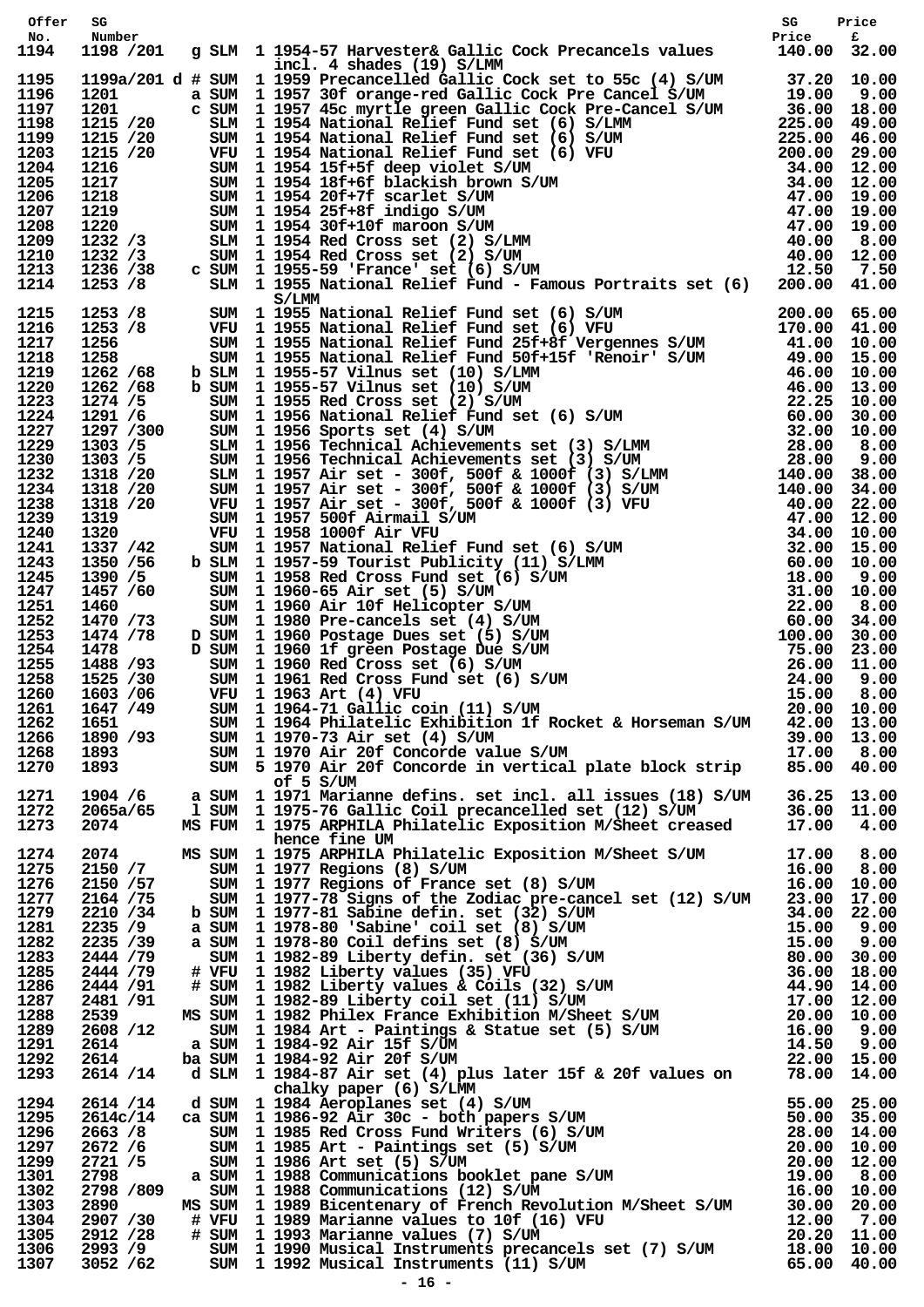| Offer        |                   |  | 3214 12 11 1933 Maxima Inchrometer (* 1916)<br>1932 14 12 1933 Maximus (* 1917)<br>1932 14 12 1944 Latter (* 1918)<br>1932 14 12 1944 Latter (* 1917)<br>1932 14 12 1953 Data Latter (* 1917)<br>1932 14 12 1953 Data Latter (* 1917)<br>                        |  |
|--------------|-------------------|--|------------------------------------------------------------------------------------------------------------------------------------------------------------------------------------------------------------------------------------------------------------------|--|
| No.<br>1308  |                   |  |                                                                                                                                                                                                                                                                  |  |
| 1309         |                   |  |                                                                                                                                                                                                                                                                  |  |
| 1310         |                   |  |                                                                                                                                                                                                                                                                  |  |
| 1311         |                   |  |                                                                                                                                                                                                                                                                  |  |
| 1312         |                   |  |                                                                                                                                                                                                                                                                  |  |
| 1313         |                   |  |                                                                                                                                                                                                                                                                  |  |
| 1314         |                   |  |                                                                                                                                                                                                                                                                  |  |
| 1316         |                   |  |                                                                                                                                                                                                                                                                  |  |
| 1317<br>1318 |                   |  |                                                                                                                                                                                                                                                                  |  |
| 1319         |                   |  |                                                                                                                                                                                                                                                                  |  |
| 1320         |                   |  |                                                                                                                                                                                                                                                                  |  |
| 1321         |                   |  |                                                                                                                                                                                                                                                                  |  |
| 1322         |                   |  |                                                                                                                                                                                                                                                                  |  |
| 1323<br>1324 |                   |  |                                                                                                                                                                                                                                                                  |  |
| 1325         |                   |  |                                                                                                                                                                                                                                                                  |  |
| 1326         |                   |  |                                                                                                                                                                                                                                                                  |  |
| 1327         |                   |  |                                                                                                                                                                                                                                                                  |  |
| 1328         |                   |  |                                                                                                                                                                                                                                                                  |  |
| 1329<br>1330 |                   |  |                                                                                                                                                                                                                                                                  |  |
| 1331         |                   |  |                                                                                                                                                                                                                                                                  |  |
| 1332         |                   |  |                                                                                                                                                                                                                                                                  |  |
| 1333         |                   |  |                                                                                                                                                                                                                                                                  |  |
| 1334<br>1335 |                   |  |                                                                                                                                                                                                                                                                  |  |
| 1336         |                   |  |                                                                                                                                                                                                                                                                  |  |
| 1337         |                   |  |                                                                                                                                                                                                                                                                  |  |
| 1338         |                   |  |                                                                                                                                                                                                                                                                  |  |
| 1339         |                   |  |                                                                                                                                                                                                                                                                  |  |
| 1340<br>1341 |                   |  |                                                                                                                                                                                                                                                                  |  |
| 1342         |                   |  |                                                                                                                                                                                                                                                                  |  |
| 1343         |                   |  |                                                                                                                                                                                                                                                                  |  |
| 1344         |                   |  |                                                                                                                                                                                                                                                                  |  |
| 1345         |                   |  |                                                                                                                                                                                                                                                                  |  |
| 1346<br>1347 |                   |  |                                                                                                                                                                                                                                                                  |  |
| 1348         |                   |  |                                                                                                                                                                                                                                                                  |  |
| 1349         |                   |  |                                                                                                                                                                                                                                                                  |  |
| 1350         |                   |  |                                                                                                                                                                                                                                                                  |  |
| 1351         |                   |  |                                                                                                                                                                                                                                                                  |  |
| 1352<br>1353 |                   |  |                                                                                                                                                                                                                                                                  |  |
| 1354         |                   |  |                                                                                                                                                                                                                                                                  |  |
| 1355         |                   |  |                                                                                                                                                                                                                                                                  |  |
|              |                   |  | sheetlet of 10 S/UM                                                                                                                                                                                                                                              |  |
| 1356         | 4119              |  |                                                                                                                                                                                                                                                                  |  |
| 1357<br>1358 | 4121<br>4135      |  |                                                                                                                                                                                                                                                                  |  |
| 1359         | 4135              |  |                                                                                                                                                                                                                                                                  |  |
| 1360 X 10    |                   |  |                                                                                                                                                                                                                                                                  |  |
|              |                   |  |                                                                                                                                                                                                                                                                  |  |
| 1361         | $2 / 15$          |  |                                                                                                                                                                                                                                                                  |  |
| 1362         | 19 / 21           |  |                                                                                                                                                                                                                                                                  |  |
| 1363         | 50 — 10           |  |                                                                                                                                                                                                                                                                  |  |
| 1364<br>1365 | 72 / 7<br>196 /99 |  |                                                                                                                                                                                                                                                                  |  |
| 1366         | 256 /57           |  |                                                                                                                                                                                                                                                                  |  |
| 1367         | 270               |  |                                                                                                                                                                                                                                                                  |  |
| 1368         | 283               |  |                                                                                                                                                                                                                                                                  |  |
| 1369         | 302               |  |                                                                                                                                                                                                                                                                  |  |
| 1370         | 303               |  |                                                                                                                                                                                                                                                                  |  |
| 1371<br>1372 | 304<br>305        |  |                                                                                                                                                                                                                                                                  |  |
| 1373         | 312               |  |                                                                                                                                                                                                                                                                  |  |
| 1374         | 319               |  |                                                                                                                                                                                                                                                                  |  |
| 1375         | 320               |  |                                                                                                                                                                                                                                                                  |  |
| 1376         | 326               |  |                                                                                                                                                                                                                                                                  |  |
| 1377<br>1378 | 331<br>332        |  |                                                                                                                                                                                                                                                                  |  |
| 1379         | 333               |  |                                                                                                                                                                                                                                                                  |  |
| 1380         | 334.              |  |                                                                                                                                                                                                                                                                  |  |
| 1381         | 342               |  |                                                                                                                                                                                                                                                                  |  |
| 1382         | 343.              |  |                                                                                                                                                                                                                                                                  |  |
| 1383<br>1384 | 344<br>345        |  |                                                                                                                                                                                                                                                                  |  |
| 1385         | 346               |  |                                                                                                                                                                                                                                                                  |  |
|              |                   |  | a SUM 1 2005 Centenary of let Grdon Bennett Cup Race in 25.00 15.00<br>MS SVRV 1 2005 Rarpenen Capitals M/Sheet S/UM<br>MS VRV 1 2005 Rarpions M/Sheet VRV 12.00 8.00<br>MS VRV 1 2005 Negations M/Sheet VRV 12.00 8.00<br>MS SVRV 1<br>Anniversary M/Sheet S/UM |  |
| 1386         | 351               |  | a SUM 1 1996 Paul Emile Victor crossing Greenland in 1936 21.00 12.50                                                                                                                                                                                            |  |
|              |                   |  | marg se-tenant pair S/UM                                                                                                                                                                                                                                         |  |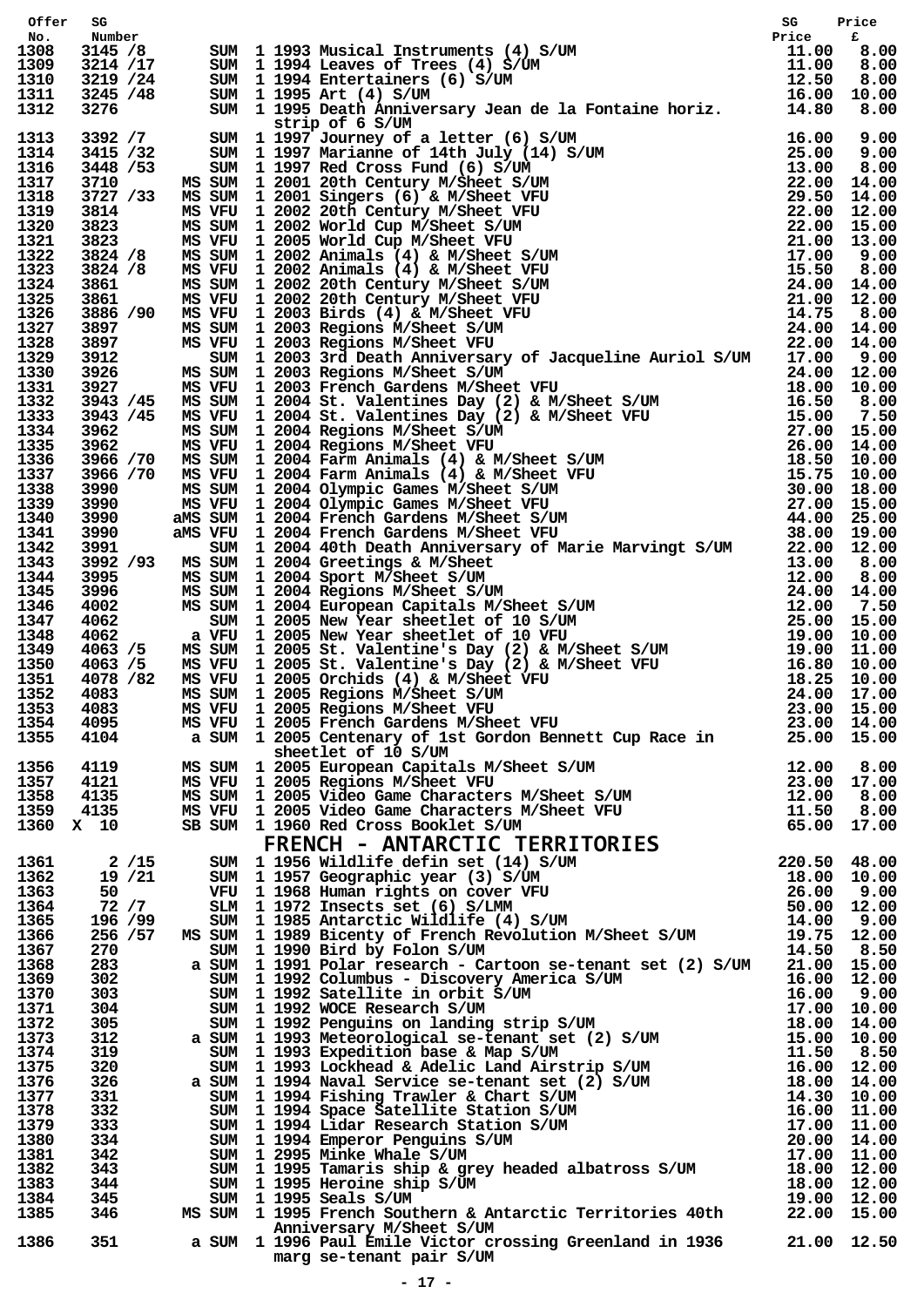| Offer              | SG                      |        |                                                                                                                                                                                                                                            | SG              | Price                      |        |               |         |     |        |     |      |              |       |        |       |     |        |     |           |       |        |       |  |  |
|--------------------|-------------------------|--------|--------------------------------------------------------------------------------------------------------------------------------------------------------------------------------------------------------------------------------------------|-----------------|----------------------------|--------|---------------|---------|-----|--------|-----|------|--------------|-------|--------|-------|-----|--------|-----|-----------|-------|--------|-------|--|--|
| No.                | Number                  |        |                                                                                                                                                                                                                                            | Price           | £                          |        |               |         |     |        |     |      |              |       |        |       |     |        |     |           |       |        |       |  |  |
| 1387               | 356                     |        |                                                                                                                                                                                                                                            |                 |                            |        |               |         |     |        |     |      |              |       |        |       |     |        |     |           |       |        |       |  |  |
| 1388<br>1389       | 357<br>358              |        |                                                                                                                                                                                                                                            |                 |                            |        |               |         |     |        |     |      |              |       |        |       |     |        |     |           |       |        |       |  |  |
| 1390               | 359                     |        |                                                                                                                                                                                                                                            |                 |                            |        |               |         |     |        |     |      |              |       |        |       |     |        |     |           |       |        |       |  |  |
| 1391               | 360                     |        | SUM 1 1996 Drilling & Micrometeors S/UM<br>SUM 1 1996 Air - East Island map S/UM<br>SUM 1 1996 Air Raid-Dome S/UM<br>SUM 1 1996 Air Whale sanctuary map S/UM<br>SUM 1 1996 Port Couvreux S/UM<br>SUM 1 1997 Admirals Disappearance horiz   |                 |                            |        |               |         |     |        |     |      |              |       |        |       |     |        |     |           |       |        |       |  |  |
| 1392               | 377                     | a SUM  |                                                                                                                                                                                                                                            |                 |                            |        |               |         |     |        |     |      |              |       |        |       |     |        |     |           |       |        |       |  |  |
| 1393               | 391                     | SUM    | 1 1998 Schooner - Le Cancalais S/UM 22.00 10.00<br>1 2006 Penguins Shape M/Sheet S/UM 11.00 10.00<br>1 2006 Dolphins S/UM 16.00 8.00                                                                                                       |                 |                            |        |               |         |     |        |     |      |              |       |        |       |     |        |     |           |       |        |       |  |  |
| 1394               | 563                     | MS SUM |                                                                                                                                                                                                                                            |                 |                            |        |               |         |     |        |     |      |              |       |        |       |     |        |     |           |       |        |       |  |  |
| 1395               | 567                     |        | SUM 1 2006 Dolphins S/UM                                                                                                                                                                                                                   |                 |                            |        |               |         |     |        |     |      |              |       |        |       |     |        |     |           |       |        |       |  |  |
| 1396 SB            | $\mathbf{1}$            |        | SUM 1 1999 Tourism Booklet 100f 12 panes each with 1 stamp 100.00 41.00                                                                                                                                                                    |                 |                            |        |               |         |     |        |     |      |              |       |        |       |     |        |     |           |       |        |       |  |  |
|                    |                         |        | S/UM                                                                                                                                                                                                                                       |                 |                            |        |               |         |     |        |     |      |              |       |        |       |     |        |     |           |       |        |       |  |  |
| 1397 SB            | 3<br>$\overline{4}$     |        |                                                                                                                                                                                                                                            |                 |                            |        |               |         |     |        |     |      |              |       |        |       |     |        |     |           |       |        |       |  |  |
| 1398 SB<br>1399 SB | 5                       |        |                                                                                                                                                                                                                                            |                 |                            |        |               |         |     |        |     |      |              |       |        |       |     |        |     |           |       |        |       |  |  |
| 1400 SB            | 6                       |        |                                                                                                                                                                                                                                            |                 |                            |        |               |         |     |        |     |      |              |       |        |       |     |        |     |           |       |        |       |  |  |
|                    |                         |        | SUM 1 2001 Adelie Island booklet S/UM 145.00 44.00<br>SUM 1 2003 Polar Clothing booklet S/UM 18.00 10.00<br>SUM 1 2015 Antarctic Voyages - Menus booklet S/UM 50.00 24.00<br>SUM 1 2005 Antarctic Voyages booklet S/UM 50.00 23.00<br>     |                 |                            |        |               |         |     |        |     |      |              |       |        |       |     |        |     |           |       |        |       |  |  |
|                    |                         |        | <b>GERMAN STATES - HAMBURG</b><br>$SLM$ 1 1864 1 <sup>1</sup> / <sub>25</sub> dull lilac imperf. 4 large margins $S/LM$ 225.00 50.00                                                                                                       |                 |                            |        |               |         |     |        |     |      |              |       |        |       |     |        |     |           |       |        |       |  |  |
| 1401<br>1402       | 13<br>26                |        |                                                                                                                                                                                                                                            |                 |                            |        |               |         |     |        |     |      |              |       |        |       |     |        |     |           |       |        |       |  |  |
| 1403               | 28                      |        |                                                                                                                                                                                                                                            |                 |                            |        |               |         |     |        |     |      |              |       |        |       |     |        |     |           |       |        |       |  |  |
|                    |                         |        |                                                                                                                                                                                                                                            |                 |                            |        |               |         |     |        |     |      |              |       |        |       |     |        |     |           |       |        |       |  |  |
|                    |                         |        | SLM 1 1864 1% s dull line impert. 4 large margins S/LMM<br>SLM 1 1864 2% green S/LMM<br>SLM 1 1864-65 2% pale green S/LMM<br>GERMAN STATES - HANOVER<br>SLM 1 1856 1/15th black & blue imperf S/LMM<br>SLM 1 1859 1gr rose VFU<br>SLM 1 18 |                 |                            |        |               |         |     |        |     |      |              |       |        |       |     |        |     |           |       |        |       |  |  |
| 1404               | 16                      |        |                                                                                                                                                                                                                                            |                 |                            |        |               |         |     |        |     |      |              |       |        |       |     |        |     |           |       |        |       |  |  |
| 1405               | 23                      |        |                                                                                                                                                                                                                                            |                 |                            |        |               |         |     |        |     |      |              |       |        |       |     |        |     |           |       |        |       |  |  |
| 1406               | 27                      |        |                                                                                                                                                                                                                                            |                 |                            |        |               |         |     |        |     |      |              |       |        |       |     |        |     |           |       |        |       |  |  |
|                    |                         |        |                                                                                                                                                                                                                                            |                 |                            |        |               |         |     |        |     |      |              |       |        |       |     |        |     |           |       |        |       |  |  |
| 1407               | $\mathbf{2}$            |        |                                                                                                                                                                                                                                            |                 |                            |        |               |         |     |        |     |      |              |       |        |       |     |        |     |           |       |        |       |  |  |
| 1408               | $\overline{\mathbf{4}}$ |        |                                                                                                                                                                                                                                            |                 |                            |        |               |         |     |        |     |      |              |       |        |       |     |        |     |           |       |        |       |  |  |
| 1409               | 8                       |        |                                                                                                                                                                                                                                            |                 |                            |        |               |         |     |        |     |      |              |       |        |       |     |        |     |           |       |        |       |  |  |
| 1410               | 18                      |        |                                                                                                                                                                                                                                            |                 |                            |        |               |         |     |        |     |      |              |       |        |       |     |        |     |           |       |        |       |  |  |
| 1411               | $\overline{25}$         |        |                                                                                                                                                                                                                                            |                 |                            |        |               |         |     |        |     |      |              |       |        |       |     |        |     |           |       |        |       |  |  |
|                    |                         |        | $\n\n\nSIM\n1 1859\n3gr\norange-yellow\nS/LHVII\n\n\nGLM\n1 1856\n4pf\ndeep\nyellow-green\nS/LMM\n250.00\n68.00\n\n\nSIM\n1 1850\n6pf\nvermilion\nS/LMM\n160.00\n85.00\n\n\$                                                               | SIM             | 1 1859                     | 3gr    | orange-yellow | S/LHVII | GLM | 1 1856 | 4pf | deep | yellow-green | S/LMM | 250.00 | 68.00 | SIM | 1 1850 | 6pf | vermilion | S/LMM | 160.00 | 85.00 |  |  |
| SIM                | 1 1859                  | 3gr    | orange-yellow                                                                                                                                                                                                                              | S/LHVII         |                            |        |               |         |     |        |     |      |              |       |        |       |     |        |     |           |       |        |       |  |  |
| GLM                | 1 1856                  | 4pf    | deep                                                                                                                                                                                                                                       | yellow-green    | S/LMM                      | 250.00 | 68.00         |         |     |        |     |      |              |       |        |       |     |        |     |           |       |        |       |  |  |
| SIM                | 1 1850                  | 6pf    | vermilion                                                                                                                                                                                                                                  | S/LMM           | 160.00                     | 85.00  |               |         |     |        |     |      |              |       |        |       |     |        |     |           |       |        |       |  |  |
|                    |                         |        |                                                                                                                                                                                                                                            |                 |                            |        |               |         |     |        |     |      |              |       |        |       |     |        |     |           |       |        |       |  |  |
|                    |                         |        |                                                                                                                                                                                                                                            |                 |                            |        |               |         |     |        |     |      |              |       |        |       |     |        |     |           |       |        |       |  |  |
| 1412               | 6                       |        |                                                                                                                                                                                                                                            |                 |                            |        |               |         |     |        |     |      |              |       |        |       |     |        |     |           |       |        |       |  |  |
| 1413<br>1415       | $\overline{7}$<br>88    |        |                                                                                                                                                                                                                                            |                 |                            |        |               |         |     |        |     |      |              |       |        |       |     |        |     |           |       |        |       |  |  |
| 1416               | 94 / 96                 |        |                                                                                                                                                                                                                                            |                 |                            |        |               |         |     |        |     |      |              |       |        |       |     |        |     |           |       |        |       |  |  |
| 1417               | 99.                     |        |                                                                                                                                                                                                                                            |                 |                            |        |               |         |     |        |     |      |              |       |        |       |     |        |     |           |       |        |       |  |  |
| 1418               | 126 / 28                |        |                                                                                                                                                                                                                                            |                 |                            |        |               |         |     |        |     |      |              |       |        |       |     |        |     |           |       |        |       |  |  |
| 1419               | 128                     |        |                                                                                                                                                                                                                                            |                 |                            |        |               |         |     |        |     |      |              |       |        |       |     |        |     |           |       |        |       |  |  |
| 1420               | 131                     |        |                                                                                                                                                                                                                                            |                 |                            |        |               |         |     |        |     |      |              |       |        |       |     |        |     |           |       |        |       |  |  |
| 1421               | 131 /32                 |        | VFU 1 1890-91 50pf pale red brown with 50pf purple brown 111.60 40.00                                                                                                                                                                      |                 |                            |        |               |         |     |        |     |      |              |       |        |       |     |        |     |           |       |        |       |  |  |
|                    |                         |        | for comparison VFU                                                                                                                                                                                                                         |                 |                            |        |               |         |     |        |     |      |              |       |        |       |     |        |     |           |       |        |       |  |  |
| 1422               | 202 / 8                 |        | M SLM 1 1916 Municipal Jubilee set (7) S/LMM 29.00 14.00                                                                                                                                                                                   |                 |                            |        |               |         |     |        |     |      |              |       |        |       |     |        |     |           |       |        |       |  |  |
|                    |                         |        | <b>GERMANY</b>                                                                                                                                                                                                                             |                 |                            |        |               |         |     |        |     |      |              |       |        |       |     |        |     |           |       |        |       |  |  |
| 1423               | 12                      |        | VFU 1 1872 7k blue Arms VFU                                                                                                                                                                                                                | 150.00 70.00    |                            |        |               |         |     |        |     |      |              |       |        |       |     |        |     |           |       |        |       |  |  |
| 1424               | 17                      |        |                                                                                                                                                                                                                                            | 25.00           | 9.00                       |        |               |         |     |        |     |      |              |       |        |       |     |        |     |           |       |        |       |  |  |
| 1425               | 29                      |        |                                                                                                                                                                                                                                            |                 | 75.00 16.00                |        |               |         |     |        |     |      |              |       |        |       |     |        |     |           |       |        |       |  |  |
| 1427               | 34 / 34                 |        | VFU 1 1872 1/4 yellow green VFU<br>VFU 1 1874 2 4 chestnut VFU<br>a VFU 1 1875 20pf blue & 20pf ultramarine (2) VFU                                                                                                                        |                 | 53.25 19.00                |        |               |         |     |        |     |      |              |       |        |       |     |        |     |           |       |        |       |  |  |
| 1428               | 35                      |        | VFU 1 1875 25pf embossed Eagle red-brown VFU neat CDS.                                                                                                                                                                                     | 29.00           | 9.00                       |        |               |         |     |        |     |      |              |       |        |       |     |        |     |           |       |        |       |  |  |
| 1429               | 35                      |        | a VFU 1 1877 25pf Eagle yellow-brown shade VFU                                                                                                                                                                                             | 120.00          | 33.00                      |        |               |         |     |        |     |      |              |       |        |       |     |        |     |           |       |        |       |  |  |
| 1431               | 36 / 36                 |        | a VFU 1 1875-76 50pf grey-black & 50pf grey (2) VFU                                                                                                                                                                                        | 569.00          | 60.00                      |        |               |         |     |        |     |      |              |       |        |       |     |        |     |           |       |        |       |  |  |
| 1432               | 46                      |        | b VFU 1 1889 3pf deep-brown shade VFU                                                                                                                                                                                                      | 110.00          | 36.00                      |        |               |         |     |        |     |      |              |       |        |       |     |        |     |           |       |        |       |  |  |
| 1436               | 51                      |        |                                                                                                                                                                                                                                            | 100.00          | 22.00                      |        |               |         |     |        |     |      |              |       |        |       |     |        |     |           |       |        |       |  |  |
| 1437               | 68 / 68                 | a VFU  | The a supplementary (2) VFU<br>VFU 1 1889 50pf lake-brown VFU with CDS.<br>VFU 1 1902 3pf brown & 3pf yellow-brown (2) VFU<br>VFU 1 1903 Official 'FREI' values to 50pf (6) YFU<br>VFU 1 1905-21 Germanic                                  | 71.60 52.00     |                            |        |               |         |     |        |     |      |              |       |        |       |     |        |     |           |       |        |       |  |  |
| 1438               | 82/9                    | 0 VFU  |                                                                                                                                                                                                                                            | 24.00           | 9.00                       |        |               |         |     |        |     |      |              |       |        |       |     |        |     |           |       |        |       |  |  |
| 1439               | 82 / 92                 |        | a VFU 1 1905-21 Germania - lozenge wmk set with all SG listed 94.50                                                                                                                                                                        |                 | 42.00                      |        |               |         |     |        |     |      |              |       |        |       |     |        |     |           |       |        |       |  |  |
|                    |                         |        | shades (22) VFU                                                                                                                                                                                                                            |                 |                            |        |               |         |     |        |     |      |              |       |        |       |     |        |     |           |       |        |       |  |  |
| 1440               | 90 / 90                 | a VFU  | 1 1906-13 Germania 50pf black & purple (2) VFU                                                                                                                                                                                             | 25.50           | 8.00                       |        |               |         |     |        |     |      |              |       |        |       |     |        |     |           |       |        |       |  |  |
| 1441               | 91 / 91                 |        | a VFU 1 1911-15 Germania 60pf rose purple with deep purple                                                                                                                                                                                 | 25.50           | 8.00                       |        |               |         |     |        |     |      |              |       |        |       |     |        |     |           |       |        |       |  |  |
|                    |                         |        | shade (2) VFU                                                                                                                                                                                                                              |                 |                            |        |               |         |     |        |     |      |              |       |        |       |     |        |     |           |       |        |       |  |  |
| 1442               | 94B/94                  |        | Ba VFU 1 1905-21 2m deep blue & 2m bright blue (2) VFU                                                                                                                                                                                     |                 | 58.25 40.00                |        |               |         |     |        |     |      |              |       |        |       |     |        |     |           |       |        |       |  |  |
| 1443               | 95.                     |        | Ba SUM 1 1916 2m bright blue S/UM                                                                                                                                                                                                          |                 | 90.00 60.00                |        |               |         |     |        |     |      |              |       |        |       |     |        |     |           |       |        |       |  |  |
| 1444               | 97 / 52                 |        | SLM 1 1917-21 Germania range incl. many shades (70) S/LMM                                                                                                                                                                                  |                 | $0.00$ 22.00               |        |               |         |     |        |     |      |              |       |        |       |     |        |     |           |       |        |       |  |  |
| 1445               | 113                     |        | b VFU 1 1920 1m Pictorial bright rose-carmine shade VFU                                                                                                                                                                                    |                 | 44.00 10.00                |        |               |         |     |        |     |      |              |       |        |       |     |        |     |           |       |        |       |  |  |
| 1446               | 115                     |        | a VFU 1 1920 General Post Office Berlin 1m50 brown shade VFU                                                                                                                                                                               |                 | 30.00 10.00                |        |               |         |     |        |     |      |              |       |        |       |     |        |     |           |       |        |       |  |  |
| 1447<br>1448       | 116                     | SUM    | 1 1920 2M50 Assembly - Lilac-rose shade S/UM<br>c VFU 1 1920 2m50 Allegory - all 3 SG listed shades VFU                                                                                                                                    | 16.00           | 9.00                       |        |               |         |     |        |     |      |              |       |        |       |     |        |     |           |       |        |       |  |  |
| 1449               | 116 /16<br>117 /30      |        | VFU 1 1920 Bavaria stamps with Deutsches Reich opt. set to                                                                                                                                                                                 |                 | 42.00 17.00<br>55.55 18.00 |        |               |         |     |        |     |      |              |       |        |       |     |        |     |           |       |        |       |  |  |
|                    |                         |        | $2m(15)$ VFU                                                                                                                                                                                                                               |                 |                            |        |               |         |     |        |     |      |              |       |        |       |     |        |     |           |       |        |       |  |  |
| 1450               | 117 / 31                |        | VFU 1 1920-21 Bavaria with Deutsches Reich opt. set to 2/2M                                                                                                                                                                                | 60.80           | 24.00                      |        |               |         |     |        |     |      |              |       |        |       |     |        |     |           |       |        |       |  |  |
|                    |                         |        | (16) VFU                                                                                                                                                                                                                                   |                 |                            |        |               |         |     |        |     |      |              |       |        |       |     |        |     |           |       |        |       |  |  |
| 1451               | 117 / 31                |        | + VFU 1 1920-21 Bavaria with Deutsches Reich opt. set to 2%M                                                                                                                                                                               | 110.10 38.00    |                            |        |               |         |     |        |     |      |              |       |        |       |     |        |     |           |       |        |       |  |  |
|                    |                         |        | incl. several shades (28) VFU                                                                                                                                                                                                              |                 |                            |        |               |         |     |        |     |      |              |       |        |       |     |        |     |           |       |        |       |  |  |
| 1452               | 117 / 36                |        | SLM 1 1920-21 Bavarian issues with DEUTCHES REICH opts.                                                                                                                                                                                    |                 | 34.00 10.00                |        |               |         |     |        |     |      |              |       |        |       |     |        |     |           |       |        |       |  |  |
|                    |                         |        | $(20)$ S/LMM                                                                                                                                                                                                                               |                 |                            |        |               |         |     |        |     |      |              |       |        |       |     |        |     |           |       |        |       |  |  |
| 1453               | 120                     |        | a VFU 1 1920 20pf Prussian blue Official VFU                                                                                                                                                                                               | 1,200.00 275.00 |                            |        |               |         |     |        |     |      |              |       |        |       |     |        |     |           |       |        |       |  |  |
| 1454               | 120a                    |        | O VFU 1 1920 20pf Prussian blue together with normal violet                                                                                                                                                                                | 1,100.00 296.00 |                            |        |               |         |     |        |     |      |              |       |        |       |     |        |     |           |       |        |       |  |  |
|                    |                         |        | blue for comparison. (2) VFU                                                                                                                                                                                                               |                 |                            |        |               |         |     |        |     |      |              |       |        |       |     |        |     |           |       |        |       |  |  |
| 1455               | 124 / 36                | O VFU  | 1 1920-22 Officials set (13) VFU                                                                                                                                                                                                           |                 | 855.00 300.00              |        |               |         |     |        |     |      |              |       |        |       |     |        |     |           |       |        |       |  |  |
| 1456               | 126 / 31                |        | VFU 1 1920-22 Officials set (13) VFU<br>VFU 1 1920 Opt set 80pf to 2/m (6) VFU                                                                                                                                                             |                 | 31.00 14.00                |        |               |         |     |        |     |      |              |       |        |       |     |        |     |           |       |        |       |  |  |
| 1457               | 128                     |        | Ovr SLM 1 1920 20pf Prussian blue S/LMM with usual violet-blue                                                                                                                                                                             |                 | $0.00$ 128.00              |        |               |         |     |        |     |      |              |       |        |       |     |        |     |           |       |        |       |  |  |
|                    |                         |        |                                                                                                                                                                                                                                            |                 |                            |        |               |         |     |        |     |      |              |       |        |       |     |        |     |           |       |        |       |  |  |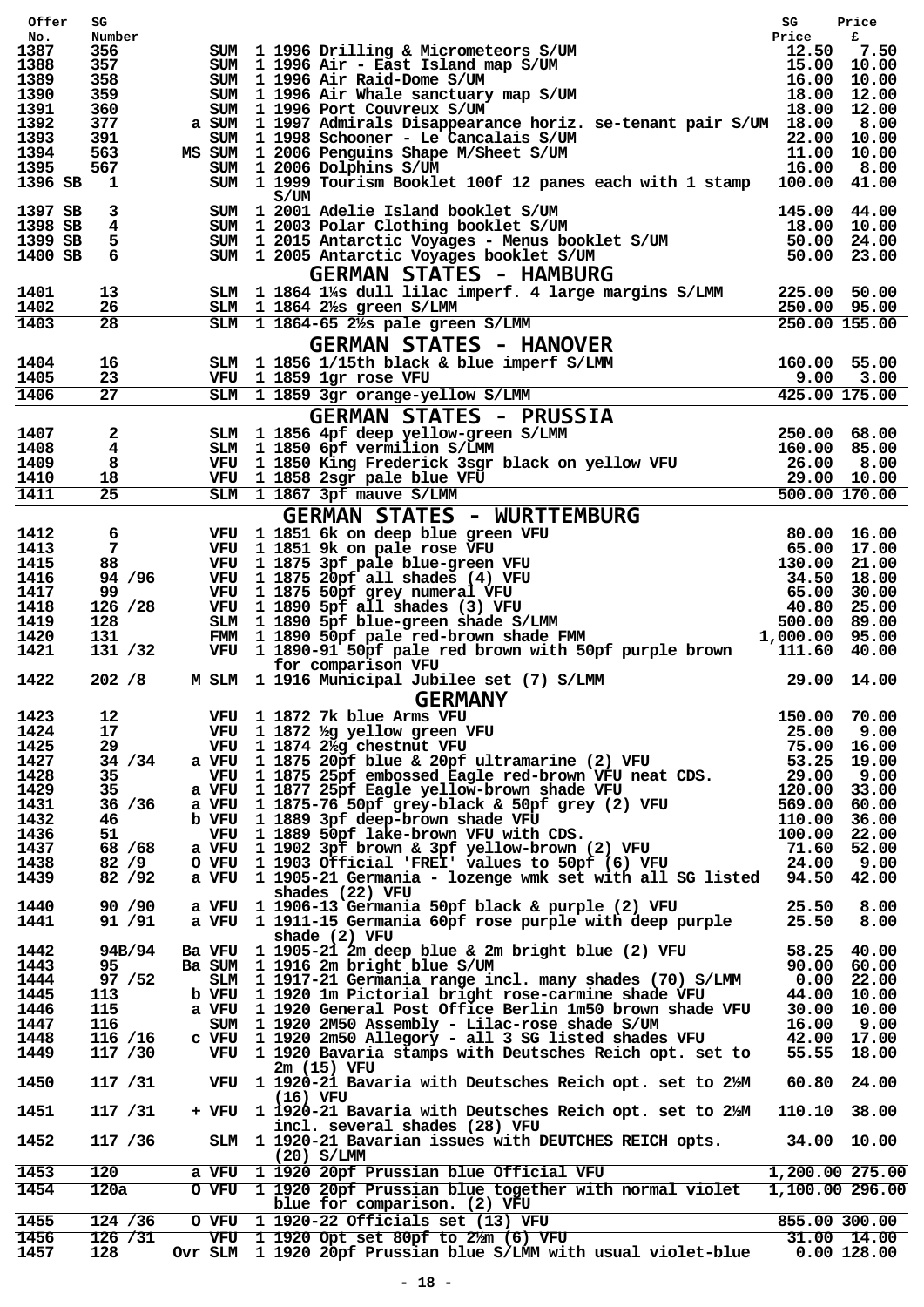| Offer          | SG        |       |     |                                                                                                                                                                                                                                                                                  | SG              | Price         |
|----------------|-----------|-------|-----|----------------------------------------------------------------------------------------------------------------------------------------------------------------------------------------------------------------------------------------------------------------------------------|-----------------|---------------|
| No.            | Number    |       |     |                                                                                                                                                                                                                                                                                  | Price           | £             |
| 1458           |           |       |     | VFU for comparison<br>135 VFU 1 1920 10m green of Bavaria with Deutsches Reich opt. 26.00                                                                                                                                                                                        |                 | 9.00          |
|                |           |       | vru |                                                                                                                                                                                                                                                                                  |                 |               |
| 1459           | 137 / 54  |       |     | O VFU 1 1920 Official set (18) VFU                                                                                                                                                                                                                                               | 90.00 50.00     |               |
| 1460           |           |       |     | and a strong of the state of the state of the state of the state of the state of the state of the state of the<br>The state of the state of the state of the state of the state of the state of the state of the state of the st<br>140 /40 b + VFU 1 1920-21 5pf shades (5) VFU | 45.00 14.00     |               |
| 1461           | 140 / 48  |       |     | a VFU 1 1920-21 Germania new colours set to 4m with several 225.00                                                                                                                                                                                                               |                 | 34.00         |
| 1462           | 140 / 52  |       |     | Fig. 1 inches are the control of the shades are the control of the shades of the shades of the state (13) VFU<br>0 VFU 1 1920-21 Germania set (13) VFU 20.60 9.00<br>1 inches the state (19) VFU 20.60 9.00<br>0 VFU 1 1920 50pf mar                                             |                 |               |
| 1464           | 143 / 48  |       |     |                                                                                                                                                                                                                                                                                  |                 |               |
| 1465           | 153 / 71  |       |     |                                                                                                                                                                                                                                                                                  |                 |               |
| 1467           | 159 —     |       |     |                                                                                                                                                                                                                                                                                  |                 |               |
| 1468           | 160 / 7   |       |     |                                                                                                                                                                                                                                                                                  |                 |               |
| 1469           | 160 / 7   |       |     |                                                                                                                                                                                                                                                                                  |                 |               |
| 1470           | 171       |       |     |                                                                                                                                                                                                                                                                                  |                 |               |
|                |           |       |     | background omitted variety together with normal for                                                                                                                                                                                                                              |                 |               |
|                |           |       |     | comparison (2) both VFU                                                                                                                                                                                                                                                          |                 |               |
| 1471           |           |       |     | 177 SUM 4 1922 10pf olive-green Numeral defin. - A lower right 46.00 17.00<br>1922 10pf olive-green numeral using the state of S/UM<br>C/Marg. block of 4 with minor flaw to first S S/UM 34.00 13.00                                                                            |                 |               |
| 1472           |           |       |     | 183 VFU 1 1922 60pf claret defin. VFU                                                                                                                                                                                                                                            |                 |               |
| 1473           | 185       |       |     |                                                                                                                                                                                                                                                                                  |                 |               |
| 1474           | 204 /17   |       |     |                                                                                                                                                                                                                                                                                  |                 |               |
| 1476           | 247       |       |     |                                                                                                                                                                                                                                                                                  |                 |               |
| 1477           | 247/8     |       |     |                                                                                                                                                                                                                                                                                  |                 |               |
| 1478           | 247/53    |       |     |                                                                                                                                                                                                                                                                                  |                 |               |
| 1480           | 256 —     |       |     |                                                                                                                                                                                                                                                                                  |                 |               |
| 1481           | 260 / 6   |       |     |                                                                                                                                                                                                                                                                                  |                 |               |
| 1482           | 260 / 66  |       |     |                                                                                                                                                                                                                                                                                  |                 |               |
| 1483           | 260 / 66  |       |     | VFU 1 1922 60pf claret defin. VFU 34.00 13.00<br>VFU 1 1922 80pf carmine - mesh wmk. VFU 100.00 29.00<br>VFU 1 1922 Rharity 6m+4m blue & bistre VFU 44.00 20.00<br>VFU 1 1922 Charity 6m+4m blue & bistre VFU 39.00 14.00<br>VFU 1 192                                           |                 |               |
|                |           |       | VFU |                                                                                                                                                                                                                                                                                  |                 |               |
| 1484           | 269 / 73  |       |     | VFU 1 1923 Air - mesh wmk set (5) VFU                                                                                                                                                                                                                                            | 150.00 60.00    |               |
| 1485           | 274 / 80  |       |     | O VFU 1 1923 Officials set to 500m with blocks and shades etc 115.00 36.00                                                                                                                                                                                                       |                 |               |
|                |           |       | VFU |                                                                                                                                                                                                                                                                                  |                 |               |
| 1486           |           |       |     | 275 VFU 1 1923 8t surch. on 30pf blue-green with lozenge wmk. 11,000.001100.00                                                                                                                                                                                                   |                 |               |
|                |           |       |     | plus mesh wmk for comparison VFU<br>0 VFU 1 1923 30m olive-green Official VFU 60.00 16.00<br>VFU 1 1923 75t surcharge on 300m yellow-green VFU 23.00 9.00<br>VFU 1 1923 250T surcharge on 500m orange-red VFU 33.00 12.00<br>VFU 2 192                                           |                 |               |
| 1487           | 275       |       |     |                                                                                                                                                                                                                                                                                  |                 |               |
| 1488           | 283       |       |     |                                                                                                                                                                                                                                                                                  |                 |               |
| 1489           | 293       |       |     |                                                                                                                                                                                                                                                                                  |                 |               |
| 1490           | 305       |       |     |                                                                                                                                                                                                                                                                                  |                 |               |
| 1491           | 306 / 09  |       |     |                                                                                                                                                                                                                                                                                  |                 |               |
| 1492           | 311       |       |     |                                                                                                                                                                                                                                                                                  |                 |               |
| 1493           | 312 / 14  |       |     |                                                                                                                                                                                                                                                                                  |                 |               |
| 1494           | 315 / 331 |       |     |                                                                                                                                                                                                                                                                                  |                 |               |
| 1495           | 319       |       |     |                                                                                                                                                                                                                                                                                  |                 |               |
| 1496           | 333       |       |     |                                                                                                                                                                                                                                                                                  |                 |               |
| 1497           | 340       |       |     | VFU 1 1923 400t on 15, 25, 30 & 40pf (4) VFU 31.00 18.00<br>NFU 1 1923 2m surcharge on 5T rose red VFU 31.00 18.00<br>VFU 1 1923 2m surcharge on 5T rose red VFU 23.00 12.00<br>VFU 1 1923 2m surcharge on 5T rose red VFU 18.00 9.0                                             |                 |               |
| 1498           | 340       |       |     | VFU 16 1923 20Md Delightful pane of 16 zigzag roulette VFU                                                                                                                                                                                                                       | 320.00 68.00    |               |
|                |           |       |     | on piece with DRESDEN 22.11.23 CDS's. Couple of                                                                                                                                                                                                                                  |                 |               |
|                |           |       |     | faults but a rare block (32,000,000,000 Marks) VFU                                                                                                                                                                                                                               |                 |               |
| 1499           | 342       |       |     | VFU 1 1923 1Md surch. on 100m purple VFU                                                                                                                                                                                                                                         |                 | 46.00 25.00   |
| 1501           | 343       |       |     | VFU 1 1923 5Md surcharge on 2m purple VFU                                                                                                                                                                                                                                        | 225.00 36.00    |               |
| 1502           | 343 / 48  |       |     | VFU 1 1923 Surch. set (6) VFU                                                                                                                                                                                                                                                    | 315.00 180.00   |               |
| 1503           | 349 / 51  |       |     | VFU 1 1923 Surch. set (3) zigzag roulette VFU                                                                                                                                                                                                                                    |                 | 540.00 320.00 |
| 1504           | 365 / 68  |       |     | SLM 1 1924 Welfare Fund set - type 65 (4) S/LMM                                                                                                                                                                                                                                  |                 | $50.00$ 13.00 |
| 1505           | 376/9     |       |     | VFU 1 1924-27 Cathedrals set (4) VFU                                                                                                                                                                                                                                             |                 | 43.00 15.00   |
| 1506           | 392 /97   |       |     | VFU 1 1926 Eagles set to 1m (6) VFU                                                                                                                                                                                                                                              |                 | 30.00 12.00   |
| 1507           | 400 /12   |       |     | VFU 1 1926-27 Portraits basic set (11) VFU                                                                                                                                                                                                                                       |                 | 26.00 12.00   |
| 1508           | 414       |       |     | a VFU 1 1926 Welfare Fund 10pf + 10pf - vertical wmk. VFU                                                                                                                                                                                                                        | 1,600.00 155.00 |               |
| 1509           | 424 / 41  |       |     | O VFU 1 1927-33 Officials set (18) VFU                                                                                                                                                                                                                                           | 100.00 23.00    |               |
| 1511           | 424 / 42  |       |     | VFU 1 1928-32 Portraits defin. set (19) VFU                                                                                                                                                                                                                                      |                 | 50.00 18.00   |
| 1515           | 444       |       |     | SLM 1 1928 2m bright blue Graf Zeppelin Airmail S/LMM                                                                                                                                                                                                                            |                 | 70.00 25.00   |
| 1516           | 446       |       |     | a SLM 1 1928 Welfare Fund 5pf value VERTICAL wmk. S/LMM                                                                                                                                                                                                                          | 3,000.00 372.00 |               |
| 1517           | 454       |       |     | SUM 4 1929 Welfare Fund 25pf+10pf. An upper right corner                                                                                                                                                                                                                         |                 | 88.00 23.00   |
|                |           |       |     | marginal sheet value block of 4 S/UM                                                                                                                                                                                                                                             |                 |               |
| 1518           | 456       |       |     | VFU 1 1930 Air 2M bright blue Graf Zeppelin Flight VFU                                                                                                                                                                                                                           | 650.00 400.00   |               |
| 1519           | 457       |       |     | VFU 1 1930 Air 4M sepia Graf Zeppelin S. American Flight VFU 650.00 413.00                                                                                                                                                                                                       |                 |               |
| 1520           | 472/5     |       |     | VFU 1 1931 Welfare Fund set (4) VFU                                                                                                                                                                                                                                              |                 | 170.00 26.00  |
| 1521           | 478 / 84  |       |     | VFU 1 1932 President Birthday set (7) VFU                                                                                                                                                                                                                                        |                 | 38.00 20.00   |
|                |           |       |     | <b>GERMANY - ALLIED OCCUPATION</b>                                                                                                                                                                                                                                               |                 |               |
|                | 899 / 25  |       |     | + VFU 1 1946-47 Numerals defin. set of 27+10 unlisted shades                                                                                                                                                                                                                     |                 |               |
| 1522           |           |       |     | (37) VFU                                                                                                                                                                                                                                                                         | 104.00 25.00    |               |
| 1523           | 899 / 925 |       |     | VFU 1 1946-47 Numerals defin. set (27) VFU                                                                                                                                                                                                                                       |                 | 95.00 31.00   |
| 1527           | 925       |       |     | aMS VFU 1 1946 Berlin Stamp Exhibition M/Sheet- perf issue VFU                                                                                                                                                                                                                   | 250.00 185.00   |               |
|                |           |       |     |                                                                                                                                                                                                                                                                                  |                 |               |
| 1528           |           |       |     | 925a/925 aMS SUM 1 1946 Numerals M/Sheet - both perf & imperf (2) S/UM                                                                                                                                                                                                           |                 | 170.00 90.00  |
| 1529           | 928 / 44  |       |     | VFU 1 1947 Workers defin. set to 84pf (15) VFU                                                                                                                                                                                                                                   |                 | 36.35 11.00   |
| 1530           | 928 / 48  |       |     | VFU 1 1947-48 Workers defin. set (21) VFU                                                                                                                                                                                                                                        | 170.00 26.00    |               |
| 1533           | 947       |       |     | VFU 1 1947 3m brown lake Worker VFU                                                                                                                                                                                                                                              |                 | 33.00 12.00   |
| 1535           | 955 / 6   |       |     | VFU 4 1948 Hanover Trade Fair se-tenant block of 4 VFU                                                                                                                                                                                                                           |                 | 66.00 25.00   |
| 1536           | A 36 / 52 |       |     | SUM 1 1948 Currency Reform surch. defin. set (17) S/UM                                                                                                                                                                                                                           | 170.00 90.00    |               |
| 1537 A 36 /52  |           |       |     | VFU 1 1948 Currency Reform Surcharge A2 opt. set (17) VFU                                                                                                                                                                                                                        | 425.00 125.00   |               |
| 1541 A 36 / 52 |           | * VFU |     | 1 1948 Currency Reform surch A2 opt & shades (26) VFU                                                                                                                                                                                                                            | 477.75 156.00   |               |
| 1542 A 47      |           |       |     | a VFU 1 1948 Numerals 42pf green - type A2 opt. Unlisted SG                                                                                                                                                                                                                      |                 | $0.00$ 44.00  |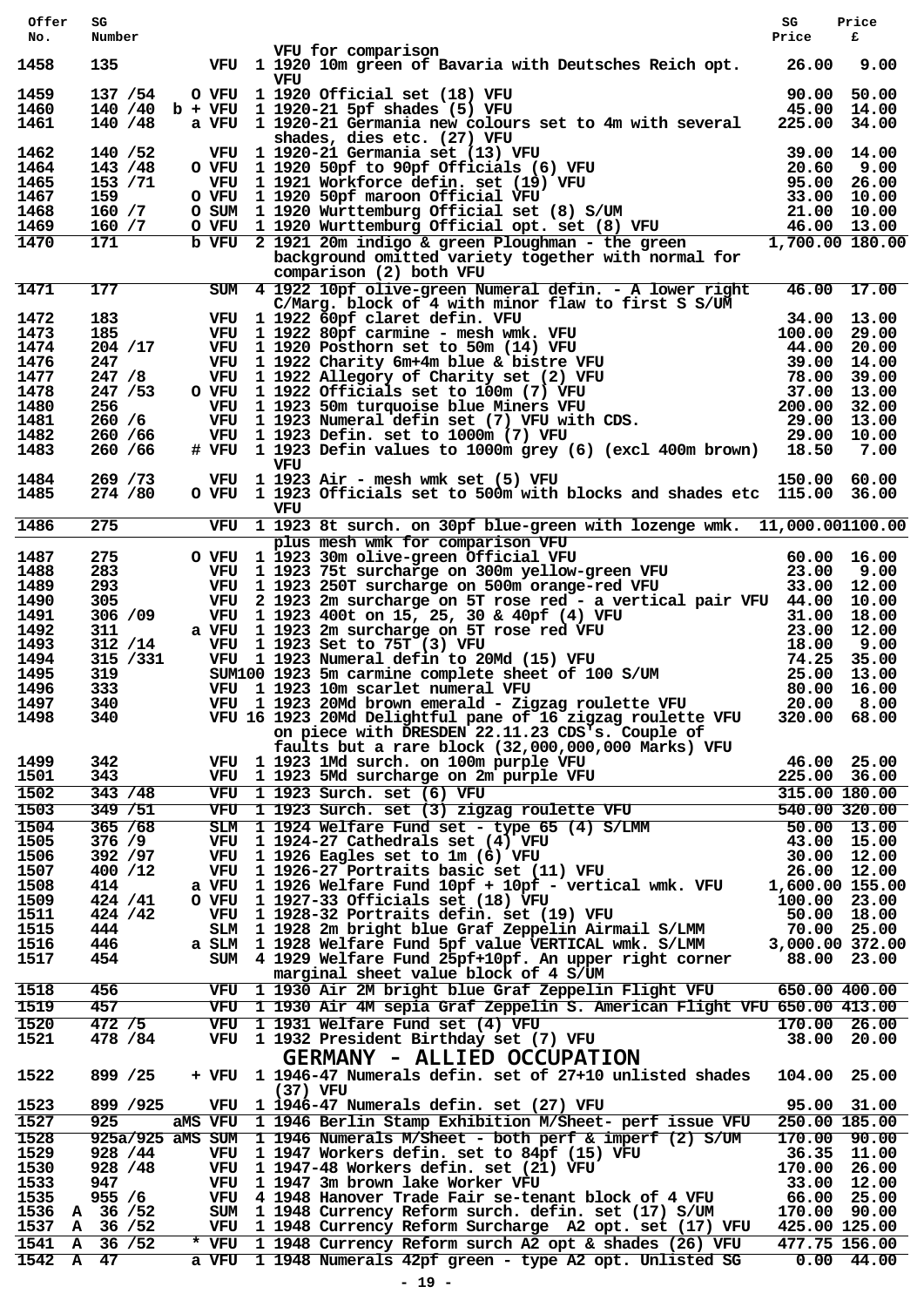|        | Offer SG                       |      |                                                                                                                                                                                                                                  | SG          | Price                      |
|--------|--------------------------------|------|----------------------------------------------------------------------------------------------------------------------------------------------------------------------------------------------------------------------------------|-------------|----------------------------|
| No.    | Number<br>1543 A 53 /69        |      |                                                                                                                                                                                                                                  |             |                            |
|        | 1545 A 62                      |      |                                                                                                                                                                                                                                  |             |                            |
|        | 1546 A 104 /7                  |      | VFU 1 1948 Currency Reform set (17) VFU Price F<br>VFU 1 1948 25pf yellow-orange Pictorial A3 opt. VFU 26.00 20.00<br>SUM 1 1948 Cologne Cathedral Restoration Fund set (4) S/UM 19.00 11.00                                     |             |                            |
|        | 1548 A 104 /7<br>1549 A 104 /7 |      | VFU 1 1948 Cologne Cathedral Restoration Fund set (4) VFU<br>+ VFU 1 1948 Cologne Cathedral Restoration Fund set (4) on                                                                                                          |             | 23.00 10.00<br>24.00 10.00 |
|        |                                |      | card                                                                                                                                                                                                                             |             |                            |
|        | 1550 A 108 /32                 |      | ab VFU 1 BRITISH & AMERICAN ZONES 1948 Architect to 1Dm (15)                                                                                                                                                                     |             | 375.00 285.00              |
|        | $1551$ A 108 /35               |      | SUM 1 1948-50 Buildings defin. set (28) S/UM                                                                                                                                                                                     |             | 250.00 148.00              |
|        | 1552 A 108 /35                 |      | # VFU 1 1948-50 Buildings defin values to 5M with all high                                                                                                                                                                       | 49.60 14.00 |                            |
|        |                                |      | values but missing some lower values - all P11 (20)<br>VFU                                                                                                                                                                       |             |                            |
|        |                                |      |                                                                                                                                                                                                                                  |             |                            |
|        |                                |      |                                                                                                                                                                                                                                  |             |                            |
|        |                                |      |                                                                                                                                                                                                                                  |             |                            |
|        |                                |      |                                                                                                                                                                                                                                  |             |                            |
|        |                                |      |                                                                                                                                                                                                                                  |             |                            |
|        |                                |      |                                                                                                                                                                                                                                  |             |                            |
|        |                                |      |                                                                                                                                                                                                                                  |             |                            |
|        |                                |      |                                                                                                                                                                                                                                  |             |                            |
|        |                                |      |                                                                                                                                                                                                                                  |             |                            |
|        |                                |      |                                                                                                                                                                                                                                  |             |                            |
|        |                                |      |                                                                                                                                                                                                                                  |             |                            |
|        |                                |      | 1553 A 108 /35 A V7U 11948 both missing some lower values - all P11 (20)<br>1553 A 108 /35 A V7U 11948 Buildings eletin. set (28) V7U 64.65 32.00<br>1555 A 108 /35 a V7U 11948 Buildings eletincial set to 1949 issues (32) V7U |             |                            |
|        |                                |      |                                                                                                                                                                                                                                  |             |                            |
|        |                                |      |                                                                                                                                                                                                                                  |             |                            |
|        |                                |      |                                                                                                                                                                                                                                  |             |                            |
|        |                                |      |                                                                                                                                                                                                                                  |             |                            |
|        |                                |      |                                                                                                                                                                                                                                  |             |                            |
|        |                                |      |                                                                                                                                                                                                                                  |             |                            |
|        |                                |      |                                                                                                                                                                                                                                  |             |                            |
|        |                                |      |                                                                                                                                                                                                                                  |             |                            |
|        |                                |      |                                                                                                                                                                                                                                  |             |                            |
|        |                                |      |                                                                                                                                                                                                                                  |             |                            |
|        |                                |      |                                                                                                                                                                                                                                  |             |                            |
| 1591 R |                                | 1/14 | VFU 1 1948 Pictorial opt. set to 60pf red brown (14) VFU 12.65                                                                                                                                                                   |             | 9.00                       |
| 1592 R | 1 /17<br>1594 R 18 /22         |      | VFU 1 RUSSIAN SECTOR 1948 Small pictorial opt. set (17) VFU 200.00 66.00<br>SUM 4 GENERAL ISSUES 1948 Provisional opt. Numerals set (5) 26.00 11.00                                                                              |             |                            |
|        |                                |      | in blocks of 4 S/UM                                                                                                                                                                                                              |             |                            |
|        | 1595 R 33 /48                  |      | SUM 1 1948 Politicians defin. set (16 ) S/UM 75.00 29.00<br>VFU 1 1948 Politicians defin. set (15) VFU 45.00 13.00                                                                                                               |             |                            |
|        | 1597 R 33 /48                  |      |                                                                                                                                                                                                                                  |             |                            |
|        | 1601 R 33 /48                  |      | # VFU 1 1948 Politicians defin. set plus extra shades (22) VFU 45.00 15.00                                                                                                                                                       |             |                            |
|        | 1602 R 33 /48                  |      | + SUM 1 1948 Portraits & Politicians set & shades (20) S/UM                                                                                                                                                                      |             | 85.00 48.00                |
|        | 1603 R 33 /48                  |      | + VFU 1 GENERAL ISSUES 1948 Politicians defin. plus shades<br>(35) VFU                                                                                                                                                           |             | 85.00 40.00                |
|        | 1604 R 44                      |      | SUM 1 1948 40pf brown purple S/UM                                                                                                                                                                                                | 24.00 12.00 |                            |
|        | $1606$ R 55 /9                 |      | SUM 1 1948 40pt brown purple s/0m<br>VFU 1 1949 Birth Bicentenary of Goethe (5) VFU 20.00 9.00<br>SUM 1 RUSSIAN SECTOR 1949 Goethe set (5) S/UM 16.00 8.00<br>AMS SIM 1 1949 Goethe Festival M/Sheet S/UM 275.00 125.00          |             |                            |
|        | 1608 R 55 /59                  |      |                                                                                                                                                                                                                                  |             |                            |
|        | 1609 R 59                      |      | aMS SUM 1 1949 Goethe Festival M/Sheet S/UM                                                                                                                                                                                      |             |                            |
|        | 1610 R 60 /1                   |      | SUM 2 GENERAL ISSUES 1949 Leipzig Autumn Fair deep blue &<br>maroon set (2) imprint corner marginal pairs S/UM                                                                                                                   |             | 31.50 25.00                |
|        | 1611 R 60 /1                   |      | VFU 1 1949 Leipzig Autumn Fair deep blue & maroon set (2)                                                                                                                                                                        |             | 26.50 14.00                |
|        |                                |      | VFU                                                                                                                                                                                                                              |             |                            |
|        | 1612 FB 28 /37                 |      | VFU 1 BADEN 1948-49 Pictorial set without PF (10) VFU                                                                                                                                                                            |             | 275.00 95.00               |
|        | 1613 FB 31                     |      | VFU 1 BADEN 1949 6pf black-brown VFU                                                                                                                                                                                             | 23.00 10.00 |                            |
|        | 1615 FB 38                     |      | a VFU 1 BADEN 1949 Red Cross 4pf+16pf deep violet - imperf.<br>VFU                                                                                                                                                               |             | 65.00 13.00                |
|        | 1616 FB 39                     |      | a VFU 1 BADEN 1949 Red Cross 10pf+20pf green Imperf VFU                                                                                                                                                                          |             | 60.00 14.00                |
|        | 1617 FB 49                     |      | SUM 1 BADEN 1949 Goethe 30+15 blue S/UM                                                                                                                                                                                          |             | 20.00 11.00                |
|        | 1618 FB 50 /52                 |      | SUM 1 BADEN 1949 Rastaaf Insurrection set (3) S/UM                                                                                                                                                                               |             | 41.00 16.00                |
|        | 1619 FR 16 /29                 |      | SUM 1 RHINELAND-PALATINATE 1948 Currency Reform defin. set                                                                                                                                                                       |             | 41.00 24.00                |
|        | 1622 FR 16 /29                 |      | $(14)$ S/UM<br>VFU 1 RHINELAND-PALATINATE 1949 Currency Reform set (14) VFU 27.00 15.00                                                                                                                                          |             |                            |
|        | 1623 FR 30 /1                  |      | VFU 1 RHINELAND-PALATINATE 1948 Explosion Fund (2) VFU                                                                                                                                                                           |             | 190.00 81.00               |
|        | 1624 FR 30 / 31                |      | VFU 1 RHINELAND-PALATINATE 1948 Explosion Relief Fund set                                                                                                                                                                        |             | 190.00 29.00               |
|        |                                |      | $(2)$ VFU                                                                                                                                                                                                                        |             |                            |
|        | 1627 FR 32 / 41                |      | SUM 1 RHEINLAND 1948-49 Defin. set without PF (10) S/UM<br>VFU 1 RHINELAND-PALATINATE 1949 90pf brown purple VFU                                                                                                                 |             | 170.00 82.00               |
|        | 1628 FR 41<br>1629 FR 49 /50   |      | SLM 1 RHINELAND-PALATINATE 1949 Stamp Centenary set (2)                                                                                                                                                                          | 24.00 10.00 | 26.00 12.00                |
|        |                                |      | S/LMM                                                                                                                                                                                                                            |             |                            |
|        | 1630 FR 49 / 50                |      | SUM 1 RHEINLAND 1949 Stamp Centenary set (2) S/UM                                                                                                                                                                                |             | 25.00 9.00                 |
|        | 1631 FR 51 /2                  |      | SUM 1 RHEINLAND 1949 U.P.U. set $(2)$ S/UM                                                                                                                                                                                       |             | 17.50 9.00                 |
|        | 1632 FW 14 /27                 |      | SUM 1 WURTTEMBERG 1948 Currency Reform Pictorial set (14)                                                                                                                                                                        |             | 39.00 24.00                |
|        | 1634 FW 14 /27                 |      | S/UM<br>VFU 1 WURTTEMBERG 1948 Currency Reform Pictorial set (14)                                                                                                                                                                |             | 26.00 12.00                |
|        |                                |      | VFU                                                                                                                                                                                                                              |             |                            |
|        | 1635 FW 28 /36                 |      | SUM 1 WURTTEMBERG 1948-49 changed colours defin. set to                                                                                                                                                                          |             | 151.10 42.00               |
|        |                                |      | 80pf(10) S/UM                                                                                                                                                                                                                    |             |                            |
|        | 1636 FW 28 /37<br>1637 RB 22   |      | VFU 1 WURTTEMBURG 1948-49 set without PF (10) VFU<br>VFU 1 1946 3pf brown IMPERF VFU                                                                                                                                             | 70.00 32.00 | 275.00 66.00               |
|        |                                |      | $-20 -$                                                                                                                                                                                                                          |             |                            |
|        |                                |      |                                                                                                                                                                                                                                  |             |                            |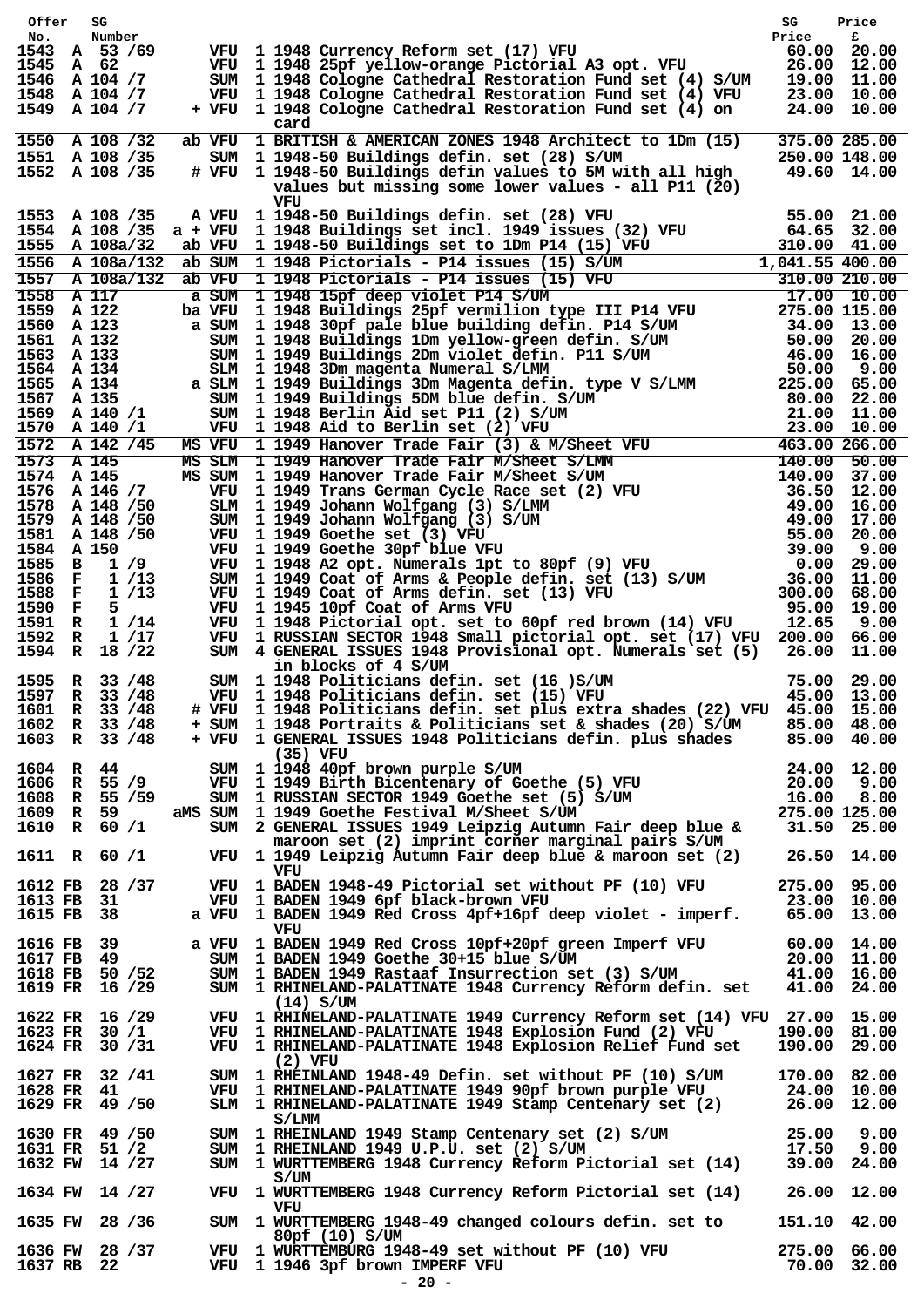|                       | Offer        | SG                                                     |   |                                                                                                                                                                                                                                                       | SG                          | Price              |
|-----------------------|--------------|--------------------------------------------------------|---|-------------------------------------------------------------------------------------------------------------------------------------------------------------------------------------------------------------------------------------------------------|-----------------------------|--------------------|
| No.                   |              | Number                                                 |   |                                                                                                                                                                                                                                                       | Price                       | £                  |
| 1638 RB 24<br>1639 RB |              | -25                                                    |   | VFU 1 1946 4pf claret Deer Imperf VFU<br>VFU 1 EAST SAXONY 1946 6pf yellow-green imperf VFU                                                                                                                                                           | 70.00 32.00                 | 60.00 36.00        |
| 1640 RB               |              | 26                                                     |   | VFU 1 1946 8pf vermilion IMPERF VFU                                                                                                                                                                                                                   |                             | 65.00 15.00        |
| 1642 RB               |              | 27                                                     |   | VFU 1 1946 10pf chocolate IMPERF VFU                                                                                                                                                                                                                  |                             | 60.00 20.00        |
| 1643 RC               |              | 8/19                                                   |   | * SUM 1 SAXONY 1945 Coat of Arms set S/UM plus creased 15pf                                                                                                                                                                                           | 309.75 35.00                |                    |
| 1644 RC               |              | - 15                                                   |   | SUM 1 1945 Saxony 15pf claret P13x12½ S/UM                                                                                                                                                                                                            | 300.00 120.00               |                    |
| 1646 RD               |              | 5/16                                                   |   | SUM 1 1945 Numeral defin. set (12) S/UM                                                                                                                                                                                                               | 13.00                       | 9.00               |
| 1647 RD               |              | 5/16                                                   |   | VFU 1 WEST SAXONY 1945 Numeral defin. set (12) VFU                                                                                                                                                                                                    |                             | 75.00 50.00        |
|                       |              | 1648 RD 17 /18                                         |   | SUM 8 WEST SAXONY 1945 Leipzig Fair set (2) in block of 8                                                                                                                                                                                             | 22.40                       | 9.00               |
|                       |              |                                                        |   | S/UM                                                                                                                                                                                                                                                  |                             |                    |
|                       |              | 1649 RD 19 /30                                         |   | SUM 4 1946 Relief Fund set (12) in blocks of 4 S/UM                                                                                                                                                                                                   |                             | 37.00 18.00        |
| 1651 RD               |              | 31/5                                                   |   | VFU 1 WEST SAXONY 1946 set to 8pf (6) VFU                                                                                                                                                                                                             |                             | 47.50 20.00        |
| 1652 RD               |              | 43/6                                                   |   | VFU 1 SAXONY 1946 Leipzig Fair set P13/x13 set (4) VFU                                                                                                                                                                                                |                             | 23.00 15.00        |
| 1653 RE               |              | $\mathbf 1$                                            |   | SUM 1 EAST SAXONY 1945 12pf red - Russian inscription S/UM                                                                                                                                                                                            | 800.00 428.00               |                    |
| 1654 RE               |              | 2/8                                                    |   | VR SUM 1 1945-46 Post numeral values P11 in imperf between                                                                                                                                                                                            |                             | $0.00 \quad 48.00$ |
|                       |              | 2/10                                                   |   | pairs $(4)$ S/UM                                                                                                                                                                                                                                      |                             |                    |
| 1655 RE<br>1656 RE    |              | 3                                                      |   | SUM 1 RUSSIAN ZONE 1945-46 Saxony Post Imperf. set (9) S/UM<br>c VFU 1 1945-46 Numeral 6pf P11 VFU                                                                                                                                                    | 22.00<br>275.00 141.00      | 9.00               |
| 1657 RF               |              | 1/8                                                    |   | VFU 1 THURINGIA 1945-46 defin. set (8) VFU                                                                                                                                                                                                            | 31.00 18.00                 |                    |
| 1658 RF               |              | 7a/8                                                   | a | SUM 1 THURINGIA 1945 Goethe set (2) Imperf with large                                                                                                                                                                                                 | 14.60                       | 9.00               |
|                       |              |                                                        |   | margins S/UM                                                                                                                                                                                                                                          |                             |                    |
| 1659 RF               |              | 7a/8                                                   | a | VFU 1 THURINGIA 1945 Goethe set (2) Imperf with large                                                                                                                                                                                                 | 49.25 25.00                 |                    |
|                       |              |                                                        |   | margins VFU                                                                                                                                                                                                                                           |                             |                    |
|                       |              |                                                        |   | <b>GERMANY - BADEN</b>                                                                                                                                                                                                                                |                             |                    |
| 1660                  |              |                                                        |   |                                                                                                                                                                                                                                                       |                             |                    |
| 1661                  |              | 6<br>6                                                 |   | VFU 1 1851 9k black on rose VFU neat CDS.<br>a VFU 1 1851 9k on dull rose - 3 margins, 4th close VFU                                                                                                                                                  | 250.00 19.00<br>46.00 20.00 |                    |
| 1662                  |              | 11                                                     |   | VFU 1 1853 6k on orange-yellow paper imperf VFU                                                                                                                                                                                                       |                             | 46.00 20.00        |
| 1663                  |              | 19                                                     |   | VFU 1 1861 9k rose P131/2 VFU but somewhat heavy pmk. VFU                                                                                                                                                                                             | 275.00 25.00                |                    |
|                       |              |                                                        |   |                                                                                                                                                                                                                                                       |                             |                    |
|                       |              |                                                        |   | <b>GERMANY - BELGIAN OCCUPATION</b>                                                                                                                                                                                                                   |                             |                    |
| 1664                  |              | 10 / 16                                                |   | VFU 1 1916-17 surch. set to 15c on 15pf slate violet VFU                                                                                                                                                                                              |                             | 20.80 11.00        |
|                       |              |                                                        |   | <b>GERMANY - BERLIN</b>                                                                                                                                                                                                                               |                             |                    |
| 1665 B 13             |              |                                                        |   | VFU 1 1948 50pf ultramarine - black opt. VFU                                                                                                                                                                                                          |                             | 39.00 14.00        |
|                       |              | 1666 B 21 /34                                          |   | SUM 1 1949 Pictorial set - BERLIN opts. in red (14) S/UM                                                                                                                                                                                              | 1,700.001250.00             |                    |
| 1667 B 34             |              |                                                        |   | VFU 1 1949 2Dm violet - red opt. VFU                                                                                                                                                                                                                  | 375.00 79.00                |                    |
|                       |              | 1668 B 35 / 53                                         |   | VFU 1 1949 Architectural Views defin. set (21) VFU                                                                                                                                                                                                    |                             | 75.00 32.00        |
| 1669 B                |              | -50                                                    |   | SLM 1 1949 1Dm olive-green S/LMM                                                                                                                                                                                                                      |                             | 39.00 10.00        |
|                       |              | 1670 B 54 /7                                           |   | + VFU 1 1949 U.P.U. set to 50pf + 24pf shade (5) VFU                                                                                                                                                                                                  | 103.80 40.00                |                    |
| 1671 B                |              | 54 /60                                                 |   | SUM 1 1949 U.P.U. Anniversary set (7) S/UM                                                                                                                                                                                                            | 1,000.00 350.00             |                    |
| 1672 B 57             |              |                                                        |   | SUM 1 1949 U.P.U 50c brown-olive defin. S/UM                                                                                                                                                                                                          | 250.00 27.00                |                    |
| 1673 B                |              | 57                                                     |   | VFU 1 1949 U.P.U 50pf brown olive defin. VFU                                                                                                                                                                                                          | 70.00 17.00                 |                    |
| 1675 B                |              | -58                                                    |   | SUM 1 1949 U.P.U 60pf lake brown defin. S/UM                                                                                                                                                                                                          | 300.00 41.00                |                    |
| 1676                  | $\mathbf{B}$ | 59                                                     |   | VFU 1 1949 U.P.U 1Dm yellow-olive. VFU                                                                                                                                                                                                                | 160.00 33.00                |                    |
|                       |              | $1677$ B 61 /3                                         |   | SUM 1 1949 Birth Bicentenary of Goethe (3) S/UM                                                                                                                                                                                                       | 400.00 180.00               |                    |
|                       |              | $1678$ B $61/3$                                        |   | VFU 1 1949 Birth Bicentenary of Goethe (3) VFU<br>SLM 1 1949 Birth Bicentenary of Goethe (3) VFU<br>SLM 1 1949 Birth Bicentenary of Goethe (3) S/LMM 400.00 56.00<br>SUM 1 1949 30pf blue Goethe VFU with neat CDS.<br>VFU 1 1949 30pf                |                             |                    |
|                       |              | 1679 B 61 /63                                          |   |                                                                                                                                                                                                                                                       |                             |                    |
| 1680 B 62             |              |                                                        |   |                                                                                                                                                                                                                                                       |                             |                    |
| 1681 B 63             |              |                                                        |   |                                                                                                                                                                                                                                                       |                             |                    |
|                       |              |                                                        |   | SUM 1 1949 1m surcharge on 3m brown-lake Dove of Peace S/UM 225.00 41.00                                                                                                                                                                              |                             |                    |
|                       |              | $\frac{1684}{1685}$ B 67<br>$\frac{67}{1685}$ B 68 /70 |   |                                                                                                                                                                                                                                                       |                             |                    |
| 1686 B 71             |              |                                                        |   | SUM 1 1949 Berlin Relief Fund set (3) S/UM 425.00 180.00<br>SUM 1 1950 European Recovery set S/UM 140.00 26.00<br>VFU 1 1949 European Recovery set VFU 55.00 18.00                                                                                    |                             |                    |
| 1687 B 71             |              |                                                        |   |                                                                                                                                                                                                                                                       |                             |                    |
|                       |              | 1688 B 82 /6                                           |   |                                                                                                                                                                                                                                                       |                             |                    |
| 1689 B 86             |              |                                                        |   | VFU 1 1950-51 Freedom Bell - clapper to right set (5) VFU 110.00 36.00<br>SUM 1 1951-52 Freedom bell - clapper to right 40pf claret 34.00 11.00                                                                                                       |                             |                    |
|                       |              |                                                        |   | S/UM                                                                                                                                                                                                                                                  |                             |                    |
|                       |              |                                                        |   |                                                                                                                                                                                                                                                       |                             |                    |
|                       |              |                                                        |   |                                                                                                                                                                                                                                                       |                             |                    |
|                       |              |                                                        |   |                                                                                                                                                                                                                                                       |                             |                    |
|                       |              |                                                        |   |                                                                                                                                                                                                                                                       |                             |                    |
|                       |              |                                                        |   |                                                                                                                                                                                                                                                       |                             |                    |
|                       |              |                                                        |   |                                                                                                                                                                                                                                                       |                             |                    |
|                       |              |                                                        |   |                                                                                                                                                                                                                                                       |                             |                    |
|                       |              |                                                        |   |                                                                                                                                                                                                                                                       |                             |                    |
|                       |              |                                                        |   |                                                                                                                                                                                                                                                       |                             |                    |
|                       |              |                                                        |   |                                                                                                                                                                                                                                                       |                             |                    |
|                       |              |                                                        |   |                                                                                                                                                                                                                                                       |                             |                    |
|                       |              |                                                        |   |                                                                                                                                                                                                                                                       |                             |                    |
|                       |              |                                                        |   |                                                                                                                                                                                                                                                       |                             |                    |
|                       |              |                                                        |   |                                                                                                                                                                                                                                                       |                             |                    |
|                       |              |                                                        |   |                                                                                                                                                                                                                                                       |                             |                    |
|                       |              |                                                        |   |                                                                                                                                                                                                                                                       |                             |                    |
|                       |              |                                                        |   |                                                                                                                                                                                                                                                       |                             |                    |
|                       |              |                                                        |   |                                                                                                                                                                                                                                                       |                             |                    |
|                       |              |                                                        |   |                                                                                                                                                                                                                                                       |                             |                    |
|                       |              |                                                        |   |                                                                                                                                                                                                                                                       |                             |                    |
|                       |              |                                                        |   |                                                                                                                                                                                                                                                       |                             |                    |
|                       |              |                                                        |   |                                                                                                                                                                                                                                                       |                             |                    |
|                       |              |                                                        |   |                                                                                                                                                                                                                                                       |                             |                    |
|                       |              | 1719 B 236 / 43                                        |   |                                                                                                                                                                                                                                                       |                             |                    |
|                       |              | 1720 B 244 /59                                         |   | 1699 B 87<br>1890 B 87<br>1890 B 87<br>1890 B 87<br>1890 B 87<br>1992 Becknown 125th Aminyerary set VFV upredictes 341.00 22.00<br>1993 B 931/100<br>1993 B 931/100<br>1993 B 931/100<br>1993 B 931/100<br>1993 B 931/100<br>1993 B 931/100<br>1993 B |                             |                    |
|                       |              | 1722 B 244 /59                                         |   | SUM 4 1964 Architecture set (8) in marginal blocks 4 S/UM 48.00 20.00<br>SUM 1 1966-69 Architecture set to 2m (16) S/UM 20.00 8.00<br>VFU 1 1966-69 Twelve Years of German Architecture set (20) 23.00 11.00                                          |                             |                    |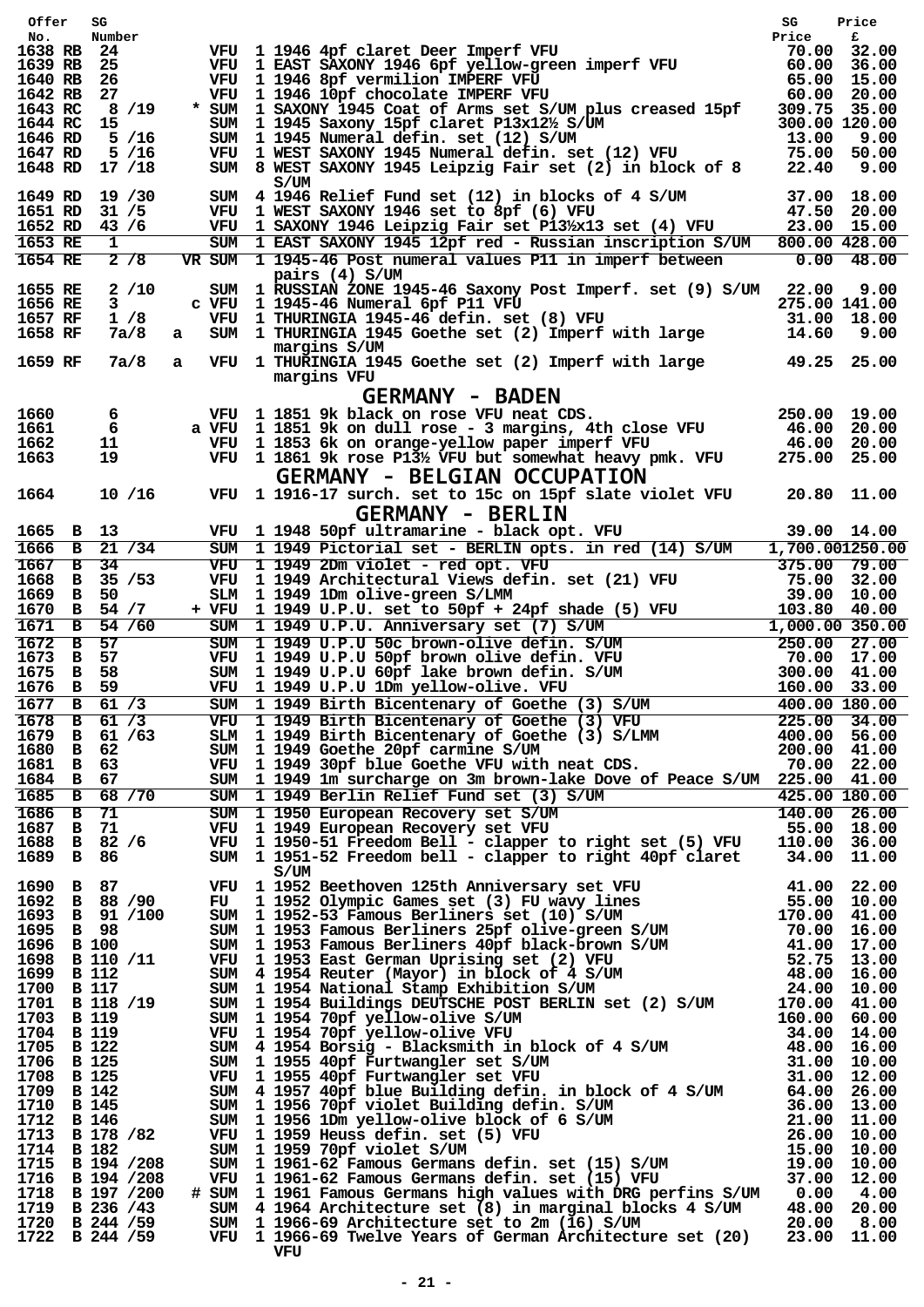| Offer                  | SG |                                                  |        |                                                                                                                                                                                                                                                                                            | SG    | Price        |
|------------------------|----|--------------------------------------------------|--------|--------------------------------------------------------------------------------------------------------------------------------------------------------------------------------------------------------------------------------------------------------------------------------------------|-------|--------------|
| No.                    |    | Number                                           |        |                                                                                                                                                                                                                                                                                            | Price | £            |
|                        |    | 1723 B 281a/82                                   |        | a SUM 1 1966-70 Buildings 10pf, 20pf & 30pf values in<br>multiple strips. incl tete-beches (qty.) S/UM                                                                                                                                                                                     |       | $0.00$ 12.00 |
|                        |    | 1724 B 350 / 72                                  |        |                                                                                                                                                                                                                                                                                            |       |              |
|                        |    | 1725 B 350 / 72                                  |        | SUM 1 1970-73 President Heinemans defin. set (23) S/UM 28.00 16.00<br>VFU 1 1970-73 President Heinemans defin. set (23) VFU 33.00 10.00<br>SUM 1 1971-74 Accident Prevention set (11) S/UM 22.00 10.00<br>VFU 1 1971-74 Accident Preven                                                    |       |              |
|                        |    | 1726 B 396 /406                                  |        |                                                                                                                                                                                                                                                                                            |       |              |
| 1733 B 403             |    | 1731 B 396 /406                                  |        |                                                                                                                                                                                                                                                                                            |       |              |
| 1734 B 434 /9          |    |                                                  |        |                                                                                                                                                                                                                                                                                            |       |              |
|                        |    |                                                  |        | C/Marg. numbered blocks of 4 S/UM                                                                                                                                                                                                                                                          |       |              |
|                        |    | 1735 B 457 / 61                                  |        | SUM 4 1974 Flowers set (5) in blocks of 4 S/UM 24.60 9.00<br>SUM 1 1975-82 Industry & Technology defin. set (23) S/UM 60.00 16.00<br>VFU 1 1975 Industry & Technology defin. set (14) VFU 40.00 17.00<br>SUM 4 1976 500pf blue black bl                                                    |       |              |
|                        |    | 1736 B 478 / 91<br>1739 B 478 / 91               |        |                                                                                                                                                                                                                                                                                            |       |              |
| 1741 B 491             |    |                                                  |        |                                                                                                                                                                                                                                                                                            |       |              |
|                        |    | 1742 B 508 /11                                   |        |                                                                                                                                                                                                                                                                                            |       |              |
| 1743 B 516             |    |                                                  |        |                                                                                                                                                                                                                                                                                            |       |              |
| 1744 B 516             |    |                                                  |        | value) S/UM<br>value) S/UM<br>ae SUM 1 1982 Booklet pane S/UM<br>b SUM 1 1977-79 Defin values to 230pf (15) S/UM<br>d SUM 1 1977-87 Castles set (21) S/UM<br>d VFU 1 1977-87 Castles set (21) VFU<br>d VFU 1 1977-87 Castles set (21) VFU<br>26.00 8.00<br>ae SUM 1 1982 Booklet pane S/UM |       |              |
|                        |    | 1745 B 516 /24                                   |        |                                                                                                                                                                                                                                                                                            |       |              |
|                        |    | 1746 B 516 /24                                   |        |                                                                                                                                                                                                                                                                                            |       |              |
|                        |    | 1752 B 516 /24                                   |        | c SUM 4 1982 German Castles 280pf greenish blue in marg block 24.00 10.00                                                                                                                                                                                                                  |       |              |
| 1753 B 524             |    |                                                  |        | of 4 S/UM                                                                                                                                                                                                                                                                                  |       |              |
| 1754 B 524             |    |                                                  | 4 S/UM | d SUM 4 1982 German Castles 300pf red-orange in marg block of 24.00 10.00                                                                                                                                                                                                                  |       |              |
| 1755 B 745             |    |                                                  |        | VFU 1 1989 Famous Women 300pf VFU<br>VFU 1 1989 Famous Women 300pf VFU 38.00 13.00<br>VFU 1 1989 Famous Women 300pf green & plum VFU 34.00 12.00<br>SUM 1 1987-90 Tourist Rights defin. set (15) S/UM 42.00 30.00<br>SUM 1 1987 Booklet pane S/UM 41.00 17.00<br>SUM 1 1989                |       |              |
| 1756 B 746             |    | 1757 B 777 /91                                   |        |                                                                                                                                                                                                                                                                                            |       |              |
| 1758 B 778             |    |                                                  |        | ab SUM 1 1987 Booklet pane S/UM                                                                                                                                                                                                                                                            |       |              |
| 1759 B 778             |    |                                                  |        | ac SUM 1 1987 Booklet pane S/UM                                                                                                                                                                                                                                                            |       |              |
| 1760 B 831 /3          |    |                                                  |        |                                                                                                                                                                                                                                                                                            |       |              |
| 1761 M1987             |    |                                                  |        | $(19)$ S/UM                                                                                                                                                                                                                                                                                |       |              |
|                        |    |                                                  |        |                                                                                                                                                                                                                                                                                            |       |              |
| 1762                   |    | 7 /10                                            |        | GERMANY - CHINA<br>VFU 1 1898 3pf to 20pf values (4) VFU 52.00 17.00<br>VFU 1 1898 20pf ultramarine VFU 29.00 10.00<br>VFU 1 1905 Surch. set to 40c on 80pf (6) VFU 47.00 26.00<br>VFU 1 1905 Chinese Currency set to 40c on 80pf (6)<br>VFU 1 1898 3pf to 20pf values (4) VFU             |       |              |
| 1763                   |    | 10 —                                             |        |                                                                                                                                                                                                                                                                                            |       |              |
| 1764                   |    | 36 / 41                                          |        |                                                                                                                                                                                                                                                                                            |       |              |
| 1765                   |    | 46 / 51                                          |        |                                                                                                                                                                                                                                                                                            |       |              |
| 1766                   |    | 55 —                                             |        |                                                                                                                                                                                                                                                                                            |       |              |
|                        |    |                                                  |        | $GERMANY - EAST (DDR)$<br>SB SUM 1 1955 Booklet - Five Year Plan S/UM<br>SLM 1 1949 P.U.C. set (2) S/LMM<br>VFU 1 1949 P.U.C. set (2) VFU<br>SUM 1 1950 First Winter Sports set (2) S/UM<br>VFU 1 1950 First Winter Sports set (2) VFU<br>SUM 1 1950                                       |       |              |
| 1767 E                 |    | $\mathbf{1}$                                     |        |                                                                                                                                                                                                                                                                                            |       |              |
| 1768 E<br>1769 E       |    | 2/3<br>2/3                                       |        |                                                                                                                                                                                                                                                                                            |       |              |
| 1770 E                 |    | 5/6                                              |        | VFU  1 1949 P.U.C. set (2) VFU<br>SUM  1 1950 First Winter Sports                                                                                                                                                                                                                          |       |              |
| 1773                   | E. | 5/6                                              |        |                                                                                                                                                                                                                                                                                            |       |              |
| 1774 E 7 /8            |    |                                                  |        |                                                                                                                                                                                                                                                                                            |       |              |
| 1775 E 7 /8            |    |                                                  |        |                                                                                                                                                                                                                                                                                            |       |              |
| 1776 E 9               |    | 1779 E 9                                         |        |                                                                                                                                                                                                                                                                                            |       |              |
|                        |    |                                                  |        |                                                                                                                                                                                                                                                                                            |       |              |
|                        |    |                                                  |        | 1780 E 10 SLM 1 1950 12pf Pieck S/LMM<br>1781 E 10 SUM 4 1950 12pf blue block o                                                                                                                                                                                                            |       |              |
| 1782                   |    | E 10 /14                                         |        |                                                                                                                                                                                                                                                                                            |       |              |
|                        |    | 1783 E 10 /14                                    |        |                                                                                                                                                                                                                                                                                            |       |              |
| 1784 E 11              |    |                                                  |        |                                                                                                                                                                                                                                                                                            |       |              |
|                        |    | 1785 E 12<br>1786 E 12<br>1789 E 13<br>1799 E 13 |        |                                                                                                                                                                                                                                                                                            |       |              |
|                        |    |                                                  |        |                                                                                                                                                                                                                                                                                            |       |              |
|                        |    | 1790 E 15 /18                                    |        |                                                                                                                                                                                                                                                                                            |       |              |
| 1792                   |    | E 15 /18                                         |        |                                                                                                                                                                                                                                                                                            |       |              |
|                        |    | 1793 E 15 /18                                    |        |                                                                                                                                                                                                                                                                                            |       |              |
|                        |    | 1795 E 19                                        |        |                                                                                                                                                                                                                                                                                            |       |              |
|                        |    | 1797 E 19<br>1799 E 20                           |        |                                                                                                                                                                                                                                                                                            |       |              |
|                        |    | 1800 E 20 /29                                    |        |                                                                                                                                                                                                                                                                                            |       |              |
|                        |    | 1803 E 20 /29                                    |        |                                                                                                                                                                                                                                                                                            |       |              |
| 1805 E 26              |    |                                                  |        | SUM 1 1950 Academy of Science 16pf turquoise blue value S/UM 27.00 9.00                                                                                                                                                                                                                    |       |              |
| 1806 E 27<br>1807 E 28 |    |                                                  |        |                                                                                                                                                                                                                                                                                            |       |              |
| 1808 E 29              |    |                                                  |        |                                                                                                                                                                                                                                                                                            |       |              |
| 1810 E 29              |    |                                                  |        |                                                                                                                                                                                                                                                                                            |       |              |
| 1811 E 29              |    |                                                  |        | VFU 1 1950 Science Academy 20pf reddish violet VFU 21.00 0.00<br>VFU 4 1950 Academy of Science 24pf rose red block of 4 VFU 21.00 10.00<br>SLM 1 1950 Academy of Science 50pf ultramarine value S/LMM 35.00 10.00<br>SUM 1 1950 Academy                                                    |       |              |
| 1812 E 29              |    |                                                  |        | straight line LEIPZIG C1 pmk.                                                                                                                                                                                                                                                              |       |              |
|                        |    | 1813 E 30 /30                                    |        | aMS VFU 1 1950 DEBRIA Philatelic Exhibition M/Sheet VFU 225.00 99.00<br>B VFU 3 1950 12pf blue, 12pf deep ultramarine and 12pf light 1,210.50 750.00                                                                                                                                       |       |              |
|                        |    |                                                  |        | ultramarine shades (3) VFU<br>ultramarine shades (3) VFU<br>SUM 4 1950 Elections set marginal block of 4 S/UM 88.00 40.00<br>SUM 1 1950 Peace Propaganda set (4) S/UM 25.00 10.00<br>SUM 1 1951 Winter Games - Oberhof set (2) S/UM 28.00 9.00<br>VFU 1 1951 Winter                        |       |              |
|                        |    | 1814 E 32                                        |        |                                                                                                                                                                                                                                                                                            |       |              |
|                        |    | 1815 E 33 / 36<br>1816 E 37 / 38                 |        |                                                                                                                                                                                                                                                                                            |       |              |
| 1817                   |    | E 37 / 38                                        |        |                                                                                                                                                                                                                                                                                            |       |              |
| 1818                   |    | E 39 / 40                                        |        |                                                                                                                                                                                                                                                                                            |       |              |
|                        |    | 1819 E 39 /40                                    |        |                                                                                                                                                                                                                                                                                            |       |              |
|                        |    | 1821 E 39 /40                                    |        |                                                                                                                                                                                                                                                                                            |       |              |
| 1822 E 41              |    |                                                  |        |                                                                                                                                                                                                                                                                                            |       |              |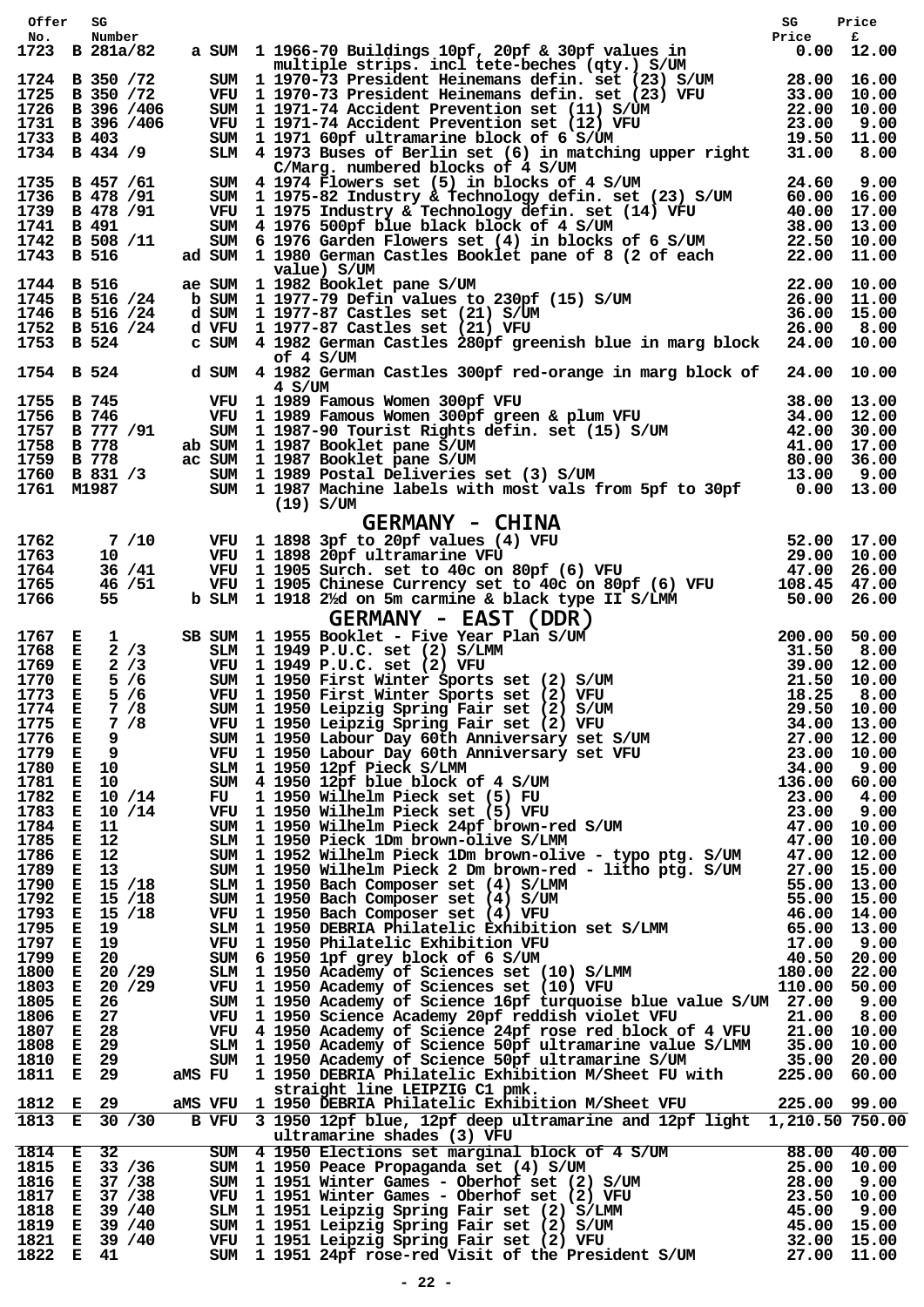| Offer        | SG                               |               |      |                                                                                                                                                                                                                                         |       |                            |
|--------------|----------------------------------|---------------|------|-----------------------------------------------------------------------------------------------------------------------------------------------------------------------------------------------------------------------------------------|-------|----------------------------|
| No.          | Number<br>1823 E 41 /2           |               |      |                                                                                                                                                                                                                                         |       |                            |
| 1824         | E 41 /2                          |               |      |                                                                                                                                                                                                                                         |       |                            |
| 1825         | E 43                             |               |      |                                                                                                                                                                                                                                         |       |                            |
| 1826         | E 43 / 45                        |               |      |                                                                                                                                                                                                                                         |       |                            |
| 1827         | E 45                             |               |      |                                                                                                                                                                                                                                         |       |                            |
| 1828         | E 45                             |               |      |                                                                                                                                                                                                                                         |       |                            |
| 1829         | E 46 / 9                         |               |      |                                                                                                                                                                                                                                         |       |                            |
|              | 1831 E 46 /9                     |               |      |                                                                                                                                                                                                                                         |       |                            |
| 1834         | E 68 / 72                        |               |      |                                                                                                                                                                                                                                         |       |                            |
| 1835         | - 71<br>E.<br>1836 E 72          |               |      |                                                                                                                                                                                                                                         |       |                            |
|              | 1837 E 73 /6                     |               |      |                                                                                                                                                                                                                                         |       |                            |
|              | 1838 E 84                        |               |      |                                                                                                                                                                                                                                         |       |                            |
|              | 1839 E 90                        |               |      |                                                                                                                                                                                                                                         |       |                            |
|              | 1840 E 90                        |               |      |                                                                                                                                                                                                                                         |       |                            |
|              |                                  |               | S/UM |                                                                                                                                                                                                                                         |       |                            |
|              | 1841 E 99                        |               |      | S/UM<br>SUM 119531Dm olive-green S/UM                                                                                                                                                                                                   |       |                            |
|              | 1842 E 99 /101                   |               |      |                                                                                                                                                                                                                                         |       |                            |
|              | 1843 E 100                       |               |      |                                                                                                                                                                                                                                         |       |                            |
|              | 1844 E 102 /09<br>1845 E 102 /11 |               |      |                                                                                                                                                                                                                                         |       |                            |
|              | 1846 E 102 /11                   |               |      |                                                                                                                                                                                                                                         |       |                            |
|              | 1847 E 102 /11                   |               |      | S/UM 1 1953 1Dm olive-green S/UM 20.00 8.00<br>SUM 1 1953 President Pieck set (3) S/UM 235.00 95.00<br>SLM 1 1955 1Dm deep bronze green S/LMM 200.00 72.00<br># VFU 1 1953 Karl Marx set to 48pf (8) VFU 15.55 8.00<br>SLM 1 1953 Karl  |       |                            |
|              | 1848 E 120 / 35                  |               |      | SLM 1 1953 Five Year Plan set to 60pf bright blue (16) S/LMM 190.25 24.00                                                                                                                                                               |       |                            |
|              |                                  |               |      |                                                                                                                                                                                                                                         |       |                            |
|              |                                  |               |      |                                                                                                                                                                                                                                         |       |                            |
|              |                                  |               |      | 1849 E 120/33 SLM 1 1953 Five Year Plan Set (18) WTU 110,00 43.00<br>1852 E 131 SUM 1 1953 Five Year Plan Set (18) WTU 23.00 18.00<br>1853 E 132 SUM 1 1953 Spie Year Plan 30pf brown-red S/UM 23.00 18.00<br>1853 E 132 SUM 1 1953 Spi |       |                            |
|              |                                  |               |      |                                                                                                                                                                                                                                         |       |                            |
|              |                                  |               |      |                                                                                                                                                                                                                                         |       |                            |
|              |                                  |               |      |                                                                                                                                                                                                                                         |       |                            |
|              |                                  |               |      |                                                                                                                                                                                                                                         |       |                            |
|              | 1860 E 154                       |               |      | SUM 54 1955 5pf emerald Five Year Plan. A complete sheet of 216.00 90.00                                                                                                                                                                |       |                            |
|              |                                  |               |      | 54 in booklet format S/UM                                                                                                                                                                                                               |       |                            |
|              |                                  |               |      |                                                                                                                                                                                                                                         |       |                            |
|              |                                  |               |      | 1861 E 154 /74 SUM 1 1953-55 Workers values 5pf to 70pf (7) S/UM 138.00 29.00<br>1862 E 157 SUM 54 1955 10pf blue green Five Year Plan. A complete sheet 540.00 225.00<br>of 54 (9x6) in booklet format S/UM                            |       |                            |
|              |                                  |               |      | of 54 (9x6) in booklet format S/UM                                                                                                                                                                                                      |       |                            |
|              |                                  |               |      | 1863 E 157 VFU 1 1953 Five Year Plan 10pf blue-green S/UM 60.00 25.00<br>1864 E 163 SIM 1 1954 20pf bronze green S/LMM 120.00 13.00<br>1865 E 174 SUM 1 1955 70pf brown Workman & Family defin. S/UM 18.00 8.00<br>1868 E 189 /97 + VFU |       |                            |
|              |                                  |               |      |                                                                                                                                                                                                                                         |       |                            |
|              |                                  |               |      |                                                                                                                                                                                                                                         |       |                            |
|              |                                  |               |      |                                                                                                                                                                                                                                         |       |                            |
|              |                                  |               |      | wmks $(18)$ VFU                                                                                                                                                                                                                         |       |                            |
|              |                                  |               |      | 1869 E 200 /200 b SUM 1 1954 Stamp Day P13x131/2 & imperf from M/Sheet (2) S/UM 67.75 12.00                                                                                                                                             |       |                            |
|              | 1870 E 215 / 21                  |               |      | SUM 1 1955 Labour Leaders set (7) S/UM 17.00 8.00<br>MS SUM 1 1955 Engels Anniversary M/Sheet S/UM 110.00 37.00                                                                                                                         |       |                            |
|              | 1871 E 233a                      |               |      |                                                                                                                                                                                                                                         |       |                            |
|              | 1872 E 234 /9                    | <b>SUM</b>    |      | 1 1955 Historic Buildings set (6) S/UM                                                                                                                                                                                                  | 19.00 | 8.00                       |
|              | 1873 E 241 /6                    |               |      | SUM 1 1955 Dresden Gallery Paintings set (6) S/UM                                                                                                                                                                                       |       | 41.00 18.00                |
|              | 1875 E 241 /6                    |               |      | VFU 1 1955 Dresden Gallery Paintings set (6) VFU<br>SUM 1 1956 Mozart Bicenty 10pf grey-green S/UM                                                                                                                                      |       | 35.00 14.00                |
|              | 1876 E 247                       |               |      | 1 1956 Mozart Bicentenary set (2) S/UM                                                                                                                                                                                                  | 20.00 | 8.00                       |
|              | 1877 E 247 /8<br>1879 E 249 / 52 | SUM<br>SUM    |      | 1 1956 Lufthansa Airline Establishment set (4) S/UM                                                                                                                                                                                     | 26.75 | 8.00<br>24.00 12.00        |
|              | 1880 E 253 /4                    | SUM           |      | 1 1956 Heine (Poet) Centenary set (2) S/UM                                                                                                                                                                                              |       | 23.00 11.00                |
|              | 1882 E 279 / 80                  | O SLM         |      | 1 1956 Officials 10pf & 20pf values (2)m S/LMM                                                                                                                                                                                          |       | 251.60 75.00               |
|              | 1883 E 282                       |               |      | O VFU 1 1956 Official 70pf black & bright purple VFU postal                                                                                                                                                                             |       | 85.00 50.00                |
|              |                                  |               | CDS. |                                                                                                                                                                                                                                         |       |                            |
|              | 1884 E 302                       | o sum         |      | 1 1958 70pf brown Official S/UM                                                                                                                                                                                                         |       | 140.00 25.00               |
|              | 1885 E 311                       |               |      | Aa SUM 9 1955 10pf blue & 20pf carmine red Five Year Plan. A                                                                                                                                                                            |       | 450.00 160.00              |
|              |                                  |               |      | complete sheet of 9 blocks of 6 (9x6) booklet panes.                                                                                                                                                                                    |       |                            |
|              |                                  |               | S/UM |                                                                                                                                                                                                                                         |       |                            |
|              | 1886 E 312                       |               |      | Ab SUM 9 1955 10pf blue green & 20pf carmine red Five Year                                                                                                                                                                              |       | $60.75$ 25.00              |
|              |                                  |               |      | Plan. A complete sheet of 9 blocks of 6 (9x6) booklet                                                                                                                                                                                   |       |                            |
|              |                                  |               |      | panes. S/UM                                                                                                                                                                                                                             |       |                            |
|              | 1887 E 349                       |               |      | a SLM 1 1957 National Memorials Fund S/LMM                                                                                                                                                                                              |       | 75.00 21.00                |
|              | 1888 E 349a<br>1889 E 470 /4     | MS SUM<br>SUM |      | 1  1957  National Memorials Fund M/Sheet S/UM<br>1  1959  Forest Animals set (5)  S/UM                                                                                                                                                  | 21.00 | 80.00 34.00<br>9.00        |
| 1890         | E 733                            | a SUM         |      |                                                                                                                                                                                                                                         |       | 34.00 12.00                |
| 1893         | E 760                            | a SUM         |      | 1 1964 Leipzig Fair block of 4 S/UM<br>1 1964 Olympic Games se-tenant set (6) S/UM                                                                                                                                                      |       | 32.00 12.00                |
|              | 1894 E 795 /800                  |               |      | VFU 1 1964 Provincial Costumes set (6) VFU                                                                                                                                                                                              |       | 21.00 10.00                |
|              | 1895 E1533 / 50                  |               |      | a SUM 1 1973-75 Buildings defin. set (21) S/UM                                                                                                                                                                                          |       | 29.50 15.00                |
|              | 1896 E2197 / 211                 |               |      | VFU100 1980-81 Defin. set (15) in complete sheets of 100 VFU 1,300.00 400.00                                                                                                                                                            |       |                            |
|              |                                  |               |      | <b>GERMANY - EAST AFRICA</b>                                                                                                                                                                                                            |       |                            |
|              |                                  |               |      | VFU 1 1901 2p to 10p values (4) VFU                                                                                                                                                                                                     |       |                            |
| 1897<br>1898 | $15 \; / 18$<br>30               |               |      | VFU 1 1905 20h black & red on yellow VFU                                                                                                                                                                                                |       | 18.75 10.00<br>28.00 14.00 |
|              |                                  |               |      |                                                                                                                                                                                                                                         |       |                            |
|              |                                  |               |      | <b>GERMANY - MARSHALL ISLANDS</b>                                                                                                                                                                                                       |       |                            |
|              | 1899 G 1                         |               |      | SLM 1 1899 3pf grey brown - type G1 opt. S/LMM                                                                                                                                                                                          |       | 5,500.001026.00            |
|              | 1900 G 22                        |               |      | VFU 1 1901 3m violet black Yacht VFU very neat CDS.                                                                                                                                                                                     |       | $300.00$ 48.00             |
|              |                                  |               |      | <b>GERMANY - MEMEL</b>                                                                                                                                                                                                                  |       |                            |
| 1901         | 100                              |               |      | VFU 1 1922 50m on 2f orange & blue-green VFU<br>SLM 1 1922 80m & 100m top values S/LMM<br>SLM 1 1922 Air set to 5m (8) S/LMM                                                                                                            |       | 80.00 34.00                |
| 1902         | 101 /02                          |               |      |                                                                                                                                                                                                                                         |       | $3.30$ 1.00                |
| 1903         | 115 /22                          |               |      |                                                                                                                                                                                                                                         | 17.60 | 7.00                       |
| 1904         | 124                              |               |      | SLM 1 1922 9m on 5f deep blue & buff S/LMM                                                                                                                                                                                              | 2.20  | 1.00                       |
|              |                                  |               |      |                                                                                                                                                                                                                                         |       |                            |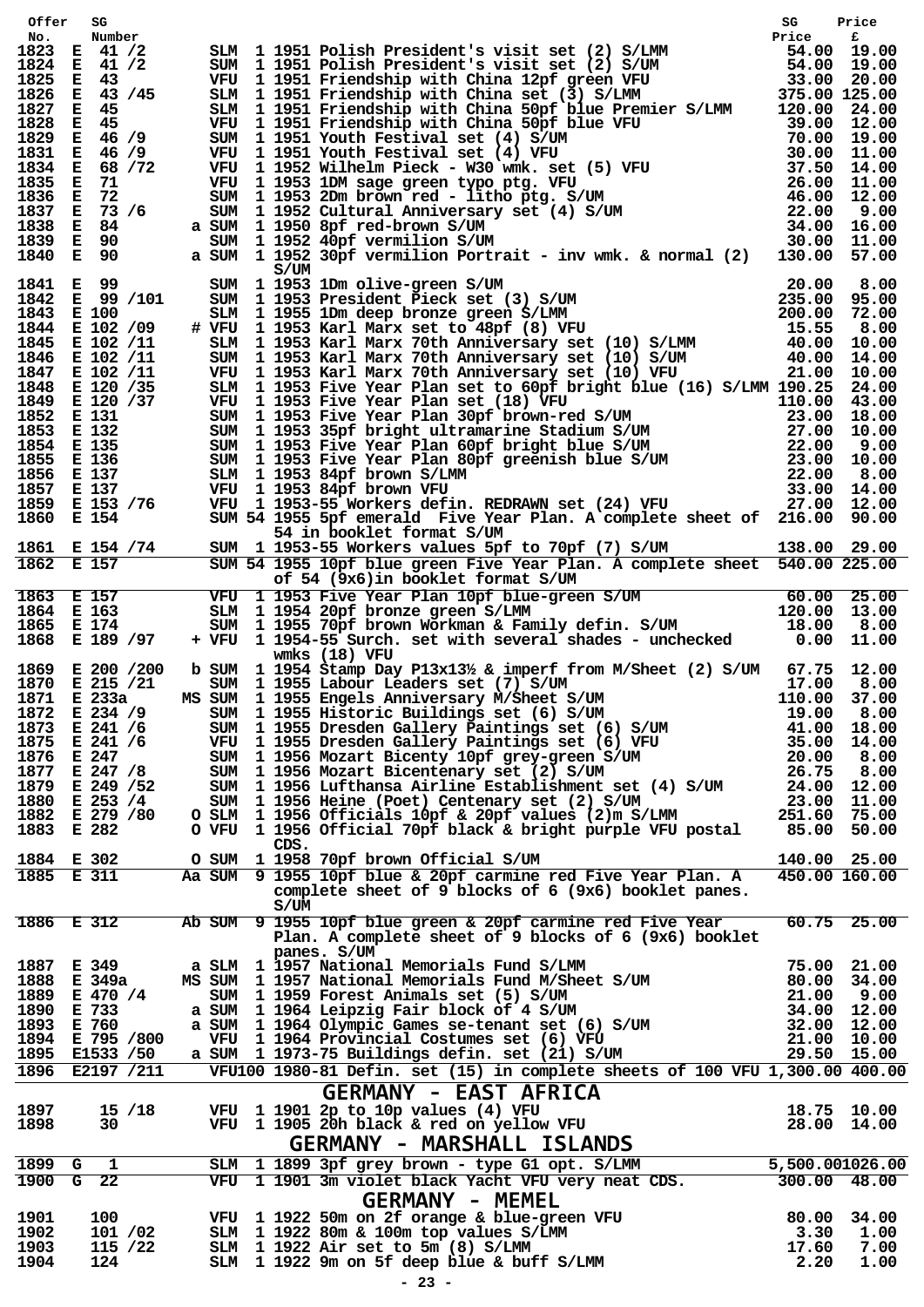| Offer         | SG                       |       |       |                                                                                                                                                                                                                                                              | SG                         | Price         |
|---------------|--------------------------|-------|-------|--------------------------------------------------------------------------------------------------------------------------------------------------------------------------------------------------------------------------------------------------------------|----------------------------|---------------|
| No.<br>1905 L | Number<br>$\overline{4}$ |       |       | VFU 1 1923 100m on 25c vermilion Lithuanian Occupation VFU<br><b>GERMANY - MOROCCO</b>                                                                                                                                                                       | Price<br>10.50             | £<br>4.00     |
| 1906          | 39 / 42                  |       | VFU   | VFU 1 1906 3c on 3pf brown to 25c on 20pf ultramarine (4)                                                                                                                                                                                                    | 18.60                      | 8.00          |
| 1907<br>1908  | 2/3<br>10                |       |       | <b>GERMANY - NORTH CONFEDERATION</b><br>H VFU 1 1869 1/8 purple-brown & 1/8 purple (2) VFU 53.50<br>VFU 1 1868 5g bistre VFU $\sim$ 2 = = = 0.00 17.00                                                                                                       |                            | 20.00<br>8.00 |
|               |                          |       |       | <b>GERMANY - SAAR</b>                                                                                                                                                                                                                                        |                            |               |
| 1909          | $\mathbf{1}$             | b VFU |       | 1 1920 2pf yellowish grey - type 1a opt. VFU<br>1 1920 Saar opt. set (17) VFU                                                                                                                                                                                | 700.00 500.00              |               |
| 1910<br>1911  | 1/17<br>$\overline{a}$   | VFU   |       | 1 1920 Saar opt. set (17) VFU<br>b VFU 1 1920 21/pf grey type 1a opt. VFU                                                                                                                                                                                    | 1,600.00 995.00            | 600.00 250.00 |
| 1912          | 06 / 03                  |       |       | M&U 1 GERMANY SAAR a small collection of stamps unchecked 0.00 33.00<br>for perfs etc, needs a good sort!                                                                                                                                                    |                            |               |
| 1913          | 18 / 27                  |       |       |                                                                                                                                                                                                                                                              |                            |               |
| 1914<br>1915  | 18 / 27<br>29            |       |       |                                                                                                                                                                                                                                                              |                            |               |
| 1916          | 50/2                     |       |       |                                                                                                                                                                                                                                                              |                            |               |
| 1917          | 53 / 68                  |       |       | for perfs etc, needs a good sort!<br>SLM 1 1920 Sarre opt. defin. set to 1M (10) S/LMM 204.00 77.00<br>VFU 1 1920 Sarre opt. defin. set to 1M (10) VFU 191.75 75.00<br>SLM 1 1920 Sm scarlet S/LMM 200.00 77.00<br>VFU 1 1921 Surch. s                       |                            |               |
| 1918          | 63 / 68                  |       |       |                                                                                                                                                                                                                                                              |                            |               |
| 1919          | 68.                      |       |       |                                                                                                                                                                                                                                                              |                            |               |
| 1920<br>1921  | 70 / 83<br>79 / 82       |       |       |                                                                                                                                                                                                                                                              |                            |               |
| 1922          | 82.                      |       |       | SLM 1 1921 75c on 2m to 3f on 10m values (4) S/LMM 64.50 18.00<br>VFU 1 1921 3F surch. on 10M brown & green Pictorial VFU 42.00 10.00<br>VFU 1 1922 Pictorial defin. set (14) VFU 57.70 21.00<br>VFU 1 1922 Pictorial defin. set (14                         |                            |               |
| 1923          | 84 / 95                  |       |       |                                                                                                                                                                                                                                                              |                            |               |
| 1924          | 84 / 97                  |       |       |                                                                                                                                                                                                                                                              |                            |               |
| 1925          | 93.                      |       |       |                                                                                                                                                                                                                                                              |                            |               |
| 1926<br>1927  | 96<br>98 /108            |       |       |                                                                                                                                                                                                                                                              |                            |               |
| 1928          | 102 / 3                  |       |       |                                                                                                                                                                                                                                                              |                            |               |
| 1929          | 103                      |       |       |                                                                                                                                                                                                                                                              | 29.00 20.00<br>33.00 18.00 |               |
| 1930          | 106                      |       |       | VFU 1 1926 Welfare Fund 50c VFU                                                                                                                                                                                                                              |                            | 33.00 18.00   |
| 1931          | 107                      |       |       | O VFU 1 1902 75c green & yellow pictorial Official opt. VFU<br>and the state of the                                                                                                                                                                          |                            | 46.00 19.00   |
| 1932<br>1933  | 108 / 21<br>126          |       | VFU   | VFU 1 1926-32 Pictorial defin set (16) VFU<br>VR VFU 1 1928 Air 50c brown-lake Biplane - Michelle variety 0.00 48.00                                                                                                                                         |                            | 60.00 25.00   |
| 1934          | 128 / 34                 |       |       | VFU 1 1928 Christmas Charity set (7) VFU 6,500.002250.00<br>VFU 1 1934 Christmas Charity 60c orange VFU 23.00 10.00<br>VFU 1 1947 French Occupation Pictorial set (20) VFU 140.00 75.00<br>SUM 50 1947 24pf red brown marginal block                         | 6,500.002250.00            |               |
| 1935          | 197                      |       |       |                                                                                                                                                                                                                                                              |                            |               |
| 1936          | 203 / 22                 |       |       |                                                                                                                                                                                                                                                              |                            |               |
| 1937          | 212                      |       |       |                                                                                                                                                                                                                                                              |                            |               |
| 1938          | 212                      |       |       |                                                                                                                                                                                                                                                              |                            |               |
| 1939<br>1940  | 213<br>223 / 35          |       |       | VFU 1 1947 25pf magenta VFU<br>B COV 1 1948 Pictorial surch. set on white paper (13) VFU on 150.00 70.00<br>large registered cover                                                                                                                           | 35.00 20.00                |               |
| 1941          | 231                      |       |       | 1 1947 9f on 30pf yellow-green VFU<br>21.00 10.00<br>21.00 10.00<br>21.00 10.00<br>21.00 10.00<br>21.00 10.00<br>21.00 10.00<br>21.00 10.00<br>21.00 10.00<br>21.00 10.00<br>21.00 10.00<br>35.00 360.00<br>35.00 8.00<br>25.00 8.00<br>25.00 10.00<br>25.00 |                            |               |
| 1942          | 232                      |       |       |                                                                                                                                                                                                                                                              |                            |               |
| 1943          | 234                      |       |       |                                                                                                                                                                                                                                                              |                            |               |
| 1945          | 235                      |       |       |                                                                                                                                                                                                                                                              |                            |               |
| 1946          | 236 / 48                 |       |       |                                                                                                                                                                                                                                                              |                            |               |
| 1948<br>1949  | 236 / 51<br>250 / 51     |       |       |                                                                                                                                                                                                                                                              |                            |               |
| 1950          | 251                      |       | S/LMM |                                                                                                                                                                                                                                                              |                            |               |
| 1951          | 255                      |       |       |                                                                                                                                                                                                                                                              |                            |               |
| 1952          | 256                      |       |       |                                                                                                                                                                                                                                                              |                            |               |
| 1953          | 259/60                   |       |       | SUM 1948 200f carmine Air pictorial S/UM 46.00 17.00<br>aMS SUM 1948 Flood Disaster M/Sheet S/UM 1,300.00 640.00<br>aMS FUM 1948 Flood Relief Air M/Sheet - Few toned spots 800.00 200.00<br>VFU 1949 Youth Hostels Fund set (2) VFU                         |                            |               |
| 1955<br>1957  | 262 / 3<br>262 / 3       |       |       | # VFU 1 1949 Horse Day set (2) VFU on piece with GULLINGEN 110.00 26.00<br>25.9.49 special CDS.                                                                                                                                                              |                            |               |
| 1958          | 264 / 74                 |       |       |                                                                                                                                                                                                                                                              |                            |               |
| 1959          | 264 / 75                 |       |       |                                                                                                                                                                                                                                                              |                            |               |
| 1960          | 264 /80                  |       |       |                                                                                                                                                                                                                                                              |                            |               |
| 1961          | 265                      |       |       |                                                                                                                                                                                                                                                              |                            |               |
| 1962<br>1963  | 288 — 1<br>289 —         |       |       |                                                                                                                                                                                                                                                              |                            |               |
| 1964          | 289                      |       |       |                                                                                                                                                                                                                                                              |                            |               |
| 1965          | 290 / 2                  |       |       | 0 VFU 1 1949 Official Arms set to 50f (11) VFU 110.00 24.00<br>0 SUM 1 1949 Arms Official aefin. set (12) S/UM 170.00 95.00<br>VFU 1 1949-51 Pictorial defin. set (17) VFU 27.00 10.00<br>0 VFU 1 1949 30c greenish-black Official V                         |                            |               |
| 1968          | 293 —                    |       |       | VFU 1 1950 Holy Year set (3) VFU 60.00 13.00<br>VFU 1 1950 Ottweiler horiz. pair & 15f brown red Holy Year 42.00 14.00<br>on registered, addressed cover with special Ottweller                                                                              |                            |               |
| 1969          | 294 / 95                 |       |       | handstamp<br>1950 Council of Europe set (2) S/LMM<br>1950 Council of Europe set (2) S/LMM<br>1950 National Relief Fund 8f+2f brown VFU<br>50.00 25.00<br>1970 12f+1f green VFU<br>1970 12f+1f green VFU<br>1970 25f+10f blue Vational Relief fund S/UM<br>   |                            |               |
| 1970          | 296                      |       |       |                                                                                                                                                                                                                                                              |                            |               |
| 1973          | 296 /300                 |       |       |                                                                                                                                                                                                                                                              |                            |               |
| 1974          | 297                      |       |       |                                                                                                                                                                                                                                                              |                            |               |
| 1976          | 298                      |       |       |                                                                                                                                                                                                                                                              |                            |               |
| 1978<br>1979  | 299                      |       |       |                                                                                                                                                                                                                                                              |                            |               |
| 1980          | 299<br>302.              |       |       |                                                                                                                                                                                                                                                              |                            |               |
| 1981          | 306 / 10                 |       |       |                                                                                                                                                                                                                                                              |                            |               |
|               |                          |       |       |                                                                                                                                                                                                                                                              |                            |               |
| 1982<br>1984  | 311<br>311               |       |       |                                                                                                                                                                                                                                                              |                            |               |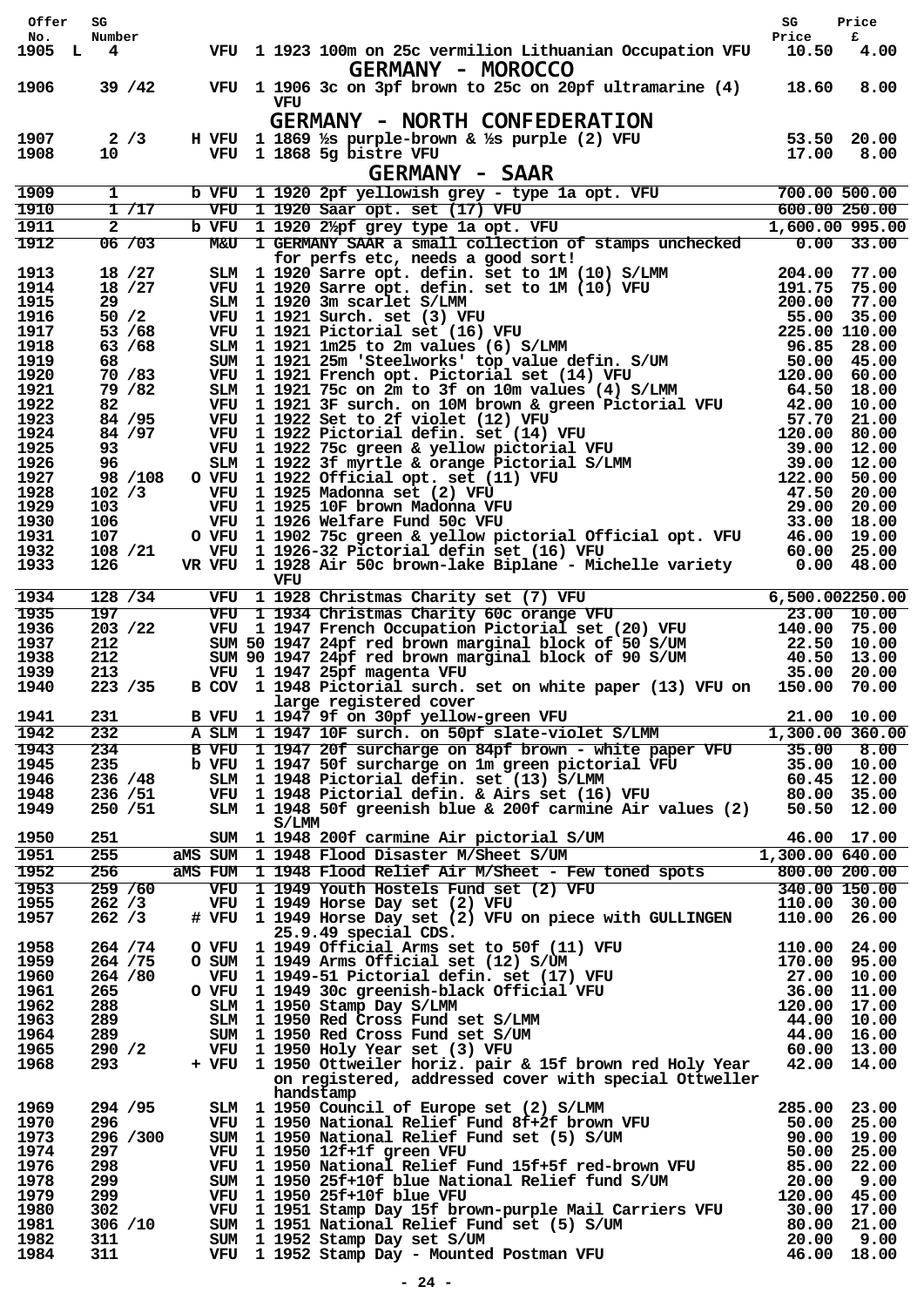| Offer        | SG                 |       |                                                                                                                                                                                                                                                                                                                              | SG                           | Price                      |
|--------------|--------------------|-------|------------------------------------------------------------------------------------------------------------------------------------------------------------------------------------------------------------------------------------------------------------------------------------------------------------------------------|------------------------------|----------------------------|
| No.          | Number             |       |                                                                                                                                                                                                                                                                                                                              | Price                        | £                          |
| 1985         | 316 / 34           |       | SUM 1 1952-55 Buildings Pictorial defin. set (14) S/UM                                                                                                                                                                                                                                                                       |                              | 55.00 15.00                |
| 1987<br>1988 | 316 / 34<br>334    |       | VFU 1 1952-55 Buildings Pictorial defin. set (14) VFU<br>VFU 1 1953 500f brown lake Pictorial VFU                                                                                                                                                                                                                            | 100.00 43.00<br>100.00 19.00 |                            |
| 1989         | 335 / 7            |       | VFU 1 1952 Relief Fund - Boy Paintings set (3) VFU lower                                                                                                                                                                                                                                                                     |                              | 60.00 26.00                |
|              |                    |       | marginal                                                                                                                                                                                                                                                                                                                     |                              |                            |
| 1990         | 339                |       | SUM 4 1952 Stamp Day in top left inter-paneau block of 4                                                                                                                                                                                                                                                                     |                              | 44.00 17.00                |
| 1991         | 341 / 43           |       | S/UM<br>SUM 4 1953 N.R.F Paintings (3) in marg. block of 4 S/UM                                                                                                                                                                                                                                                              |                              | 64.00 19.00                |
| 1992         | 347                |       | SUM 4 1954 Red Cross set block of 4 S/UM                                                                                                                                                                                                                                                                                     |                              | 21.00 9.00                 |
| 1993         | 348 / 50           |       | SUM 10 1954 Marian Year (3) in inter-paneau numbered marg.                                                                                                                                                                                                                                                                   | 120.00 38.00                 |                            |
|              |                    |       | blocks of 10 S/UM                                                                                                                                                                                                                                                                                                            |                              |                            |
| 1994         | 377 / 96           |       | SUM 1 1957 President Heuss defin. set (20) S/UM                                                                                                                                                                                                                                                                              |                              | 34.00 15.00                |
| 1995         | 384 / 5            |       | O VFU 1 1924 Official set (2) VFU                                                                                                                                                                                                                                                                                            |                              | 66.50 35.00                |
| 1996         | 406 /25            |       | SUM 1 1957 Heuss redrawn defin. set in new colours (20) S/UM 70.00 21.00                                                                                                                                                                                                                                                     |                              |                            |
| 1997         | 406 /25            |       | VFU 1 1957 Heuss defin. redrawn set (20) VFU                                                                                                                                                                                                                                                                                 | 140.00 16.00                 |                            |
|              |                    |       | <b>GERMANY - STATES</b>                                                                                                                                                                                                                                                                                                      |                              |                            |
| 1998<br>1999 | 3<br>6             |       | SLM 1 LUBECK 1859 2s brown S/LMM<br>SLM 1 LUBECK 1859 4s deep green S/LMM                                                                                                                                                                                                                                                    | 180.00 45.00<br>140.00 40.00 |                            |
| 2000         | 8                  |       |                                                                                                                                                                                                                                                                                                                              | 600.00220.00                 |                            |
|              | 9                  |       | SLM 1 BREMEN 1863 2gr orange S/LMM                                                                                                                                                                                                                                                                                           |                              |                            |
| 2001<br>2002 | $13 \; / 25$       |       | SLM 1 LUBECK 1862 1/8 dull lilac S/LMM<br>SLM 1 1901 Mariane Defin set (13) S/LMM                                                                                                                                                                                                                                            | 250.00 150.00                | $70.00$ 30.00              |
| 2003         | 25/28              |       | SLM 1 1920 Marienwerder opt. (4) S/LMM                                                                                                                                                                                                                                                                                       | 18.00 10.00                  |                            |
| 2004         | 35                 |       | VFU 1 BRUNSWICK 1865 3gr bistre-brown VFU                                                                                                                                                                                                                                                                                    | 250.00 52.00                 |                            |
|              |                    |       | <b>GERMANY - THIRD REICH</b>                                                                                                                                                                                                                                                                                                 |                              |                            |
| 2005         | 490 / 2            |       | VFU 1 1933 Opening of Reichstag in Potsdam set (3) VFU                                                                                                                                                                                                                                                                       |                              | 34.00 12.00                |
| 2006         | 492                |       | SUM 1 1933 Reichstag 25pf ultramarine S/UM                                                                                                                                                                                                                                                                                   | 400.00 140.00                |                            |
| 2007         | 492                |       | VFU 1 1933 Reichstag 25pf ultramarine VFU                                                                                                                                                                                                                                                                                    |                              | 35.00 11.00                |
| 2008         | 494                |       | A SUM 1 1933 Hindenburg 3pf yellow-brown - mesh wmk. S/UM                                                                                                                                                                                                                                                                    | 150.00 67.00                 |                            |
| 2009         | 495                |       | A SUM 1 1933 Hindenburg 4pf dull blue - mesh wmk. S/UM                                                                                                                                                                                                                                                                       |                              | 28.00 10.00                |
| 2010         | 498                |       | A SUM 1 1933 Hindenburg 8pf orange-red - mesh wmk. S/UM                                                                                                                                                                                                                                                                      |                              | 25.00 12.00                |
| 2011         | 499.               |       | A SUM 1 1933 Hindenburg 10pf reddish-brown - mesh wmk. S/UM                                                                                                                                                                                                                                                                  |                              | 36.00 31.00                |
| 2012<br>2013 | 502.<br>504        | A SUM | 1 1933 Hindenburg 20pf new blue - mesh wmk. S/UM<br>BVR SUM 1 1934 30pf Hindenburg olive green & blackish olive                                                                                                                                                                                                              |                              | 90.00 55.00<br>23.00 11.00 |
|              |                    |       | swastika (2) wmk. S/UM                                                                                                                                                                                                                                                                                                       |                              |                            |
| 2014         | 505                |       | A SUM 1 1933 Hindenburg 40pf bright violet - mesh wmk. S/UM                                                                                                                                                                                                                                                                  | 375.00 180.00                |                            |
| 2015         | 506                |       | B SUM 1 1934 Hindenburg 50pf black & green - Swastika wmk.                                                                                                                                                                                                                                                                   |                              | 24.00 9.00                 |
|              |                    |       | S/UM                                                                                                                                                                                                                                                                                                                         |                              |                            |
| 2016         | 506                |       | B SUM 4 1934 Hindenburg 50pf black & green - Swastika wmk. in 96.00 31.00                                                                                                                                                                                                                                                    |                              |                            |
|              |                    |       | block of 4 S/UM                                                                                                                                                                                                                                                                                                              |                              |                            |
| 2017         | 506                | B SUM | 6 1934 Hindenburg 50pf black & green - Swastika wmk. in 144.00 46.00                                                                                                                                                                                                                                                         |                              |                            |
| 2018         | 507                |       | block of 6 S/UM                                                                                                                                                                                                                                                                                                              |                              | 325.00 59.00               |
| 2019         | 509                |       | A SUM 1 1933 Hindenburg 60pf black & deep claret S/UM<br>A SUM 1 1933 Hindenburg 100pf black & yellow-orange S/UM                                                                                                                                                                                                            | 225.00 99.00                 |                            |
| 2020         | 509                |       | A VFU 1 1933 100pf Hindenburg black & yellow orange VFU                                                                                                                                                                                                                                                                      |                              | 21.00 9.00                 |
| 2021         | 513 / 21           |       | SUM 1 1933 Welfare Fund set (9) S/UM                                                                                                                                                                                                                                                                                         | 2,750.001200.00              |                            |
| 2022         | 516                |       | SUM 1 1933 6pf+5pf myrtle green Welfare Fund S/UM 25.00 12.00                                                                                                                                                                                                                                                                |                              |                            |
| 2023         | 519                |       | a SUM 1 1933 Welfare Fund 20pf+10pf greenish blue P14 S/UM 1,200.00 350.00                                                                                                                                                                                                                                                   |                              |                            |
| 2024         | 520                |       | SUM 1 1933 Welfare Fund 25pf+15pf ultramarine S/UM 450.00 140.00                                                                                                                                                                                                                                                             |                              |                            |
| 2025         | 521                |       | SUM 1 1933 40pf+30pf magenta Welfare Fund S/UM                                                                                                                                                                                                                                                                               |                              | 1,100.00 325.00            |
| 2026         | 525                |       | MMS SUM 1 1933 Welfare Fund 1923-33 opt. M/Sheet S/UM 8,500.003400.00<br>VFU 1 1934 Air set (11) VFU 110.00 60.00<br>SUM 1 1934 Officials Swastika set (12) S/UM 47.00 13.00<br>SUM 1 1934 Air 25pf yellow brown S/UM 65.00 17.00<br>A                                                                                       |                              |                            |
| 2027         | 526 / 36           |       |                                                                                                                                                                                                                                                                                                                              |                              |                            |
| 2028         | 526 /37            |       |                                                                                                                                                                                                                                                                                                                              |                              |                            |
| 2029         | 530                |       |                                                                                                                                                                                                                                                                                                                              |                              |                            |
| 2030         | 534                |       |                                                                                                                                                                                                                                                                                                                              |                              |                            |
| 2031         | 537                |       |                                                                                                                                                                                                                                                                                                                              |                              |                            |
| 2032         | 537 /40            |       |                                                                                                                                                                                                                                                                                                                              |                              |                            |
| 2034         | 539                |       | SUM 1 1934 Colonizers Jubilee 12pf - horizontal wmk. S/UM 44.00 12.00                                                                                                                                                                                                                                                        |                              |                            |
| 2036         | 540                |       |                                                                                                                                                                                                                                                                                                                              |                              |                            |
| 2038         | 540                |       |                                                                                                                                                                                                                                                                                                                              |                              |                            |
| 2039         | 543 / 4            |       |                                                                                                                                                                                                                                                                                                                              |                              |                            |
| 2040<br>2043 | 550<br>551 / 58    |       |                                                                                                                                                                                                                                                                                                                              |                              |                            |
| 2044         | 551 /59            |       |                                                                                                                                                                                                                                                                                                                              |                              |                            |
| 2045         | 558                |       |                                                                                                                                                                                                                                                                                                                              |                              |                            |
| 2046         |                    |       |                                                                                                                                                                                                                                                                                                                              |                              |                            |
|              |                    |       |                                                                                                                                                                                                                                                                                                                              |                              |                            |
|              | 560 /1             |       |                                                                                                                                                                                                                                                                                                                              |                              |                            |
| 2047         | 562 / 5<br>564     |       |                                                                                                                                                                                                                                                                                                                              |                              |                            |
| 2048         | 565                |       |                                                                                                                                                                                                                                                                                                                              |                              |                            |
| 2051<br>2054 | 566 / 7            |       |                                                                                                                                                                                                                                                                                                                              |                              |                            |
| 2055         | 567                |       |                                                                                                                                                                                                                                                                                                                              |                              |                            |
| 2056         | 569                |       | SUM 1 1934 Colonizers Jubilee 12pf - horizontal wmk. $S/\text{UM}$ 14.00 12.00<br>SUM 1 1934 Colonizers Jubilee 25pf $S/\text{UM}$ 150.00 33.00<br>SUM 1 1934 Nuremburg Congress set (2) $S/\text{UM}$ 150.00 33.00<br>SUM 1 1934 Nuremburg Congre<br>SUM 1 1935 Apprentices Vocation Contest 12pf bright scarlet 19.00 9.00 |                              |                            |
|              |                    |       | S/UM                                                                                                                                                                                                                                                                                                                         |                              |                            |
| 2057         | 569                |       | a VFU 1 1935 Apprentices' 12pf scarlet - horiz. ribbed gum VFU 95.00 25.00                                                                                                                                                                                                                                                   |                              |                            |
| 2059         | 570 /2             |       |                                                                                                                                                                                                                                                                                                                              |                              |                            |
| 2060         | 577 / 80           |       |                                                                                                                                                                                                                                                                                                                              |                              |                            |
| 2061         | 579<br>580 -       |       |                                                                                                                                                                                                                                                                                                                              |                              |                            |
| 2062<br>2064 | 581 /2             |       |                                                                                                                                                                                                                                                                                                                              |                              |                            |
| 2065         | 582                |       |                                                                                                                                                                                                                                                                                                                              |                              |                            |
| 2066<br>2068 | 583 / 4<br>585 /94 |       | VFU 1 1935 Apprentices' L2pt scariet - HOLL2, LENGO 37.00 14.00<br>SUM 1 1935 Musicians set (3) S/UM 37.00 14.00<br>SUM 1 1935 Railway Centenary set (4) S/UM 150.00 37.00<br>SUM 1 1935 Railway Centenary 40pf blue. S/UM 55.00 17.                                                                                         |                              |                            |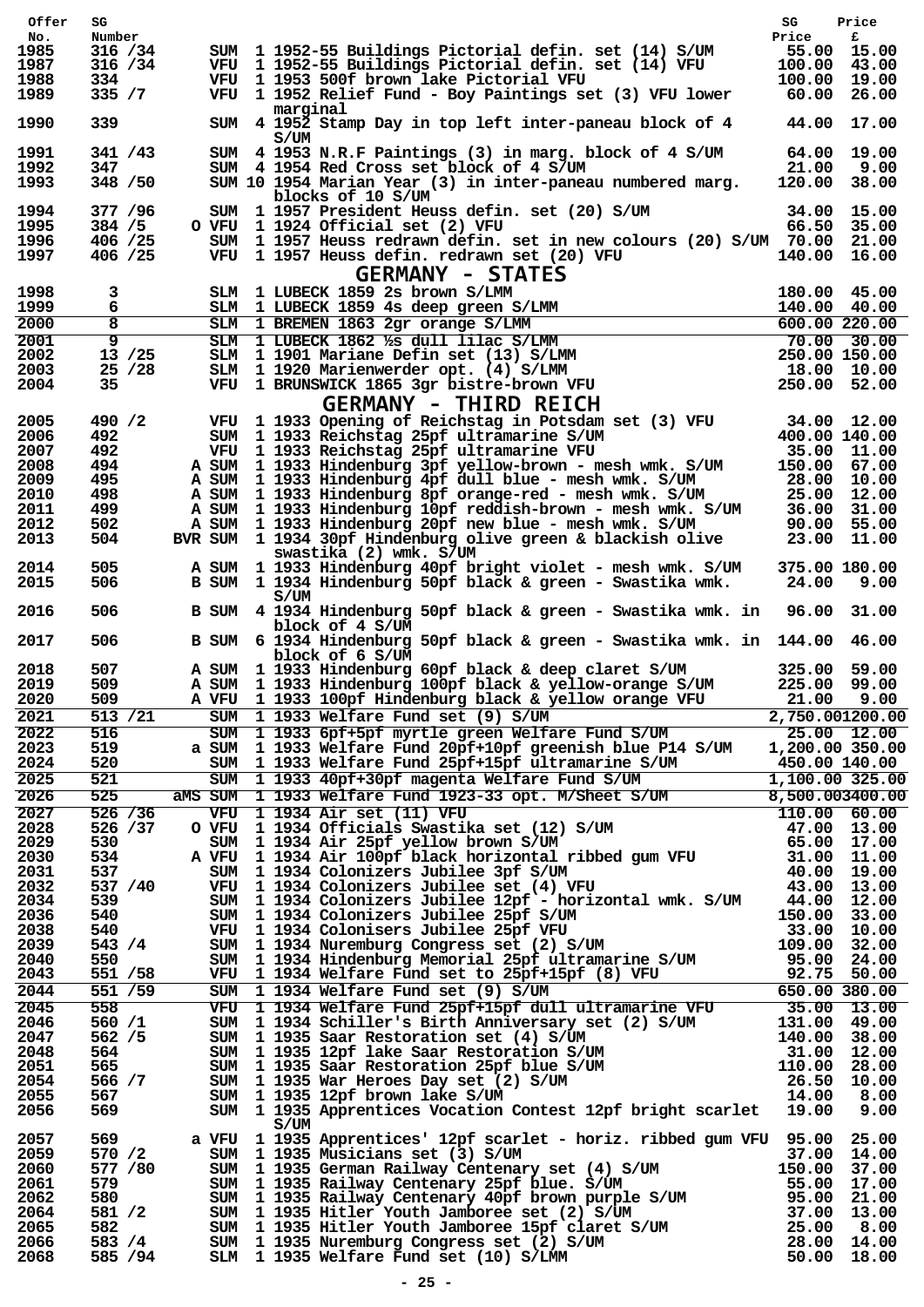| Offer        | SG                | 80<br>Number<br>Soume 11935 Welfare Fund 15pf+10pf purple brown S/UM<br>Frice five<br>593<br>SUM 11935 Welfare Fund 30pf+20pf drab S/UM<br>79.00 13.00<br>597 /9 SUM 11935 Whiter Olympics 25pf +15pf ultramarine S/UM<br>80.00 45.000<br>597                | SG | Price         |
|--------------|-------------------|--------------------------------------------------------------------------------------------------------------------------------------------------------------------------------------------------------------------------------------------------------------|----|---------------|
| No.<br>2069  |                   |                                                                                                                                                                                                                                                              |    |               |
| 2070         |                   |                                                                                                                                                                                                                                                              |    |               |
| 2071         |                   |                                                                                                                                                                                                                                                              |    |               |
| 2072         |                   |                                                                                                                                                                                                                                                              |    |               |
| 2074         |                   |                                                                                                                                                                                                                                                              |    |               |
| 2075         |                   |                                                                                                                                                                                                                                                              |    |               |
| 2076         |                   |                                                                                                                                                                                                                                                              |    |               |
| 2078         |                   |                                                                                                                                                                                                                                                              |    |               |
| 2079         |                   |                                                                                                                                                                                                                                                              |    |               |
| 2080         |                   |                                                                                                                                                                                                                                                              |    |               |
| 2081         |                   |                                                                                                                                                                                                                                                              |    |               |
| 2082         |                   |                                                                                                                                                                                                                                                              |    |               |
| 2083         |                   |                                                                                                                                                                                                                                                              |    |               |
| 2084         |                   |                                                                                                                                                                                                                                                              |    |               |
| 2085<br>2086 |                   |                                                                                                                                                                                                                                                              |    |               |
| 2088         |                   |                                                                                                                                                                                                                                                              |    |               |
| 2091         |                   |                                                                                                                                                                                                                                                              |    |               |
| 2093         |                   |                                                                                                                                                                                                                                                              |    |               |
|              |                   | VFU                                                                                                                                                                                                                                                          |    |               |
| 2094         | 635               | MS SUM 1 1937 Hitler's Culture Fund green M/Sheet P14 S/UM 90.00 23.00<br>MS VFU 1 1937 Hitler's Culture Fund M/Sheet P14 VFU 20.00 9.00<br>SUM 1 1936 Winter Relief Fund 40pf+35pf deep magenta S/UM 35.00 15.00                                            |    |               |
| 2097         | 635               |                                                                                                                                                                                                                                                              |    |               |
| 2098         | 637               |                                                                                                                                                                                                                                                              |    |               |
| 2099         | 637               | MS SUM 1 1937 Hitler's Culture Fund M/Sheet rouletted issue                                                                                                                                                                                                  |    | 400.00 150.00 |
|              |                   | S/UM                                                                                                                                                                                                                                                         |    |               |
| 2101         | 641 / 2           |                                                                                                                                                                                                                                                              |    |               |
| 2102         | 646 —             |                                                                                                                                                                                                                                                              |    |               |
| 2103         | 647 —             |                                                                                                                                                                                                                                                              |    |               |
| 2106         | 648 / 58          |                                                                                                                                                                                                                                                              |    |               |
| 2107         | 657               |                                                                                                                                                                                                                                                              |    |               |
| 2108         | 658<br>659        |                                                                                                                                                                                                                                                              |    |               |
| 2109<br>2110 | 660               |                                                                                                                                                                                                                                                              |    |               |
| 2111         | 663 / 71          |                                                                                                                                                                                                                                                              |    |               |
| 2113         | 669 — 10          |                                                                                                                                                                                                                                                              |    |               |
| 2114         | 671               |                                                                                                                                                                                                                                                              |    |               |
| 2115         | 676               |                                                                                                                                                                                                                                                              |    |               |
| 2116         | 677 /8            |                                                                                                                                                                                                                                                              |    |               |
| 2117         | 680 / 81          |                                                                                                                                                                                                                                                              |    |               |
| 2118         | 682               |                                                                                                                                                                                                                                                              |    |               |
| 2119         | 688               |                                                                                                                                                                                                                                                              |    |               |
| 2120         |                   |                                                                                                                                                                                                                                                              |    |               |
| 2121         | 690<br>700<br>712 |                                                                                                                                                                                                                                                              |    |               |
| 2122         |                   |                                                                                                                                                                                                                                                              |    |               |
| 2123         | 716               |                                                                                                                                                                                                                                                              |    |               |
| 2124         | 717               |                                                                                                                                                                                                                                                              |    |               |
|              |                   | surcharge on 2g black & carmine pictorial S/UM                                                                                                                                                                                                               |    |               |
| 2125         |                   |                                                                                                                                                                                                                                                              |    |               |
| 2126         |                   |                                                                                                                                                                                                                                                              |    |               |
| 2128         |                   |                                                                                                                                                                                                                                                              |    |               |
| 2129         |                   |                                                                                                                                                                                                                                                              |    |               |
| 2130         |                   |                                                                                                                                                                                                                                                              |    |               |
| 2132         |                   |                                                                                                                                                                                                                                                              |    |               |
| 2133         |                   |                                                                                                                                                                                                                                                              |    |               |
| 2136         |                   |                                                                                                                                                                                                                                                              |    |               |
| 2137         |                   |                                                                                                                                                                                                                                                              |    |               |
| 2138         |                   |                                                                                                                                                                                                                                                              |    |               |
| 2139         |                   |                                                                                                                                                                                                                                                              |    |               |
| 2140         |                   |                                                                                                                                                                                                                                                              |    |               |
| 2142         |                   | The surcharge on 2g black & carmine pictorial S/UM<br>T24 Surcharge on 2g black & carmine pictorial S/UM<br>T26 SUM 1 1939 40pf+25pf deep claret S/UM<br>T35 SLM 1 1940 Brown Ribbon Race set S/LMM<br>T35 SUM 1 1940 Brown Ribbon Ra                        |    |               |
|              |                   | blocks 4 S/UM                                                                                                                                                                                                                                                |    |               |
| 2143         |                   | 773 b SUM 4 1941-42 Hitler 6pf reddish cerise shade. Marginal 0.00 23.00                                                                                                                                                                                     |    |               |
|              |                   |                                                                                                                                                                                                                                                              |    |               |
| 2144         |                   |                                                                                                                                                                                                                                                              |    |               |
| 2145         |                   |                                                                                                                                                                                                                                                              |    |               |
| 2146         |                   |                                                                                                                                                                                                                                                              |    |               |
| 2147         |                   |                                                                                                                                                                                                                                                              |    |               |
| 2148         |                   |                                                                                                                                                                                                                                                              |    |               |
| 2149<br>2150 |                   |                                                                                                                                                                                                                                                              |    |               |
| 2151         |                   |                                                                                                                                                                                                                                                              |    |               |
| 2152         |                   |                                                                                                                                                                                                                                                              |    |               |
| 2153         |                   |                                                                                                                                                                                                                                                              |    |               |
|              |                   | 0 30 30 4 1941 Grand Prix set S/UM<br>18.00 8.00<br>18.00 8.00<br>18.00 8.00<br>18.00 8.00<br>18.00 8.00<br>198 9 80 0 VFU 1941 Vienna Fair set (2) S/UM<br>1962 56.00<br>198 9 80 0 VFU 11949 Party Officials set (11) S/UM<br>199 800 0 VFU 1<br>neat CDS. |    |               |
| 2154         | 804               | SUM 1 1942 Hamburg Derby 25pf+100pf blue Horse & Jockey 28.00 10.00                                                                                                                                                                                          |    |               |
|              |                   | S/UM                                                                                                                                                                                                                                                         |    |               |
| 2157         | 805               | M VFU 1 1942 Military Field Post lake brown P13½ VFU 19.00 9.00<br>a M VFU 1 1942 Military Field Post lake brown - the rouletted 150.00 30.00                                                                                                                |    |               |
| 2158         | 805               |                                                                                                                                                                                                                                                              |    |               |
|              |                   | issue VFU                                                                                                                                                                                                                                                    |    |               |
| 2160         | 806               | 0 VFU 1 1942 Official 24pf yellow-brown VFU 50.00 10.00<br>0 VFU 1 1942 Official 40pf VFU 75.00 35.00<br>SUM 1 1943 Armed Forces set (12) S/UM 31.00 11.00                                                                                                   |    |               |
| 2161         | 808               |                                                                                                                                                                                                                                                              |    |               |
| 2162         | 819 / 30          | O SUM 4 1942 50pf deep green Swastika Official in block of 4 100.00 57.00                                                                                                                                                                                    |    |               |
| 2163         | 820               | S/UM                                                                                                                                                                                                                                                         |    |               |
|              |                   |                                                                                                                                                                                                                                                              |    |               |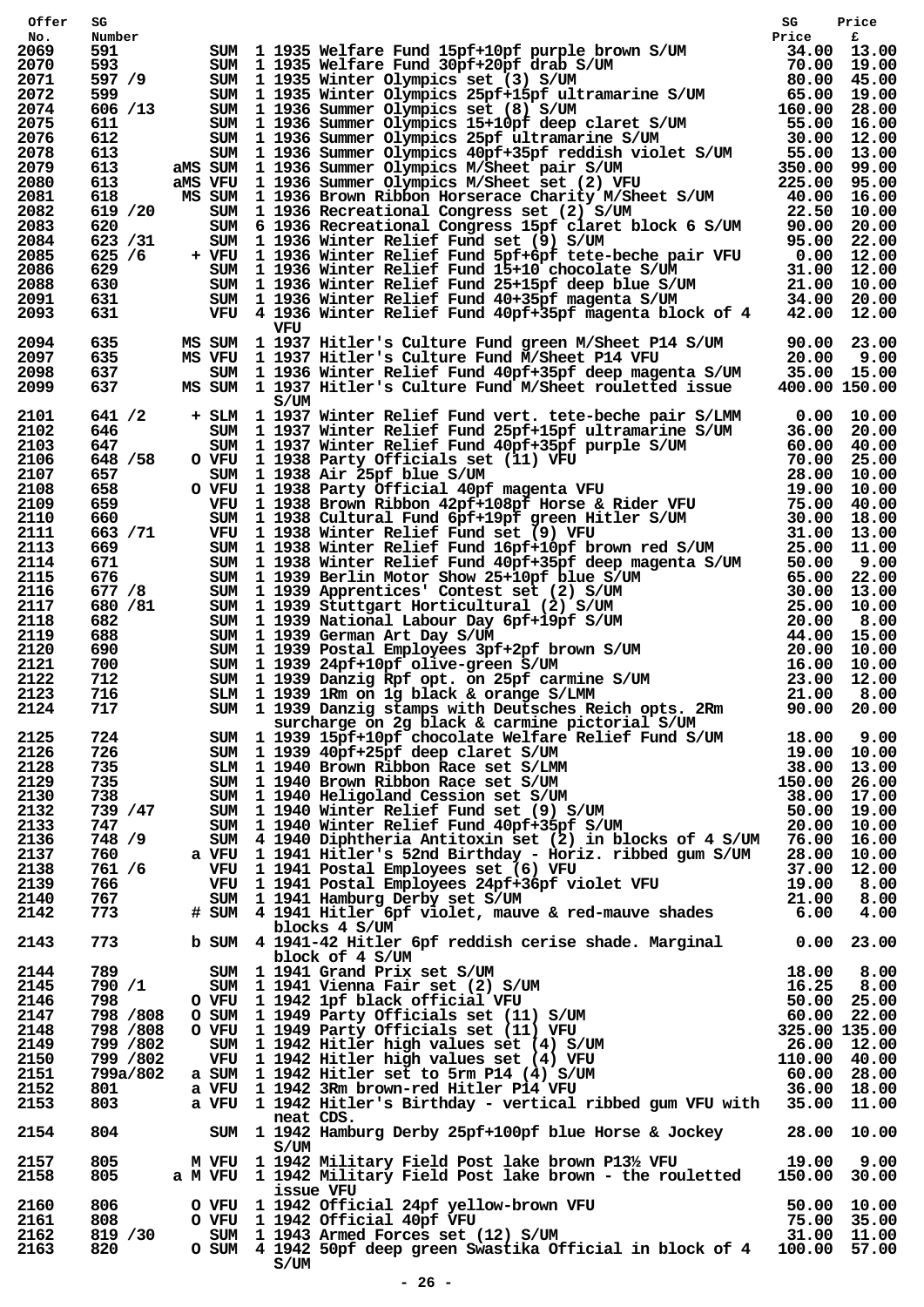| Offer          | SG                   |      |                                                                                                                                                                                                                                                 | SG                           | Price         |
|----------------|----------------------|------|-------------------------------------------------------------------------------------------------------------------------------------------------------------------------------------------------------------------------------------------------|------------------------------|---------------|
| No.<br>2164    | Number<br>853        |      | SUM 50 1944 11th Anniversary of Third Reich in block of 50                                                                                                                                                                                      | Price<br>125.00 26.00        | £             |
|                |                      |      | S/UM                                                                                                                                                                                                                                            |                              |               |
| 2165<br>2168   | 861 / 73<br>861 / 73 |      | SUM 1 1944 Armed Forces & Heroes Day set (13) S/UM<br>VFU 1 1944 Armed Forces & Heroes Day set (13) VFU<br><b>GERMANY - TOGO</b>                                                                                                                | 24.00 10.00                  | 28.00 11.00   |
| 2169           | $\mathbf{2}$         |      | SLM 1 TOGO 1914 10 opt. type 1 on 5pf green ship with<br>Franco-Anglaise opt. S/LMM                                                                                                                                                             | 55.00 17.00                  |               |
| 2170 G<br>2171 | 1/2<br>7/8<br>G      |      | SLM 1 1897-98 3pf grey-brown & 5pf green (2) S/LMM<br>SLM 1 1900 3pf brown & 5pf green (2) S/UM                                                                                                                                                 | 15.00 10.00<br>18.40 16.00   |               |
| 2172           | G<br>7/18            |      | VFU 1 1900 Defin set to 3m violet & black (12) 3m toned VFU 512.90 225.00                                                                                                                                                                       |                              |               |
| 2173           | 20/23<br>G           |      | SLM 1 1909-19 Yachts (4) S/LMM                                                                                                                                                                                                                  |                              | $51.40$ 26.00 |
| 2174           | G<br>23              |      | SLM 1 1915 5m carmine & black yacht S/LMM                                                                                                                                                                                                       | 46.00 25.00                  |               |
|                | 2176 ZG 10           |      | a VFU 1 1895 10pf carmine VFU on piece with Klein Popo CDS.<br><b>GERMANY - TURKISH EMPIRE</b>                                                                                                                                                  |                              | 29.00 15.00   |
| 2177           | 58                   |      | SUM 1 1905 25pi on 5m Yacht lake & black S/UM<br><b>GERMANY - UNIFIED</b>                                                                                                                                                                       | 48.00 35.00                  |               |
| 2178           | 2361 /68             |      | SUM 1 1991 Butterflies set (8) S/UM                                                                                                                                                                                                             | 18.00                        | 9.00          |
| 2179           | 2397a/404            |      | SUM 1 1991 Dragonflies (8) incl. horiz. strip of 4 S/UM                                                                                                                                                                                         | 15.60                        | 8.00          |
| 2180           | 2437 /97             |      | VFU 1 1991-3 Arms of Lander (16) VFU                                                                                                                                                                                                            | 20.80                        | 9.00          |
| 2182           | 2480 / 84            |      | VFU 1 1991-3 Arms of Lander (16) VFU<br>SUM 1 1992 Clocks (5) S/UM<br>SUM 25 1992 Stamp Day complete sheet of 25 S/UM<br>SUM 1 1994 Traditional Costumes set (5) S/UM<br>MS VFU 1 1996 National Park M/Sheet VFU<br>VFU 1 2011 \$5 Gentia       | 14.50                        | 9.00          |
| 2183           | 2486                 |      |                                                                                                                                                                                                                                                 | 68.75                        | 16.00         |
| 2184           | 2598 / 602           |      |                                                                                                                                                                                                                                                 | 14.00                        | 8.00          |
| 2185<br>2186   | 2728<br>3322         |      |                                                                                                                                                                                                                                                 | 12.00<br>18.00               | 8.00<br>9.00  |
| 2187           | 3517                 |      |                                                                                                                                                                                                                                                 | 10.50                        | 2.00          |
| 2188           | 3724                 | a FU | 1 2011 Paddle Steamer FU bars pmk                                                                                                                                                                                                               | 12.00                        | 2.00          |
|                |                      |      | <b>GERMANY - WAR OCCUPATION</b>                                                                                                                                                                                                                 |                              |               |
| 2189           | 1 / 14               |      | VFU 1 ALLENSTEIN 1920 Overprint set (12) missing 10pf +                                                                                                                                                                                         | 282.00 152.00                |               |
| 2190           | 12 <sup>12</sup>     |      | 15pf VFU<br>B d SLM 1 POLAND 1919 20pf German Occupation - ultramarine                                                                                                                                                                          | 2,000.00 665.00              |               |
|                |                      |      | S/LMM                                                                                                                                                                                                                                           |                              |               |
| 2191           | 12/13                |      | VFU 1 TURKISH EMPIRE 1889 1pi on 20pf ultramarine with 1pi<br>on 20pf dull blue VFU                                                                                                                                                             |                              | 20.50 11.00   |
| 2192           |                      |      | 12B/12 B d VFU 1 POLAND 1919 20pf deep blue, violet blue & ultramarine 3,250.00 722.00<br>shades (3) VFU                                                                                                                                        |                              |               |
| 2193           | 90                   |      | VFU 1 MONTENEGRO 1943 50c brown Air opt. VFU                                                                                                                                                                                                    | $300.00$ $46.00$             |               |
| 2194<br>2195   | 91<br>108            |      | VFU 1 MONTENEGRO 1944 Il Ultramarine Air opt. VFU<br>VFU 1 MONTENEGRO 1944 Red Cross 0.25+1.75Rm surcharge on                                                                                                                                   | 300.00 35.00<br>275.00 41.00 |               |
|                |                      |      | 50c brown VFU                                                                                                                                                                                                                                   |                              |               |
| 2196           | 372 / 91             |      | SLM 1 POLAND 1940 Polish Stamps with occupation surcharges<br>incl.type II issues (28) S/LMM                                                                                                                                                    | 49.00 13.00                  |               |
| 2197           | 392 /406             |      | O SLM 1 POLAND 1940 Officials (15) S/LMM                                                                                                                                                                                                        |                              | 35.00 10.00   |
| 2198           |                      |      |                                                                                                                                                                                                                                                 |                              |               |
| 2199           |                      |      | 392 /406 0 VFU 1 POLAND 1940 Officials (15) mainly VFU 65.00 22.00<br>397 /412 SLM 1 LUXEMBOURG 1940 opt. set (16) S/LMM 24.00 8.00<br>409 /12 VFU 1 GENERAL GOVERNMENT 1940 Red Cross Fund set (4) VFU 23.00 18.00                             |                              |               |
| 2200           | 409 /12              |      |                                                                                                                                                                                                                                                 |                              |               |
|                |                      |      |                                                                                                                                                                                                                                                 |                              |               |
|                |                      |      |                                                                                                                                                                                                                                                 |                              |               |
|                |                      |      |                                                                                                                                                                                                                                                 |                              |               |
|                |                      |      | 2202 G 15 VFU 1 SERBIA 1941 20d light blue VFU 450.00 175.00<br>2202 G 15 VFU 1 SERBIA 1941 30d pink VFU 1,800.00 650.00<br>2203 G 26 /30 VFU 1 SERBIA 1941 Air surcharge set (5) VFU 2,750.00 995.00<br>2204 G 43 VFU 1 SERBIA 1941            |                              |               |
| 2205           | 1033                 |      | SUM 1 1949 Opening of West German Parliament 10Dm S/UM 70.00 21.00                                                                                                                                                                              |                              |               |
| 2206           | 1033 / 4             |      | SUM 1 1949 Opening of West German Parliament set (2) S/UM 145.00 75.00                                                                                                                                                                          |                              |               |
| 2207           | 1035                 |      |                                                                                                                                                                                                                                                 |                              |               |
| 2208           | 1036                 |      |                                                                                                                                                                                                                                                 |                              |               |
| 2209           | 1037                 |      |                                                                                                                                                                                                                                                 |                              |               |
| 2210           | 1038                 |      |                                                                                                                                                                                                                                                 |                              |               |
| 2211<br>2212   | 1038<br>1039         |      |                                                                                                                                                                                                                                                 |                              |               |
| 2213           | 1039 /40             |      |                                                                                                                                                                                                                                                 |                              |               |
| 2214           | 1039 /41             |      |                                                                                                                                                                                                                                                 |                              |               |
| 2215           | 1044                 |      |                                                                                                                                                                                                                                                 |                              |               |
| 2216           | 1045 /60             |      |                                                                                                                                                                                                                                                 |                              |               |
| 2222           | 1058                 |      |                                                                                                                                                                                                                                                 |                              |               |
| 2223           | 1065                 |      | SUM 1 1949 Opening of West German Parliament set (2) S/UM 145.00 75.00<br>SUM 1 1949 Opening Of West & green S/UM<br>VFU 1 1949 Stamp Centenary 20pf VFU<br>VFU 1 1949 Stamp Centenary 20pf VFU<br>VFU 1 1949 Stamp Centenary 30pf bro          |                              |               |
| 2224           | 1065 / 6             |      | $(2)$ S/LMM                                                                                                                                                                                                                                     |                              |               |
| 2225           | 1065 / 6             |      | VFU 1 1951 Charity 700th Anniversary St Mary's Church set<br>$(2)$ VFU                                                                                                                                                                          | 220.00 54.00                 |               |
| 2226           | 1066 10              |      | SUM 1 1951 St Marys Church 20pf+5pf black & claret S/UM                                                                                                                                                                                         | 150.00 28.00                 |               |
| 2227           | 1067 /8              |      |                                                                                                                                                                                                                                                 |                              |               |
| 2229           | 1069 /72             |      |                                                                                                                                                                                                                                                 |                              |               |
| 2231           | 1072                 |      |                                                                                                                                                                                                                                                 |                              |               |
|                |                      |      |                                                                                                                                                                                                                                                 |                              |               |
| 2232           | 1073                 |      |                                                                                                                                                                                                                                                 |                              |               |
| 2237           | 1076                 |      |                                                                                                                                                                                                                                                 |                              |               |
| 2238<br>2239   | 1076<br>1077         |      |                                                                                                                                                                                                                                                 |                              |               |
| 2240           | 1080 /1              |      |                                                                                                                                                                                                                                                 |                              |               |
| 2241           | 1080 / 1             |      |                                                                                                                                                                                                                                                 |                              |               |
| 2243           | 1081                 |      |                                                                                                                                                                                                                                                 |                              |               |
| 2244           | 1082 /5              |      | SUM 1951 St Marys Church 20pf+5pf black & claret S/UM 150.00 28.00<br>VFU 1951 Philatelic Exhibition set (2) VFU 145.00 29.00<br>VFU 1951 Humanitarian Relief Fund set (4) VFU 180.00 31.00<br>SUM 1952 Otto Gas Engine set S/UM 43.<br>$-27 -$ |                              |               |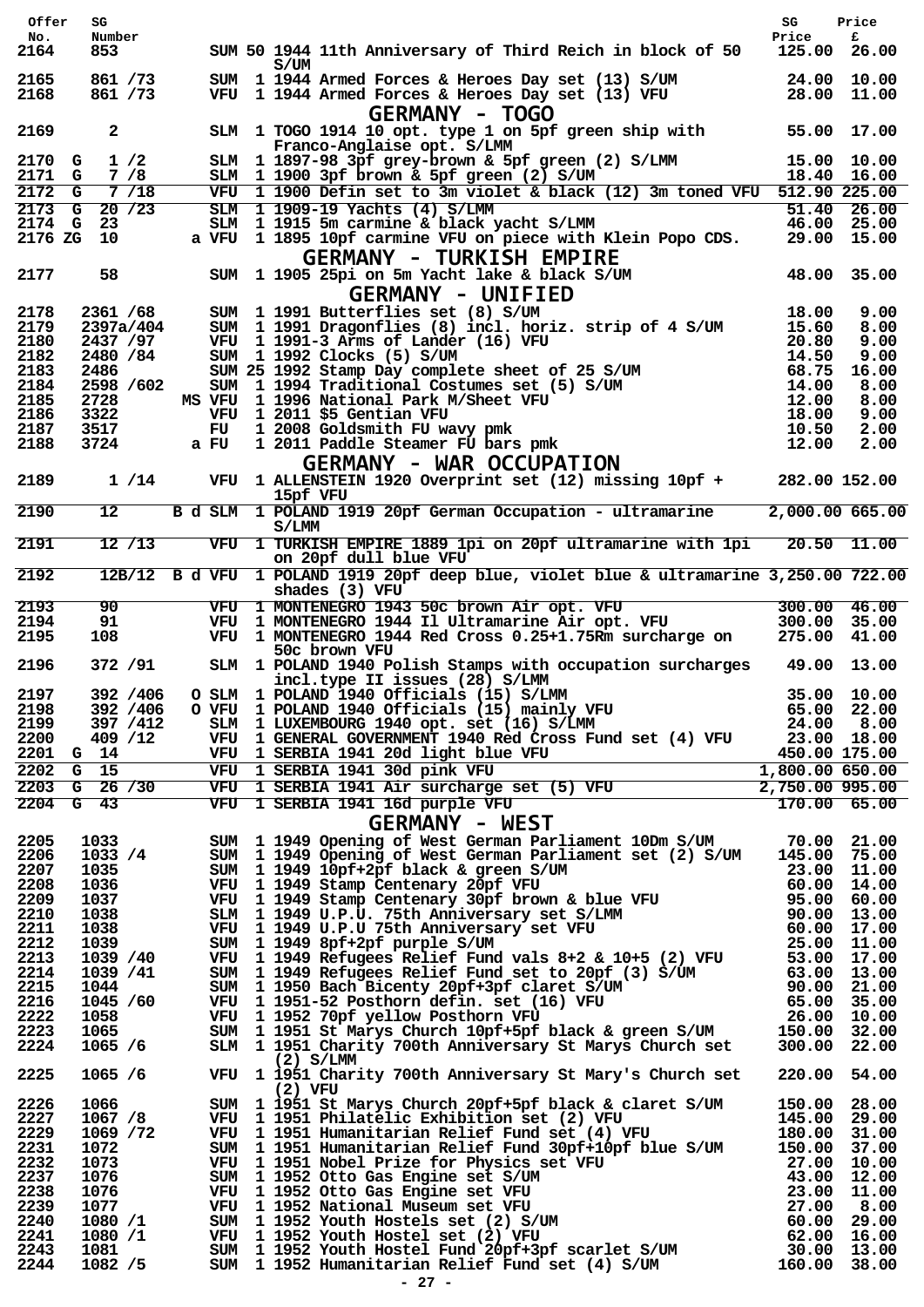| Offer                                                                                                        | SG                                                                                                                               |      |                                                                                                                                                                                                                                                                                                                                                                                                                                                                                                                                                                                                                         |  |  |
|--------------------------------------------------------------------------------------------------------------|----------------------------------------------------------------------------------------------------------------------------------|------|-------------------------------------------------------------------------------------------------------------------------------------------------------------------------------------------------------------------------------------------------------------------------------------------------------------------------------------------------------------------------------------------------------------------------------------------------------------------------------------------------------------------------------------------------------------------------------------------------------------------------|--|--|
| No.<br>2245<br>2246                                                                                          | Number<br>1082 / 5<br>1085                                                                                                       | S/UM | SG Price<br>VFU 1 1952 Humanitarian Relief Fund set (4) VFU Price f<br>SUM 1 1952 Humanitarian Relief Fund 30pf+10pf black-blue 120.00 25.00                                                                                                                                                                                                                                                                                                                                                                                                                                                                            |  |  |
| 2247<br>2250<br>2253<br>2255<br>2258<br>2263<br>2264                                                         |                                                                                                                                  |      |                                                                                                                                                                                                                                                                                                                                                                                                                                                                                                                                                                                                                         |  |  |
| 2265<br>2267<br>2270<br>2271<br>2272<br>2274<br>2275                                                         |                                                                                                                                  |      |                                                                                                                                                                                                                                                                                                                                                                                                                                                                                                                                                                                                                         |  |  |
| 2277<br>2283<br>2284<br>2288<br>2289<br>2291<br>2292                                                         |                                                                                                                                  |      |                                                                                                                                                                                                                                                                                                                                                                                                                                                                                                                                                                                                                         |  |  |
| 2293<br>2296                                                                                                 |                                                                                                                                  |      |                                                                                                                                                                                                                                                                                                                                                                                                                                                                                                                                                                                                                         |  |  |
| 2297<br>2298<br>2301<br>2303<br>2304<br>2306<br>2307<br>2309<br>2311<br>2313<br>2314                         |                                                                                                                                  |      | 1026 / 1031 2022 and the pair of the continent in Relief Pand Super 1992 1113 2021 00 117.03 26.00 10.00 12.00 12.00 12.00 12.00 12.00 12.00 12.00 12.00 12.00 12.00 12.00 12.00 12.00 12.00 12.00 12.00 12.00 12.00 12.00 12                                                                                                                                                                                                                                                                                                                                                                                           |  |  |
| 2315<br>2319<br>2322<br>2324<br>2325<br>2326<br>2330<br>2331<br>2333<br>2335                                 | 1219 /23<br>1233<br>1233<br>1343i<br>1359 /66<br>1535 / 55<br>2329 1535 / 55<br>1596 /605<br>1739 / 55<br>1739 / 55<br>1739 / 55 | S/UM | VFU 11970-73 Heinemann defin. Set (21) VFU 17.00 10.00<br>SUM 11971-74 Accident Prevention defin. set (11) S/UM 22.00 12.00<br>SUM 11975-76 Industry & Technology set (23) S/UM 55.00 17.00<br>VFU 11975-76 Industry & Technology se                                                                                                                                                                                                                                                                                                                                                                                    |  |  |
| 2336<br>2337<br>2338<br>2339<br>2342<br>2343<br>2344<br>2345<br>2346<br>2347<br>2348<br>2349<br>2350<br>2351 | 1761 - 17<br>1775 /78<br>1871 /2<br>1904<br>1912<br>1976<br>1977<br>2008<br>2143 / 6                                             | S/UM | SUM 50 1975 Stamp Day complete sheet of 50 S/UM 35.00 3.00<br>SUM 4 1976 Training for Olympic Games set (4) blocks 4 S/UM 24.00 10.00<br>1796/9 SUM 6 1976 Garden Flowers set (4) DIOCKS 4 S/04 27.00 10:00<br>1805/12 d SUM 1 1977 German Castles set (21) S/UM 43.00 13.00<br>1805/12 d # SUM 1 1977 German Castles values to 300pf (19) S/UM 43.00 13.00<br>1838 SUM 50 1977<br>SUM 4 1978 Sport Promotion Fund set (2) In Diocks of 4 S/UM 31.00 13.00<br>SUM 50 1978 Stamp Day complete sheet of 50 S/UM 42.50 14.00<br>SUM 25 1979 Christmas complete sheet of 25 S/UM 40.00 14.00<br>SUM 20 1981 Stamp Day compl |  |  |
| 2352<br>2353<br>2355<br>2356<br>2357<br>2358<br>2359<br>2360                                                 | 2150 /59<br>2150 /69<br>2150 /69<br>2150 /69<br>2200 / 20<br>2220 / 20<br>2251<br>2252 / 55                                      |      | VFU 1 1986-94 Famous German Women values to 500pf (20) VFU 31.00 12.00<br>90.00 60.00<br>SUM 1 1986-94 Famous Women (26) S/UM<br>WFU 1 1986-94 Famous German Women set (26) VFU 48.00 25.00<br># SUM 1 1986 Famous Women original set (24) S/UM<br>48.00 25.00<br>48.00 25.00<br>48.00 25.00<br>48.00 25.00<br>48.00 25.                                                                                                                                                                                                                                                                                                |  |  |
| 2361<br>2362<br>2363<br>2367                                                                                 | 2262<br>2267 / 70<br>2321<br>2321<br>2368 SB 72                                                                                  | S/UM | S/UM<br>SUM 4 1989 Bonn block of 4 S/UM<br>SUM 11989 Youth Welfare - Circus set (4) S/UM<br>MS SUM 11990 Youth Philately Exhibition M/Sheet S/UM<br>MS VFU 11990 Youth Philatelic Exhibition M/Sheet VFU<br>SUM 11980 German Castles boo                                                                                                                                                                                                                                                                                                                                                                                |  |  |
|                                                                                                              | $2369$ A 1/9<br>$2370 \quad A \quad 1/9$                                                                                         |      |                                                                                                                                                                                                                                                                                                                                                                                                                                                                                                                                                                                                                         |  |  |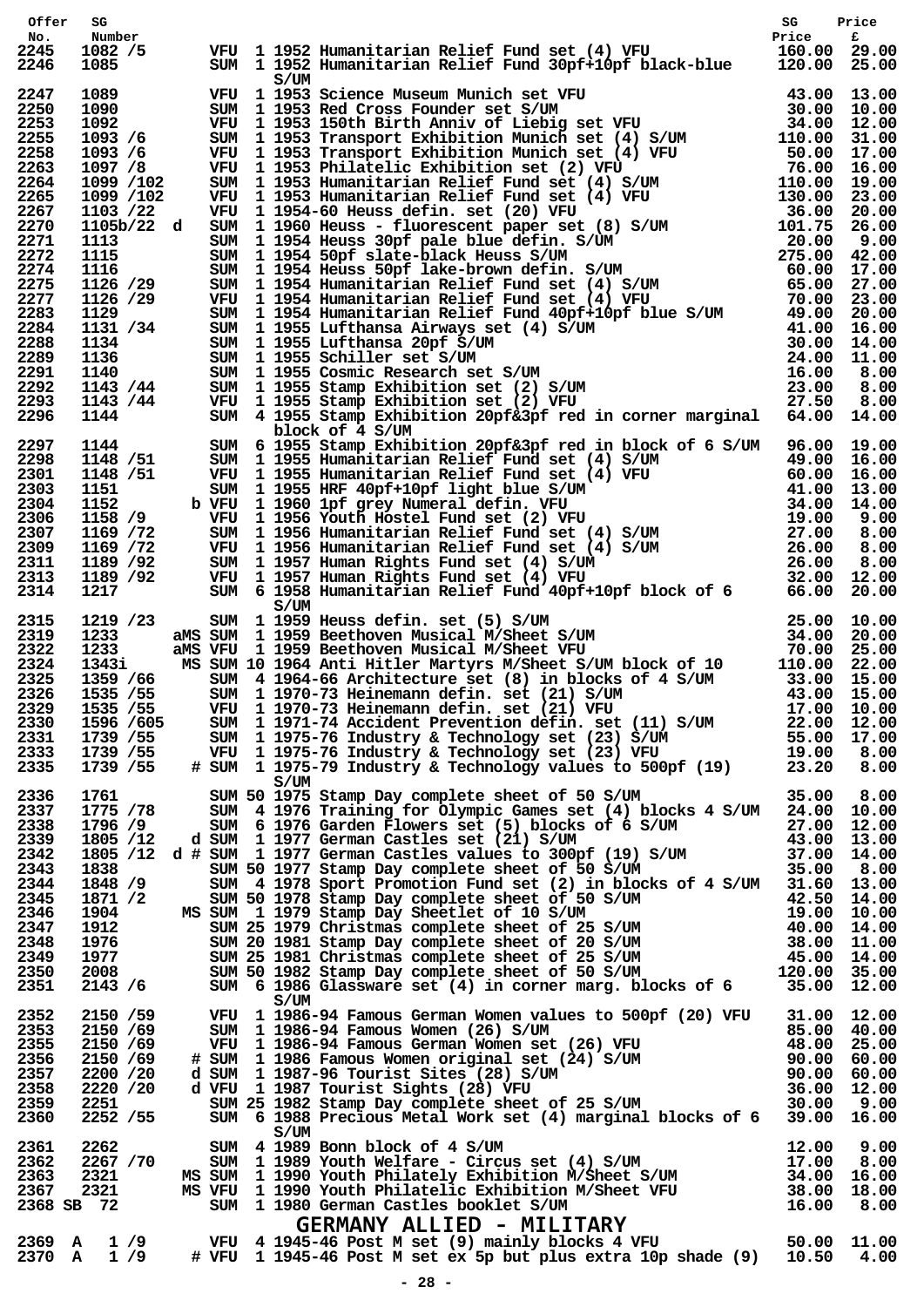| Offer<br>No.        | SG<br>Number         |                                                                                                                                                                                                                                                                   | SG<br>Price                       | Price<br>£                 |
|---------------------|----------------------|-------------------------------------------------------------------------------------------------------------------------------------------------------------------------------------------------------------------------------------------------------------------|-----------------------------------|----------------------------|
|                     |                      | VFU                                                                                                                                                                                                                                                               |                                   |                            |
| 2371 A 13           | 2372 A 16 /23        | VFU 1 1945 6pf yellow P14½x14 VFU<br>VFU 1 1945 M defin values to 12pf (8) VFU<br>SLM 1 1945-46 Military Post set to 1M (20) S/LMM<br>b VFU 1 1945 6pf yellow P141/x14 VFU                                                                                        | 19.00 8.00<br>72.45 17.00         |                            |
|                     | 2373 A 16 /35        |                                                                                                                                                                                                                                                                   | 75.00 17.00                       |                            |
|                     | 2374 A 16 /35        | SUM 1 1945 Military M defin. set to 1m complete (20) S/UM                                                                                                                                                                                                         |                                   | 75.00 48.00                |
|                     | 2375 A 16 /35        | VFU 1 1945 Military M defin. set to 1m complete (20) VFU<br>$2377$ A 29 /34 b + VFU 1 1945 Military M set to 80m + 2 extra shades (8) VFU                                                                                                                         | $1,200.00$ 712.00<br>487.75 95.00 |                            |
| 2378                | A<br>32              | VFU 1 1945 50pf slate green M P11 VFU                                                                                                                                                                                                                             | 23.00 13.00                       |                            |
| 2380 A 33           |                      | a SUM $4$ 1945 60pf plum P11x11½ block of 4 S/UM                                                                                                                                                                                                                  |                                   |                            |
| 2381 A<br>2383 A 35 | 34                   |                                                                                                                                                                                                                                                                   |                                   |                            |
|                     |                      | SUM 4 1945 50pH state green $M = 11$ vFO<br>SUM 4 1945 60pf plum P11x11½ block of 4 S/UM 58.00 25.00<br>VFU 1 1945 Military Post 80pf indigo key value VFU 650.00 115.00<br>VFU 1 1945 1m myrtle green VFU 700.00 135.00<br>GERMANY-BAV<br><b>GERMANY-BAVARIA</b> |                                   |                            |
| 2386                | 8                    |                                                                                                                                                                                                                                                                   |                                   |                            |
| 2387                | 11                   |                                                                                                                                                                                                                                                                   |                                   |                            |
| 2388                | $12 \,$              | a VFU 1 1850 1k pink Imperf with 2 large margins VFU 600.00 135.00<br>VFU 1 1853 6K brown VFU 80.00 30.00<br>VFU 1 1850 6k bright brown - 4 good margins VFU 80.00 23.00<br>VFU 1 1850 6k bright brown - 4 good margins VFU 80.00 23                              |                                   |                            |
| 2389                | 13                   | VFU 1 1850 6k chestnut numeral 3 large margins - other is<br>good VFU                                                                                                                                                                                             | 80.00                             | 34.00                      |
| 2391                | 14                   | VFU 1 1850-58 deep brown VFU                                                                                                                                                                                                                                      | 80.00 30.00                       |                            |
| 2394                | 16                   | VFU 1 1850 9k pale green Imperf. 4 good margins VFU                                                                                                                                                                                                               | 325.00 75.00                      |                            |
| 2396<br>2397        | 16<br>17             | VFU 2 1850 9k pale yellow green Imperf. pair on piece VFU<br>VFU 1 1850 9k deep yellow-green VFU                                                                                                                                                                  | 650.00 275.00<br>120.00 40.00     |                            |
| 2400                | 18                   | VFU 1 1858 12k red numeral 4 close margins - close in                                                                                                                                                                                                             | 225.00                            | 26.00                      |
|                     |                      | places VFU                                                                                                                                                                                                                                                        |                                   |                            |
| 2401<br>2403        | 20<br>23             | VFU 1 1862 1k yellow numeral VFU<br>SLM 1 1862 3k carmine imperf S/LMM<br>VFU 1 1862 6k blue Imperf with 3 large margins VFU                                                                                                                                      | 39.00<br>85.00                    | 9.00<br>24.00              |
| 2404                | 25                   |                                                                                                                                                                                                                                                                   | 65.00 15.00                       |                            |
| 2407                | 28                   | VFU 1 1862 9k pale bistre numeral 4 large margins VFU                                                                                                                                                                                                             | 26.00 10.00                       |                            |
| 2410<br>2411        | 29<br>30             | VFU 1 18623k deep rose VFU<br>VFU 1 1862 12k yellow green Imperf with 4 good margins VFU                                                                                                                                                                          | 26.00<br>130.00 40.00             | 8.00                       |
| 2413                | 32                   | VFU 1 1862 18k brick-red with 4 margins VFU neat pmk.                                                                                                                                                                                                             | 800.00 115.00                     |                            |
| 2414                | 33                   | VFU 1 1862 18k bright red 3 good to large margins VFU                                                                                                                                                                                                             | 250.00 44.00                      |                            |
| 2417<br>2418        | 36<br>42             | VFU 1 1862 1k blue green VFU<br>VFU 1 1867 6k deep bistre shade 4 large margins VFU                                                                                                                                                                               | 85.00 20.00<br>0.00 175.00        |                            |
| 2419                | 43 / 44              | VFU 1 1868-9 7k blue & 7k deep blue $(2)$ VFU                                                                                                                                                                                                                     | 876.00 236.00                     |                            |
| 2420                | 63                   | B VFU 1 1873 18k pale red VFU                                                                                                                                                                                                                                     | 400.00 110.00                     |                            |
| 2421<br>2422        | 75 / 76<br>78        | VFU 1 1876 3pf yellow-green & 3pf pale-green (2) VFU<br>SLM 1 1876 5pf deep blue-green Arms well centred S/LMM                                                                                                                                                    | 41.50 12.00<br>500.00 72.00       |                            |
| 2423                | 78                   | VFU 1 1876 5pf deep blue green VFU                                                                                                                                                                                                                                | 34.00 18.00                       |                            |
| 2424                | 80                   | SLM 1 1878 5pf Mauve Arms - short corner perf S/LMM                                                                                                                                                                                                               | 275.00 16.00                      |                            |
| 2425<br>2426        | 80<br>80             | VFU 1 1878 5p mauve Arms VFU                                                                                                                                                                                                                                      | 39.00 11.00<br>117.00             | 40.00                      |
| 2427                | 81                   | VFU 3 1878 5p mauve Arms - 3 distinct shades VFU 117.00<br>VFU 1 1876 10pf rose shade with carmine P11½ (2) VFU 182.50                                                                                                                                            |                                   | 36.00                      |
| 2428                | 81 / 82              |                                                                                                                                                                                                                                                                   | 182.50                            | 75.00                      |
| 2429<br>2430        | 85 / 85<br>87        | VFU 1 1876 10pf rose & 10pf carmine (2) VFU<br>a VFU 1 1876 25pf brown & 25pf pale brown (2) VFU<br>VFU 1 1876 50pf orange-brown VFU                                                                                                                              | 21.00<br>50.00 20.00              | 9.00                       |
| 2432                | 88                   | VFU 1 1876 50pf orange-brown VFU                                                                                                                                                                                                                                  |                                   |                            |
| 2434                | 89                   |                                                                                                                                                                                                                                                                   |                                   |                            |
| 2435<br>2436        | 117<br>119           |                                                                                                                                                                                                                                                                   |                                   |                            |
| 2437                | 135                  |                                                                                                                                                                                                                                                                   |                                   |                            |
| 2438                | 138 / 44             | VFU 1 1879 Im pale mauve Arms VFU 50.00 20.00<br>SLM 1 1880 2m orange S/LMM 46.00 20.00<br>VFU 1 1888 50pf deep green & brown Arms VFU 22.00 8.00<br>A VFU 1 1900 80pf mauve arms - toned paper VFU 20.00 8.00<br>VFU 1 1911 2m orange                            |                                   |                            |
| 2439                | 138 / 47             | unlisted shades (22) VFU<br>VFU 1 1911 Prince Luitpold set to 80pf (10) VFU 92.00 19.00                                                                                                                                                                           |                                   |                            |
| 2440                | 138c/47              | a VFU $\frac{1}{1}$ 1911-13 Prince Luitpold set to 80pf (10) VFU 41.00 10.00                                                                                                                                                                                      |                                   |                            |
| 2441                | 138c/48              |                                                                                                                                                                                                                                                                   |                                   |                            |
| 2442<br>2443        | 148<br>148           | VFU 1 1911-13 Prince Luitpold values to 80pf (10) VFU 37.00 9.00<br>VFU 1 1911 Im brown on drab type I VFU 25.00 12.00<br>VFU 1 1911 Prince Luitpold 1m brown BASE perfin. VFU 2 25.00 10.00<br>VR VFU 1 1911 Prince Luitpold 1m brown BASE perfin. VFU 2         |                                   |                            |
|                     |                      | CDS'S.                                                                                                                                                                                                                                                            |                                   |                            |
| 2444                | 171 /88              | A VFU 1 1914 Prince Leopold set with shades to 80pf & 111.25 25.00                                                                                                                                                                                                |                                   |                            |
| 2445                |                      | se-tenant 5pf with label (21) VFU<br>171 /90 A * VFU 1 1914 K. Ludwig III set to 2m with a vast range of                                                                                                                                                          | 294.00 34.00                      |                            |
|                     |                      | shades mainly unlisted by SG (68) VFU                                                                                                                                                                                                                             |                                   |                            |
| 2446                | 173 /89              | VFU 1 1914 K. Ludwig III values 3pf to 1m (12) VFU 51.00 12.00                                                                                                                                                                                                    |                                   |                            |
| 2447<br>2448        | 195 /208             |                                                                                                                                                                                                                                                                   |                                   |                            |
| 2449                | 195 /210<br>217      | A VFU 1 1919 Republic opt. set to 2m (16) VFU 69.00 20.00<br>O VFU 1 1919 7/ <sub>2</sub> pf green Official VFU 21.00 11.00<br>A VFU 1 1919 7/ <sub>2</sub> pf green Ludwig opt. VFU 26.00 11.00<br>A VFU 1 1919 20m deep brown VFU 26.00 11.00<br>A VFU 1 1      |                                   |                            |
| 2450                | 233                  |                                                                                                                                                                                                                                                                   |                                   |                            |
| 2451                | 249                  |                                                                                                                                                                                                                                                                   |                                   |                            |
| 2452<br>2453        | 257 / 65<br>257 / 69 |                                                                                                                                                                                                                                                                   |                                   |                            |
|                     |                      | <b>GERMANY-DANZIG</b>                                                                                                                                                                                                                                             |                                   |                            |
| 2454                | 61b/61               | M&U 1 1921 5m Blue violet sideways wmk. FMM - hinge 2,253.00 190.00                                                                                                                                                                                               |                                   |                            |
|                     |                      | remainder - with a used comparison (2)                                                                                                                                                                                                                            |                                   |                            |
| 2455                | 64 / 90<br>91 /93    | VFU 1 1921 Defin. set (27) VFU<br>VFU  1 1921 Defin. set (27) VFU<br>VFU  1 1921–22 Arms – zigzag roulette set (4) VFU                                                                                                                                            | 44.35 25.00                       |                            |
| 2456<br>2457        |                      | 94 /119 O # VFU 1 1921 Official values to 20m yellow green (23) VFU                                                                                                                                                                                               |                                   | 26.50 11.00<br>37.65 18.00 |
| 2458                | 95                   | VFU 1 1921 Official values to 20m yellow green (23) VFU 37.65<br>VFU 1 1922 100m red & bronze-green upr. wmk zigzag roulette 20.00                                                                                                                                |                                   | 8.00                       |
| 2459                | 144                  | VFU<br>VFU 1 1923 250T on 200m orange VFU                                                                                                                                                                                                                         |                                   |                            |
| 2460                | 145 / 61             | $# VFU$ 1 1923 Surch. values to $500m$ on 10000m lavender (13)                                                                                                                                                                                                    | 14.40                             | 22.00 11.00<br>6.00        |
|                     |                      | VFU                                                                                                                                                                                                                                                               |                                   |                            |
| 2461                | 177a/93              | * VFU 1 1924-38 Badge type 39 values to 75pf with shades (28) 119.40 36.00                                                                                                                                                                                        |                                   |                            |
|                     |                      | $-29 -$                                                                                                                                                                                                                                                           |                                   |                            |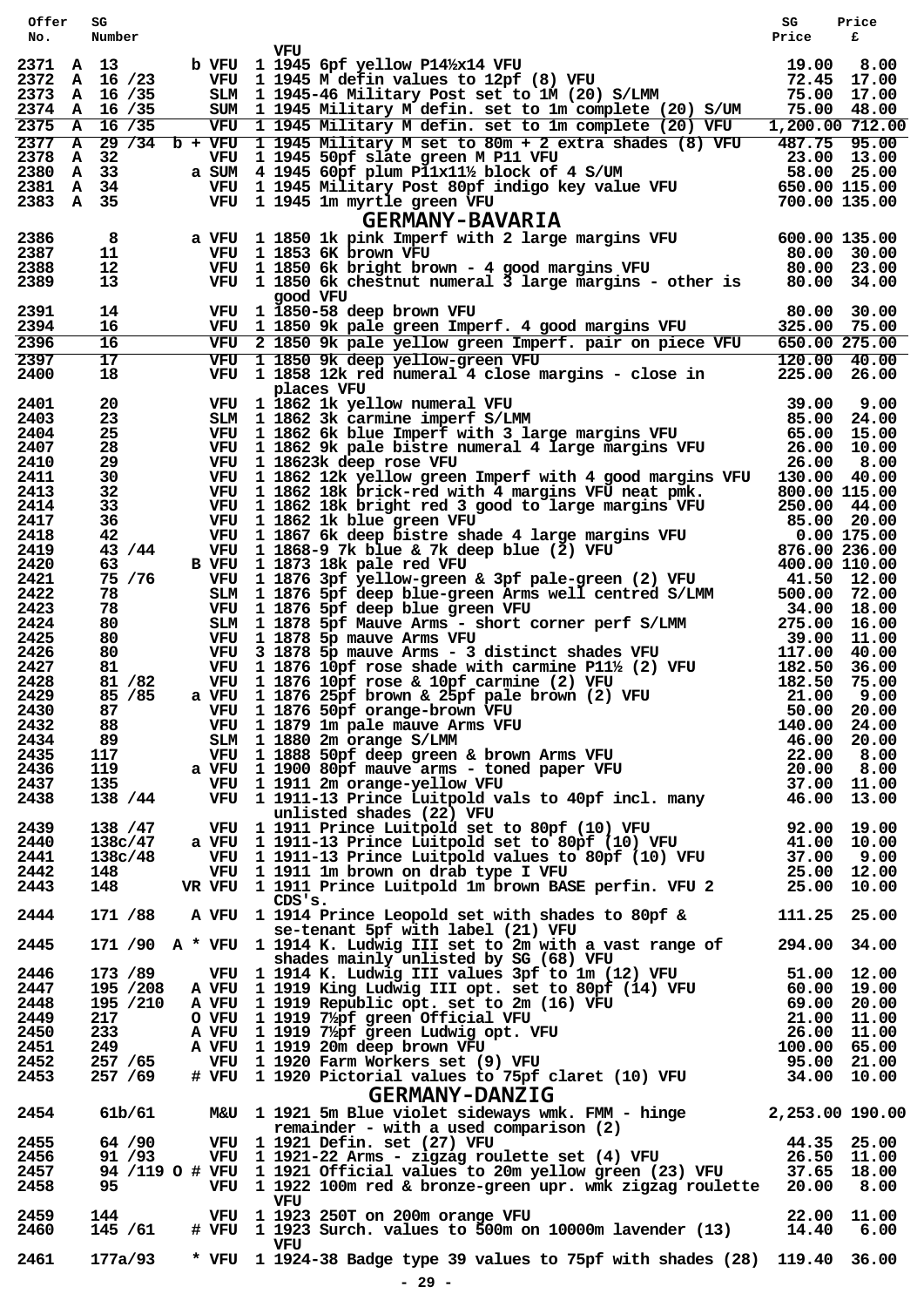| Offer        | SG                   |      |                                                                                                           | SG          | Price                        |
|--------------|----------------------|------|-----------------------------------------------------------------------------------------------------------|-------------|------------------------------|
| No.          | Number               |      |                                                                                                           | Price       | £                            |
| 2462         | 177a/94              |      | vru<br># VFU 1 1924-38 Badge type 39 most values to 80pf with some<br>shades (30) VFU                     | 213.45      | 68.00                        |
| 2463         | 183                  |      | SLM 1 1924 Arms 25pf red & slate S/LMM                                                                    | 39.00       | 11.00                        |
| 2464         | 190                  |      | SLM 1 1924 50pf red & deep blue S/LMM                                                                     | 26.00       | 8.00                         |
| 2465<br>2466 | 195<br>221 / 25      |      | SLM 1 1924 10pf vermilion Air S/LMM<br>SLM 1 1932 Danzig International Air Post Exhibition (5)            |             | 35.00 18.00<br>65.00 30.00   |
|              |                      |      | S/LMM                                                                                                     |             |                              |
| 2467         | 233 / 36             |      | SUM 1 1935 Air set to 50pf blue (4) S/UM                                                                  |             | 20.50 10.00                  |
| 2468         | 251 /52              |      | MS VFU 1 1937 Philatelic Exhibition M/Sheet set (2) VFU                                                   |             | 360.00 166.00                |
|              |                      |      | <b>GREECE</b>                                                                                             |             |                              |
| 2469         | 4/4                  |      | a VFU 1 1861 201 blue/bluish & deep blue/bluish (2) VFU                                                   |             | 275.00 95.00                 |
| 2470         | 11                   |      | a SLM 1 1861-62 51 yellow-green Hermes Head on greenish paper<br>with 4 large margins S/LMM               |             | 300.00 58.00                 |
| 2471         | 11                   |      | a VFU 1 1861 51 green Hermes - 2 large margins VFU                                                        |             | 160.00 35.00                 |
| 2472         | 11                   |      | B VFU 1 1861 51 green Hermes - fine print with 4 small to                                                 |             | 120.00 28.00                 |
| 2473         | $12 \,$              |      | good margins VFU with neat CDS.<br>A VFU 1 1861 101 yellow-orange Hermes on bluish paper with 4           |             | 170.00 32.00                 |
|              |                      |      | small to good margins VFU - neat central diamond pmk.                                                     |             |                              |
| 2474         | 12 <sub>b</sub>      |      | B VFU 1 1861 101 vermilion Hermes on bluish-green paper -                                                 |             | 180.00 37.00                 |
|              |                      |      | fine print with 3 good to large margins VFU                                                               |             |                              |
| 2475         | 13                   |      | a VFU 1 1861 201 indigo-blue shade on bluish paper with 20 on 600.00 115.00                               |             |                              |
| 2476         | 13                   |      | reverse. 4 large margins VFU with neat pmk.<br>B VFU 1 1861-62 201 deep blue Hermes - fine print with 3   |             | 170.00 30.00                 |
|              |                      |      | large margins VFU with central CDS.                                                                       |             |                              |
| 2477         | 14                   |      | A VFU 1 1861 40L dull mauve on bluish paper 3 margins VFU                                                 |             | 550.00 99.00                 |
| 2478         | 14a                  |      | B VFU 1 1861 401 dull mauve Hermes on bluish paper with 3<br>large margins VFU                            |             | 425.00 43.00                 |
| 2479         | 16                   |      | f SLM 1 1862-67 11 purple-brown shade Hermes Head - 4 very                                                |             | 120.00 13.00                 |
|              |                      |      | small to non-existent margins S/LMM                                                                       |             |                              |
| 2480         | 17                   | b FU | 1 1862 21 dull bistre with 4 good to large margins VFU                                                    |             | 85.00 12.00                  |
|              |                      |      | - neat dated D/Ring CDS. A tiny pinhole hardly<br>detracts                                                |             |                              |
| 2481         | 19                   |      | a VFU 1 1862-67 101 pale orange-yellow Hermes on bluish paper                                             | 46.00       | 11.00                        |
|              |                      |      | with 3 large margins VFU                                                                                  |             |                              |
| 2484         | 21                   |      | a VFU 1 1862 401 bright mauve on blue Hermes Imperf. 3 large                                              |             | 29.00 14.00                  |
| 2485         | 23                   |      | margins VFU<br>SLM 1 1867-69 1 L reddish-brown Hermes Head with 4 large                                   |             | 55.00 14.00                  |
|              |                      |      | margins S/LMM                                                                                             |             |                              |
| 2486         | 23                   |      | a SLM 1 1867-69 1 L deep red-brown shade Imperf with 4 large                                              | 55.00       | 14.00                        |
| 2487         | 23                   |      | margins very fresh S/LMM<br>a VFU 1 1867-69 1L deep red-brown Hermes Head with 4 large                    |             | 60.00 19.00                  |
|              |                      |      | margins VFU                                                                                               |             |                              |
| 2489         | 24                   |      | VR SLM 1 1867-69 2 L yellow-bistre with an unusual ptg. flaw                                              |             | 35.00 14.00                  |
|              |                      |      | to left of Hermes Head with 4 good to small margins                                                       |             |                              |
| 2490         | 25                   |      | S/LMM<br>a VFU 1 1867-59 51 yellow-green Hermes on greenish paper with 120.00 30.00                       |             |                              |
|              |                      |      | 4 good margins VFU                                                                                        |             |                              |
| 2491         | 42                   |      | b VFU 1 1872 201 pale bright blue on bluish paper with 4 good 41.00 12.00                                 |             |                              |
|              |                      |      | to large margins VFU                                                                                      |             |                              |
| 2492         | 43                   |      | VFU 1 1872 401 dull rosy mauve Hermes on blue paper with<br>No. 4 good to large margins VFU               |             | 70.00 19.00                  |
| 2493         | 43 <sub>b</sub>      |      | VR VFU 1 1872-75 401 rosy-mauve Hermes Head - A most unusual                                              |             | $0.00$ $9.00$                |
|              |                      |      | partial ptg. with top right portion almost blank -                                                        |             |                              |
|              |                      |      | couple of minor faults otherwise VFU with neat CDS.                                                       |             |                              |
| 2494<br>2495 | 51<br>74             |      | a VFU 1 1876 301 deep brown on cream VFU<br>VFU 1 1888 2L pale ochre Imperf. with 4 large margins VFU     |             | 100.00 49.00<br>180.00 49.00 |
| 2496         | 110 /17              |      | VFU 1 1896 Olympics set to 601 (8) VFU                                                                    |             | 50.65 16.00                  |
| 2497         | 110 /17              |      | + VFU 1 1896 Olympics set to 601 (incl SG 118 & 119 but                                                   |             | 50.65 22.00                  |
|              |                      |      | damaged)(10) VFU                                                                                          |             |                              |
| 2498<br>2499 | 220<br>358           |      | b VFU 1 1911 Hermes 251 ultramarine Imperf pair VFU<br>SLM 1 1923 5L surch. on 1L chocolate S/LMM         |             | 275.00 58.00<br>75.00 27.00  |
| 2500         | 406 / 9              |      | $SIM$ 1 1926 Air set $(4)$ S/LMM                                                                          |             | 75.00 20.00                  |
| 2502         | 410 / 20             |      | SLM 1 1927-35 Pictorial defin set to 5d (12) S/LMM                                                        |             | 157.00 38.00                 |
| 2503         | 419                  |      | e SUM 1 1935 4d brown Mistra Cathedral S/UM - Key value!                                                  | 28.00 15.00 |                              |
| 2504         | 421                  |      | SLM 1 1927 10d black & claret Temple S/LMM                                                                |             | 75.00 19.00                  |
| 2505         | 421                  |      | SUM 1 1927 10d black & deep claret shade Temple S/UM                                                      |             | 75.00 31.00                  |
| 2507<br>2508 | 422<br>422           |      | SLM 1 1927 15d black & yellow-green Pictorial S/LMM<br>SUM 1 1927 15d black & yellow green S/UM           |             | 200.00 80.00<br>200.00 94.00 |
| 2509         | 423                  |      | SUM 1 1927 25d Acropolis die I S/UM                                                                       |             | 160.00 65.00                 |
| 2510         | 423                  |      | a SUM 1 1935 25d black & green Acropolis. Re-engraved type II 85.00 35.00                                 |             |                              |
|              |                      |      | issue S/UM                                                                                                |             |                              |
| 2511<br>2513 | 427 / 32<br>433 / 46 |      | SLM 1 1927-28 Battle of Navarino set (6) S/LMM<br>SLM 1 1930 Independence Centenary set to 10d (14) S/LMM |             | 160.00 66.00<br>38.50 12.00  |
| 2514         | 447                  |      | SLM 1 1930 Independence Centenary 15d yellow-green S/LMM                                                  |             | 35.00 13.00                  |
| 2515         | 449                  |      | SLM 1 1930 Independence Centenary 25d slate-grey S/LMM                                                    |             | 65.00 19.00                  |
| 2516         | 449                  |      | VFU 1 1930 Independence Centenary 25d slate-grey                                                          |             | 27.00 10.00                  |
| 2518         | 450                  |      | Declaration VFU<br>SLM 1 1930 Independence Centenary 50d brown-lake S/LMM                                 |             | 120.00 38.00                 |
| 2519         | 458 / 60             |      | SLM 1 1933 Air Graf Zeppelin Set (3) S/LMM                                                                |             | 350.00 100.00                |
| 2520         | 461 / 5              |      | SUM 1 1933 Air Aerospresso set to 10d (5) S/UM                                                            | 28.90 15.00 |                              |
| 2521         | 461 /7               |      | SLM 1 1933 Air - Aerospresso Co. set (7) S/LMM                                                            |             | 190.00 75.00                 |
| 2522         | 461 /7               |      | VFU 1 1933 Air - Aerospresso Co. set (7) VFU                                                              |             | 95.00 26.00                  |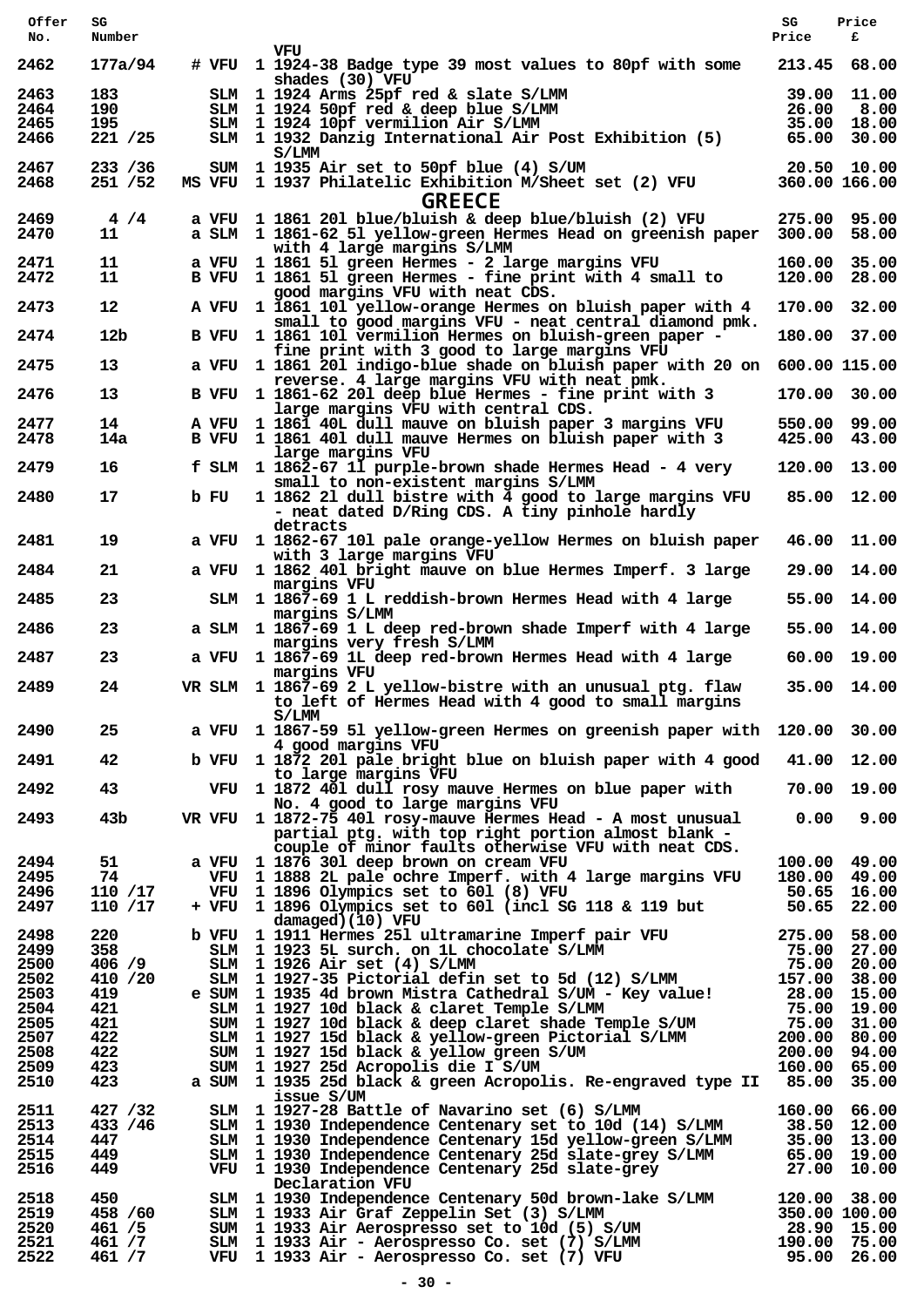| Offer        | SG                                                                                                                                                                                                                              |                                                                                                                                                                                                                                                                   | SG | Price |
|--------------|---------------------------------------------------------------------------------------------------------------------------------------------------------------------------------------------------------------------------------|-------------------------------------------------------------------------------------------------------------------------------------------------------------------------------------------------------------------------------------------------------------------|----|-------|
| No.<br>2523  | Number<br>466                                                                                                                                                                                                                   | SLM 1 1933 Air Aerospresso 20d S/LMM<br>SUM 1 1933 Air Aerospresso 20d S/UM<br>SUM 1 1933 Air Aerospresso 20d S/UM<br>SLM 1 1933 Aerospresso 50d indigo & brown S/LMM<br>42.00 18.00<br>SLM 1 1933 Aerospresso 50d indigo & brown S/LMM                           |    |       |
| 2524         | 466 —                                                                                                                                                                                                                           |                                                                                                                                                                                                                                                                   |    |       |
| 2525         | 467                                                                                                                                                                                                                             |                                                                                                                                                                                                                                                                   |    |       |
| 2526         | 468 / 74                                                                                                                                                                                                                        |                                                                                                                                                                                                                                                                   |    |       |
| 2529<br>2530 | 475 / 77<br>477                                                                                                                                                                                                                 |                                                                                                                                                                                                                                                                   |    |       |
| 2532         | 480 / 88                                                                                                                                                                                                                        |                                                                                                                                                                                                                                                                   |    |       |
| 2533         | 482                                                                                                                                                                                                                             |                                                                                                                                                                                                                                                                   |    |       |
| 2534         | 482                                                                                                                                                                                                                             |                                                                                                                                                                                                                                                                   |    |       |
|              |                                                                                                                                                                                                                                 | on grey-white paper with the later white paper both                                                                                                                                                                                                               |    |       |
| 2535         | 483 — 18                                                                                                                                                                                                                        | VFU                                                                                                                                                                                                                                                               |    |       |
| 2536         | 513                                                                                                                                                                                                                             |                                                                                                                                                                                                                                                                   |    |       |
| 2537         | 523 / 27                                                                                                                                                                                                                        | SLM 1 1935 Air Mythology 7d ultramarine S/LMM 75.00 13.00<br>SLM 1 1937 100d lake S/LMM 31.00 10.00<br>VFU 1 1939 75th Anniversary of Cession of Ionian Islands 70.00 19.00                                                                                       |    |       |
|              |                                                                                                                                                                                                                                 | set(5) VFU                                                                                                                                                                                                                                                        |    |       |
| 2538         | 525 30                                                                                                                                                                                                                          | SUM 1 1939 Ionian Island Cession 75th Anniversary 20d 28.00 23.00                                                                                                                                                                                                 |    |       |
| 2539         |                                                                                                                                                                                                                                 | orange S/UM<br>97 SIM 1 1939 20d blue S/LMM<br>527 SUM 1 1939 Ionian Islands<br>639 SUM 1 1946 500d surch. on<br>683 /5 SUM 1 1949 Abduction of Gr<br>28.00 14.00                                                                                                 |    |       |
| 2540         |                                                                                                                                                                                                                                 | SUM 1 1939 Ionian Islands 75th Anniversary 20d carmine S/UM 45.00 29.00                                                                                                                                                                                           |    |       |
| 2541         |                                                                                                                                                                                                                                 | SUM 1 1946 500d surch. on 15,000d purple top value S/UM 250.00 35.00<br>SUM 1 1949 Abduction of Greek children set (3) S/UM 34.00 17.00<br>VFU 1 1951 19th Century Anniversary of St Paul's Travels 90.00 19.00                                                   |    |       |
| 2542         | 683 / 5                                                                                                                                                                                                                         |                                                                                                                                                                                                                                                                   |    |       |
| 2543         | 688 / 91                                                                                                                                                                                                                        | $(4)$ VFU                                                                                                                                                                                                                                                         |    |       |
| 2545         | 691                                                                                                                                                                                                                             | 36 SUM 1 1951 St Pauls Travels and Off Devoted Mathematic SUM 275.00 13.00<br>SUM 1 1951 Reconstruction 2600d grey-violet S/LMM 275.00 13.00<br>SUM 1 1952 Air - Anti Communist campaign set (4) S/UM 80.00 20.00<br>SUM 1 1952 270                               |    |       |
| 2546         | 696                                                                                                                                                                                                                             |                                                                                                                                                                                                                                                                   |    |       |
| 2547         | 698 / 701                                                                                                                                                                                                                       |                                                                                                                                                                                                                                                                   |    |       |
| 2548         | 700                                                                                                                                                                                                                             |                                                                                                                                                                                                                                                                   |    |       |
| 2549<br>2550 | 701<br>706 /12                                                                                                                                                                                                                  |                                                                                                                                                                                                                                                                   |    |       |
| 2551         | 713 /24                                                                                                                                                                                                                         |                                                                                                                                                                                                                                                                   |    |       |
| 2552         | 725 / 7                                                                                                                                                                                                                         |                                                                                                                                                                                                                                                                   |    |       |
| 2553         | 726 — 1                                                                                                                                                                                                                         |                                                                                                                                                                                                                                                                   |    |       |
| 2554         | 727<br>742  / 5                                                                                                                                                                                                                 |                                                                                                                                                                                                                                                                   |    |       |
| 2555         | 742 / 5                                                                                                                                                                                                                         |                                                                                                                                                                                                                                                                   |    |       |
| 2556<br>2557 | 742 / 5<br>799 /808                                                                                                                                                                                                             |                                                                                                                                                                                                                                                                   |    |       |
| 2559         | 809 /15                                                                                                                                                                                                                         |                                                                                                                                                                                                                                                                   |    |       |
| 2561         | 837 / 47                                                                                                                                                                                                                        |                                                                                                                                                                                                                                                                   |    |       |
| 2563         | 848 / 67                                                                                                                                                                                                                        |                                                                                                                                                                                                                                                                   |    |       |
| 2564         | 850 / 66                                                                                                                                                                                                                        |                                                                                                                                                                                                                                                                   |    |       |
| 2566<br>2568 | 867 / 74<br>1050 /51                                                                                                                                                                                                            |                                                                                                                                                                                                                                                                   |    |       |
| 2569         | 1733                                                                                                                                                                                                                            |                                                                                                                                                                                                                                                                   |    |       |
| 2570         | 1848A/62                                                                                                                                                                                                                        |                                                                                                                                                                                                                                                                   |    |       |
| 2571         | 1886                                                                                                                                                                                                                            |                                                                                                                                                                                                                                                                   |    |       |
| 2572         | 1886                                                                                                                                                                                                                            | MS VFU 1 1991 European Postal Conference M/Sheet VFU 19.00 8.00                                                                                                                                                                                                   |    |       |
| 2573         |                                                                                                                                                                                                                                 | 1911 /22 B SUM 1 1992 Prefecture Capitals (3rd series) P10%xImperf set 21.00 11.00                                                                                                                                                                                |    |       |
| 2574         |                                                                                                                                                                                                                                 | $(12)$ S/UM                                                                                                                                                                                                                                                       |    |       |
| 2575         |                                                                                                                                                                                                                                 | 1995 MS SUM 1 1996 Modern Olympic Games M/Sheet set (8) S/UM 45.00 25.00<br>1995 /MS PP VFU 1 1996 Modern Olympic Games Centenary M/Sheets (3) in 45.00 35.00                                                                                                     |    |       |
|              |                                                                                                                                                                                                                                 |                                                                                                                                                                                                                                                                   |    |       |
|              |                                                                                                                                                                                                                                 |                                                                                                                                                                                                                                                                   |    |       |
|              |                                                                                                                                                                                                                                 | 2575 1995 /MS PP VFU 1996 Modern Olympic Games Centenary M/Sheets (3) in 45.00 35.00<br>2576 S 33 VFU 1 1915 SAMOS 2d blue with opt. VFU 32.00 15.00<br>2576 S 33 VFU 1 1915 SAMOS 2d blue with opt. VFU 32.00 15.00<br>2577 1 /6 S                               |    |       |
|              |                                                                                                                                                                                                                                 |                                                                                                                                                                                                                                                                   |    |       |
|              |                                                                                                                                                                                                                                 |                                                                                                                                                                                                                                                                   |    |       |
|              |                                                                                                                                                                                                                                 |                                                                                                                                                                                                                                                                   |    |       |
|              |                                                                                                                                                                                                                                 |                                                                                                                                                                                                                                                                   |    |       |
|              |                                                                                                                                                                                                                                 |                                                                                                                                                                                                                                                                   |    |       |
|              |                                                                                                                                                                                                                                 |                                                                                                                                                                                                                                                                   |    |       |
|              |                                                                                                                                                                                                                                 |                                                                                                                                                                                                                                                                   |    |       |
|              |                                                                                                                                                                                                                                 |                                                                                                                                                                                                                                                                   |    |       |
|              |                                                                                                                                                                                                                                 |                                                                                                                                                                                                                                                                   |    |       |
|              |                                                                                                                                                                                                                                 |                                                                                                                                                                                                                                                                   |    |       |
|              |                                                                                                                                                                                                                                 |                                                                                                                                                                                                                                                                   |    |       |
|              |                                                                                                                                                                                                                                 |                                                                                                                                                                                                                                                                   |    |       |
|              |                                                                                                                                                                                                                                 | except 30 value S/LMM<br>30 UM 1956 Surchare Polar Bears set (2) S/UM<br>WFU 6 1959 Greenland Fund opt. pane of 6 VFU with CDS.<br>4 SUM 110.50 66.00<br>4 SUM 11983 Soft black & deep blue Salmon S/UM<br>33.00 13.00<br>4 SUM 11983 Soft black & deep blue Salm |    |       |
| 2591         | 37 / 38                                                                                                                                                                                                                         |                                                                                                                                                                                                                                                                   |    |       |
| 2592<br>2593 | 45 — 1<br>48 / 62                                                                                                                                                                                                               |                                                                                                                                                                                                                                                                   |    |       |
| 2594         | 138 — 138 — 138 — 138 — 138 — 138 — 138 — 138 — 138 — 138 — 138 — 138 — 138 — 138 — 138 — 138 — 138 — 138 — 138 — 138 — 138 — 138 — 138 — 138 — 138 — 138 — 138 — 138 — 138 — 138 — 138 — 138 — 138 — 138 — 138 — 138 — 138 — 1 |                                                                                                                                                                                                                                                                   |    |       |
| 2596         | 172 /83                                                                                                                                                                                                                         |                                                                                                                                                                                                                                                                   |    |       |
| 2597         | 197 /203                                                                                                                                                                                                                        |                                                                                                                                                                                                                                                                   |    |       |
| 2598         | 226 / 7                                                                                                                                                                                                                         |                                                                                                                                                                                                                                                                   |    |       |
| 2599         | 239 / 40                                                                                                                                                                                                                        |                                                                                                                                                                                                                                                                   |    |       |
| 2600<br>2601 | 266 / 67<br>422 / 24                                                                                                                                                                                                            |                                                                                                                                                                                                                                                                   |    |       |
| 2602         | 425 / 7                                                                                                                                                                                                                         |                                                                                                                                                                                                                                                                   |    |       |
| 2603         | 438 / 41                                                                                                                                                                                                                        |                                                                                                                                                                                                                                                                   |    |       |
|              |                                                                                                                                                                                                                                 | 2605 493 5UM 1 2005 Parcel Post Centenary 50K deep greenish-blue S/UM 24.00 10.00<br>2606 P 7 B SLM 1 1937 10o blue P103/ S/IMM                                                                                                                                   |    |       |
|              |                                                                                                                                                                                                                                 |                                                                                                                                                                                                                                                                   |    |       |
|              |                                                                                                                                                                                                                                 |                                                                                                                                                                                                                                                                   |    |       |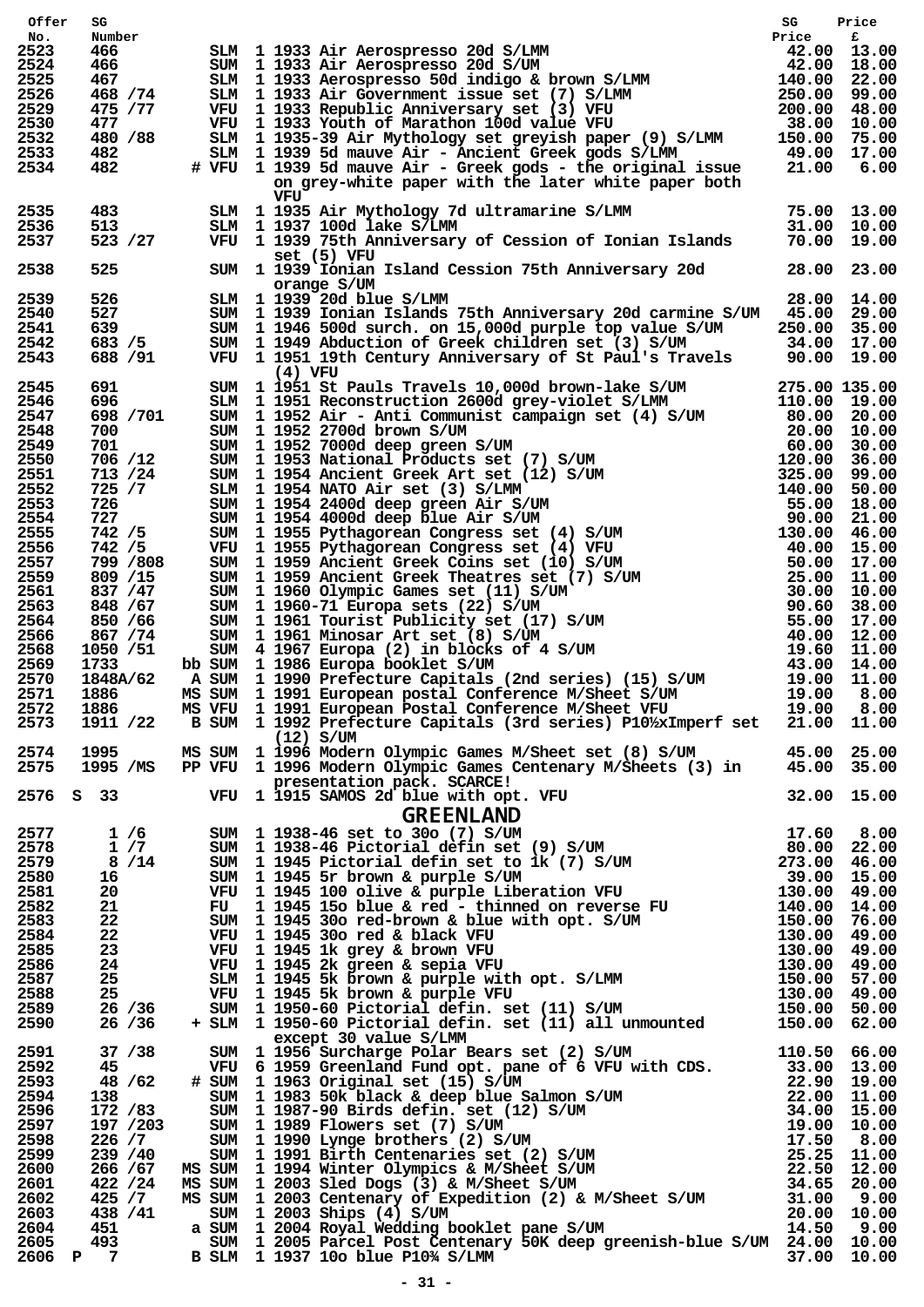| Offer             | SG                    |                                                                                                                                                                                                                                                           | SG           | Price          |
|-------------------|-----------------------|-----------------------------------------------------------------------------------------------------------------------------------------------------------------------------------------------------------------------------------------------------------|--------------|----------------|
| No.<br>2607 SB 17 | Number                | SUM 1 2002 Navigation booklet S/UM<br>HUNGARY<br>VFU 1 1871 2k orange-yellow VFU<br>a VFU 1 1871 5k rose red & 5k bright carmine (2) VFU 14.00 8.00<br>SUM 1 2002 Navigation booklet S/UM                                                                 |              |                |
|                   |                       |                                                                                                                                                                                                                                                           |              |                |
| 2608              |                       | 8 VFU 1 1871 2k orange-yellow VFU                                                                                                                                                                                                                         |              |                |
| 2609              | 10 / 10               |                                                                                                                                                                                                                                                           |              |                |
| 2610<br>2611      | 11 / 11<br>12         | a VFU 1 1871 10k blue & 10k light greyish blue shade (2) VFU 105.00<br>VFU 1 1871 15k brown VFU                                                                                                                                                           | 65.00        | 60.00<br>30.00 |
| 2612              | 12                    | a VFU 1 1871 15k brown black VFU                                                                                                                                                                                                                          | 250.00 99.00 |                |
| 2613              | 136 / 50              | VFU 1 1913 Flood Relief Fund set with labels at foot (15) 35.50 12.50<br>VFU                                                                                                                                                                              |              |                |
| 2614              |                       | 151 SIM 1 1913 Flood Relief Fund 2K + 2K grey-blue key value SIM 90.00 26.00                                                                                                                                                                              |              |                |
| 2616              |                       |                                                                                                                                                                                                                                                           |              |                |
| 2617<br>2618      |                       |                                                                                                                                                                                                                                                           |              |                |
| 2619              |                       |                                                                                                                                                                                                                                                           |              |                |
| 2620              |                       | 31.00 28.00 28.00 28.00 28.00 28.00 28.00 29.00 29.00 29.00 29.00 29.00 29.00 29.00 29.00 29.00 29.00 29.00 29.00 29.00 29.00 29.00 29.00 29.00 29.00 29.00 29.00 29.00 29.00 29.00 29.00 29.00 29.00 29.00 29.00 29.00 324 /8                            |              |                |
| 2622<br>2623      |                       |                                                                                                                                                                                                                                                           |              |                |
| 2624              |                       |                                                                                                                                                                                                                                                           |              |                |
| 2625              |                       |                                                                                                                                                                                                                                                           |              |                |
| 2626              |                       |                                                                                                                                                                                                                                                           |              |                |
| 2627<br>2628      | 529 / 30<br>535       | SLM 1 1931 Air Graf Zeppelin Flight to Hungary set (2) S/LMM 260.00 75.00<br>SUM 1 1932 Madonna & Child 1p green S/UM<br>$65.00$ 17.00                                                                                                                    |              |                |
| 2629              | 554 / 62              |                                                                                                                                                                                                                                                           |              |                |
| 2630              | 562                   |                                                                                                                                                                                                                                                           |              |                |
| 2631<br>2632      | 563 / 7<br>563 / 7    |                                                                                                                                                                                                                                                           |              |                |
| 2633              | 568                   |                                                                                                                                                                                                                                                           |              |                |
| 2634              | 568                   | VFU 1 1933 Air set Spirit of Flight & Mercury set (9) VFU 275.00 175.00<br>VFU 1 1933 Air 5p indigo top value VFU 250.00 99.00<br>SLM 1 1933 Scouts Jamboree set (5) S/LMM 37.00 15.00<br>VFU 1 1933 Scout Jamboree set (5) VFU 24.0                      |              |                |
| 2635              | 568                   | MS VFU 1 1934 Philatelic Exhibition M/Sheet VFU with JUBILEE 9 200.00 38.00<br>MAY 34 CDS and other postal marking. Genuine postal                                                                                                                        |              |                |
|                   |                       | usage!                                                                                                                                                                                                                                                    |              |                |
| 2636              | 569 / 73              | SUM 1 1935 Death Bicentenary Rakoczi set (5) S/UM 46.00 35.00<br>SLM 1 1936 Air 5p grey-blue S/LMM                                                                                                                                                        |              |                |
| 2637<br>2638      | 589<br>590 / 4        | SLM 1 1936 Air 5p grey-blue S/LMM<br>SLM 1 1936 Recapture of Buda 250th Anniversary set (5) S/LMM 23.00                                                                                                                                                   | 25.00        | 8.00<br>8.00   |
| 2639              |                       | 620 /21 aMS SLM 1 1938 St Stephen - 2nd issue (2) plus M/Sheet S/LMM                                                                                                                                                                                      |              | 85.00 20.00    |
| 2640              |                       | $\begin{array}{r} 676 & /79 \\ 1323 & /30 \end{array}$ ams sim 1 1940-44 Artists Relief Fund (4) plus M/Sheet S/LMM 17.00 8.00<br>1323 /30 sum 1 1953 Strovincial Costumes set (8) S/UM 60.00 16.00<br>1331 /2 FDC 1 1953 Stamp Day set (2) VFU on regist |              |                |
| 2641              | 1323 /30              |                                                                                                                                                                                                                                                           |              |                |
| 2643              | 1331 /2               | Thistle Stamps Edinburgh                                                                                                                                                                                                                                  |              |                |
| 2644              | 1333 13               |                                                                                                                                                                                                                                                           |              |                |
| 2645              | 1333                  | SUM 1 1953 Football - Victory at Wembley opt. set S/UM 50.00 25.00<br>VFU 1 1953 Football - Victory at Wembley opt. set VFU 43.00 18.00<br>SLM 1 1954 35th Anniversary Proclamation Hungarian Soviet 23.00 8.00                                           |              |                |
| 2646              | 1360 /62              |                                                                                                                                                                                                                                                           |              |                |
| 2647              | 1411                  | Republic set (3) S/LMM<br>ams sum 1 1955 state printing works centenary M/Sheet S/UM $70.00$ 40.00                                                                                                                                                        |              |                |
| 2648              | 1478 / 83             | SUM 1 1957 Air. Red Cross Fund set (6) S/UM                                                                                                                                                                                                               |              | 23.00 11.00    |
| 2649              | 1498                  | aMS SLM 1 1958 Inauguration of Hungarian Television service                                                                                                                                                                                               | 80.00 40.00  |                |
| 2650              | 1732 /33              | S/LMM<br>SUM 1 1961 Manned Space Flight both perf & imperf issues 20.50 9.00                                                                                                                                                                              |              |                |
|                   |                       | $(4)$ S/UM                                                                                                                                                                                                                                                |              |                |
| 2651              | 1771                  |                                                                                                                                                                                                                                                           |              |                |
| 2652<br>2653      | 1907<br>2020          | bMS VFU 1 1964 Air M/Sheet VFU                                                                                                                                                                                                                            |              |                |
| 2654              | 2023                  | ams FDC 1 1961 Liszt M/Sheet on illustrated FDC 24.00 11.00<br>ams VFU 1 1964 Winter Olympic Games M/Sheet VFU 12.00 8.00<br>bms VFU 1 1964 Air M/Sheet VFU 14.50 8.00<br>ams FDC 1 1964 Three Manned Space Flight M/Sheet on addressed                   |              |                |
|                   |                       | $_{\rm FDC}$                                                                                                                                                                                                                                              |              |                |
| 2655<br>2656      |                       |                                                                                                                                                                                                                                                           |              |                |
| 2657              |                       |                                                                                                                                                                                                                                                           |              |                |
| 2658              |                       |                                                                                                                                                                                                                                                           |              |                |
| 2659              |                       |                                                                                                                                                                                                                                                           |              |                |
| 2660<br>2661      |                       |                                                                                                                                                                                                                                                           |              |                |
| 2662              |                       |                                                                                                                                                                                                                                                           |              |                |
| 2663 AH 57        |                       | 2142 / 49 MS VFU 1 1965 Air (7) plus M/Sheet VFU 13.25 8.00<br>2268a/72 MS FDC 1 1967 Air horiz. strip of 4 & M/Sheet on 2 FDC's 0.00 12.00<br>2411 /18 MS VFU 1 1968 Paintings (7) & M/Sheet VFU 12.00 8.00<br>2462 MS VFU 1 1970 A                      |              |                |
|                   |                       | <b>ICELAND</b>                                                                                                                                                                                                                                            |              |                |
| 2664              | 20                    |                                                                                                                                                                                                                                                           |              |                |
| 2665<br>2666      | 22 <sub>2</sub><br>74 |                                                                                                                                                                                                                                                           |              |                |
| 2667              | 81 /93                |                                                                                                                                                                                                                                                           |              |                |
| 2668              | 84<br>85              |                                                                                                                                                                                                                                                           |              |                |
| 2669              |                       |                                                                                                                                                                                                                                                           |              |                |
| 2671<br>2672      | 86 11<br>96 / 98      |                                                                                                                                                                                                                                                           |              |                |
| 2673              | 99 /106               |                                                                                                                                                                                                                                                           |              |                |
| 2674              | 103                   |                                                                                                                                                                                                                                                           |              |                |
| 2675<br>2676      | 104<br>104            |                                                                                                                                                                                                                                                           |              |                |
| 2677              | 104                   |                                                                                                                                                                                                                                                           |              |                |
| 2678              | 107                   |                                                                                                                                                                                                                                                           |              |                |
| 2679              | 108                   |                                                                                                                                                                                                                                                           |              |                |
| 2680<br>2681      | 116 /31<br>127        |                                                                                                                                                                                                                                                           |              |                |
| 2682              | 128                   |                                                                                                                                                                                                                                                           |              |                |
| 2683              | 129                   |                                                                                                                                                                                                                                                           |              |                |
|                   |                       | $-32 -$                                                                                                                                                                                                                                                   |              |                |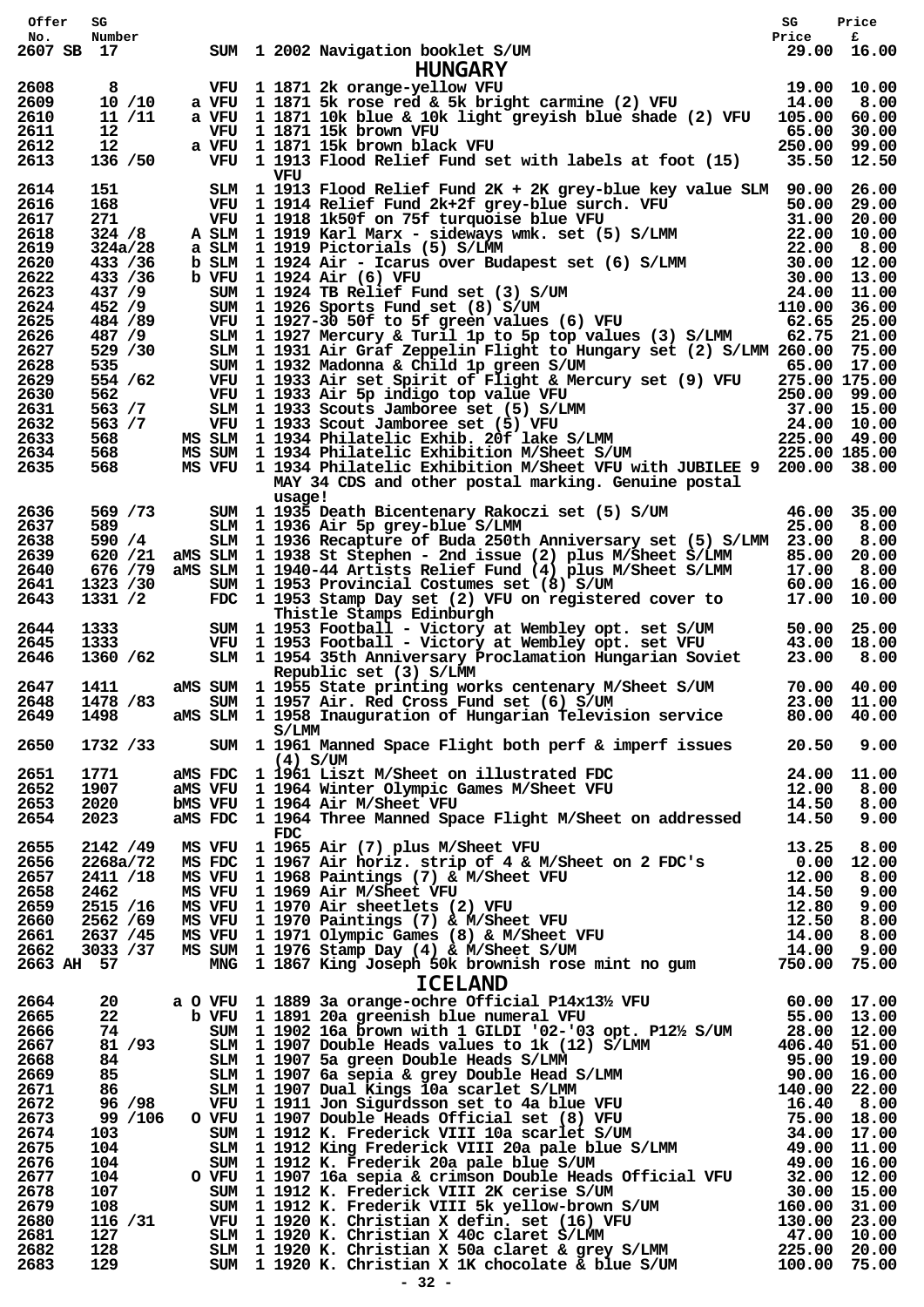| Offer        | SG                    |        |                                                                                                                                                                                                                                           |                                  |                            |
|--------------|-----------------------|--------|-------------------------------------------------------------------------------------------------------------------------------------------------------------------------------------------------------------------------------------------|----------------------------------|----------------------------|
| No.          | Number                |        |                                                                                                                                                                                                                                           |                                  |                            |
| 2684<br>2685 | 131<br>132/6          |        |                                                                                                                                                                                                                                           |                                  |                            |
| 2686         | 144                   |        | SG Price<br>SLM 1925 K. Christian X 10k indigo & brown S/LMM Price f<br>VFU 1921 K. Christian changed colours set (5) VFU 70.00 13.00<br>VFU 1925 K. Christian X 30a surch. on 50a grey & drab VFU 38.00 10.00                            |                                  |                            |
|              |                       |        | somewhat heavy CDS from parcel usage - allowed for in                                                                                                                                                                                     |                                  |                            |
| 2688         | 145                   |        | price                                                                                                                                                                                                                                     |                                  |                            |
| 2689         | 145                   |        | SLM 1 1925 50a surch. on 5k slate & chestnut S/LMM 75.00 16.00<br>VFU 1 1925 K. Christian X 50a surch. on 5k slate & chestnut 55.00 19.00                                                                                                 |                                  |                            |
| 2690         | 146                   |        | VFU<br>SLM 1 1921 K. Cristian X 1k surcharge on 40a blue S/LMM                                                                                                                                                                            | 200.00 23.00                     |                            |
| 2691         | 146                   |        | VFU 1 1926 K. Christian EIN RRONA surch. on 40a blue VFU                                                                                                                                                                                  | $200.00$ $11.00$ $37.00$ $11.00$ |                            |
| 2692         | 149                   |        | SLM 1 1924 10Kr surch. on 1Kr yellow S/LMM                                                                                                                                                                                                | 500.00 81.00                     |                            |
| 2693         | 151 / 5               |        | SLM 1 1925 Air set to 35a (4) S/LMM - the 50a included but 350.00 25.00                                                                                                                                                                   |                                  |                            |
| 2694         | 156 / 57              |        |                                                                                                                                                                                                                                           |                                  |                            |
| 2695         | 161                   |        |                                                                                                                                                                                                                                           |                                  |                            |
| 2696         | 179                   |        |                                                                                                                                                                                                                                           |                                  |                            |
| 2697<br>2698 | 187<br>190            |        |                                                                                                                                                                                                                                           |                                  |                            |
| 2699         | 197                   |        |                                                                                                                                                                                                                                           |                                  |                            |
| 2701         | 210                   |        |                                                                                                                                                                                                                                           |                                  |                            |
| 2702<br>2703 | 214<br>220 / 22       |        |                                                                                                                                                                                                                                           |                                  |                            |
| 2704         | 224 / 31              |        |                                                                                                                                                                                                                                           |                                  |                            |
| 2705         | 234 / 6               |        |                                                                                                                                                                                                                                           |                                  |                            |
| 2706         | 247                   |        |                                                                                                                                                                                                                                           |                                  |                            |
| 2707<br>2708 | 247<br>255            |        |                                                                                                                                                                                                                                           |                                  |                            |
| 2709         | 256                   |        |                                                                                                                                                                                                                                           |                                  |                            |
| 2710         | 256                   |        | SIM 1 1925 Air set to 35a (4) S/LMM - the 50a included but $350.00$<br>SIM 1 1928-29 Air (2) S/LMM<br>WFU 1 1930 Millenary 10a purple & mauve VFU 66.10 23.00<br>SIM 1 1931 Zeppelin 30a opt. S/LMM<br>SIM 1 1931 Zeppelin 30a opt. S     |                                  |                            |
| 2711         | 260                   |        | 1 Left C/Marg. block of 4 S/UM<br>SUM 1 1940 New York World Fair opt. 2Kr black S/UM<br>SUM 1 1947 -12 Air set (9) VFU<br>65.00 19.00<br>SUM 1 1948 Mt. Hekla set (7) S/LMM<br>SUM 1 1948 Mt. Hekla is velov-brown S/UM<br>SUM 1 1948 Mt. |                                  |                            |
| 2712         | 271 /79               |        |                                                                                                                                                                                                                                           |                                  |                            |
| 2713         | 275                   |        |                                                                                                                                                                                                                                           |                                  |                            |
| 2714         | 280 /6<br>285         |        |                                                                                                                                                                                                                                           |                                  |                            |
| 2715<br>2716 | 286                   |        |                                                                                                                                                                                                                                           |                                  |                            |
| 2717         | 296 / 308             |        |                                                                                                                                                                                                                                           |                                  |                            |
| 2718         | 300                   |        |                                                                                                                                                                                                                                           |                                  |                            |
| 2720<br>2721 | 300<br>307            |        |                                                                                                                                                                                                                                           |                                  |                            |
| 2722         | 307                   |        |                                                                                                                                                                                                                                           |                                  |                            |
| 2724         | 319 / 23              |        |                                                                                                                                                                                                                                           |                                  |                            |
| 2726         | $325 \t/7$            |        |                                                                                                                                                                                                                                           |                                  |                            |
| 2728<br>2729 | 338<br>338            |        | SUM 1 1956 1k50 violet S/UM                                                                                                                                                                                                               |                                  | 36.00 14.00                |
| 2730         | 342                   | SUM    | 1 1956 5K Gullfoss waterfall S/UM                                                                                                                                                                                                         | 16.00                            | 9.00                       |
| 2731         | 346 / 8               |        | SUM 1 1957 Landscapes set (3) S/UM                                                                                                                                                                                                        | 16.00                            | 8.00                       |
| 2732         | 372.                  |        | SUM 1 1960 25K Gyrfalcon Bird S/UM                                                                                                                                                                                                        | 17.00                            | 8.00                       |
| 2734<br>2736 | 430 / 31<br>628 / 9   | SUM    | VFU 1 1966-67 Birds 20k & 50k high values (2) VFU<br>SIM 1 1983 Europe Set (2) S/IM<br>1 1983 Europa set (2) S/UM                                                                                                                         |                                  | 17.25 10.00<br>32.25 12.00 |
| 2738         | 645                   | MS SUM | 1 1984 Nordic Stamp Exhibition - Map M/Sheet S/UM                                                                                                                                                                                         | 19.00                            | 9.00                       |
| 2739         | 939 / 51              | SUM    | 1 1999 Christmas set (13) in 3 horizontal strips S/UM                                                                                                                                                                                     |                                  | 22.00 10.00                |
| 2740<br>2741 | 1055 / 56<br>1074a/76 | a SUM  | 1 2003 Birds 3rd series set (2) S/UM                                                                                                                                                                                                      | 14.50                            | 9.00<br>26.50 11.00        |
| 2742         | 1117 /8               |        | SUM 1 2004 Cars booklet panes (2) S/UM<br>SUM 1 2005 Berries set se-tenant pairs S/UM<br>TTAL TAL CHIPPIC                                                                                                                                 |                                  | 15.50 9.00                 |
|              |                       |        | <b>ITALIAN STATES</b>                                                                                                                                                                                                                     |                                  |                            |
| 2743         | $\overline{12}$       |        | VFU 1 SARDINIA 1854 5c green VFU                                                                                                                                                                                                          |                                  | 800.00 300.00              |
| 2744         | $\overline{12}$       |        | FOR THE SANDREY STREET IN THE VERTILE OF THE VERTILE OF THE VERTILE OF THE VERTILE OF THE VERTILE OF THE VERTILE OF THE VERTILE OF THE VERTILE OF THE VERTILE OF THE VERTILE OF THE VERTILE OF THE VERTILE OF THE VERTILE OF T            |                                  | 150.00 54.00               |
| 2745         | 16                    |        |                                                                                                                                                                                                                                           | 400.00 150.00                    |                            |
| 2746<br>2747 | 19<br>45              |        |                                                                                                                                                                                                                                           | 750.00 63.00<br>45.00 27.00      |                            |
| 2748         | 52                    |        |                                                                                                                                                                                                                                           | 650.00 65.00                     |                            |
| 2749         | 59                    |        | VFU 1 SARDINIA 1855-63 80c orange-yellow Imperf. 4 large                                                                                                                                                                                  | 450.00 46.00                     |                            |
| 2750         | 62                    |        | even margins VFU<br>N VFU 1 SARDINIA 1861 1c black Newspaper issue VFU                                                                                                                                                                    |                                  | 21.00 13.00                |
| 2751         | 88                    |        | VFU 1 DODECANESE ISLANDS 1932 Dante 100 L olive & blue                                                                                                                                                                                    | 150.00 26.00                     |                            |
|              |                       |        | Airmail VFU                                                                                                                                                                                                                               |                                  |                            |
| 2752         | 129                   |        | VFU 1 DODECANESE 1934 Football Championship 25c green VFU                                                                                                                                                                                 | 100.00 50.00                     |                            |
| 2753         | 130                   |        | VFU 1 DODECANESE 1934 Football Championship 50c bright<br>violet VFU                                                                                                                                                                      |                                  | 65.00 40.00                |
| 2754         | 131                   |        | VFU 1 DODECANESE 1934 Football Championship 1125 deep blue                                                                                                                                                                                | 190.00 99.00                     |                            |
|              |                       |        | VFU                                                                                                                                                                                                                                       |                                  |                            |
|              |                       |        | <b>ITALY</b>                                                                                                                                                                                                                              |                                  |                            |
| 2755<br>2756 | 3<br>4                |        | SLM 1 1862 King Victor Emmanuel 40c rose S/LMM<br>1 1862 King Victor Emmanuel 80c yellow S/LMM                                                                                                                                            | 425.00 80.00                     | 80.00 25.00                |
| 2757         | $\overline{4}$        | a SLM  | a VFU 1 1862 King Victor Emmanuel 80c orange-yellow VFU                                                                                                                                                                                   | 2,250.00 1200.00                 |                            |
| 2758         | 5                     |        | a SLM 1 1863 King Victor Emmanuel 15c deep blue 4 good                                                                                                                                                                                    |                                  | 140.00 65.00               |
|              |                       |        | margins double embossed S/LMM                                                                                                                                                                                                             |                                  |                            |
| 2759         | 5а                    |        | N SLM 1 1862 Newspaper 2c orange-buff S/LMM                                                                                                                                                                                               |                                  | 65.00 22.00                |
| 2760<br>2761 | 7<br>9                |        | SLM 1 1862 Newspaper 2c orange-buff S/LMM<br>VFU 1 1863 15c blue 4 large margins with neat CDS.<br>SLM 1 1863 2c brown numeral S/LMM<br>a SLM 1 1863 2c brown numeral S/LMM                                                               |                                  | 16.00 8.00<br>37.00 12.00  |
| 2763         | 10/10                 |        | b VFU 1 1863 5c greenish grey, 5c pale grey & 5c slate grey                                                                                                                                                                               |                                  | 15.75 10.00                |
|              |                       |        |                                                                                                                                                                                                                                           |                                  |                            |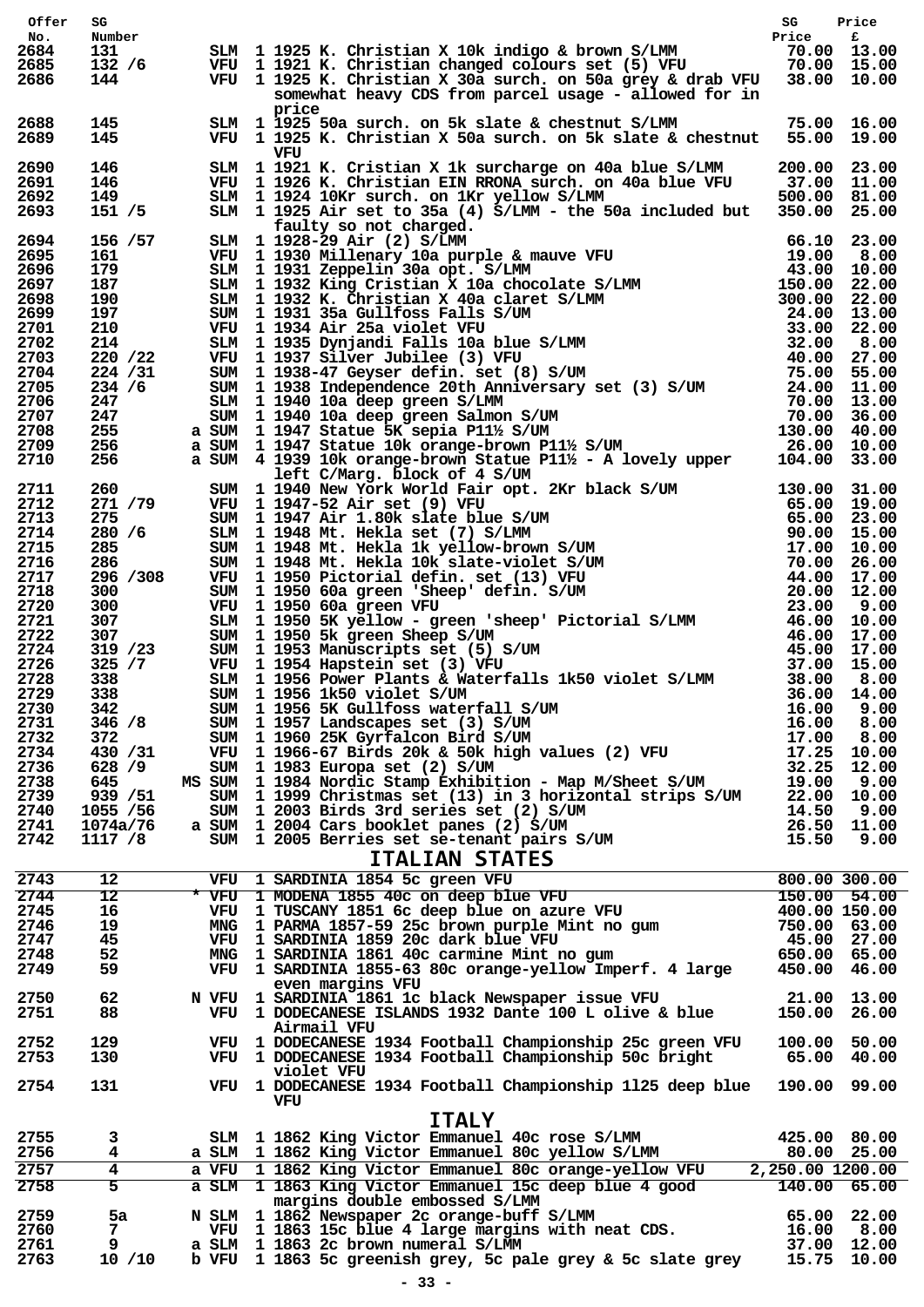| Offer<br>No. | SG<br>Number     |  |                                                                                                                                                                                                                                          | SG<br>Price                  | Price<br>£  |
|--------------|------------------|--|------------------------------------------------------------------------------------------------------------------------------------------------------------------------------------------------------------------------------------------|------------------------------|-------------|
|              |                  |  | $(3)$ VFU                                                                                                                                                                                                                                |                              |             |
| 2764<br>2765 | 13<br>13/13      |  |                                                                                                                                                                                                                                          |                              | 8.00        |
| 2766         | 14 / 14          |  |                                                                                                                                                                                                                                          | 19.50 15.00                  | 30.00       |
| 2768         | 15/15            |  | (3) VFU<br>11863 King Victor Emmanuel 30c brown VFU<br>20 a VFU 11863 30c brown & 30c chocolate (2) VFU<br>24.00 3<br>29.50 19.50 a VFU 11863 60c pale mauve & 60c mauve (2) VFU<br>29.00 50.00 50.00 50.00 50.00 50.00 50.00 50.00 50.0 | 50.00 30.00                  |             |
| 2770         | 18               |  | VFU 1 1865 20c surch. on 15c dull blue - plate II VFU CDS.                                                                                                                                                                               | 25.00 15.00                  |             |
| 2772         |                  |  | 22 /32 D # VFU 1 1870-1925 Postage Dues vals to 11 brown & pale blue                                                                                                                                                                     | 107.25                       | 40.00       |
| 2773         | 22/39            |  | $(9)$ VFU<br>D VFU 1 1870-1925 Postage Dues set - most listed shades (27)                                                                                                                                                                | 360.00                       | 90.00       |
| 2774         | 23               |  | vru<br>VFU 1 1878 2c surch. on 2c claret Unofficial opt. type 11                                                                                                                                                                         | 42.00                        | 9.00        |
| 2777         | 23               |  | VFU<br>D VFU 1 1870 Postage Due 2c magenta & orange VFU<br>D VFU 1 1870-1925 Postage Due set 2c to 1L (9) VFU<br>O VFU 1 1875 11 claret Official VFU                                                                                     | 28.00                        | 8.00        |
| 2780         | 23 / 32          |  |                                                                                                                                                                                                                                          | 90.00 50.00                  |             |
| 2781<br>2783 | 25<br>25/29      |  | O VFU 1 1875 11 claret Official VFU<br>VFU 1 1875 11 claret Official VFU 1 2001 and 5001 21.00 14.00<br>VFU 1 1878 2c surcharge values 201, 301, 1001 2001 and 5001 64.00 25.00                                                          |                              |             |
|              |                  |  | $(5)$ VFU                                                                                                                                                                                                                                |                              |             |
| 2784         | 27/29            |  | MNG 1 1878 2c on 11, 21 & 51 values (3) Mint no gum                                                                                                                                                                                      | 3,050.00 300.00              |             |
| 2785<br>2788 | 29<br>30         |  |                                                                                                                                                                                                                                          |                              |             |
| 2789         | 32               |  | VFU 1 1878 2c surch. on 51 claret VFU 21.00 8.00<br>VFU 1 1878 2c surch. on 51 Unofficial claret VFU 24.00 8.00<br>SUM 1 1879 K. Umberto 10c pale rose - red S/UM 600.00 450.00                                                          |                              |             |
| 2790         | 32               |  |                                                                                                                                                                                                                                          |                              |             |
| 2791<br>2793 | 32<br>33         |  | SUM 1 1879 K. Umberto 10c pale rose - red S/UM 600.00 450.00<br>a SLM 1 1879 K. Umberto 10c deep rose - red S/LMM 600.00 450.00<br>D VFU 1 1879 K. Umberto 20c deep roange S/LMM 550.00 33.00<br>a SLM 1 1879 20c orange & 20c deep      |                              |             |
| 2794         | 33 / 33          |  |                                                                                                                                                                                                                                          |                              |             |
| 2795         | 34               |  |                                                                                                                                                                                                                                          |                              |             |
| 2799         | 34 / 34          |  |                                                                                                                                                                                                                                          |                              |             |
| 2800         | 35               |  |                                                                                                                                                                                                                                          |                              |             |
| 2801         | 36               |  |                                                                                                                                                                                                                                          |                              |             |
| 2804         | 36               |  | D VFU 1 1874-1903 Postage Due 51 brown & blue plus later 51 90.00 40.00                                                                                                                                                                  |                              |             |
| 2805         | 36 / 7           |  | magenta & blue (2) VFU                                                                                                                                                                                                                   |                              |             |
| 2806         | 37               |  | D VFU 1 1903 Postage Due 51 magenta & blue VFU                                                                                                                                                                                           |                              | 40.00 18.00 |
| 2810         | 37               |  | DVR VFU 1 1903 51 magenta & pale blue shade with usual (2) VFU                                                                                                                                                                           | 80.00 20.00                  |             |
| 2811<br>2812 | 38<br>38 / 9     |  | D VFU 1 1874 101 brown & blue Postage Due VFU<br>D VFU 1 1874-93 Postage Due 101 brown & blue with later                                                                                                                                 | 50.00 15.00<br>59.75 30.00   |             |
|              |                  |  | magenta & blue $(2)$ VFU                                                                                                                                                                                                                 |                              |             |
| 2813         | 38 / 42          |  | $105.00$ 25.00<br>350.00 80.00<br>VFU 1 1889 K. Umberto set to 11 (5) VFU                                                                                                                                                                |                              |             |
| 2815         | 39               |  | P SLM 1 1886 20c blue Parcel Post S/LMM 350.00 80.00<br>DVR VFU 1 1893 101 magenta & pale_blue & normal (2) VFU 19.50 8.00                                                                                                               |                              |             |
| 2816         | 39.              |  |                                                                                                                                                                                                                                          |                              |             |
| 2817<br>2818 | 40 / 41<br>40/43 |  | P VFU 1 1880 Parcel post 50c & 75c green (2) VFU<br>P VFU 1 1884 Parcel Post 50c, 75c, 1125 and 1175 (4) VFU                                                                                                                             | 34.00 10.00<br>233.00 125.00 |             |
| 2819         | 41               |  | VFU 1 1889 K. Umberto 60c mauve VFU                                                                                                                                                                                                      | 43.00 10.00                  |             |
| 2822         | 42/42            |  | a VFU 1 1889 11 brown & buff & 11 brown & orange $(2)$ VFU                                                                                                                                                                               | 50.00 25.00                  |             |
| 2823         | 44               |  | SLM 1 1890 K. Umberto 2c surch. on 5c green S/LMM<br>VFU 1 1890 surch. defin. set (3) VFU                                                                                                                                                | 29.00 8.00                   |             |
| 2826         | 44/6             |  | VFU 1 1890 surch. defin. set (3) VFU                                                                                                                                                                                                     | 140.00 55.00                 |             |
| 2827         | 45               |  | VFU 1 1890 K. Umberto 20c surcharge on 30c brown VFU                                                                                                                                                                                     | 15.00 8.00                   |             |
| 2830<br>2831 | 46<br>47         |  | VFU 1 1890 20c surch. on 50c mauve VFU<br>D VFU 1 1890 10c on 2c magenta & orange Postage Due VFU                                                                                                                                        | 65.00 25.00<br>46.00 20.00   |             |
| 2832         | 47/9             |  | D VFU 1 1890 Postage Due set (3) VFU                                                                                                                                                                                                     | 85.00 30.00                  |             |
| 2833         | 47 / 52          |  | SLM 1 1890 K. Umberto 'Valevole per le stampe' opt. set (6) 189.75 65.00                                                                                                                                                                 |                              |             |
| 2834         | 49               |  | SLMM<br>D VFU 1 1891 Postage Due 30 surch. on 2c magenta & orange VFU 17.00 8.00                                                                                                                                                         |                              |             |
| 2836         | 51               |  | VFU 1 1890 K. Umberto 2c surcharge on 1125 orange VFU                                                                                                                                                                                    | 48.00 16.00                  |             |
| 2837         | 59 / 59          |  | a VFU 1 1891-93 25c pale blue & blue shade (2) VFU                                                                                                                                                                                       | 21.50 8.00                   |             |
| 2839         | 60 / 60          |  | a VFU 1 1895 45c reseda green & pale green shade (2) VFU                                                                                                                                                                                 | 21.50 12.00                  |             |
| 2840         | 61               |  | SUM 1 1891 K. Umberto 51 carmine & blue S/UM                                                                                                                                                                                             | 100.00 80.00                 |             |
| 2841<br>2842 | 61               |  | VFU 1 1891 K. Umberto 5c carmine & blue VFU very neat pmk. 275.00 60.00<br>62 /72 + VFU 1 1901-25 K. Emmanuel defin. set plus range of shades                                                                                            | 110.00 65.00                 |             |
|              |                  |  | $(26)$ VFU                                                                                                                                                                                                                               |                              |             |
| 2843         | 64               |  | SLM 1 1901 K. Emmanuel 5c deep bluish-green Coat of Arms                                                                                                                                                                                 | 90.00 12.00                  |             |
| 2844         | 65               |  | defin. S/LMM                                                                                                                                                                                                                             |                              |             |
| 2847         | 65               |  | SLM 1 1901 K. Emmanuel 10c lake defin. S/LMM<br>SUM 1 1901 K. Emmanuel 10c lake defin. S/UM                                                                                                                                              | 130.00 50.00<br>130.00 50.00 |             |
| 2849         | 68               |  | SLM 1 1901 K. Emmanuel 40c brown - few perfs missing lower 850.00 99.00                                                                                                                                                                  |                              |             |
|              |                  |  | right S/LMM                                                                                                                                                                                                                              |                              |             |
| 2850         | 70               |  |                                                                                                                                                                                                                                          |                              |             |
| 2851<br>2852 | 70 / 70<br>72    |  | a VFU 1 1901 50c violet shade VFU 20.00 9.00<br>a VFU 1 1901 50c wiolet shade VFU 20.00 9.00<br>SLM 1 1901 King Umberto 51 blue & rose S/LMM 40.00 15.00<br>SLM 1 1905 K. Umberto 15c surch. on 20c orange S/LMM 100.00 40.00            |                              |             |
| 2853         | 73               |  |                                                                                                                                                                                                                                          |                              |             |
| 2854         | 79               |  | + VFU 1 1908 50c violet with Columbia advert VFU 0.00 9.00<br>VFU 1 1910 National Plebiscite 15c + 5c green VFU 275.00 23.00<br>VFU 1 1910 K. Umberto 10L sage-green & pale rose VFU 42.00 20.00                                         |                              |             |
| 2855         | 84               |  |                                                                                                                                                                                                                                          |                              |             |
| 2857         | 85               |  |                                                                                                                                                                                                                                          |                              |             |
| 2859<br>2860 | 86<br>87         |  | b SLM 1 1911 Jubilee of Kingdom 2c+3c brown Sword P13½ S/LMM 90.00 35.00                                                                                                                                                                 |                              |             |
| 2861         | 89.              |  |                                                                                                                                                                                                                                          |                              |             |
| 2862         | 93 / 5           |  | VFU 1 1911 Kingdom Jubilee 5c+5c deep green VFU 40.00 9.00<br>VFU 1 1911 Jubilee 15c + 5c slate VFU 90.00 32.00<br>VFU 1 1913 Jubilee opt. set (3) VFU 20.00 10.00<br>aa VFU 1 1913 2surch. - wider but due to misaligned ptg. 17.00     |                              |             |
| 2863         | 94               |  |                                                                                                                                                                                                                                          |                              |             |
| 2864         | 98               |  | together with normal for comparison VFU<br>VFU $1 \overline{1915}$ Red Cross 20c surch. on $15c + 5c$ slate VFU 60.00 25.00                                                                                                              |                              |             |
| 2865         | 99               |  | VFU 1 1915 Red Cross 20c + 5c orange VFU                                                                                                                                                                                                 |                              |             |
| 2866         | 103              |  | VFU 1 1915 Red Cross 20c + 5c orange VFU 70.00 30.00<br>SUM 1 1917 25c on 40c violet Express with NAPLES - PALERMO 23.00 15.00                                                                                                           |                              |             |
|              |                  |  |                                                                                                                                                                                                                                          |                              |             |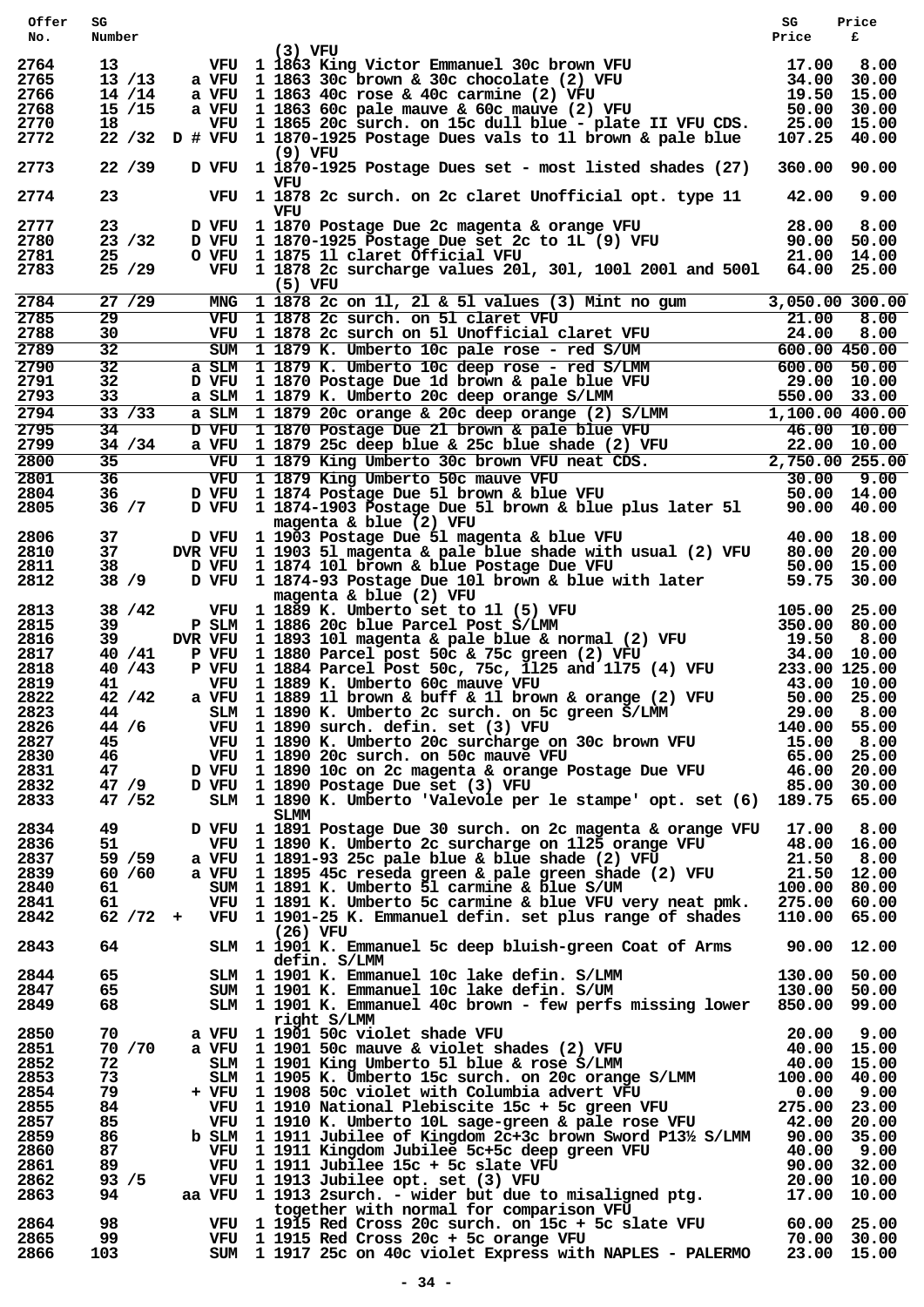| Offer        | SG             |                                                                                                                                                                                                                                              | SG    | Price                      |
|--------------|----------------|----------------------------------------------------------------------------------------------------------------------------------------------------------------------------------------------------------------------------------------------|-------|----------------------------|
| No.          | Number         | opt. S/UM                                                                                                                                                                                                                                    | Price | £                          |
| 2867         | 107            | VFU 1 1920 K. Emmanuel 55c dull purple VFU with neat CDS 19.00 7.50<br>E VFU 1 1921 Express Letter 1L20 surch. on 30c blue & rose VFU 22.00 9.00                                                                                             |       |                            |
| 2868         | 118            | E VFU 1 1921 Express Letter 1L20 surch. on 30c blue & rose VFU 22.00 9.00                                                                                                                                                                    |       |                            |
| 2873         | 122            |                                                                                                                                                                                                                                              |       |                            |
| 2874         | 126            | E SIM 1 1921 Express Letter IL20 surch. On S0C Diue & FOSe VF0 22.00 9.00<br>VF0 1 1922 Express 60c surch. On S0C red S/LMM 40.00 12.00<br>VF0 1 1922 Death of Mazzini set (3) VF0<br>SIM 1 1922 40a purple S/LMM 29.00 60.00<br>SIM 1       |       |                            |
| 2875<br>2878 | 126 / 8<br>127 |                                                                                                                                                                                                                                              |       |                            |
| 2879         | 127            |                                                                                                                                                                                                                                              |       |                            |
| 2880         | 131            |                                                                                                                                                                                                                                              |       |                            |
| 2881         | 133            | B VFU 1 1922 BLP opt. 20c orange VFU<br>B SUM 1 1922 40c brown BLP opt. Centr                                                                                                                                                                |       |                            |
| 2882         | 134            |                                                                                                                                                                                                                                              |       |                            |
|              |                | of 4                                                                                                                                                                                                                                         |       |                            |
| 2883         | 139            | B VFU 1 1922 25c blue type BLP opt. in red VFU neat CDS. 550.00 99.00                                                                                                                                                                        |       |                            |
| 2884<br>2885 | 144<br>144     | SUM 1 1923 50c surch. on 55c purple S/UM 33.00 33.00 11.00<br>bVR VFU 1 1923 50c surch. on 55c dull purple - missing bars of 40.00 25.00                                                                                                     |       |                            |
|              |                | opt. VFU                                                                                                                                                                                                                                     |       |                            |
| 2886         | 145            | VFU $1\overline{1925}$ 1175c surch. on 101 sage-green & pale rose VFU 39.00 18.00                                                                                                                                                            |       |                            |
| 2887         |                |                                                                                                                                                                                                                                              |       |                            |
| 2888         |                |                                                                                                                                                                                                                                              |       |                            |
| 2889         |                |                                                                                                                                                                                                                                              |       |                            |
| 2890         |                |                                                                                                                                                                                                                                              |       |                            |
| 2891         |                | 146/51 SLM 1 1923 Hr. Suich: On Tot sage-green a pare 10se VFO 39.00 16.00<br>162 SLM 1 1923 Fascist March set (6) S/LMM 65.00 18.00<br>162 VFU 1 1924 11 surch. on 10c carmine VFU 300.00 30.00<br>171 g VFU 1 1924 25c blue imperf &       |       |                            |
|              |                | advert VFU                                                                                                                                                                                                                                   |       |                            |
| 2892         | 171            |                                                                                                                                                                                                                                              |       |                            |
| 2893         | 180 / 81       |                                                                                                                                                                                                                                              |       |                            |
| 2894         | 187 - 187      |                                                                                                                                                                                                                                              |       |                            |
| 2895         | 188 / 90       |                                                                                                                                                                                                                                              |       |                            |
| 2896         | 195 —          |                                                                                                                                                                                                                                              |       |                            |
| 2897         | 196            | p VFU 1 1924 50c mauve & green Tagliacozzo advert VFU 700.00 99.00<br>E VFU 1 1925-26 Express Letter (foreign) set (2) VFU 101.50 35.00<br>SLM 1 1926 2150 myrtle & orange S/LMM 80.00 40.00<br>B VFU 1 1925-26 Royal Jubilee P11 se         |       |                            |
|              |                | VFU<br>VEU 1927 Air 1120 pale brown S/UM 201 VEU 1927 Air 1120 pale brown Air VFU with neat CDS. 13.00 14.00<br>201 VEU 1927 1L20c pale brown Air VFU with neat CDS. 130.00 35.00<br>208/11 VEU 1927 Volta's Death set (4) VFU 1520 7.50<br> |       |                            |
| 2899         |                |                                                                                                                                                                                                                                              |       |                            |
| 2900<br>2901 |                |                                                                                                                                                                                                                                              |       |                            |
| 2902         |                |                                                                                                                                                                                                                                              |       |                            |
| 2903         |                |                                                                                                                                                                                                                                              |       |                            |
| 2904         |                |                                                                                                                                                                                                                                              |       |                            |
| 2905         |                |                                                                                                                                                                                                                                              |       |                            |
| 2906         |                |                                                                                                                                                                                                                                              |       |                            |
| 2908         |                |                                                                                                                                                                                                                                              |       |                            |
| 2909         |                |                                                                                                                                                                                                                                              |       |                            |
| 2910         |                |                                                                                                                                                                                                                                              |       |                            |
| 2912         |                |                                                                                                                                                                                                                                              |       |                            |
| 2913         |                |                                                                                                                                                                                                                                              |       |                            |
| 2914         |                |                                                                                                                                                                                                                                              |       |                            |
| 2915         | 308            | a FU 1 1931 St Antony 75c lake - difficult P12 issue FU with 375.00 95.00<br>machine pmk.                                                                                                                                                    |       |                            |
| 2916         | 314 / 20       | machine pmk.<br>VFU 1 1932 Dante set to 75c (7) VFU<br>VFU 1 1932 Garibaldi set to 1125 (7) VFU<br>1 1000 Garibaldi set (17) VFU                                                                                                             |       | 18.60 7.50                 |
| 2917         | 333 / 9        |                                                                                                                                                                                                                                              |       | 25.40 12.00                |
| 2918         | 333 / 49       |                                                                                                                                                                                                                                              |       | 700.00 195.00              |
| 2919         | 350 / 62       | VFU 1 1932 Fascist March 10th Anniversary set to 1.751 (13) 46.45 10.00                                                                                                                                                                      |       |                            |
|              |                | VFU                                                                                                                                                                                                                                          |       |                            |
| 2920         | 350 / 64       | VFU 1 1932 Fascist March Anniversary set to 2175 (15) VFU                                                                                                                                                                                    |       | 149.25 21.00               |
| 2922         | 350 / 69       | E VFU 1 1932 10th Anniversary of Fascist March on Rome (20)                                                                                                                                                                                  |       | 700.00 400.00              |
| 2923         | 368 / 9        | E VFU 1 1932 Fascist March Anniversary Express Letter set (2) 192.30 29.00                                                                                                                                                                   |       |                            |
|              |                | VFU                                                                                                                                                                                                                                          |       |                            |
| 2924         | 369            | E VFU 1 1932 Fascist March 2L50 orange-vermilion EXPRESS VFU                                                                                                                                                                                 |       | 190.00 70.00               |
| 2926         | 372 / 7        | SUM 1 1933 Air - Graf Zeppelin set (6) S/UM                                                                                                                                                                                                  |       | 130.00 85.00               |
| 2927         | 372 / 77       | SUM 1 1933 Air Graf Zeppelin set (6) S/UM                                                                                                                                                                                                    |       | 130.00 63.00               |
| 2928         | 376            | VFU 1 1933 151 black & brown VFU                                                                                                                                                                                                             |       | 600.00200.00               |
| 2929         | 377            | VFU 1 1933 201 ultramarine red brown Air VFU                                                                                                                                                                                                 |       | 700.00 135.00              |
| 2930         | 378 / 9        | SUM 1 1933 Air Balbo Transatlantic Mass Formation Flight                                                                                                                                                                                     |       | 380.00 235.00              |
|              |                | se-tenant triplets (2) S/UM                                                                                                                                                                                                                  |       |                            |
| 2931         | 401            | VFU 1 1994 1175 & 2150 olive green VFU                                                                                                                                                                                                       |       | $70.00$ 40.00              |
| 2932         | 413 /16        | VFU 1 1934 Football set to 1125 (4) VFU                                                                                                                                                                                                      |       | 33.70 16.00                |
| 2933         | 413 / 17       | VFU 1 1934 World Cup Champions (5) VFU                                                                                                                                                                                                       |       | $\overline{533.70}$ 300.00 |
| 2934         | 417            | SUM 1 1934 Football 51+2150 brown S/UM                                                                                                                                                                                                       |       | 110.00 55.00               |
| 2935         | 424 / 31       | VFU 1 1934 Military Medal set to 1125 (8) VFU                                                                                                                                                                                                |       | 46.55 20.00                |
| 2936         | 458 / 61       | VFU 1 1935 Aeronautical Exhibition - Milan set (4) VFU                                                                                                                                                                                       |       | 19.00 8.00                 |
| 2937         | 506 / 12       |                                                                                                                                                                                                                                              |       | 29.50 14.00                |
| 2938         | 506 / 13       | SUM 1 1937 Augustus the Great set to 75c (7) S/UM<br>VFU 1 1937 Augustus set to 1125 (8) VFU<br>SUM 1 1937 Augustus set to 1125 (8) S/UM<br>SIM 1 1937 Augustus Air set (5) S/LMM                                                            |       | 20.60 9.00                 |
| 2940         | 506 / 13       | # SUM 1 1937 Augustus set to 1125 (8) S/UM                                                                                                                                                                                                   |       | 39.00 19.00                |
| 2941         | 516 /20        | SLM 1 1937 Augustus Air set (5) S/LMM                                                                                                                                                                                                        |       | 128.50 50.00               |
| 2942<br>2944 | 542<br>543     | VFU 1 1937 Empire 2nd anniversary 2175 grey green. VFU<br>VFU 1 1938 Proclamation of Empire 51 brown-red VFU                                                                                                                                 |       | 47.00 22.00                |
| 2946         | 547            | VFU 1 1938 Empire Anniversary. 21 grey blue Air VFU                                                                                                                                                                                          |       | 60.00 30.00<br>35.00 15.00 |
| 2947         | 553 / 8        | VFU 1 1941 Italian - German Friendship set (6) VFU                                                                                                                                                                                           |       | 24.00 12.00                |
| 2948         | 553 / 57       | VFU 1 1941 Italo-German Friendship set to 75c carmine (5)                                                                                                                                                                                    |       | 13.00 8.00                 |
|              |                | VFU                                                                                                                                                                                                                                          |       |                            |
| 2949         | 667            | MNG 1 1947 301 bright blue - winged wheel wmk. Mint no gum                                                                                                                                                                                   |       | 600.00 80.00               |
| 2950         | 667            | SUM 1 1947 301 bright blue - winged wheel wmk. S/UM                                                                                                                                                                                          |       | 600.00 200.00              |
| 2951         | 670 / 78       | VFU 1 1945 Air set (9) VFU                                                                                                                                                                                                                   |       | $36.00$ 11.00              |
|              |                |                                                                                                                                                                                                                                              |       |                            |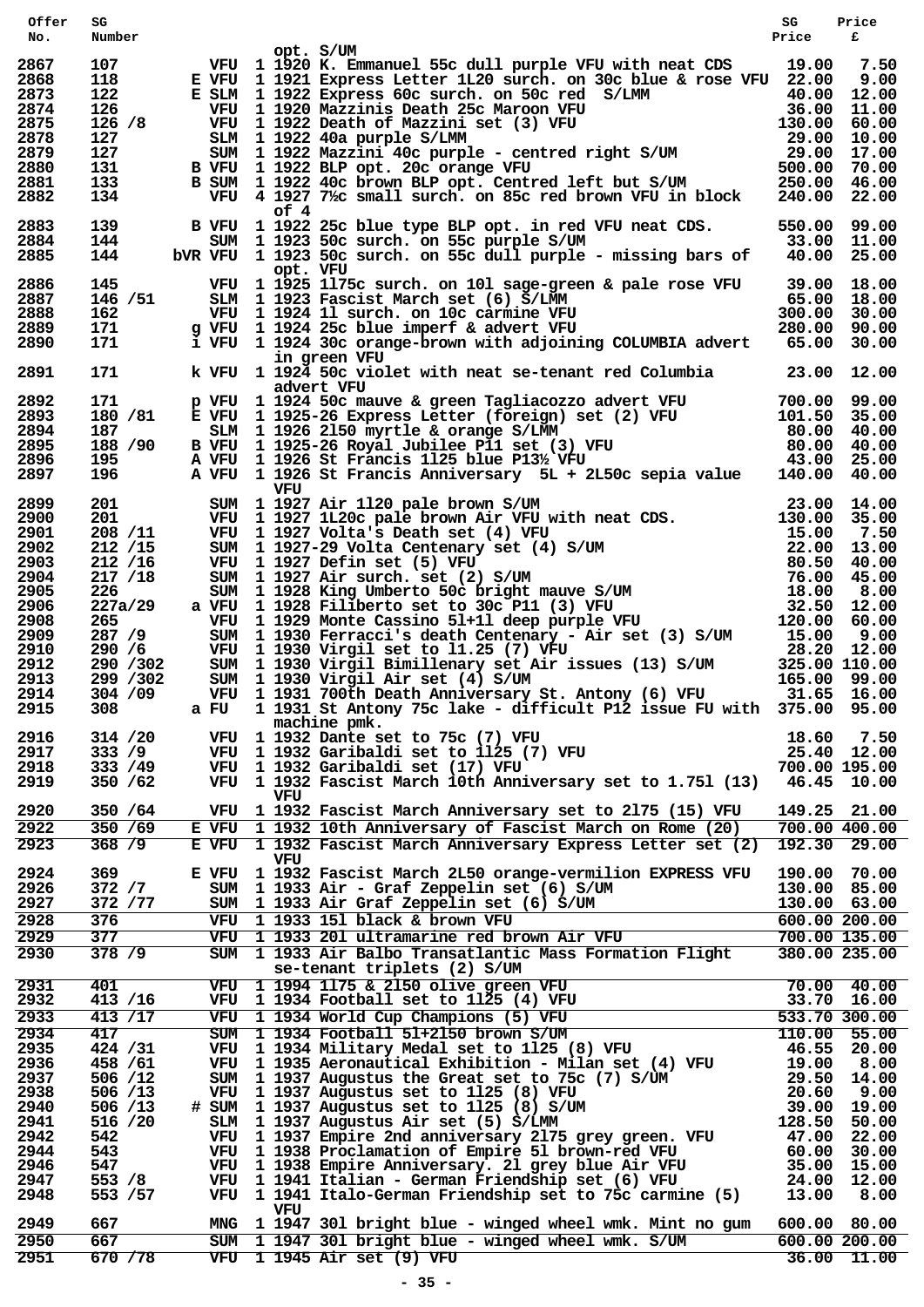| Offer        |                       |          |      | 92, 2018 11945 Air 501 deep green 8/UM<br>678 26 2018 11945 Air 501 deep green 8/UM<br>678 26 2018 11945 between 261 tele-cyange 8/UM<br>6622 26 2018 11945 between 261 tele-cyange 8/UM<br>6622 26 2018 11945 between 261 web-cyange |              |                            |
|--------------|-----------------------|----------|------|---------------------------------------------------------------------------------------------------------------------------------------------------------------------------------------------------------------------------------------|--------------|----------------------------|
| No.<br>2954  |                       |          |      |                                                                                                                                                                                                                                       |              |                            |
| 2958         |                       |          |      |                                                                                                                                                                                                                                       |              |                            |
| 2959         |                       |          |      |                                                                                                                                                                                                                                       |              |                            |
| 2960         |                       |          |      |                                                                                                                                                                                                                                       |              |                            |
| 2961<br>2962 |                       |          |      |                                                                                                                                                                                                                                       |              |                            |
| 2964         |                       |          |      |                                                                                                                                                                                                                                       |              |                            |
| 2965         |                       |          |      |                                                                                                                                                                                                                                       |              |                            |
| 2967         |                       |          |      |                                                                                                                                                                                                                                       |              |                            |
| 2968<br>2969 |                       |          |      |                                                                                                                                                                                                                                       |              |                            |
| 2970         |                       |          |      |                                                                                                                                                                                                                                       |              |                            |
| 2971         |                       |          |      |                                                                                                                                                                                                                                       |              |                            |
| 2972         |                       |          |      |                                                                                                                                                                                                                                       |              |                            |
| 2973<br>2974 |                       |          |      |                                                                                                                                                                                                                                       |              |                            |
| 2975         |                       |          |      |                                                                                                                                                                                                                                       |              |                            |
| 2976         |                       |          |      |                                                                                                                                                                                                                                       |              |                            |
| 2977         |                       |          |      |                                                                                                                                                                                                                                       |              |                            |
| 2980         |                       |          |      |                                                                                                                                                                                                                                       |              |                            |
| 2984<br>2985 |                       |          |      |                                                                                                                                                                                                                                       |              |                            |
| 2987         |                       |          |      |                                                                                                                                                                                                                                       |              |                            |
| 2988         |                       |          |      |                                                                                                                                                                                                                                       |              |                            |
| 2989         |                       |          |      |                                                                                                                                                                                                                                       |              |                            |
| 2990<br>2991 |                       |          |      |                                                                                                                                                                                                                                       |              |                            |
| 2993         |                       |          |      |                                                                                                                                                                                                                                       |              |                            |
| 2994         |                       |          |      |                                                                                                                                                                                                                                       |              |                            |
| 2995         |                       |          |      |                                                                                                                                                                                                                                       |              |                            |
| 2996         |                       |          |      |                                                                                                                                                                                                                                       |              |                            |
| 2997<br>2998 |                       |          |      |                                                                                                                                                                                                                                       |              |                            |
| 3000         |                       |          |      |                                                                                                                                                                                                                                       |              |                            |
| 3001         |                       |          |      |                                                                                                                                                                                                                                       |              |                            |
| 3003         |                       |          |      |                                                                                                                                                                                                                                       |              |                            |
| 3005         |                       |          |      |                                                                                                                                                                                                                                       |              |                            |
| 3006<br>3007 |                       |          |      |                                                                                                                                                                                                                                       |              |                            |
| 3008         |                       |          |      |                                                                                                                                                                                                                                       |              |                            |
| 3009         |                       |          |      |                                                                                                                                                                                                                                       |              |                            |
| 3010         |                       |          |      |                                                                                                                                                                                                                                       |              |                            |
| 3011         |                       |          |      |                                                                                                                                                                                                                                       |              |                            |
| 3012         |                       |          |      |                                                                                                                                                                                                                                       |              |                            |
| 3014<br>3015 | 783 /4                |          |      | $157.00$ 50.00<br>VFU 11951 Milan Fair set (2) VFU                                                                                                                                                                                    | 98.25 60.00  |                            |
| 3016         | 784                   |          |      | SLM 1 1951 Milan Fair 551 blue S/LMM                                                                                                                                                                                                  | 130.00       | 30.00                      |
| 3017         | 784                   |          |      | VFU 1 1951 Milan Fair 551 blue VFU with very neat CDS.                                                                                                                                                                                |              | 95.00 30.00                |
| 3018         | 793 /4                |          |      | VFU 1 1951 Art Exhibition set (2) VFU                                                                                                                                                                                                 | 69.25        | 20.00                      |
| 3019         |                       | 798 /800 |      | VFU 1 1951 Sardinian Stamp Centenary set (3) VFU                                                                                                                                                                                      |              | 31.00 15.00                |
| 3020         | 811                   |          |      | 1 1952 Milan Fair set S/LMM<br>SUM 1 1952 Aeronautical Conference set S/UM<br>VFU 1 1952 Aeronautical Conference set VFU<br>SLM 1 1953 601 blue S/LMM                                                                                 |              | 90.00 10.00                |
| 3021<br>3022 | 823<br>823            |          |      |                                                                                                                                                                                                                                       | 24.00        | 26.00 10.00<br>9.00        |
| 3023         | 843                   |          |      |                                                                                                                                                                                                                                       |              | 40.00 14.00                |
| 3024         | 845                   |          |      | SLM 1 1954 1001 brown S/LMM                                                                                                                                                                                                           |              | 225.00 55.00               |
| 3025         | 845                   |          |      | SUM 1 1954 1001 brown Coin of Syracuse winged wheel wmk.                                                                                                                                                                              | 225.00       | 55.00                      |
|              |                       |          |      | $P13\frac{1}{2}$ S/UM                                                                                                                                                                                                                 |              |                            |
| 3026         | 937 / 8               |          |      | SUM 1 1956 EUROPA set (2) S/UM                                                                                                                                                                                                        | 19.75        | 8.00                       |
| 3027<br>3028 | 1053 / 5<br>1578 / 84 |          |      |                                                                                                                                                                                                                                       |              | 30.00 12.00<br>75.00 35.00 |
| 3029         | 1584                  |          |      | VFU 1 1961 Visit of President Gronchi (3) VFU<br>SUM 1 1978-87 High value defin. set (7) S/UM<br>SUM 1 1987 20,0001 defin S/UM                                                                                                        |              | 34.00 11.00                |
| 3030         | 1800 /1               |          |      | SLM 1 1983 Europa set (2) S/LMM                                                                                                                                                                                                       | 18.25        | 8.00                       |
| 3031         | 1800 /1               |          |      | SUM 1 1983 Europa set (2) S/UM                                                                                                                                                                                                        |              | 18.25 10.00                |
| 3032         | 1833                  |          |      | a + SUM 1 1984 Nature Protection - Forests block of 4 together                                                                                                                                                                        |              | 0.00 16.00                 |
|              |                       |          |      | with block of 4 with missing colour S/UM RARE!                                                                                                                                                                                        |              |                            |
| 3033<br>3034 | 1867<br>1921          |          |      | a SUM 1 1985 Motor Industry block of 4 S/UM<br>a SUM 1 1986 Europa block of 4 S/UM                                                                                                                                                    | 17.00        | 8.00<br>27.00 12.00        |
| 3036         | 2177                  |          |      | b SUM 1 1992 Stamp Day 750L Face - the difficult P14 S/UM                                                                                                                                                                             | 170.00 35.00 |                            |
| 3037         | 2735 / 42             |          |      | # VFU 1 2002 State Arms values to E3 (7) VFU                                                                                                                                                                                          |              | 33.45 18.00                |
| 3038         | 2984 /92              |          |      | VFU 1 2006 Winter Olympics (9) VFU                                                                                                                                                                                                    |              | 24.00 12.00                |
| 3039         | $C = 3 / 13$          |          |      | SUM 1 CRETE 1906 Victor Emanuel III opt. set complete to 5L                                                                                                                                                                           |              | 0.00575.00                 |
|              |                       |          |      | (11) S/UM - Gino Biondi certificate for top 3 values                                                                                                                                                                                  |              |                            |
|              | 3040 C 14 /19         |          |      | SUM 1 CRETE 1907-12 Victor Emanuel "LA CANEA" opt. set (6)                                                                                                                                                                            |              | 55.00 29.00                |
|              |                       |          | S/UM |                                                                                                                                                                                                                                       |              |                            |
|              | 3041 S 21 /32         |          |      | SLM 1 1944 War Propaganda imperf between pairs set (12)<br>only SG30 is mounted rest S/UM                                                                                                                                             | 110.00 44.00 |                            |
|              |                       |          |      | <b>ITALY - CYRENAICA</b>                                                                                                                                                                                                              |              |                            |
|              |                       |          |      |                                                                                                                                                                                                                                       |              |                            |
| 3042         | 108/9                 |          |      | VFU 1 1933 Air - Balbo Transatlantic Mass Formation Flight 1,500.00 236.00<br>set (2) VFU both neat special 10.6.33 CDS.                                                                                                              |              |                            |
|              |                       |          |      |                                                                                                                                                                                                                                       |              |                            |
|              |                       |          |      | ITALY - ERITREA                                                                                                                                                                                                                       |              |                            |
| 3043         | 129                   |          |      | SLM 1 1928 2L50 myrtle & orange with type 1 opt. S/LMM                                                                                                                                                                                | 225.00 30.00 |                            |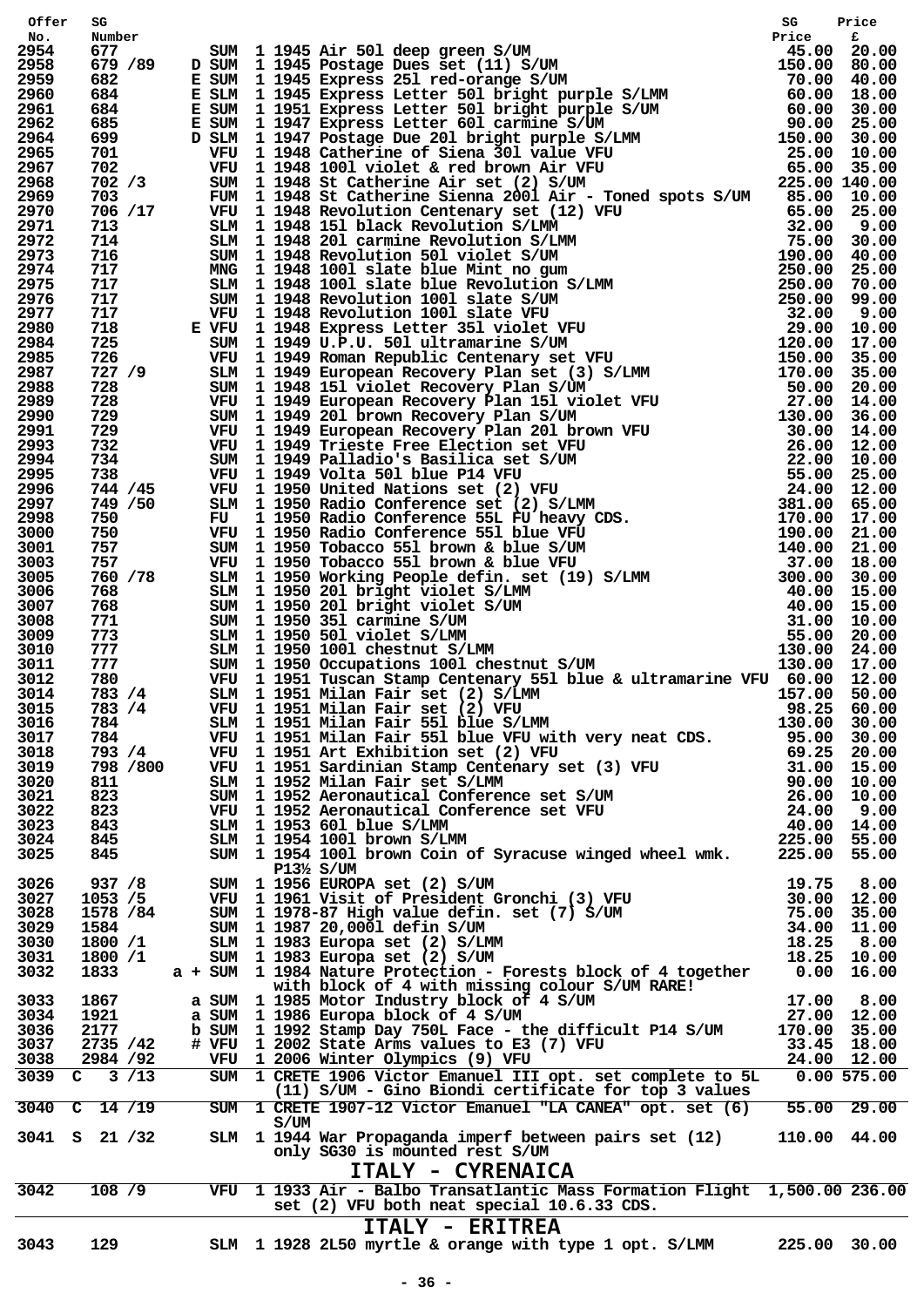| Offer                                        | SG                                               |                                                                                                                                                                                                                                                                                                 | SG                           | Price                                                     |
|----------------------------------------------|--------------------------------------------------|-------------------------------------------------------------------------------------------------------------------------------------------------------------------------------------------------------------------------------------------------------------------------------------------------|------------------------------|-----------------------------------------------------------|
| No.                                          | Number                                           | ITALY - FIUME                                                                                                                                                                                                                                                                                   | Price                        | £                                                         |
| 3044                                         | 1/15                                             | # SLM 1 1918 Values to 80f yellow green (11) FIUME opt. some<br>gum creasing                                                                                                                                                                                                                    |                              | 99.00 15.00                                               |
| 3045<br>3046                                 | 146 / 50<br>D 30<br>3047 E 145 /46               | SLM 1 1920 Opt & surch. set to 15 on 10c carmine (5) S/LMM<br>SLM 1 1918 Postage Due 12f black & green 1914 issue S/LMM<br>VFU 1 1920 Express letter set (2) VFU                                                                                                                                | 350.00 27.00                 | 62.30 17.00<br>62.00 25.00                                |
| 3048                                         | 33                                               | ITALY - LIBYA<br>a SLM 1 1921 Victory 10 L olive & indigo P14%x13.75 A well                                                                                                                                                                                                                     | 350.00 33.00                 |                                                           |
| 3049                                         | 33 <sup>2</sup>                                  | centred example S/LMM<br>B SUM 1 1921 Victory 10L olive & indigo - centred left S/UM                                                                                                                                                                                                            | 350.00 94.00                 |                                                           |
| 3050<br>3053                                 | 17<br>18 / 23                                    | ITALY - TRIESTE - ZONE A<br>VFU 1 1947 1001 carmine VFU<br>SUM 1 1947 Air set to 501 reddish violet (6) S/UM                                                                                                                                                                                    |                              | 44.00 11.00<br>85.80 42.00                                |
| 3054<br>3055<br>3056                         | 24 / 27<br>29<br>76                              | SUM 1 1948 Air set to 10001 with type 3a opt. (4) S/UM<br>E SUM 1 1947 251 red-orange S/UM                                                                                                                                                                                                      | 411.00 225.00                | 55.00 28.00<br>60.00 25.00                                |
| 3057<br>3058<br>3059<br>3060                 | 92<br>108<br>114<br>118 / 21                     | SUM 1 1947 251 red-orange S/UM<br>VFU 1 1948 1001 slate blue VFU<br>SLM 1 1949 Roman Republic S/LMM<br>SUM 1 1949 8c blue-green S/UM<br>SLM 1 1949 1001 carmine pictorial defin. S/LMM<br>SLM 1 1949 Air high values 1001 to 10001 (4) S/LMM<br>                                                | 120.00 18.00                 | 80.00 16.00<br>35.00 18.00<br>99.50 25.00                 |
| 3061<br>3062<br>3063                         | 176 / 94<br>195/6<br>203 / 5                     | SUM 1 1950 Industry & Workers opt. set (19) S/UM<br>SUM 1 1951 AMG - FTT opt. Tuscan Stamp Centy set (2) S/UM<br>SUM 1 1951 Gymnastics set (3) S/UM                                                                                                                                             |                              | 55.00 30.00<br>76.55 35.00<br>30.00 16.00                 |
| 3064                                         | 268 / 71                                         | CP VFU 1 1953 Concessional Parcel Post pairs set (4) VFU<br><b>LATVIA</b>                                                                                                                                                                                                                       |                              | 31.00 11.00                                               |
| 3065                                         | 24                                               | aa SUM 1 1919 5k analine carmine Arms imperf on pelure paper<br>S/UM                                                                                                                                                                                                                            | 16.00                        | 12.00                                                     |
| 3066<br>3067<br>3068<br>3069<br>3070         | 69 / 72<br>75 /8<br>79 / 83<br>84 / 5<br>155 / 7 | SUM 4 1920-21 Opt. set (4) in blocks of 4 S/UM<br>SLM 1 1921 Red Cross (4) S/LMM<br>SLM 1 1921 DESMIT RBL opt. set (5) S/LMM<br>VFU 1 1921 Air Triangular set (2) VFU<br>SLM 1 1928 Air New Currency set (3) S/LMM<br>A SLM 1 1932 25s blue Air Triangular P11½ S/LMM<br>* SUM 1 1992 Russian s | 18.00<br>14.50               | 16.80 10.00<br>8.00<br>85.00 31.00<br>9.00<br>24.00 10.00 |
| 3071<br>3072                                 | 195<br>354 / 58                                  | * SUM 1 1992 Russian surch. set (5) 1r on 7k with short O in<br>value, 3r on 3k has LATVIJA double opt. - both<br>unlisted varieties                                                                                                                                                            |                              | 22.00 10.00<br>$0.00$ 16.00                               |
| 3073                                         | 496a/508                                         | # SUM 1 1998 Arms values to 40s incl. different imprint dates<br>$(43)$ S/UM<br><b>LIECHTENSTEIN</b>                                                                                                                                                                                            |                              | $0.00$ 14.00                                              |
| 3074<br>3075<br>3076                         | $\mathbf{1}$<br>1/3<br>5.                        | SLM 1 1912 Prince John II 5h green - chalky paper S/LMM<br>VFU 1 1912 AUSTRIA POST OFFICE set on thick paper (3) VFU<br>SUM 1 1916 10h purple Prince John - thin unsurfaced paper                                                                                                               | 120.00 21.00<br>130.00 26.00 | 60.00 10.00                                               |
| 3077<br>3078                                 | 6<br>$6\overline{6}$                             | S/UM<br>VFU 1 1912 Prince John 25h blue on thin chalky paper VFU 275.00 99.00<br>a SLM 1 1916 Prince John 25h ultramarine - thin chalky paper 550.00 47.00                                                                                                                                      |                              |                                                           |
| 3079<br>3080<br>3081<br>3082                 |                                                  | S/LMM<br>17 /19 VFU 1 1920 Prince John surch. set (3) VFU 39.00 17.00<br>20 /7 VFU 1 1920 Prince John Arms Imperf. set (8) VFU 65.00 17.00<br>28 /42 VFU 1 1920 Prince John defin. set (15) VFU 28.00 8.00<br>43 /5 A + SUM 1 1920 Pri                                                          |                              |                                                           |
| 3083<br>3084                                 |                                                  | each value (15) S/UM                                                                                                                                                                                                                                                                            |                              |                                                           |
| 3086<br>3087<br>3088                         |                                                  |                                                                                                                                                                                                                                                                                                 |                              |                                                           |
| 3089<br>3090<br>3091<br>3092                 |                                                  |                                                                                                                                                                                                                                                                                                 |                              |                                                           |
| 3093<br>3094<br>3095<br>3096<br>3097         |                                                  |                                                                                                                                                                                                                                                                                                 |                              |                                                           |
| 3098<br>3099<br>3100<br>3101<br>3102         |                                                  |                                                                                                                                                                                                                                                                                                 |                              |                                                           |
| 3103<br>3105<br>3106<br>3107<br>3109<br>3110 |                                                  | 43 /5 A + 5UM 1920 Prince John 's 80th Birthday set - 4 shades of 16.00 9.00<br>B WT 1 1921 2# hladch-hrown Arms P <sup>9</sup> % VFU<br>51 A VFU 1 1921 74 rindigo PI2% VFU<br>51 A VFU 1 1921 74 rindigo PI2% VFU<br>A VFU 1 1921 137 deep vio                                                |                              |                                                           |
| 3111<br>3112<br>3114<br>3115                 | 112 and the state of $\sim$<br>113<br>114<br>115 | VFU<br>VFU 1 1930 25r brown Air VFU 65.00 17.00<br>VFU 1 1930 Air 35r blue VFU 60.00 15.00<br>VFU 1 1930 45r deep green Air VFU 1 1930 16.00 23.00<br>SLM 1 1930 1f claret Air S/LMM 75.00 16.00                                                                                                |                              |                                                           |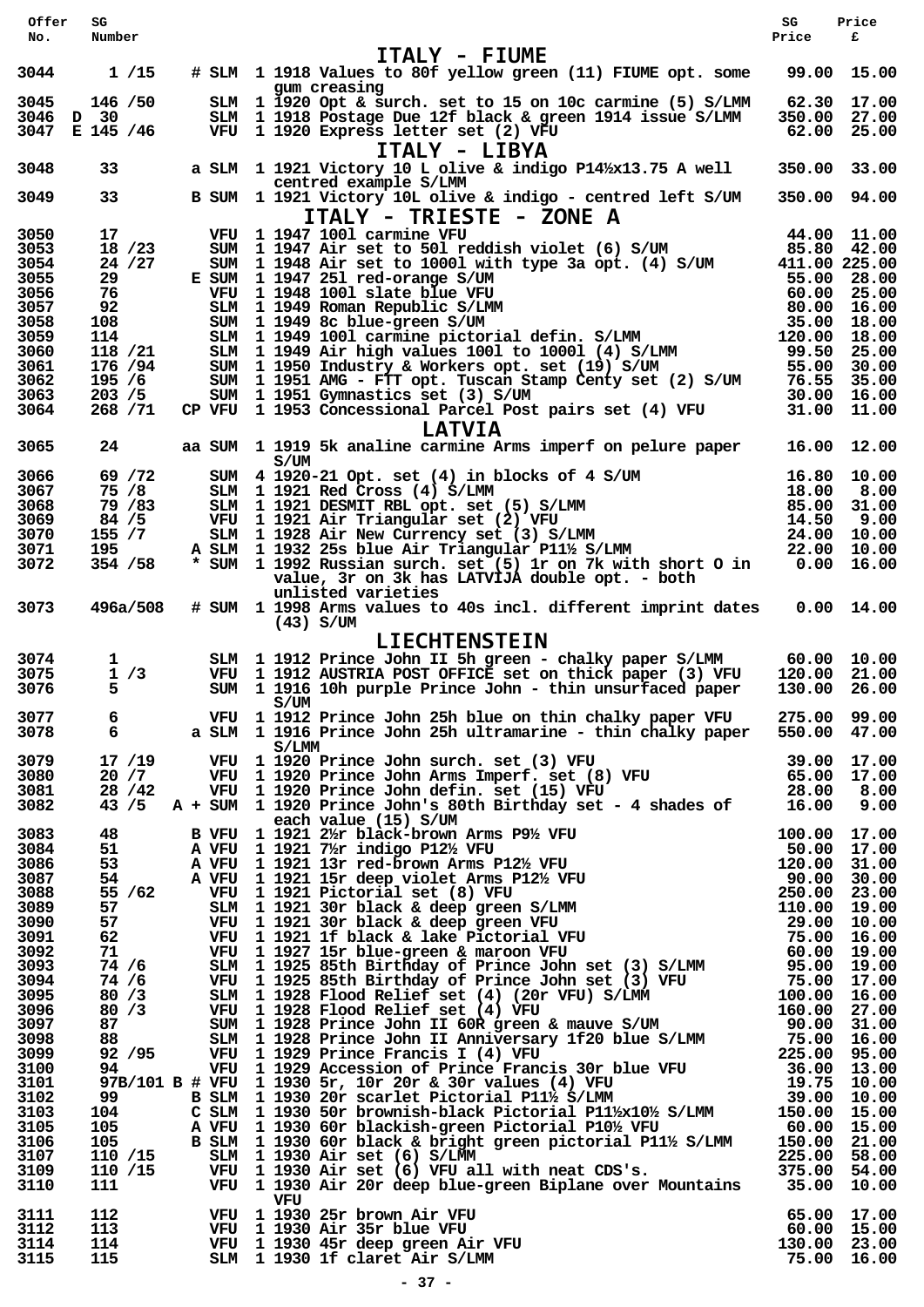| Offer        | SG                   |                                                                                                                                                                                                                                                                                                                                                                                                                                                                                  | SG | Price |
|--------------|----------------------|----------------------------------------------------------------------------------------------------------------------------------------------------------------------------------------------------------------------------------------------------------------------------------------------------------------------------------------------------------------------------------------------------------------------------------------------------------------------------------|----|-------|
| No.<br>3116  | Number<br>116 / 17   | $\begin{tabular}{ccccc} 30 & 11231 & 11231 & 1124 & 11241 & 11241 & 11241 & 11241 & 11241 & 11241 & 11241 & 11241 & 11241 & 11241 & 11241 & 11241 & 11241 & 11241 & 11241 & 11241 & 11241 & 11241 & 11241 & 11241 & 11241 & 11241 & 11241 & 11241 & 11241 & 11241 & 1124$                                                                                                                                                                                                        |    |       |
| 3117         | 121A                 |                                                                                                                                                                                                                                                                                                                                                                                                                                                                                  |    |       |
|              |                      |                                                                                                                                                                                                                                                                                                                                                                                                                                                                                  |    |       |
| 3118<br>3119 | $124/6$<br>127 / 33  | CDS.<br>VFU 1933 Prince Francis 80th Birthday set (3) VFU 180.00 38.00<br>VFU 1 1933-35 Pictorial set to 30r incl. the difficult 25r 106.00 15.00                                                                                                                                                                                                                                                                                                                                |    |       |
| 3120         |                      |                                                                                                                                                                                                                                                                                                                                                                                                                                                                                  |    |       |
| 3121         |                      |                                                                                                                                                                                                                                                                                                                                                                                                                                                                                  |    |       |
| 3122         |                      |                                                                                                                                                                                                                                                                                                                                                                                                                                                                                  |    |       |
| 3123         |                      |                                                                                                                                                                                                                                                                                                                                                                                                                                                                                  |    |       |
| 3124         |                      |                                                                                                                                                                                                                                                                                                                                                                                                                                                                                  |    |       |
| 3125<br>3126 |                      |                                                                                                                                                                                                                                                                                                                                                                                                                                                                                  |    |       |
| 3127         |                      |                                                                                                                                                                                                                                                                                                                                                                                                                                                                                  |    |       |
| 3128         |                      |                                                                                                                                                                                                                                                                                                                                                                                                                                                                                  |    |       |
| 3129         |                      |                                                                                                                                                                                                                                                                                                                                                                                                                                                                                  |    |       |
| 3130<br>3132 |                      |                                                                                                                                                                                                                                                                                                                                                                                                                                                                                  |    |       |
| 3133         |                      |                                                                                                                                                                                                                                                                                                                                                                                                                                                                                  |    |       |
| 3134         |                      | 127 /33 VFU 1933-35 Pictorial set to 30r incl. the difficult 25r 106.00 15.00<br>132 SLM 1935-25r yellow-brown Landscape VFU<br>132 WFU 1935-25r yellow-brown Landscape VFU<br>132 WFU 11935-25r yellow-brown Landscape VFU<br>136 SL                                                                                                                                                                                                                                            |    |       |
| 3135         |                      |                                                                                                                                                                                                                                                                                                                                                                                                                                                                                  |    |       |
| 3136         |                      |                                                                                                                                                                                                                                                                                                                                                                                                                                                                                  |    |       |
| 3137         |                      |                                                                                                                                                                                                                                                                                                                                                                                                                                                                                  |    |       |
| 3138<br>3139 |                      |                                                                                                                                                                                                                                                                                                                                                                                                                                                                                  |    |       |
| 3140         |                      |                                                                                                                                                                                                                                                                                                                                                                                                                                                                                  |    |       |
| 3141         |                      |                                                                                                                                                                                                                                                                                                                                                                                                                                                                                  |    |       |
| 3142         |                      |                                                                                                                                                                                                                                                                                                                                                                                                                                                                                  |    |       |
| 3143         |                      |                                                                                                                                                                                                                                                                                                                                                                                                                                                                                  |    |       |
| 3144         |                      |                                                                                                                                                                                                                                                                                                                                                                                                                                                                                  |    |       |
| 3145<br>3146 |                      | 173 MS SUM I Technology and correl for the bind of the bind of the SATUM 39.00 19.00<br>166/8 SUM 1 1938 Philatelic Exhibition 50r slate-blue M/Sheet S/UM 39.00 19.00<br>166/8 SUM 1 1939 Rimmail set (Birds of Princes set (4)                                                                                                                                                                                                                                                 |    |       |
| 3147         |                      |                                                                                                                                                                                                                                                                                                                                                                                                                                                                                  |    |       |
| 3148         |                      |                                                                                                                                                                                                                                                                                                                                                                                                                                                                                  |    |       |
| 3149         |                      |                                                                                                                                                                                                                                                                                                                                                                                                                                                                                  |    |       |
| 3150         |                      |                                                                                                                                                                                                                                                                                                                                                                                                                                                                                  |    |       |
| 3151         |                      |                                                                                                                                                                                                                                                                                                                                                                                                                                                                                  |    |       |
| 3152         |                      |                                                                                                                                                                                                                                                                                                                                                                                                                                                                                  |    |       |
| 3153<br>3154 |                      |                                                                                                                                                                                                                                                                                                                                                                                                                                                                                  |    |       |
| 3155         |                      |                                                                                                                                                                                                                                                                                                                                                                                                                                                                                  |    |       |
| 3156         |                      |                                                                                                                                                                                                                                                                                                                                                                                                                                                                                  |    |       |
| 3157         |                      |                                                                                                                                                                                                                                                                                                                                                                                                                                                                                  |    |       |
| 3159         | 305 / 7              |                                                                                                                                                                                                                                                                                                                                                                                                                                                                                  |    |       |
| 3160         | 305 / 7              |                                                                                                                                                                                                                                                                                                                                                                                                                                                                                  |    |       |
| 3161         | 309 / 12             |                                                                                                                                                                                                                                                                                                                                                                                                                                                                                  |    |       |
| 3162<br>3163 | 309 / 12<br>313 / 16 |                                                                                                                                                                                                                                                                                                                                                                                                                                                                                  |    |       |
| 3164         | 317 / 19             |                                                                                                                                                                                                                                                                                                                                                                                                                                                                                  |    |       |
| 3165         | 319                  |                                                                                                                                                                                                                                                                                                                                                                                                                                                                                  |    |       |
| 3166         | 320 / 3              |                                                                                                                                                                                                                                                                                                                                                                                                                                                                                  |    |       |
| 3167         | 320 / 3              |                                                                                                                                                                                                                                                                                                                                                                                                                                                                                  |    |       |
| 3169<br>3171 | 320 / 3<br>322       |                                                                                                                                                                                                                                                                                                                                                                                                                                                                                  |    |       |
| 3172         | 324 / 6              |                                                                                                                                                                                                                                                                                                                                                                                                                                                                                  |    |       |
| 3174         | 324 / 6              |                                                                                                                                                                                                                                                                                                                                                                                                                                                                                  |    |       |
| 3175         | 327 / 9              |                                                                                                                                                                                                                                                                                                                                                                                                                                                                                  |    |       |
| 3177         | 327 / 9              |                                                                                                                                                                                                                                                                                                                                                                                                                                                                                  |    |       |
| 3180         | 330 / 1              | SIM 1 1952 Paintings set (3) S/IMM 170.00 24.00<br>SUM 1 1952 Paintings set (3) S/IMM 170.00 49.00<br>SUM 1 1952 Paintings set (3) S/IMM 170.00 49.00<br>SUM 1 1953 Paintings e- Prince's Collection set (4) S/IMM 170.00 27.00<br>SUM<br>9 1 1953 Prince Francis Joseph II & Princess Georgina set 340.00 47.00<br>1 1955 Prince Francis Joseph II & Princess Georgina set 340.00 47.00<br>5 JM 1 1955 Nountain Sports set (4) S/UM<br>1 1955 Nountain Sports set (4) S/UM<br>8 |    |       |
| 3181         | 332 / 5              |                                                                                                                                                                                                                                                                                                                                                                                                                                                                                  |    |       |
| 3182         | 332 / 5              |                                                                                                                                                                                                                                                                                                                                                                                                                                                                                  |    |       |
| 3183         | 336 / 9              |                                                                                                                                                                                                                                                                                                                                                                                                                                                                                  |    |       |
| 3184         | 340 / 3              |                                                                                                                                                                                                                                                                                                                                                                                                                                                                                  |    |       |
| 3185         | 340 / 3              |                                                                                                                                                                                                                                                                                                                                                                                                                                                                                  |    |       |
| 3186<br>3187 | 346 / 9<br>351 / 4   |                                                                                                                                                                                                                                                                                                                                                                                                                                                                                  |    |       |
| 3189         | 351 / 4              |                                                                                                                                                                                                                                                                                                                                                                                                                                                                                  |    |       |
| 3190         | 355 / 7              |                                                                                                                                                                                                                                                                                                                                                                                                                                                                                  |    |       |
| 3191         | 360 / 2              |                                                                                                                                                                                                                                                                                                                                                                                                                                                                                  |    |       |
| 3192         | 360 / 2              |                                                                                                                                                                                                                                                                                                                                                                                                                                                                                  |    |       |
| 3194<br>3195 | 363 / 6              |                                                                                                                                                                                                                                                                                                                                                                                                                                                                                  |    |       |
| 3196         | 369 / 71<br>375 / 7  |                                                                                                                                                                                                                                                                                                                                                                                                                                                                                  |    |       |
| 3198         | 379 / 91             |                                                                                                                                                                                                                                                                                                                                                                                                                                                                                  |    |       |
| 3201         | 379 / 91             |                                                                                                                                                                                                                                                                                                                                                                                                                                                                                  |    |       |
| 3202         | 395 / 8              |                                                                                                                                                                                                                                                                                                                                                                                                                                                                                  |    |       |
| 3206         | 395 / 8              |                                                                                                                                                                                                                                                                                                                                                                                                                                                                                  |    |       |
| 3207<br>3210 | 401 / 3<br>401 / 3   |                                                                                                                                                                                                                                                                                                                                                                                                                                                                                  |    |       |
| 3211         | 407 /11              |                                                                                                                                                                                                                                                                                                                                                                                                                                                                                  |    |       |
|              |                      |                                                                                                                                                                                                                                                                                                                                                                                                                                                                                  |    |       |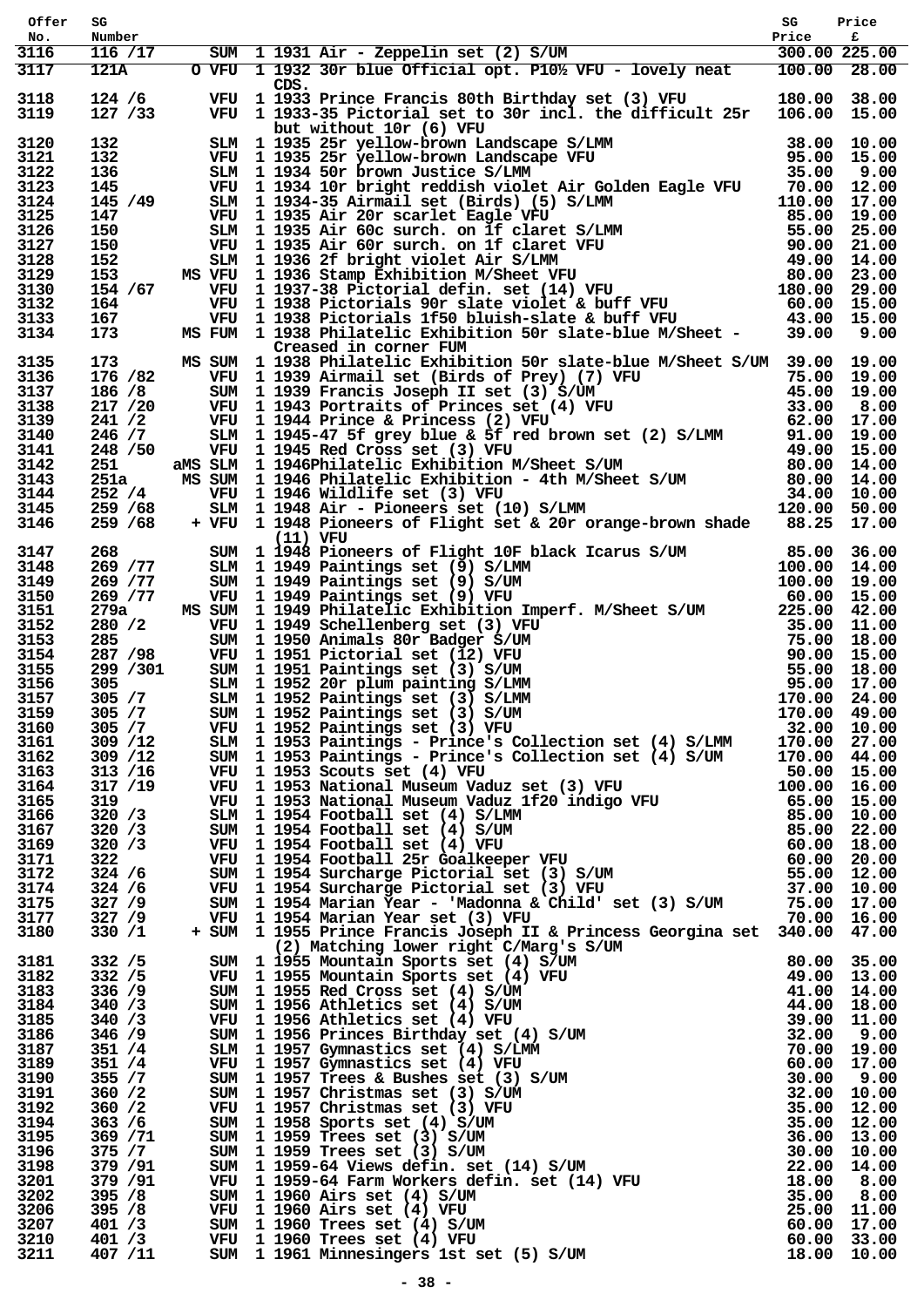| Offer        | SG                    |     | VFU 1 1961 Minnesingers let set (5) VFU some rise of the strate of the set of 10 12.00<br>SUM 1 1957-71 Church jetrons set (13) S/UM 160 200 1<br>SUM 11977-71 Church jetrons set (13) S/UM 15.00 2.00<br>SUM 11977-71 Church jetro | SG     | Price                         |
|--------------|-----------------------|-----|-------------------------------------------------------------------------------------------------------------------------------------------------------------------------------------------------------------------------------------|--------|-------------------------------|
| No.<br>3214  | Number<br>407 /11     |     |                                                                                                                                                                                                                                     |        |                               |
| 3215         | 477 / 88              |     |                                                                                                                                                                                                                                     |        |                               |
| 3216<br>3217 | 526 /27<br>561 / 75   |     |                                                                                                                                                                                                                                     |        |                               |
| 3218         | 601                   |     |                                                                                                                                                                                                                                     |        |                               |
| 3219         | 601                   |     |                                                                                                                                                                                                                                     |        |                               |
| 3220<br>3221 | 640 / 42<br>652 / 64  |     |                                                                                                                                                                                                                                     |        |                               |
| 3223         | 691 /702              |     |                                                                                                                                                                                                                                     |        |                               |
| 3224         | 731                   |     |                                                                                                                                                                                                                                     |        |                               |
| 3225<br>3226 | 1107 /10<br>1115 /29  |     |                                                                                                                                                                                                                                     |        |                               |
| 3227         |                       |     |                                                                                                                                                                                                                                     |        |                               |
| 3228         | 1140<br>1152          |     |                                                                                                                                                                                                                                     |        |                               |
| 3229<br>3230 | 1178 /80<br>1204 /6   |     |                                                                                                                                                                                                                                     |        |                               |
| 3231         | 1227 /30              |     |                                                                                                                                                                                                                                     |        |                               |
| 3232         | 1263 /64              |     |                                                                                                                                                                                                                                     |        |                               |
| 3233<br>3234 | 1277 / 78<br>1301 /03 |     |                                                                                                                                                                                                                                     |        |                               |
|              |                       |     |                                                                                                                                                                                                                                     |        |                               |
| 3235         | 92                    |     |                                                                                                                                                                                                                                     |        |                               |
| 3236         | 188 / 96              |     |                                                                                                                                                                                                                                     |        |                               |
| 3237<br>3238 | 195<br>196            |     |                                                                                                                                                                                                                                     |        |                               |
| 3239         | 201 / 6               |     |                                                                                                                                                                                                                                     |        |                               |
| 3240         | 249 / 61              |     |                                                                                                                                                                                                                                     |        |                               |
| 3241<br>3242 | 260/1<br>283 — 1      |     |                                                                                                                                                                                                                                     |        |                               |
| 3243         | 328 / 34              |     |                                                                                                                                                                                                                                     |        |                               |
| 3244         | 368 — 1               |     |                                                                                                                                                                                                                                     |        |                               |
| 3245<br>3246 | 373 /80<br>420 /3     |     |                                                                                                                                                                                                                                     |        |                               |
| 3247         | 420 / 23              |     |                                                                                                                                                                                                                                     |        |                               |
| 3248         | 432 / 4               |     |                                                                                                                                                                                                                                     |        |                               |
|              |                       |     |                                                                                                                                                                                                                                     |        |                               |
| 3249<br>3250 | $\mathbf{2}$          |     | VFU 1 1856 10c grey black Imperf with 4 good margins VFU 95.00 19.00<br>VFU 1 1863 1c pale brown Arms Imperf with 4 large even 700.00 70.00                                                                                         |        |                               |
|              | 6                     |     | margins VFU with CDS.                                                                                                                                                                                                               |        |                               |
| 3251         | 10 <sup>°</sup>       |     | VFU 1 1859 10c pale blue Coat of Arms type 4 Imperf. 4 good 31.00                                                                                                                                                                   |        | 8.00                          |
|              |                       |     | margins. VFU with neat CDS.                                                                                                                                                                                                         |        |                               |
| 3252         | 15                    |     | VFU 1 1859 40c orange arms imperf with 4 good margins. Very 375.00 35.00<br>light pmk VFU                                                                                                                                           |        |                               |
| 3253         | 49                    |     | VR VFU $1.1876$ $12\frac{1}{2}$ lilac Coat of Arms VFU with 1877 CDS - 0.00 17.00                                                                                                                                                   |        |                               |
|              |                       |     | inexplicably unlisted this colour by SG<br>a SUM 1 1880 5c yellow Arms P12/ <sub>2</sub> x12 Reprint S/UM                                                                                                                           |        |                               |
| 3254<br>3255 | 59<br>86              |     | VFU 1 1882 12/2 grey-blue Trade & Agricultural VFU 47.00 10.00                                                                                                                                                                      |        | 850.00 15.00                  |
| 3256         | 92                    |     | SLM 1 1882 5f brown-orange - Agricultural & Trade P13% S/LMM 65.00 12.00                                                                                                                                                            |        |                               |
| 3257         | 92                    |     | VFU 1 1882 Agriculture & Trade 5f value P13/x13 VFU neat                                                                                                                                                                            |        | 275.00 23.00                  |
| 3258         | 118                   |     | CDS.<br>O SLM 1 1881 4c green Official S.P. opt. S/LMM                                                                                                                                                                              |        | 275.00 36.00                  |
| 3259         | 134                   |     | VFU 1 1893 Grand Duke Adolph 2%f black VFU<br>SIM 1 1995 Pulse of Press Computer 2%f black VFU                                                                                                                                      |        | 34.00 10.00                   |
| 3260         | 152 /60               |     | SLM 1 1895 Duke of Nassau set with OFFICIEL perfins (5). SG                                                                                                                                                                         | 0.00   | 9.00                          |
| 3261         | 157 / 70              |     | as normal £50 - unlisted as Officials perfins. S/LMM<br>VFU 1 1906-19 Grand Duke William IV set to 1f (15) VFU                                                                                                                      |        | 46.70 13.00                   |
| 3262         | 166                   |     | SLM 1 1907 25c blue 'Grand Duke' S/LMM                                                                                                                                                                                              |        | 190.00 22.00                  |
| 3263         | 193/4                 |     | D VFU 1 1920 Postage Dues Surch Set (2) VFU                                                                                                                                                                                         | 28.50  | 8.00                          |
| 3264<br>3265 | 218 / 35<br>223 / 5   |     | O VFU 1 1908-19 Duke William IV Official opt set (18) VFU<br>VFU 1 1923 Unveiling of War Memorial surch. set (3) VFU                                                                                                                | 225.00 | 33.00<br>75.00 23.00          |
| 3266         |                       |     | 245 /55 e # VFU 1 1926-35 Grand Duchess Charlotte Values to $1 \frac{1}{2}$ (25)                                                                                                                                                    | 24.00  | 8.00                          |
|              |                       |     | VFU                                                                                                                                                                                                                                 |        |                               |
| 3267<br>3268 | 261 / 5<br>266 / 9    | VFU | 1 1927 Philatelic Exhibition set (5) VFU                                                                                                                                                                                            |        | 90.00 23.00<br>25.45 10.00    |
| 3269         | 266 / 70              |     | VFU 1 1927 Child welfare fund set to 1f (4) VFU<br>VFU 1 1927 Child Welfare set (5) VFU                                                                                                                                             |        |                               |
| 3270         | 296a/300 a            |     | COV 1 1931-33 Air set $(6)$ VFU on plain cover with $25.9.40$                                                                                                                                                                       |        | 40.00 12.00<br>20.00 12.00    |
| 3271         | 307 / 11              |     | CDS'S.                                                                                                                                                                                                                              |        |                               |
| 3273         | 307 / 11              |     | SLM 1 1932 Child Welfare set (5) S/LMM<br>VFU 1 1932 Child Welfare set (5) VFU 190.00 47.00<br>VFU 1 1934 Child Welfare Fund Knights set (6) VFU 250.00 46.00                                                                       |        |                               |
| 3274         | 318 / 23              |     |                                                                                                                                                                                                                                     |        |                               |
| 3275         | 323<br>324 / 8        |     | FUM 1 1934 Child Welfare $1\frac{1}{4}$ +1½ blue - missing corner F/UM 31.00                                                                                                                                                        |        | 6.00                          |
| 3276         |                       |     | # VFU 1 1935 Intellectuals 5c violet, 20c orange and 35c<br>green values (3) VFU                                                                                                                                                    | 12.15  | 4.00                          |
| 3277         | 332                   |     | SUM 1 1935 Intellectual Relief Fund 1F25 blue S/UM                                                                                                                                                                                  |        | 25.00 11.00                   |
| 3278         | 334                   |     | SUM 1 1935 Intellectual Relief Fund 2F orange S/UM                                                                                                                                                                                  |        | 65.00 21.00                   |
| 3279<br>3280 | 335<br>336            | SUM | SUM 1 1935 Intellectual Relief Fund 3F deep brown S/UM<br>1 1935 Intellectual Relief Fund 5f blue S/UM                                                                                                                              |        | 75.00 23.00<br>130.00 43.00   |
| 3281         | 337                   |     | SUM 1 1935 Intellectual Relief Fund 10F purple S/UM                                                                                                                                                                                 |        | 325.00 175.00                 |
| 3282         | 338                   |     | SUM 1 1935 Intellectual Relief Fund 20F green S/UM                                                                                                                                                                                  |        | 350.00 200.00                 |
| 3283<br>3284 | 341 / 6<br>353 / 8    | VFU | SLM 1 1935 Child Welfare set (6) S/LMM<br>1 1936 Child Welfare set (6) mainly VFU                                                                                                                                                   |        | $85.00$ 14.00<br>110.00 15.00 |
| 3285         | 366 / 71              |     | # VFU 1 1938 Echternach Abbey Restoration Fund set (6) VFU in 36.00 14.00                                                                                                                                                           |        |                               |
|              |                       |     | illustrated Presentation folder with special pmks.                                                                                                                                                                                  |        |                               |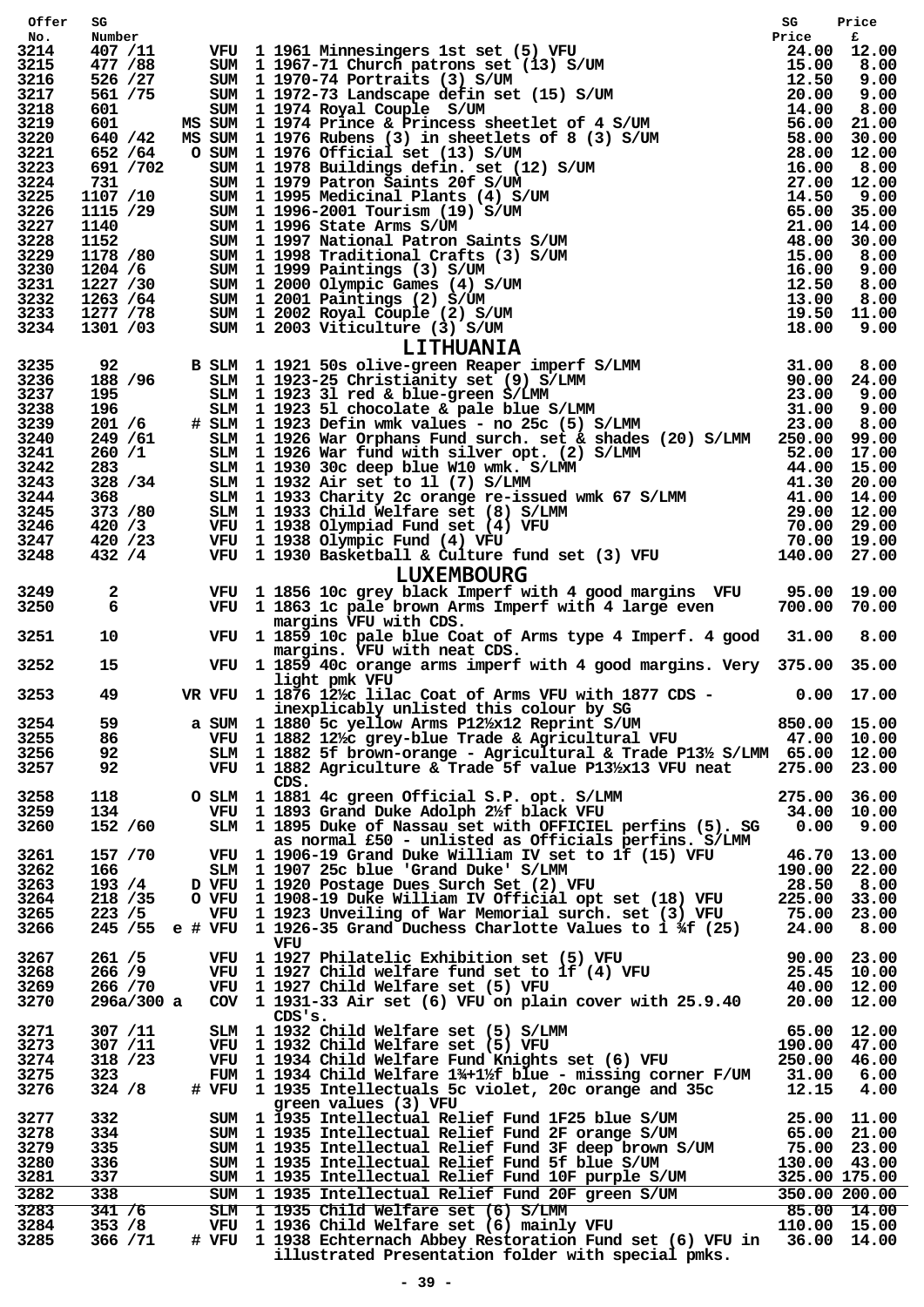| Offer        |                   |  | SG Price<br>Number<br>487 aMS SUM 1946 National Stamp Exhibition M/Sheet S/UM<br>498 /501 VFU 1947 Honouring general George S. Patton (4) VFU 75.00 35.00<br>506 SUM 1948 Tourism 7f sepia S/UM<br>521 b SUM 1951 3f blue Charlotte S/UM |  |
|--------------|-------------------|--|------------------------------------------------------------------------------------------------------------------------------------------------------------------------------------------------------------------------------------------|--|
| No.          |                   |  |                                                                                                                                                                                                                                          |  |
| 3286<br>3287 |                   |  |                                                                                                                                                                                                                                          |  |
| 3288         |                   |  |                                                                                                                                                                                                                                          |  |
| 3289         |                   |  |                                                                                                                                                                                                                                          |  |
| 3290         |                   |  |                                                                                                                                                                                                                                          |  |
| 3291         |                   |  |                                                                                                                                                                                                                                          |  |
| 3292<br>3293 |                   |  | 546 VFU 1 1951 To Promote United Nations 2f carmine & salmon VFU 31.00 10.00                                                                                                                                                             |  |
| 3294         |                   |  | 348 VFU 1 1951 To Promote United Nations 4f blue & grey blue VFU 75.00 17.00<br>552 fa SUM 1 1952 National Philatelic Exhibition 2f & 4f postage 190.00 29.00<br>se-tenant marginal pair S/UM 1552a/52 e SUM 1 1952 Air (5) S/UM         |  |
|              |                   |  |                                                                                                                                                                                                                                          |  |
| 3295         |                   |  |                                                                                                                                                                                                                                          |  |
| 3296         |                   |  |                                                                                                                                                                                                                                          |  |
| 3297         |                   |  |                                                                                                                                                                                                                                          |  |
| 3298         |                   |  |                                                                                                                                                                                                                                          |  |
| 3299         |                   |  | 1 300 1 1952 National Philadelic Eximition 21 x 11 Postage 1.5000 1600<br>552a/52 e SUM 1 1952 Air (5) S/UM 1 1952 National Welfare Fund set (4) VFU 65.00 30.00<br>562 SUM 1 1952 National Welfare Fund set (4) VFU 65.00 30.00<br>     |  |
| 3300         |                   |  |                                                                                                                                                                                                                                          |  |
| 3301         |                   |  |                                                                                                                                                                                                                                          |  |
| 3302         |                   |  |                                                                                                                                                                                                                                          |  |
| 3303         |                   |  |                                                                                                                                                                                                                                          |  |
| 3305<br>3306 |                   |  | 669/11 VWU 11956 EUROPA set (3) VWU 126 (1) Web value corner crease 26.00 18.00<br>662/67 TU 11959 Welfare Fund set (6) FU top value corner crease 26.00 3.00<br>662/67 TU 11960 Welfare Fund set (6) FU top value corner crease         |  |
| 3307         |                   |  |                                                                                                                                                                                                                                          |  |
| 3308         |                   |  |                                                                                                                                                                                                                                          |  |
| 3309         |                   |  |                                                                                                                                                                                                                                          |  |
| 3310         |                   |  |                                                                                                                                                                                                                                          |  |
| 3311         |                   |  |                                                                                                                                                                                                                                          |  |
| 3312         |                   |  |                                                                                                                                                                                                                                          |  |
| 3313         |                   |  |                                                                                                                                                                                                                                          |  |
| 3314         |                   |  |                                                                                                                                                                                                                                          |  |
| 3315         |                   |  |                                                                                                                                                                                                                                          |  |
| 3316<br>3317 |                   |  |                                                                                                                                                                                                                                          |  |
| 3318         |                   |  |                                                                                                                                                                                                                                          |  |
| 3319         |                   |  |                                                                                                                                                                                                                                          |  |
| 3320         |                   |  |                                                                                                                                                                                                                                          |  |
| 3321         |                   |  |                                                                                                                                                                                                                                          |  |
| 3322         |                   |  |                                                                                                                                                                                                                                          |  |
| 3323         |                   |  |                                                                                                                                                                                                                                          |  |
| 3324         |                   |  |                                                                                                                                                                                                                                          |  |
| 3325         |                   |  |                                                                                                                                                                                                                                          |  |
| 3326         |                   |  |                                                                                                                                                                                                                                          |  |
| 3327         |                   |  |                                                                                                                                                                                                                                          |  |
| 3328         |                   |  |                                                                                                                                                                                                                                          |  |
|              | 3330 1387 / 94    |  |                                                                                                                                                                                                                                          |  |
| 3331         | 1414              |  | SUM 1 1995 Luxembourg City of Culture (8) S/UM 20.00 12.00<br>aMS SUM 1 1996 National Railway horiz strip of 3 in M/Sheet 37.50 20.00                                                                                                    |  |
|              |                   |  | format (3x3) S/UM                                                                                                                                                                                                                        |  |
|              |                   |  |                                                                                                                                                                                                                                          |  |
|              |                   |  |                                                                                                                                                                                                                                          |  |
|              |                   |  |                                                                                                                                                                                                                                          |  |
|              |                   |  |                                                                                                                                                                                                                                          |  |
|              |                   |  |                                                                                                                                                                                                                                          |  |
|              |                   |  |                                                                                                                                                                                                                                          |  |
|              |                   |  |                                                                                                                                                                                                                                          |  |
|              |                   |  |                                                                                                                                                                                                                                          |  |
|              |                   |  |                                                                                                                                                                                                                                          |  |
|              |                   |  |                                                                                                                                                                                                                                          |  |
|              |                   |  | 3331 1414 aMS SUM 1996 National Railway noriz strip of 3 in M/Sheet 37.50 20.00<br>3332 1428 /30 sum 1 1996 Nammals set (3) S/UM 14.50 9.00<br>3334 1432 /35 sum 1 1996 Nammals set (3) S/UM 16.00 8.00<br>3334 1442 /35 sum 1 1997      |  |
|              |                   |  |                                                                                                                                                                                                                                          |  |
|              |                   |  |                                                                                                                                                                                                                                          |  |
|              |                   |  |                                                                                                                                                                                                                                          |  |
|              |                   |  |                                                                                                                                                                                                                                          |  |
|              |                   |  |                                                                                                                                                                                                                                          |  |
|              |                   |  |                                                                                                                                                                                                                                          |  |
|              |                   |  |                                                                                                                                                                                                                                          |  |
| 3352         | 1545 - 1545 - 165 |  |                                                                                                                                                                                                                                          |  |
| 3353         | 1550 /3           |  | MS SUM 1 2000 Prince Henri Head of State M/Sheet S/UM 21.00 12.00<br>SUM 1 2000 National Welfare Fund- Villages 3rd series set 18.00 8.00                                                                                                |  |
|              |                   |  |                                                                                                                                                                                                                                          |  |
|              |                   |  |                                                                                                                                                                                                                                          |  |
|              |                   |  |                                                                                                                                                                                                                                          |  |
|              |                   |  | (4) S/UM<br>3355 1569 /74 SUM 1 2001 Euro Currency - Coins set (6) S/UM 16.00 8.00<br>3356 1575 /91 b SUM 1 2001 Grand Duke Henri defin. set (17) S/UM 33.00 13.00<br>3357 1624 MS SUM 1 2002 150th Anniversary 1st Luxembourg Stamp     |  |
|              |                   |  | S/UM                                                                                                                                                                                                                                     |  |
|              |                   |  | S/UM<br>3358 1755 /8 SUM 1 2006 Pipe Organs set (4) S/UM<br>3359 1765 /72 SUM 1 2007 Coil Stamps set (8) S/UM 12.50 12.50 8.00<br>3360 1792 /5 SUM 1 2007 Pipe Organs set (4) S/UM 15.00 8.00                                            |  |
|              |                   |  |                                                                                                                                                                                                                                          |  |
|              |                   |  |                                                                                                                                                                                                                                          |  |
|              |                   |  | <b>MONACO</b>                                                                                                                                                                                                                            |  |
| 3361         |                   |  |                                                                                                                                                                                                                                          |  |
| 3362         |                   |  |                                                                                                                                                                                                                                          |  |
|              |                   |  | with normal (2) VFU<br>with normal (2) VFU<br>2 5LM 1 1885 Prince Charles 2c slate-purple S/LMM 75.00 25.00                                                                                                                              |  |
| 3363         |                   |  |                                                                                                                                                                                                                                          |  |
|              |                   |  |                                                                                                                                                                                                                                          |  |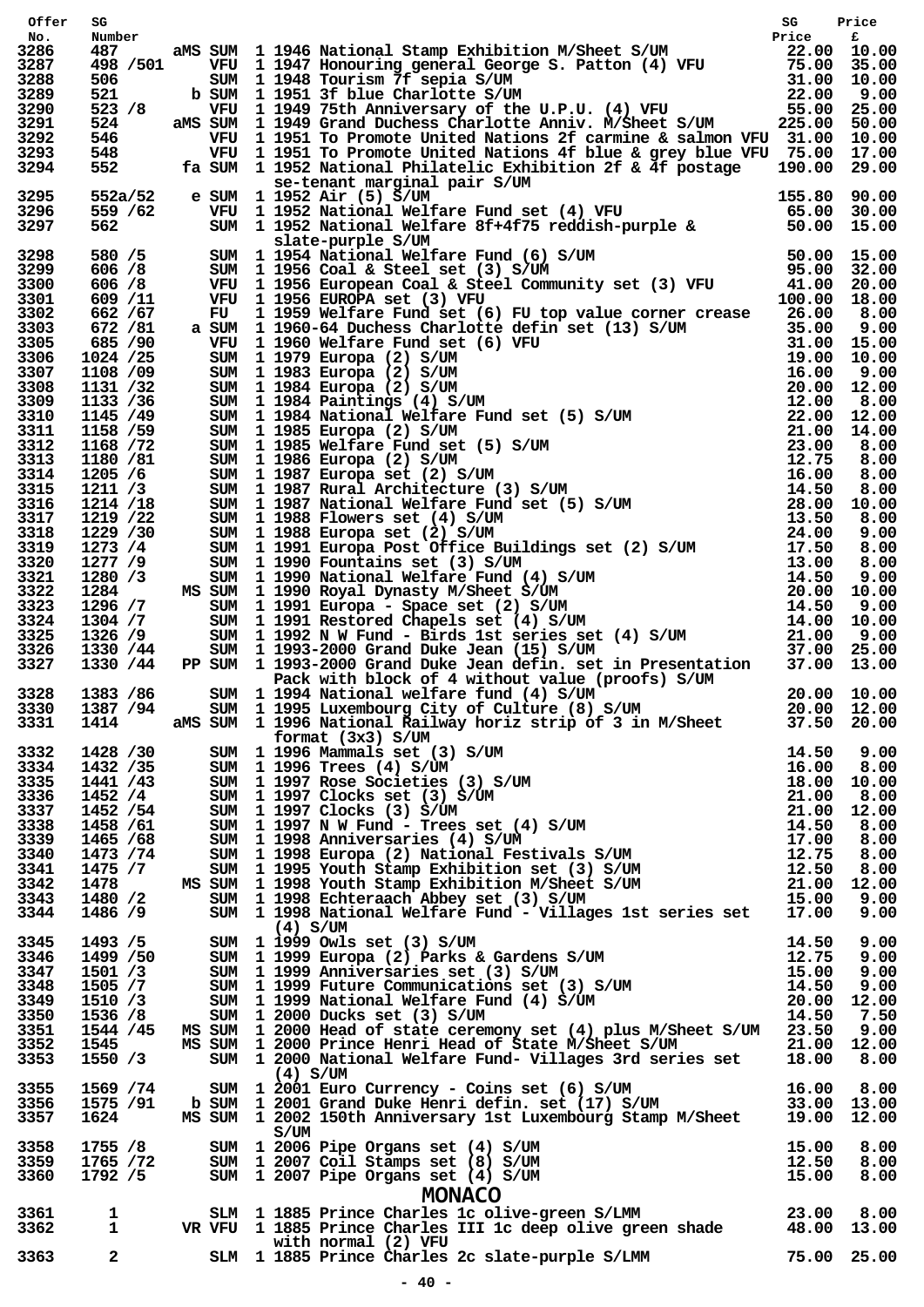| Offer        | SG                  |  | VFU 1 1885 Prince Charles III 2c dull lilac VFU<br>39.00 10.00<br>VFU 1 1885 Prince Charles 5c blue S/LMM<br>39.00 26.00<br>VFU 1 1885 10c brown VFU<br>4 VFU 1 1885 15c rose VFU<br>4 VFU 1 1885 Exc rose VFU<br>4 VFU 1 1885 Exc Prince Ch                  | SG     | Price |
|--------------|---------------------|--|---------------------------------------------------------------------------------------------------------------------------------------------------------------------------------------------------------------------------------------------------------------|--------|-------|
| No.<br>3364  | Number              |  |                                                                                                                                                                                                                                                               |        |       |
| 3365         | $\mathbf{2}$<br>3   |  |                                                                                                                                                                                                                                                               |        |       |
| 3366         |                     |  |                                                                                                                                                                                                                                                               |        |       |
| 3367         |                     |  |                                                                                                                                                                                                                                                               |        |       |
| 3369         |                     |  |                                                                                                                                                                                                                                                               |        |       |
| 3370         | $6\overline{}$      |  |                                                                                                                                                                                                                                                               |        |       |
| 3371         |                     |  |                                                                                                                                                                                                                                                               |        |       |
| 3372         | 6                   |  |                                                                                                                                                                                                                                                               |        |       |
| 3373<br>3374 | 7<br>11 / 14        |  |                                                                                                                                                                                                                                                               |        |       |
| 3375         | 14                  |  |                                                                                                                                                                                                                                                               |        |       |
| 3376         | 15/15               |  |                                                                                                                                                                                                                                                               |        |       |
| 3377         | 16                  |  |                                                                                                                                                                                                                                                               |        |       |
| 3378         | 18/18               |  |                                                                                                                                                                                                                                                               |        |       |
|              |                     |  |                                                                                                                                                                                                                                                               |        |       |
| 3379<br>3380 |                     |  |                                                                                                                                                                                                                                                               |        |       |
| 3381         |                     |  |                                                                                                                                                                                                                                                               |        |       |
| 3382         |                     |  |                                                                                                                                                                                                                                                               |        |       |
| 3383         |                     |  |                                                                                                                                                                                                                                                               |        |       |
| 3384         |                     |  |                                                                                                                                                                                                                                                               |        |       |
| 3385         |                     |  |                                                                                                                                                                                                                                                               |        |       |
| 3386         |                     |  |                                                                                                                                                                                                                                                               |        |       |
| 3387         |                     |  |                                                                                                                                                                                                                                                               |        |       |
| 3388<br>3389 |                     |  |                                                                                                                                                                                                                                                               |        |       |
| 3390         |                     |  |                                                                                                                                                                                                                                                               |        |       |
| 3391         |                     |  |                                                                                                                                                                                                                                                               |        |       |
| 3392         |                     |  | 18/18 a VFU 1 1891 50c brown on orange & suc victor in the states of 13.00<br>19 SIM 1 1894 Prince Albert 75c violet-brown S/LMM<br>20 SIM 1 1891 If black on yellow-green S/LMM<br>210.00 45.00<br>21 SIM 1 1991 If black on greenish                        |        |       |
| 3393         | 143                 |  | VFU 1 1933 Air 1f50c surch. on 5f rose & green Pictorial VFU 35.00 20.00                                                                                                                                                                                      |        |       |
| 3395         | 150 /60             |  |                                                                                                                                                                                                                                                               |        |       |
| 3396         | 357 / 60            |  | VFU 1 1937-38 POSTES surcharge values to 2f15 (7) VFU 53.00 10.00<br>SUM 1 1948 Bass Air S/UM 117.00 60.00<br>SUM 1 1949-50 Air set (4) S/UM 11.00 10.00                                                                                                      |        |       |
| 3397         | 413 /16             |  |                                                                                                                                                                                                                                                               |        |       |
| 3398         | 434 / 5             |  | SUM 1 1950 Prince Rainier III 5f emerald green & 10f orange 51.00 17.00                                                                                                                                                                                       |        |       |
|              |                     |  | high values (2) S/UM<br>SUM 1 1951 Seal of Prince set (5) S/UM<br>+ SUM 1 1956 Philatelic Exhibition set incl. the 40f/100f 42.50 13.00                                                                                                                       |        |       |
| 3399<br>3400 | 453 / 7<br>544 / 52 |  |                                                                                                                                                                                                                                                               |        |       |
|              |                     |  | se-tenant pair (9) S/UM                                                                                                                                                                                                                                       |        |       |
| 3401         | 578 / 82            |  | # SUM 1 1956 Royal Wedding set of 5 & Imperf PROOF of 15f S/UM 4.85                                                                                                                                                                                           |        | 5.00  |
| 3402         | 642 / 3             |  | SLM 1 1960 Air - Prince Rainier & Princess Grace 3f & 5f                                                                                                                                                                                                      | 140.00 | 16.00 |
|              |                     |  | set (2) S/LMM                                                                                                                                                                                                                                                 |        |       |
| 3403         | 642 / 3             |  | set (2) S/LMM<br>SUM 1 1960 Air - Prince Rainier & Princess Grace 3f & 5f = 140.00 34.00<br>set (2) S/UM                                                                                                                                                      |        |       |
|              |                     |  | set (2) S/UM                                                                                                                                                                                                                                                  |        |       |
| 3404         | 787 /801            |  | SUM 1 1964 Monte Carlo Rally set to \$1 (15) S/UM 15.10<br>SUM 4 1965 ITU Air 10f in block of 4 S/UM 29.00                                                                                                                                                    |        | 8.00  |
| 3405         | 830                 |  |                                                                                                                                                                                                                                                               |        | 8,00  |
| 3406         | 858 / 60            |  | b SUM 1 1966 Prince Rainier & Princess Grace (5) S/UM 95.00 30.00<br>a SUM 1 1966-71 Air - Prince Rainier & Princess grace 3f, 5f 73.00 21.00                                                                                                                 |        |       |
| 3407         | 859 / 60            |  |                                                                                                                                                                                                                                                               |        |       |
| 3408         |                     |  | & 10f vals (3) in blocks of 4 S/UM                                                                                                                                                                                                                            |        |       |
|              |                     |  | of $9 S/UM$<br>882<br>882<br>919 1967 Monte Carlo Grande Prix 3f air in imprint pane<br>918/95<br>930 11967 Paintings (2) in hele<br>1968 Nice in Monaco Rallway Centerary set (6) S/UM<br>931/98<br>931/98<br>800M 11970 Recrease 8et (6) S/UM<br>800M 11970 |        |       |
| 3409         |                     |  |                                                                                                                                                                                                                                                               |        |       |
| 3410         |                     |  |                                                                                                                                                                                                                                                               |        |       |
| 3411         |                     |  |                                                                                                                                                                                                                                                               |        |       |
| 3412         |                     |  |                                                                                                                                                                                                                                                               |        |       |
| 3413         |                     |  |                                                                                                                                                                                                                                                               |        |       |
|              |                     |  |                                                                                                                                                                                                                                                               |        |       |
| 3414         |                     |  |                                                                                                                                                                                                                                                               |        |       |
| 3415         |                     |  |                                                                                                                                                                                                                                                               |        |       |
| 3416<br>3418 |                     |  |                                                                                                                                                                                                                                                               |        |       |
| 3419         |                     |  |                                                                                                                                                                                                                                                               |        |       |
| 3420         |                     |  |                                                                                                                                                                                                                                                               |        |       |
| 3421         |                     |  |                                                                                                                                                                                                                                                               |        |       |
| 3422         |                     |  |                                                                                                                                                                                                                                                               |        |       |
| 3423         |                     |  |                                                                                                                                                                                                                                                               |        |       |
| 3424         |                     |  |                                                                                                                                                                                                                                                               |        |       |
| 3425         |                     |  |                                                                                                                                                                                                                                                               |        |       |
| 3426         |                     |  |                                                                                                                                                                                                                                                               |        |       |
| 3427<br>3428 |                     |  |                                                                                                                                                                                                                                                               |        |       |
| 3429         |                     |  |                                                                                                                                                                                                                                                               |        |       |
| 3430         |                     |  |                                                                                                                                                                                                                                                               |        |       |
| 3431         |                     |  |                                                                                                                                                                                                                                                               |        |       |
| 3432         |                     |  |                                                                                                                                                                                                                                                               |        |       |
| 3433         |                     |  |                                                                                                                                                                                                                                                               |        |       |
| 3434         |                     |  |                                                                                                                                                                                                                                                               |        |       |
| 3435         |                     |  |                                                                                                                                                                                                                                                               |        |       |
| 3436         |                     |  |                                                                                                                                                                                                                                                               |        |       |
| 3437         |                     |  | imperf. (2) S/UM<br>1845 /50 SUM 1987 Anniversaries (6) S/UM 1870 17.00 9.00<br>1870 /72 MSSUM 1988 Europa (2) & M/Sheet S/UM 56.00 25.00<br>1886 a SUM 10 1988 Congress Centre pair in block of 10 S/UM 37.50 11.00<br>1897 MSSUM 1988 Se                    |        |       |
| 3438         |                     |  |                                                                                                                                                                                                                                                               |        |       |
| 3439         |                     |  |                                                                                                                                                                                                                                                               |        |       |
| 3440         |                     |  |                                                                                                                                                                                                                                                               |        |       |
|              |                     |  |                                                                                                                                                                                                                                                               |        |       |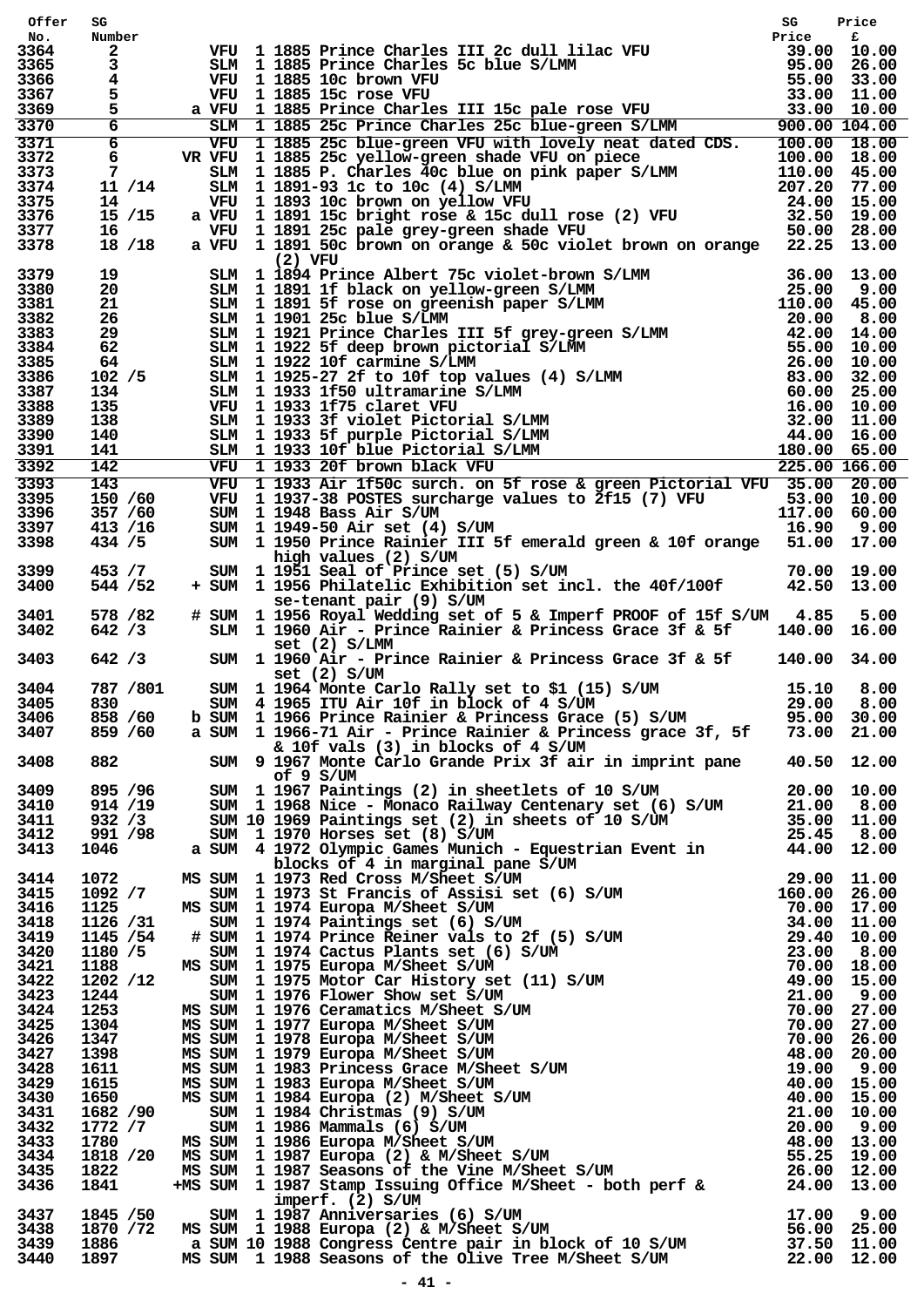| Offer        | SG                   |       |                                                                                                                                                                                                                                                                                                                                                                                                                                                                        | SG                    | Price                           |
|--------------|----------------------|-------|------------------------------------------------------------------------------------------------------------------------------------------------------------------------------------------------------------------------------------------------------------------------------------------------------------------------------------------------------------------------------------------------------------------------------------------------------------------------|-----------------------|---------------------------------|
| No.<br>3441  | Number<br>1947 /49   |       | MS SUM 1 1989 Europa (2) & M/Sheet S/UM                                                                                                                                                                                                                                                                                                                                                                                                                                | Price                 | £<br>46.40 17.00                |
| 3442         | 1958 /60             |       | SUM 1 1989 Birth Anniversary (3) S/UM<br><b>MONTENEGRO</b>                                                                                                                                                                                                                                                                                                                                                                                                             | 13.50                 | 8.00                            |
| 3443<br>3444 | 73<br>76             |       | B SLM 1 1893 3m bright yellow-green Prince Nichols opt. S/LMM<br>B SLM 1 1893 10n prussian blue Prince Nicholas black opt.<br>$P11\frac{1}{2}$ S/LMM                                                                                                                                                                                                                                                                                                                   |                       | 34.00 12.00<br>39.00 18.00      |
| 3445         | 78                   |       | B SLM 1 1893 Prince Nicholas 15n pale ochre P11½ S/LMM<br><b>NETHERLANDS</b>                                                                                                                                                                                                                                                                                                                                                                                           |                       | 45.00 20.00                     |
| 3446         | 1                    |       | h VFU 1 1860 5c milky blue VFU                                                                                                                                                                                                                                                                                                                                                                                                                                         | 110.00 45.00          |                                 |
| 3447<br>3448 | $\mathbf{2}$         |       | VFU 1 1852 K. William III 10c carmine red - plate 3 VFU<br>d VFU 1 1856 10c lake red VFU                                                                                                                                                                                                                                                                                                                                                                               |                       | 50.00 15.00<br>44.00 20.00      |
| 3449         | 3a/3                 |       | b VFU 1 1852 15c deep orange yellow & 15c orange yellow shade<br>$(2)$ VFU                                                                                                                                                                                                                                                                                                                                                                                             | 500.00 320.00         |                                 |
| 3450         | 8/10                 | FU    | 1 1864 K.William III defin. set P12½x12 (3) FU each                                                                                                                                                                                                                                                                                                                                                                                                                    | 172.50                | 20.00                           |
| 3451<br>3453 | 8 / 10<br>11         |       | with FRANCO boxed pmk.<br>VFU 1 1864 K. William III no wmk. P12½x12 set (3) VFU<br>b VFU 1 1867 King William III 5c ultramarine P13-13/x14 VFU                                                                                                                                                                                                                                                                                                                         | 177.50                | 36.00<br>44.00 20.00            |
| 3454         | 11                   | c VFU | 1 1869 K. William III 5c Ultramarine P13x13½ VFU                                                                                                                                                                                                                                                                                                                                                                                                                       | 1,100.00 288.00       |                                 |
| 3456         | $\overline{12}$      |       | # VFU 1 1867 K. William III 10c carmine-lake P12½x12 (P15 at                                                                                                                                                                                                                                                                                                                                                                                                           | 0.00                  | 6.00                            |
| 3457         | 13                   |       | top) VFU<br>1 1867 15c chestnut in 3 shades (3) FU                                                                                                                                                                                                                                                                                                                                                                                                                     | 150.00 10.00          |                                 |
| 3458         | 14                   | FU.   | VFU 1 1867 K.W III 20c deep green P12½x12 VFU                                                                                                                                                                                                                                                                                                                                                                                                                          |                       | 34.00 10.00                     |
| 3460         | 60                   |       | VFU 1 1869 $1\frac{1}{2}$ c rose Arms P13 $\frac{1}{2}$ VFU                                                                                                                                                                                                                                                                                                                                                                                                            | 140.00                | 16.00                           |
| 3461         | 62                   |       | VFU 1 1875 $2\frac{1}{2}$ red-brown Coat of Arms - thin paper P3-13 <sup>1</sup> / <sub>2</sub><br>VFU                                                                                                                                                                                                                                                                                                                                                                 | 110.00 36.00          |                                 |
| 3463         | 80                   |       | VR VFU 1 1875 5c ultramarine P12½ VFU neat central CDS.                                                                                                                                                                                                                                                                                                                                                                                                                | 0.00                  | 9.00                            |
| 3464         | 80 /106              |       | VFU 1 1872-91 K.William III set (10) VFU                                                                                                                                                                                                                                                                                                                                                                                                                               |                       | $0.00$ 15.00                    |
| 3466<br>3467 | 81<br>86             |       | B VFU 1 1888 7%c chocolate VFU<br>B VFU 1 1888 22% blue green VFU                                                                                                                                                                                                                                                                                                                                                                                                      | 28.00                 | 12.00<br>70.00 30.00            |
| 3468         | 90                   |       | B VFU 1 1875 1g slate lilac VFU                                                                                                                                                                                                                                                                                                                                                                                                                                        | 65.00                 | 30.00                           |
| 3469         | 148b                 |       | D VFU 1 1881 Queen Wilhelmina 1½ pale blue & black Postage<br>Due type III VFU neat CDS.                                                                                                                                                                                                                                                                                                                                                                               | 27.00                 | 8.00                            |
| 3470         | 157                  |       | SLM 1 1894 Queen Wilhelmina 1g slate-violet P12½ S/LMM                                                                                                                                                                                                                                                                                                                                                                                                                 | 900.00 300.00         |                                 |
| 3471<br>3472 | 162<br>167 /93       |       | VFU 1 1898 Q. Wilhelmina 50c brown & yellow green VFU<br>VFU 1 1899-1923 Queen Wilhelmina defin. set to 60c (27) VFU                                                                                                                                                                                                                                                                                                                                                   |                       | $325.00$ $45.00$<br>59.40 15.00 |
| 3473         | 167 / 93             |       | + VFU 1 1899-23 Pictorial set with shades & perf variations<br>$(33)$ VFU                                                                                                                                                                                                                                                                                                                                                                                              |                       | 67.65 30.00                     |
| 3474         | 214 / 21             |       | VFU 1 1913 Independence Centenary set to 50c (8) VFU                                                                                                                                                                                                                                                                                                                                                                                                                   | 95.35                 | 17.00                           |
| 3475<br>3476 | 214 / 23<br>221      |       | VFU 1 1913 Centenary of Independence set to 2 /2 (10) VFU<br>VFU 1 1913 Independence Q.Wilhelmina 50c yellow-green VFU                                                                                                                                                                                                                                                                                                                                                 | 191.35 85.00<br>50.00 | 20.00                           |
| 3477         | 230 / 44             |       | VFU 1 1912-21 Postage Due values to 20c (12) VFU                                                                                                                                                                                                                                                                                                                                                                                                                       | 23.10                 | 8.00                            |
| 3478         | 259 / 67             |       | VFU 1 1923 Queen Wilhelmina defin. set to 1G (9) VFU                                                                                                                                                                                                                                                                                                                                                                                                                   | 27.30                 | 9.00                            |
| 3479         | 270/1                |       | VFU 1 1923 Surcharge & Overprint set (2) VFU                                                                                                                                                                                                                                                                                                                                                                                                                           |                       | 35.00 12.00                     |
| 3480<br>3481 |                      |       |                                                                                                                                                                                                                                                                                                                                                                                                                                                                        |                       |                                 |
| 3482         |                      |       | 272 (1993)<br>274 / 29 Million 1923 2c bluish/pink S/LMM (22) VFU (22) 2c 274 / 29 Million 274 / 30 Million 274 / 30 Million 274 / 30 Million 274 / 30 Million 274 / 30 Million 274 / 30 Million 274 / 30 Million 274 / 30 Millio<br>A VFU 1 1924-26 Queen Wilhelmina defin. set (22) VFU 1 1924-36 Queen incl.<br>1 VFU 1 1926-32 Q Wilhelmina values to 10 various weeks. (29) VFU 465.00 19.00<br>1 WFU 1 1925 So Clive-septia VFU 1 000 1930 100 200 100 100 100 1 |                       |                                 |
| 3483         | 274 / 301            |       |                                                                                                                                                                                                                                                                                                                                                                                                                                                                        |                       |                                 |
| 3484<br>3485 | 274A/301<br>286      |       |                                                                                                                                                                                                                                                                                                                                                                                                                                                                        |                       |                                 |
| 3486         | 328                  |       |                                                                                                                                                                                                                                                                                                                                                                                                                                                                        |                       |                                 |
| 3488         | 354 / 8              |       |                                                                                                                                                                                                                                                                                                                                                                                                                                                                        |                       |                                 |
| 3489<br>3490 | 363 / 70             |       |                                                                                                                                                                                                                                                                                                                                                                                                                                                                        |                       |                                 |
| 3491         | 366 / 70<br>373 / 76 |       |                                                                                                                                                                                                                                                                                                                                                                                                                                                                        |                       |                                 |
| 3492         | 376 / 76             |       |                                                                                                                                                                                                                                                                                                                                                                                                                                                                        |                       |                                 |
| 3493         | 380 — 1              |       |                                                                                                                                                                                                                                                                                                                                                                                                                                                                        |                       |                                 |
| 3494<br>3495 | 381 / 84<br>384      |       |                                                                                                                                                                                                                                                                                                                                                                                                                                                                        |                       |                                 |
| 3496         | 385 / 7              |       |                                                                                                                                                                                                                                                                                                                                                                                                                                                                        |                       |                                 |
| 3497         | 388 / 91             |       |                                                                                                                                                                                                                                                                                                                                                                                                                                                                        |                       |                                 |
| 3498         | 388 / 91             |       |                                                                                                                                                                                                                                                                                                                                                                                                                                                                        |                       |                                 |
| 3499<br>3501 | 392 / 3<br>394 / 5   |       |                                                                                                                                                                                                                                                                                                                                                                                                                                                                        |                       |                                 |
| 3502         | 396 / 9              |       |                                                                                                                                                                                                                                                                                                                                                                                                                                                                        |                       |                                 |
| 3503         | 396 / 9              |       |                                                                                                                                                                                                                                                                                                                                                                                                                                                                        |                       |                                 |
| 3506<br>3507 | 400 / 3              |       |                                                                                                                                                                                                                                                                                                                                                                                                                                                                        |                       |                                 |
| 3510         | 400 / 3<br>404 / 7   |       |                                                                                                                                                                                                                                                                                                                                                                                                                                                                        |                       |                                 |
| 3511         | 408 /11              |       |                                                                                                                                                                                                                                                                                                                                                                                                                                                                        |                       |                                 |
| 3512         | 413 /16              |       |                                                                                                                                                                                                                                                                                                                                                                                                                                                                        |                       |                                 |
| 3513<br>3515 | 418 /21<br>418 / 21  |       |                                                                                                                                                                                                                                                                                                                                                                                                                                                                        |                       |                                 |
| 3516         | 421                  |       |                                                                                                                                                                                                                                                                                                                                                                                                                                                                        |                       |                                 |
| 3517         | 438 / 9              |       |                                                                                                                                                                                                                                                                                                                                                                                                                                                                        |                       |                                 |
| 3519<br>3520 | 440 / 41             |       |                                                                                                                                                                                                                                                                                                                                                                                                                                                                        |                       |                                 |
| 3521         | 443 / 6<br>443 / 6   |       |                                                                                                                                                                                                                                                                                                                                                                                                                                                                        |                       |                                 |
| 3524         | 447 / 50             |       |                                                                                                                                                                                                                                                                                                                                                                                                                                                                        |                       |                                 |
| 3525         | 447 / 50             |       |                                                                                                                                                                                                                                                                                                                                                                                                                                                                        |                       |                                 |
| 3527<br>3528 | 450 —<br>451         |       |                                                                                                                                                                                                                                                                                                                                                                                                                                                                        |                       |                                 |
|              |                      |       |                                                                                                                                                                                                                                                                                                                                                                                                                                                                        |                       |                                 |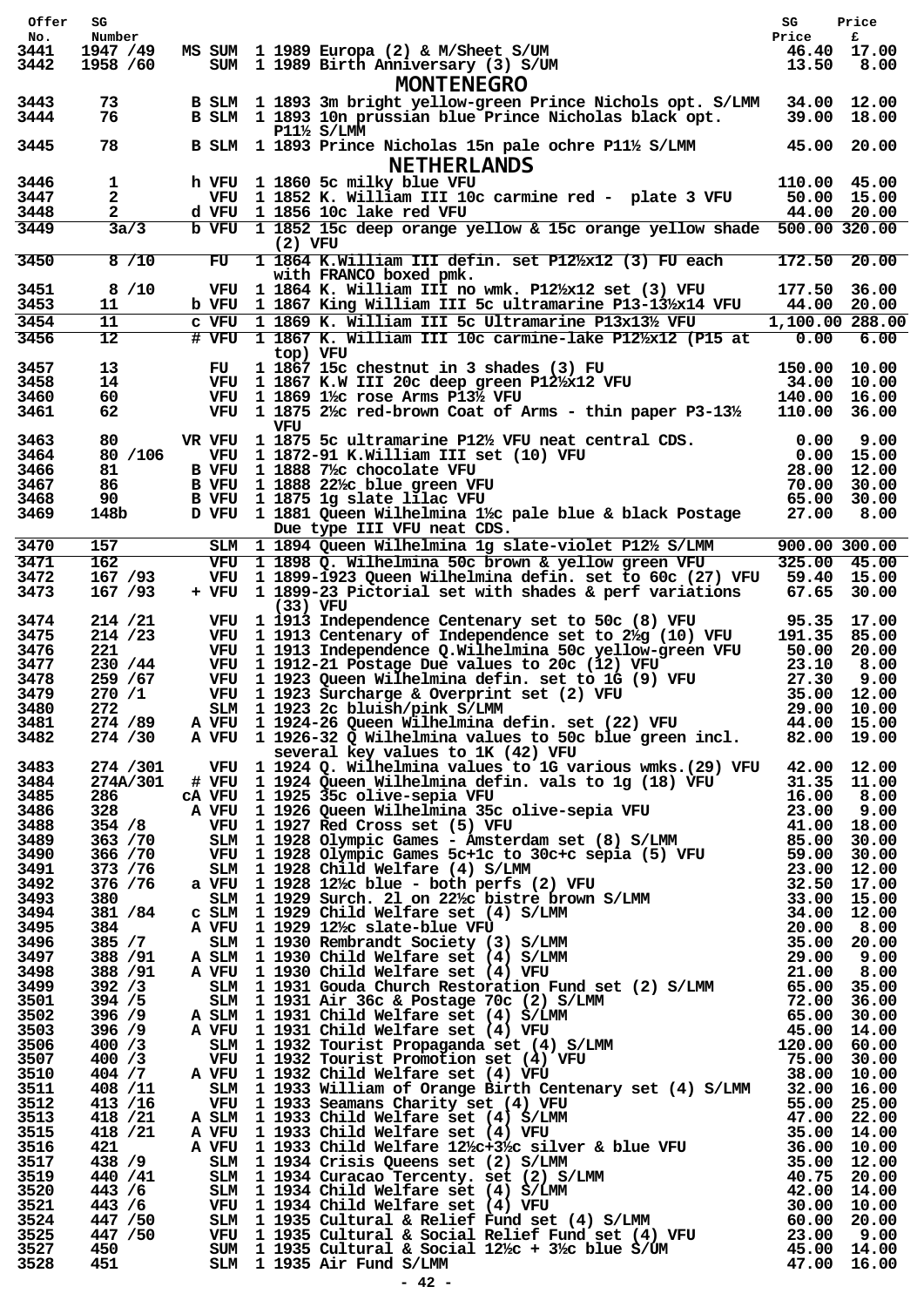| Offer            |            | 3G<br>Number<br>Number<br>2 /55 VFU 1 1935 Child Welfare set (4) VFU<br>452 /55 SIM 1 1935 Child Welfare set (4) S/IMM<br>17.00 8.00<br>469 /72 SIM 1 1936 Child Welfare Fund set (4) S/IMM<br>469 /72 SIM 1 1936 Child Welfare Fund set (4              |             |  |
|------------------|------------|----------------------------------------------------------------------------------------------------------------------------------------------------------------------------------------------------------------------------------------------------------|-------------|--|
| No.              |            |                                                                                                                                                                                                                                                          |             |  |
| 3529<br>3530     |            |                                                                                                                                                                                                                                                          |             |  |
| 3531             |            |                                                                                                                                                                                                                                                          |             |  |
| 3533             |            |                                                                                                                                                                                                                                                          |             |  |
| 3534             |            |                                                                                                                                                                                                                                                          |             |  |
| 3535             |            |                                                                                                                                                                                                                                                          |             |  |
| 3536             |            |                                                                                                                                                                                                                                                          |             |  |
| 3537             |            |                                                                                                                                                                                                                                                          |             |  |
| 3538             |            |                                                                                                                                                                                                                                                          |             |  |
| 3539             |            |                                                                                                                                                                                                                                                          |             |  |
|                  |            | 12c x8 on ord. paper S/UM                                                                                                                                                                                                                                |             |  |
| 3540             |            | 636 /776 ac SUM 1 1969 Queen Wilhelmina booklet pane of 1c scarlet x4 & 0.00 13.00                                                                                                                                                                       |             |  |
|                  |            | 12c x8 on phosphor paper S/UM                                                                                                                                                                                                                            |             |  |
| 3541             | 639 — 10   | ba SUM 1 1946 5c yellow orange Numeral with 15c carmine red 16.00 9.00                                                                                                                                                                                   |             |  |
|                  |            | booklet pane of 8 S/UM                                                                                                                                                                                                                                   |             |  |
| $\frac{1}{3542}$ | 640 / 55   |                                                                                                                                                                                                                                                          |             |  |
| 3543             | 650<br>650 |                                                                                                                                                                                                                                                          |             |  |
| 3544             | 651 11     |                                                                                                                                                                                                                                                          |             |  |
| 3545<br>3546     | 653        |                                                                                                                                                                                                                                                          |             |  |
| 3547             | 653        |                                                                                                                                                                                                                                                          |             |  |
| 3548             | 679 / 83   |                                                                                                                                                                                                                                                          |             |  |
| 3549             | 684 / 700  | booklet pane of 8 S/UM<br>SUM 11947-48 Q. Wilhelmina defin. set (16) S/UM<br>SUM 1194730cred orange S/LMM<br>30.00 8.00<br>SUM 1194730cred orange S/UM<br>30.00 10.00<br>SUM 1194845c blue S/LMM<br>36.00 14.00<br>SUM 1194845c blue S/LMM<br>36         |             |  |
| 3550             | 690        |                                                                                                                                                                                                                                                          |             |  |
| 3551             | 692        |                                                                                                                                                                                                                                                          |             |  |
| 3552             | 694 / 5    |                                                                                                                                                                                                                                                          |             |  |
|                  |            | violet (2) S/LMM<br>SIM 1 1949 Oue-and Huller and SC emerald S/UM 21.00 10.00<br>SUM 1 1949 Queen Wilhelmina 50c emerald S/UM 21.00 10.00<br>SUM 1 1949 Child Welfare set (5) S/UM 27.00 9.00<br>SUM 1 1999 Child Welfare set (5) S/UM 27.00 9.00<br>SUM |             |  |
| 3553             | 696 11     |                                                                                                                                                                                                                                                          |             |  |
| 3554             | 706 / 7    |                                                                                                                                                                                                                                                          |             |  |
| 3555             | 708 /12    |                                                                                                                                                                                                                                                          |             |  |
| 3556             | 713 /18    |                                                                                                                                                                                                                                                          |             |  |
| 3558             | 713 /18    |                                                                                                                                                                                                                                                          |             |  |
| 3560             | 720 /4     |                                                                                                                                                                                                                                                          |             |  |
| 3561             | 723        |                                                                                                                                                                                                                                                          |             |  |
| 3562             | 724        |                                                                                                                                                                                                                                                          |             |  |
| 3563             | 724 —      |                                                                                                                                                                                                                                                          |             |  |
| 3564             | 732 /6     |                                                                                                                                                                                                                                                          |             |  |
| 3565             | 732 /6     |                                                                                                                                                                                                                                                          |             |  |
| 3568             | 732 /6     |                                                                                                                                                                                                                                                          |             |  |
| 3570             | 737 / 41   |                                                                                                                                                                                                                                                          |             |  |
| 3571             | 737 /41    |                                                                                                                                                                                                                                                          |             |  |
| 3573             | 744 / 7    |                                                                                                                                                                                                                                                          |             |  |
| 3574             | 749 / 53   |                                                                                                                                                                                                                                                          |             |  |
| 3575             | 749 / 53   | SUM 1 1952 Cultural & Social Fund (Flowers) set (5) S/UM                                                                                                                                                                                                 | 28.00 14.00 |  |
| 3576             | 757a/57    | d SUM 1 1952 Stamp Exhibition set (4) S/UM 130.00 75.00<br>SUM 1 1952 Child Welfare set (5) S/UM 18.00 9.00                                                                                                                                              |             |  |
| 3577             |            | 758 / 62 SUM 1 1952 Child Welfare set (5) S/UM 18.00 18.00 9.00<br>764 / 8 SUM 1 1953 Cultural & Social Fund (Garden Flowers) set (5) 35.00 15.00                                                                                                        |             |  |
| 3578             |            |                                                                                                                                                                                                                                                          |             |  |
|                  |            | S/UM<br>3/0m<br>764 /8 VFU 1 1953 Cultural & Social Fund (Garden Flowers) set (5) 23.00 9.00                                                                                                                                                             |             |  |
| 3579             |            |                                                                                                                                                                                                                                                          |             |  |
|                  |            | VFU<br>76 $\frac{1}{1953}$ CM 11953 Cultural & Social Fund (Garden Plowers) set (5) 2.00 9.00<br>769 /73 SUM 11953 Red Cross set (5) s/UM<br>77971/90 SUM 11953 Red Cross set (5) s/UM<br>77971/90 SUM 11953 Schee change blue-groen & pink s/           |             |  |
| 3580             |            |                                                                                                                                                                                                                                                          |             |  |
| 3581<br>3582     |            |                                                                                                                                                                                                                                                          |             |  |
| 3583             |            |                                                                                                                                                                                                                                                          |             |  |
| 3584             |            |                                                                                                                                                                                                                                                          |             |  |
| 3585             |            |                                                                                                                                                                                                                                                          |             |  |
| 3586             |            |                                                                                                                                                                                                                                                          |             |  |
| 3587             |            |                                                                                                                                                                                                                                                          |             |  |
| 3589             |            |                                                                                                                                                                                                                                                          |             |  |
| 3591             |            |                                                                                                                                                                                                                                                          |             |  |
| 3594             |            |                                                                                                                                                                                                                                                          |             |  |
| 3595             |            |                                                                                                                                                                                                                                                          |             |  |
| 3597             |            |                                                                                                                                                                                                                                                          |             |  |
| 3598             |            |                                                                                                                                                                                                                                                          |             |  |
| 3600             |            |                                                                                                                                                                                                                                                          |             |  |
| 3601             |            |                                                                                                                                                                                                                                                          |             |  |
| 3603             |            |                                                                                                                                                                                                                                                          |             |  |
| 3605             |            |                                                                                                                                                                                                                                                          |             |  |
| 3608             |            |                                                                                                                                                                                                                                                          |             |  |
| 3609             |            |                                                                                                                                                                                                                                                          |             |  |
| 3611             |            |                                                                                                                                                                                                                                                          |             |  |
| 3614             |            |                                                                                                                                                                                                                                                          |             |  |
| 3616             |            |                                                                                                                                                                                                                                                          |             |  |
| 3621             |            |                                                                                                                                                                                                                                                          |             |  |
| 3622             |            |                                                                                                                                                                                                                                                          |             |  |
| 3627             |            |                                                                                                                                                                                                                                                          |             |  |
| 3628             |            |                                                                                                                                                                                                                                                          |             |  |
|                  |            | shades $(38)$ S/UM                                                                                                                                                                                                                                       |             |  |
|                  |            | 3629 1078 /84 SUM 1 1969-71 Queen Juliana high values (7) S/UM 37.25 17.00<br>3630 1078 /84 P SUM 1 1981 Queen Juliana high values - phosphor paper set 25.00 11.00                                                                                      |             |  |
|                  |            |                                                                                                                                                                                                                                                          |             |  |
|                  |            | 6) 6/01 (6) 6/01 (6) 6/01 (6) 6/01 (6) 6/10 (6) 6/10 (6) 6/10 (6) 6/10 (6) 6/10 (6) 6/2 (7) 6631 (7) 1084 (7) 10861 (7) 1097 (7) 1097 (7) 1097 (7) 1097 (7) 10981 (7) 10981 (7) 10981 (7) 10981 (7) 10981 (7) 10981 (7) 10981                            |             |  |
|                  |            |                                                                                                                                                                                                                                                          |             |  |
|                  |            | ultramarine shades (2) S/UM                                                                                                                                                                                                                              |             |  |
|                  |            | $-43 -$                                                                                                                                                                                                                                                  |             |  |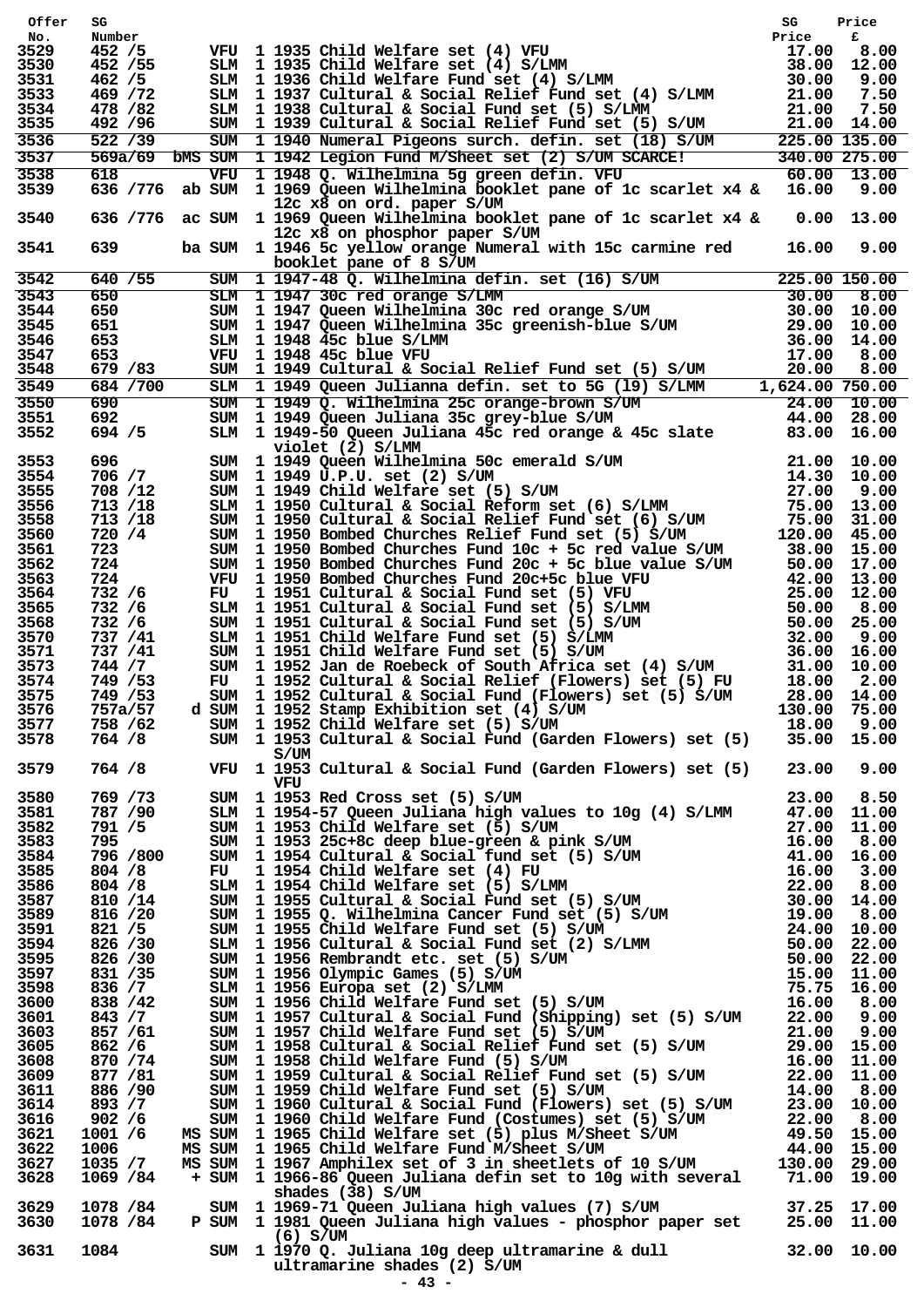| Offer                   |  | 2012<br>2012/24 MS SUN 1 1970 Child Welfare eet (5) plue M/Sheet S/UM<br>11237 /42 MS SUN 1 1970 Child Welfare eet (5) plue M/Sheet S/UM<br>11237 /42 MS SUN 1 1970 Child Welfare feet (5) plue M/Sheet S/UM<br>11237 /42 MS SUN 1  |  |
|-------------------------|--|-------------------------------------------------------------------------------------------------------------------------------------------------------------------------------------------------------------------------------------|--|
| No.<br>3632             |  |                                                                                                                                                                                                                                     |  |
| 3634                    |  |                                                                                                                                                                                                                                     |  |
| 3636                    |  |                                                                                                                                                                                                                                     |  |
| 3638                    |  |                                                                                                                                                                                                                                     |  |
| 3639                    |  |                                                                                                                                                                                                                                     |  |
| 3640                    |  |                                                                                                                                                                                                                                     |  |
| 3642<br>3643            |  |                                                                                                                                                                                                                                     |  |
| 3644                    |  |                                                                                                                                                                                                                                     |  |
| 3645                    |  |                                                                                                                                                                                                                                     |  |
| 3646                    |  |                                                                                                                                                                                                                                     |  |
| 3647                    |  |                                                                                                                                                                                                                                     |  |
| 3648                    |  |                                                                                                                                                                                                                                     |  |
| 3649<br>3650            |  |                                                                                                                                                                                                                                     |  |
| 3651                    |  |                                                                                                                                                                                                                                     |  |
| 3652                    |  |                                                                                                                                                                                                                                     |  |
| 3653                    |  |                                                                                                                                                                                                                                     |  |
| 3654                    |  |                                                                                                                                                                                                                                     |  |
| 3655                    |  |                                                                                                                                                                                                                                     |  |
| 3656<br>3657            |  |                                                                                                                                                                                                                                     |  |
| 3658                    |  |                                                                                                                                                                                                                                     |  |
| 3659                    |  |                                                                                                                                                                                                                                     |  |
| 3660                    |  |                                                                                                                                                                                                                                     |  |
| 3661                    |  |                                                                                                                                                                                                                                     |  |
| 3662                    |  |                                                                                                                                                                                                                                     |  |
| 3663<br>3664            |  |                                                                                                                                                                                                                                     |  |
| 3665                    |  |                                                                                                                                                                                                                                     |  |
| 3666                    |  |                                                                                                                                                                                                                                     |  |
| 3667                    |  |                                                                                                                                                                                                                                     |  |
| 3668                    |  |                                                                                                                                                                                                                                     |  |
| 3669                    |  |                                                                                                                                                                                                                                     |  |
| 3670<br>3671            |  |                                                                                                                                                                                                                                     |  |
| 3672                    |  |                                                                                                                                                                                                                                     |  |
| 3673                    |  |                                                                                                                                                                                                                                     |  |
|                         |  |                                                                                                                                                                                                                                     |  |
| 3674                    |  |                                                                                                                                                                                                                                     |  |
| 3675                    |  |                                                                                                                                                                                                                                     |  |
|                         |  |                                                                                                                                                                                                                                     |  |
| 3676                    |  | vals) (23) S/UM<br>852 /56 MS SUM 1 1984 Sports Fund (4) plus M/Sheet S/UM 29.50 10.00<br>1011a/12 a + SUM 1 1990 Pictorial tete-beche pairs (2) plus 2 singles 18.55 8.00                                                          |  |
| 3677                    |  |                                                                                                                                                                                                                                     |  |
|                         |  | S/UM                                                                                                                                                                                                                                |  |
| 3678<br>3679 SB 22      |  |                                                                                                                                                                                                                                     |  |
|                         |  | 1011a/12 a + 50W 1 1990 Fictorial tefe-becke pairs (2) plus 2 singles 16.55 5.000<br>165 52 /54 MS 50W 1 1990 Child Welfare (3) plus M/Sheet 5/0W 22.00 10.00<br>165 22 000 10.000<br>27 70 1167 45 Kbise Night And The Transmissio |  |
|                         |  |                                                                                                                                                                                                                                     |  |
| 3680<br>3681            |  |                                                                                                                                                                                                                                     |  |
| 3682                    |  |                                                                                                                                                                                                                                     |  |
| 3685                    |  |                                                                                                                                                                                                                                     |  |
| 3686                    |  |                                                                                                                                                                                                                                     |  |
| 3689                    |  |                                                                                                                                                                                                                                     |  |
| 3690                    |  |                                                                                                                                                                                                                                     |  |
| 3691                    |  |                                                                                                                                                                                                                                     |  |
| 3693<br>3694            |  |                                                                                                                                                                                                                                     |  |
| 3695                    |  |                                                                                                                                                                                                                                     |  |
| 3696                    |  |                                                                                                                                                                                                                                     |  |
| 3697                    |  |                                                                                                                                                                                                                                     |  |
| 3698                    |  |                                                                                                                                                                                                                                     |  |
| 3699                    |  |                                                                                                                                                                                                                                     |  |
| 3700                    |  |                                                                                                                                                                                                                                     |  |
| 3701<br>3702            |  |                                                                                                                                                                                                                                     |  |
| 3703                    |  |                                                                                                                                                                                                                                     |  |
| 3704                    |  |                                                                                                                                                                                                                                     |  |
| 3705                    |  |                                                                                                                                                                                                                                     |  |
| 3706                    |  |                                                                                                                                                                                                                                     |  |
| 3707                    |  |                                                                                                                                                                                                                                     |  |
| 3708                    |  |                                                                                                                                                                                                                                     |  |
| 3709<br>3710            |  |                                                                                                                                                                                                                                     |  |
| 3711                    |  |                                                                                                                                                                                                                                     |  |
| 3712                    |  |                                                                                                                                                                                                                                     |  |
| 3713                    |  |                                                                                                                                                                                                                                     |  |
| 3714                    |  |                                                                                                                                                                                                                                     |  |
|                         |  | NESBYEN CDS.                                                                                                                                                                                                                        |  |
| 3715 1475<br>3716 SB 42 |  | NESBYEN CDS.<br>SUM 1 2002 Football M/Sheet S/UM<br>SUM 1 1968 6k50 Reef Knot booklet S/UM (46.00 17.00<br>MS SUM 1 2002 Football M/Sheet S/UM                                                                                      |  |
|                         |  |                                                                                                                                                                                                                                     |  |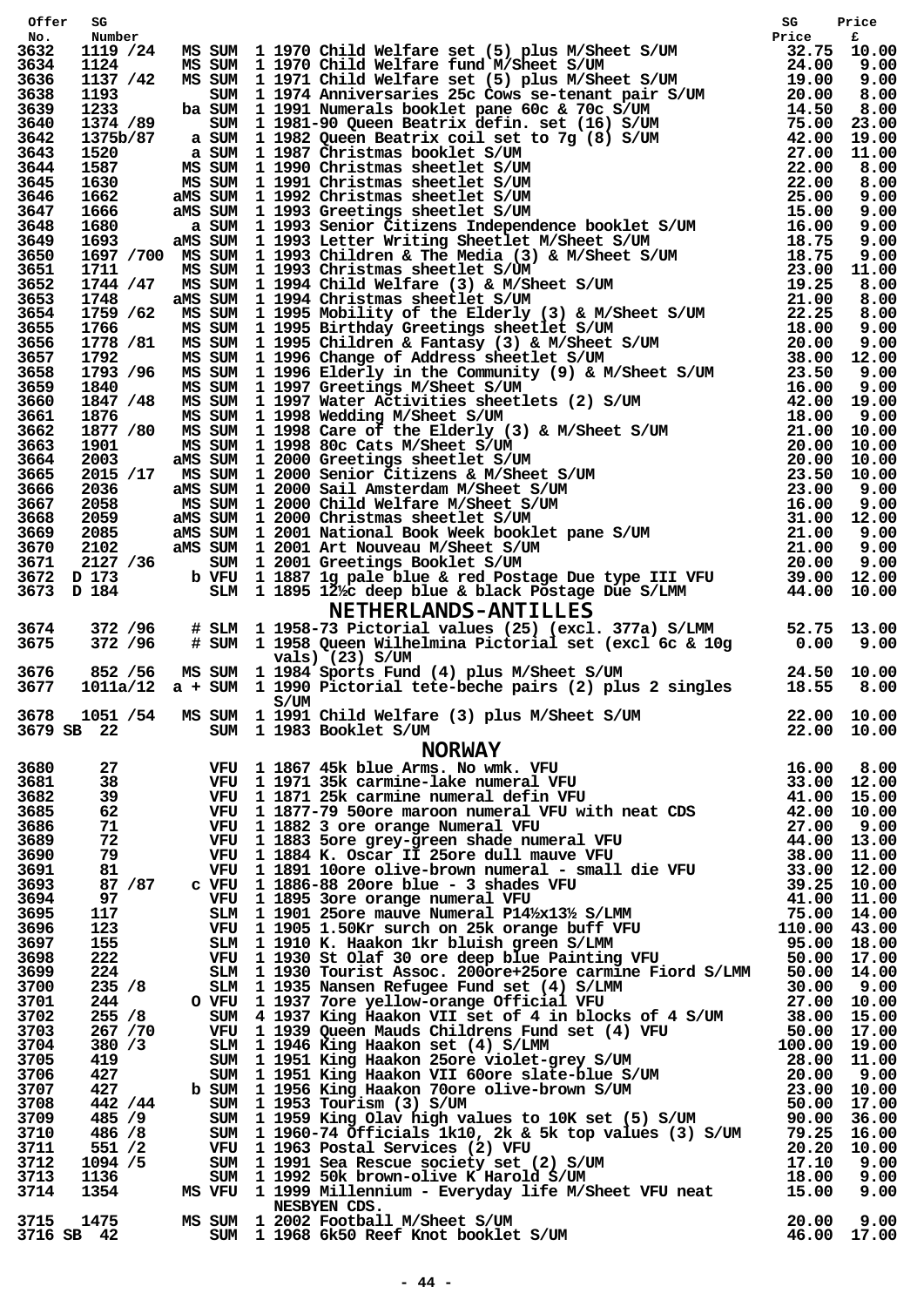| Offer        | SG                   |                                                                                                                                                                                                                                                                                                 | SG           | Price                      |
|--------------|----------------------|-------------------------------------------------------------------------------------------------------------------------------------------------------------------------------------------------------------------------------------------------------------------------------------------------|--------------|----------------------------|
| No.          | Number               |                                                                                                                                                                                                                                                                                                 | Price        | £                          |
|              |                      | <b>POLAND</b>                                                                                                                                                                                                                                                                                   |              |                            |
| 3717         | 1/4                  | VFU 1 1915 2gr, 6grm 2g & 2g KOMW pmk (4) Warsaw issue VFU 100.00 65.00                                                                                                                                                                                                                         |              |                            |
| 3718         | 5                    | SLM 1 1915 Warsaw issue 10 K.O.M.W S/LMM 0.00 20.00<br>SLM 1 1915 Warsaw issue 10 K.O.M.W S/LMM 0.00 20.00<br>SLM 1 1918 Austro Hungarian Occupation set (3) S/LMM 32.50 15.00<br>SLM 1 1918 Surch. set to 25h on 40h olive (4) S/LM                                                            |              |                            |
| 3720<br>3721 | 6<br>17/19           |                                                                                                                                                                                                                                                                                                 |              |                            |
| 3722         | 20/23                |                                                                                                                                                                                                                                                                                                 |              |                            |
| 3723         | 32                   |                                                                                                                                                                                                                                                                                                 |              |                            |
| 3724         | 35                   |                                                                                                                                                                                                                                                                                                 |              |                            |
| 3725         | 44                   |                                                                                                                                                                                                                                                                                                 |              |                            |
| 3726         | 50 / 60              | SLM 1 1919 Western Galacia set - No gum Imperf (11) S/LMM 37.00 20.00                                                                                                                                                                                                                           |              |                            |
| 3727<br>3728 | 55                   | VFU 1 SOSNOWICE 1916 3k Coat of Arms VFU                                                                                                                                                                                                                                                        | 27.00 15.00  | 100.00 70.00               |
| 3729         | 61.<br>61 / 65       | VFU 1 1919 5 on 2pf grey VFU<br>VFU 1 1919 Poznan Provisional surch. German stamps set (5)                                                                                                                                                                                                      |              | 37.00 14.00                |
|              |                      | VFU                                                                                                                                                                                                                                                                                             |              |                            |
| 3730         | 196                  | VR VFU 1 1923 100m Silesian Miner in pale lilac shade VFU                                                                                                                                                                                                                                       |              | $0.00$ 43.00               |
| 3731         | 208 /17              | VFU 1 1924 Eagle Arms set (10) VFU                                                                                                                                                                                                                                                              |              | $\overline{450.00}$ 130.00 |
| 3732         | 217                  | VFU 1 1924 2,000,000 green Eagle defin. Light machine pmk.                                                                                                                                                                                                                                      |              | 425.00 137.00              |
|              |                      | VFU                                                                                                                                                                                                                                                                                             |              |                            |
| 3733         | 226                  | a VFU 1 1924 30g grey-blue Arms together with usual bright                                                                                                                                                                                                                                      |              | 190.00 77.00               |
| 3734         | 228                  | violet (2) VFU<br>VFU 1 1924 50g pale mauve shade & normal magenta (2) VFU                                                                                                                                                                                                                      |              | $0.00$ 13.00               |
| 3735         | 251                  | SLM 1 1925-27 5g mauve S/LMM                                                                                                                                                                                                                                                                    |              | 100.00 15.00               |
| 3736         | 252 /60              | SLM 1 1925 Air set $P12\frac{1}{2}$ (9) S/LMM                                                                                                                                                                                                                                                   | 75.00 25.00  |                            |
| 3737         | 252 / 60             | VFU 1 1925 Air set P12½ (9) VFU                                                                                                                                                                                                                                                                 |              | 47.00 24.00                |
| 3738         |                      | 262 /62 a + VFU 1 1927-28 20g & 25g shades, plus the shading issues (4) 537.25 238.00                                                                                                                                                                                                           |              |                            |
| 3739         | 264 / 5              |                                                                                                                                                                                                                                                                                                 |              |                            |
| 3741         | 266 / 68             |                                                                                                                                                                                                                                                                                                 |              |                            |
| 3742         | 268.                 |                                                                                                                                                                                                                                                                                                 |              |                            |
| 3743<br>3744 | 295<br>298           |                                                                                                                                                                                                                                                                                                 |              |                            |
| 3745         | 301 / 2              | VFU 1 1927 Education Funds set (2) VFU 30.00 20.00<br>VFU 1 1927 Education Funds set (2) VFU 30.00 20.00<br>VFU 1 1927 Military Medical Congress VFU (3) VFU 13.00 9.00<br>SLM 1 1927 Medical Congress 40g blue top value S/LMM 23.0                                                            |              |                            |
| 3746         | 305 / 305            |                                                                                                                                                                                                                                                                                                 |              |                            |
|              |                      | $(2)$ VFU                                                                                                                                                                                                                                                                                       |              |                            |
| 3747         | 313 / 27             |                                                                                                                                                                                                                                                                                                 |              |                            |
| 3748         | 328                  |                                                                                                                                                                                                                                                                                                 |              |                            |
| 3749         | 329 / 30             |                                                                                                                                                                                                                                                                                                 |              |                            |
| 3751<br>3752 | 478 / 84<br>478 / 85 |                                                                                                                                                                                                                                                                                                 |              |                            |
| 3755         | 494 / 97             |                                                                                                                                                                                                                                                                                                 |              |                            |
| 3758         | 572 /4               |                                                                                                                                                                                                                                                                                                 |              |                            |
| 3759         | 602                  | VFU 1935-37 Buildings values to 3z (15) VFU 17.00 9.00<br>VFU 1936 Moscicki Presidency Anniversary VFU 12.50 8.00<br>VFU 1936 Gordon Bennett Balloon Race set (2) VFU 18.75 11.00<br>#FDC 1941 5g, 10g, 55g & 1z slate blue on piece                                                            |              |                            |
|              |                      | printed on reverse S/UM                                                                                                                                                                                                                                                                         |              |                            |
| 3760         | 616 /18              | VFU 1 1948 Cycle Race (3) VFU                                                                                                                                                                                                                                                                   |              | 26.00 10.00                |
| 3761         | 642 / 5              | VFU 1 1948 Anti TB Fund set (4) VFU                                                                                                                                                                                                                                                             |              | 23.00 10.00                |
| 3762<br>3763 | 645<br>802 / 3       | dMS SUM 1 1948 Air - President Roosevelt M/Sheet S/UM<br>WEU 1 1953 Karl Marx 70th anniv (2) VFU 25.65 10.00<br>VFU 1 1953 Karl Marx 70th anniv (2) VFU 25.65 10.00<br>WEU 1 1953 European boxing-Warsaw (3) VFU 17.00 8.00<br>MMS SUM 1 1956 Stamp Day M/Sheet S/UM 35.00 17.00<br>MS SUM 1 19 |              | $\overline{550.00}$ 350.00 |
| 3764         | 809 /11              |                                                                                                                                                                                                                                                                                                 |              |                            |
| 3765         | 986                  | aMS SUM 1 1956 Stamp Day M/Sheet S/UM                                                                                                                                                                                                                                                           |              |                            |
| 3766         | 1072                 |                                                                                                                                                                                                                                                                                                 |              |                            |
| 3767         | 1361 /9              |                                                                                                                                                                                                                                                                                                 |              |                            |
| 3768         | 2616 /18             |                                                                                                                                                                                                                                                                                                 |              |                            |
| 3769         | 3505 / 6             | MS SUM 1 1994 Olympic Games (2) in M/Sheet Sheetlets of 10 S/UM 35.00 15.00                                                                                                                                                                                                                     |              |                            |
| 3770         | 4187                 | MS SUM 1 2005 Stories M/Sheet S/UM                                                                                                                                                                                                                                                              |              |                            |
|              |                      |                                                                                                                                                                                                                                                                                                 |              |                            |
| 3771         | 83                   |                                                                                                                                                                                                                                                                                                 |              |                            |
| 3772         | 89                   |                                                                                                                                                                                                                                                                                                 |              |                            |
| 3773         | 94                   |                                                                                                                                                                                                                                                                                                 |              |                            |
| 3774<br>3775 | 108<br>265           |                                                                                                                                                                                                                                                                                                 |              |                            |
| 3776         | 267                  |                                                                                                                                                                                                                                                                                                 |              |                            |
| 3777         | 326                  |                                                                                                                                                                                                                                                                                                 |              |                            |
| 3778         | 350                  |                                                                                                                                                                                                                                                                                                 |              |                            |
| 3779         | 359                  |                                                                                                                                                                                                                                                                                                 |              |                            |
| 3780         | 451                  | S SUM 1 1994 Olympic Games (2) in M/Sheet Sheetlets of 10 S/UM 35.00 15.00<br>S SUM 1 2005 Stories M/Sheet S/UM<br>15.00 9.00<br>PORTUGAL<br>VFU 1 1871 50r pale green P12% VFU<br>VFU 1 1870 80r orange P12% VFU<br>VFU 1 1870 80r orange                                                      |              |                            |
| 3782         | 452                  | VFU 1 1911 300r surch. on 50r slate Vasco Da Gama REPUBLIC 65.00 11.00                                                                                                                                                                                                                          |              |                            |
| 3783         | 468                  | opt. VFU                                                                                                                                                                                                                                                                                        |              |                            |
| 3784         | 473                  | SLM 1 1912 2% violet Ceres P15x14 S/LMM 3/1.00 34.00 10.00<br>SLM 1 1912 15c brown-purple Ceres P15x14 S/LMM 300.00 28.00                                                                                                                                                                       |              |                            |
| 3786         | 513 / 64             | VFU 1 1920-26 Ceres values on unsurfaced paper. Virtually                                                                                                                                                                                                                                       |              | 202.75 30.00               |
|              |                      | complete with many shades $\&$ some on thick paper (69)                                                                                                                                                                                                                                         |              |                            |
|              |                      | VFU                                                                                                                                                                                                                                                                                             |              |                            |
| 3787         | 564                  | SLM 1 1921 2E deep grey-green Ceres S/LMM                                                                                                                                                                                                                                                       |              | 100.00 27.00               |
| 3788         | 564                  | SUM 1 1921 2E deep grey-green Ceres S/UM                                                                                                                                                                                                                                                        | 100.00 37.00 |                            |
| 3789<br>3790 | 570<br>576           | SLM 1 1924 1E60 blue Ceres Glazed paper P12x111/2 S/LMM 47.00 10.00<br>SLM 1 1924 10E rose Ceres Glazed paper P12x111/2 S/LMM 350.00 39.00                                                                                                                                                      |              |                            |
| 3791         | 688                  | VFU 1 1926 1e60 deep greenish blue VFU                                                                                                                                                                                                                                                          | 15.00 8.00   |                            |
| 3792         | 724                  | SLM 1 1926 5E bistre-brown Ceres - No Imprint P14 S/LMM                                                                                                                                                                                                                                         |              | 150.00 46.00               |
| 3793         | 739                  | VFU 1 1927 Independence 1E60 black & deep turquoise VFU                                                                                                                                                                                                                                         | 23.00 12.00  |                            |
| 3794         | 805 /11              | SLM 1 1929 Ceres opt. set with Revalidado opt. (6) S/LMM                                                                                                                                                                                                                                        |              | 55.00 14.00                |
| 3796         | 805 / 11             | SUM 1 1929 Ceres opt. set with Revalidado opt. (6) S/UM                                                                                                                                                                                                                                         |              | 55.00 36.00                |
| 3797         | 847                  | SLM 1 1931 1E claret Camoens Poem S/LMM                                                                                                                                                                                                                                                         |              | 60.00 19.00                |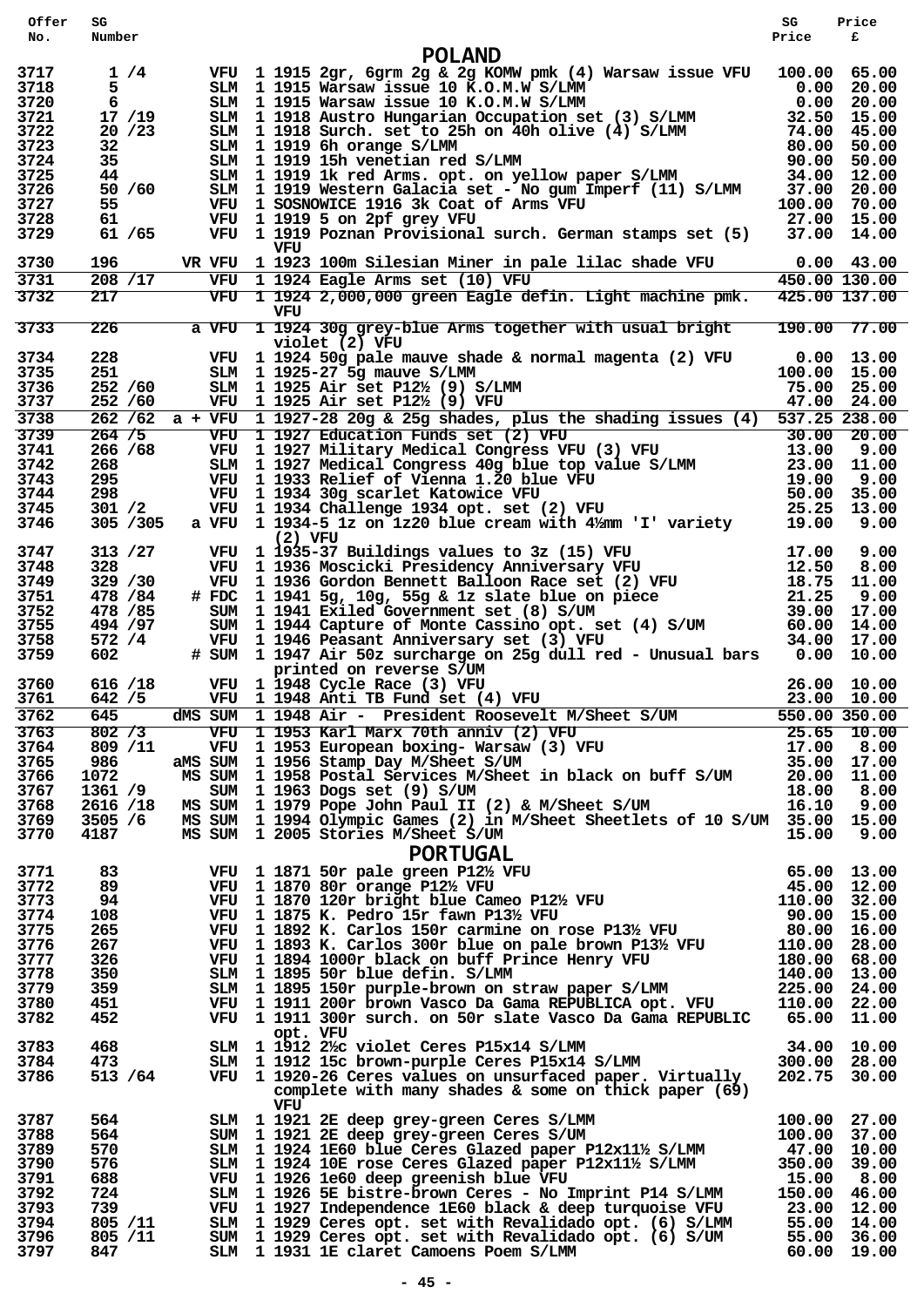| Offer        | SG                    |  |          |                                                                                                                                                                                                                                            | SG           | Price                       |
|--------------|-----------------------|--|----------|--------------------------------------------------------------------------------------------------------------------------------------------------------------------------------------------------------------------------------------------|--------------|-----------------------------|
| No.<br>3798  | Number<br>849         |  |          | SLM 1 1933 1E60 blue Camoens Poem S/LMM<br>SLM 1 1931 St Anthony 700th anniv set (6) S/LMM 200.00 29.00<br>TIM 1 1945 15 brown/red S/IM<br>a SLM 1 1933 1E60 blue Camoens Poem S/LMM                                                       | Price        | £                           |
| 3799         | 853 / 8               |  |          |                                                                                                                                                                                                                                            |              |                             |
| 3800         | 981                   |  |          |                                                                                                                                                                                                                                            | 24.00 13.00  |                             |
| 3801         | 983                   |  |          | SUM 1 1945 President Carmona 2E maroon upper right corner 120.00 32.00<br>marginal S/UM                                                                                                                                                    |              |                             |
| 3803         | 984                   |  |          | SUM 1 1945 3E50 greenish slate S/UM                                                                                                                                                                                                        | 80.00 25.00  |                             |
| 3804         | 984                   |  |          | SUM 4 1945 President Carmona 3E50 greenish slate marg. 320.00 44.00<br>block of 4 S/UM                                                                                                                                                     |              |                             |
| 3805         | 1035 / 8              |  |          | block of 4 S/UM<br>THE 1950 Holy year set (4) VFU<br>SUM 1955 EUROPA set (3) S/UM<br>SUM 4 1968 W.H.O. set (3) blocks of 4 S/UM<br>SUM 4 1968 W.H.O. set (3) blocks of 4 S/UM<br>SUM 52.00 10.00<br># SUM 11972-81 Defin. values to 100E ( |              |                             |
| 3806         | 1276 /8               |  |          |                                                                                                                                                                                                                                            |              |                             |
| 3807         | 1343 / 5              |  |          |                                                                                                                                                                                                                                            |              |                             |
| 3808<br>3809 | 1442 / 61<br>1751 /52 |  |          |                                                                                                                                                                                                                                            |              |                             |
| 3810         | 1881 /4               |  |          |                                                                                                                                                                                                                                            |              |                             |
| 3811         | 1916 /22              |  |          |                                                                                                                                                                                                                                            |              |                             |
| 3812         | 1928 /31              |  |          |                                                                                                                                                                                                                                            |              |                             |
| 3813<br>3814 | 1965 /9<br>1991 /92   |  |          |                                                                                                                                                                                                                                            |              |                             |
| 3815         | 2050                  |  |          |                                                                                                                                                                                                                                            |              |                             |
| 3816         | 2060 / 64             |  |          |                                                                                                                                                                                                                                            |              |                             |
|              |                       |  |          | PORTUGAL - AZORES                                                                                                                                                                                                                          |              |                             |
| 3817         | 17                    |  |          | VFU 1 1870 K. Luis 240r pale dull lilac - curved label P12½ 475.00 24.00                                                                                                                                                                   |              |                             |
| 3818         | 53                    |  |          | VFU with central No 42 bars pmk.<br>a SLM 1 1879 King Luis 10r yellow-green P12½ S/LMM                                                                                                                                                     | 140.00 14.00 |                             |
| 3819         | 53                    |  |          | a VFU 1 1879 King Luis 10r yellow-green $P12\frac{1}{2}$ VFU with neat                                                                                                                                                                     |              | 100.00 12.00                |
|              |                       |  |          | central PONTA-DEL-GADA CDS.                                                                                                                                                                                                                |              |                             |
| 3820         | 78                    |  |          | VFU 1 1884 King Luis 80r orange P12½ - small ACORES opt. VFU 120.00 16.00                                                                                                                                                                  |              |                             |
| 3821         | 82                    |  | S/LMM    | SLM 1 1884 King Luis 150r yellow - small ACORES opt. $P12\frac{1}{2}$ 140.00 15.00                                                                                                                                                         |              |                             |
| 3822         | 82                    |  |          | VFU 1 1884 150r King Luis yellow P12 $\frac{1}{2}$ VFU with neat CDS. 120.00 14.00                                                                                                                                                         |              |                             |
| 3823         | 469                   |  |          |                                                                                                                                                                                                                                            |              |                             |
| 3824 SB      | $\overline{7}$        |  |          |                                                                                                                                                                                                                                            |              |                             |
|              |                       |  |          | MS SUM 1 1986 Europa - Bullfinch bird M/Sheet S/UM<br>SUM 1 1986 Europa - Bullfinch bird M/Sheet S/UM<br>PORTUGAL - MADEIRA<br>MS SUM 1 1991 Presentation Pack S/UM<br>MS SUM 1 1993 EUROPA M/Sheet S/UM<br>MS SUM 1 1989 EUROPA M/Sheet   |              |                             |
| 3825<br>3826 | 1/1                   |  |          |                                                                                                                                                                                                                                            |              |                             |
| 3827         | 235<br>247            |  |          |                                                                                                                                                                                                                                            |              |                             |
| 3828         | 255                   |  |          | MS SUM 1 1990 EUROPA M/Sheet (Post Office Buildings) S/UM 18.00                                                                                                                                                                            |              | 8.00                        |
|              |                       |  |          | PORTUGAL - MOZANBIQUE                                                                                                                                                                                                                      |              |                             |
| 3829         | 215                   |  |          |                                                                                                                                                                                                                                            |              |                             |
| 3830         | 279                   |  |          |                                                                                                                                                                                                                                            |              |                             |
| 3831 SB      | 5                     |  |          |                                                                                                                                                                                                                                            |              |                             |
| 3832 SB      | -6                    |  |          | FUNIUUAL - FULZANDIQUE<br>MS SUM 1 1995 Europa M/Sheet S/UM 23.00 12.00<br>MS SUM 1 1991 Europa in space M/Sheet S/UM 18.00 9.00<br>SUM 1 1985 Transport booklet S/UM 23.00 10.00<br>SUM 1 1986 Fortresses booklet S/UM 23.00 8.00<br>DO   |              |                             |
|              |                       |  |          | PORTUGESE INDIA                                                                                                                                                                                                                            |              |                             |
| 3834         | 3833 313<br>612       |  |          | VFU 1 1900 5T surch. on 8T orange P12½ VFU<br>$24.00$ $12.00$<br>a SUM 1 1952 Philatelic Exhibition se-tenant vertical strip                                                                                                               |              | 39.00 12.00                 |
|              |                       |  |          | with label S/UM                                                                                                                                                                                                                            |              |                             |
|              |                       |  |          | <b>ROMANIA</b>                                                                                                                                                                                                                             |              |                             |
| 3835         | 24                    |  |          | a SLM 1 1862 6p carmine S/LMM                                                                                                                                                                                                              |              | 400.00 115.00               |
| 3836         | 25                    |  |          | a SLM 1 1862 30p deep blue Imperf with 4 good margins. S/LMM                                                                                                                                                                               |              | 120.00 38.00                |
| 3837         | 45                    |  |          | a SLM 1 1865 2p orange type 5 Imperf with 4 large margins                                                                                                                                                                                  |              | 85.00 9.00                  |
| 3838         | 45 / 48               |  | S/LMM    | a SLM 1 1865 Prince Cuza set & both shades of 5p & 20p (5)                                                                                                                                                                                 |              | 270.00 107.00               |
|              |                       |  | S/LMM    |                                                                                                                                                                                                                                            |              |                             |
| 3839         | 55                    |  |          | SLM 1 1866 Prince Carol 2p black on yellow Imperf. with 4                                                                                                                                                                                  |              | 80.00 30.00                 |
|              |                       |  |          | large margins S/LMM                                                                                                                                                                                                                        |              |                             |
| 3841         | 56<br>57              |  |          | VFU 1 1866 Prince Carol 5p black on blue VFU                                                                                                                                                                                               |              | 650.00 270.00               |
| 3842         |                       |  |          | SLM 1 1866 Prince Carol 20p black on rose paper imperf.<br>with 4 large margins S/LMM                                                                                                                                                      |              | 160.00 55.00                |
| 3844         | 59                    |  |          | SLM 1 1866 20p black on rose S/LMM                                                                                                                                                                                                         |              | 180.00 90.00                |
| 3845         | 65                    |  |          | b SLM 1 1868 Prince Carol 2b orange-yellow imperf. with 4                                                                                                                                                                                  |              | 40.00 22.00                 |
|              |                       |  |          | large margins S/LMM                                                                                                                                                                                                                        |              |                             |
| 3846<br>3847 | 67<br>70              |  |          | a VFU 1 1868 Prince Carol 18b rose-red Imperf. VFU<br>VFU 1 1868 18b red VFU                                                                                                                                                               |              | 37.00 18.00<br>60.00 40.00  |
| 3848         | 76                    |  |          | VFU 1 1869 15b red Prince Carol - without beard. Imperf                                                                                                                                                                                    |              | 42.00 14.00                 |
|              |                       |  |          | with 4 good margins VFU                                                                                                                                                                                                                    |              |                             |
| 3849         | 77                    |  |          | VFU 1 1869 Prince Carol 25b blue & yellow Imperf. with 4                                                                                                                                                                                   | 31.00        | 8.00                        |
| 3850         | 77                    |  |          | large margins VFU<br>a VFU 1 1869 25b deep blue & yellow Imperf. with 4 large                                                                                                                                                              | 31.00        | 9.00                        |
|              |                       |  |          | margins VFU                                                                                                                                                                                                                                |              |                             |
| 3851         | 83                    |  |          | a VFU 1 1871 Prince Carol 5b scarlet with beard 4 small to<br>good margins VFU                                                                                                                                                             | 42.00        | 16.00                       |
| 3852         | 85                    |  |          | SLM 1 1869 Prince Carol 10b blue 4 large margins S/LMM                                                                                                                                                                                     |              | 180.00 58.00                |
| 3853         | 85                    |  |          | VFU 1 1871 Prince Carol 10b blue Imperf. with 4 large                                                                                                                                                                                      |              | 85.00 18.00                 |
|              |                       |  |          | margins VFU                                                                                                                                                                                                                                |              |                             |
| 3854<br>3855 | 104 / 11<br>105       |  |          | VFU 1 1872 Prince Carol defin. set P14x131/2 (7) VFU<br>SLM 1 1872 3b emerald S/LMM                                                                                                                                                        |              | 118.50 60.00<br>47.00 22.00 |
| 3856         | 111                   |  |          | VFU 1 1872 Prince Carol 50b carmine-rose P14x131/2 VFU with                                                                                                                                                                                |              | 50.00 15.00                 |
|              |                       |  | neat CDS |                                                                                                                                                                                                                                            |              |                             |
| 3858         | 112 / 16              |  |          | + VFU 1 1876-79 Prince Carol set & shades (10) VFU                                                                                                                                                                                         |              | 121.50 45.00                |
| 3859<br>3860 | 116<br>124 / 31       |  |          | VFU 1 1878 Prince Carol 30b orange-red P11 VFU Neat CDS.<br>VFU 1 1879-80 changed colours defin. set & shades (14) VFU 163.50 45.00                                                                                                        |              | 65.00 27.00                 |
|              |                       |  |          | $\overline{46}$ -                                                                                                                                                                                                                          |              |                             |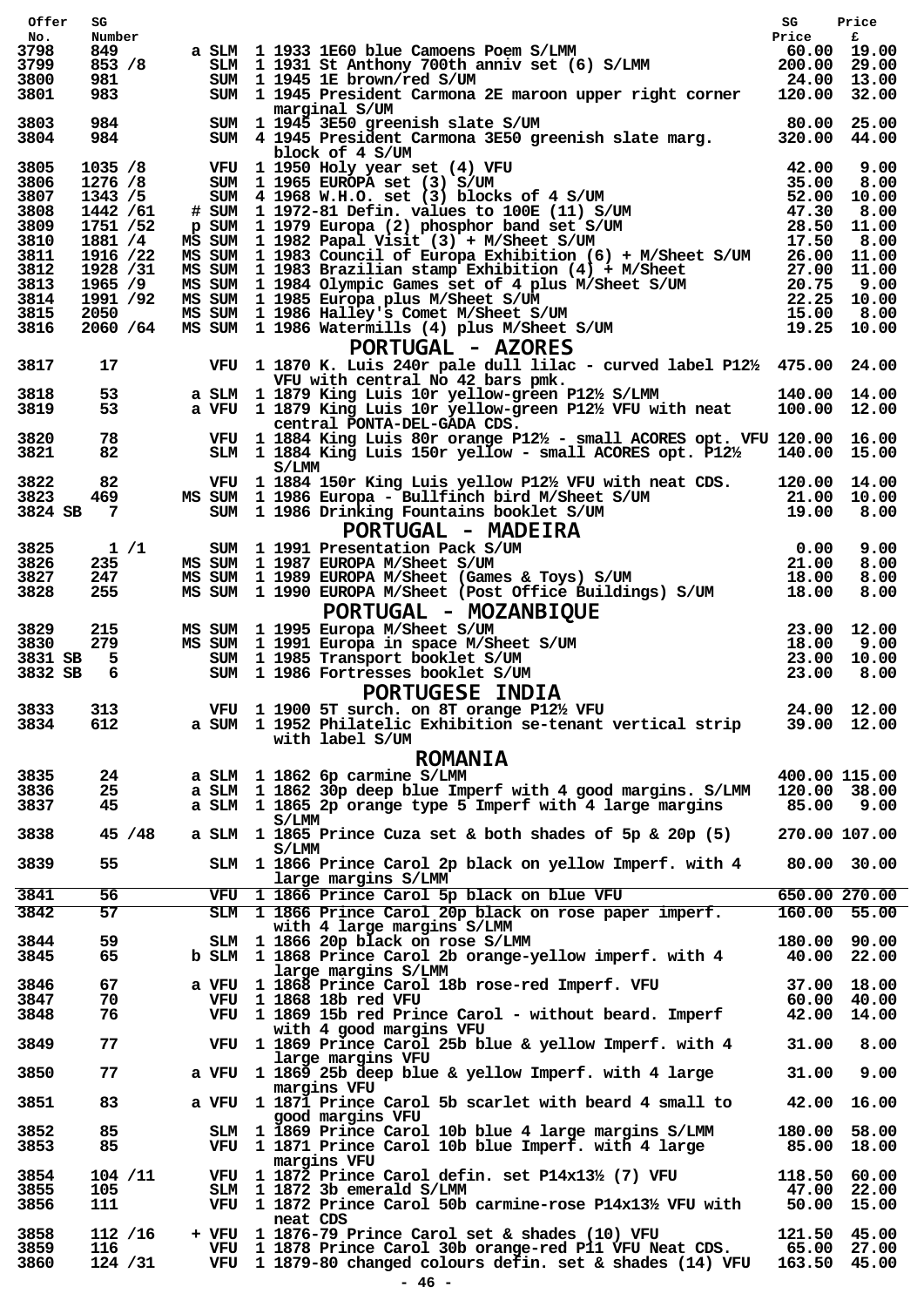| Offer        | SG               |  |                                                                                                                                                                                                                                        | SG           | Price       |  |
|--------------|------------------|--|----------------------------------------------------------------------------------------------------------------------------------------------------------------------------------------------------------------------------------------|--------------|-------------|--|
| No.          | Number           |  | VFU 1 1885 5b blue-green VFU<br>VFU 1 1885-88 King Carol 50b ochre P13½ VFU 1 26.00 10.00<br># VFU 1 1890 King Carol I values to 50b & several unlisted 62.50 15.00                                                                    |              |             |  |
| 3861<br>3862 | 167<br>173       |  |                                                                                                                                                                                                                                        |              |             |  |
| 3863         | 251 / 7          |  |                                                                                                                                                                                                                                        |              |             |  |
|              |                  |  | shades (10) VFU                                                                                                                                                                                                                        |              |             |  |
| 3864         | 291 7            |  | VFU 1 1890 50b orange. P11½x13½ VFU                                                                                                                                                                                                    |              |             |  |
| 3865         | 297              |  |                                                                                                                                                                                                                                        |              |             |  |
| 3866         | 323              |  |                                                                                                                                                                                                                                        |              |             |  |
| 3867<br>3869 | 471<br>481 /4    |  |                                                                                                                                                                                                                                        |              |             |  |
| 3870         | 481 /4           |  |                                                                                                                                                                                                                                        |              |             |  |
| 3871         | 484 —            |  |                                                                                                                                                                                                                                        |              |             |  |
| 3872         | 485 /8           |  | VFU 1 1906 Welfare Fund set (4) VFU                                                                                                                                                                                                    |              |             |  |
| 3873         | 485 / 88         |  | shades (10) VFU<br>VFU 1890 50b orange. P11½x13½ VFU<br>VFU 1891 3b mauve P11½ VFU neat central CDS. 0.00 16.00<br>SLM 11903 Opening of Post Office 50b orange S/LMM 26.00 9.00<br>SLM 11903 Opening of Post Office 50b orange S/LMM 2 |              |             |  |
| 3874         | 485 / 88         |  | the Future of the Country (4) S/LMM                                                                                                                                                                                                    |              |             |  |
| 3875         | 487 — 18         |  | SUM 1 1906 Welfare Fund Angels set (4) S/UM 75.00 75.00 22.00<br>a SLM 1 1906 Welfare Fund 10b+10b carmine compound P11½x13½ 42.00 11.00                                                                                               |              |             |  |
|              |                  |  | S/LMM                                                                                                                                                                                                                                  |              |             |  |
| 3876         | 489 / 92         |  |                                                                                                                                                                                                                                        |              |             |  |
| 3877         | 489 /92          |  |                                                                                                                                                                                                                                        |              |             |  |
| 3878         | 493 / 502        |  |                                                                                                                                                                                                                                        |              |             |  |
| 3879         | 625              |  |                                                                                                                                                                                                                                        |              |             |  |
| 3880         | 625              |  | SIM 1 1906 Welfare Fund set (4) S/LMM 75.00 26.00<br>VFU 1 1906 Welfare Fund set (4) VFU 33.00 9.00<br>SLM 1 1906 25th Anniv of Kingdom set (10) S/LMM 43.00 9.00<br>a SUM 12 1911 1½ bolive yellow block of 12 S/UM 114.00 28.00<br>b |              |             |  |
|              |                  |  | P11 $\frac{1}{2}$ x13 $\frac{1}{2}$ pane of 25 S/UM                                                                                                                                                                                    |              |             |  |
| 3881         | 637a             |  | T SUM 25 1915 Postal Tax 1L deep blue Queen Weaving P11½ large 250.00 44.00<br>pane of 25 plus a further pane of 15 in a somewhat                                                                                                      |              |             |  |
|              |                  |  | brighter shade S/UM                                                                                                                                                                                                                    |              |             |  |
| 3882         | 671 /2           |  | T SLM 1 1918 Postal Tax 1918 opt. set (2) S/LMM 94.00 16.00                                                                                                                                                                            |              |             |  |
| 3883         | 764              |  | VFU 1 TRANSYLVANIA 1919 10b rose-red Harvester VFU with 100.00 32.00                                                                                                                                                                   |              |             |  |
|              |                  |  | neat central CDS.                                                                                                                                                                                                                      |              |             |  |
| 3884         | 979              |  | b SUM 25 1921-24 Postal Tax 5L grey Charity P1 $3\frac{1}{2}$ - A large                                                                                                                                                                | 250.00 44.00 |             |  |
| 3886         | 979              |  | pane of 25 - SG listed but unissued! S/UM<br>b T SUM 15 1921-24 Postal Tax 51 grey brown Charity P13½ in                                                                                                                               | 150.00 29.00 |             |  |
|              |                  |  | block of 15                                                                                                                                                                                                                            |              |             |  |
| 3887         | 1032 /38         |  |                                                                                                                                                                                                                                        |              |             |  |
| 3888         | 1099A/101        |  |                                                                                                                                                                                                                                        |              |             |  |
| 3889         | 1109 /14         |  | block of 15<br>SUM 1 1922 Pictorial defin. set (7) S/UM 16.00 8.00<br>A SUM 1 1928 Air Vertical wmk. set (3) S/UM 21.00 12.00<br>SUM 1 1929 Union of Romania & Transylvania 10th 29.00 20.00                                           |              |             |  |
|              |                  |  | Anniversary(6) S/UM                                                                                                                                                                                                                    |              |             |  |
| 3890         | 1230<br>1230     |  |                                                                                                                                                                                                                                        |              |             |  |
| 3891         |                  |  |                                                                                                                                                                                                                                        |              |             |  |
| 3892<br>3893 | 1298<br>1305 /9  |  | Anniversary(6) S/UM<br>SLM 1 1931 Air 201 slate violet S/LMM 23.00 8.00<br>SUM 1 1931 201 purple Air S/UM 23.00 18.00<br>SUM 1 1954 King Carol II 61 brown lake S/UM 14.50 9.00<br>SLM 1 1935 Accession of K. Carol II 8th Anniversary |              |             |  |
|              |                  |  | S/LMM                                                                                                                                                                                                                                  |              |             |  |
| 3894         |                  |  | SUM 1 1935 61+11 purple brown S/UM 14.50 9.00<br>SUM 1 1935 101+21 bright blue S/UM 31.00 14.00<br>SLM 1 1936 National Boy Scouts Jamboree set (3) S/LMM 39.00 19.00                                                                   |              |             |  |
| 3895         |                  |  |                                                                                                                                                                                                                                        |              |             |  |
| 3896         | 1337 /9          |  |                                                                                                                                                                                                                                        |              |             |  |
|              | 3897 1337 /9     |  |                                                                                                                                                                                                                                        |              |             |  |
| 3899         | 1352 /9          |  |                                                                                                                                                                                                                                        |              |             |  |
| 3903         | 1352 /59         |  |                                                                                                                                                                                                                                        |              |             |  |
| 3904         | 1360/1           |  |                                                                                                                                                                                                                                        |              |             |  |
| 3906         | 1360 /1          |  |                                                                                                                                                                                                                                        |              |             |  |
| 3909         | 1362 /6          |  |                                                                                                                                                                                                                                        |              |             |  |
| 3910         | 1367             |  |                                                                                                                                                                                                                                        |              |             |  |
| 3911         | 1368 /9          |  |                                                                                                                                                                                                                                        |              |             |  |
| 3912         | 1370 /2          |  |                                                                                                                                                                                                                                        |              |             |  |
| 3913         | 1374 / 84        |  | SLM 1 1936 National Boy Scouts Jamboree set (3) S/LMM<br>SUM 1 1936 National Boy Scouts Jamboree set (3) S/LMM<br>SUM 1 1937 King Carol Anniversary of Accession (8) S/UM 39.00 17.00<br>SUM 1 1937 Accession of Carol II set (8) S    |              |             |  |
| 3914         | 1385 /9          |  | SUM 1 1938 Grigorseu Centenary set (5) S/UM                                                                                                                                                                                            |              | 20.00 10.00 |  |
| 3917         | 1385 /9          |  | SUM 4 ?1938 Grigorseu Centenary set (5) in blocks of 4 S/UM 80.00 24.00                                                                                                                                                                |              |             |  |
| 3918         | 1411 /21         |  | SUM 1 1939 Accession 9th Anniversary & Boy Scouts set (11) 19.00 12.00<br>S/UM                                                                                                                                                         |              |             |  |
| 3919         | 1643/6           |  |                                                                                                                                                                                                                                        |              |             |  |
| 3920         | 1643/6           |  | SUM 16 1945 Red Cross set (4) in panes of 16 S/UM 52.00 16.00<br>SUM 25 1945 Red Cross set (4) in panes of 25 S/UM 81.25 16.00                                                                                                         |              |             |  |
| 3921         | 1643/6           |  | SUM 50 1945 Red Cross set (4) in complete sheets of 50 S/UM 162.50 19.00                                                                                                                                                               |              |             |  |
| 3922         | 2011             |  | MS SUM 1 1948 Communications M/Sheet without gum as issued S/UM 34.00 9.00                                                                                                                                                             |              |             |  |
| 3923         | 2016             |  |                                                                                                                                                                                                                                        |              |             |  |
| 3924         | 2019             |  |                                                                                                                                                                                                                                        |              |             |  |
| 3925         | 2157             |  | SUM 1 1948 Air 201+201 blue S/UM<br>SUM 1 1948 Air 201+201 blue green Imperf S/UM<br>SUM 1 1952 Air 3b surch. on 301 red shade S/UM<br>a SUM 1 1957 Air Satellite Launch in 2 se-tenant strips S/UM 40.00 12.00                        |              |             |  |
| 3926         | 2543a/45         |  |                                                                                                                                                                                                                                        |              |             |  |
| 3927         | 2625             |  |                                                                                                                                                                                                                                        |              |             |  |
| 3928         | 2626             |  |                                                                                                                                                                                                                                        |              |             |  |
| 3929         | 2631             |  |                                                                                                                                                                                                                                        |              |             |  |
| 3930         | 2662             |  |                                                                                                                                                                                                                                        |              |             |  |
| 3931<br>3932 | 2670<br>2693 / 5 |  | MS SUM 1957 ALL Satellite Launch In 2 se-tenant strips S/0M 40.00 12.00<br>MS VFU 1958 Stamp Centenary M/Sheet S/UM 60.00 15.00<br>SUM 1958 Air 10L red Imperf M/Sheet VFU 75.00 48.00<br>SUM 1955 Air - First Cosmic Rocket Flight    |              |             |  |
| 3933         | 3899             |  |                                                                                                                                                                                                                                        |              |             |  |
| 3934         | 4666             |  |                                                                                                                                                                                                                                        |              |             |  |
| 3935         | 4726             |  | ams SUM 1 1981 European Security Conference M/Sheet S/UM 0.00 15.00<br>ams SUM 1 1982 Security & Cooperation Conference 10th 25.00 9.00                                                                                                |              |             |  |
|              |                  |  | Anniversary M/Sheet S/UM                                                                                                                                                                                                               |              |             |  |
| 3936         | 4745 /60         |  | Anniversary M/Sheet S/UM<br>1982 Household Utensils (16) VFU 1982 Household Utensils (16) VFU 40.00<br>15.00 15.00 aMS SUM 1985 3rd June Security & Cooperation restricted ptg. 0.00 15.00                                             |              |             |  |
| 3937         | 4930             |  |                                                                                                                                                                                                                                        |              |             |  |
|              |                  |  | M/Sheet S/UM                                                                                                                                                                                                                           |              |             |  |
| 3938         | 5141             |  | MS SUM 1 1987 Nature Reserves - Flowers M/Sheet set (2) S/UM 16.00 9.00                                                                                                                                                                |              |             |  |
| 3939<br>3940 | 5392<br>6325     |  |                                                                                                                                                                                                                                        |              |             |  |
| 3941         | 6348             |  | MS SUM 1 1991 Butterflies M/Sheet (2) S/UM 13.00 8.00<br>MS SUM 1 2002 NATO Invitation M/Sheet S/UM 29.00 11.00<br>MS VFU 1 2003 Vanden Keere Commemoration M/Sheets (2) VFU 15.00 8.00                                                |              |             |  |
|              |                  |  | $-47 -$                                                                                                                                                                                                                                |              |             |  |
|              |                  |  |                                                                                                                                                                                                                                        |              |             |  |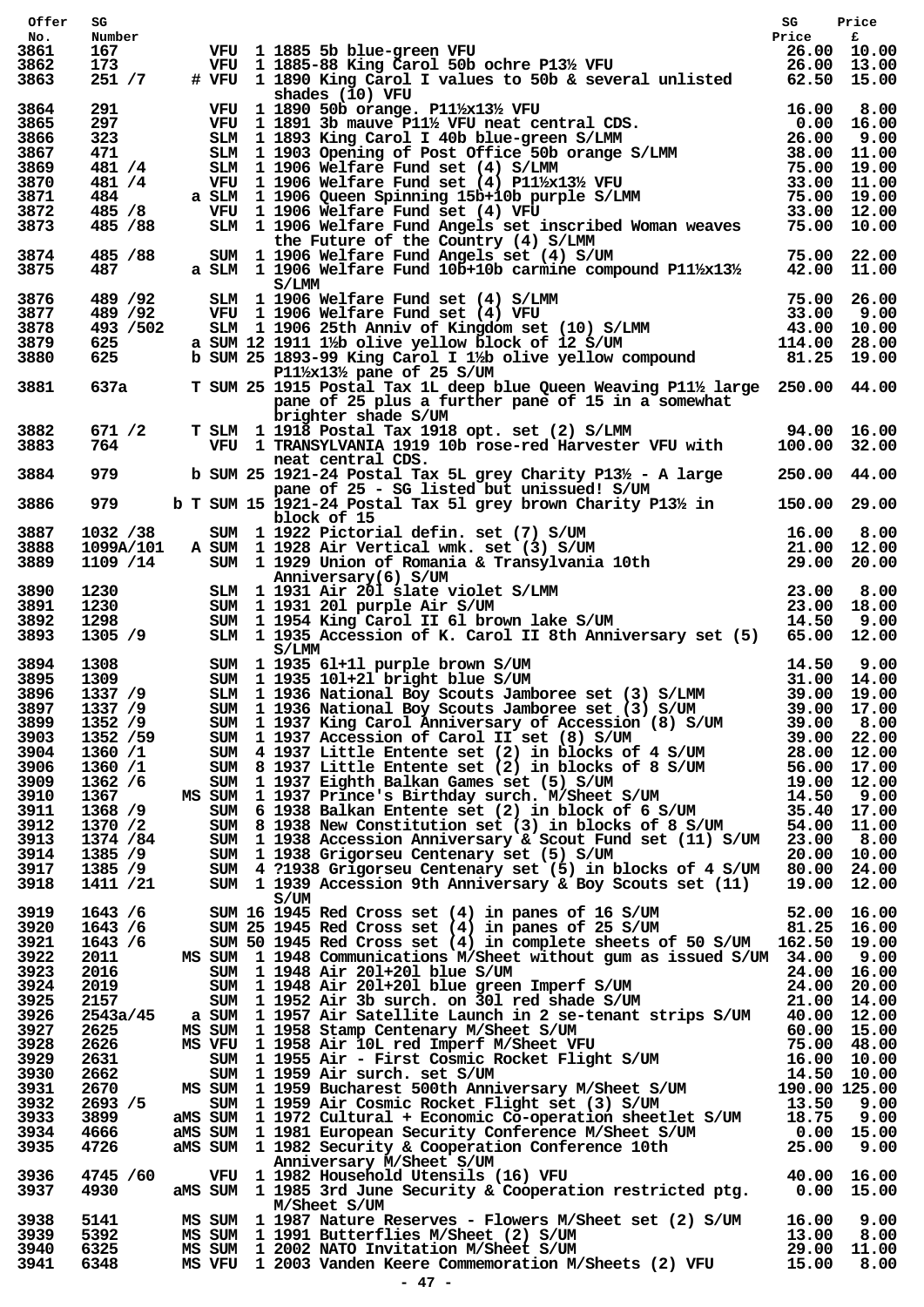| Offer        | SG                         |  |                                                                                                                                                                                                                                          | SG           | Price                        |
|--------------|----------------------------|--|------------------------------------------------------------------------------------------------------------------------------------------------------------------------------------------------------------------------------------------|--------------|------------------------------|
| No.<br>3942  | Number<br>6451 /2          |  | MS SUM 1 2004 Tenth Death Anniversary Ianchelevici set (2) in 30.40                                                                                                                                                                      | Price        | £<br>9.00                    |
|              |                            |  | sheetlets of 8 S/UM                                                                                                                                                                                                                      |              |                              |
| 3943<br>3944 | 6520 /1<br>6559            |  | 49.80 17.00<br>SUM 6 2005 Gastronomy set (2) in blocks of 6 S/UM<br>bMS SUM 1 2005 50th Anniversary of Europa stamps M/Sheet S/UM 17.00 9.00                                                                                             |              |                              |
| 3945         | 6567                       |  | MS SUM 1 2005 International Philatelic Exhibition M/Sheet S/UM 30.00 10.00                                                                                                                                                               |              |                              |
|              |                            |  | <b>SAN MARINO</b>                                                                                                                                                                                                                        |              |                              |
| 3946         | 3                          |  | 3LM 1 1877 Arms 10c ultramarine S/LMM 325.00 85.00<br>SLM 1 1877 Arms 30c brown - s'ways crown wmk. S/LMM 1,200.00 125.00<br>SLM 1 1894 11 pale ultramarine S/LMM 2,250.00 166.00<br>SUM 1 1907 1c brown type 1 - the heavy ptg. S/U     |              |                              |
| 3947<br>3948 | 6<br>37                    |  |                                                                                                                                                                                                                                          |              |                              |
| 3949         | 53                         |  |                                                                                                                                                                                                                                          |              |                              |
| 3950         | 58 / 66                    |  |                                                                                                                                                                                                                                          |              |                              |
| 3951<br>3952 | 110<br>141 / 44            |  | D VFU 1 1924 Postage Due 101 brown & green on piece with CDS. 450.00 175.00                                                                                                                                                              |              |                              |
| 3953         | 161                        |  |                                                                                                                                                                                                                                          |              |                              |
| 3954<br>3955 | 163<br>$\overline{174}$ /8 |  |                                                                                                                                                                                                                                          |              |                              |
| 3956         | 197 / 200                  |  | VFU 1 1924 Fostage Due 101 Diown & green on Prece with CDS. 45000 17.00<br>SUM 1 1929 101 blue & bistrer brown Liberty S/UM 25.00 17.00<br>SUM 1 1929 20L scarlet & ultramarine Liberty S/UM 475.00 160.00<br>SUM 1 1932 G.P.O. Inau     |              |                              |
|              |                            |  | DIENA certificate                                                                                                                                                                                                                        |              |                              |
| 3957<br>3959 | 336a/36<br>336d/36         |  |                                                                                                                                                                                                                                          |              |                              |
| 3960         | 339 / 46                   |  |                                                                                                                                                                                                                                          |              |                              |
| 3961         | 348 / 59                   |  |                                                                                                                                                                                                                                          |              |                              |
| 3962<br>3963 | 360 / 6<br>367 / 71        |  |                                                                                                                                                                                                                                          |              |                              |
| 3964         | 398 / 402                  |  |                                                                                                                                                                                                                                          |              |                              |
| 3965         | 403                        |  |                                                                                                                                                                                                                                          |              |                              |
| 3966<br>3967 | 415<br>419 / 20            |  | DIENA certificate<br>c SUM 1946 Philatelic Convention opt. set (3) S/UM 23.00 12.00<br>q SUM 1947 President Franklin Roosevelt set (14) S/UM 70.00 40.00<br>SUM 1947 Reconstruction set (8) S/UM 60.00 35.00<br>sUM 11947 Friendship w   |              |                              |
| 3968         | 425 / 36                   |  | SUM 1 1952 Christopher Columbus set (11) no 11 value S/LMM 282.00 90.00                                                                                                                                                                  |              |                              |
| 3969         | 445                        |  | SUM 1 1952 Trieste Fair Air Columbus opt. S/UM<br>$100.00$ 50.00                                                                                                                                                                         |              |                              |
| 3970<br>3971 | 446 / 51<br>449 / 51       |  | SUM 1 1952 Stamp Day & Philatelic Exhibition (6) S/UM<br>SUM 1 1952 Air Stamp Day 51 to 251 plus 2001 top value S/UM 136.80 65.00                                                                                                        | 120.00 60.00 |                              |
| 3972         | 454 / 61                   |  | 30M 1 1952 Air Stamp Day 51 to 251 plus 2001 top value S/UM 136.80 65.00<br>30M 1 1953 Sports postage set to 100L (8) S/UM 31.35 14.00<br>30M 1 1953 Sports set (9) S/UM 160.00 75.00<br>30M 1 1953 Flowers set (9) S/UM 48.00 25.00     |              |                              |
| 3973         | 454 / 62                   |  |                                                                                                                                                                                                                                          |              |                              |
| 3974<br>3975 | 463<br>464 / 72            |  |                                                                                                                                                                                                                                          |              |                              |
| 3976         | 474 / 84                   |  |                                                                                                                                                                                                                                          |              |                              |
| 3977<br>3978 | 484<br>506 /7              |  |                                                                                                                                                                                                                                          |              |                              |
| 3979         | 508 /17                    |  |                                                                                                                                                                                                                                          |              |                              |
| 3980         | 617 /22                    |  |                                                                                                                                                                                                                                          |              |                              |
| 3981<br>3982 | 640<br>1005 / 9            |  |                                                                                                                                                                                                                                          |              |                              |
| 3983         | 1082                       |  |                                                                                                                                                                                                                                          |              |                              |
| 3984         | 1269 / 70                  |  | SUM 1 1986 Europa - Wildlife set (2) S/UM                                                                                                                                                                                                |              | 38.00 16.00                  |
| 3985         | 1554                       |  | SUM 4 1996 La Gazetta dello Sport corner marginal block of<br>4 S/UM                                                                                                                                                                     | 17.00        | 8.00                         |
| 3986         | 1806 /17                   |  | MS SUM 1 2001 Verdi sheetlet S/UM                                                                                                                                                                                                        |              | 16.00 12.00                  |
| 3987         | 1872 / 79                  |  | SUM 1 2002 New Currency (8) S/UM                                                                                                                                                                                                         |              | 24.00 12.00                  |
|              |                            |  | <b>SERBIA</b>                                                                                                                                                                                                                            |              |                              |
| 3988<br>3990 | 61<br>123 /126             |  | SUM 25 1890 King Alexander 10p rose-red pane of 25 S/UM<br>SLM 1 1905-11 Petar I 50p, 1d, 3d & 5d top values $(4)$ S/LMM                                                                                                                 |              | 47.50 19.00<br>48.25 12.00   |
| 3991         |                            |  | G 50B/53 B + SUM 1 1941 Prisoners of War Fund with double lined C all                                                                                                                                                                    |              | 104.00 63.00                 |
| 3992         | G<br>82 / 86               |  | reverse set (4) S/UM - see note below SG                                                                                                                                                                                                 |              |                              |
|              |                            |  | MS SUM 1 1943 Postal Centenary M/Sheet S/UM<br><b>SLOVAKIA</b>                                                                                                                                                                           |              | 55.00 30.00                  |
| 3993         | 61                         |  |                                                                                                                                                                                                                                          |              | 55.00 13.00                  |
| 3994         | 153                        |  |                                                                                                                                                                                                                                          |              | 2.25                         |
| 3995         | 186<br>240 / 42            |  |                                                                                                                                                                                                                                          |              | 2.00                         |
| 3996<br>3997 | 289                        |  |                                                                                                                                                                                                                                          |              | 1.00<br>1.00                 |
| 3998         | 315 / 16                   |  |                                                                                                                                                                                                                                          |              | 4.50                         |
| 3999<br>4000 | 319<br>366                 |  |                                                                                                                                                                                                                                          |              | 2.50<br>2.00                 |
| 4001         | 385                        |  |                                                                                                                                                                                                                                          |              | 2.50                         |
| 4002         | 391                        |  | A D SLM 1 1939 10k scarlet Postage Due - no wmk. S/LMM 55.00<br>MS SUM 1 1993 Tomb M/Sheet S/UM<br>SUM 1 1994 Prince Svatopluk S/UM 3.75<br>SUM 1 1996 Mammals (3) S/UM 2.50<br>SUM 1 1998 National Festivals S/UM 2.75<br>MS SUM 1 1999 |              | 2.00                         |
|              |                            |  | <b>SPAIN</b>                                                                                                                                                                                                                             |              |                              |
| 4003<br>4004 | 1/1<br>73                  |  | COV 1 1848 Pre-stamp cover franked CACERES and 1R's in red<br>SUM 1 1862 Queen Isabella 1r brown on straw Imperf. with 4                                                                                                                 |              | $0.00$ 17.00<br>75.00 23.00  |
|              |                            |  | good margins S/UM with original gum. SCARCE THUS!!                                                                                                                                                                                       |              |                              |
| 4005         | 87                         |  | VR VFU 1 1865 Queen Isabella II 4c pale blue imperf 4 good to                                                                                                                                                                            |              | $0.00$ 712.00                |
| 4006         | 88                         |  | large margins VFU<br>VFU 1 1865 12c rose & blue Isabella P14 - Somewhat off                                                                                                                                                              |              | 75.00 19.00                  |
|              |                            |  | centre otherwise VFU                                                                                                                                                                                                                     |              |                              |
| 4007<br>4009 | 242<br>266                 |  |                                                                                                                                                                                                                                          |              | 100.00 24.00<br>150.00 15.00 |
| 4010         | 280                        |  | SLM 1 1876 40c sepia S/LMM<br>FMM 1 1879 20c brown toned FMM<br>SLM 1 1889 20c yellowish green King Alfonso XIII<br>SLM 1 1889 K.Alphonso 40c deep brown S/LMM                                                                           | 44.00        | 9.00                         |
| 4011         | 283                        |  | a SLM 1 1889 K.Alphonso 40c deep brown S/LMM                                                                                                                                                                                             |              | 75.00 21.00                  |
| 4012         | 291                        |  | a VFU 1 1899 20c pale orange 'Flying Horse' VFU SG state this 0.00 9.00<br>is a proof.                                                                                                                                                   |              |                              |
|              |                            |  |                                                                                                                                                                                                                                          |              |                              |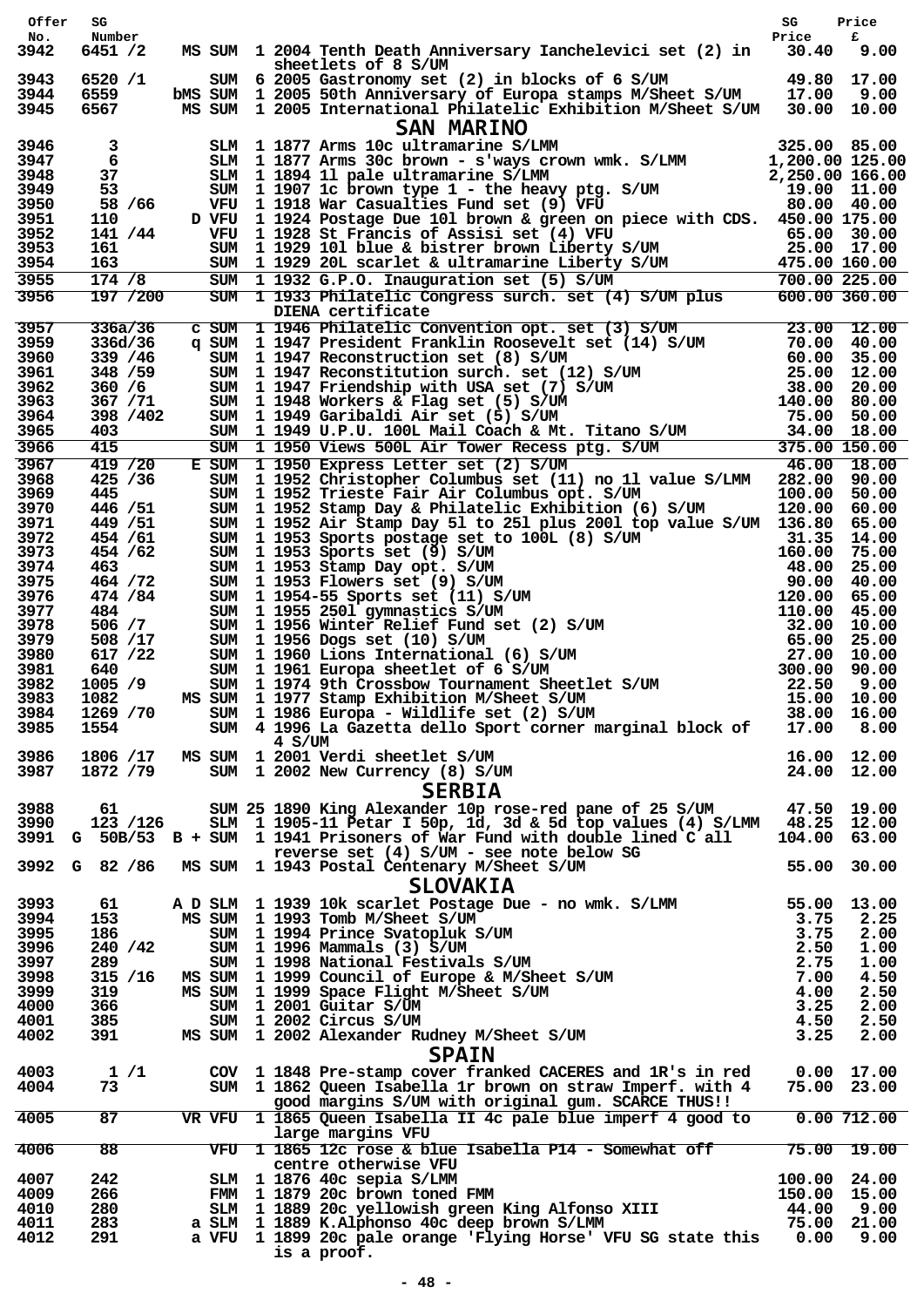| Offer        | SG                   |                                                                                                                                                                                                                                                            | SG             | Price                                                |
|--------------|----------------------|------------------------------------------------------------------------------------------------------------------------------------------------------------------------------------------------------------------------------------------------------------|----------------|------------------------------------------------------|
| No.<br>4013  | Number<br>300        |                                                                                                                                                                                                                                                            | Price          | £                                                    |
| 4014         | 316a/16              | f SLM 1 1907 Madrid Exhibition set (6) S/LMM                                                                                                                                                                                                               |                |                                                      |
| 4015         | 454                  | FMM 1 1901 30c bluish green FMM - Hinges<br>SLM 1 1907 Madrid Exhibition set (6) S/LMM 60.00 13.00<br>SLM 1 1927 4p carmine & yellow opt. type 81 S/LMM 180.00 66.00<br>SLM 1 1930 Goya Centenary set + Air Express (17) S/LMM 48.00                       |                |                                                      |
| 4016         | 553 /69<br>593 /605  |                                                                                                                                                                                                                                                            |                |                                                      |
| 4018<br>4019 | 605                  | SLM 1 1930 Columbus Explorer set to 1p (13) S/LMM 55.05<br>SUM 1 1930 Columbus Explorer set to 1p (13) S/LMM 55.05<br>SUM 1 1930 Columbus 1p black 'Santa Maria' ship Triangulars 12.50                                                                    |                | 55.05 17.00<br>8.00                                  |
| 4020         | 631                  | S/UM<br>SLM 2 1930 Spanish American Exhibition 15c indigo imperf                                                                                                                                                                                           | $0.00$ 30.00   |                                                      |
|              |                      | horiz. pair unlisted SG S/UM                                                                                                                                                                                                                               |                |                                                      |
| 4021<br>4022 | 948 / 59<br>1083     | horiz.pair unlisted SG S/UM<br>FU 1939-40 General Franco (12) FU 70.00 10.00<br>SLM 1947 Air 25p brown-purple S/LMM 75.00 30.00<br>SLM 1947 Air 50p scarlet S/LMM 300.00 71.00<br>TM 1952 20 bright blue S/LMM 35.00 10.00                                 |                |                                                      |
| 4023         | 1084                 |                                                                                                                                                                                                                                                            |                |                                                      |
| 4024         | 1139                 |                                                                                                                                                                                                                                                            | 35.00 10.00    |                                                      |
| 4025         | 1149 / 50            | A FDC 1 1950 General Franco's visit to the Canary Islands -                                                                                                                                                                                                |                | 250.00 68.00                                         |
|              |                      | the 16.5 mm Caudillo opt. set (2) VFU on illustrated<br>FDC No. 328 with Tenerife pmks on face and PUERTO<br>CABLIZ on reverse. Addressed to Valencia. RARE!                                                                                               |                |                                                      |
| 4026         | 1149 / 50            | A SUM 1 1950 General Franco - Canary Islands Visit surch.<br>set - CAUDILLO 161/2 mm long (2) and certificate S/UM                                                                                                                                         |                | 450.00 350.00                                        |
| 4027         | 1157 / 61            | SUM 1 1951 Isabella set (5) S/UM 65.00 32.00<br>SUM 1 1951 Isabella set (5) S/UM 65.00 32.00<br>SLM 1 1952 Ferdinand set (5) S/LMM 60.00 12.00<br>VFU 1 1952 Air St Francis Xavier VFU 31.00 10.00<br>SLM 1 1953 Air 25p greenish-blac                     |                |                                                      |
| 4028<br>4029 | 1171 /5<br>1178      |                                                                                                                                                                                                                                                            |                |                                                      |
| 4030         | 1191                 |                                                                                                                                                                                                                                                            |                |                                                      |
| 4031         | 1193 /4              |                                                                                                                                                                                                                                                            |                |                                                      |
| 4032         | 1206 /28             | # SUM 1 1955 General Franco (26) missing 20p deep carmine S/UM 33.10 18.00                                                                                                                                                                                 |                |                                                      |
| 4033<br>4034 | 1245/7<br>1263 / 8   | SUM 1 1955 Telegraph in Spain Centenary set (3) S/UM<br>SUM 1 1956 Hungarian Childrens Relief Fund set (6) S/UM                                                                                                                                            |                | 38.75 20.00<br>28.00 12.00                           |
| 4035         | 1285 / 86            | MS SUM 1 1958 Philatelic Exhibition Madrid M/Sheet set (2) S/UM 80.00 11.00                                                                                                                                                                                |                |                                                      |
| 4036         | 1286                 | MS FDC 1 1958 Philatelic Exhibition Madrid M/Sheet on<br>unaddressed FDC.                                                                                                                                                                                  |                | 30.00 16.00                                          |
| 4037<br>4039 | 1401 / 4<br>3148a/22 | SUM 1 1961 Velazquez set (4) S/UM<br>aMS SUM 1 1992 Expo '92 Worlds Fair 2 sheetlets & M/Sheet S/UM                                                                                                                                                        | 18.00<br>14.30 | 8.00<br>10.00                                        |
| 4040         | 3177                 | MS SUM 1 1992 Columbus set of 6 M/Sheets S/UM                                                                                                                                                                                                              | 10.50          | 8.00                                                 |
| 4042         | 3220a/39             | SUM 1 1993-2000 King Juan Carlos I set & blocks of 4 S/UM                                                                                                                                                                                                  | 21.75 14.00    |                                                      |
| 4043         | 3361                 | SUM 1 1995 King Juan Carlos Accession S/UM                                                                                                                                                                                                                 | 70.00          | 48.00                                                |
| 4045<br>4046 | 3408 /11<br>3537     | SUM 1 1996 King Juan Carlos I defin. high values set $(4)$<br>S/UM<br>a SUM 1 1998 Horses sheetlet S/UM                                                                                                                                                    | 44.00          | 55.00 33.00<br>27.00                                 |
| 4047         | 3566                 | a SUM 1 1999 The Euro sheetlet S/UM                                                                                                                                                                                                                        | 44.00          | 28.00                                                |
| 4048         | 3612                 | a SUM 1 1999 Horses sheetlet S/UM                                                                                                                                                                                                                          | 65.00          | 38.00                                                |
| 4049         | 3626 /32             | MS SUM 1 2000 150th Anniversary of First Spanish stamps in 7.50 10.00                                                                                                                                                                                      |                |                                                      |
| 4050         | 3662                 | M/Sheets (7) & proof in presentation pack S/UM<br>a SUM 1 2000 Horses sheetlet of 12 S/UM                                                                                                                                                                  |                |                                                      |
| 4052         | 3701                 | MS SUM 1 2000 Espana Stamp Exhibition M/Sheets (11) S/UM                                                                                                                                                                                                   |                | 90.00 32.00<br>50.00 28.00<br><sup>21.75</sup> 13.00 |
| 4053         | 3771                 | MS SUM 1 2001 Birth Millenary of St Dominic of Silos & 2<br>M/Sheets S/UM                                                                                                                                                                                  |                | 21.75 13.00                                          |
| 4054         | 3808                 | a SUM 1 2001 150th Anniversary Ministry of Public Works 12.50<br>sheetlet of 5 S/UM                                                                                                                                                                        |                | 8.00                                                 |
| 4055         | 3813                 | MS SUM 1 2001 Silver Jubilee of King Juan Carlos I M/Sheet S/UM 12.00 8.00<br><b>SURINAME</b>                                                                                                                                                              |                |                                                      |
| 4056         | $\mathbf{3}$         |                                                                                                                                                                                                                                                            |                | 8.00                                                 |
| 4057         | 307                  |                                                                                                                                                                                                                                                            |                | 2.00                                                 |
| 4058         | 453 / 6              |                                                                                                                                                                                                                                                            |                | 1.00                                                 |
| 4059<br>4060 | 458 / 61<br>527      |                                                                                                                                                                                                                                                            |                | 2.00<br>1.00                                         |
| 4061         | 563 / 66             |                                                                                                                                                                                                                                                            |                | 2.00                                                 |
| 4062         | 598 / 603            |                                                                                                                                                                                                                                                            |                | 2.00                                                 |
| 4063         | 626 /30              |                                                                                                                                                                                                                                                            |                | 2.00                                                 |
| 4064         | 655                  | <b>SURINANTE</b><br>VFU 1 1873 K. William III 5c deep lilac P14 VFU<br>VFU 1 1945 7/ <sub>2</sub> +5c orange VFU<br>VFU 1 1955 Q. Juliana set (4) VFU<br>SUM 1 1960 Handicrafts set (4) VFU<br>MS SUM 1 1963 Child Welfare M/Sheet S/UM<br>SUM 1 1965 Open |                | 1.00                                                 |
| 4065         | 1/1                  | <b>SWEDEN</b><br>COV 1 A selection of early cover for period 1900 to 1946 0.00 17.00                                                                                                                                                                       |                |                                                      |
| 4066         | 6                    |                                                                                                                                                                                                                                                            |                |                                                      |
| 4067         | 8                    |                                                                                                                                                                                                                                                            |                |                                                      |
| 4068         | 8                    |                                                                                                                                                                                                                                                            |                |                                                      |
| 4069<br>4070 | 9<br>9               |                                                                                                                                                                                                                                                            |                |                                                      |
| 4071         | 10                   |                                                                                                                                                                                                                                                            |                |                                                      |
| 4073         | $12 \overline{ }$    |                                                                                                                                                                                                                                                            |                |                                                      |
| 4074         | 12                   |                                                                                                                                                                                                                                                            |                |                                                      |
| 4075         | 17                   |                                                                                                                                                                                                                                                            |                |                                                      |
| 4077<br>4079 | 18<br>19             |                                                                                                                                                                                                                                                            |                |                                                      |
| 4080         | 19a/19               | COV 1 A selection of early cover for period 1900 to 1946 0.000 17.00<br>b VFU 1 1862 Sore yellow-green Arms VFU 25.00 8.00<br>FU 1 1858 12ore deep blue Arms VFU 44.00 3.00<br>VFU 1 1858 12ore deep blue Arms VFU 44.00 3.00<br>VFU<br>shades P13 (4) VFU |                |                                                      |
| 4081         | 22                   |                                                                                                                                                                                                                                                            |                |                                                      |
| 4082         | 22                   |                                                                                                                                                                                                                                                            |                |                                                      |
| 4084<br>4085 | 23<br>25             |                                                                                                                                                                                                                                                            |                |                                                      |
| 4086         | 26                   | shades P13 (4) VFU<br>c FU 1 1875 20ore pale orange shade FU 50.00 10.00<br>c VFU 1 1875 20c pale orange shade arms P14 VFU 44.00 20.00<br>a VFU 1 1872 24 ore yellow Arms P13 VFU neat CDS. 55.00 17.00<br>FU 1 1872 50ore carmine -                      |                |                                                      |
| 4087         | 26                   | a FU 1 1877 1r blue & bistre - short top corner perfs. FU 550.00 28.00<br>a VFU 1 1877 1k pale blue & pale bistre P13 VFU with CDS. 550.00 172.00                                                                                                          |                |                                                      |
| 4088         | 26                   |                                                                                                                                                                                                                                                            |                |                                                      |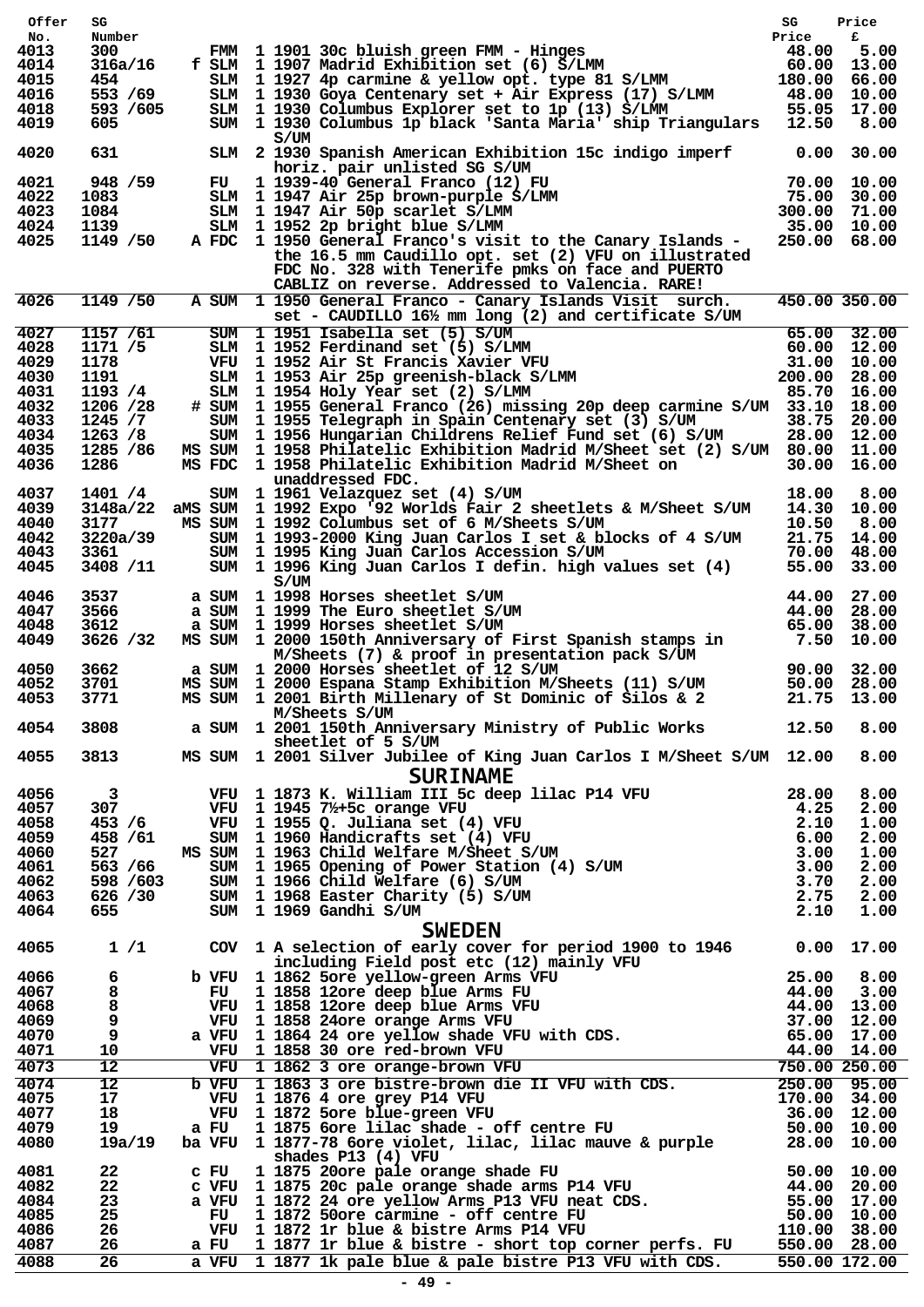| Offer        | SG                 |      |                                                                                                                                                                                                                                                                        | SG                           | Price |
|--------------|--------------------|------|------------------------------------------------------------------------------------------------------------------------------------------------------------------------------------------------------------------------------------------------------------------------|------------------------------|-------|
| No.          | Number             |      |                                                                                                                                                                                                                                                                        | Price                        | £     |
| 4092<br>4093 | 26<br>27/41        |      | aVR VFU 1 1877 1r deep blue & bistre Arms shade P13 VFU<br>O VFU 1 1874-98 K. Oscar II Official Coat of Arms set plus 5                                                                                                                                                | 550.00 44.00<br>263.00 32.00 |       |
| 4094         | 28                 |      | shades (excl. 60 ore grey) (19) VFU Unchecked perfs.<br>D SLM 1 1874 3ore pale carmine Postage Due - well centred                                                                                                                                                      | 75.00 23.00                  |       |
|              |                    |      | S/LMM                                                                                                                                                                                                                                                                  |                              |       |
| 4095         | 28                 |      |                                                                                                                                                                                                                                                                        |                              |       |
| 4096<br>4097 | 29<br>29/38        |      |                                                                                                                                                                                                                                                                        |                              |       |
| 4098         | 30                 |      |                                                                                                                                                                                                                                                                        |                              |       |
| 4099         | 31.                |      |                                                                                                                                                                                                                                                                        |                              |       |
| 4100         | 32                 |      |                                                                                                                                                                                                                                                                        |                              |       |
| 4101         | 33                 |      |                                                                                                                                                                                                                                                                        |                              |       |
| 4102         | 33<br>37           |      |                                                                                                                                                                                                                                                                        |                              |       |
| 4103<br>4105 | 37                 |      |                                                                                                                                                                                                                                                                        |                              |       |
| 4106         | 37                 |      |                                                                                                                                                                                                                                                                        |                              |       |
| 4107         | 37                 |      |                                                                                                                                                                                                                                                                        |                              |       |
| 4108         | 38                 |      |                                                                                                                                                                                                                                                                        |                              |       |
| 4109<br>4110 | 39<br>39           | O FU | 1 1814 50ore pink Official P14 thinned where originally 190.00 11.00                                                                                                                                                                                                   |                              |       |
| 4111         | 39                 |      | hinged - FU neat central CDS.<br>a O VFU 1 1881 50ore pink Official P13 VFU                                                                                                                                                                                            |                              |       |
| 4112         | 41                 |      |                                                                                                                                                                                                                                                                        |                              |       |
| 4113         | 42/3               |      |                                                                                                                                                                                                                                                                        |                              |       |
| 4114         | 42 / 43            |      |                                                                                                                                                                                                                                                                        |                              |       |
| 4115<br>4116 | 49 / 49<br>50 — 10 |      | 0 VFU 1 1881 50ore pink Official P13 VFU 31.00 10.00<br>0 VFU 1 1874 1k blue & bistre VFU 95.00 48.00<br>0 VFU 1 1889 Officials set (2) VFU 50.00 15.00<br>0 VFU 1 1889 Officials set (2) VFU 50.00 15.00<br>a SLM 1 1891-1911 20c blu                                 |                              |       |
| 4117         | 51                 |      | S/LMM<br>FMM 1 1891 30 ore brown, red brown & grey brown shades (3)<br>FMM                                                                                                                                                                                             | 185.00                       | 9.00  |
| 4118         | 51                 |      |                                                                                                                                                                                                                                                                        |                              |       |
| 4119         | 54                 |      |                                                                                                                                                                                                                                                                        |                              |       |
| 4120         | 57                 |      |                                                                                                                                                                                                                                                                        |                              |       |
| 4121<br>4122 | 63<br>81           |      |                                                                                                                                                                                                                                                                        |                              |       |
| 4123         | 86                 |      |                                                                                                                                                                                                                                                                        |                              |       |
| 4124         | 86                 |      |                                                                                                                                                                                                                                                                        |                              |       |
| 4125         | 86k/86             |      |                                                                                                                                                                                                                                                                        |                              |       |
| 4126         | 98                 |      |                                                                                                                                                                                                                                                                        |                              |       |
| 4127         | 106                |      | FMM 1990 IK plate & carmine S/LMM 60.00 12.00<br>SLM 1990 IK plate & carmine S/LMM 190.00 25.00<br>VFU 1903 Opening of new Post Office VFU 42.00 21.00<br>SUM 1911 K. Gustav 1k black & yellow Crown wmk. S/UM 120.00 23.00<br>SLM 191<br>centred right otherwise S/UM |                              |       |
| 4128         | 120<br>120         |      | B VFU 1 1920 10 ore blue LUFTPOST opt. on 5 ore beige VFU 44.00 20.00<br>e VFU 1 1920 50ore on 40ore lilac VFU 28.00 12.00<br>SLM 1 1922 20 ore rosine K. Augustav V S/LMM 27.00 10.00<br>SLM 1 1938 Gustav V 25ore orange S/LMM 36.                                   |                              |       |
| 4129<br>4130 | 125                |      |                                                                                                                                                                                                                                                                        |                              |       |
| 4131         | 131                |      |                                                                                                                                                                                                                                                                        |                              |       |
| 4132         | 132                |      | SUM 1 1923 King Gustav V 30ore prussian blue S/UM 24.00 18.00                                                                                                                                                                                                          |                              |       |
| 4133         | 139                |      | SLM 1 1921-36 King Gustav V 50ore olive green shade S/LMM 0.00 42.00                                                                                                                                                                                                   |                              |       |
| 4134         |                    |      |                                                                                                                                                                                                                                                                        |                              |       |
| 4135         |                    |      |                                                                                                                                                                                                                                                                        |                              |       |
| 4136         |                    |      | 146 /51 VFU 1 1924 U.P.U set to 30ore (6) VFU 86.25 18.00<br>150 VFU 1 1924 UPU Congress 25ore orange VFU 25.00 12.00<br>151 VFU 1 1924 UPU Congress 30 ore blue VFU 25.00 10.00<br>151 /51 a VFU 1 1924 U.P.U Anniversary 30o blue & 3                                |                              |       |
| 4137         |                    |      | $(2)$ VFU<br>a VFU 11924 UFU congress 35 ore had. VFU 11924 UFU Congress 36 ore enish blue $175.00$ 95.00<br>VFU 11924 UFU Congress 40ore clive green VFU 31.000 12.000<br>VFU 11924 UFU Congress 50 ore grey VFU 36.000 12.00<br>VFU 11924 UFU                        |                              |       |
| 4138<br>4140 | 152<br>153         |      |                                                                                                                                                                                                                                                                        |                              |       |
| 4141         | 155                |      |                                                                                                                                                                                                                                                                        |                              |       |
| 4142         | 156                |      |                                                                                                                                                                                                                                                                        |                              |       |
| 4143         | 156                |      |                                                                                                                                                                                                                                                                        |                              |       |
| 4144         | 157                |      |                                                                                                                                                                                                                                                                        |                              |       |
| 4146<br>4147 | 158<br>161 / 8     |      |                                                                                                                                                                                                                                                                        |                              |       |
| 4148         | 164                |      |                                                                                                                                                                                                                                                                        |                              |       |
| 4149         | 164                |      |                                                                                                                                                                                                                                                                        |                              |       |
| 4152         | 165                |      |                                                                                                                                                                                                                                                                        |                              |       |
| 4153         | 165                |      |                                                                                                                                                                                                                                                                        |                              |       |
| 4155         | 166                |      |                                                                                                                                                                                                                                                                        |                              |       |
| 4156<br>4157 | 166 /166           |      |                                                                                                                                                                                                                                                                        |                              |       |
| 4158         | 167<br>167         |      |                                                                                                                                                                                                                                                                        |                              |       |
| 4159         | 168                |      |                                                                                                                                                                                                                                                                        |                              |       |
| 4160         | 168                |      |                                                                                                                                                                                                                                                                        |                              |       |
| 4161         | 169                |      |                                                                                                                                                                                                                                                                        |                              |       |
| 4162         | 170                |      |                                                                                                                                                                                                                                                                        |                              |       |
| 4163<br>4164 | 171<br>172         |      |                                                                                                                                                                                                                                                                        |                              |       |
| 4165         | 172                |      | VFU 1 1924 U.P.U Anniversary 80ore blue-green VFU neat CDS. 43.00 15.00                                                                                                                                                                                                |                              |       |
| 4166         | 173                |      | VFU 1 1924 U.P.U Anniversary 1k green VFU<br>VFU 1 1924 U.P.U Anniversary 1k green VFU (100.00 55.00 SUM 1 1931 5k green Royal Palace Perfectly centred S/UM (10.00 68.00                                                                                              |                              |       |
| 4167         | 176                |      |                                                                                                                                                                                                                                                                        |                              |       |
| 4168         | 188 / 99           |      | SUM 1 1936 Post Office Centenary set - Imperf X P10 (11)<br>S/UM                                                                                                                                                                                                       | 120.00 28.00                 |       |
| 4170<br>4173 | 188 / 99<br>193    |      | VFU 1 1936 Swedish Post Tercentenary set to 1k (12) VFU 30.00 12.00<br>SUM 1 1936 Swedish Post Tercentenary 30 ore yellow brown 20.00 11.00                                                                                                                            |                              |       |
| 4174         | 203 / 7            |      | S/UM<br>SUM 1 1938 Founding New Sweden USA 300th Anniversary set<br>S/UM                                                                                                                                                                                               | 18.00 8.00                   |       |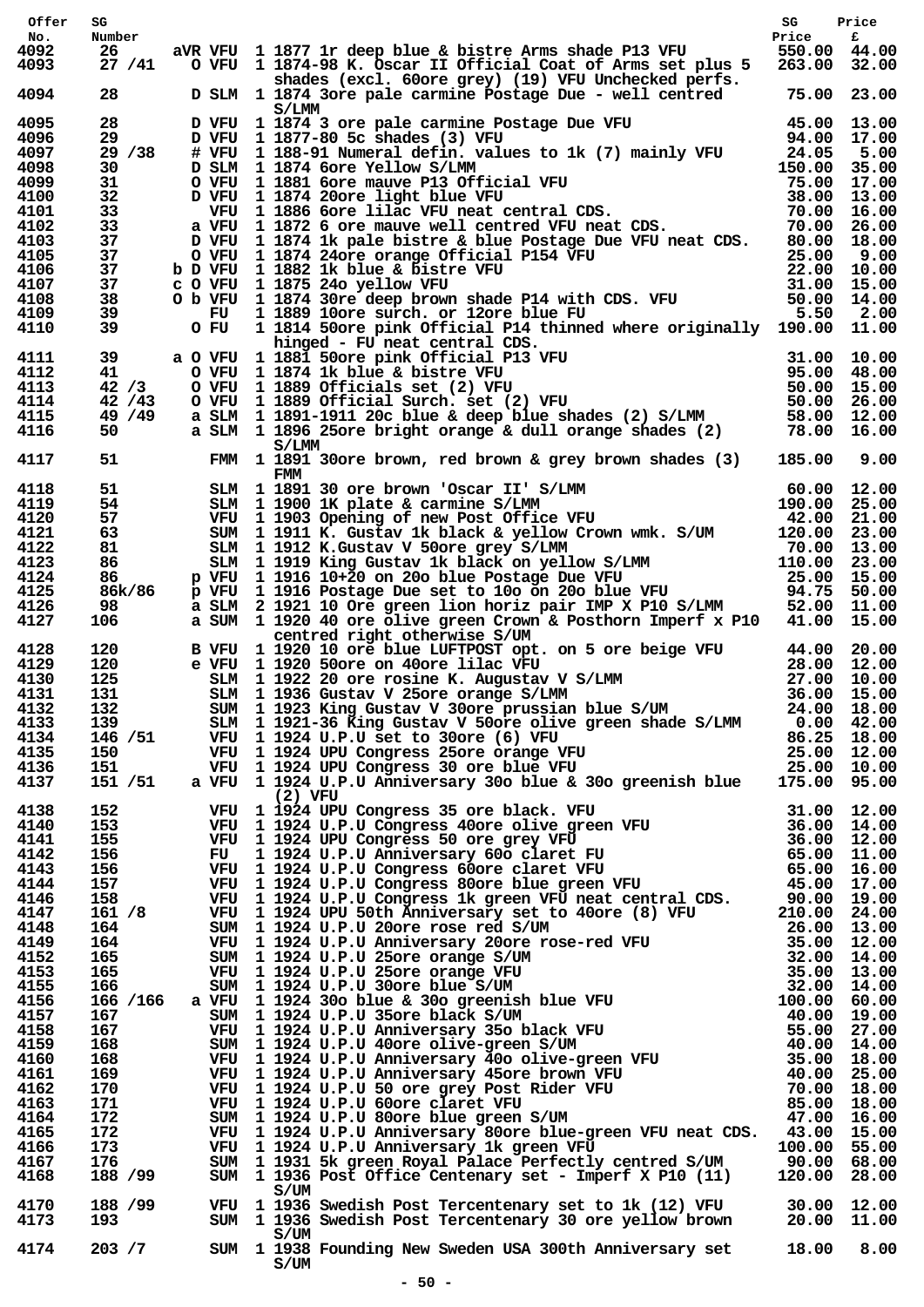| Offer                | SG                    |  |                                                                                                                                                                                                                                                                                                                                    | SG                          | Price                         |
|----------------------|-----------------------|--|------------------------------------------------------------------------------------------------------------------------------------------------------------------------------------------------------------------------------------------------------------------------------------------------------------------------------------|-----------------------------|-------------------------------|
| No.<br>4175          | Number<br>208 / 9     |  | ba SLM $2$ 1938 K. Gustavs 80th B'day P12 $\frac{1}{2}$ 3 sides X imperf in 85.00 22.00                                                                                                                                                                                                                                            | Price                       | £                             |
| 4176                 | 211                   |  | horiz pairs S/LMM<br>b SUM 1 1939 10ore violet Imperf X P12½ S/UM 50.00 21.00<br>b SLM 1 1939 Academy of Science 10ore violet p12½ 3 sides 75.00 18.00                                                                                                                                                                             |                             |                               |
| 4177                 | 230                   |  | S/LMM                                                                                                                                                                                                                                                                                                                              |                             |                               |
| 4178<br>4179         | 232<br>233            |  | SUM 1 1939 Academy of Science 30ore bright blue S/UM 20.00 10.00<br>SUM 1 1939 Academy of Science 50 ore green Imp. x P12% S/UM 20.00 10.00                                                                                                                                                                                        |                             |                               |
| 4180<br>4181         | 246<br>246 / 7        |  | SUM 5 1940 15ore brown horiz strip of 5 S/UM<br>25.00 10.00<br>x P12 (2) 28.00 11.00<br>SUM 1 1940 Sergel - Sculptor Bicentenary Imperf.x P12 (2)                                                                                                                                                                                  |                             |                               |
|                      |                       |  | S/UM                                                                                                                                                                                                                                                                                                                               |                             |                               |
| 4182<br>4183         | 246 / 47<br>248 / 49  |  | SLM 1 1940 Sergel (3) incl. P12½ S/LMM                                                                                                                                                                                                                                                                                             | 34.75 16.00                 |                               |
| 4184                 | 250                   |  | SLM 1 1941 Authorized Bible Version (3) incl. P12½ S/LMM 25.00 11.00<br>SUM 5 1941 Foundation of Skansen 10ore violet strip of 5 22.50 10.00<br>S/UM                                                                                                                                                                               |                             |                               |
| 4185                 | 252                   |  |                                                                                                                                                                                                                                                                                                                                    |                             |                               |
| 4186<br>4187         | 252 / 52<br>255 / 56  |  | a SLM 1 1941 5K blue Royal palace P12½ all round S/LMM 39.00 8.00<br>a SUM 1 1941 5k blue P12½ (2) S/UM 40.90 24.00<br>VFU 1 1941 St Bridget (2) VFU 1 1942 20kr blue Mute Swans in flight Airmail VFU 18.00 8.00<br>VFU 1 1941 St Bridget (2) VFU                                                                                 |                             |                               |
| 4188                 | 257                   |  |                                                                                                                                                                                                                                                                                                                                    |                             |                               |
| 4189                 | 257                   |  | a SUM 4 1953 20k blue Mute Swans p12½ 3 sides block of 4 S/UM 60.00 21.00                                                                                                                                                                                                                                                          |                             |                               |
| 4190<br>4191         | 386                   |  | 299 /306 k # VFU 1 1948-69 defin values to 3k (26) VFU<br># VFU 1 1948-69 defin values to 3k (26) VFU                                   22.85  12.00<br>a SUM  2 1957 10c blue Numeral P12½ 3 sides - A horiz. pair       30.00  10.00                                                                                             |                             |                               |
| 4192                 | 386                   |  | S/UM                                                                                                                                                                                                                                                                                                                               |                             |                               |
| 4193                 | 448                   |  | e SUM 1 1962 Booklet S/UM<br>SUM 1 1961 10k brown purple 'Motif' S/UM 1 1961 10k brown purple 'Motif' S/UM 29.00 17.00<br>SUM 1 1974-86 King Carl Gustav defin set (9) + P12½ horiz 19.05 10.00                                                                                                                                    |                             |                               |
| 4194                 | 788 / 96              |  | pairs (6)                                                                                                                                                                                                                                                                                                                          |                             |                               |
| 4195                 | 812                   |  |                                                                                                                                                                                                                                                                                                                                    |                             |                               |
| 4196                 | 939 / 44              |  |                                                                                                                                                                                                                                                                                                                                    |                             |                               |
| 4197<br>4198         | 1067 100<br>1336 / 45 |  |                                                                                                                                                                                                                                                                                                                                    |                             |                               |
| 4199                 | 1389                  |  |                                                                                                                                                                                                                                                                                                                                    |                             |                               |
| 4200                 | 1824 /29              |  |                                                                                                                                                                                                                                                                                                                                    |                             |                               |
| 4201<br>4202         | 1883 / 86<br>2345 /48 |  |                                                                                                                                                                                                                                                                                                                                    |                             |                               |
| 4203                 | 2518                  |  |                                                                                                                                                                                                                                                                                                                                    |                             |                               |
|                      |                       |  |                                                                                                                                                                                                                                                                                                                                    |                             |                               |
|                      |                       |  | pairs (6)<br>a SUM 11974 Christmas se-tenant sheetlet of 10 S/UM 20.00 10.00<br>ab SUM 11979 Regional Folk Customs booklet panes (6) S/UM 33.80 10.00<br>sUM 11981 50k Gyr Falcon bird defin. S/UM 23.00 9.00<br>sUM 11987 Rebate book<br>4204 SB 43<br>4205 SB 59 SUM 1 1940 Booklet S/UM<br>4206 SB 393 SUM 1 1986 Stockholmia 8 |                             |                               |
|                      |                       |  |                                                                                                                                                                                                                                                                                                                                    |                             |                               |
|                      |                       |  | SUM 1 1987 Rebate Booklet S/UM<br>SUM 1 1988 Rebate Stamps Booklet S/UM 70.00 17.00<br>SUM 1 1988 Christmas, Booklet S/UM 21.00 8.00                                                                                                                                                                                               |                             |                               |
|                      |                       |  |                                                                                                                                                                                                                                                                                                                                    |                             |                               |
|                      |                       |  |                                                                                                                                                                                                                                                                                                                                    |                             |                               |
|                      |                       |  | <b>SWITZERLAND</b>                                                                                                                                                                                                                                                                                                                 |                             |                               |
|                      | 4/2                   |  | 4206 SB 393<br>4207 SB 397<br>4208 SB 408<br>4209 SB 412<br>4209 SB 412<br>5 SUM 1 1988 Rebate Stamps Bookle<br>5 SWITZERL<br>5 SUM 1 1988 Christmas, Booklet<br>5 SWITZERL<br>M SUM 1 1995/96 Machine labels (7)                                                                                                                  |                             |                               |
| 4210<br>4211<br>4212 | 53<br>57              |  | $0.00$ $10.00$<br>$180.00$ $60.00$<br>VFU 1 1862 Helvetia 3c black VFU<br>VFU 1 1862 Helvetia 30c vermilion VFU                                                                                                                                                                                                                    | 180.00 60.00                | 55.00 20.00                   |
| 4213                 | 58                    |  |                                                                                                                                                                                                                                                                                                                                    |                             |                               |
| 4214                 | 60                    |  |                                                                                                                                                                                                                                                                                                                                    |                             |                               |
| 4215                 | 60/60                 |  |                                                                                                                                                                                                                                                                                                                                    |                             |                               |
| 4216<br>4218         | 63<br>64              |  |                                                                                                                                                                                                                                                                                                                                    |                             |                               |
| 4219                 | 65 / 65               |  |                                                                                                                                                                                                                                                                                                                                    |                             |                               |
| 4220                 | 66                    |  |                                                                                                                                                                                                                                                                                                                                    |                             |                               |
| 4221<br>4222         | 67<br>110             |  | VFU 1 1862 Helvetia 30c vermilion VFU 55.00 20.00<br>1 1863 Helvetia 40c green VFU 90.00 45.00<br>1 1864 Helvetia 1f gold VFU 650.00 200.00<br>1 1863-64 1f bronze-gold + 1f gold (2) VFU 1 1875 1500 00.00<br>1 1875 Helvetia 25c yel<br>VFU 1 1867 Helvetia 50c purple VFU                                                       | 130.00 16.00                | 90.00 45.00                   |
| 4223                 | 121                   |  | VFU 1 1881 Helvetia 25c green on granite paper VFU<br>VFU 1 1882 cross 2c olive-bistre on plain wove paper VFU                                                                                                                                                                                                                     | 475.00 101.00               |                               |
| 4224                 | 133                   |  | A SLM 1 1889 Cross 15c purple - granite paper W8 wmk. S/LMM                                                                                                                                                                                                                                                                        | 550.00 72.00                |                               |
| 4225<br>4226         | 136<br>139            |  | VFU 1 1882 Helvetia 40c grey VFU<br>VFU 1 1891 Helvetia 3f yellow-brown P1114 plain wove paper                                                                                                                                                                                                                                     | 70.00 30.00<br>36.00 15.00  |                               |
|                      |                       |  | VFU                                                                                                                                                                                                                                                                                                                                |                             |                               |
| 4227<br>4228         |                       |  | 146A/146 A c VFU 1 1891 25c yellow-green + 25c green (2) VFU<br>$148A/148$ A c VFU 1 1892 30c deep brown + 30c pale brown (2) VFU                                                                                                                                                                                                  | 19.00 10.00<br>160.00 60.00 |                               |
|                      | 149                   |  | A VFU 1 1891 Helvetia 40c grey P11/x11 perfectly centred VFU                                                                                                                                                                                                                                                                       | 190.00 46.00                |                               |
| 4229                 | 160                   |  | with neat central THUN 11.1.02 CDS.                                                                                                                                                                                                                                                                                                |                             |                               |
| 4230<br>4231         | 185                   |  | VFU 1 1901-3 1f Claret Helvetia P111/x12 well centred VFU<br>A D VFU 1 1889 50c Postage Due VFU                                                                                                                                                                                                                                    |                             | 400.00 96.00<br>475.00 195.00 |
| 4232                 | 188 / 90              |  |                                                                                                                                                                                                                                                                                                                                    | $\overline{75.00}$ 21.00    |                               |
| 4234                 | 200A                  |  | $\overline{VFU}$ 1 1900 U.P.U. Jubilee set (3) $VFU$<br>D VFU 1 1897-1908 Postage Due 1c olive green die II VFU                                                                                                                                                                                                                    | 300.00 75.00                |                               |
| 4235<br>4236         | 202A<br>225/30        |  | D VFU 1 1897-1908 Postage Due 1c olive green die II VFU<br>VFU 1 1907 Helvetia defin. set (6) VFU                                                                                                                                                                                                                                  |                             | 250.00 75.00<br>47.00 22.00   |
| 4237                 | 232 / 236             |  | SLM 1 1908 Defin set to 40c orange-yellow & purple (5) S/LMM 31.75                                                                                                                                                                                                                                                                 |                             | 9.00                          |
| 4238                 | 236                   |  | SLM 1 1908 40c orange-yellow & purple S/LMM                                                                                                                                                                                                                                                                                        | 19.00                       | 9.00                          |
| 4239                 | 239                   |  | a SLM 1 1933 Helvetia 40c yellow-green & magenta - grilled<br>qum S/LMM                                                                                                                                                                                                                                                            |                             | 50.00 20.00                   |
| 4240                 | 240                   |  | b VFU 1 1940 Helvetia 50c - chalky paper smooth gum VFU                                                                                                                                                                                                                                                                            | 150.00 35.00                |                               |
| 4243<br>4245         | 241<br>242            |  | b VFU 1 1940 Helvetia 60c - chalky paper VFU with neat CDS.<br>SLM 1 1908 Helvetia 70c orange-yellow & chocolate S/LMM                                                                                                                                                                                                             | 170.00 35.00<br>85.00 27.00 |                               |
| 4247                 | 242                   |  | VFU 1 1908 Helvetia 70c orange yellow & chocolate VFU                                                                                                                                                                                                                                                                              |                             | 31.00 10.00                   |
| 4248<br>4249         | 269 / 70<br>274 / 82  |  | SUM 1 1912 Charity Cinderellas (2) S/UM                                                                                                                                                                                                                                                                                            | $0.00$ 23.00                |                               |
| 4250                 | 278 / 93              |  | D SLM 1 1910 Postage Dues (9) S/LMM<br>VFU 1 1914-33 William Tell values to 30c with several 0.00 8.00<br>shades (35) VFU                                                                                                                                                                                                          |                             | 46.00 10.00                   |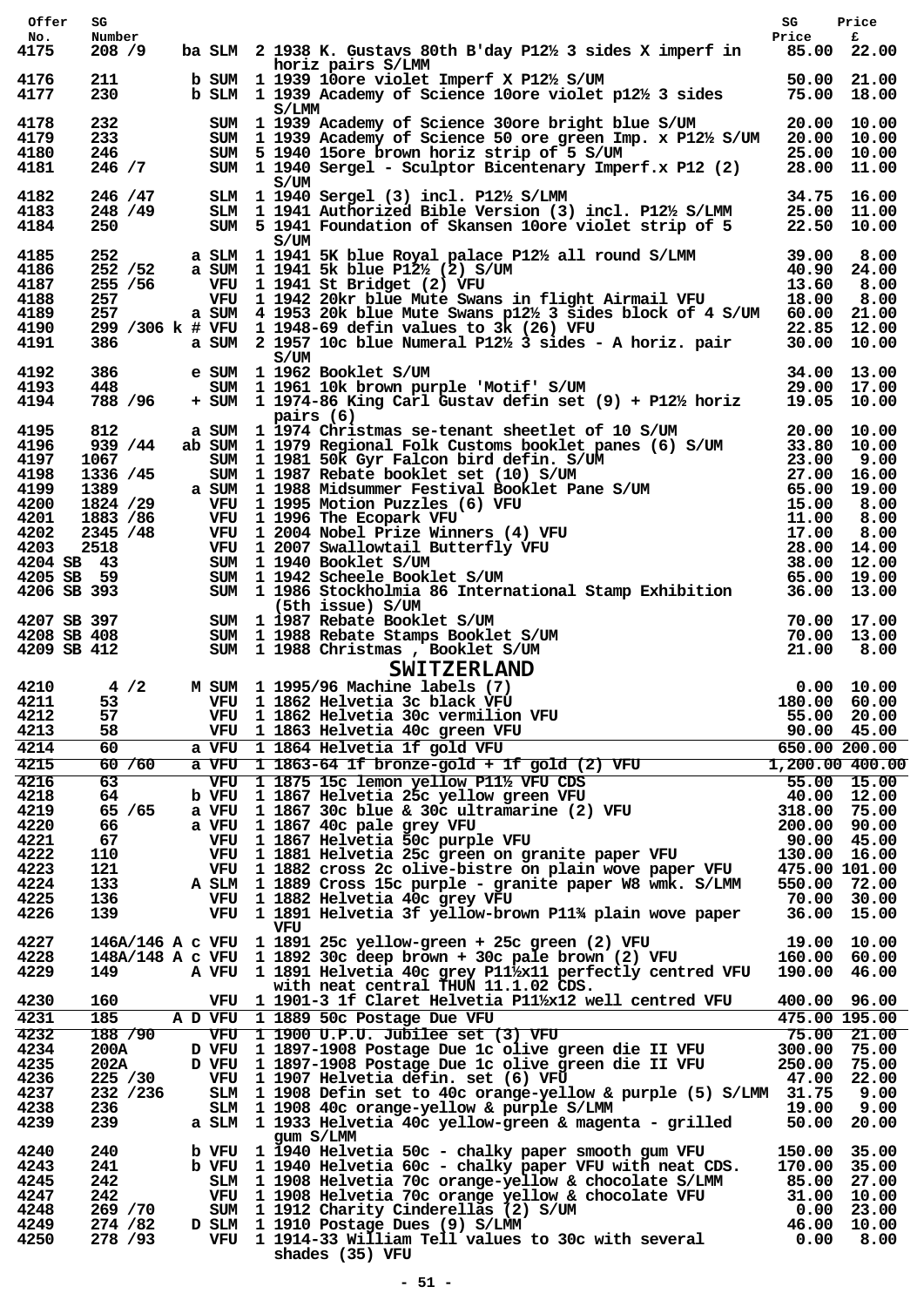| Offer        | SG              |                                                                                                                                                                                                                                                                                                                                            | SG           | Price       |
|--------------|-----------------|--------------------------------------------------------------------------------------------------------------------------------------------------------------------------------------------------------------------------------------------------------------------------------------------------------------------------------------------|--------------|-------------|
| No.          | Number          |                                                                                                                                                                                                                                                                                                                                            |              |             |
| 4251         | 296             |                                                                                                                                                                                                                                                                                                                                            |              |             |
| 4252         | 296             | SLM 1 1914 5f deep ultramarine The Rutli S/LMM<br>Fice Frice Figure 3/UM<br>SUM 1 1914 10f deep mauve S/UM<br>SUM 1 1914 10f deep mauve S/UM<br>The SUM 1 1914 10f deep mauve S/UM<br>The SUM 1 1933 Air 35c c-Brilled gum issue S/UM<br>                                                                                                  |              |             |
| 4253<br>4254 | 297<br>301      |                                                                                                                                                                                                                                                                                                                                            |              |             |
| 4256         | 320             |                                                                                                                                                                                                                                                                                                                                            |              |             |
| 4257         | 320             |                                                                                                                                                                                                                                                                                                                                            |              |             |
| 4259         | 322             |                                                                                                                                                                                                                                                                                                                                            |              |             |
| 4260         | 322             |                                                                                                                                                                                                                                                                                                                                            |              |             |
| 4261         | 322             |                                                                                                                                                                                                                                                                                                                                            |              |             |
| 4262         | 324             |                                                                                                                                                                                                                                                                                                                                            |              |             |
| 4264         | 325             |                                                                                                                                                                                                                                                                                                                                            |              |             |
| 4265         | 326             |                                                                                                                                                                                                                                                                                                                                            |              |             |
| 4267         | 327             |                                                                                                                                                                                                                                                                                                                                            |              |             |
| 4269         | 328             |                                                                                                                                                                                                                                                                                                                                            |              |             |
| 4270         | 329             |                                                                                                                                                                                                                                                                                                                                            |              |             |
| 4271         | 329             | paper issue S/LMM<br>b VFU 1 1940 Shield 90c deep green & green - the chalky paper 90.00 18.00                                                                                                                                                                                                                                             |              |             |
| 4273<br>4274 | 330 / 2         | smooth gum issue VFU<br>$329a/32$ a VFU 1 1933-34 Shields defin. set - grilled gum (4) VFU $40.00$ 11.00<br>VFU 4 1924-40 Shield 1f20 to 2f values (3) in blocks of 4 122.00 50.00                                                                                                                                                         |              |             |
|              |                 | VFU                                                                                                                                                                                                                                                                                                                                        |              |             |
| 4275         | 336             | VFU<br>SUM 1 1928-31 5f deep ultramarine S/UM<br>SUM 1 1930 10c deep grey-green Pictorial S/UM<br>SUM 1 1932 Disarmament Conference set (6) S/UM<br>VFU 1 1932 Disarmament Conference set (6) VFU<br>SUM 1 1932 Disarmament Conference s                                                                                                   |              |             |
| 4276         | 337             |                                                                                                                                                                                                                                                                                                                                            |              |             |
| 4277         | 338 / 43        |                                                                                                                                                                                                                                                                                                                                            |              |             |
| 4278         | 338 / 43        |                                                                                                                                                                                                                                                                                                                                            |              |             |
| 4279         | 356             |                                                                                                                                                                                                                                                                                                                                            |              |             |
| 4280         | 359 /63         |                                                                                                                                                                                                                                                                                                                                            |              |             |
| 4281         | 362             |                                                                                                                                                                                                                                                                                                                                            |              |             |
| 4283         | 367             | WFU 11937 Air 40 on 30c flesh & scarlet VFU 29.00 8.00<br>MS FUM 11936 Defence Fund M/Sheet toned F/UM 70.00 7.00<br>A SLM 11936 20c scarlet St Gothard defin. - Die I S/LMM 140.00 36.00<br>WFU 11938 League of Nations set (4) VFU                                                                                                       |              |             |
| 4284         | 374             |                                                                                                                                                                                                                                                                                                                                            |              |             |
| 4285         | 382 / 5         |                                                                                                                                                                                                                                                                                                                                            |              |             |
| 4288         | 382 / 85        |                                                                                                                                                                                                                                                                                                                                            |              |             |
| 4289         | 388             |                                                                                                                                                                                                                                                                                                                                            |              |             |
| 4291         | 388 / 90        | A SUM 1 1938 Parliament set to 10F on buff paper with bluish 125.00                                                                                                                                                                                                                                                                        |              | 60.00       |
| 4292         | 388 / 90        | surface coating (3) S/UM<br>A VFU 1 1938 Parliament set to 10F on buff paper with bluish 121.50                                                                                                                                                                                                                                            |              | 30.00       |
| 4294<br>4295 | 388 / 90<br>389 | surface coating (3) VFU<br>B SUM 1 1938-54 Federal Parliament set on buff paper (3) S/UM 99.00 70.00<br>b SUM 1 1942 Federal Parliament 5F slate-blue - buff paper                                                                                                                                                                         | 16.00        | 9.00        |
|              |                 | S/UM                                                                                                                                                                                                                                                                                                                                       |              |             |
| 4296         | 390 000         | A VFU 2 1938 10f green vertical pair - original granite<br>paper. VFU with very neat central 3.1.45 CDS for<br>ZURICH FRAUMUNSTER. SCARCE!                                                                                                                                                                                                 | 190.00 36.00 |             |
| 4297<br>4298 |                 | B SUM 1 1942 10f green Federal Parliament on buff paper S/UM 49.00 19.00<br>391F/93 I VFU 1 1939 Zurich Exhibition set of 3 in 3 languages (9)<br>VFU                                                                                                                                                                                      |              | 37.20 10.00 |
| 4300         | 392             | I SUM 4 1939 Zurich Exhibition - Zurich 20c carmine Italian<br>inscription - an upper marginal block of 4 S/UM                                                                                                                                                                                                                             | 24.00        | 9.00        |
| 4301         | 405 / 13        | a SUM $1$ 1941-59 Historical set (13) S/UM                                                                                                                                                                                                                                                                                                 |              |             |
| 4302         | 415 / 22        |                                                                                                                                                                                                                                                                                                                                            |              |             |
| 4303         | 416             |                                                                                                                                                                                                                                                                                                                                            |              |             |
| 4304         | 423             |                                                                                                                                                                                                                                                                                                                                            |              |             |
| 4306         | 430             |                                                                                                                                                                                                                                                                                                                                            |              |             |
| 4307         | 433             |                                                                                                                                                                                                                                                                                                                                            |              |             |
| 4308         | 440             | a SUM 1941-59 Historical set (13) S/UM 49.00 22.00<br>SUM 1941-59 Historical set (13) S/UM 130.00 90.00<br>a SLM 1948 Air 40c ultramarine on salmon S/LMM 90.00 22.00<br>SUM 1948 Air 40c ultramarine on salmon S/LMM 90.00 22.00<br>S                                                                                                     |              |             |
|              |                 | VFU                                                                                                                                                                                                                                                                                                                                        |              |             |
| 4309         | 447 / 51        | VFU 1 1945 PAX set to 40c (5) VFU                                                                                                                                                                                                                                                                                                          |              | 25.95 8.00  |
| 4310         | 447/59          | SUM 1 1945 Peace set inscr. PAX graphite paper (13) S/UM 275.00 200.00<br>VFU 1 1945 PAX 50c brown red & buff VFU 40.00 15.00<br>VFU 1 1945 National Fete set (4) VFU 80.00 25.00<br>SUM 1 1947 Air 2f50 Douglas DC-4 Airliner S/UM                                                                                                        |              |             |
| 4311         | 452             |                                                                                                                                                                                                                                                                                                                                            |              |             |
| 4313         | 461 / 4         |                                                                                                                                                                                                                                                                                                                                            |              |             |
| 4314         | 472             |                                                                                                                                                                                                                                                                                                                                            |              |             |
| 4315         | 472             |                                                                                                                                                                                                                                                                                                                                            |              |             |
| 4317         | 489 / 94        | SUM 1 1948 Landscape defin. - colour changed set (6) S/UM                                                                                                                                                                                                                                                                                  | 70.00 35.00  |             |
| 4318         | 498             | aMS SUM 1 1948 IMABA Exhibition - Basle M/Sheet S/UM                                                                                                                                                                                                                                                                                       | 140.00 95.00 |             |
| 4319         | 499 — 19        | SUM 1 1949 Pro Aero Special Flight 1f50 Glider S/UM                                                                                                                                                                                                                                                                                        | 70.00 40.00  |             |
| 4321         | 505             |                                                                                                                                                                                                                                                                                                                                            |              |             |
| 4322         | 509             |                                                                                                                                                                                                                                                                                                                                            |              |             |
| 4323         | 510 /21         |                                                                                                                                                                                                                                                                                                                                            |              |             |
| 4325         | 522 / 6         |                                                                                                                                                                                                                                                                                                                                            |              |             |
| 4326         | 522 / 6         |                                                                                                                                                                                                                                                                                                                                            |              |             |
| 4327<br>4328 | 525<br>526 11   | VFU 4 1949 UPU 40c blue block of 4 VFU neat CDS. 48.00 15.00<br>SUM 4 1949 40c+10c National Fête block of 4 S/UM 48.00 22.00<br>SUM 1 1949 stylised Landscapes defin. values (12) S/UM 34.00 13.00<br>SUM 1 1950 Red Cross & Nationa<br>C/Marg. block of 4 S/UM<br>SUM 4 1950 National Fete & Red Cross 40c+10c Rifle Shortage 52.00 19.00 |              |             |
| 4329         | 527 / 31        | - a lower left C/Marg. Imprint block of 4 S/UM                                                                                                                                                                                                                                                                                             |              |             |
| 4330         | 530             | VFU 1 1951 Pro Patria set (5) VFU 47.00 13.00<br>VFU 1 1951 National Fee 30c+10c VFU 22.00 8.00<br>aMS SUM 1 1951 Lunaba Exhibition M/Sheet S/UM 400.00 225.00                                                                                                                                                                             |              |             |
| 4331         | 531             |                                                                                                                                                                                                                                                                                                                                            |              |             |
| 4332         | 537/40          | SUM 4 1952 Pro Patria set (4) in matching marg. blocks of 4 65.20 15.00<br>S/UM                                                                                                                                                                                                                                                            |              |             |
| 4333<br>4334 | 541 / 5<br>546  | SUM 1 1953 Pro Patria Emigrants Fund set (5) S/UM 20.00 9.00<br>SUM 4 1953 Zurich Airport - An upper left C/Marg. block of 32.00 13.00<br>4 S/UM                                                                                                                                                                                           |              |             |
| 4335         | 546             | VFU 1 1953 Zurich airport VFU<br>$-52 -$                                                                                                                                                                                                                                                                                                   |              | 18.00 9.00  |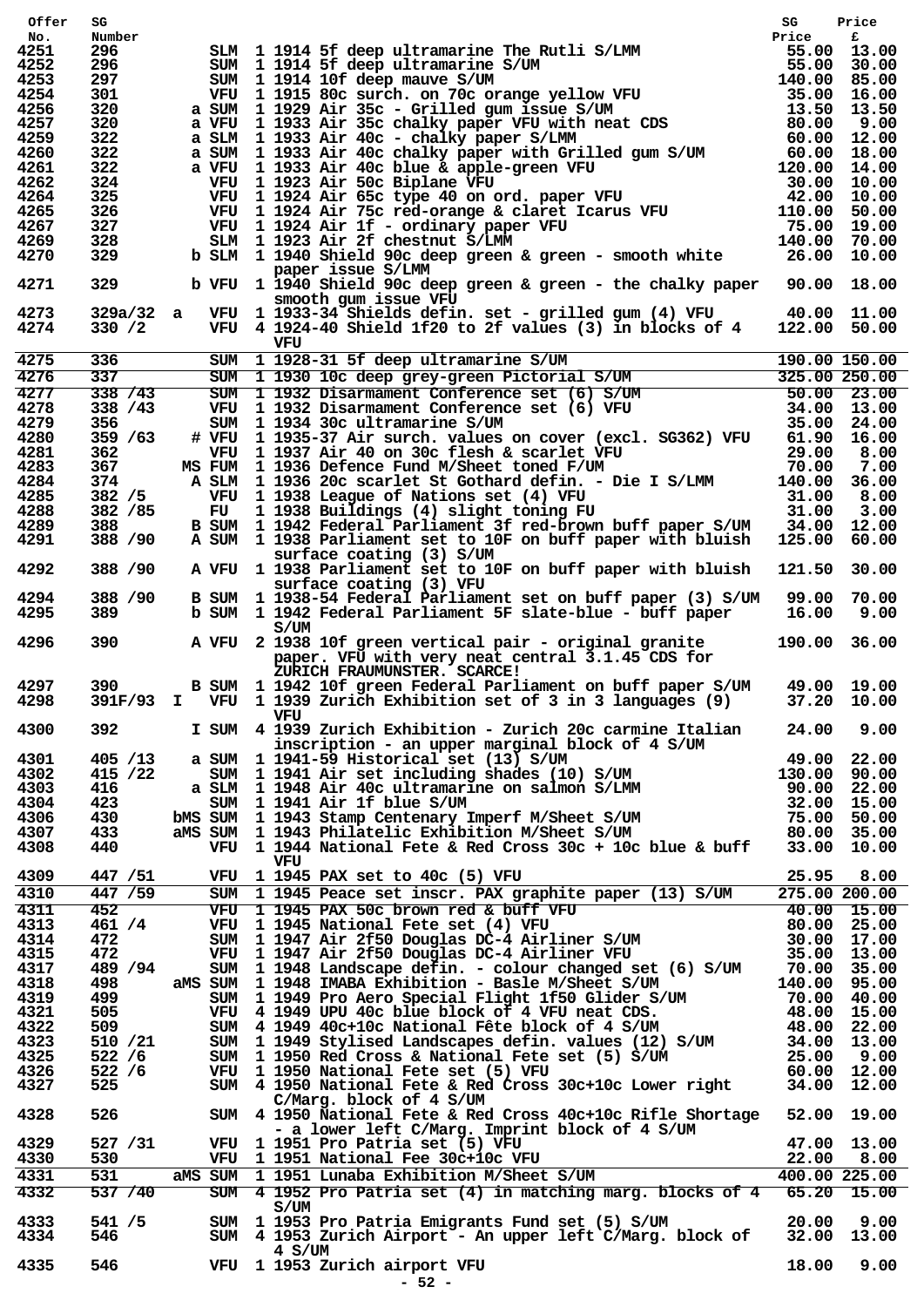| Price<br>£<br>Number<br>No.<br>4336<br>546<br>VFU 4 1953 Zurich Airport lower left C/Marg. 1st print<br>72.00 18.00<br>block 4 VFU neat central 'COLOGNY GENEVE 19.XII.53'<br>CDS.<br>4337<br>557<br>45.00 15.00<br>SUM 6 1954 Pro Patria 40c+10c Lake Sils in marg. blocks of<br>$6 \,$ S/UM<br>4338<br>561<br>aMS SUM 1 1955 National Philatelic Exhibition M/Sheet S/UM<br>150.00 75.00<br>4339<br>565<br>4 1955 Pro Juventute 30c+10c 'Lake Aegeri' marg. block<br>24.00<br>8.00<br>SUM<br>of 4 S/UM<br>566<br>4340<br>37.50 11.00<br>SUM 6 1955 Pro Patria 40c+10c Lake Bienne in an upper left<br>C/Marg. block of 6 S/UM<br>4341<br>572/5<br>SUM 4 1956 Pro Patria Mountains & Lakes set (4) in C/Marg<br>50.80 12.00<br>blocks of 4 S/UM<br>4342<br>574<br>VFU 4 1956 Pro Patria 30c+10c in marginal block of 4 VFU<br>42.00 10.00<br>4344<br>575<br>VFU 4 1956 Pro Patria 40c+10c blue in upper left C/Marg.<br>54.00 15.00<br>block of 4 VFU<br>584<br>4345<br>VFU 4 1957 Pro Patria 40cf 10c red brown & black block of 4 42.00<br>8.00<br>with neat central CDS.<br>4346<br>593 / 5<br>86.00 35.00<br>SUM 10 1958 Pro Patria 20c+10c, 30c+10c & 40c+10c Rock<br>Minerals in panes of 10 S/UM<br>4347<br>600<br>aMS SUM 1 1959 National Philatelic Exhib M/Sheet S/UM<br>22.00 8.50<br>SUM 1 1959 European PTT Conference set (2) S/UM<br>44.00 15.00<br>4348<br>608 / 9<br>SUM 1 1959 European PTT Conference set (2) S/OR<br>SUM 4 1960 Publicity 75c top value block of 4 S/UM<br>The top value block of 4 VFU<br>4349<br>613<br>24.00 10.00<br>4350<br>613<br>24.00 10.00<br>4351<br>640<br>VFU 4 1960 Pro Patria 50c+10c Occupational Trades - Marg.<br>28.00 10.00<br>block of 4 VFU<br>4352<br>641<br>MS SUM 1 1960 Pro Patria M/Sheet S/UM<br>55.00 16.00<br>4353<br>655 / 8<br>VFU 4 1961 St Matthew high value defin. 3F - 20F (4) VFU in 32.00 10.00<br>blocks of 4<br>655 / 58<br>4354<br>SUM 1 1961 Apostle set (4) S/UM<br>75.00 16.00<br>4355<br>666 / 7<br>VFU 4 1962 Pro Patria 30+10c & 50c+10c values in matching<br>28.00 12.00<br>marg. blocks of 4<br>4356<br>698 / 713<br>SUM 1 1964-73 Architectural Monuments (2nd) set (16) S/UM<br>41.00 25.00<br>SUM 1 1973-80 Pictorial defin. set to 2f50 (20) S/UM<br>4357<br>847 / 66<br>57.10 9.00<br>b SUM 1 1973 Defin set - different papers (22) S/UM<br>4358<br>847 / 66<br>72.85 18.00<br>SUM 1 1973-80 Views & Artefacts defin. set (22) S/UM<br>4359<br>847 /66 b<br>72.85 17.00<br>4360<br>MS SUM 15 1974 Internaba M/Sheet plates 1-15 (15) S/UM<br>879<br>105.00 32.00<br>$103.80$ $10.00$<br>$-24.00$<br>4361<br>939 / 44<br>ab VFU 1 1979 Regional Folk Customs booklet panes (6) VFU<br>4362<br>1034 /45<br>SUM 1 1982-86 Signs of the Zodiac defin. set (14) S/UM<br>65.00 24.00<br>VFU 1 1989 Occupations set to 5f (7) VFU<br>4363<br>1168 / 75<br>(a) VFU<br>(b) VFU<br>(c) 28.40 14.00<br>(c) 28.40 14.00<br>(c) 21.00 11.00<br>(c) 21.00 9.00<br>1168 / 76<br>SUM 1 1989 Occupations (8) S/UM<br>4364<br>1378 / 87<br>SUM 1 1998 Paintings (9) S/UM<br>4365<br>VFU 1 2003 Medicinal Plants (7) VFU<br>4366<br>1539 /45<br># VFU 1 1935 Pictorial values to 2f with perforated cross in 100.00<br>4367<br>A 1/16<br>27.00<br>centre (8) VFU<br>4368 J<br>1a/2<br>165.00 35.00<br>SLM 1 1915 Pro Juventute Boy & Girl in Swiss costume set<br>$(2)$ S/LMM<br>(2) S/LMM<br>VFU 1 1918 Pro-Juventute Coat of Arms set (2) VFU 65.00 30.00<br>VFU 1 1920 Pro-Juventute (3) VFU 60.00 25.00<br>VFU 1 1921 Pro-Juventute set (3) VFU 95.00 40.00<br>VFU 1 1923 Pro-Juventute set (4) VFU 90.00 30.00<br>F<br>4370<br>9/10<br>J<br>4371 J 14 /16<br>17 /19<br>4372<br>J<br>24 / 7<br>4373<br>J<br>4374<br>24 / 27<br>J<br>4375<br>J<br>27<br>4376<br>$J$ 28 /31<br>4379<br>36/9<br>J<br>4382<br>43<br>J<br>4383<br>J 48 / 51<br>4384 J 56 /59<br>4385<br>J 68 / 71<br>VFU 1 1936 Pro Juventute set (4) VFU 60 aMS VFU 55.00 15.00<br>aMS VFU 1 1937 Pro Juventute M/Sheet VFU - neat central CDS. 90.00 40.00<br>4386 J 76 /9<br>4387 J 83<br>4388 J 88 / 91<br>VFU 1 1939 Pro Juventute set (4) VFU 1 25.00 10.00<br>VFU 1 1945 Pro Juventute set (4) VFU 17.00 10.00<br>SUM 6 1946 Pro Juventute 30c+10c in lower right C/Marg. 31.50 12.00<br>4389 J 112 /15<br>VFU 1 1945 Pro Juventute set (4) VFU<br>4390 J 119<br>block of 6 S/UM<br>VFU 1 1950 Pro Juventute (Butterflies) set (5) VFU 46.00 12.00<br>4391 J 132 /6<br>b SUM 1 1953 Pro Juventute 20c & 30c se-tenant tete-beche 0.00 19.00<br>4393 J 149<br>pair S/UM - unlisted SG<br>SUM 4 1959 Pro Juventute Flowers set (5) in C/Marg. blocks 27.00 10.00<br>4394 J 177 / 81<br>of $4 S/UM$<br>VFU 4 1959 Pro Juventute set (5) in Marg. blocks of 4 VFU<br>4395 J 177 /81<br>35.00 15.00<br>SLM 1 1922 League of Nations 60c orange brown S/LMM 50.00 13.00<br># SUM 1 1955 United Nations values to 2f (6) S/UM 21.30 6.00<br>4396 LN 21<br>4397 LU 22 /30<br><b>TURKEY</b><br>SLM 1 1913 50pi brown S/LMM<br>SLM 1 1938 Airmail set (3) S/LMM<br>VFU 1 1938 Air (3) VFU<br>SUM 1 1941 Air set (3) S/UM<br># SLM 1 1939 HATAY opt. values (7) S/LMM<br>$\begin{array}{r} 25.00 & 15.00 \\ 25.90 & 9.00 \\ 16.65 & 8.00 \\ 10.75$<br>4398<br>342<br>1198 /200<br>4399<br>4400<br>1198 /200<br>1286 /88<br>4401<br>4402<br>H 32 / 40<br><b>VATICAN</b><br>VAIILAN<br>23.80 23.80 VFU 1 1929 Tiara & Keys set to 2150 (11) VFU<br>23.80 30.00 15.00 VFU 1 1929 Papal Keys & Pope XI set to 2150 plus shades<br>4403<br>1 /11<br>4405<br>1/11<br>(24) VFU<br>4406<br>1/15<br>E VFU 1 1929 Papal Tiara Pope Pius plus Express set (15) VFU 120.00 60.00<br>$-53 -$ |
|----------------------------------------------------------------------------------------------------------------------------------------------------------------------------------------------------------------------------------------------------------------------------------------------------------------------------------------------------------------------------------------------------------------------------------------------------------------------------------------------------------------------------------------------------------------------------------------------------------------------------------------------------------------------------------------------------------------------------------------------------------------------------------------------------------------------------------------------------------------------------------------------------------------------------------------------------------------------------------------------------------------------------------------------------------------------------------------------------------------------------------------------------------------------------------------------------------------------------------------------------------------------------------------------------------------------------------------------------------------------------------------------------------------------------------------------------------------------------------------------------------------------------------------------------------------------------------------------------------------------------------------------------------------------------------------------------------------------------------------------------------------------------------------------------------------------------------------------------------------------------------------------------------------------------------------------------------------------------------------------------------------------------------------------------------------------------------------------------------------------------------------------------------------------------------------------------------------------------------------------------------------------------------------------------------------------------------------------------------------------------------------------------------------------------------------------------------------------------------------------------------------------------------------------------------------------------------------------------------------------------------------------------------------------------------------------------------------------------------------------------------------------------------------------------------------------------------------------------------------------------------------------------------------------------------------------------------------------------------------------------------------------------------------------------------------------------------------------------------------------------------------------------------------------------------------------------------------------------------------------------------------------------------------------------------------------------------------------------------------------------------------------------------------------------------------------------------------------------------------------------------------------------------------------------------------------------------------------------------------------------------------------------------------------------------------------------------------------------------------------------------------------------------------------------------------------------------------------------------------------------------------------------------------------------------------------------------------------------------------------------------------------------------------------------------------------------------------------------------------------------------------------------------------------------------------------------------------------------------------------------------------------------------------------------------------------------------------------------------------------------------------------------------------------------------------------------------------------------------------------------------------------------------------------------------------------------------------------------------------------------------------------------------------------------------------------------------------------------------------------------------------------------------------------------------------------------------------------------------------------------------------------------------------------------------------------------------------------------------------------------------------------------------------------------------------------------------------------------------------------------------------------------------------------------------------------------------------------------------------------------------------------------------------------------------------------------------------------------------------------------------------------------------------------------------------------------------------------------------------------------------------------------------------------------------------------------------------------------------------------|
|                                                                                                                                                                                                                                                                                                                                                                                                                                                                                                                                                                                                                                                                                                                                                                                                                                                                                                                                                                                                                                                                                                                                                                                                                                                                                                                                                                                                                                                                                                                                                                                                                                                                                                                                                                                                                                                                                                                                                                                                                                                                                                                                                                                                                                                                                                                                                                                                                                                                                                                                                                                                                                                                                                                                                                                                                                                                                                                                                                                                                                                                                                                                                                                                                                                                                                                                                                                                                                                                                                                                                                                                                                                                                                                                                                                                                                                                                                                                                                                                                                                                                                                                                                                                                                                                                                                                                                                                                                                                                                                                                                                                                                                                                                                                                                                                                                                                                                                                                                                                                                                                                                                                                                                                                                                                                                                                                                                                                                                                                                                                                                                                                      |
|                                                                                                                                                                                                                                                                                                                                                                                                                                                                                                                                                                                                                                                                                                                                                                                                                                                                                                                                                                                                                                                                                                                                                                                                                                                                                                                                                                                                                                                                                                                                                                                                                                                                                                                                                                                                                                                                                                                                                                                                                                                                                                                                                                                                                                                                                                                                                                                                                                                                                                                                                                                                                                                                                                                                                                                                                                                                                                                                                                                                                                                                                                                                                                                                                                                                                                                                                                                                                                                                                                                                                                                                                                                                                                                                                                                                                                                                                                                                                                                                                                                                                                                                                                                                                                                                                                                                                                                                                                                                                                                                                                                                                                                                                                                                                                                                                                                                                                                                                                                                                                                                                                                                                                                                                                                                                                                                                                                                                                                                                                                                                                                                                      |
|                                                                                                                                                                                                                                                                                                                                                                                                                                                                                                                                                                                                                                                                                                                                                                                                                                                                                                                                                                                                                                                                                                                                                                                                                                                                                                                                                                                                                                                                                                                                                                                                                                                                                                                                                                                                                                                                                                                                                                                                                                                                                                                                                                                                                                                                                                                                                                                                                                                                                                                                                                                                                                                                                                                                                                                                                                                                                                                                                                                                                                                                                                                                                                                                                                                                                                                                                                                                                                                                                                                                                                                                                                                                                                                                                                                                                                                                                                                                                                                                                                                                                                                                                                                                                                                                                                                                                                                                                                                                                                                                                                                                                                                                                                                                                                                                                                                                                                                                                                                                                                                                                                                                                                                                                                                                                                                                                                                                                                                                                                                                                                                                                      |
|                                                                                                                                                                                                                                                                                                                                                                                                                                                                                                                                                                                                                                                                                                                                                                                                                                                                                                                                                                                                                                                                                                                                                                                                                                                                                                                                                                                                                                                                                                                                                                                                                                                                                                                                                                                                                                                                                                                                                                                                                                                                                                                                                                                                                                                                                                                                                                                                                                                                                                                                                                                                                                                                                                                                                                                                                                                                                                                                                                                                                                                                                                                                                                                                                                                                                                                                                                                                                                                                                                                                                                                                                                                                                                                                                                                                                                                                                                                                                                                                                                                                                                                                                                                                                                                                                                                                                                                                                                                                                                                                                                                                                                                                                                                                                                                                                                                                                                                                                                                                                                                                                                                                                                                                                                                                                                                                                                                                                                                                                                                                                                                                                      |
|                                                                                                                                                                                                                                                                                                                                                                                                                                                                                                                                                                                                                                                                                                                                                                                                                                                                                                                                                                                                                                                                                                                                                                                                                                                                                                                                                                                                                                                                                                                                                                                                                                                                                                                                                                                                                                                                                                                                                                                                                                                                                                                                                                                                                                                                                                                                                                                                                                                                                                                                                                                                                                                                                                                                                                                                                                                                                                                                                                                                                                                                                                                                                                                                                                                                                                                                                                                                                                                                                                                                                                                                                                                                                                                                                                                                                                                                                                                                                                                                                                                                                                                                                                                                                                                                                                                                                                                                                                                                                                                                                                                                                                                                                                                                                                                                                                                                                                                                                                                                                                                                                                                                                                                                                                                                                                                                                                                                                                                                                                                                                                                                                      |
|                                                                                                                                                                                                                                                                                                                                                                                                                                                                                                                                                                                                                                                                                                                                                                                                                                                                                                                                                                                                                                                                                                                                                                                                                                                                                                                                                                                                                                                                                                                                                                                                                                                                                                                                                                                                                                                                                                                                                                                                                                                                                                                                                                                                                                                                                                                                                                                                                                                                                                                                                                                                                                                                                                                                                                                                                                                                                                                                                                                                                                                                                                                                                                                                                                                                                                                                                                                                                                                                                                                                                                                                                                                                                                                                                                                                                                                                                                                                                                                                                                                                                                                                                                                                                                                                                                                                                                                                                                                                                                                                                                                                                                                                                                                                                                                                                                                                                                                                                                                                                                                                                                                                                                                                                                                                                                                                                                                                                                                                                                                                                                                                                      |
|                                                                                                                                                                                                                                                                                                                                                                                                                                                                                                                                                                                                                                                                                                                                                                                                                                                                                                                                                                                                                                                                                                                                                                                                                                                                                                                                                                                                                                                                                                                                                                                                                                                                                                                                                                                                                                                                                                                                                                                                                                                                                                                                                                                                                                                                                                                                                                                                                                                                                                                                                                                                                                                                                                                                                                                                                                                                                                                                                                                                                                                                                                                                                                                                                                                                                                                                                                                                                                                                                                                                                                                                                                                                                                                                                                                                                                                                                                                                                                                                                                                                                                                                                                                                                                                                                                                                                                                                                                                                                                                                                                                                                                                                                                                                                                                                                                                                                                                                                                                                                                                                                                                                                                                                                                                                                                                                                                                                                                                                                                                                                                                                                      |
|                                                                                                                                                                                                                                                                                                                                                                                                                                                                                                                                                                                                                                                                                                                                                                                                                                                                                                                                                                                                                                                                                                                                                                                                                                                                                                                                                                                                                                                                                                                                                                                                                                                                                                                                                                                                                                                                                                                                                                                                                                                                                                                                                                                                                                                                                                                                                                                                                                                                                                                                                                                                                                                                                                                                                                                                                                                                                                                                                                                                                                                                                                                                                                                                                                                                                                                                                                                                                                                                                                                                                                                                                                                                                                                                                                                                                                                                                                                                                                                                                                                                                                                                                                                                                                                                                                                                                                                                                                                                                                                                                                                                                                                                                                                                                                                                                                                                                                                                                                                                                                                                                                                                                                                                                                                                                                                                                                                                                                                                                                                                                                                                                      |
|                                                                                                                                                                                                                                                                                                                                                                                                                                                                                                                                                                                                                                                                                                                                                                                                                                                                                                                                                                                                                                                                                                                                                                                                                                                                                                                                                                                                                                                                                                                                                                                                                                                                                                                                                                                                                                                                                                                                                                                                                                                                                                                                                                                                                                                                                                                                                                                                                                                                                                                                                                                                                                                                                                                                                                                                                                                                                                                                                                                                                                                                                                                                                                                                                                                                                                                                                                                                                                                                                                                                                                                                                                                                                                                                                                                                                                                                                                                                                                                                                                                                                                                                                                                                                                                                                                                                                                                                                                                                                                                                                                                                                                                                                                                                                                                                                                                                                                                                                                                                                                                                                                                                                                                                                                                                                                                                                                                                                                                                                                                                                                                                                      |
|                                                                                                                                                                                                                                                                                                                                                                                                                                                                                                                                                                                                                                                                                                                                                                                                                                                                                                                                                                                                                                                                                                                                                                                                                                                                                                                                                                                                                                                                                                                                                                                                                                                                                                                                                                                                                                                                                                                                                                                                                                                                                                                                                                                                                                                                                                                                                                                                                                                                                                                                                                                                                                                                                                                                                                                                                                                                                                                                                                                                                                                                                                                                                                                                                                                                                                                                                                                                                                                                                                                                                                                                                                                                                                                                                                                                                                                                                                                                                                                                                                                                                                                                                                                                                                                                                                                                                                                                                                                                                                                                                                                                                                                                                                                                                                                                                                                                                                                                                                                                                                                                                                                                                                                                                                                                                                                                                                                                                                                                                                                                                                                                                      |
|                                                                                                                                                                                                                                                                                                                                                                                                                                                                                                                                                                                                                                                                                                                                                                                                                                                                                                                                                                                                                                                                                                                                                                                                                                                                                                                                                                                                                                                                                                                                                                                                                                                                                                                                                                                                                                                                                                                                                                                                                                                                                                                                                                                                                                                                                                                                                                                                                                                                                                                                                                                                                                                                                                                                                                                                                                                                                                                                                                                                                                                                                                                                                                                                                                                                                                                                                                                                                                                                                                                                                                                                                                                                                                                                                                                                                                                                                                                                                                                                                                                                                                                                                                                                                                                                                                                                                                                                                                                                                                                                                                                                                                                                                                                                                                                                                                                                                                                                                                                                                                                                                                                                                                                                                                                                                                                                                                                                                                                                                                                                                                                                                      |
|                                                                                                                                                                                                                                                                                                                                                                                                                                                                                                                                                                                                                                                                                                                                                                                                                                                                                                                                                                                                                                                                                                                                                                                                                                                                                                                                                                                                                                                                                                                                                                                                                                                                                                                                                                                                                                                                                                                                                                                                                                                                                                                                                                                                                                                                                                                                                                                                                                                                                                                                                                                                                                                                                                                                                                                                                                                                                                                                                                                                                                                                                                                                                                                                                                                                                                                                                                                                                                                                                                                                                                                                                                                                                                                                                                                                                                                                                                                                                                                                                                                                                                                                                                                                                                                                                                                                                                                                                                                                                                                                                                                                                                                                                                                                                                                                                                                                                                                                                                                                                                                                                                                                                                                                                                                                                                                                                                                                                                                                                                                                                                                                                      |
|                                                                                                                                                                                                                                                                                                                                                                                                                                                                                                                                                                                                                                                                                                                                                                                                                                                                                                                                                                                                                                                                                                                                                                                                                                                                                                                                                                                                                                                                                                                                                                                                                                                                                                                                                                                                                                                                                                                                                                                                                                                                                                                                                                                                                                                                                                                                                                                                                                                                                                                                                                                                                                                                                                                                                                                                                                                                                                                                                                                                                                                                                                                                                                                                                                                                                                                                                                                                                                                                                                                                                                                                                                                                                                                                                                                                                                                                                                                                                                                                                                                                                                                                                                                                                                                                                                                                                                                                                                                                                                                                                                                                                                                                                                                                                                                                                                                                                                                                                                                                                                                                                                                                                                                                                                                                                                                                                                                                                                                                                                                                                                                                                      |
|                                                                                                                                                                                                                                                                                                                                                                                                                                                                                                                                                                                                                                                                                                                                                                                                                                                                                                                                                                                                                                                                                                                                                                                                                                                                                                                                                                                                                                                                                                                                                                                                                                                                                                                                                                                                                                                                                                                                                                                                                                                                                                                                                                                                                                                                                                                                                                                                                                                                                                                                                                                                                                                                                                                                                                                                                                                                                                                                                                                                                                                                                                                                                                                                                                                                                                                                                                                                                                                                                                                                                                                                                                                                                                                                                                                                                                                                                                                                                                                                                                                                                                                                                                                                                                                                                                                                                                                                                                                                                                                                                                                                                                                                                                                                                                                                                                                                                                                                                                                                                                                                                                                                                                                                                                                                                                                                                                                                                                                                                                                                                                                                                      |
|                                                                                                                                                                                                                                                                                                                                                                                                                                                                                                                                                                                                                                                                                                                                                                                                                                                                                                                                                                                                                                                                                                                                                                                                                                                                                                                                                                                                                                                                                                                                                                                                                                                                                                                                                                                                                                                                                                                                                                                                                                                                                                                                                                                                                                                                                                                                                                                                                                                                                                                                                                                                                                                                                                                                                                                                                                                                                                                                                                                                                                                                                                                                                                                                                                                                                                                                                                                                                                                                                                                                                                                                                                                                                                                                                                                                                                                                                                                                                                                                                                                                                                                                                                                                                                                                                                                                                                                                                                                                                                                                                                                                                                                                                                                                                                                                                                                                                                                                                                                                                                                                                                                                                                                                                                                                                                                                                                                                                                                                                                                                                                                                                      |
|                                                                                                                                                                                                                                                                                                                                                                                                                                                                                                                                                                                                                                                                                                                                                                                                                                                                                                                                                                                                                                                                                                                                                                                                                                                                                                                                                                                                                                                                                                                                                                                                                                                                                                                                                                                                                                                                                                                                                                                                                                                                                                                                                                                                                                                                                                                                                                                                                                                                                                                                                                                                                                                                                                                                                                                                                                                                                                                                                                                                                                                                                                                                                                                                                                                                                                                                                                                                                                                                                                                                                                                                                                                                                                                                                                                                                                                                                                                                                                                                                                                                                                                                                                                                                                                                                                                                                                                                                                                                                                                                                                                                                                                                                                                                                                                                                                                                                                                                                                                                                                                                                                                                                                                                                                                                                                                                                                                                                                                                                                                                                                                                                      |
|                                                                                                                                                                                                                                                                                                                                                                                                                                                                                                                                                                                                                                                                                                                                                                                                                                                                                                                                                                                                                                                                                                                                                                                                                                                                                                                                                                                                                                                                                                                                                                                                                                                                                                                                                                                                                                                                                                                                                                                                                                                                                                                                                                                                                                                                                                                                                                                                                                                                                                                                                                                                                                                                                                                                                                                                                                                                                                                                                                                                                                                                                                                                                                                                                                                                                                                                                                                                                                                                                                                                                                                                                                                                                                                                                                                                                                                                                                                                                                                                                                                                                                                                                                                                                                                                                                                                                                                                                                                                                                                                                                                                                                                                                                                                                                                                                                                                                                                                                                                                                                                                                                                                                                                                                                                                                                                                                                                                                                                                                                                                                                                                                      |
|                                                                                                                                                                                                                                                                                                                                                                                                                                                                                                                                                                                                                                                                                                                                                                                                                                                                                                                                                                                                                                                                                                                                                                                                                                                                                                                                                                                                                                                                                                                                                                                                                                                                                                                                                                                                                                                                                                                                                                                                                                                                                                                                                                                                                                                                                                                                                                                                                                                                                                                                                                                                                                                                                                                                                                                                                                                                                                                                                                                                                                                                                                                                                                                                                                                                                                                                                                                                                                                                                                                                                                                                                                                                                                                                                                                                                                                                                                                                                                                                                                                                                                                                                                                                                                                                                                                                                                                                                                                                                                                                                                                                                                                                                                                                                                                                                                                                                                                                                                                                                                                                                                                                                                                                                                                                                                                                                                                                                                                                                                                                                                                                                      |
|                                                                                                                                                                                                                                                                                                                                                                                                                                                                                                                                                                                                                                                                                                                                                                                                                                                                                                                                                                                                                                                                                                                                                                                                                                                                                                                                                                                                                                                                                                                                                                                                                                                                                                                                                                                                                                                                                                                                                                                                                                                                                                                                                                                                                                                                                                                                                                                                                                                                                                                                                                                                                                                                                                                                                                                                                                                                                                                                                                                                                                                                                                                                                                                                                                                                                                                                                                                                                                                                                                                                                                                                                                                                                                                                                                                                                                                                                                                                                                                                                                                                                                                                                                                                                                                                                                                                                                                                                                                                                                                                                                                                                                                                                                                                                                                                                                                                                                                                                                                                                                                                                                                                                                                                                                                                                                                                                                                                                                                                                                                                                                                                                      |
|                                                                                                                                                                                                                                                                                                                                                                                                                                                                                                                                                                                                                                                                                                                                                                                                                                                                                                                                                                                                                                                                                                                                                                                                                                                                                                                                                                                                                                                                                                                                                                                                                                                                                                                                                                                                                                                                                                                                                                                                                                                                                                                                                                                                                                                                                                                                                                                                                                                                                                                                                                                                                                                                                                                                                                                                                                                                                                                                                                                                                                                                                                                                                                                                                                                                                                                                                                                                                                                                                                                                                                                                                                                                                                                                                                                                                                                                                                                                                                                                                                                                                                                                                                                                                                                                                                                                                                                                                                                                                                                                                                                                                                                                                                                                                                                                                                                                                                                                                                                                                                                                                                                                                                                                                                                                                                                                                                                                                                                                                                                                                                                                                      |
|                                                                                                                                                                                                                                                                                                                                                                                                                                                                                                                                                                                                                                                                                                                                                                                                                                                                                                                                                                                                                                                                                                                                                                                                                                                                                                                                                                                                                                                                                                                                                                                                                                                                                                                                                                                                                                                                                                                                                                                                                                                                                                                                                                                                                                                                                                                                                                                                                                                                                                                                                                                                                                                                                                                                                                                                                                                                                                                                                                                                                                                                                                                                                                                                                                                                                                                                                                                                                                                                                                                                                                                                                                                                                                                                                                                                                                                                                                                                                                                                                                                                                                                                                                                                                                                                                                                                                                                                                                                                                                                                                                                                                                                                                                                                                                                                                                                                                                                                                                                                                                                                                                                                                                                                                                                                                                                                                                                                                                                                                                                                                                                                                      |
|                                                                                                                                                                                                                                                                                                                                                                                                                                                                                                                                                                                                                                                                                                                                                                                                                                                                                                                                                                                                                                                                                                                                                                                                                                                                                                                                                                                                                                                                                                                                                                                                                                                                                                                                                                                                                                                                                                                                                                                                                                                                                                                                                                                                                                                                                                                                                                                                                                                                                                                                                                                                                                                                                                                                                                                                                                                                                                                                                                                                                                                                                                                                                                                                                                                                                                                                                                                                                                                                                                                                                                                                                                                                                                                                                                                                                                                                                                                                                                                                                                                                                                                                                                                                                                                                                                                                                                                                                                                                                                                                                                                                                                                                                                                                                                                                                                                                                                                                                                                                                                                                                                                                                                                                                                                                                                                                                                                                                                                                                                                                                                                                                      |
|                                                                                                                                                                                                                                                                                                                                                                                                                                                                                                                                                                                                                                                                                                                                                                                                                                                                                                                                                                                                                                                                                                                                                                                                                                                                                                                                                                                                                                                                                                                                                                                                                                                                                                                                                                                                                                                                                                                                                                                                                                                                                                                                                                                                                                                                                                                                                                                                                                                                                                                                                                                                                                                                                                                                                                                                                                                                                                                                                                                                                                                                                                                                                                                                                                                                                                                                                                                                                                                                                                                                                                                                                                                                                                                                                                                                                                                                                                                                                                                                                                                                                                                                                                                                                                                                                                                                                                                                                                                                                                                                                                                                                                                                                                                                                                                                                                                                                                                                                                                                                                                                                                                                                                                                                                                                                                                                                                                                                                                                                                                                                                                                                      |
|                                                                                                                                                                                                                                                                                                                                                                                                                                                                                                                                                                                                                                                                                                                                                                                                                                                                                                                                                                                                                                                                                                                                                                                                                                                                                                                                                                                                                                                                                                                                                                                                                                                                                                                                                                                                                                                                                                                                                                                                                                                                                                                                                                                                                                                                                                                                                                                                                                                                                                                                                                                                                                                                                                                                                                                                                                                                                                                                                                                                                                                                                                                                                                                                                                                                                                                                                                                                                                                                                                                                                                                                                                                                                                                                                                                                                                                                                                                                                                                                                                                                                                                                                                                                                                                                                                                                                                                                                                                                                                                                                                                                                                                                                                                                                                                                                                                                                                                                                                                                                                                                                                                                                                                                                                                                                                                                                                                                                                                                                                                                                                                                                      |
|                                                                                                                                                                                                                                                                                                                                                                                                                                                                                                                                                                                                                                                                                                                                                                                                                                                                                                                                                                                                                                                                                                                                                                                                                                                                                                                                                                                                                                                                                                                                                                                                                                                                                                                                                                                                                                                                                                                                                                                                                                                                                                                                                                                                                                                                                                                                                                                                                                                                                                                                                                                                                                                                                                                                                                                                                                                                                                                                                                                                                                                                                                                                                                                                                                                                                                                                                                                                                                                                                                                                                                                                                                                                                                                                                                                                                                                                                                                                                                                                                                                                                                                                                                                                                                                                                                                                                                                                                                                                                                                                                                                                                                                                                                                                                                                                                                                                                                                                                                                                                                                                                                                                                                                                                                                                                                                                                                                                                                                                                                                                                                                                                      |
|                                                                                                                                                                                                                                                                                                                                                                                                                                                                                                                                                                                                                                                                                                                                                                                                                                                                                                                                                                                                                                                                                                                                                                                                                                                                                                                                                                                                                                                                                                                                                                                                                                                                                                                                                                                                                                                                                                                                                                                                                                                                                                                                                                                                                                                                                                                                                                                                                                                                                                                                                                                                                                                                                                                                                                                                                                                                                                                                                                                                                                                                                                                                                                                                                                                                                                                                                                                                                                                                                                                                                                                                                                                                                                                                                                                                                                                                                                                                                                                                                                                                                                                                                                                                                                                                                                                                                                                                                                                                                                                                                                                                                                                                                                                                                                                                                                                                                                                                                                                                                                                                                                                                                                                                                                                                                                                                                                                                                                                                                                                                                                                                                      |
|                                                                                                                                                                                                                                                                                                                                                                                                                                                                                                                                                                                                                                                                                                                                                                                                                                                                                                                                                                                                                                                                                                                                                                                                                                                                                                                                                                                                                                                                                                                                                                                                                                                                                                                                                                                                                                                                                                                                                                                                                                                                                                                                                                                                                                                                                                                                                                                                                                                                                                                                                                                                                                                                                                                                                                                                                                                                                                                                                                                                                                                                                                                                                                                                                                                                                                                                                                                                                                                                                                                                                                                                                                                                                                                                                                                                                                                                                                                                                                                                                                                                                                                                                                                                                                                                                                                                                                                                                                                                                                                                                                                                                                                                                                                                                                                                                                                                                                                                                                                                                                                                                                                                                                                                                                                                                                                                                                                                                                                                                                                                                                                                                      |
|                                                                                                                                                                                                                                                                                                                                                                                                                                                                                                                                                                                                                                                                                                                                                                                                                                                                                                                                                                                                                                                                                                                                                                                                                                                                                                                                                                                                                                                                                                                                                                                                                                                                                                                                                                                                                                                                                                                                                                                                                                                                                                                                                                                                                                                                                                                                                                                                                                                                                                                                                                                                                                                                                                                                                                                                                                                                                                                                                                                                                                                                                                                                                                                                                                                                                                                                                                                                                                                                                                                                                                                                                                                                                                                                                                                                                                                                                                                                                                                                                                                                                                                                                                                                                                                                                                                                                                                                                                                                                                                                                                                                                                                                                                                                                                                                                                                                                                                                                                                                                                                                                                                                                                                                                                                                                                                                                                                                                                                                                                                                                                                                                      |
|                                                                                                                                                                                                                                                                                                                                                                                                                                                                                                                                                                                                                                                                                                                                                                                                                                                                                                                                                                                                                                                                                                                                                                                                                                                                                                                                                                                                                                                                                                                                                                                                                                                                                                                                                                                                                                                                                                                                                                                                                                                                                                                                                                                                                                                                                                                                                                                                                                                                                                                                                                                                                                                                                                                                                                                                                                                                                                                                                                                                                                                                                                                                                                                                                                                                                                                                                                                                                                                                                                                                                                                                                                                                                                                                                                                                                                                                                                                                                                                                                                                                                                                                                                                                                                                                                                                                                                                                                                                                                                                                                                                                                                                                                                                                                                                                                                                                                                                                                                                                                                                                                                                                                                                                                                                                                                                                                                                                                                                                                                                                                                                                                      |
|                                                                                                                                                                                                                                                                                                                                                                                                                                                                                                                                                                                                                                                                                                                                                                                                                                                                                                                                                                                                                                                                                                                                                                                                                                                                                                                                                                                                                                                                                                                                                                                                                                                                                                                                                                                                                                                                                                                                                                                                                                                                                                                                                                                                                                                                                                                                                                                                                                                                                                                                                                                                                                                                                                                                                                                                                                                                                                                                                                                                                                                                                                                                                                                                                                                                                                                                                                                                                                                                                                                                                                                                                                                                                                                                                                                                                                                                                                                                                                                                                                                                                                                                                                                                                                                                                                                                                                                                                                                                                                                                                                                                                                                                                                                                                                                                                                                                                                                                                                                                                                                                                                                                                                                                                                                                                                                                                                                                                                                                                                                                                                                                                      |
|                                                                                                                                                                                                                                                                                                                                                                                                                                                                                                                                                                                                                                                                                                                                                                                                                                                                                                                                                                                                                                                                                                                                                                                                                                                                                                                                                                                                                                                                                                                                                                                                                                                                                                                                                                                                                                                                                                                                                                                                                                                                                                                                                                                                                                                                                                                                                                                                                                                                                                                                                                                                                                                                                                                                                                                                                                                                                                                                                                                                                                                                                                                                                                                                                                                                                                                                                                                                                                                                                                                                                                                                                                                                                                                                                                                                                                                                                                                                                                                                                                                                                                                                                                                                                                                                                                                                                                                                                                                                                                                                                                                                                                                                                                                                                                                                                                                                                                                                                                                                                                                                                                                                                                                                                                                                                                                                                                                                                                                                                                                                                                                                                      |
|                                                                                                                                                                                                                                                                                                                                                                                                                                                                                                                                                                                                                                                                                                                                                                                                                                                                                                                                                                                                                                                                                                                                                                                                                                                                                                                                                                                                                                                                                                                                                                                                                                                                                                                                                                                                                                                                                                                                                                                                                                                                                                                                                                                                                                                                                                                                                                                                                                                                                                                                                                                                                                                                                                                                                                                                                                                                                                                                                                                                                                                                                                                                                                                                                                                                                                                                                                                                                                                                                                                                                                                                                                                                                                                                                                                                                                                                                                                                                                                                                                                                                                                                                                                                                                                                                                                                                                                                                                                                                                                                                                                                                                                                                                                                                                                                                                                                                                                                                                                                                                                                                                                                                                                                                                                                                                                                                                                                                                                                                                                                                                                                                      |
|                                                                                                                                                                                                                                                                                                                                                                                                                                                                                                                                                                                                                                                                                                                                                                                                                                                                                                                                                                                                                                                                                                                                                                                                                                                                                                                                                                                                                                                                                                                                                                                                                                                                                                                                                                                                                                                                                                                                                                                                                                                                                                                                                                                                                                                                                                                                                                                                                                                                                                                                                                                                                                                                                                                                                                                                                                                                                                                                                                                                                                                                                                                                                                                                                                                                                                                                                                                                                                                                                                                                                                                                                                                                                                                                                                                                                                                                                                                                                                                                                                                                                                                                                                                                                                                                                                                                                                                                                                                                                                                                                                                                                                                                                                                                                                                                                                                                                                                                                                                                                                                                                                                                                                                                                                                                                                                                                                                                                                                                                                                                                                                                                      |
|                                                                                                                                                                                                                                                                                                                                                                                                                                                                                                                                                                                                                                                                                                                                                                                                                                                                                                                                                                                                                                                                                                                                                                                                                                                                                                                                                                                                                                                                                                                                                                                                                                                                                                                                                                                                                                                                                                                                                                                                                                                                                                                                                                                                                                                                                                                                                                                                                                                                                                                                                                                                                                                                                                                                                                                                                                                                                                                                                                                                                                                                                                                                                                                                                                                                                                                                                                                                                                                                                                                                                                                                                                                                                                                                                                                                                                                                                                                                                                                                                                                                                                                                                                                                                                                                                                                                                                                                                                                                                                                                                                                                                                                                                                                                                                                                                                                                                                                                                                                                                                                                                                                                                                                                                                                                                                                                                                                                                                                                                                                                                                                                                      |
|                                                                                                                                                                                                                                                                                                                                                                                                                                                                                                                                                                                                                                                                                                                                                                                                                                                                                                                                                                                                                                                                                                                                                                                                                                                                                                                                                                                                                                                                                                                                                                                                                                                                                                                                                                                                                                                                                                                                                                                                                                                                                                                                                                                                                                                                                                                                                                                                                                                                                                                                                                                                                                                                                                                                                                                                                                                                                                                                                                                                                                                                                                                                                                                                                                                                                                                                                                                                                                                                                                                                                                                                                                                                                                                                                                                                                                                                                                                                                                                                                                                                                                                                                                                                                                                                                                                                                                                                                                                                                                                                                                                                                                                                                                                                                                                                                                                                                                                                                                                                                                                                                                                                                                                                                                                                                                                                                                                                                                                                                                                                                                                                                      |
|                                                                                                                                                                                                                                                                                                                                                                                                                                                                                                                                                                                                                                                                                                                                                                                                                                                                                                                                                                                                                                                                                                                                                                                                                                                                                                                                                                                                                                                                                                                                                                                                                                                                                                                                                                                                                                                                                                                                                                                                                                                                                                                                                                                                                                                                                                                                                                                                                                                                                                                                                                                                                                                                                                                                                                                                                                                                                                                                                                                                                                                                                                                                                                                                                                                                                                                                                                                                                                                                                                                                                                                                                                                                                                                                                                                                                                                                                                                                                                                                                                                                                                                                                                                                                                                                                                                                                                                                                                                                                                                                                                                                                                                                                                                                                                                                                                                                                                                                                                                                                                                                                                                                                                                                                                                                                                                                                                                                                                                                                                                                                                                                                      |
|                                                                                                                                                                                                                                                                                                                                                                                                                                                                                                                                                                                                                                                                                                                                                                                                                                                                                                                                                                                                                                                                                                                                                                                                                                                                                                                                                                                                                                                                                                                                                                                                                                                                                                                                                                                                                                                                                                                                                                                                                                                                                                                                                                                                                                                                                                                                                                                                                                                                                                                                                                                                                                                                                                                                                                                                                                                                                                                                                                                                                                                                                                                                                                                                                                                                                                                                                                                                                                                                                                                                                                                                                                                                                                                                                                                                                                                                                                                                                                                                                                                                                                                                                                                                                                                                                                                                                                                                                                                                                                                                                                                                                                                                                                                                                                                                                                                                                                                                                                                                                                                                                                                                                                                                                                                                                                                                                                                                                                                                                                                                                                                                                      |
|                                                                                                                                                                                                                                                                                                                                                                                                                                                                                                                                                                                                                                                                                                                                                                                                                                                                                                                                                                                                                                                                                                                                                                                                                                                                                                                                                                                                                                                                                                                                                                                                                                                                                                                                                                                                                                                                                                                                                                                                                                                                                                                                                                                                                                                                                                                                                                                                                                                                                                                                                                                                                                                                                                                                                                                                                                                                                                                                                                                                                                                                                                                                                                                                                                                                                                                                                                                                                                                                                                                                                                                                                                                                                                                                                                                                                                                                                                                                                                                                                                                                                                                                                                                                                                                                                                                                                                                                                                                                                                                                                                                                                                                                                                                                                                                                                                                                                                                                                                                                                                                                                                                                                                                                                                                                                                                                                                                                                                                                                                                                                                                                                      |
|                                                                                                                                                                                                                                                                                                                                                                                                                                                                                                                                                                                                                                                                                                                                                                                                                                                                                                                                                                                                                                                                                                                                                                                                                                                                                                                                                                                                                                                                                                                                                                                                                                                                                                                                                                                                                                                                                                                                                                                                                                                                                                                                                                                                                                                                                                                                                                                                                                                                                                                                                                                                                                                                                                                                                                                                                                                                                                                                                                                                                                                                                                                                                                                                                                                                                                                                                                                                                                                                                                                                                                                                                                                                                                                                                                                                                                                                                                                                                                                                                                                                                                                                                                                                                                                                                                                                                                                                                                                                                                                                                                                                                                                                                                                                                                                                                                                                                                                                                                                                                                                                                                                                                                                                                                                                                                                                                                                                                                                                                                                                                                                                                      |
|                                                                                                                                                                                                                                                                                                                                                                                                                                                                                                                                                                                                                                                                                                                                                                                                                                                                                                                                                                                                                                                                                                                                                                                                                                                                                                                                                                                                                                                                                                                                                                                                                                                                                                                                                                                                                                                                                                                                                                                                                                                                                                                                                                                                                                                                                                                                                                                                                                                                                                                                                                                                                                                                                                                                                                                                                                                                                                                                                                                                                                                                                                                                                                                                                                                                                                                                                                                                                                                                                                                                                                                                                                                                                                                                                                                                                                                                                                                                                                                                                                                                                                                                                                                                                                                                                                                                                                                                                                                                                                                                                                                                                                                                                                                                                                                                                                                                                                                                                                                                                                                                                                                                                                                                                                                                                                                                                                                                                                                                                                                                                                                                                      |
|                                                                                                                                                                                                                                                                                                                                                                                                                                                                                                                                                                                                                                                                                                                                                                                                                                                                                                                                                                                                                                                                                                                                                                                                                                                                                                                                                                                                                                                                                                                                                                                                                                                                                                                                                                                                                                                                                                                                                                                                                                                                                                                                                                                                                                                                                                                                                                                                                                                                                                                                                                                                                                                                                                                                                                                                                                                                                                                                                                                                                                                                                                                                                                                                                                                                                                                                                                                                                                                                                                                                                                                                                                                                                                                                                                                                                                                                                                                                                                                                                                                                                                                                                                                                                                                                                                                                                                                                                                                                                                                                                                                                                                                                                                                                                                                                                                                                                                                                                                                                                                                                                                                                                                                                                                                                                                                                                                                                                                                                                                                                                                                                                      |
|                                                                                                                                                                                                                                                                                                                                                                                                                                                                                                                                                                                                                                                                                                                                                                                                                                                                                                                                                                                                                                                                                                                                                                                                                                                                                                                                                                                                                                                                                                                                                                                                                                                                                                                                                                                                                                                                                                                                                                                                                                                                                                                                                                                                                                                                                                                                                                                                                                                                                                                                                                                                                                                                                                                                                                                                                                                                                                                                                                                                                                                                                                                                                                                                                                                                                                                                                                                                                                                                                                                                                                                                                                                                                                                                                                                                                                                                                                                                                                                                                                                                                                                                                                                                                                                                                                                                                                                                                                                                                                                                                                                                                                                                                                                                                                                                                                                                                                                                                                                                                                                                                                                                                                                                                                                                                                                                                                                                                                                                                                                                                                                                                      |
|                                                                                                                                                                                                                                                                                                                                                                                                                                                                                                                                                                                                                                                                                                                                                                                                                                                                                                                                                                                                                                                                                                                                                                                                                                                                                                                                                                                                                                                                                                                                                                                                                                                                                                                                                                                                                                                                                                                                                                                                                                                                                                                                                                                                                                                                                                                                                                                                                                                                                                                                                                                                                                                                                                                                                                                                                                                                                                                                                                                                                                                                                                                                                                                                                                                                                                                                                                                                                                                                                                                                                                                                                                                                                                                                                                                                                                                                                                                                                                                                                                                                                                                                                                                                                                                                                                                                                                                                                                                                                                                                                                                                                                                                                                                                                                                                                                                                                                                                                                                                                                                                                                                                                                                                                                                                                                                                                                                                                                                                                                                                                                                                                      |
|                                                                                                                                                                                                                                                                                                                                                                                                                                                                                                                                                                                                                                                                                                                                                                                                                                                                                                                                                                                                                                                                                                                                                                                                                                                                                                                                                                                                                                                                                                                                                                                                                                                                                                                                                                                                                                                                                                                                                                                                                                                                                                                                                                                                                                                                                                                                                                                                                                                                                                                                                                                                                                                                                                                                                                                                                                                                                                                                                                                                                                                                                                                                                                                                                                                                                                                                                                                                                                                                                                                                                                                                                                                                                                                                                                                                                                                                                                                                                                                                                                                                                                                                                                                                                                                                                                                                                                                                                                                                                                                                                                                                                                                                                                                                                                                                                                                                                                                                                                                                                                                                                                                                                                                                                                                                                                                                                                                                                                                                                                                                                                                                                      |
|                                                                                                                                                                                                                                                                                                                                                                                                                                                                                                                                                                                                                                                                                                                                                                                                                                                                                                                                                                                                                                                                                                                                                                                                                                                                                                                                                                                                                                                                                                                                                                                                                                                                                                                                                                                                                                                                                                                                                                                                                                                                                                                                                                                                                                                                                                                                                                                                                                                                                                                                                                                                                                                                                                                                                                                                                                                                                                                                                                                                                                                                                                                                                                                                                                                                                                                                                                                                                                                                                                                                                                                                                                                                                                                                                                                                                                                                                                                                                                                                                                                                                                                                                                                                                                                                                                                                                                                                                                                                                                                                                                                                                                                                                                                                                                                                                                                                                                                                                                                                                                                                                                                                                                                                                                                                                                                                                                                                                                                                                                                                                                                                                      |
|                                                                                                                                                                                                                                                                                                                                                                                                                                                                                                                                                                                                                                                                                                                                                                                                                                                                                                                                                                                                                                                                                                                                                                                                                                                                                                                                                                                                                                                                                                                                                                                                                                                                                                                                                                                                                                                                                                                                                                                                                                                                                                                                                                                                                                                                                                                                                                                                                                                                                                                                                                                                                                                                                                                                                                                                                                                                                                                                                                                                                                                                                                                                                                                                                                                                                                                                                                                                                                                                                                                                                                                                                                                                                                                                                                                                                                                                                                                                                                                                                                                                                                                                                                                                                                                                                                                                                                                                                                                                                                                                                                                                                                                                                                                                                                                                                                                                                                                                                                                                                                                                                                                                                                                                                                                                                                                                                                                                                                                                                                                                                                                                                      |
|                                                                                                                                                                                                                                                                                                                                                                                                                                                                                                                                                                                                                                                                                                                                                                                                                                                                                                                                                                                                                                                                                                                                                                                                                                                                                                                                                                                                                                                                                                                                                                                                                                                                                                                                                                                                                                                                                                                                                                                                                                                                                                                                                                                                                                                                                                                                                                                                                                                                                                                                                                                                                                                                                                                                                                                                                                                                                                                                                                                                                                                                                                                                                                                                                                                                                                                                                                                                                                                                                                                                                                                                                                                                                                                                                                                                                                                                                                                                                                                                                                                                                                                                                                                                                                                                                                                                                                                                                                                                                                                                                                                                                                                                                                                                                                                                                                                                                                                                                                                                                                                                                                                                                                                                                                                                                                                                                                                                                                                                                                                                                                                                                      |
|                                                                                                                                                                                                                                                                                                                                                                                                                                                                                                                                                                                                                                                                                                                                                                                                                                                                                                                                                                                                                                                                                                                                                                                                                                                                                                                                                                                                                                                                                                                                                                                                                                                                                                                                                                                                                                                                                                                                                                                                                                                                                                                                                                                                                                                                                                                                                                                                                                                                                                                                                                                                                                                                                                                                                                                                                                                                                                                                                                                                                                                                                                                                                                                                                                                                                                                                                                                                                                                                                                                                                                                                                                                                                                                                                                                                                                                                                                                                                                                                                                                                                                                                                                                                                                                                                                                                                                                                                                                                                                                                                                                                                                                                                                                                                                                                                                                                                                                                                                                                                                                                                                                                                                                                                                                                                                                                                                                                                                                                                                                                                                                                                      |
|                                                                                                                                                                                                                                                                                                                                                                                                                                                                                                                                                                                                                                                                                                                                                                                                                                                                                                                                                                                                                                                                                                                                                                                                                                                                                                                                                                                                                                                                                                                                                                                                                                                                                                                                                                                                                                                                                                                                                                                                                                                                                                                                                                                                                                                                                                                                                                                                                                                                                                                                                                                                                                                                                                                                                                                                                                                                                                                                                                                                                                                                                                                                                                                                                                                                                                                                                                                                                                                                                                                                                                                                                                                                                                                                                                                                                                                                                                                                                                                                                                                                                                                                                                                                                                                                                                                                                                                                                                                                                                                                                                                                                                                                                                                                                                                                                                                                                                                                                                                                                                                                                                                                                                                                                                                                                                                                                                                                                                                                                                                                                                                                                      |
|                                                                                                                                                                                                                                                                                                                                                                                                                                                                                                                                                                                                                                                                                                                                                                                                                                                                                                                                                                                                                                                                                                                                                                                                                                                                                                                                                                                                                                                                                                                                                                                                                                                                                                                                                                                                                                                                                                                                                                                                                                                                                                                                                                                                                                                                                                                                                                                                                                                                                                                                                                                                                                                                                                                                                                                                                                                                                                                                                                                                                                                                                                                                                                                                                                                                                                                                                                                                                                                                                                                                                                                                                                                                                                                                                                                                                                                                                                                                                                                                                                                                                                                                                                                                                                                                                                                                                                                                                                                                                                                                                                                                                                                                                                                                                                                                                                                                                                                                                                                                                                                                                                                                                                                                                                                                                                                                                                                                                                                                                                                                                                                                                      |
|                                                                                                                                                                                                                                                                                                                                                                                                                                                                                                                                                                                                                                                                                                                                                                                                                                                                                                                                                                                                                                                                                                                                                                                                                                                                                                                                                                                                                                                                                                                                                                                                                                                                                                                                                                                                                                                                                                                                                                                                                                                                                                                                                                                                                                                                                                                                                                                                                                                                                                                                                                                                                                                                                                                                                                                                                                                                                                                                                                                                                                                                                                                                                                                                                                                                                                                                                                                                                                                                                                                                                                                                                                                                                                                                                                                                                                                                                                                                                                                                                                                                                                                                                                                                                                                                                                                                                                                                                                                                                                                                                                                                                                                                                                                                                                                                                                                                                                                                                                                                                                                                                                                                                                                                                                                                                                                                                                                                                                                                                                                                                                                                                      |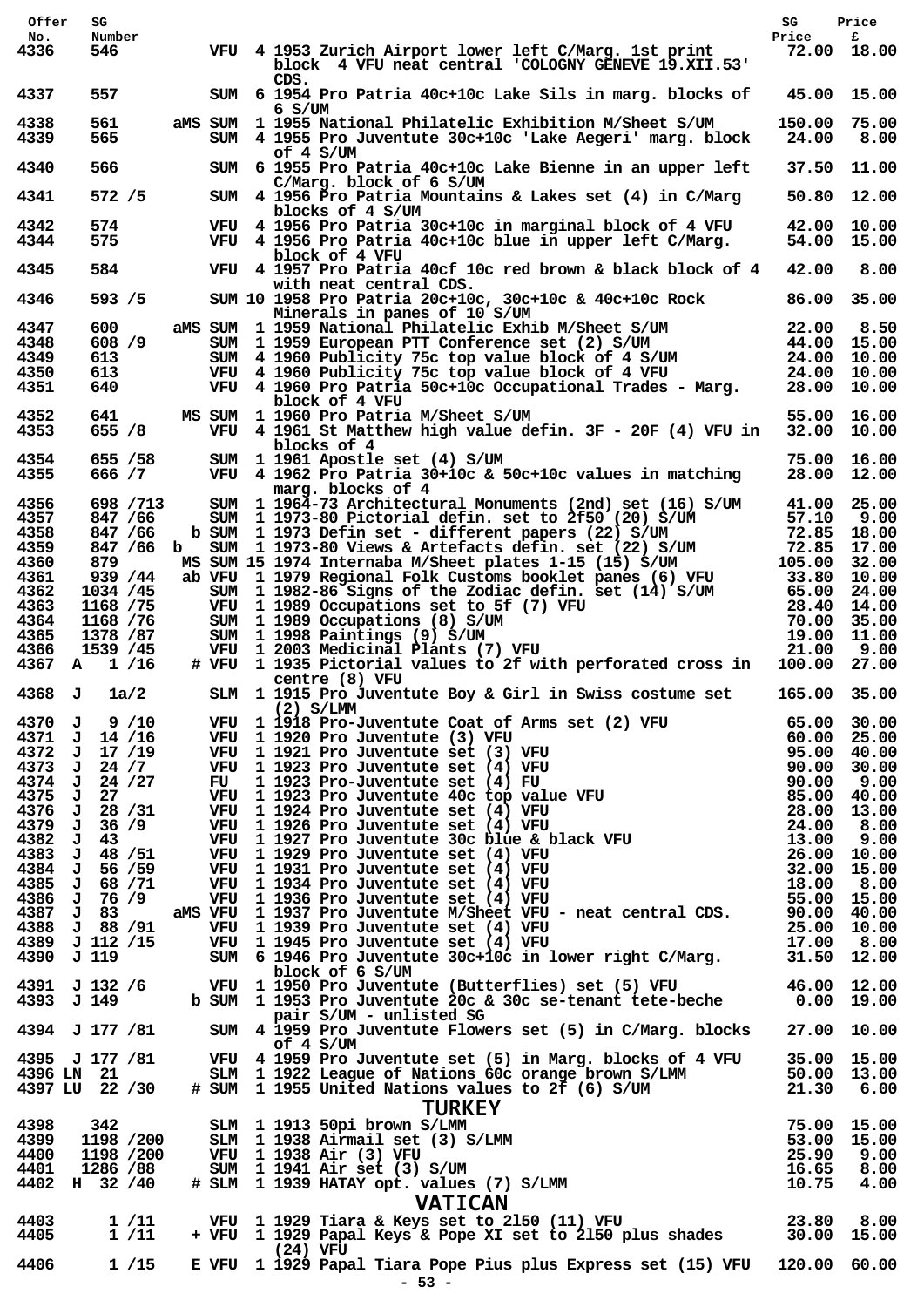| Offer        | SG                    |                                              |                |           |                                                                                                                                                                                                                                                                              | SG                     | Price          |
|--------------|-----------------------|----------------------------------------------|----------------|-----------|------------------------------------------------------------------------------------------------------------------------------------------------------------------------------------------------------------------------------------------------------------------------------|------------------------|----------------|
| No.<br>4407  | Number<br>14          |                                              | E SUM          |           | 1 1929 Express 2L carmine S/UM                                                                                                                                                                                                                                               | Price<br>35.00         | £<br>22.00     |
| 4408         |                       |                                              |                |           | 14 /15 * E VFU 1 1929 Express set (2) on pieces neat central CDS. VFU 63.00                                                                                                                                                                                                  |                        | 30.00          |
| 4409         | 15                    |                                              | E SLM          |           | 1 1929 Express 2150 blue S/LMM<br>1 1929 2c50 blue Express letter S/UM<br>1 1931 Parcel Express set (2) VFU<br>1 1933 Holy Year set (4) S/LMM<br>1 1933 Holy Year set (4) VFU<br>1 1933 Holy Year set (4) VFU<br>1 1933 Holy Year set (4) VFU on picture postcard.<br>1 1931 | 28.00                  | 10.00          |
| 4410<br>4411 | 15                    | 15 /16                                       | PE VFU         |           | E SUM 1 1929 2c50 blue Express letter S/UM                                                                                                                                                                                                                                   |                        | 18.00<br>9.00  |
| 4412         |                       | 15/18                                        | SLM            |           |                                                                                                                                                                                                                                                                              |                        | 35.00          |
| 4414         |                       | $15 \; /18$                                  | VFU            |           |                                                                                                                                                                                                                                                                              |                        | 40.00          |
| 4415         |                       | $15 \; /18$                                  | # VFU<br>D VFU |           |                                                                                                                                                                                                                                                                              |                        | 22.00          |
| 4416<br>4417 |                       | 15 / 20                                      |                |           |                                                                                                                                                                                                                                                                              |                        | 40.00          |
| 4418         |                       |                                              |                |           |                                                                                                                                                                                                                                                                              |                        |                |
| 4419         |                       |                                              |                |           |                                                                                                                                                                                                                                                                              |                        |                |
| 4420         |                       |                                              |                |           |                                                                                                                                                                                                                                                                              |                        |                |
| 4421<br>4424 |                       |                                              |                |           |                                                                                                                                                                                                                                                                              |                        |                |
| 4425         |                       |                                              |                |           | VEU 1 1931 FOStage Due set (6) VFU<br>16 VEU 1 1933 Holy Year 75c & 15c scarlet VFU 28.00 9.00<br>19 DVR VFU 1 1931 Postage Due 60 surch. on 2L brown shade VFU 48.00 20.00<br>29 SLM 1 1933 Pope Pius XI 1125 black & blue S/LMM 19                                         |                        |                |
|              |                       |                                              |                |           | certificate VFU                                                                                                                                                                                                                                                              |                        |                |
| 4426         |                       |                                              |                |           | certificate VFU 1935 Juridical Congress set (6) VFU 180.00 80.00<br>41/6 STM 11935 Juridical Congress set (6) S/LMM<br>44/750 11935 Juridical Congress 75c Carmine VFU 300.00 90.00<br>44/750 11935 Juridical Congress 75c Carmine                                           |                        |                |
| 4427         |                       |                                              |                |           |                                                                                                                                                                                                                                                                              |                        |                |
| 4428         |                       |                                              |                |           |                                                                                                                                                                                                                                                                              |                        |                |
| 4430<br>4431 |                       |                                              |                |           |                                                                                                                                                                                                                                                                              |                        |                |
| 4432         |                       |                                              |                |           |                                                                                                                                                                                                                                                                              |                        |                |
| 4433         |                       |                                              |                |           |                                                                                                                                                                                                                                                                              |                        |                |
| 4434         |                       |                                              |                |           |                                                                                                                                                                                                                                                                              |                        |                |
| 4437<br>4438 |                       |                                              |                |           |                                                                                                                                                                                                                                                                              |                        |                |
| 4440         |                       |                                              |                |           |                                                                                                                                                                                                                                                                              |                        |                |
| 4441         |                       |                                              |                |           |                                                                                                                                                                                                                                                                              |                        |                |
| 4442<br>4443 |                       |                                              |                |           |                                                                                                                                                                                                                                                                              |                        |                |
| 4444         |                       |                                              |                |           |                                                                                                                                                                                                                                                                              |                        |                |
| 4445         |                       |                                              |                |           |                                                                                                                                                                                                                                                                              |                        |                |
| 4446         |                       |                                              |                |           |                                                                                                                                                                                                                                                                              |                        |                |
| 4447         |                       |                                              |                |           |                                                                                                                                                                                                                                                                              |                        |                |
| 4448<br>4449 |                       |                                              |                |           |                                                                                                                                                                                                                                                                              |                        |                |
| 4450         |                       |                                              |                |           |                                                                                                                                                                                                                                                                              |                        |                |
| 4451         |                       |                                              |                |           |                                                                                                                                                                                                                                                                              |                        |                |
| 4452         |                       |                                              |                |           |                                                                                                                                                                                                                                                                              |                        |                |
| 4453<br>4454 |                       | 146<br>149 / 50 SUM<br>2 / 50 E SLM<br>2 GUM |                |           |                                                                                                                                                                                                                                                                              |                        |                |
| 4455         |                       |                                              |                |           |                                                                                                                                                                                                                                                                              |                        |                |
| 4456         | 149 / 50              |                                              | E SUM          |           | 1 1949 Express Letter St John's Basilica set (2) S/UM                                                                                                                                                                                                                        | 101.00                 | 45.00          |
| 4457         | 149 / 50              |                                              | E VFU          |           | 1 1949 Express Delivery set (2) VFU with very neat CDS's 59.00                                                                                                                                                                                                               |                        | 25.00          |
| 4458<br>4459 | 150<br>150            |                                              | SUM<br>E VFU   |           | 1 1949 U.P.U. Air 100L green S/UM                                                                                                                                                                                                                                            | 225.00                 | 80.00<br>17.00 |
| 4460         | 162/3                 |                                              | VFU            |           | 1 1949 Express Letter 80L red-brown VFU with neat CDS. 49.00<br>1 1951 Dooma of the Assumption set (2) VFU 21.50<br>1 1951 Dogma of the Assumption set (2) VFU                                                                                                               |                        | 9.00           |
| 4461         | 164 / 7               |                                              | SLM            |           | 1 1951 Dogma or the Assumption set (2) VFU 21.50<br>1 1951 Beatification of Pope Pius X set (4) S/LMM 55.00<br>1 1951 Council of Chalcedon set (5) S/LMM 140.00                                                                                                              |                        | 12.00          |
| 4462         | 168 / 72              |                                              | SLM            |           |                                                                                                                                                                                                                                                                              |                        | 19.00<br>45.00 |
| 4463         | 168 / 72              |                                              | SUM            | is S/LMM) | 1 1951 Council of Chalcedon set (5) S/UM (lowest value                                                                                                                                                                                                                       | 140.00                 |                |
| 4464<br>4465 | 168 / 72<br>173/4     |                                              | VFU<br>SUM     |           | 1 1951 Chalcedon set (5) VFU<br>1 1951 Chalcedon set (5) VFU 85.00<br>1 1951 Gratian Decree Air set (2) S/UM 575.00<br>1 1951 Air - Decree of Gratians 5001 blue VFU 38.00<br>1 1952 Stamp Centenary M/Sheet S/LMM 475.00                                                    | 85.00<br>575.00 300.00 | 35.00          |
| 4467         | 174                   |                                              | $V$ FU         |           |                                                                                                                                                                                                                                                                              |                        | $38.00$ 18.00  |
| 4468         | 176                   |                                              | aMS SLM        |           |                                                                                                                                                                                                                                                                              |                        | 80.00          |
| 4469         | 176                   |                                              | aMS SUM        |           | 1 1952 Papal States First Stamp Centy M/Sheet S/UM                                                                                                                                                                                                                           | 475.00 150.00          |                |
| 4471         | 190/91                |                                              | SUM            |           | 1 1953 Air Dome of St Peter 500L & 1000L vals. (2) S/UM 194.00                                                                                                                                                                                                               |                        | 65.00          |
| 4472<br>4473 |                       |                                              |                |           |                                                                                                                                                                                                                                                                              |                        | 65.00<br>8.00  |
| 4474         |                       |                                              |                |           |                                                                                                                                                                                                                                                                              |                        | 15.00          |
| 4475         |                       |                                              |                |           |                                                                                                                                                                                                                                                                              |                        | 13.00          |
| 4476         |                       |                                              |                |           |                                                                                                                                                                                                                                                                              |                        | 16.00          |
| 4478         |                       |                                              |                |           |                                                                                                                                                                                                                                                                              |                        | 11.00          |
| 4479<br>4480 |                       |                                              |                |           | 919 SUM 1 1953 Air 10001 blue & deep blue S/UM 150.00<br>192 /3 SUM 1 1953 St Clare set (2) S/LMM 34.00<br>192 /3 SUM 1 1953 St Clare set (2) S/UM 34.00<br>196 SUM 1 1953 Peter Lombard Treaty set S/LMM 75.00<br>196 SUM 1 1953 Peter Lo                                   |                        | 8.00<br>38.00  |
|              |                       |                                              |                |           | M/Sheet S/UM<br>M/Sheet S/UM<br>SUM 1958 Brussels Exhibition M/Sheet VFU<br>50.00<br>SUM 1988 Brussels Exhibition M/Sheet VFU<br>13.00<br>SUM 1989 POPes Journeys (7) S/UM<br>SUM 1987 POP John Paul II's Journey (8) S/UM<br>SUM 1987 POP John Paul II's Jo                 |                        |                |
| 4481<br>4482 | 274<br>740 / 46       |                                              | aMS VFU        |           |                                                                                                                                                                                                                                                                              |                        | 30.00<br>8.00  |
| 4483         | 804 / 05              |                                              |                |           |                                                                                                                                                                                                                                                                              |                        | 8.00           |
| 4484         | 879 / 83              |                                              |                |           |                                                                                                                                                                                                                                                                              |                        | 7.50           |
| 4485         | 886 / 93              |                                              |                |           |                                                                                                                                                                                                                                                                              |                        | 14.00          |
| 4486<br>4487 | 894 / 96<br>894 / 96  |                                              |                |           |                                                                                                                                                                                                                                                                              |                        | 9.00<br>60.00  |
| 4488         | 954 / 57              |                                              |                |           |                                                                                                                                                                                                                                                                              |                        | 10.00          |
| 4489         | 963 / 66              |                                              |                |           |                                                                                                                                                                                                                                                                              |                        | 10.00          |
| 4490         | 972 / 83              |                                              |                |           |                                                                                                                                                                                                                                                                              |                        | 10.00          |
| 4491<br>4492 | 992 / 96<br>1000 /005 |                                              |                |           |                                                                                                                                                                                                                                                                              |                        | 8.00<br>10.00  |
| 4493         | 1006 /09              |                                              |                |           |                                                                                                                                                                                                                                                                              |                        | 8.00           |
| 4494         | 1019 /22              |                                              |                |           |                                                                                                                                                                                                                                                                              |                        | 16.00          |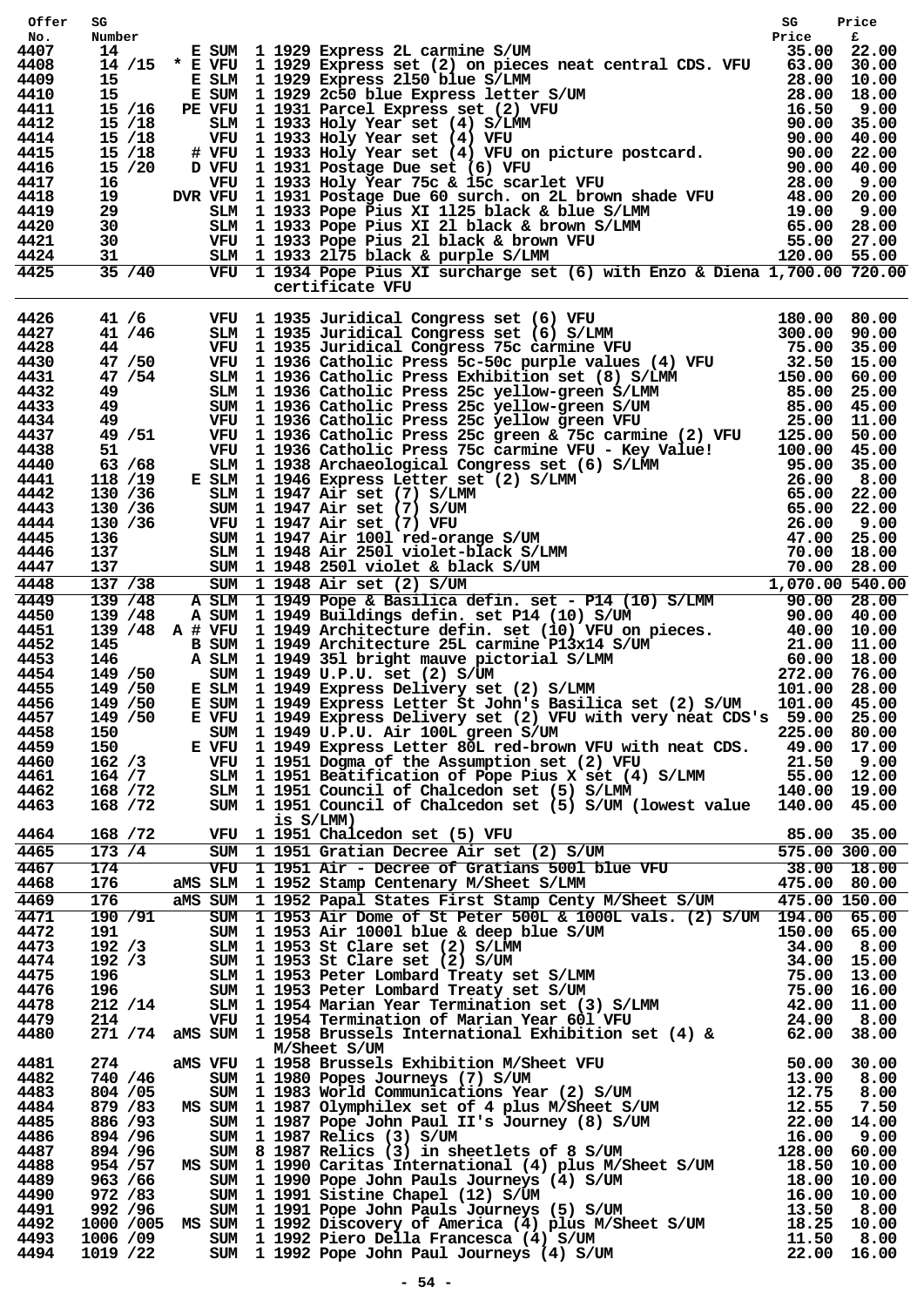| Offer        | SG                               |            |       |                                                                                                                                                                                                                                                    | SG    | Price          |
|--------------|----------------------------------|------------|-------|----------------------------------------------------------------------------------------------------------------------------------------------------------------------------------------------------------------------------------------------------|-------|----------------|
| No.          | Number                           |            |       |                                                                                                                                                                                                                                                    | Price | £              |
| 4495<br>4496 | 1028 /37<br>1049 / 51            | SUM<br>SUM |       |                                                                                                                                                                                                                                                    | 14.00 | 12.00<br>10.00 |
| 4497         | 1055a/63                         | MS SUM     |       | 1 1993 Architecture (10) S/UM 1993 Architecture (10) S/UM 1993 Pope John Paul Journeys (3) S/UM 1993 Pope John Paul Journeys (3) S/UM 1994 Sistine Chapel (8 in horiz pairs) plus M/Sheet 35.05                                                    |       | 18.00          |
|              |                                  |            |       | 3/UM 1994 Pope John Paul Journeys (5) S/UM 16.00<br>1994 Pope John Paul Journeys (5) S/UM 17.25<br>1995 Shrine of the Holy House (4) plus M/Sheet S/UM 17.25<br>1995 Olympic Games horiz. strip of 5 S/UM 16.00<br>1996 Olympic Games hori         |       |                |
| 4498         | 1076 /80                         | SUM        |       |                                                                                                                                                                                                                                                    |       | 9.00           |
| 4499<br>4500 | 1084 /88<br>1091 /98             | MS SUM     |       | SUM 1 1995 Nature Conservation (8) S/UM                                                                                                                                                                                                            |       | 8.00<br>9.00   |
| 4501         | 1124                             | a SUM      |       |                                                                                                                                                                                                                                                    |       | 11.00          |
| 4502         | 1132 / 35                        | SUM        |       |                                                                                                                                                                                                                                                    |       | 8.00           |
| 4503         | 1145 / 54                        | SUM        |       |                                                                                                                                                                                                                                                    |       | 11.00          |
| 4504         | 1157 /61                         | MS SUM     |       | SUM 1 1997 Holy Year (4) S/UM                                                                                                                                                                                                                      |       | 8.00<br>10.00  |
| 4505<br>4506 | 1167 /70<br>1174 /79             | SUM        |       |                                                                                                                                                                                                                                                    |       | 12.00          |
| 4507         | 1181 /88                         |            |       | SUM 1 1998 Popes (8) S/UM                                                                                                                                                                                                                          |       | 11.00          |
| 4508         | 1206 /11                         | SUM        |       |                                                                                                                                                                                                                                                    |       | 8.00           |
| 4509         | 1213 / 20                        | SUM        |       |                                                                                                                                                                                                                                                    | 46.00 | 25.00          |
| 4510<br>4511 | 1225 /30                         |            |       | MS SUM 1 1999 Holy places of Palestine (5) plus M/Sheet S/UM 24.50                                                                                                                                                                                 |       | 12.00          |
| 4512         |                                  |            |       |                                                                                                                                                                                                                                                    |       |                |
| 4513         |                                  |            |       |                                                                                                                                                                                                                                                    |       |                |
| 4514         |                                  |            |       |                                                                                                                                                                                                                                                    |       |                |
| 4515         |                                  |            |       |                                                                                                                                                                                                                                                    |       |                |
| 4516<br>4517 |                                  |            |       |                                                                                                                                                                                                                                                    |       |                |
| 4518         |                                  |            |       |                                                                                                                                                                                                                                                    |       |                |
| 4519         |                                  |            |       | 1235 / 40<br>1235 / 40<br>1235 / 40<br>1235 / 63 000 11 1999 Rope John Paul Journeys (5) S/UM<br>1255 / 63 MS SUM 12000 Popes and their Holy Years (9) & M/Sheet S/UM<br>1255 / 63 MS SUM 12000 Popes and their Holy Years (9) & M/Shee            |       |                |
|              |                                  |            |       | <b>VATICAN-PAPAL STATES</b>                                                                                                                                                                                                                        |       |                |
| 4520         |                                  |            |       | 1 1852 1BAJ bluish green Imperf with 3 large margins VFU 85.00 15.00                                                                                                                                                                               |       |                |
| 4521         |                                  |            |       | VFU 1 1852 4b Buff Imperf VFU<br>1 1852 4b Buff Imperf VFU<br>1 1852 4BAJ buff Imperf with 3 large margins VFU 45.00                                                                                                                               |       | 13.00          |
| 4522         |                                  |            |       |                                                                                                                                                                                                                                                    |       | 10.00          |
| 4523         | 30                               | SLM        |       | 1 1867 2c green Pepe's Arms Imperf. 4 large margins 140.00                                                                                                                                                                                         |       | 42.00          |
| 4524         | a VFU<br>30                      |            | S/LMM |                                                                                                                                                                                                                                                    |       |                |
| 4525         | 31                               |            |       |                                                                                                                                                                                                                                                    |       |                |
| 4526         |                                  |            |       |                                                                                                                                                                                                                                                    |       |                |
| 4527         | $31$<br>$33$<br>$33$<br>$43$     |            |       |                                                                                                                                                                                                                                                    |       |                |
| 4528         |                                  |            |       |                                                                                                                                                                                                                                                    |       |                |
|              |                                  |            |       | a VFU 11867 2c green - no stop after cent variety VFU 475.00 60.00<br>SLM 11867 3c drab Imperf. with even margins S/LMM 500.00 65.00<br>SLM 11867 5c blue Imperf. with even margins S/LMM 500.00 65.00<br>VFU 11867 5c greenish blu                |       |                |
| 4529<br>4530 | 21/37<br>60                      |            |       |                                                                                                                                                                                                                                                    |       |                |
| 4531         | 61                               |            |       |                                                                                                                                                                                                                                                    |       |                |
| 4532         |                                  |            |       | 1 1931-33 King Alexander - with engravers name. S/UM 150.00                                                                                                                                                                                        |       | 46.00          |
| 4533         | 249 / 58 A SUM<br>249 / 58 B SUM |            |       | 1 1932-33 King Alexander set sans engravers name (10) 250.00                                                                                                                                                                                       |       | 99.00          |
| 4534         | 320 / 33                         |            | S/UM  |                                                                                                                                                                                                                                                    |       |                |
| 4535         | 524c/24                          |            |       |                                                                                                                                                                                                                                                    |       |                |
| 4536         | 631 /33                          |            |       |                                                                                                                                                                                                                                                    |       |                |
| 4537         | 631 /33                          |            |       |                                                                                                                                                                                                                                                    |       |                |
| 4538         | 633 /ab                          |            |       |                                                                                                                                                                                                                                                    |       |                |
| 4539         | 633 / Bb                         |            |       |                                                                                                                                                                                                                                                    |       |                |
| 4540<br>4541 | 637 / 40<br>642 / 6              |            |       |                                                                                                                                                                                                                                                    |       |                |
| 4542         | 642 / 6                          |            |       |                                                                                                                                                                                                                                                    |       |                |
| 4543         | 683A                             |            |       |                                                                                                                                                                                                                                                    |       |                |
| 4544         |                                  |            |       |                                                                                                                                                                                                                                                    |       |                |
| 4545         |                                  |            |       |                                                                                                                                                                                                                                                    |       |                |
| 4546<br>4547 |                                  |            |       | 596 /7<br>596 /7 SUM 1 1951 150d blue<br>727 /9 SIM 1 1952 Marshall Tito - but.<br>755 /56 SIM 1 1953 Congress (2) S/LMM<br>755 /56 SUM 1 1953 Congress (2) S/LMM<br>765 /76 VFU 1 1954 Animals set (12) V<br>700 VFU 1 1955 Floral s              |       |                |
| 4548         |                                  |            |       |                                                                                                                                                                                                                                                    |       |                |
| 4549         |                                  |            |       |                                                                                                                                                                                                                                                    |       |                |
| 4550         |                                  |            |       |                                                                                                                                                                                                                                                    |       |                |
| 4551         |                                  |            |       |                                                                                                                                                                                                                                                    |       |                |
| 4552<br>4553 |                                  |            |       |                                                                                                                                                                                                                                                    |       |                |
| 4554         | 835 / 42                         |            |       |                                                                                                                                                                                                                                                    |       | 95.00          |
| 4555         | 835 / 42                         |            |       |                                                                                                                                                                                                                                                    |       |                |
| 4556         | 868 / 72                         |            |       |                                                                                                                                                                                                                                                    |       |                |
| 4557         | 873 / 6                          |            |       |                                                                                                                                                                                                                                                    |       |                |
| 4558<br>4559 | 879 / 87                         |            |       |                                                                                                                                                                                                                                                    |       |                |
| 4560         | 966 / 8<br>1013a                 |            |       |                                                                                                                                                                                                                                                    |       |                |
| 4562         | 1046                             |            |       |                                                                                                                                                                                                                                                    |       |                |
| 4563         | 1227 /29                         |            |       |                                                                                                                                                                                                                                                    |       | 13.00          |
| 4564         | 1415 /20                         |            |       |                                                                                                                                                                                                                                                    |       |                |
| 4565<br>4566 | 1447 / 52<br>1742 /5             |            |       |                                                                                                                                                                                                                                                    |       | 10.00          |
|              |                                  |            |       | B SUM 11932-33 King Alexander set sans engravers name (10) 250.00 99.00<br>SIMM 12935-56 King Peter II defin. set (15) S/LMM 24.00 10.00<br>SIMM 11935-Softkirtte Assembly M/Sheets (2) S/LMM 62.00 02.00<br>a SiMM 11945 Echilette<br>of $9 S/UM$ |       |                |
| 4567         |                                  |            |       | 1778 /79 MS SUM 1 1977 European Security Conference(2)sheets of 9 S/UM 20.25<br>1793 /8 SUM 9 1977 Self Paintings Portraits (6) sheets of 9 S/UM 24.75<br>1857 /864 MS SUM 25 1978 New Year (8) block of 25 M/Sheet S/UM 75.00                     |       | 8.00           |
| 4568         |                                  |            |       |                                                                                                                                                                                                                                                    |       | 9.00           |
| 4569         |                                  |            |       |                                                                                                                                                                                                                                                    |       | 24.00          |